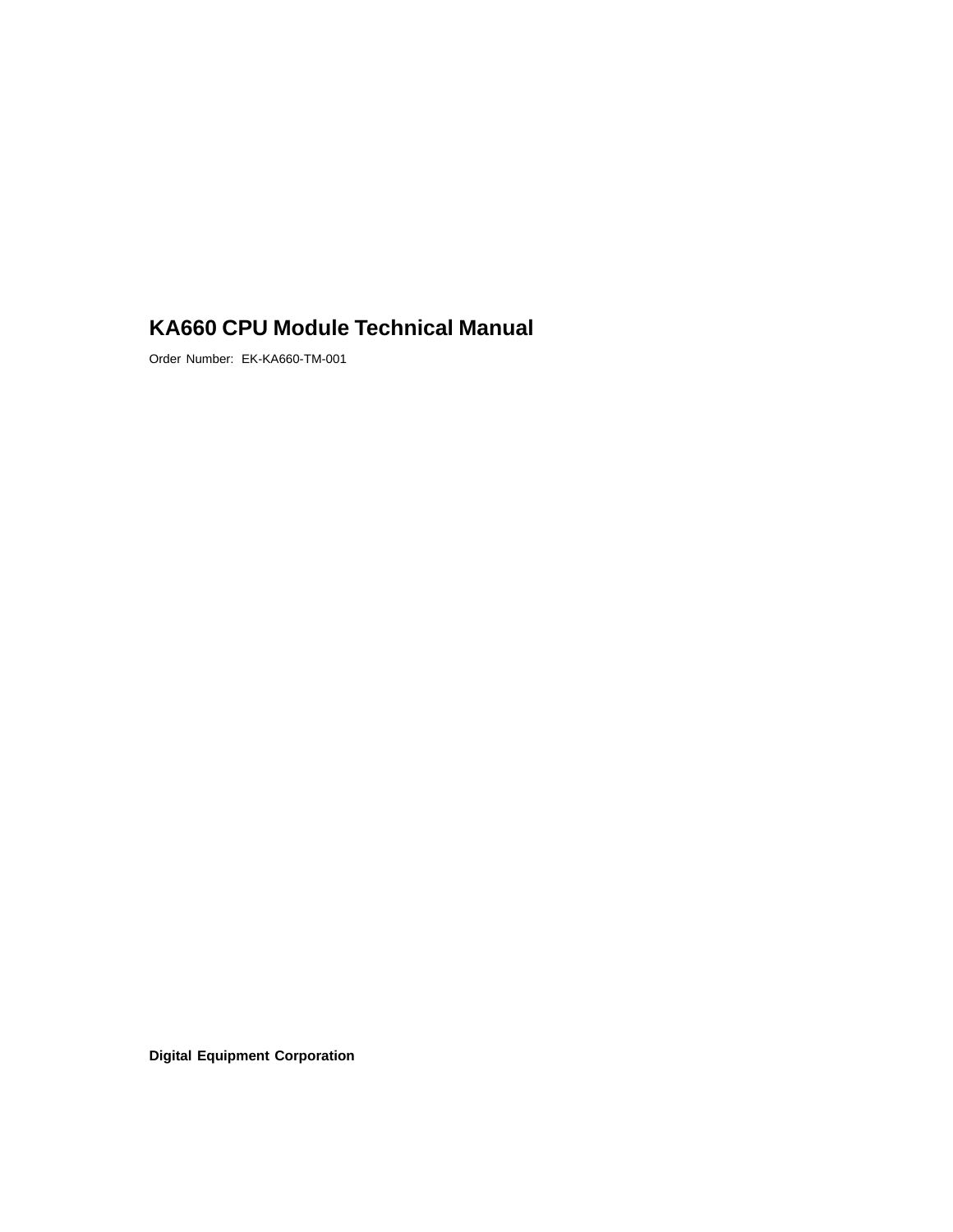The information in this document is subject to change without notice and should not be construed as a commitment by Digital Equipment Corporation.

Digital Equipment Corporation assumes no responsibility for any errors that may appear in this document.

Any software described in this document is furnished under a license and may be used or copied only in accordance with the terms of such license. No responsibility is assumed for the use or reliability of software or equipment that is not supplied by Digital Equipment Corporation or its affiliated companies.

Restricted Rights: Use, duplication, or disclosure by the U.S. Government is subject to restrictions as set forth in subparagraph (c)(1)(ii) of the Rights in Technical Data and Computer Software clause at DFARS 252.227-7013.

© Digital Equipment Corporation March 1990. All rights reserved.

Printed in U.S.A.

The Reader's Comments form at the end of this document requests your critical evaluation to assist in preparing future documentation.

The following are trademarks of Digital Equipment Corporation:

| DEC              | <b>DIBOL</b>   | <b>UNIBUS</b>          |
|------------------|----------------|------------------------|
| DEC/CMS          | EduSystem      | VAX                    |
| <b>DEC/MMS</b>   | <b>IAS</b>     | VAXcluster             |
| <b>DECnet</b>    | <b>MASSBUS</b> | VMS                    |
| DECsystem-10     | <b>PDP</b>     | VТ                     |
| DECSYSTEM-20     | <b>PDT</b>     |                        |
| <b>DECUS</b>     | <b>RSTS</b>    |                        |
| <b>DECwriter</b> | <b>RSX</b>     | ldl i lal i lt lal i l |

This document was prepared with VAX DOCUMENT, Version 1.2.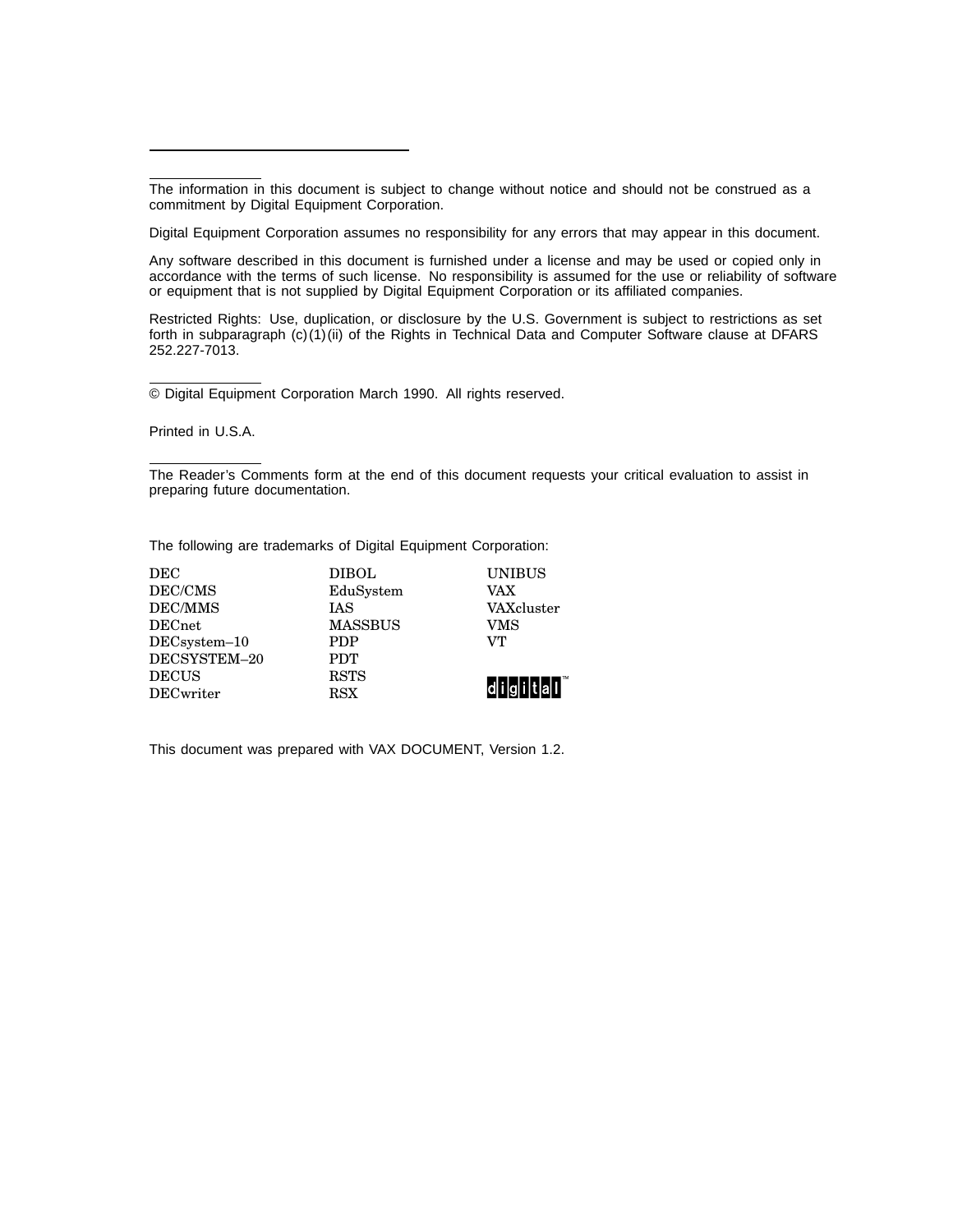# **Preface**

The *KA660-AA CPU Module Technical Manual* documents the functional, physical and environmental characteristics of both variations of the KA660 CPU module, and includes information on the MS650 memory expansion modules. The KA660-AA is for a multiuser environment. The KA660-BA is for a single user environment and does not support multiuser VMS or ULTRIX operating system licenses.

This manual is intended for a design engineer or applications programmer who is familiar with Digital's extended LSI-11 bus (Q22-bus) and the VAX instruction set. This manual should be used along with the *VAX Architecture Reference Manual* as a programmer's reference to the module.

The manual is divided into twelve chapters and eleven appendices.

Chapter 1, **Overview,** introduces the KA660 Subsystem including the KA660-AA CPU module, the MS650 memory module, and the H3602 console module.

Chapter 2, **Installation and Configuration,** describes procedures for installing and configuring the CPU, the memory, and the console modules in the Q22-bus backplanes and system enclosures.

Chapter 3, **Central Processor** provides information about the SOC central processor and basic VAX architecture. This chapter lists all the internal processor registers used in the KA660 processor design. Some information on error handling is given also.

Chapter 4, **KA660 Cache Memory** describes the organization of the KA660 cache. It shows the format of cache entries provides information on cache address translation.

Chapter 5, **KA660 Main Memory** provides information about the organization of the main memory including the registers associated with main memory error checking and status and includes information on cycle access times.

Chapter 6, **KA660 Console Serial Line** describes the serial line interface and its associated registers on the KA660.

Chapter 7, **KA660 Clock and Timer Registers** provides information about the VAX standard TOY clock and timers.

Chapter 8, **KA660 Boot and Diagnostic Facility** describes the KA660 initialization process and provides information about Boot and Diagnostic Registers and the EPROM memory resident firmware.

Chapter 9, **KA660 Q22-bus Interface** describes the Q22-bus interface which is implemented with the CQBIC. Information on Q22-bus address translation is provided along with descriptions of all Q22-bus interface registers. Some information on CQBIC error handling is provided.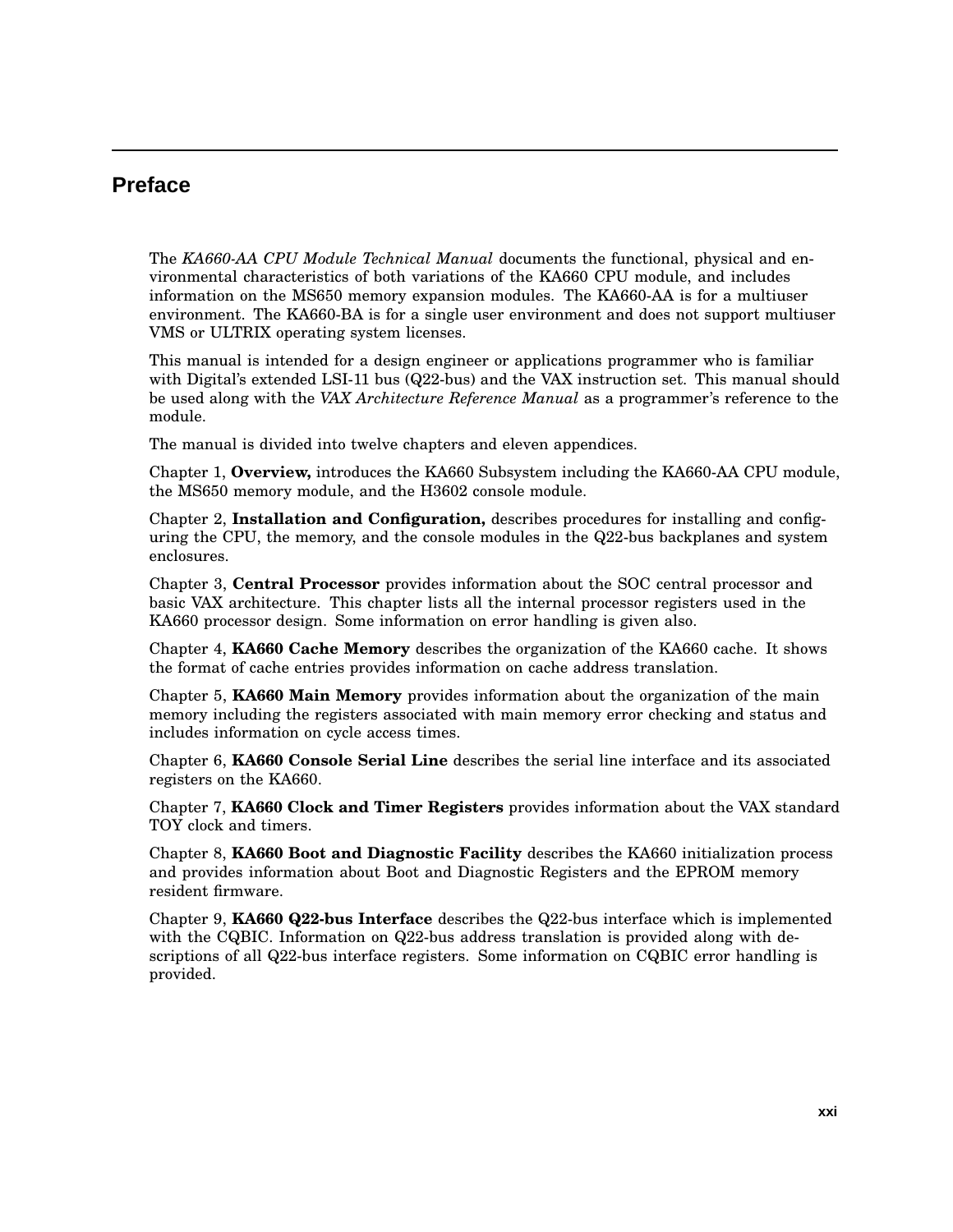#### **Preface**

Chapter 10, **KA660 Network Interface** provides information on the SGEC chip and the logic that supports the Ethernet network interface. This chapter provides an over of Ethernet principles with descriptions of packet format and programming instructions. The transmission and reception processes are described also.

Chapter 11, **KA660 Mass Storage Interface** describes how the Single Host Adapter Chip (SHAC) provides a DSSI mass storage interface for the KA660. An overview is provided as well as descriptions of all the registers associated with the DSSI interface.

Chapter 12, **KA660 Firmware** describes the functional firmware that is located in the EPROMS. The services provided by the firmware are described.

Appendix A, **Q22-bus Specification,** describes the low-end member of Digital's bus family. All of Digital's microcomputers, such as the MicroVAX I, MicroVAX II, MicroVAX 3500, MicroVAX 3600, MicroPDP–11, use the Q22-bus.

Appendix B, **Specifications,** describe the physical, electrical, and environmental characteristics of the KA660-AA CPU module.

Appendix C, **Address Assignments,** provides a map of VAX memory space.

Appendix D, **VAX Instruction Set,** is a list of the VAX instructions.

Appendix E, **Machine State on Power-up,** describes the state of the KA660 after a power-up halt.

Appendix F, **Maintenance Operation Protocol Support,** describes the Maintenance Operation Protocol (MOP)support features in the KA660 firmware.

Appendix G, **ROM Partitioning,** describes the ROM partitioning and subroutine entry points that are public and guaranteed to be compatible over future versions of the KA660 firmware.

Appendix H, **BBURAM Partitioning,** describes how the KA660 firmware partitions the 1KB of battery backed up RAM.

Appendix I, **Data Structures,** describes the global data structures that are used by the KA660 firmware.

Appendix J, **Error Messages** list the firmware error messages detected by the KA660.

Appendix K , **Glossary of Terms and Acronyms,** provides a list of the acronyms and terms used in this manual.

#### **Conventions**

The following table lists the conventions used in this manual.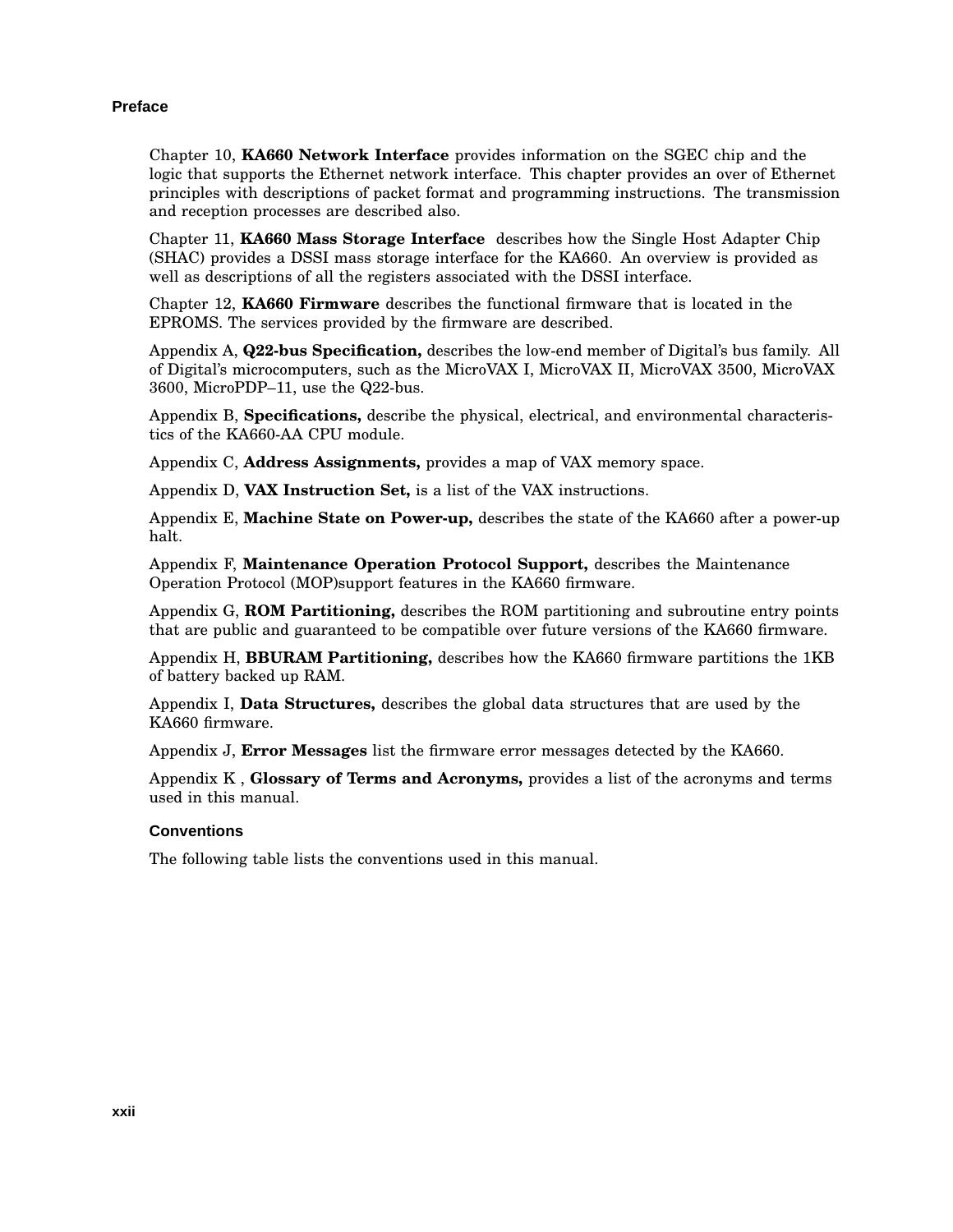| Convention     | Meaning                                                                                                                                                             |
|----------------|---------------------------------------------------------------------------------------------------------------------------------------------------------------------|
| < x: y>        | Represents a bit field, a set of lines, or signals, ranging from x through y. For<br>example, R0 <7:4> Indicates bits 7 through 4 in a general purpose register R0. |
| [x:y]          | Represents a range of bits, from y through x.                                                                                                                       |
| Return         | A label enclosed in a box represents a key (usually a control or a special character<br>key) on the keyboard (in this case, the carriage return key.)               |
| <b>Note</b>    | Contains general information.                                                                                                                                       |
| Caution        | Contains information to prevent damage to equipment.                                                                                                                |
| n              | Boldface small n indicates a variable.                                                                                                                              |
| $\{\}$         | Represents a console command element                                                                                                                                |
| $\mathfrak{g}$ | Represents a console command element that is optional                                                                                                               |
| $\cdots$       | Represents a list command elements                                                                                                                                  |

**Table 1: Conventions**

#### **Related Documents**

The following documents are related to the KA660 CPU.

- Microcomputer Interfaces Handbook (EB-20175-20)
- Microcomputers and Memories Handbook (EB-18451-20)
- VAX Architecture Handbook (EB-19580-20)
- VAX–11 Architecture Reference Manual (EK-VAXAR-RM)

You can order these documents from Digital Equipment Corporation, at the address given below.

Digital Equipment Corporation Accessories and Supplies Group P.O Box CS2008 Nashua, NH 03061

Attention: Documentation Products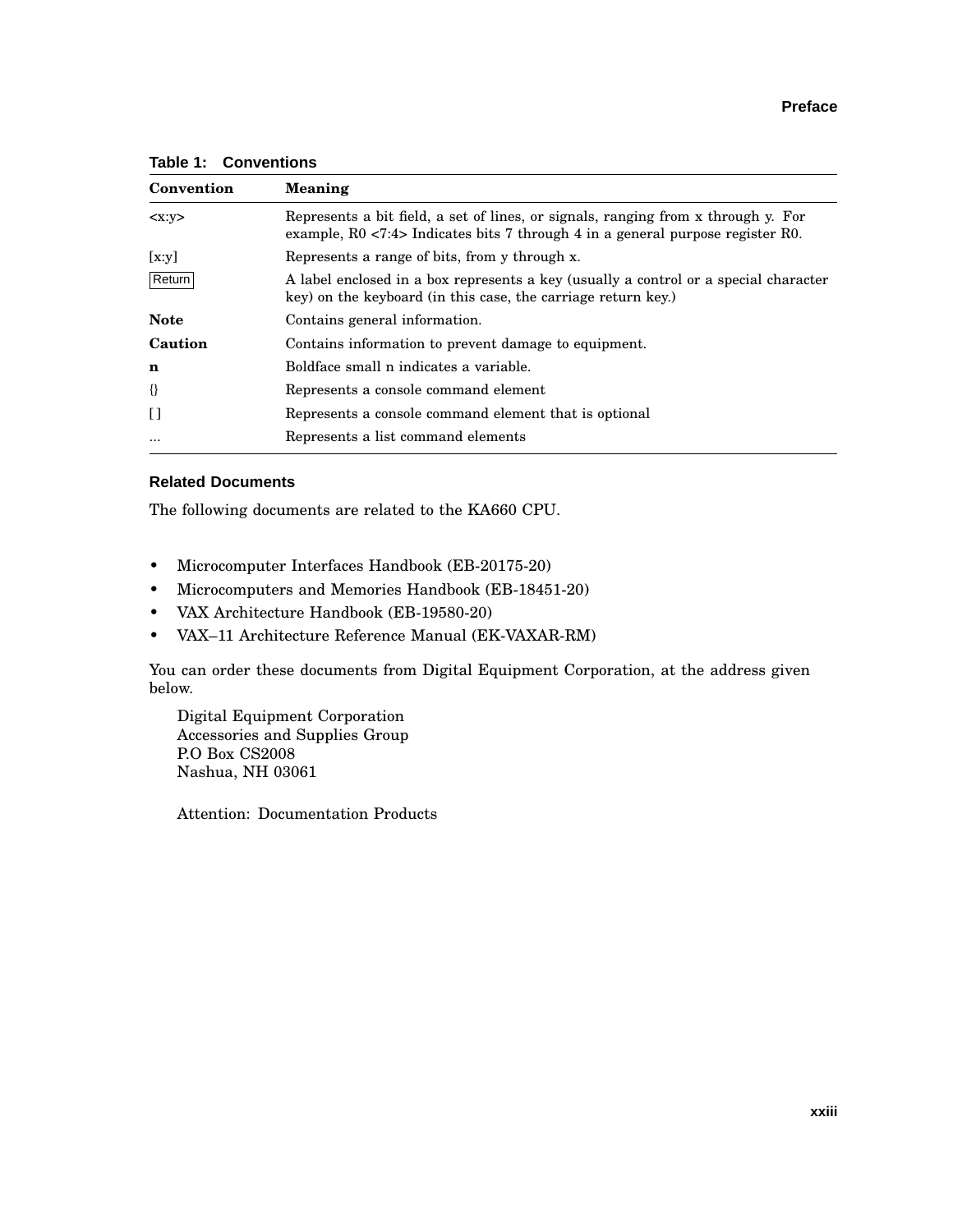|     | <b>PREFACE</b>                                                                                            | xxi                |
|-----|-----------------------------------------------------------------------------------------------------------|--------------------|
|     | <b>CHAPTER 1 OVERVIEW</b>                                                                                 | $1 - 1$            |
| 1.1 | <b>INTRODUCTION TO THE KA660 SUBSYSTEM</b>                                                                | $1 - 1$            |
| 1.2 | <b>KA660 PROCESSOR MODULE</b>                                                                             | $1 - 2$            |
| 1.3 | <b>MS650 MEMORY MODULE</b>                                                                                | $1 - 8$            |
| 1.4 | <b>H3602 CONSOLE MODULE</b>                                                                               | $1 - 10$           |
|     | <b>CHAPTER 2 INSTALLATION AND CONFIGURATION</b>                                                           | $2 - 1$            |
| 2.1 | <b>INTRODUCTION</b>                                                                                       | $2 - 1$            |
| 2.2 | <b>INSTALLING THE KA660 AND MS650 MEMORY MODULES</b>                                                      | $2 - 1$            |
| 2.3 | <b>MODULE CONFIGURATION AND NAMING</b>                                                                    | $2 - 3$            |
| 2.4 | <b>MASS STORAGE CONFIGURATION</b>                                                                         | $2 - 4$            |
|     | 2.4.1<br><b>Changing the Node Name</b>                                                                    | $2 - 4$            |
|     | 2.4.2<br><b>Changing the DSSI Unit Number</b><br>2.4.3<br>Access to RF-series Firmware in VMS Through DUP | $2 - 5$<br>$2 - 6$ |
|     | Allocation Class • 2-7<br>2.4.3.1                                                                         |                    |
| 2.5 | DSSI CABLING, DEVICE IDENTITY, AND BUS TERMINATION                                                        | $2 - 7$            |
| 2.6 | <b>KA660 CONNECTORS</b>                                                                                   | $2 - 7$            |
|     | <b>CHAPTER 3 CENTRAL PROCESSOR</b>                                                                        | $3 - 1$            |
| 3.1 | <b>PROCESSOR STATE</b>                                                                                    | $3 - 1$            |
| 3.2 | <b>GENERAL PURPOSE REGISTERS (GPRS)</b>                                                                   | $3 - 2$            |
| 3.3 | PROCESSOR STATUS LONGWORD (PSL)                                                                           | $3 - 3$            |
| 3.4 | INTERNAL PROCESSOR REGISTERS (IPRS)                                                                       | $3 - 5$            |
| 3.5 | <b>PROCESS STRUCTURE</b>                                                                                  | $3 - 8$            |
| 3.6 | <b>DATA TYPES</b>                                                                                         | $3 - 8$            |
| 3.7 | <b>INSTRUCTION SET</b>                                                                                    | $3 - 8$            |
| 3.8 | <b>MEMORY MANAGEMENT</b>                                                                                  | $3 - 9$            |
|     | 3.8.1<br><b>Translation Buffer</b>                                                                        | $3 - 10$           |
|     | 3.8.2<br><b>Memory Management Control Registers</b>                                                       | $3 - 10$           |
| 3.9 | <b>INTERRUPTS AND EXCEPTIONS</b>                                                                          | $3 - 11$           |
|     | 3.9.1<br><b>Interrupts</b>                                                                                | $3 - 11$           |
|     | 3.9.2<br><b>Exceptions</b>                                                                                | $3 - 14$           |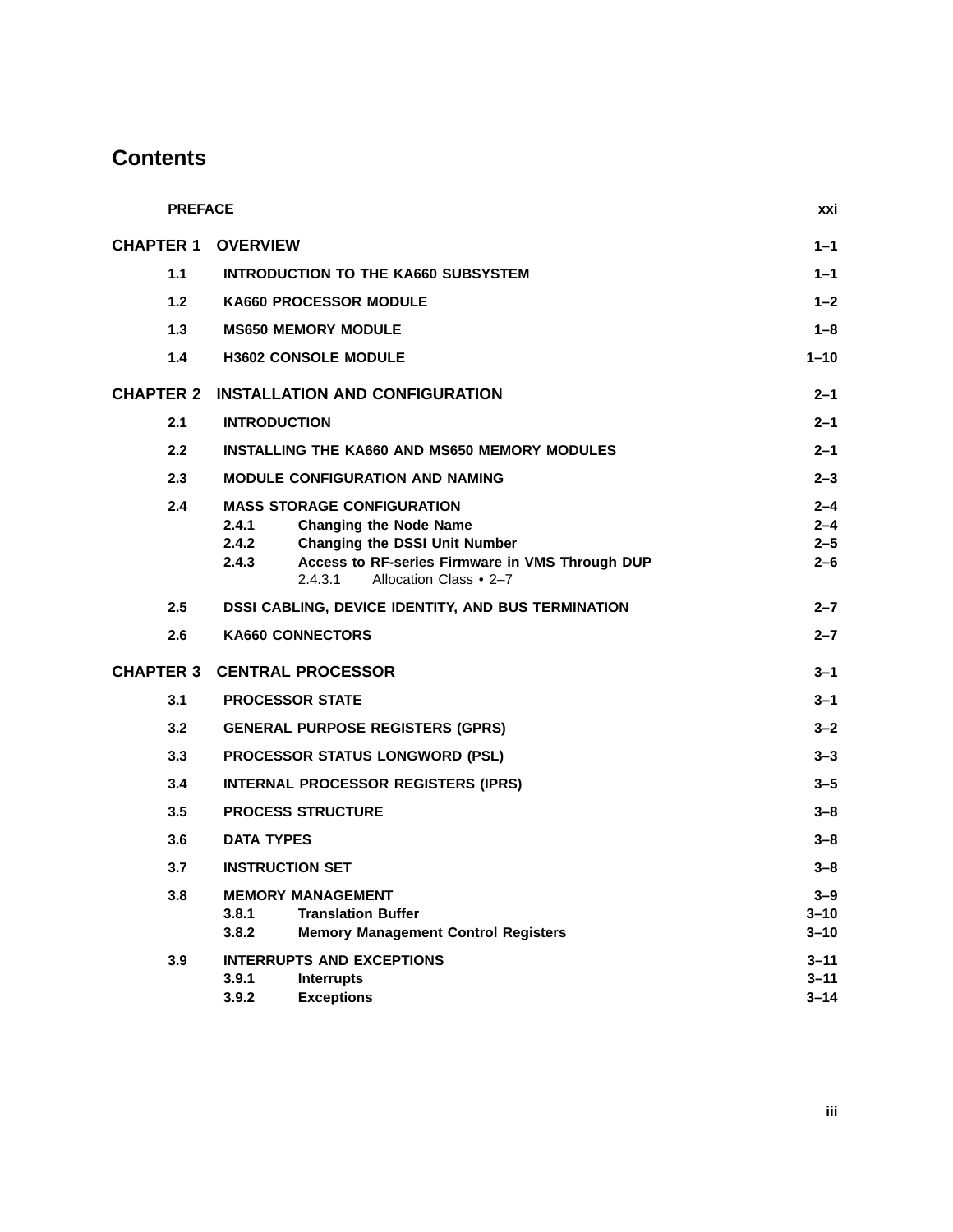|                  | 3.9.3                 | Information Saved On A Machine Check Exception<br>3.9.3.1<br>Byte Count • 3-16<br>3.9.3.2<br>Machine Check Code Parameter • 3-16<br>Most Recent Virtual Address Parameter • 3-19<br>3.9.3.3<br>3.9.3.4<br>Internal State Information 1 Parameter • 3-19<br>Internal State Information 2 Parameter • 3-20<br>3.9.3.5<br>3.9.3.6<br>$PC \cdot 3 - 20$<br>3.9.3.7<br>PSL • 3-20 | $3 - 16$             |
|------------------|-----------------------|------------------------------------------------------------------------------------------------------------------------------------------------------------------------------------------------------------------------------------------------------------------------------------------------------------------------------------------------------------------------------|----------------------|
|                  | 3.9.4<br>3.9.5        | <b>System Control Block (SCB)</b><br><b>Hardware Detected Errors</b>                                                                                                                                                                                                                                                                                                         | $3 - 21$<br>$3 - 23$ |
|                  | 3.9.6                 | The Hardware Halt Procedure                                                                                                                                                                                                                                                                                                                                                  | $3 - 24$             |
| 3.10             |                       | <b>SYSTEM IDENTIFICATION</b>                                                                                                                                                                                                                                                                                                                                                 | $3 - 26$             |
|                  | 3.10.1                | <b>System Identification Register</b>                                                                                                                                                                                                                                                                                                                                        | $3 - 26$             |
|                  | 3.10.2                | System Identification Extension Register (SIE) (20040004)                                                                                                                                                                                                                                                                                                                    | $3 - 27$             |
| 3.11             | <b>CPU REFERENCES</b> |                                                                                                                                                                                                                                                                                                                                                                              | $3 - 28$             |
|                  | 3.11.1                | <b>Request Instruction-Stream Read References</b>                                                                                                                                                                                                                                                                                                                            | $3 - 29$             |
|                  | 3.11.2                | <b>Demand Data-Stream Read References</b>                                                                                                                                                                                                                                                                                                                                    | $3 - 29$             |
|                  | 3.11.3                | <b>Write References</b>                                                                                                                                                                                                                                                                                                                                                      | $3 - 29$             |
| <b>CHAPTER 4</b> |                       | <b>KA660 CACHE MEMORY</b>                                                                                                                                                                                                                                                                                                                                                    | 4–1                  |
| 4.1              |                       | <b>CACHEABLE REFERENCES</b>                                                                                                                                                                                                                                                                                                                                                  | $4 - 1$              |
| 4.2              |                       | <b>CACHE ORGANIZATION</b>                                                                                                                                                                                                                                                                                                                                                    | $4 - 2$              |
|                  | 4.2.1                 | <b>Cache Address Translation</b>                                                                                                                                                                                                                                                                                                                                             | $4 - 4$              |
|                  | 4.2.2                 | <b>Cache Data Block Allocation</b>                                                                                                                                                                                                                                                                                                                                           | $4 - 6$              |
|                  | 4.2.3                 | <b>Cache Behavior on Writes</b>                                                                                                                                                                                                                                                                                                                                              | $4 - 6$              |
|                  | 4.2.4                 | Cache Control Register (CCR, IPR 37)                                                                                                                                                                                                                                                                                                                                         | $4 - 6$              |
|                  | 4.2.5                 | <b>Bank Enable/Hit Miss Register (BEHR)</b>                                                                                                                                                                                                                                                                                                                                  | $4 - 10$             |
|                  | 4.2.6                 | Memory System Error Register (MSER, IPR 39)                                                                                                                                                                                                                                                                                                                                  | $4 - 11$             |
|                  | 4.2.7                 | <b>Cache Error Detection</b>                                                                                                                                                                                                                                                                                                                                                 | $4 - 13$             |
| <b>CHAPTER 5</b> |                       | <b>KA660 MAIN MEMORY SYSTEM</b>                                                                                                                                                                                                                                                                                                                                              | $5 - 1$              |
|                  | 5.0.1                 | KA660 Timing                                                                                                                                                                                                                                                                                                                                                                 | $5 - 1$              |
|                  | 5.0.2                 | <b>Main Memory Organization</b>                                                                                                                                                                                                                                                                                                                                              | $5 - 3$              |
|                  | 5.0.3                 | <b>Main Memory Addressing</b>                                                                                                                                                                                                                                                                                                                                                | $5 - 3$              |
| 5.1              |                       | <b>MAIN MEMORY BEHAVIOR ON WRITES</b>                                                                                                                                                                                                                                                                                                                                        | $5 - 4$              |
| 5.2              |                       | <b>MAIN MEMORY ERROR STATUS REGISTER (MEMCSR16)</b>                                                                                                                                                                                                                                                                                                                          | $5 - 4$              |
| 5.3              |                       | MAIN MEMORY CONTROL AND DIAGNOSTIC STATUS REGISTER (MEMCSR17)                                                                                                                                                                                                                                                                                                                | 5-6                  |
| 5.4              |                       | <b>MAIN MEMORY ERROR DETECTION AND CORRECTION</b>                                                                                                                                                                                                                                                                                                                            | $5 - 10$             |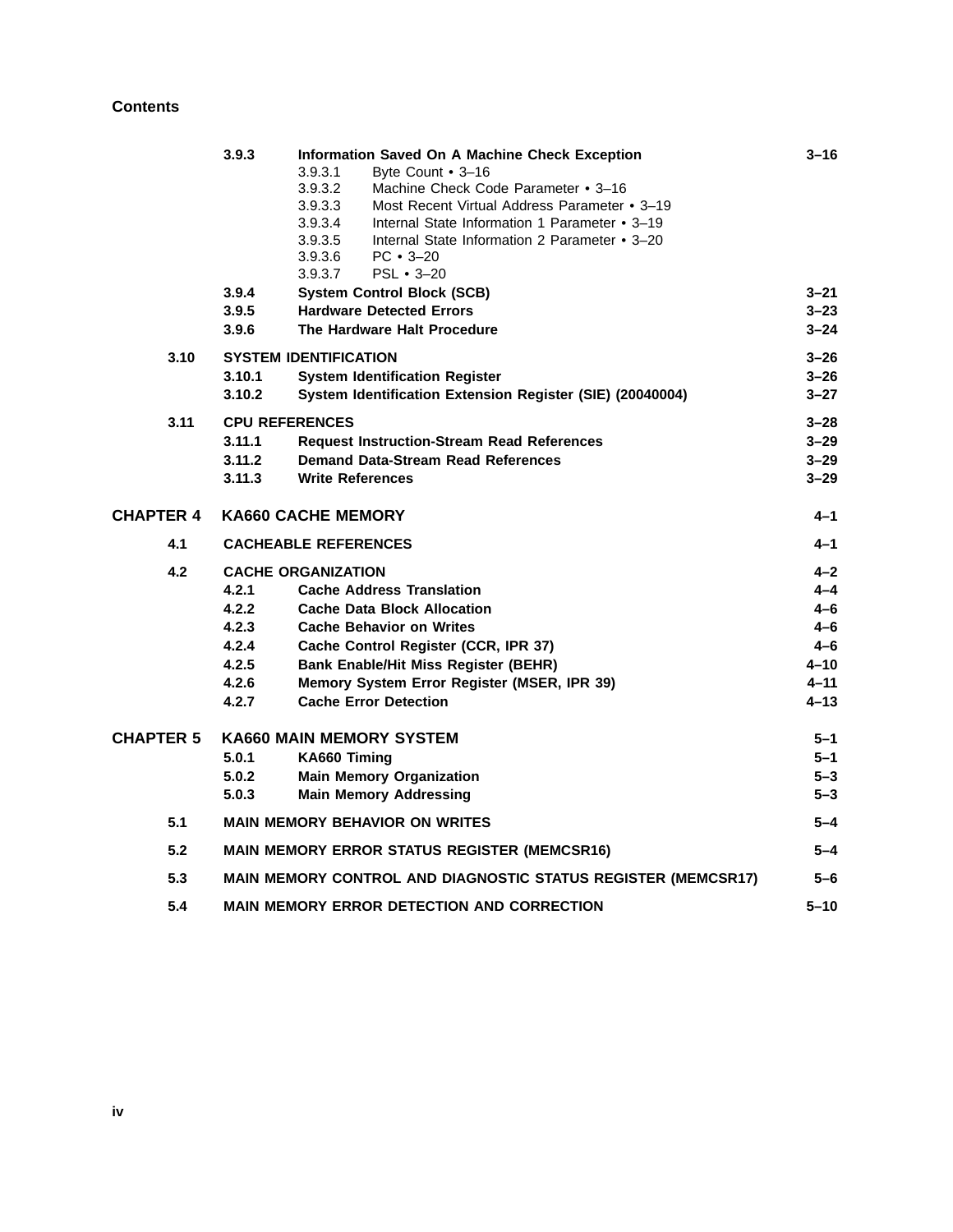| <b>CHAPTER 6</b> | <b>KA660 CONSOLE SERIAL LINE</b>                                                                                                                                                                                                                                                                                                                                                                                                             | $6 - 1$                                                               |
|------------------|----------------------------------------------------------------------------------------------------------------------------------------------------------------------------------------------------------------------------------------------------------------------------------------------------------------------------------------------------------------------------------------------------------------------------------------------|-----------------------------------------------------------------------|
| 6.1              | <b>CONSOLE REGISTERS</b><br>6.1.1<br>Console Receiver Control/Status Register - (IPR 32)<br>6.1.2<br>Console Receiver Data Buffer - (IPR 33)<br>6.1.3<br>Console Transmitter Control/Status Register - (IPR 34)<br>6.1.4<br>Console Transmitter Data Buffer - (IPR 35)                                                                                                                                                                       | 6–1<br>6–1<br>$6 - 3$<br>$6 - 4$<br>6–6                               |
| 6.2              | <b>BREAK RESPONSE</b>                                                                                                                                                                                                                                                                                                                                                                                                                        | $6 - 7$                                                               |
| 6.3              | <b>BAUD RATE</b>                                                                                                                                                                                                                                                                                                                                                                                                                             | $6 - 7$                                                               |
| 6.4              | <b>CONSOLE INTERRUPT SPECIFICATIONS</b>                                                                                                                                                                                                                                                                                                                                                                                                      | $6 - 8$                                                               |
| <b>CHAPTER 7</b> | <b>KA660 CLOCK AND TIMER REGISTERS</b>                                                                                                                                                                                                                                                                                                                                                                                                       | 7–1                                                                   |
| 7.1              | TIME-OF-YEAR CLOCK (TOY) - EPR 27                                                                                                                                                                                                                                                                                                                                                                                                            | $7 - 1$                                                               |
| 7.2              | <b>INTERVAL TIMER (ICCS) - EPR 24</b>                                                                                                                                                                                                                                                                                                                                                                                                        | $7 - 2$                                                               |
| 7.3              | <b>PROGRAMMABLE TIMERS</b><br>7.3.1<br>Timer Control Registers (TCR0 and TCR1)<br>7.3.2<br>Timer Interval Registers (TIR0 and TIR1)<br>7.3.3<br>Timer Next Interval Registers (TNIR0 and TNIR1)<br>Timer Interrupt Vector Registers (TIVR0 and TIVR1)<br>7.3.4                                                                                                                                                                               | $7 - 2$<br>$7 - 3$<br>$7 - 4$<br>$7 - 5$<br>$7 - 5$                   |
|                  |                                                                                                                                                                                                                                                                                                                                                                                                                                              |                                                                       |
| <b>CHAPTER 8</b> | KA660 BOOT AND DIAGNOSTIC FACILITY                                                                                                                                                                                                                                                                                                                                                                                                           | $8 - 1$                                                               |
| 8.1              | <b>BOOT AND DIAGNOSTIC REGISTER (BDR)</b>                                                                                                                                                                                                                                                                                                                                                                                                    | 8–2                                                                   |
| 8.2              | <b>DIAGNOSTIC LED REGISTER (DLEDR)</b>                                                                                                                                                                                                                                                                                                                                                                                                       | $8 - 4$                                                               |
| 8.3              | <b>EPROM MEMORY</b><br>8.3.1<br><b>EPROM Address Space</b><br>8.3.2<br><b>KA660 Resident Firmware Operation</b><br>8.3.2.1<br>Power-Up Modes • 8-6                                                                                                                                                                                                                                                                                           | 8–5<br>8-5<br>$8 - 5$                                                 |
| 8.4              | <b>BATTERY BACKED-UP RAM</b>                                                                                                                                                                                                                                                                                                                                                                                                                 | $8 - 7$                                                               |
| 8.5              | <b>KA660 INITIALIZATION</b><br>8.5.1<br><b>Power-Up Initialization</b><br>8.5.2<br><b>I/O Bus Initialization</b><br>8.5.3<br><b>Processor Initialization</b><br>8.5.3.1<br>Configuring the Local I/O Page • 8-8<br>8.5.4<br>SSC Base Address Register (SSCBR)<br>8.5.5<br><b>BDR Address Decode Match Register (BDMTR)</b><br>8.5.6<br><b>BDR Address Decode Mask Register (BDMKR)</b><br>8.5.7<br><b>SSC Configuration Register (SSCCR)</b> | 8–7<br>$8 - 7$<br>$8 - 7$<br>8–8<br>8–8<br>8–9<br>$8 - 9$<br>$8 - 10$ |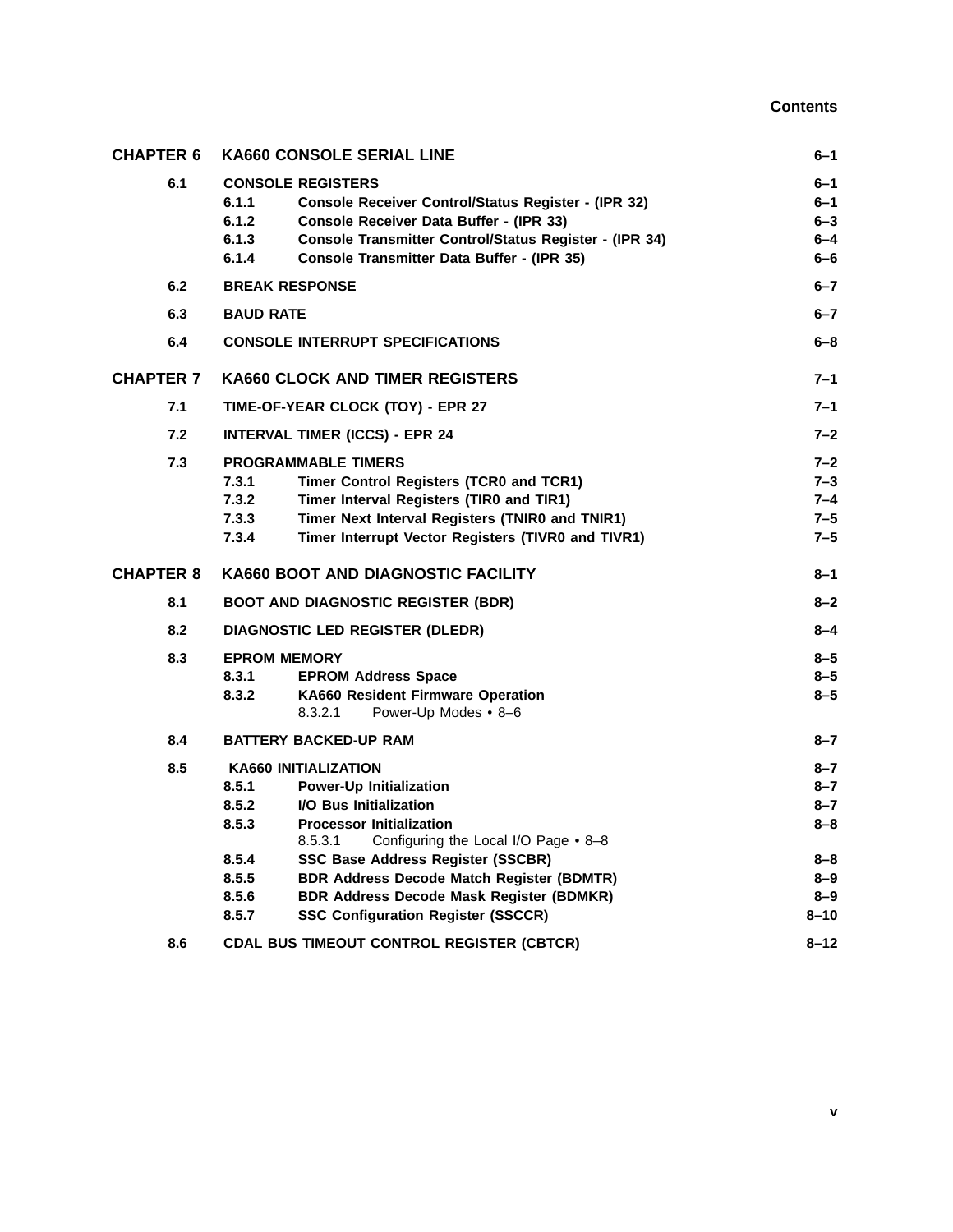| <b>CHAPTER 9</b>  | <b>KA660 Q22-BUS INTERFACE</b>                                                                                                   | 9–1       |
|-------------------|----------------------------------------------------------------------------------------------------------------------------------|-----------|
| 9.1               | <b>Q22-BUS TO MAIN MEMORY ADDRESS TRANSLATION</b>                                                                                | $9 - 2$   |
|                   | 9.1.1<br>Q22-bus Map Registers (QMR)'s                                                                                           | $9 - 4$   |
|                   | 9.1.2<br>Accessing the Q22-bus Map Registers                                                                                     | $9 - 5$   |
|                   | 9.1.3<br>The Q22-bus Map Cache                                                                                                   | $9 - 6$   |
| 9.2               | <b>CDAL TO Q22-BUS ADDRESS TRANSLATION</b>                                                                                       | $9 - 7$   |
| 9.3               | <b>INTERPROCESSOR COMMUNICATIONS FACILITY</b>                                                                                    | $9 - 8$   |
|                   | 9.3.1<br><b>Interprocessor Communication Register (IPCR)</b>                                                                     | $9 - 8$   |
|                   | 9.3.2<br><b>Interprocessor Doorbell Interrupts</b>                                                                               | $9 - 10$  |
| 9.4               | <b>Q22-BUS INTERRUPT HANDLING</b>                                                                                                | $9 - 10$  |
| 9.5               | <b>CONFIGURING THE Q22-BUS MAP</b>                                                                                               | $9 - 10$  |
|                   | 9.5.1<br>Q22-bus Map Base Address Register (QBMBR)                                                                               | 9–10      |
| 9.6               | <b>SYSTEM CONFIGURATION REGISTER (SCR)</b>                                                                                       | $9 - 11$  |
| 9.7               | <b>ERROR REPORTING REGISTERS</b>                                                                                                 | $9 - 13$  |
|                   | 9.7.1<br><b>DMA System Error Register (DSER)</b>                                                                                 | $9 - 13$  |
|                   | 9.7.2<br>Q22-bus Error Address Register (QBEAR)                                                                                  | 9–16      |
|                   | 9.7.3<br><b>DMA Error Address Register (DEAR)</b>                                                                                | $9 - 17$  |
| 9.8               | <b>Q22-BUS INTERFACE ERROR HANDLING</b>                                                                                          | $9 - 18$  |
| <b>CHAPTER 10</b> | <b>KA660 NETWORK INTERFACE</b>                                                                                                   |           |
| 10.1              | <b>ETHERNET OVERVIEW</b>                                                                                                         | $10 - 1$  |
| 10.2              | NI STATION ADDRESS ROM (NISA ROM)                                                                                                | $10 - 3$  |
| 10.3              | <b>PROGRAMMING THE SGEC</b>                                                                                                      | $10 - 3$  |
|                   | 10.3.1<br><b>Command and Status Registers</b>                                                                                    | $10 - 4$  |
|                   | 10.3.2<br><b>Host access to NICSRs</b>                                                                                           | $10 - 4$  |
|                   | Physical NICSRs • 10-5<br>10.3.2.1                                                                                               |           |
|                   | Virtual NICSRs • 10-5<br>10.3.2.2                                                                                                |           |
|                   | 10.3.2.2.1<br>NICSR write • 10-5                                                                                                 |           |
|                   | NICSR read $\cdot$ 10-5<br>10.3.2.2.2                                                                                            |           |
|                   | 10.3.3<br>Vector Address, IPL, Sync/Asynch (NICSR0)                                                                              | $10 - 6$  |
|                   | <b>Transmit Polling Demand (NICSR1)</b><br>10.3.4                                                                                | $10 - 7$  |
|                   | <b>Receive Polling Demand (NICSR2)</b><br>10.3.5                                                                                 | $10 - 8$  |
|                   | 10.3.6<br><b>Descriptor List Addresses (NICSR3, NICSR4)</b>                                                                      | 10–9      |
|                   | 10.3.7<br><b>Status Register (NICSR5)</b>                                                                                        | $10 - 11$ |
|                   | NICSR5 status report • 10-16<br>10.3.7.1                                                                                         |           |
|                   | <b>Command and Mode Register (NICSR6)</b><br>10.3.8                                                                              | $10 - 17$ |
|                   | 10.3.9<br><b>System Base Register (NICSR7)</b>                                                                                   | $10 - 21$ |
|                   | 10.3.10<br><b>Reserved register (NICSR8)</b>                                                                                     | $10 - 22$ |
|                   | <b>Watchdog Timers (NICSR9)</b><br>10.3.11                                                                                       | $10 - 22$ |
|                   | 10.3.12<br><b>Revision Number and Missed Frame Count (NICSR10)</b>                                                               | $10 - 24$ |
|                   | 10.3.13<br>Boot Message (NICSR11, 12, 13)                                                                                        | $10 - 25$ |
|                   | 10.3.14<br>Diagnostic Registers (NICSR14, 15)                                                                                    | $10 - 27$ |
|                   | 10.3.14.1<br>Diagnostic Breakpoint Address Register (NICSR14) • 10-27<br>Monitor Command Register (NICSR15) • 10-28<br>10.3.14.2 |           |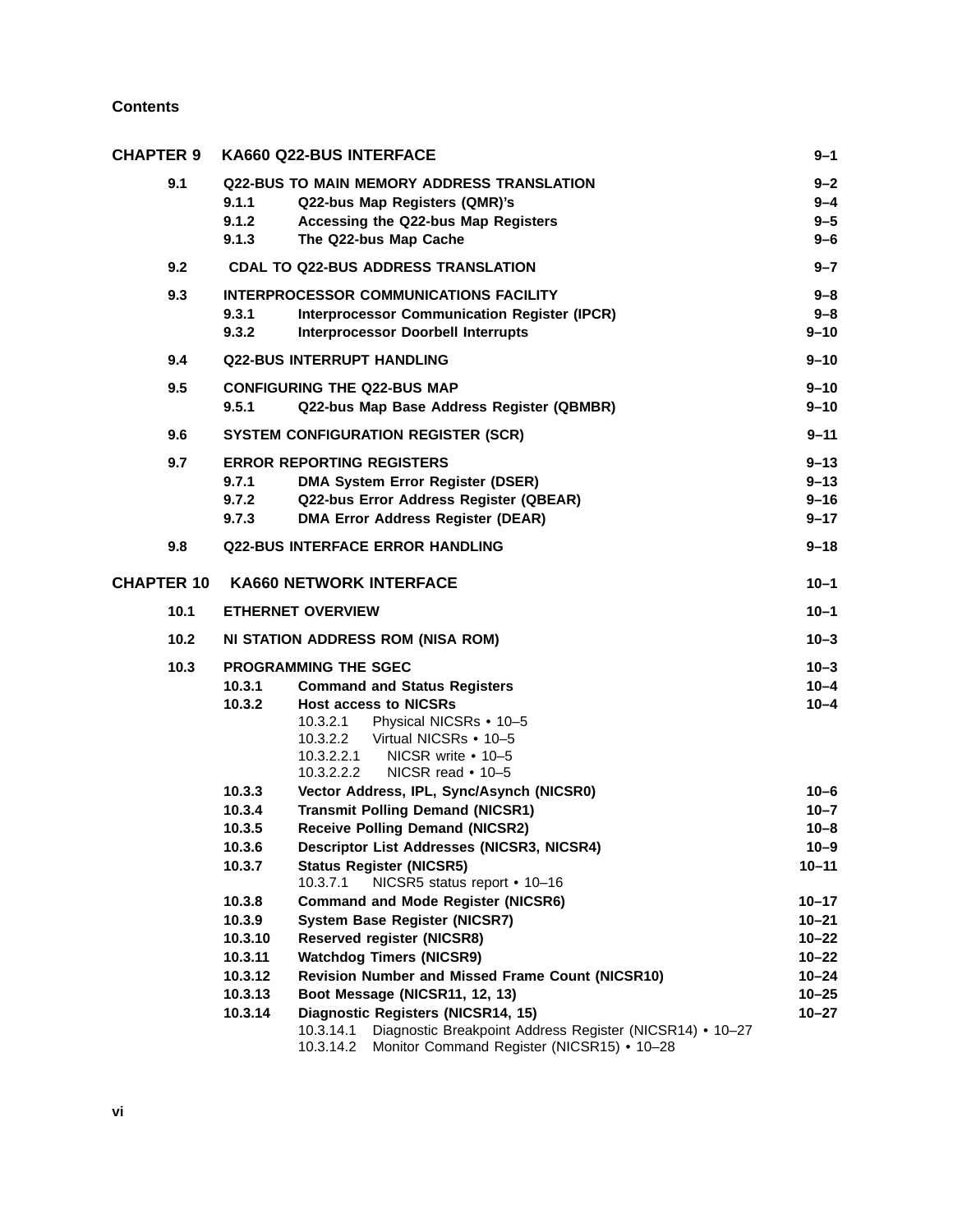|                   | 10.3.15<br>Descriptors and buffers format |                          | $10 - 29$                                                     |           |
|-------------------|-------------------------------------------|--------------------------|---------------------------------------------------------------|-----------|
|                   | 10.3.16                                   |                          | <b>Receive Descriptors</b>                                    | $10 - 30$ |
|                   |                                           |                          | 10.3.16.1 RDES0 word • 10-30                                  |           |
|                   |                                           |                          | 10.3.16.2 RDES1 word • 10-32                                  |           |
|                   |                                           |                          | 10.3.16.3 RDES2 word • 10-33                                  |           |
|                   |                                           |                          | 10.3.16.4 RDES3 word • 10-34                                  |           |
|                   |                                           |                          | 10.3.16.5 Receive descriptor status validity • 10-34          |           |
|                   | 10.3.17                                   |                          | <b>Transmit descriptors</b>                                   | $10 - 35$ |
|                   |                                           |                          | 10.3.17.1 TDES0 word • 10-36                                  |           |
|                   |                                           |                          | 10.3.17.2 TDES1 word • 10-37                                  |           |
|                   |                                           |                          | 10.3.17.3 TDES2 word • 10-39                                  |           |
|                   |                                           |                          | 10.3.17.4 TDES3 word • 10-40                                  |           |
|                   |                                           | 10.3.17.5                | Transmit descriptor status validity • 10-40                   |           |
|                   | 10.3.18                                   | Setup frame              |                                                               | $10 - 40$ |
|                   |                                           | 10.3.18.1                | First setup frame • 10-41                                     |           |
|                   |                                           | 10.3.18.2                | Subsequent setup frame • 10-41                                |           |
|                   |                                           | 10.3.18.3                | Setup frame descriptor • 10-41                                |           |
|                   |                                           | 10.3.18.4                | Perfect Filtering setup frame buffer • 10-43                  |           |
|                   |                                           | 10.3.18.5                | Imperfect Filtering setup frame buffer • 10-45                |           |
|                   | 10.3.19                                   | <b>SGEC</b> operation    |                                                               | $10 - 49$ |
|                   |                                           | 10.3.19.1                | Hardware and Software Reset • 10–49                           |           |
|                   |                                           |                          | 10.3.19.2 Interrupts • 10-50                                  |           |
|                   |                                           | 10.3.19.3                | Startup procedure • 10-51                                     |           |
|                   |                                           | 10.3.19.4                | Reception process • 10-52                                     |           |
|                   |                                           |                          | 10.3.19.5 Transmission process • 10-53                        |           |
|                   |                                           | 10.3.19.6                | Loopback operations • 10-55                                   |           |
|                   |                                           | 10.3.19.7                | DNA CSMA/CD counters and events support • 10-56               |           |
| <b>CHAPTER 11</b> |                                           |                          | <b>KA660 MASS STORAGE INTERFACE</b>                           | $11 - 1$  |
|                   |                                           |                          |                                                               |           |
| 11.1              |                                           | <b>SHAC INTRODUCTION</b> |                                                               | $11 - 1$  |
| 11.2              |                                           | <b>CI-DSSI OVERVIEW</b>  |                                                               | $11 - 4$  |
| 11.3              |                                           | <b>SHAC REGISTERS</b>    |                                                               | $11 - 6$  |
|                   | 11.3.1                                    | <b>CI Port Registers</b> |                                                               | $11 - 6$  |
|                   |                                           | 11.3.1.1                 | Port Queue Block Base Register (PQBBR) • 11-6                 |           |
|                   |                                           | 11.3.1.2                 | Port Status Register (PSR) • 11-9                             |           |
|                   |                                           | 11.3.1.3                 | Port Error Status Register (PESR) • 11-12                     |           |
|                   |                                           | 11.3.1.4                 | Port Failing Address Register (PFAR) • 11-13                  |           |
|                   |                                           | 11.3.1.5                 | Port Parameter Register (PPR) • 11-14                         |           |
|                   |                                           | 11.3.1.6                 | Port Control Registers • 11-15                                |           |
|                   |                                           | 11.3.1.6.1               | Port Command Queue 0 Control Register<br>(PCQ0CR) • 11-15     |           |
|                   |                                           | 11.3.1.6.2               | Port Command Queue 1 Control Register<br>(PCQ1CR) • 11-15     |           |
|                   |                                           | 11.3.1.6.3               | Port Command Queue 2 Control Register<br>(PCQ2CR) • 11-16     |           |
|                   |                                           | 11.3.1.6.4               | Port Command Queue 3 Control Register<br>(PCQ3CR) • 11-16     |           |
|                   |                                           | 11.3.1.6.5               | Port Datagram Free Queue Control Register<br>(PDFQCR) • 11-16 |           |
|                   |                                           | 11.3.1.6.6               | Port Message Free Queue Control Register                      |           |

(PMFQCR) • 11–16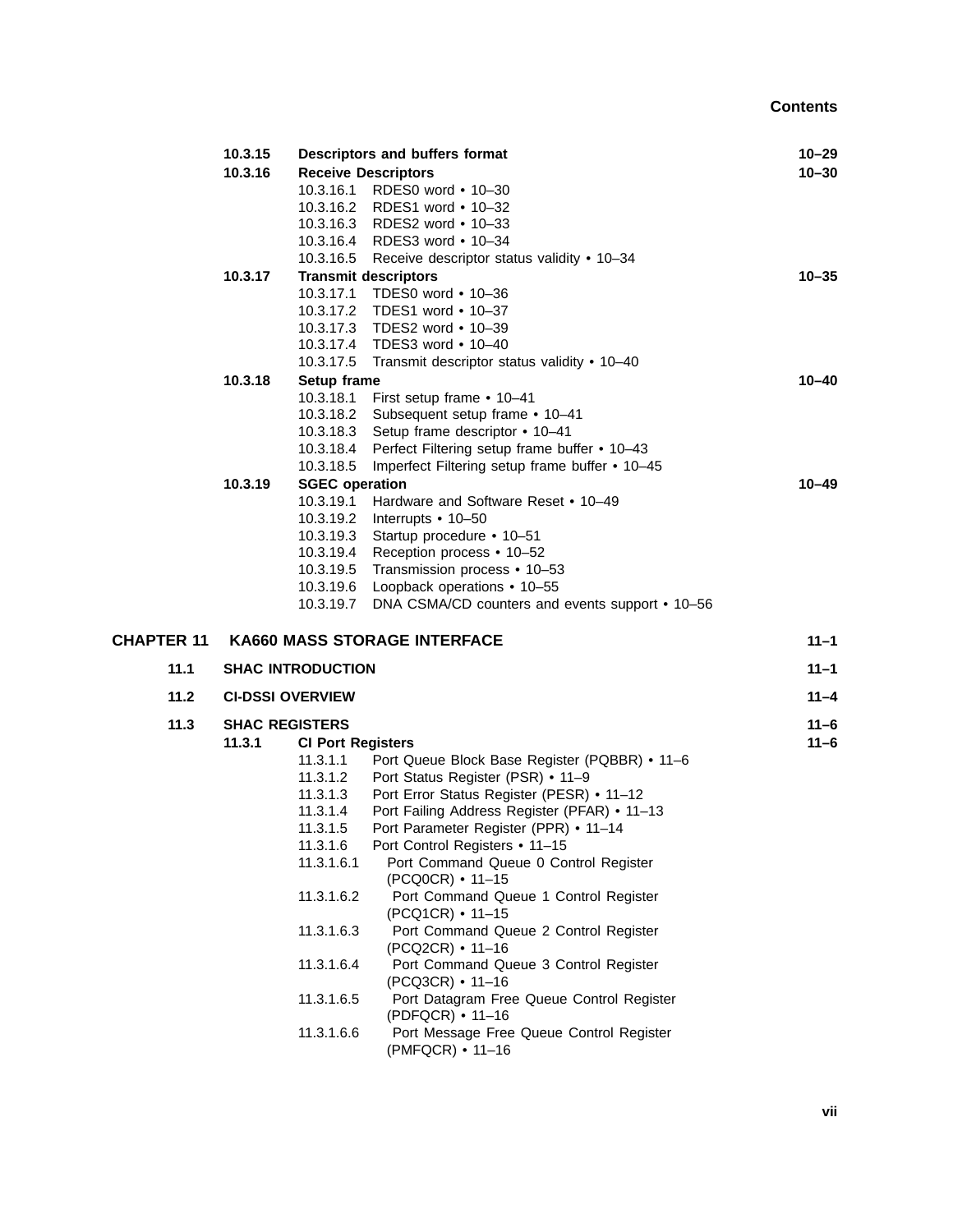|                                  |                                                                                              | 11.3.1.6.7<br>11.3.1.6.8<br>11.3.1.6.9<br>11.3.1.6.10<br>11.3.1.6.11<br>11.3.1.6.12<br>11.3.1.6.13 | Port Status Release Control Register (PSRCR) • 11-16<br>Port Enable Control Register (PECR) • 11-16<br>Port Disable Control Register (PDCR) • 11-17<br>Port Initialize Control Register (PICR) • 11-17<br>Port Maintenance Timer Control Register<br>(PMTCR) • 11-17<br>Port Maintenance Timer Expiration Control Register<br>(PMTECR) • 11-17<br>Port Maintenance Control and Status Register<br>$(PMCSR)$ • 11–17 |                                                                                                      |
|----------------------------------|----------------------------------------------------------------------------------------------|----------------------------------------------------------------------------------------------------|---------------------------------------------------------------------------------------------------------------------------------------------------------------------------------------------------------------------------------------------------------------------------------------------------------------------------------------------------------------------------------------------------------------------|------------------------------------------------------------------------------------------------------|
|                                  | 11.3.2                                                                                       | 11.3.2.1<br>11.3.2.2                                                                               | <b>SHAC Specific Registers</b><br>SHAC Software Chip Reset Register (SSWCR) • 11-19<br>SHAC Shared Host Memory Address (SSHMA) • 11-20                                                                                                                                                                                                                                                                              | $11 - 19$                                                                                            |
| <b>CHAPTER 12 KA660 FIRMWARE</b> |                                                                                              |                                                                                                    |                                                                                                                                                                                                                                                                                                                                                                                                                     | $12 - 1$                                                                                             |
| 12.1                             |                                                                                              | <b>GENERAL DESCRIPTION</b>                                                                         |                                                                                                                                                                                                                                                                                                                                                                                                                     | $12 - 2$                                                                                             |
| 12.2                             | <b>HALT CODE</b><br>12.2.1<br>12.2.2                                                         | <b>Halt Dispatch</b><br>12.2.2.1                                                                   | Halt Entry - Saving Processor State<br>External Halts • 12-6                                                                                                                                                                                                                                                                                                                                                        | $12 - 4$<br>$12 - 4$<br>$12 - 5$                                                                     |
|                                  | 12.2.3                                                                                       |                                                                                                    | Halt Exit - Restoring Processor state                                                                                                                                                                                                                                                                                                                                                                               | $12 - 7$                                                                                             |
| 12.3                             | <b>POWER-UP</b><br>12.3.1                                                                    | 12.3.1.1<br>12.3.1.2<br>12.3.1.3                                                                   | <b>Identifying the Console Device</b><br>Mode switch set to "Test" • 12-9<br>Mode switch set to "Query" • 12-9<br>Mode switch set to "Normal" • 12-10                                                                                                                                                                                                                                                               | $12 - 8$<br>$12 - 8$                                                                                 |
|                                  | 12.3.2                                                                                       | <b>LED</b> codes                                                                                   |                                                                                                                                                                                                                                                                                                                                                                                                                     | $12 - 11$                                                                                            |
| 12.4                             | 12.4.1                                                                                       | 12.4.1.1<br>12.4.1.2                                                                               | <b>OPERATING SYSTEM BOOTSTRAP</b><br><b>Preparing for the Bootstrap</b><br>Boot Devices • 12-15<br>Boot Flags • 12-17                                                                                                                                                                                                                                                                                               | $12 - 13$<br>$12 - 13$                                                                               |
|                                  | 12.4.2<br>12.4.3                                                                             | 12.4.3.1<br>12.4.3.2<br>12.4.3.3                                                                   | <b>Primary Bootstrap, VMB</b><br><b>Device Dependent Bootstrap Procedures</b><br>Disk and Tape Bootstrap Procedure • 12-22<br>PROM Bootstrap Procedure • 12-23<br>Network Bootstrap Procedure • 12-24                                                                                                                                                                                                               | $12 - 18$<br>$12 - 22$                                                                               |
| 12.5                             | 12.5.1                                                                                       | <b>OPERATING SYSTEM RESTART</b><br><b>Locating the RPB</b>                                         |                                                                                                                                                                                                                                                                                                                                                                                                                     | $12 - 26$<br>$12 - 26$                                                                               |
| 12.6                             | <b>CONSOLE SERVICE</b><br>12.6.1<br>12.6.2<br>12.6.3<br>12.6.4<br>12.6.5<br>12.6.6<br>12.6.7 |                                                                                                    | <b>Console Control Characters</b><br><b>Console Command Syntax</b><br><b>Console Command Keywords</b><br><b>Console Command Qualifiers</b><br><b>Console Numeric Expression Radix Specifiers</b><br><b>Command Address Specifiers</b><br>References to Processor Registers and Memory                                                                                                                               | $12 - 28$<br>$12 - 28$<br>$12 - 30$<br>$12 - 30$<br>$12 - 32$<br>$12 - 32$<br>$12 - 32$<br>$12 - 35$ |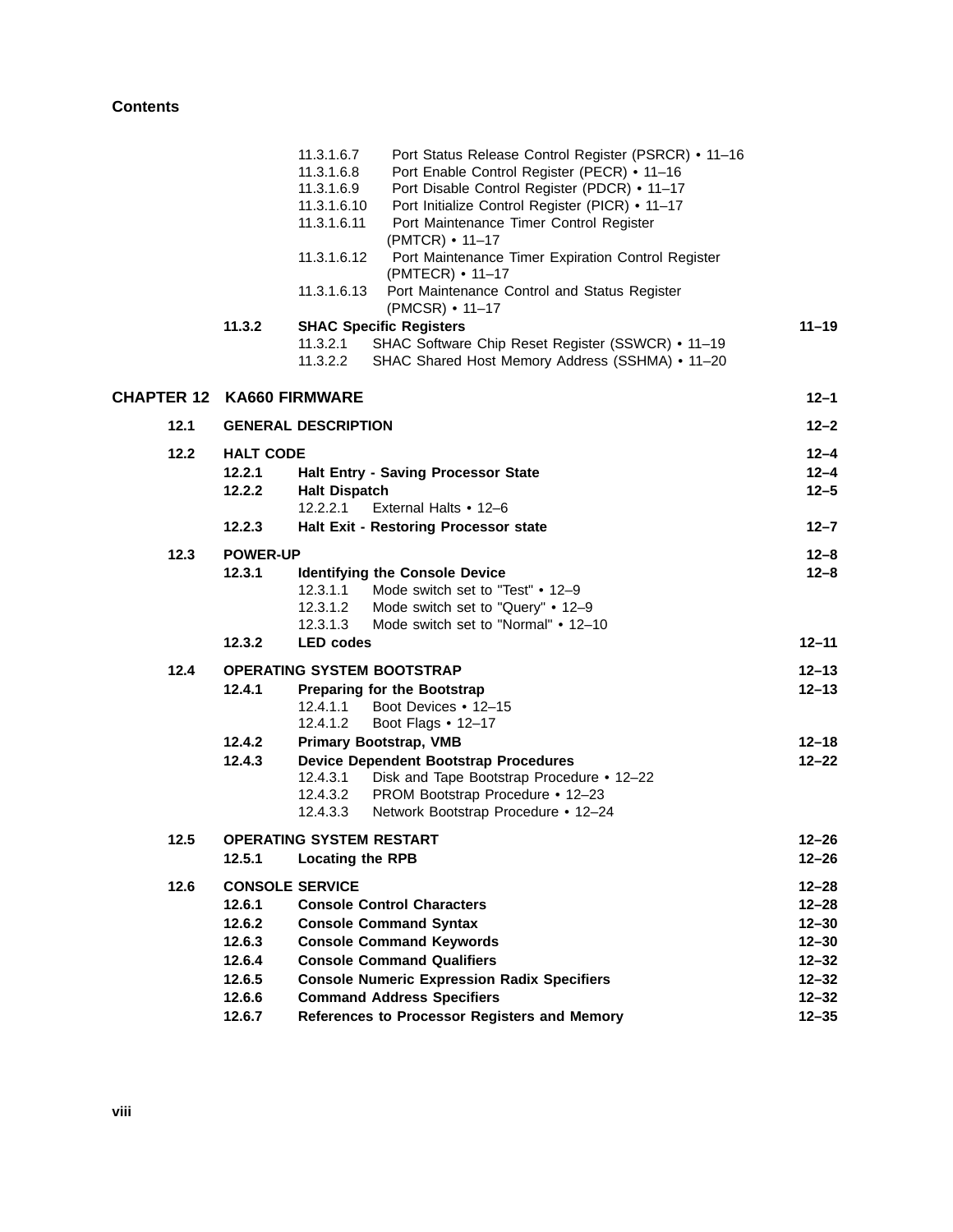| 12.7       |                    | <b>CONSOLE COMMANDS</b>                       | $12 - 36$              |
|------------|--------------------|-----------------------------------------------|------------------------|
|            |                    | <b>BOOT</b>                                   | $12 - 37$              |
|            |                    | <b>CONFIGURE</b>                              | $12 - 40$              |
|            |                    | <b>CONTINUE</b>                               | $12 - 42$              |
|            |                    | <b>DEPOSIT</b>                                | $12 - 43$              |
|            |                    | <b>EXAMINE</b>                                | $12 - 46$              |
|            |                    | <b>FIND</b>                                   | $12 - 49$              |
|            |                    | <b>HALT</b><br><b>HELP</b>                    | $12 - 50$<br>$12 - 51$ |
|            |                    | <b>INITIALIZE</b>                             | $12 - 53$              |
|            |                    | <b>MOVE</b>                                   | $12 - 55$              |
|            |                    | <b>NEXT</b>                                   | $12 - 58$              |
|            |                    | <b>REPEAT</b>                                 | $12 - 60$              |
|            |                    | <b>SEARCH</b>                                 | $12 - 61$              |
|            |                    | <b>SET</b>                                    | $12 - 64$              |
|            |                    | <b>SHOW</b>                                   | $12 - 68$              |
|            |                    | <b>START</b>                                  | $12 - 73$              |
|            |                    | <b>TEST</b>                                   | $12 - 74$              |
|            |                    | <b>UNJAM</b>                                  | $12 - 78$              |
|            |                    | X - BINARY LOAD AND UNLOAD                    | $12 - 79$              |
|            |                    | ! - COMMENT                                   | $12 - 81$              |
| 12.8       | <b>DIAGNOSTICS</b> |                                               | $12 - 86$              |
|            | 12.8.1             | <b>Error reporting</b>                        | $12 - 87$              |
|            | 12.8.2             | <b>Diagnostic Interdependancies</b>           | $12 - 88$              |
|            | 12.8.3             | Areas not covered                             | $12 - 88$              |
|            | 12.8.4             | <b>Console Scripts</b>                        | $12 - 88$              |
|            |                    | <b>APPENDIX B ADDRESS ASSIGNMENTS</b>         | $B-1$                  |
| B.1        |                    | <b>KA660 PHYSICAL ADDRESS SPACE</b>           | $B-1$                  |
| B.2        |                    | KA660 DETAILED PHYSICAL ADDRESS MAP           | $B-2$                  |
| B.3        |                    | <b>EXTERNAL, INTERNAL PROCESSOR REGISTERS</b> | $B-8$                  |
|            |                    |                                               |                        |
| <b>B.4</b> |                    | <b>GLOBAL Q22-BUS PHYSICAL ADDRESS SPACE</b>  | $B-9$                  |
|            |                    | <b>APPENDIX C VAX INSTRUCTION SET</b>         | $C-1$                  |
|            |                    | <b>APPENDIX D MACHINE STATE ON POWER-UP</b>   | $D-1$                  |
| D.1        |                    | <b>MAIN MEMORY LAYOUT AND STATE</b>           | D-1                    |
|            | D.1.1              | <b>Reserved Main Memory</b>                   | $D-2$                  |
|            |                    | D.1.1.1<br>PFN Bitmap • D-2                   |                        |
|            |                    | D.1.1.2<br>Scatter/Gather map • D-3           |                        |
|            |                    | Firmware "Scratch Memory" . D-3<br>D.1.1.3    |                        |
|            | D.1.2              | Contents of main memory                       | $D-3$                  |
| D.2        |                    | <b>MEMORY CONTROLLER REGISTERS</b>            | $D-3$                  |
|            | D.2.1              | <b>On-chip Cache</b>                          | $D-4$                  |
|            | D.2.2              | <b>Translation Buffer</b>                     | $D-4$                  |
|            | D.2.3              | <b>Halt Protected Space</b>                   | $D-4$                  |
|            |                    |                                               |                        |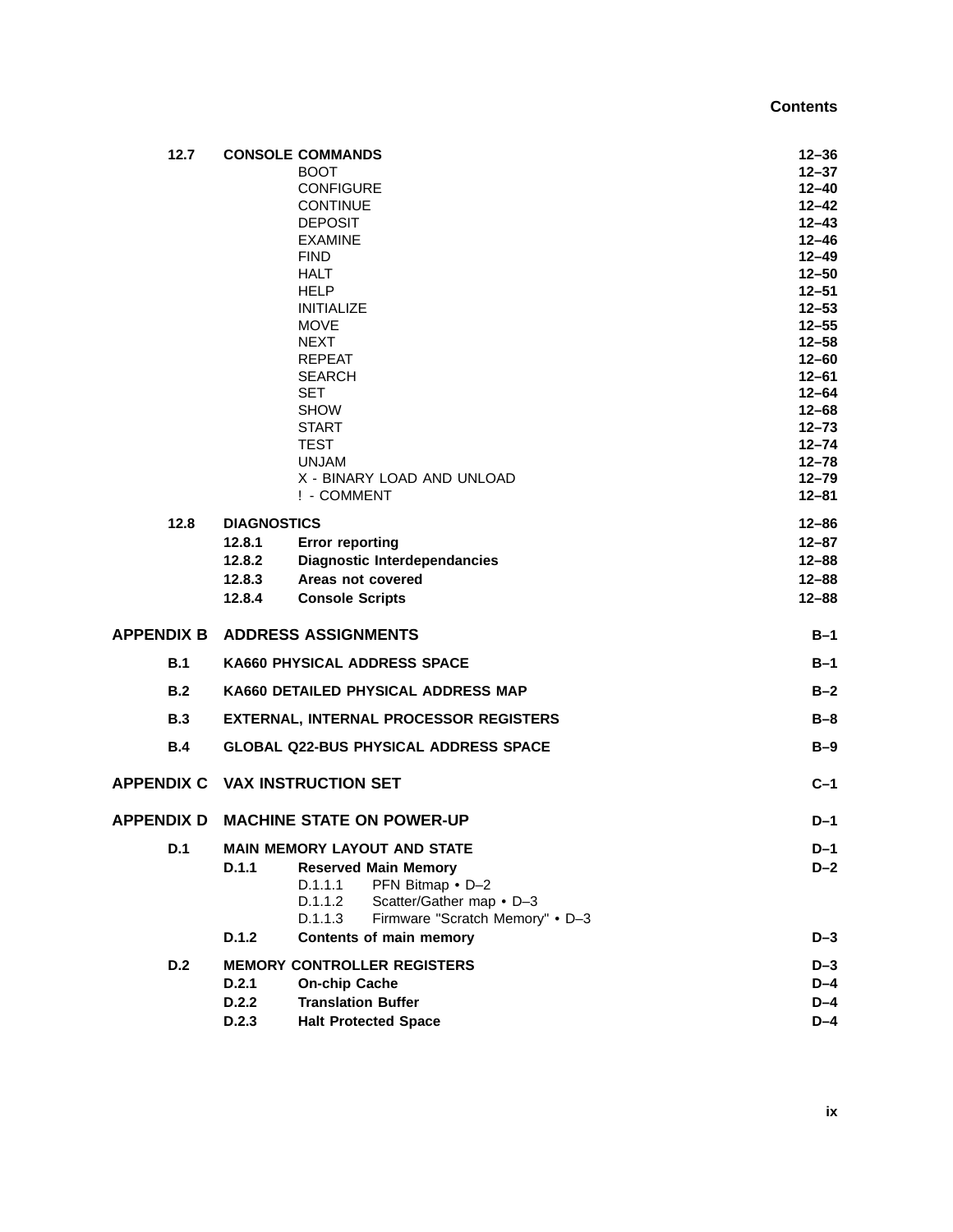|                     | APPENDIX E MAINTENANCE OPERATIONS PROTOCOL (MOP) SUPPORT                                                                                                                                                                              |                                                    |  |
|---------------------|---------------------------------------------------------------------------------------------------------------------------------------------------------------------------------------------------------------------------------------|----------------------------------------------------|--|
| E.1                 | <b>NETWORK "LISTENING"</b>                                                                                                                                                                                                            | $E-1$                                              |  |
| E.2                 | <b>MOP COUNTERS</b>                                                                                                                                                                                                                   | $E-6$                                              |  |
|                     | APPENDIX F ROM PARTITIONING                                                                                                                                                                                                           | $F-1$                                              |  |
| F.1                 | <b>FIRMWARE EPROM LAYOUT</b><br>F.1.1<br><b>Call-back Entry Points</b><br>CP\$GETCHAR R4 · F-3<br>F.1.1.1<br>F.1.1.2 CP\$MSG_OUT_NOLF_R4 · F-4<br>F.1.1.3<br>CP\$READ_WTH_PRMPT_R4 . F-4<br><b>Boot Information Pointers</b><br>F.1.2 | $F-1$<br>$F-3$<br>$F-5$                            |  |
| <b>APPENDIX G</b>   | <b>BATTERY BACKED-UP RAM PARTITIONING</b>                                                                                                                                                                                             | $G-1$                                              |  |
| G.1                 | <b>SSC RAM LAYOUT</b><br>G.1.1<br><b>Public Data structures</b><br>G.1.2<br><b>Console Program MailBox (CPMBX)</b><br>G.1.3<br><b>Firmware Stack</b><br>G.1.4<br><b>Diagnostic State</b><br><b>USER Area</b><br>G.1.5                 | $G-1$<br>$G-2$<br>$G-2$<br>$G-3$<br>$G-3$<br>$G-3$ |  |
|                     | <b>APPENDIX H DATA STRUCTURES</b><br>H.0.1<br>Halt Dispatch State Machine<br><b>Restart Paramter Block</b><br>H.0.2<br>H.0.3<br><b>VMB Argument List</b>                                                                              | $H-1$<br>$H-1$<br>$H-5$<br>$H - 8$                 |  |
| <b>APPENDIX I</b>   | <b>ERROR MESSAGES</b>                                                                                                                                                                                                                 | $I - 1$                                            |  |
| 1.1                 | <b>MACHINE CHECK REGISTER DUMP</b><br>$I - 1$                                                                                                                                                                                         |                                                    |  |
| 1.2                 | <b>HALT CODE MESSAGES</b>                                                                                                                                                                                                             |                                                    |  |
| 1.3                 | <b>VMB ERROR MESSAGES</b>                                                                                                                                                                                                             |                                                    |  |
| 1.4                 | <b>CONSOLE ERROR MESSAGES</b>                                                                                                                                                                                                         | $I - 4$                                            |  |
| APPENDIX J GLOSSARY |                                                                                                                                                                                                                                       |                                                    |  |
| <b>INDEX</b>        |                                                                                                                                                                                                                                       |                                                    |  |

#### **EXAMPLES**

| $2 - 1$  | Changing a DSSI Node Name                                 | $2 - 5$   |
|----------|-----------------------------------------------------------|-----------|
| $2 - 2$  | <b>Changing a DSSI Unit Number</b>                        | $2 - 6$   |
| $10 - 1$ | Perfect filtering buffer                                  | $10 - 45$ |
| $10 - 2$ | Imperfect filtering buffer                                | $10 - 47$ |
| $10 - 3$ | Imperfect filtering Setup frame buffer creation C program | $10 - 48$ |
|          |                                                           |           |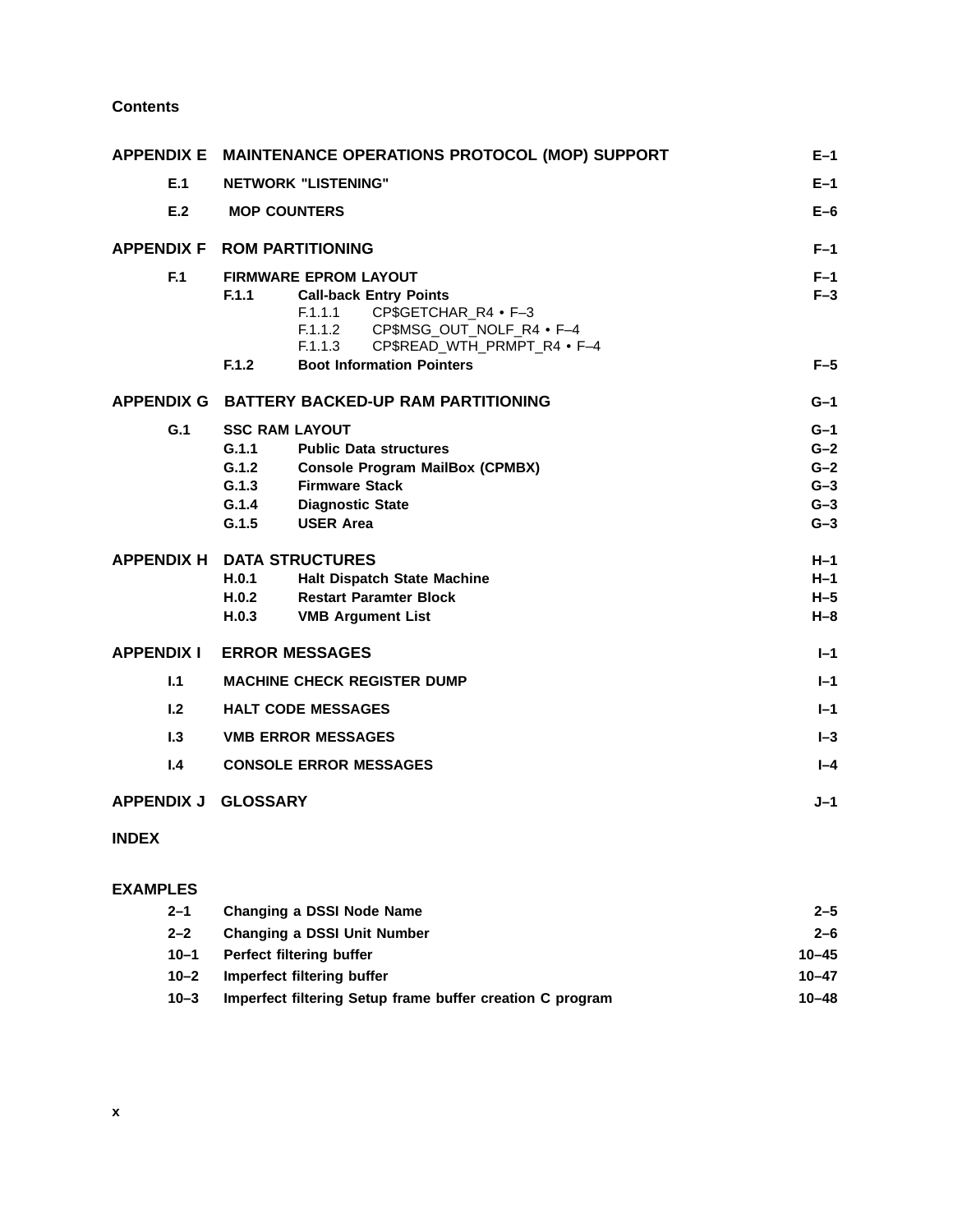# **FIGURES**

| $1 - 1$  | KA660 Module in a System                                                               | $1 - 2$  |
|----------|----------------------------------------------------------------------------------------|----------|
| $1 - 2$  | The KA660 Processor Module                                                             | $1 - 3$  |
| $1 - 3$  | KA660 CPU Module Component Side                                                        | $1 - 4$  |
| $1 - 4$  | KA660 Processor Module Major Functional Blocks                                         | $1 - 5$  |
| $1 - 4$  | MS650 Memory Module (16 MB)                                                            | $1 - 9$  |
| $1 - 4$  | MS650 Memory Module (8 MB)                                                             | $1 - 10$ |
| $1 - 7$  | H3602 Console Module                                                                   | $1 - 11$ |
| $2 - 1$  | <b>Backplane Slots</b>                                                                 | $2 - 2$  |
| $2 - 2$  | <b>Processor and Memory Module Connection</b>                                          | $2 - 3$  |
| $3 - 1$  | <b>GPR Format</b>                                                                      | $3 - 2$  |
| $3 - 2$  | <b>PSL Format</b>                                                                      | $3 - 3$  |
| $3 - 3$  | Internal Processor Register (IPR) Format                                               | $3 - 5$  |
| $3 - 4$  | Interrupt Priority Level Register (IPLR) - (IPR 18 <sub>10</sub> 12 <sub>16</sub> )    | $3 - 13$ |
| $3 - 5$  | Software Interrupt Request Register (SIRR) - (IPL 20 <sub>10</sub> 14 <sub>16</sub> )  | $3 - 14$ |
| $3 - 6$  | Software Interrupt Summary Register (SISR) - (IPL 21 <sub>10</sub> 15 <sub>16</sub> )  | $3 - 14$ |
| $3 - 7$  | The Processor Stack After a Machine Check Exception                                    | $3 - 16$ |
| $3 - 8$  | System Control Block Base Register (SCBB)                                              | $3 - 21$ |
| $3 - 9$  | Console Saved PC (SAVPC) - (IPR 42 <sub>10</sub> 2A <sub>16</sub> )                    | $3 - 24$ |
| $3 - 10$ | Console Saved PSL (SAVPSL) - (IPR 43 <sub>10</sub> 2B <sub>16</sub> )                  | $3 - 24$ |
| $3 - 11$ | System Identification Register (SID) - (IPR 62 <sub>10</sub> 3E <sub>16</sub> )        | $3 - 27$ |
| $3 - 12$ | <b>System Identification Extension Register (SIE)</b>                                  | $3 - 28$ |
| $4 - 1$  | <b>Logical Organization of Cache</b>                                                   | $4 - 2$  |
| 4–2      | <b>Cache Entry</b>                                                                     | $4 - 2$  |
| $4 - 3$  | <b>Cache Tag Entry</b>                                                                 | $4 - 3$  |
| 4-4      | <b>Cache Data Entry</b>                                                                | $4 - 3$  |
| 4–5      | <b>Cache Address Translation</b>                                                       | $4 - 5$  |
| $4 - 6$  | <b>Cache Control Register</b>                                                          | $4 - 7$  |
| $4 - 7$  | Tag Diagnostic Write Data Format                                                       | $4 - 9$  |
| $4 - 8$  | Tag Diagnostic Read Data Format                                                        | 4–9      |
| $4 - 9$  | <b>Bank Enable/Hit Miss Register</b>                                                   | 4-10     |
| $4 - 10$ | Memory System Error Register (MSER, IPR 39)                                            | $4 - 12$ |
| $5 - 1$  | Main Memory Control and Diagnostic Status Register (MEMCSR17)                          | $5 - 7$  |
| 6–1      | Console Receiver Control/Status Register - (IPR 32 <sub>10</sub> 20 <sub>16</sub> )    | $6 - 2$  |
| $6 - 2$  | Console Receiver Data Buffer - (IPR 3310 2116)                                         | $6 - 3$  |
| $6 - 3$  | Console Transmitter Control/Status Register - (IPR 34 <sub>10</sub> 22 <sub>16</sub> ) | $6 - 5$  |
| $6 - 4$  | Console Transmitter Data Buffer - (IPR 35 <sub>10</sub> 23 <sub>16</sub> )             | $6 - 7$  |
| $7 - 1$  | Time-of-Year Clock (TOY) - (EPR 27 <sub>10</sub> 1B <sub>16</sub> )                    | $7 - 1$  |
| $7 - 2$  | Interval Timer (ICCS) - (EPR 24 <sub>10</sub> 18 <sub>16</sub> )                       | 7–2      |
| $7 - 3$  | Timer Control Registers (TCR0 and TCR1)                                                | $7 - 3$  |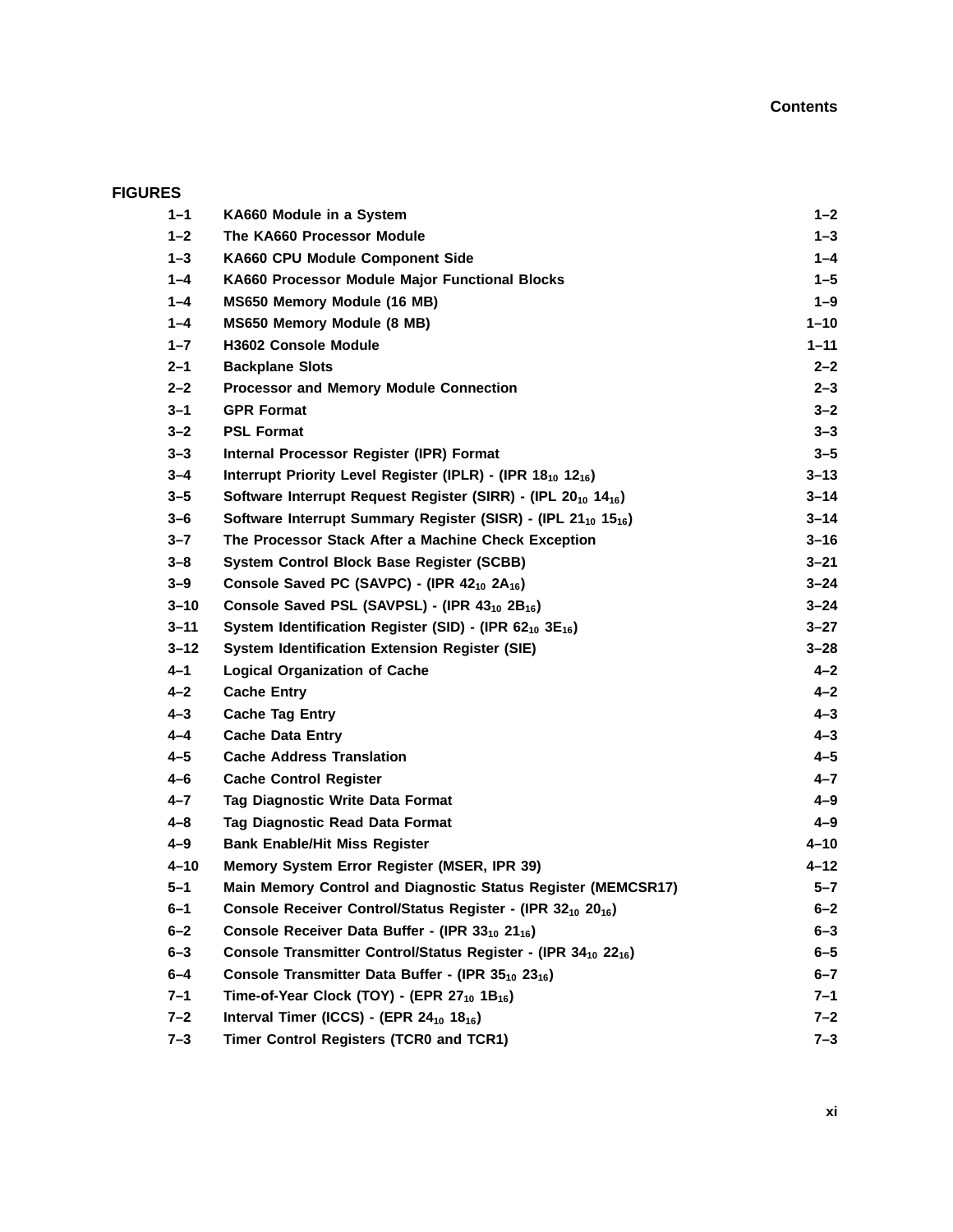| $7 - 4$   | Timer Interval Registers (TIR0 and TIR1)                        | 7–5       |
|-----------|-----------------------------------------------------------------|-----------|
| $7 - 5$   | Timer Next Interval Registers (TNIR0 and TNIR1)                 | 7–5       |
| 7–6       | Timer Interrupt Vector Registers (TIVR0 and TIVR1)              | 7–6       |
| $8 - 1$   | <b>Boot and Diagnostic Register</b>                             | 8–2       |
| $8 - 2$   | Diagnostic LED Register (DLEDR)                                 | 8–4       |
| $8 - 3$   | <b>SSC Base Address Register (SSCBR)</b>                        | 8–9       |
| $8 - 4$   | <b>BDR Address Decode Match Register (BDMTR)</b>                | $8 - 9$   |
| $8 - 5$   | <b>BDR Address Decode Mask Register (BDMKR)</b>                 | $8 - 10$  |
| 8-6       | <b>SSC Configuration Register (SSCCR)</b>                       | $8 - 10$  |
| $8 - 7$   | <b>CP Bus Timeout Control Register (CBTCR)</b>                  | $8 - 13$  |
| $9 - 1$   | <b>Q22-bus Address Translation</b>                              | 9–3       |
| $9 - 2$   | Q22-bus Map Register Format                                     | $9 - 5$   |
| $9 - 3$   | Q22-bus Map Cache Entry Format                                  | $9 - 7$   |
| $9 - 4$   | <b>Interprocessor Communication Register (IPCR)</b>             | 9–8       |
| $9 - 5$   | Q22-bus Map Base Address Register (QBMBR)                       | 9–11      |
| $9 - 6$   | <b>System Configuration Register (SCR)</b>                      | 9–12      |
| $9 - 7$   | <b>DMA System Error Register (DSER)</b>                         | $9 - 14$  |
| $9 - 8$   | Q22-bus Error Address Register (QBEAR)                          | $9 - 17$  |
| $9 - 9$   | <b>DMA Error Address Register (DBEAR)</b>                       | $9 - 17$  |
| $10 - 1$  | <b>Ethernet Packet Format</b>                                   | $10 - 2$  |
| $10 - 2$  | Vector Address, IPL, Sync/Asynch (NICSR0)                       | $10 - 6$  |
| $10 - 3$  | <b>Polling Demand (NICSR1)</b>                                  | $10 - 8$  |
| 10–4      | <b>NICSR2</b> format                                            | $10 - 9$  |
| $10 - 5$  | Descriptor list addresses format                                | $10 - 10$ |
| $10 - 6$  | <b>NICSR5 bits</b>                                              | $10 - 12$ |
| $10 - 7$  | <b>NICSR6 format</b>                                            | $10 - 17$ |
| $10 - 8$  | <b>NICSR7</b> format                                            | $10 - 21$ |
| $10 - 9$  | <b>NICSR9</b> format                                            | $10 - 23$ |
| $10 - 10$ | <b>Revision Number and Missed Frame Count (VIRTUAL NICSR10)</b> | $10 - 25$ |
| $10 - 11$ | <b>Boot Message</b>                                             | $10 - 26$ |
| $10 - 12$ | NICSR14 format                                                  | $10 - 27$ |
| $10 - 13$ | NICSR15 format                                                  | $10 - 28$ |
| $10 - 14$ | Receive descriptor format                                       | $10 - 30$ |
| $10 - 15$ | <b>Transmit descriptor format</b>                               | $10 - 36$ |
| $10 - 16$ | Setup frame descriptor format                                   | $10 - 42$ |
| $10 - 17$ | Perfect Filtering setup frame buffer format                     | $10 - 44$ |
| $10 - 18$ | Imperfect Filtering setup frame format                          | $10 - 46$ |
| $11 - 1$  | Relationship of the DSSI to SCA and CI                          | $11 - 3$  |
| $11 - 2$  | Port Queue Block Base Register (PQBBR)                          | $11 - 7$  |
| $11 - 3$  | Port Queue Block Base Register (PQBBR) After RESET              | $11 - 7$  |
| $11 - 4$  | <b>Port Status Register (PSR)</b>                               | $11 - 9$  |
| $11 - 5$  | Port Error Status Register (PESR)                               | $11 - 12$ |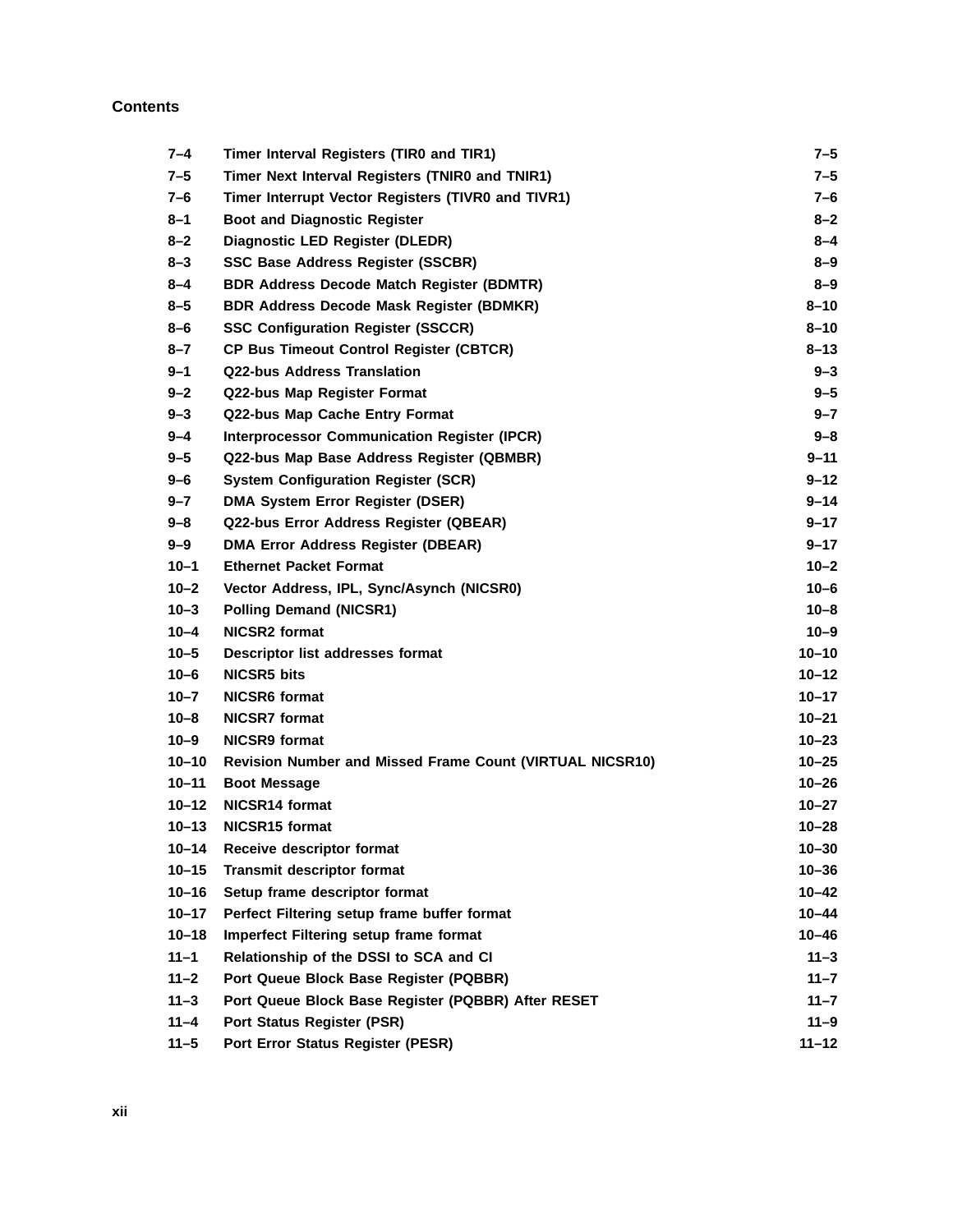| $11 - 6$  | Port Failing Address Register (PFAR)                    | $11 - 13$ |
|-----------|---------------------------------------------------------|-----------|
| $11 - 7$  | Port Parameter Register (PPR)                           | $11 - 14$ |
| $11 - 8$  | <b>Port Control Registers</b>                           | $11 - 15$ |
| $11 - 9$  | Port Maintenance Control And Status Register (PMCSR)    | $11 - 18$ |
| $11 - 10$ | <b>SHAC Software Chip Reset (SSWCR)</b>                 | $11 - 20$ |
| $11 - 11$ | <b>SHAC Shared Host Memory Address (SSHMA)</b>          | $11 - 20$ |
| $12 - 1$  | <b>KA660 Firmware Structural Components</b>             | $12 - 3$  |
| $12 - 2$  | <b>Console Banner</b>                                   | $12 - 8$  |
| $12 - 3$  | <b>Language Selection Menu</b>                          | $12 - 10$ |
| $12 - 4$  | <b>Normal Diagnostic Countdown</b>                      | $12 - 10$ |
| $12 - 5$  | <b>Abnormal Diagnostic Countdown</b>                    | $12 - 11$ |
| $12 - 6$  | <b>Console Prompt</b>                                   | $12 - 11$ |
| $12 - 7$  | <b>Console Boot Display with No Default Boot Device</b> | $12 - 11$ |
| $12 - 8$  | <b>Memory Layout prior to VMB Entry</b>                 | $12 - 15$ |
| $12 - 9$  | VMB Boot Flags (/R5:)                                   | $12 - 17$ |
| $12 - 10$ | <b>Successful Automatic Bootstrap</b>                   | $12 - 20$ |
| $12 - 11$ | <b>Memory Layout at VMB Exit</b>                        | $12 - 21$ |
| $12 - 12$ | <b>Boot Block Format</b>                                | $12 - 23$ |
| $12 - 13$ | <b>Locating the Restart Parameter Block</b>             | $12 - 27$ |
| $12 - 14$ | <b>Diagnostic Register Dump</b>                         | $12 - 87$ |
| $D-1$     | <b>Memory Layout after Power-up Diagnostics</b>         | $D-2$     |
| $F-1$     | <b>KA660 EPROM Layout</b>                               | $F-2$     |
| $F-2$     | <b>Boot Information Pointers</b>                        | $F-5$     |
| $G-1$     | KA660 SSC BBU RAM Layout                                | $G-1$     |
| $G-2$     | NVR0 (20140400) : Console Program MailBoX (CPMBX)       | $G-2$     |
| $G-3$     | NVR1 (20140401)                                         | $G-3$     |
| $G-4$     | NVR2 (20140402)                                         | $G-3$     |

## **TABLES**

| 1        | <b>Conventions</b>                             | xxiii    |
|----------|------------------------------------------------|----------|
| $3 - 1$  | <b>Special GPRs</b>                            | $3 - 2$  |
| $3 - 2$  | <b>Processor Status Longword Format</b>        | $3 - 3$  |
| $3 - 3$  | <b>KA660 Internal Processor Registers</b>      | $3 - 6$  |
| $3 - 4$  | <b>Interrupt Priority Levels</b>               | $3 - 12$ |
| $3 - 5$  | <b>Exception Classes</b>                       | $3 - 15$ |
| $3 - 6$  | <b>Floating Point Error Machine Checks</b>     | $3 - 17$ |
| $3 - 7$  | <b>Memory Management Error Machine Checks</b>  | $3 - 17$ |
| $3 - 8$  | <b>Interrupt Error Machine Checks</b>          | $3 - 18$ |
| $3 - 9$  | <b>Microcode Error Machine Checks</b>          | $3 - 18$ |
| $3 - 10$ | <b>Read Error Machine Checks</b>               | $3 - 18$ |
| $3 - 11$ | <b>Write Error Machine Checks</b>              | $3 - 19$ |
| $3 - 12$ | Internal State Information 1 Field Description | $3 - 20$ |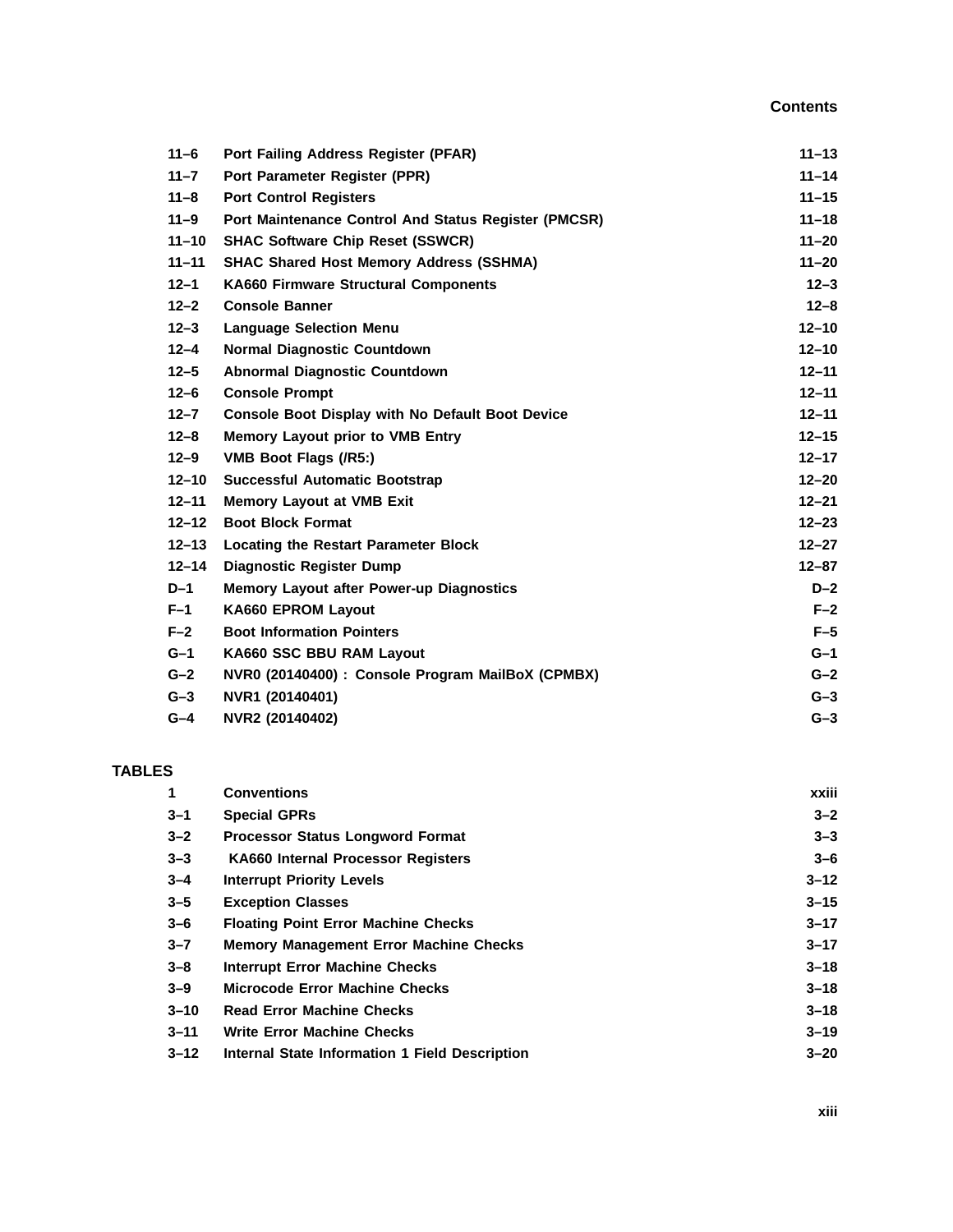| $3 - 13$  | <b>Internal State Information 2 Field Description</b>        | 3–20      |
|-----------|--------------------------------------------------------------|-----------|
| $3 - 14$  | The System Control Block Format                              | 3–21      |
| $3 - 15$  | <b>CPU State After a HALT</b>                                | $3 - 25$  |
| $3 - 16$  | <b>HALT Codes</b>                                            | $3 - 25$  |
| $3 - 17$  |                                                              | $3 - 27$  |
| $3 - 18$  |                                                              | $3 - 28$  |
| $4 - 1$   |                                                              | $4 - 7$   |
| $4 - 2$   | <b>Cache Diagnostic Mode Addresses</b>                       | $4 - 8$   |
| $4 - 3$   | <b>Bank Enable/Hit Miss Register (BEHR)</b>                  | 4-10      |
| $4 - 4$   | Memory System Error Register (MSER, IPR 39)                  | $4 - 12$  |
| $5 - 1$   | KA660 Reference Timing                                       | $5 - 1$   |
| $5 - 2$   | <b>Uncorrectable Error Actions</b>                           | $5 - 11$  |
| 6–1       | <b>Console Registers</b>                                     | 6–1       |
| $6 - 2$   | <b>Console Receiver Control/Status Register</b>              | $6 - 2$   |
| $6 - 3$   | <b>Console Receiver Data Buffer</b>                          | $6 - 3$   |
| 6–4       | <b>Console Transmitter Control/Status Buffer</b>             | 6–6       |
| $6 - 5$   | <b>Console Transmitter Data Buffer</b>                       | $6 - 7$   |
| 6–6       | <b>Baud Rate Selection</b>                                   | $6 - 8$   |
| 7–1       | <b>Interval Timer Bit Descriptions</b>                       | $7 - 2$   |
| $7 - 2$   | <b>Timer Control Register Bit Descriptions</b>               | $7 - 3$   |
| $8 - 3$   | <b>Diagnostic LED Register Bit Descriptions</b>              | $8 - 4$   |
| $8 - 4$   | <b>Power-Up Modes</b>                                        | 8-6       |
| $8 - 5$   | <b>SSC Configuration Register Bit Descriptions</b>           | $8 - 11$  |
| 8-6       | <b>CP Bus Timeout Control Register Bit Descriptions</b>      | 8–13      |
| 9–1       | Q22-bus Map Register Addresses                               | $9 - 4$   |
| $9 - 2$   | Q22-bus Map Register Bit Description                         | $9 - 5$   |
| $9 - 3$   | Q22-bus Map Cache Entry Bit Description                      | $9 - 7$   |
| $9 - 4$   | <b>Interprocessor Communication Register Bit Description</b> | $9 - 9$   |
| $9 - 5$   | <b>System Configuration Register Bit Description</b>         | $9 - 12$  |
| $9 - 6$   | <b>DMA System Error Register Bit Description</b>             | $9 - 15$  |
| $10 - 1$  | Bit access modes                                             | $10 - 4$  |
| $10 - 2$  | <b>NICSRO bits</b>                                           | $10 - 7$  |
| $10 - 3$  | NICSR0 access                                                | $10 - 7$  |
| $10 - 4$  | <b>NICSR1 bits</b>                                           | $10 - 8$  |
| $10 - 5$  | <b>NICSR1 access</b>                                         | $10 - 8$  |
| $10 - 6$  | <b>NICSR2 bits</b>                                           | $10 - 9$  |
| $10 - 7$  | <b>NICSR2 access</b>                                         | $10 - 9$  |
| $10 - 8$  | Descriptor lists addresses bits                              | $10 - 10$ |
| $10 - 9$  | <b>NICSR3 access</b>                                         | $10 - 11$ |
| $10 - 10$ | <b>NICSR4 access</b>                                         | $10 - 11$ |
| $10 - 11$ | <b>NICSR5</b> bits                                           | $10 - 12$ |
| $10 - 13$ | <b>NICSR5 access</b>                                         | $10 - 16$ |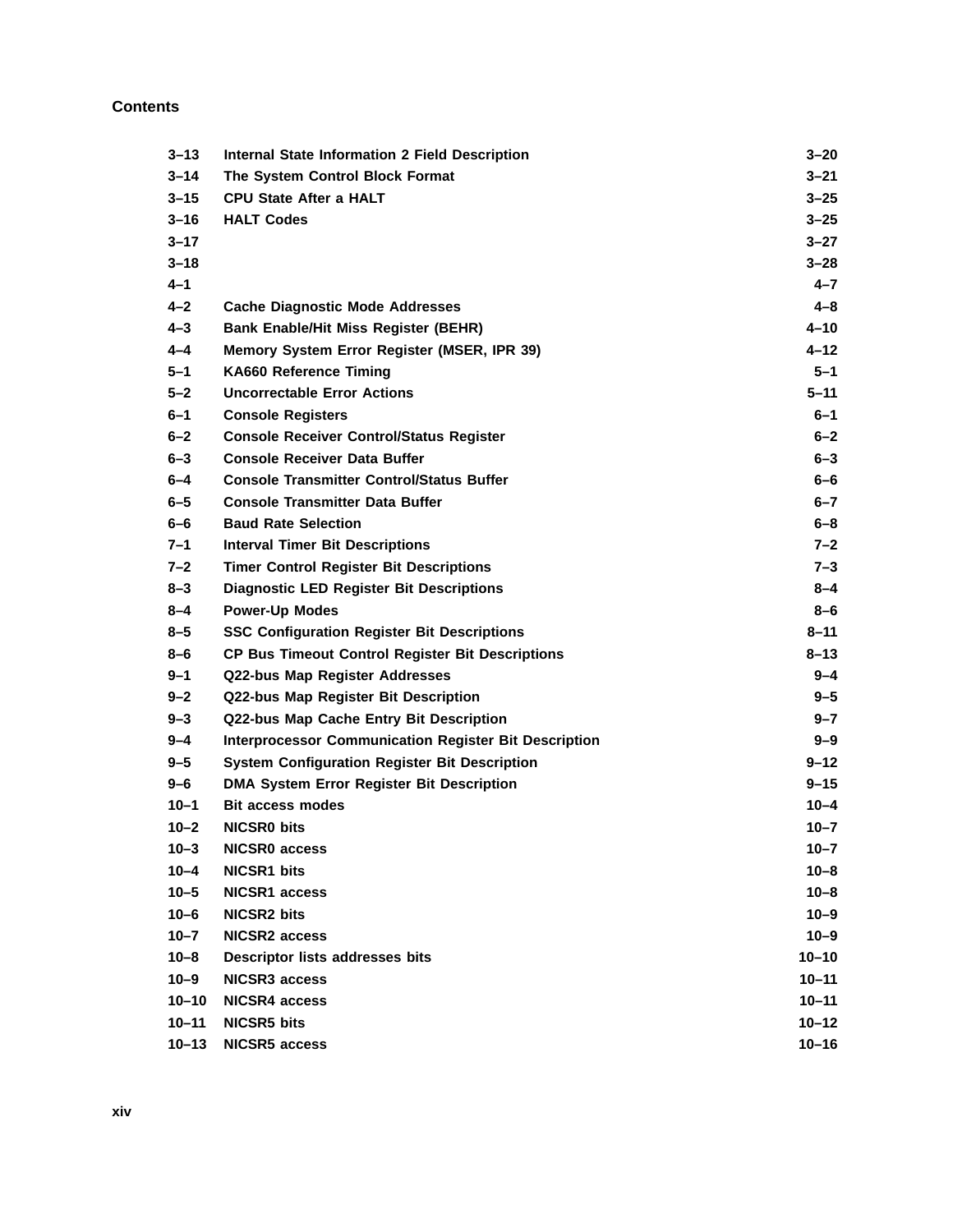| $10 - 14$ | <b>NICSR6 bits</b>                                        | $10 - 18$ |
|-----------|-----------------------------------------------------------|-----------|
| $10 - 15$ | NICSR6 access                                             | $10 - 21$ |
| $10 - 16$ | <b>NICSR7 bits</b>                                        | $10 - 22$ |
| 10–17     | <b>NICSR7 access</b>                                      | $10 - 22$ |
| $10 - 18$ | <b>NICSR9 bits</b>                                        | $10 - 23$ |
| $10 - 19$ | <b>NICSR9 access</b>                                      | $10 - 24$ |
| $10 - 20$ | <b>NICSR10 bits</b>                                       | $10 - 25$ |
| $10 - 21$ | NICSR10 access                                            | $10 - 25$ |
| 10–22     | <b>NICSR11,12,13 bits</b>                                 | $10 - 26$ |
| $10 - 23$ | <b>NICSR11,12,13 access</b>                               | $10 - 26$ |
| $10 - 24$ | NICSR14 bits                                              | $10 - 27$ |
| $10 - 25$ | NICSR14 access                                            | $10 - 27$ |
| $10 - 26$ | NICSR15 bits                                              | $10 - 28$ |
| $10 - 27$ | NICSR <sub>15</sub> access                                | $10 - 29$ |
| 10–28     | <b>RDES0 bits</b>                                         | $10 - 31$ |
| $10 - 29$ | <b>RDES1 bits</b>                                         | $10 - 33$ |
| $10 - 30$ | <b>RDES2 bits</b>                                         | $10 - 33$ |
| $10 - 31$ | <b>RDES3 bits</b>                                         | $10 - 34$ |
| $10 - 32$ | Receive descriptor status validity                        | $10 - 35$ |
| $10 - 33$ | <b>TDES0 bits</b>                                         | $10 - 36$ |
| $10 - 34$ | <b>TDES1 bits</b>                                         | $10 - 38$ |
| $10 - 35$ | <b>TDES2 bits</b>                                         | $10 - 39$ |
| $10 - 36$ | <b>TDES3 bits</b>                                         | $10 - 40$ |
| $10 - 37$ | Transmit descriptor status validity                       | $10 - 40$ |
| $10 - 38$ | Setup frame descriptor bits                               | $10 - 42$ |
| $10 - 39$ |                                                           | $10 - 50$ |
| $10 - 40$ | Reception process state transitions                       | $10 - 53$ |
| $10 - 41$ | Transmission process state transitions                    | $10 - 54$ |
| $10 - 42$ | <b>CSMA/CD counters</b>                                   | $10 - 56$ |
| $11 - 1$  | Port Queue Block Base Address Register (PQBBR)            | $11 - 7$  |
| $11 - 2$  | Port Queue BLock Base Address Register Bits After RESET   | $11 - 8$  |
| $11 - 3$  | <b>Port Status Register Bit Descriptions</b>              | $11 - 10$ |
| $11 - 4$  | <b>Port Error Status Register Bit Definitions</b>         | $11 - 12$ |
| $11 - 5$  | Port Parameter Register Bit Descriptions (PPR)            | $11 - 14$ |
| $11 - 6$  | Port Maintenance Control and Status Register (PMCSR) Bits | $11 - 18$ |
| $12 - 1$  | <b>Halt Action Summary</b>                                | $12 - 6$  |
| $12 - 2$  | <b>LED Codes</b>                                          | $12 - 12$ |
| $12 - 3$  | <b>KA660 Supported Boot Devices</b>                       | $12 - 16$ |
| $12 - 4$  |                                                           | $12 - 17$ |
| $12 - 5$  |                                                           | $12 - 28$ |
| $12 - 6$  | Command, Parameter, and Qualifier Keywords                | $12 - 30$ |
| $12 - 7$  | <b>Console Radix Specifiers</b>                           | $12 - 32$ |
|           |                                                           |           |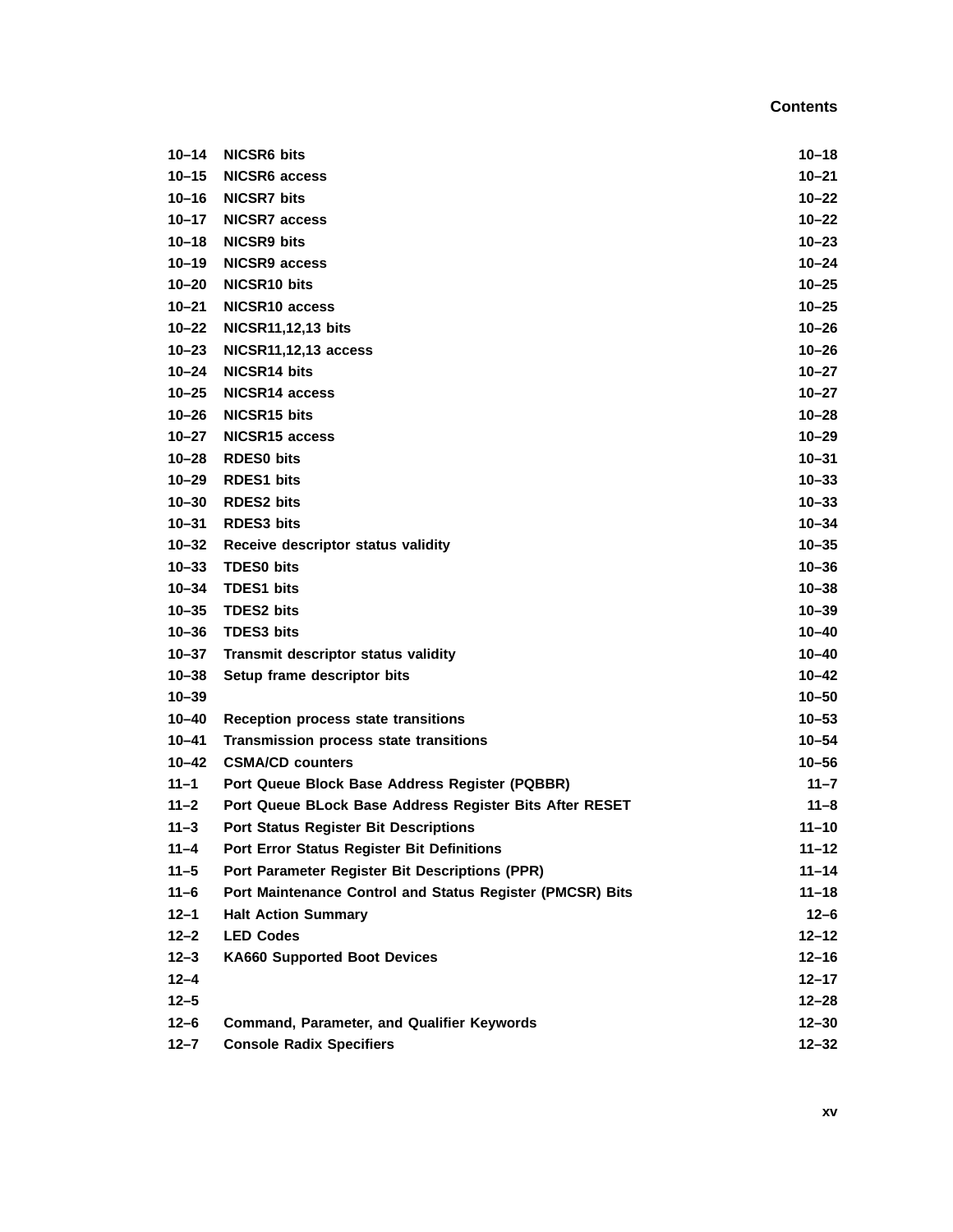| $12 - 8$  | <b>Console Symbolic Addresses</b>                      | $12 - 33$ |
|-----------|--------------------------------------------------------|-----------|
| $12 - 9$  |                                                        | $12 - 36$ |
| $12 - 10$ |                                                        | $12 - 36$ |
| $12 - 11$ | <b>Console Command Summary</b>                         | $12 - 82$ |
| $12 - 12$ | <b>Console Qualifier Summary</b>                       | $12 - 84$ |
| $12 - 13$ | <b>Diagnostic Scripts</b>                              | $12 - 89$ |
| $B-1$     | <b>General Local Address Space Map</b>                 | $B-1$     |
| $B-2$     | <b>Detailed Local Address Space Map</b>                | $B-2$     |
| $B-3$     | <b>External, Internal Processor Registers</b>          | $B-9$     |
| $B-4$     | Global Q22-bus Physical Address Map                    | $B-9$     |
| $E-1$     | <b>KA660 Network Maintenance Operations Summary</b>    | $E-2$     |
| $E-2$     | <b>Supported MOP Messages</b>                          | $E-3$     |
| $E-3$     | Ethernet & IEEE 802.3 Packet Headers                   | $E-5$     |
| $E-4$     | <b>MOP Multicast Addresses and Protocol Specifiers</b> | $E-5$     |
| $E-5$     | <b>MOP Counter Block</b>                               | $E-6$     |
| $F-1$     |                                                        | $F-3$     |
| $G-1$     |                                                        | $G-2$     |
| $G-2$     |                                                        | $G-3$     |
| $G-3$     |                                                        | $G-3$     |
| $H-1$     | <b>Firmware State Transition Table</b>                 | $H-2$     |
| $H-2$     | <b>Restart Parameter Block fields</b>                  | $H-5$     |
| $H-3$     | <b>VMB Argument List</b>                               | $H - 8$   |
| $I-1$     | <b>HALT Messages</b>                                   | $I - 2$   |
| $I - 2$   | <b>VMB Error Messages</b>                              | $I - 3$   |
| $-3$      | <b>Console Error Messages</b>                          | $I - 4$   |
| $J-1$     |                                                        | $J-1$     |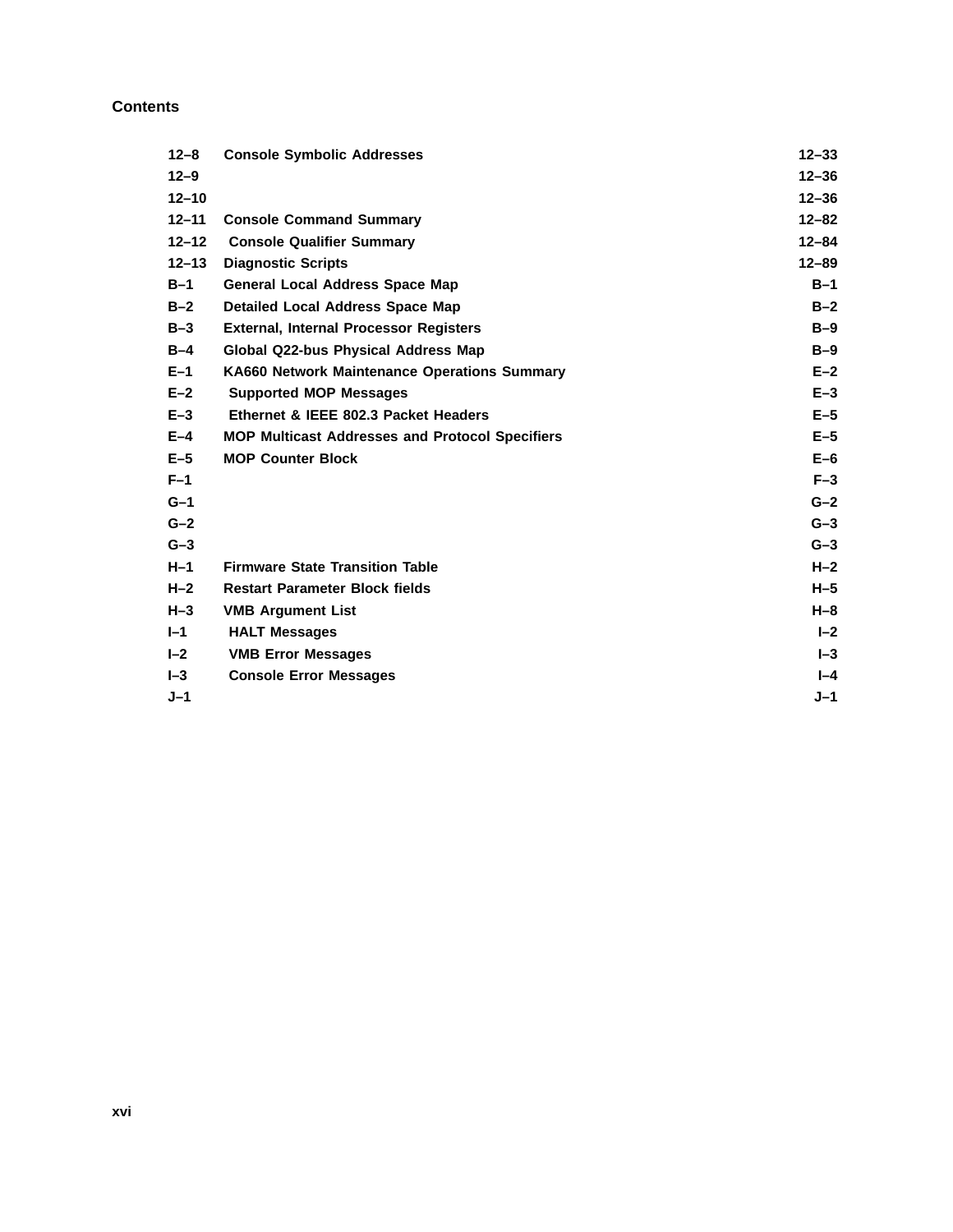# **Chapter 1**

# **OVERVIEW**

This chapter provides a brief description of the KA660 CPU/Memory Subsystem.

## **1.1 Introduction to The KA660 Subsystem**

The KA660 processor module combines with the MS650 Memory module and the H3602 Console module to form the CPU/Memory subsystem for the VAX 4000-200 product. The subsystem is available in two enclosures, the BA430 or the BA215. It uses the DSSI bus to communicate with mass storage devices and the Q22-bus to communicate with I/O devices. A single KA660 CPU module can support up to four MS650 memory modules.

Figure 1–1 is a block diagram of the CPU/Memory subsystem's major functions.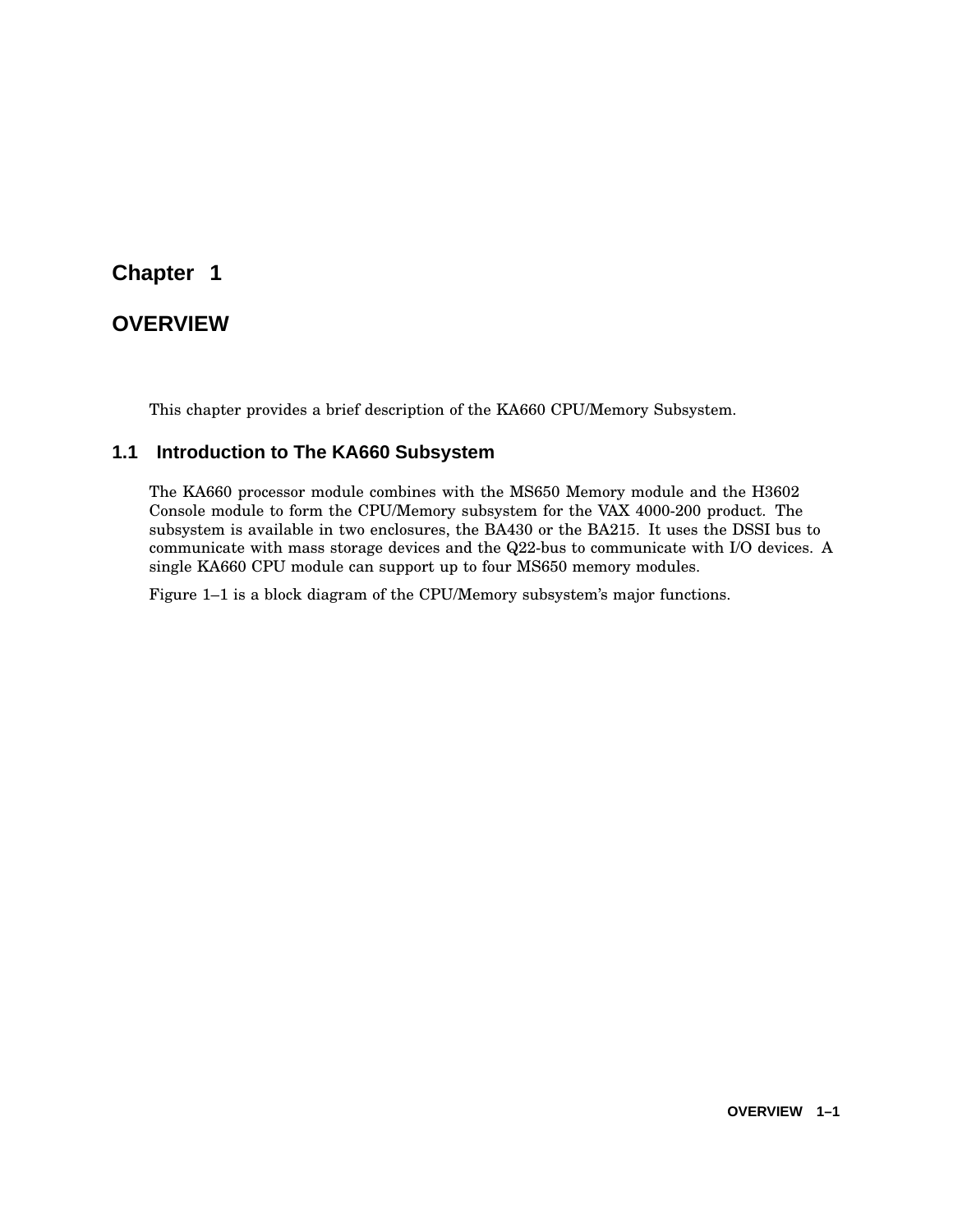

The KA660 and the MS650 designs are implemented in standard quad-height sized modules. Both modules mount in standard Q22-bus backplane slots which implement the Q22-bus in the AB rows and the CD interconnect in the CD rows.

The KA660 Processor Module communicates with the memory modules across a memory interconnect routed through a 50-pin ribbon cable and the CD interconnect on the backplane. The DSSI connects through a 50-Pin ribbon cable located on top of the memory interconnect cable. The backplane connector also connects the subsystem with the Q22-bus. There are no jumpers or switches to configure on the processor module. The KA660 connects to the H3602 Console Module and the Ethernet Controller with a 40-pin ribbon cable. The Console Module contains configuration switches, Ethernet and DSSI connectors, fuses, and an LED display.

#### **1.2 KA660 Processor Module**

The KA660 processor can be configured *only* as an arbiter on the Q22-bus. An arbiter is the single entity responsible for controlling the Q22-bus. It must reside in the first backplane slot where it arbitrates bus mastership and fields bus interrupt requests and any on-board interrupt requests. This processor module is designed for use in high-speed, real-time applications and for multiuser, multitasking environments. There are two variants: the KA660-AA, runs multiuser software; and the KA660-BA, runs single-user software.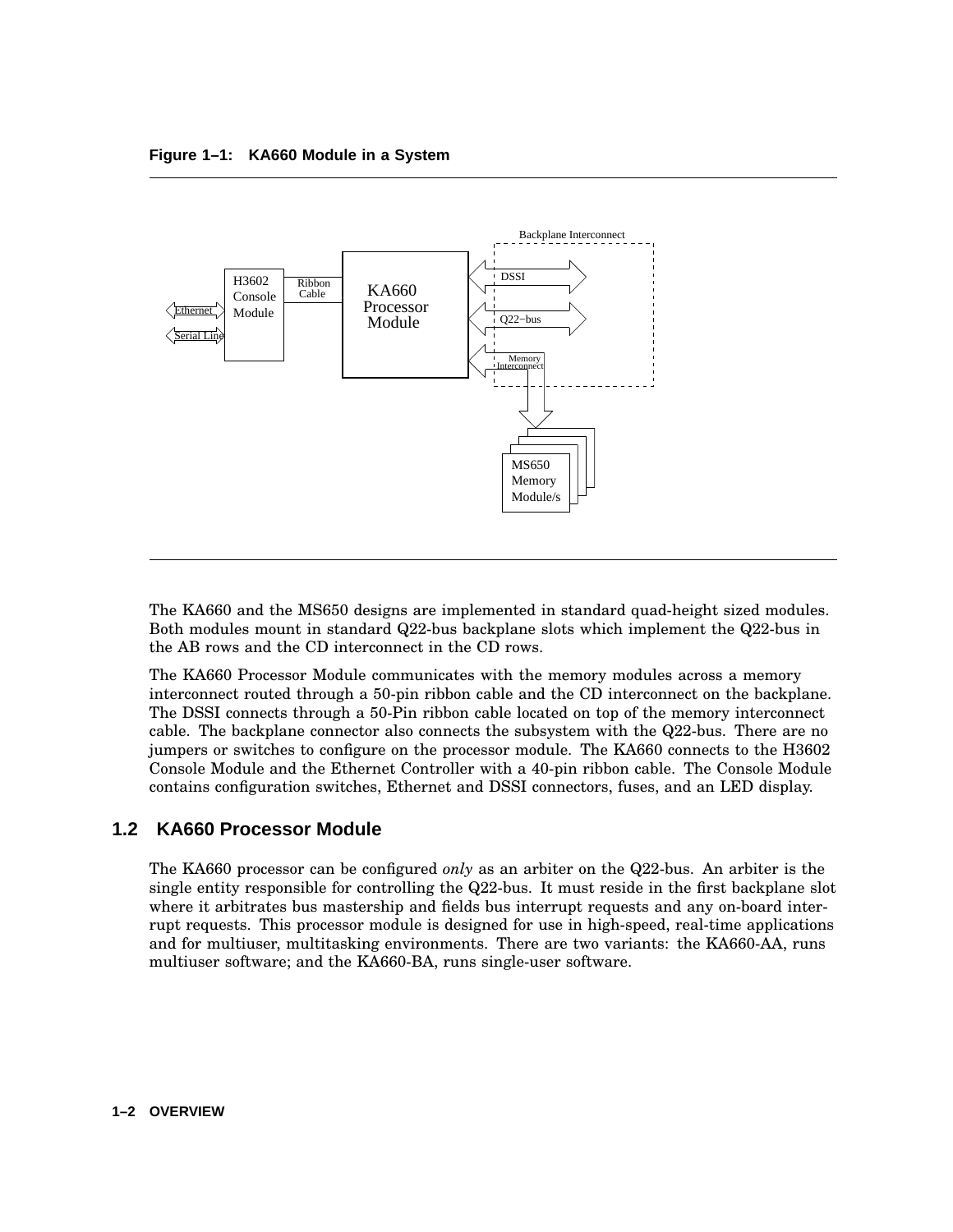Figure 1–2 is a photograph of the KA660 Processor Module.

# **Figure 1–2: The KA660 Processor Module**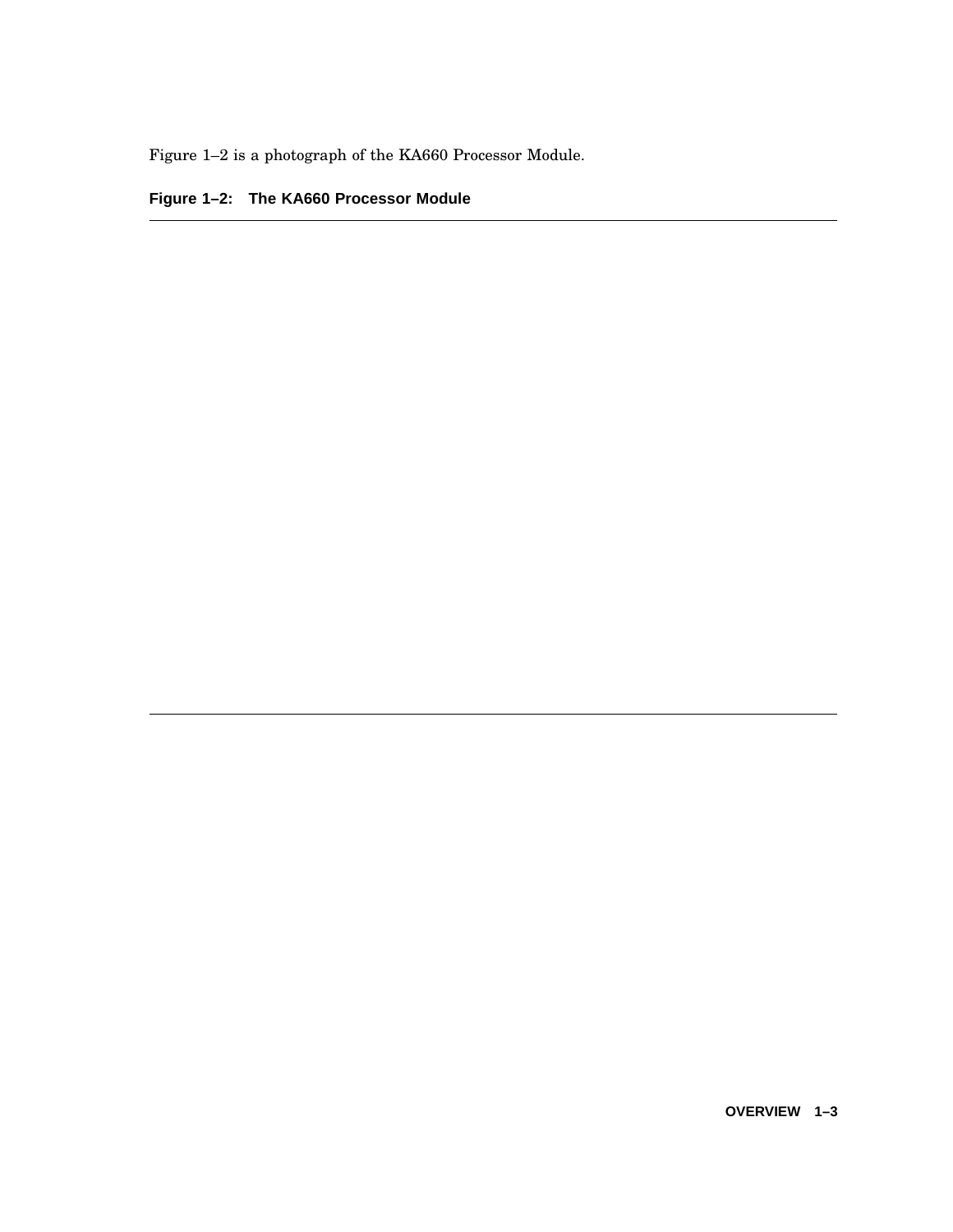The major hardware components of the KA660 CPU module are listed below. The chip identification numbers are shown in Figure 1–3

| $\bullet$ | System on a Chip (SOC) CPU                        | <b>DC222</b> |
|-----------|---------------------------------------------------|--------------|
| $\bullet$ | A Main Memory Controller (CMCTL)                  | <b>DC557</b> |
| $\bullet$ | $Q22$ -bus Interface (CQBIC)                      | DC527        |
| $\bullet$ | System Support Chip (SSC)                         | <b>DC511</b> |
| $\bullet$ | Second Generation Ethernet Controller (SGEC)      | <b>DC541</b> |
| $\bullet$ | Single Host Adapter Chip to interface DSSI (SHAC) | DC542        |
| $\bullet$ | Two Firmware EPROMs                               |              |
|           |                                                   |              |

- A Boot and diagnostic facility
- Console Connection
- VAX compatible console port
- Backplane Connection

Figure 1–3 shows the positions of the major chips on the KA660.

#### **Figure 1–3: KA660 CPU Module Component Side**

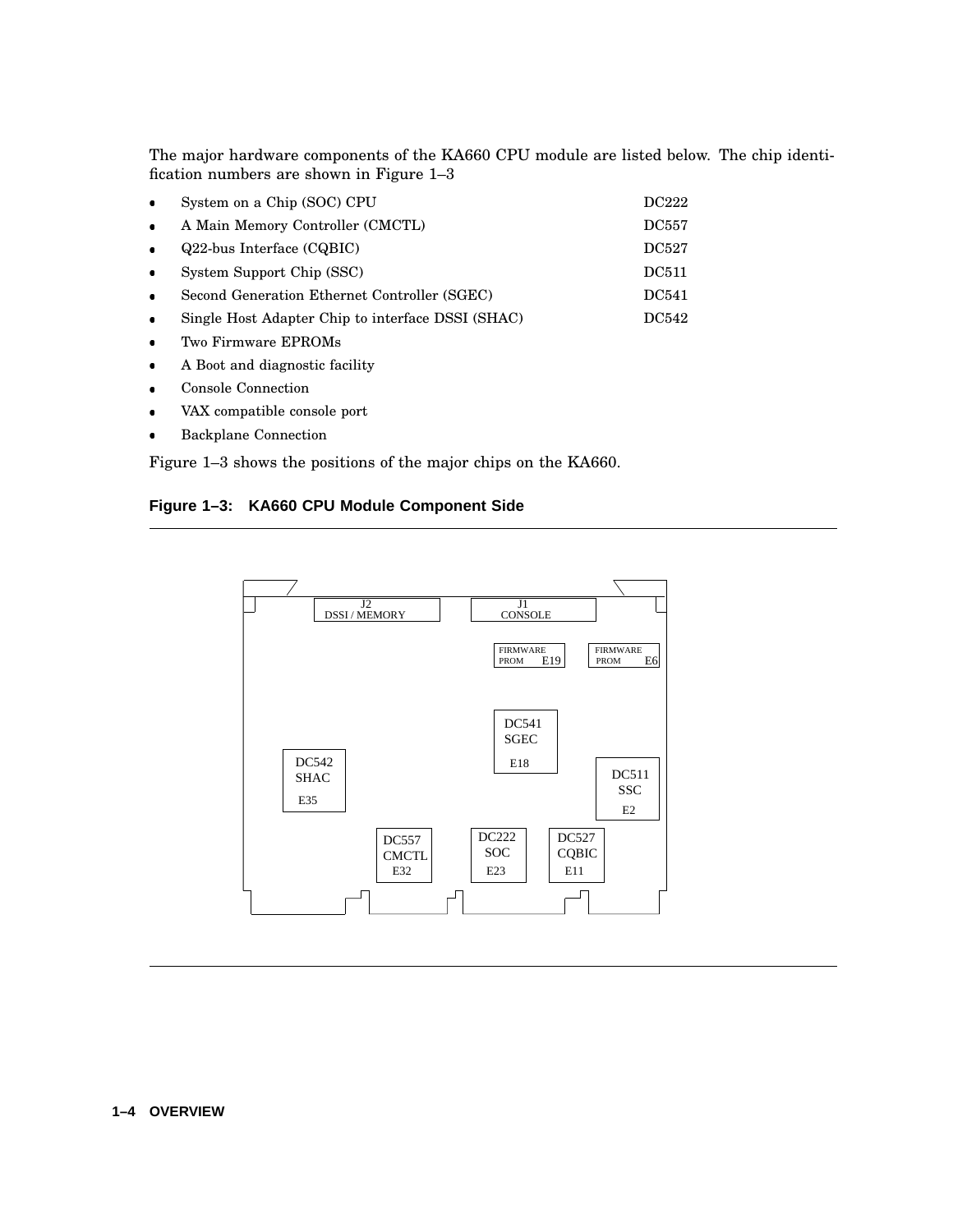The KA660 Processor Module is divided into several major functional subsystems as listed below and shown in Figure 1–4.

- The Central Processing Subsystem The
- The Memory Control Subsystem The
- The Q22-bus Subsystem
- The DSSI Subsystem
- The System Support Subsystem
- The Ethernet Subsystem





The rest of Section 1.1 describes the subsystems.

• **The Central Processing Subsystem**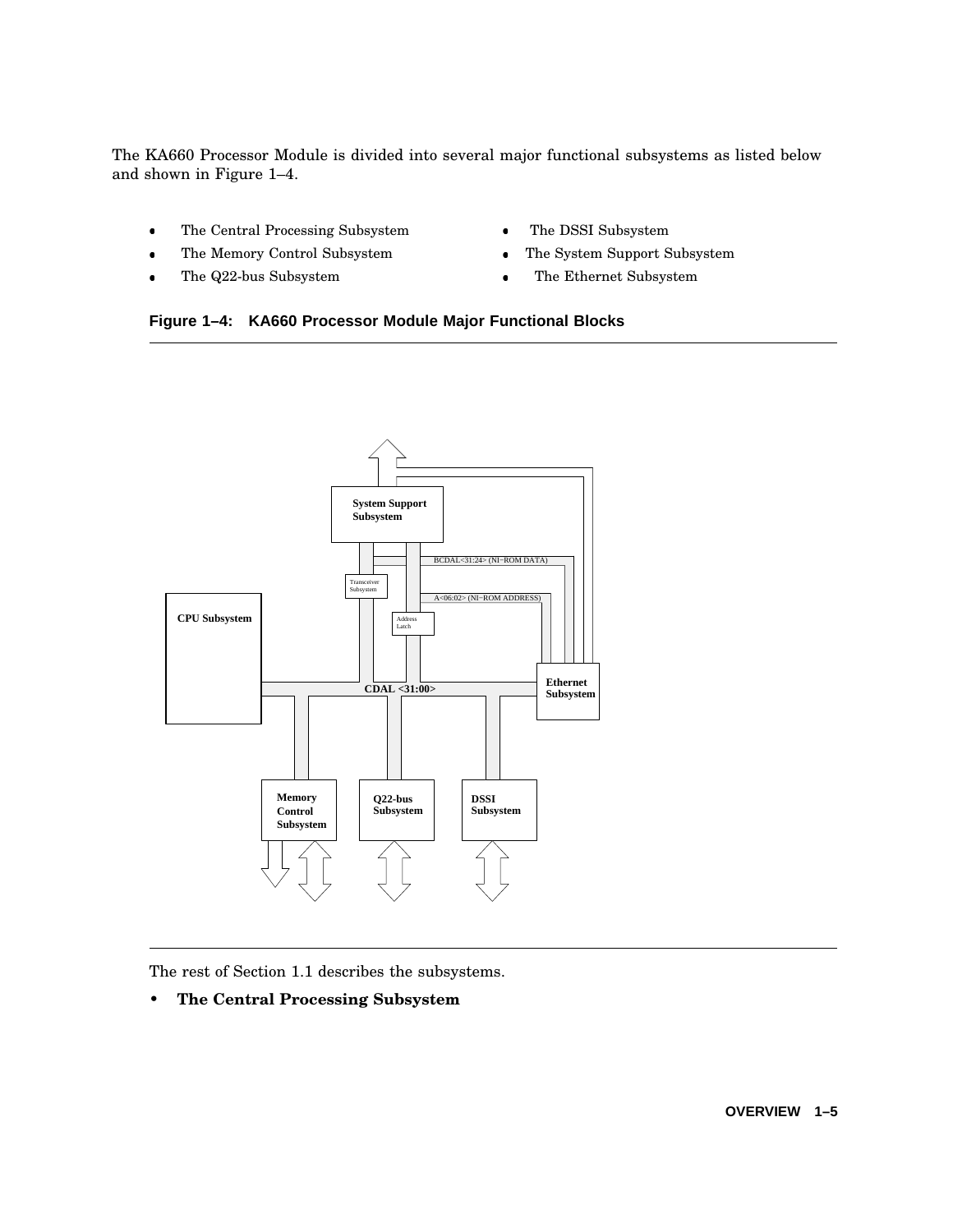The Central Processing Subsystem features the System On a Chip (SOC) CPU and its accompanying support logic. The SOC Chip is a unique design that contains several system components on a single substrate contained in a 132-pin surface mount, CERQUAD chip package. The SOC contains the Central Processing Unit (CPU), The Floating Point Accelerator Unit (FPA), and 8 KB of cache to optimize system performance.

The central processor in the SOC supports the following MicroVAX instruction set with the following string instructions:

| $\bullet$ CMPC3 (Compare Character - | $\bullet$ CMPC5 (Compare Character - | • LOCC (Locate                      |
|--------------------------------------|--------------------------------------|-------------------------------------|
| 3 operand)                           | 5 operand)                           | Character)                          |
| • SKPC (Skip Character)              | • SPANC (Span Character)             | $\bullet$ SCANC (Scan<br>Character) |

The following subset of the VAX data types are provided:

| • Longword<br>$\bullet$ Byte<br>$\bullet$ Word |  |
|------------------------------------------------|--|
|------------------------------------------------|--|

- Quadword Character string
- Absolute queues Self-relative queues F-floating
- G-floating **b** D-floa D-floating

Support for the remaining VAX data types can be provided through macrocode emulation. The processor also supports full VAX memory management with demand paging and a 4GB virtual address space.

Variable-length bit field

The Floating Point Accelerator Unit (FPU) in the SOC executes the VAX f , d , and g floating point instructions. It executes 61 floating point instructions and 2 longword-length integer multiply instructions in the VAX base instruction group. It supports the MicroVAX chip subset of the VAX floating point instruction set and data types.

#### • **The Memory Control Subsystem**

The Memory Control Subsystem contains the Memory Controller Chip (CMCTL) and its associated termination logic. This subsystem provides an interface between the Data and Address Lines (CDAL) lines from the KA660 CDAL bus and the Data and Address lines on the MS650 MDATA bus.

The CMCTL chip contains approximately 25,000 transistors in a 132-pin CERQUAD surface mount package. It supports up to 64 Kbytes of ECC memory, with a 450 ns cycle time for longword transfers and a 720 ns cycle time for quadword transfers,

This memory resides on one to four MS650 memory modules, depending on the system configuration. The MS650 communicates with the KA660 through the memory interconnect which uses the CD interconnect and a 50-pin ribbon cable.

#### • **The Q22-bus Subsystem**

The Q22-bus subsystem contains the Q22-bus interface and asociated termination logic. This subsystem provides an interface between the Q22-bus and the Central Processor's CDAL bus. The interface is implemented with the CQBIC. The CQBIC contains approximatley 40,870 transistors in a 132-pin CERQUAD surface mount package. The CQBIC is a 32-bit to 16 bit adapter which provides physical memory address translation for direct memory access (DMA) devices on the Q22-bus. It supports up to 16-word, block mode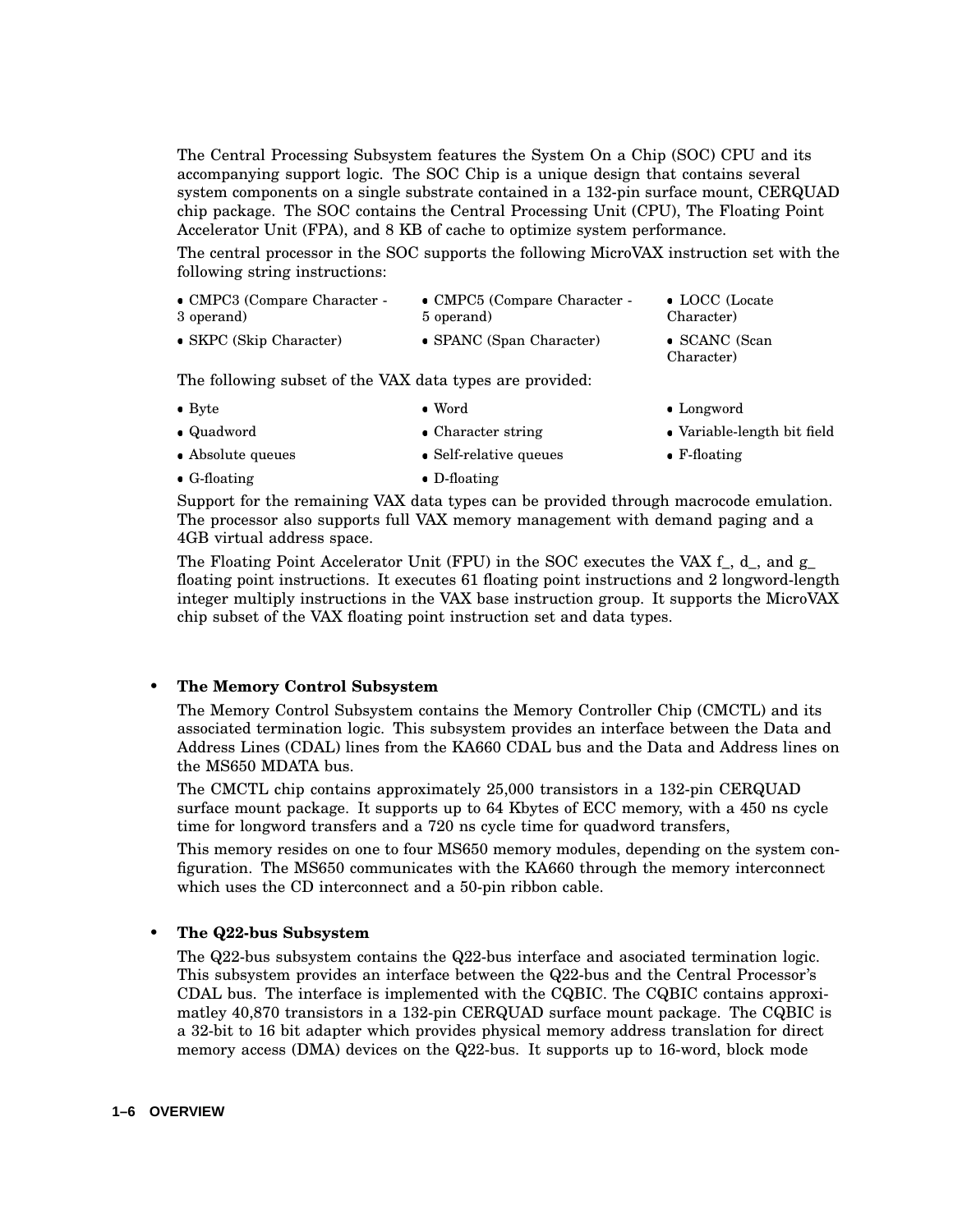transfers between a Q22-bus DMA device and main memory, and up to 2-word, block mode transfers between the CPU and Q22-bus devices. The Q22-bus interface contains the following:

- A 16-entry map cache for the 8192-entry, main memory-resident scatter-gather-map, used for translating 22-bit Q22-bus addresses into 26-bit main memory addresses.
- Interrupt arbitration logic that recognizes Q22-bus interrupt requests BR7-BR4
- $Q22$ -bus termination  $(240 \Omega)$

#### • **The DSSI Subsystem**

This subsystem provides an interface between the DSSI bus and the KA660 CDAL bus. It contains the Single Host Adapter Chip (SHAC), the DSSI jumpers, 16MHZ Oscillator, and associated termination and control logic. The SHAC is in a 164 pin CERQUAD package. It facilitates scatter and gather mapping along with internal FIFO buffering.

The DSSI interface allows the DSSI bus on the KA660 to transmit packets of data to, and receive packets from, up to seven other DSSI devices. These devices include the RF-series Integrated Storage Elements (ISEs), a KFQSA module, a second KA660 module, or a KA640 module.

The DSSI bus improves system performance because it has a higher transfer rate than the Q22-bus and it relieves the Q22-bus of disk traffic. The DSSI bus has eight data lines, one parity line, and eight control lines. Controllers are built into the ISEs, enabling many functions to be handled without host or adapter intervention.

#### • **The System Support Subsystem**

The system support subsystem handles the basic functions required to support the console in a system environment. This subsystem contains the System Support Chip (SSC), the Firmware ROMs, the Boot and Diagnostic Register, and the Station Address ROM.

The SSC chip is implemented in an 84 pin CERQUAD surface mount package. It provides console and boot code support functions, operating system support functions, timers, and the following features:

Console serial line

- Word-wide ROM unpacking 1kB 1kB battery backed-up RAM
- Halt-arbitration logic Cons
	- VAX-standard time-of-year clock with battery backup
- Interval timer with 10ms interrupts IORESET register Programmable CDAL bus timeout
- Two programmable timers Regi Register controlling the diagnostic LEDs

Resident firmware Read Only Memory is located on two chips, each 128 KByte by 8-bit EPROMS. The firmware gains control when the CPU halts. This code contains programs that provide the following services:

- Board initialization
- Power-up self-testing of the KA660 and MS650 modules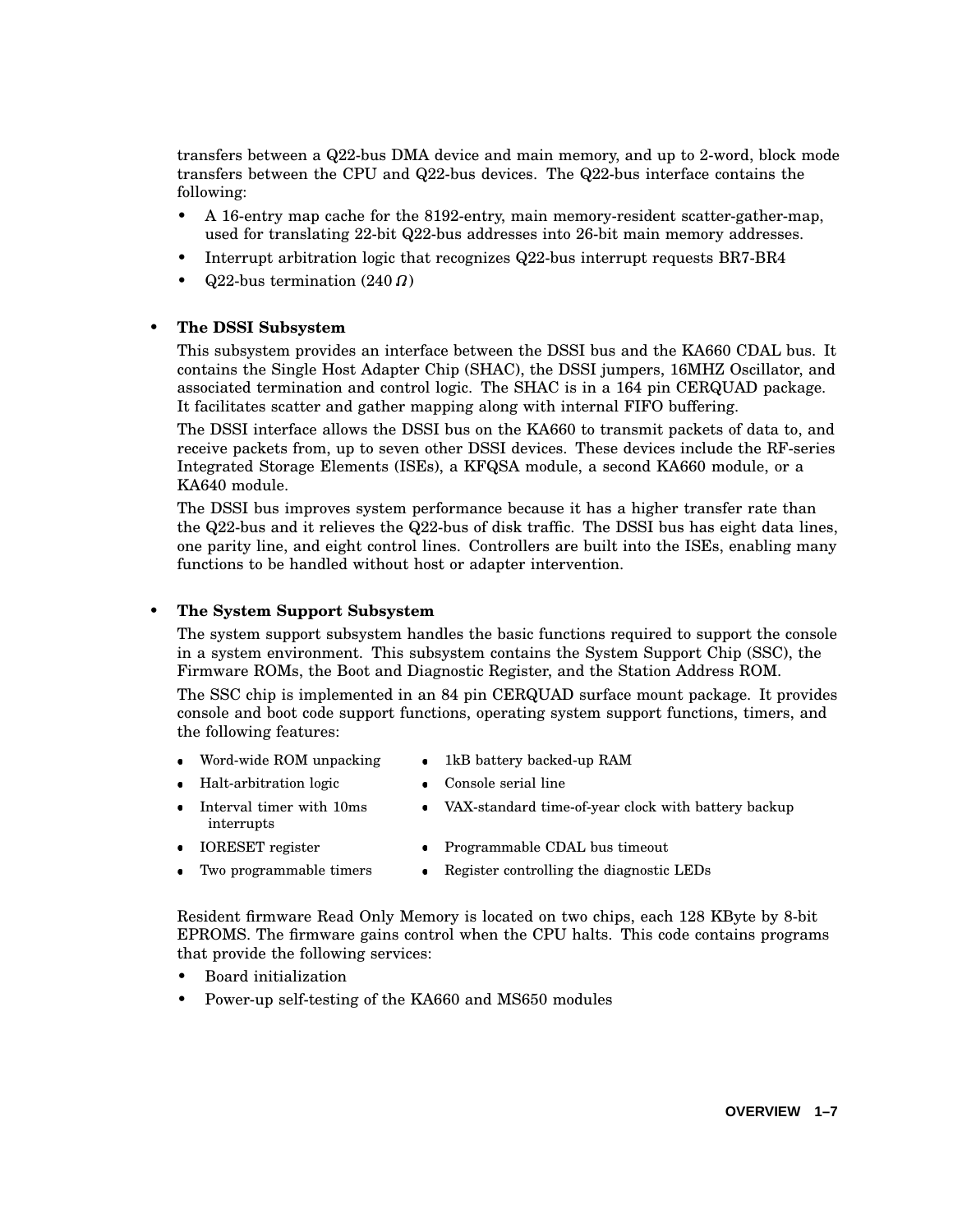- Emulation of a subset of the VAX standard console (auto or manual bootstrap, auto or manual restart, and a simple command language for examining or altering the state of the processor)
- Booting from supported Q22-bus devices
- Multilingual translation of key system messages

The Boot and Diagnostic Register (BDR) allows the firmware and the operating system to read KA660 configuration bits. The station address ROM contains the network address of the system. It is implemented in a 32-Byte by 8-bit ROM (6331).

#### • **The Ethernet Subsystem**

The Ethernet subsystem handles communications between the CPU module and other nodes on the Ethernet. It is implemented with the Second Generation Ethernet Controller Chip (SGEC, DC541) on-board network interface. Used in connection with the H3602 console module, the SGEC allows the KA660 to connect to either a thinwire or standard Ethernet. It supports the Ethernet Data Link Layer and the CP Bus Parity Protection. The SGEC chip is in a 84 pin package. The chip facilitates scatter and gather mapping along with dual internal FIFO buffering.

#### **1.3 MS650 Memory Module**

The MS650 memory module for the KA660 CPU is available in two variations. The MS650-BA contains 16 Mbyte of memory and the MS650-BB contains 8 Mbytes. The memory is arranged in 39-bit wide arrays implemented with 1 Mbyte, 120 ns, dynamic RAMs in surface mount packages. Of the 39 bits, 32 bits are data and 7 bits are Error Checking and Correction (ECC) Bits. The MS650 modules are single, quad-height, Q22-bus modules as shown in <REFERENCE>(MS650-BA\_PHOTO)and <REFERENCE>(MS650-BB\_PHOTO).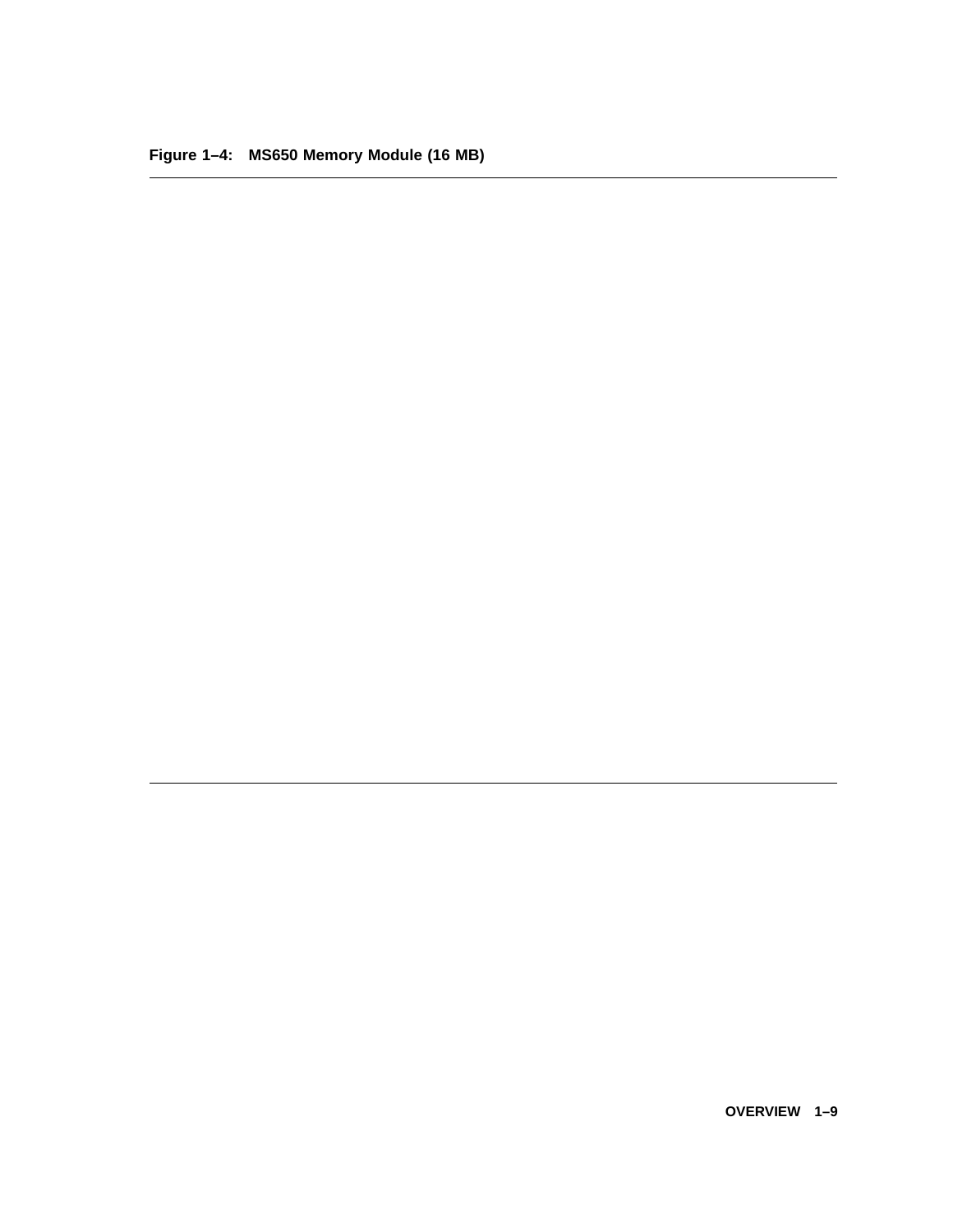### **1.4 H3602 Console Module**

The H3602 console module (Figure 1–7) is a unique I/O panel that is used in BA213 and BA215 enclosures, A one-piece ribbon cable on the H3602 plugs into J1 (system support connector) on the KA660. The H3602 fits over backplane slots 1 and 2, covering both the KA660 Processor module and the first of four possible MS650 memory modules. The H3602 allows the KA660 CPU module to interface to a serial line console device, a DSSI bus, and to the Ethernet. Adhesive tags are included for the user to name the modules in the respective slots.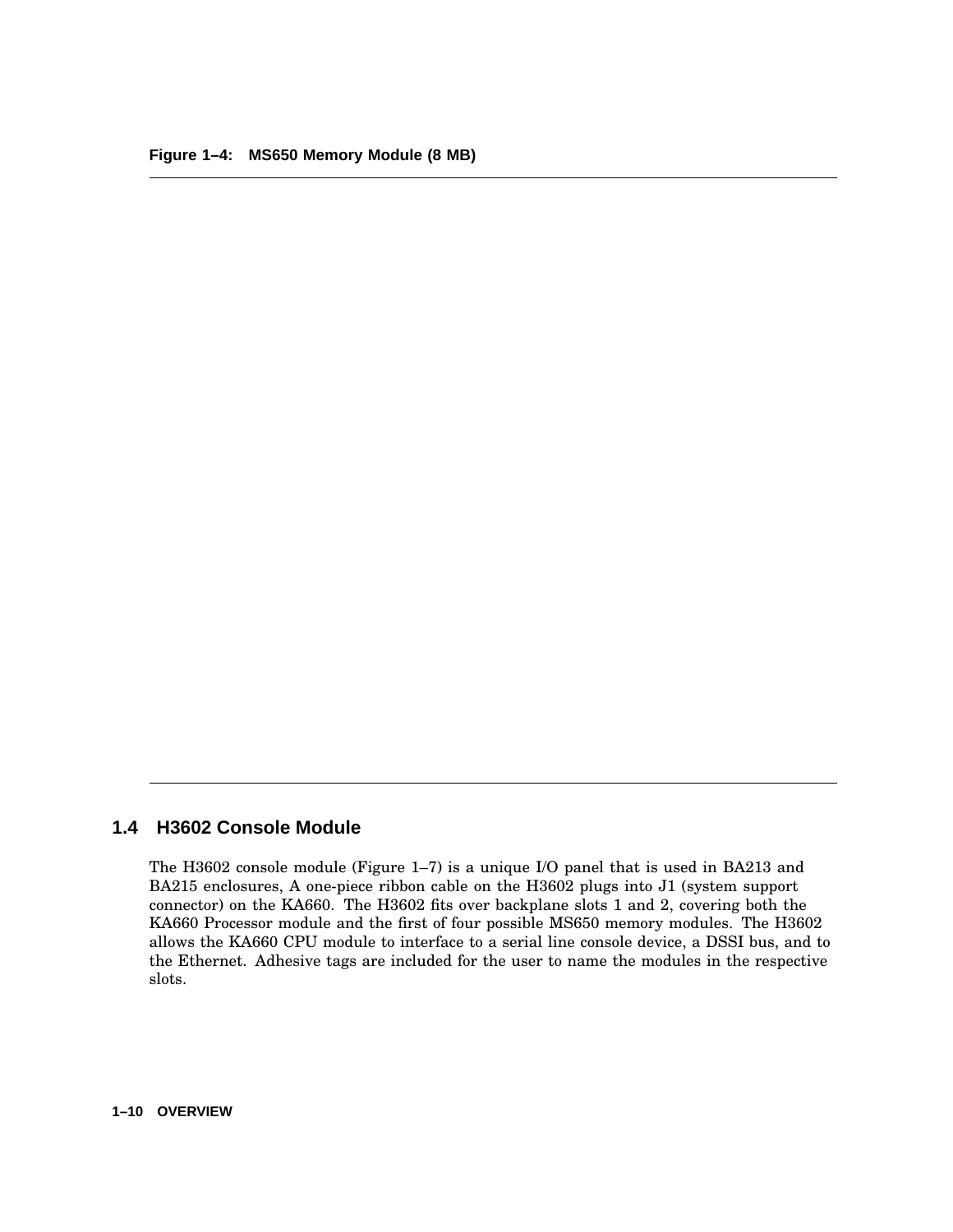

The outside H3602 console panel contains the following features:

- Modified modular jack (MMU) SLU connector
- Power-up mode switch
- Hexadecimal LED display
- Break enable switch
- Standard/Thin wire Ethernet connectors
- Standard/ThinWire Ethernet selector switch
- Indicator LEDs

The console panel also has the following features inside:

- Baud Rate rotary switch
- Battery backup unit (BBU) for TOY clock
- 40-pin cable connector
- List of baud rate switch settings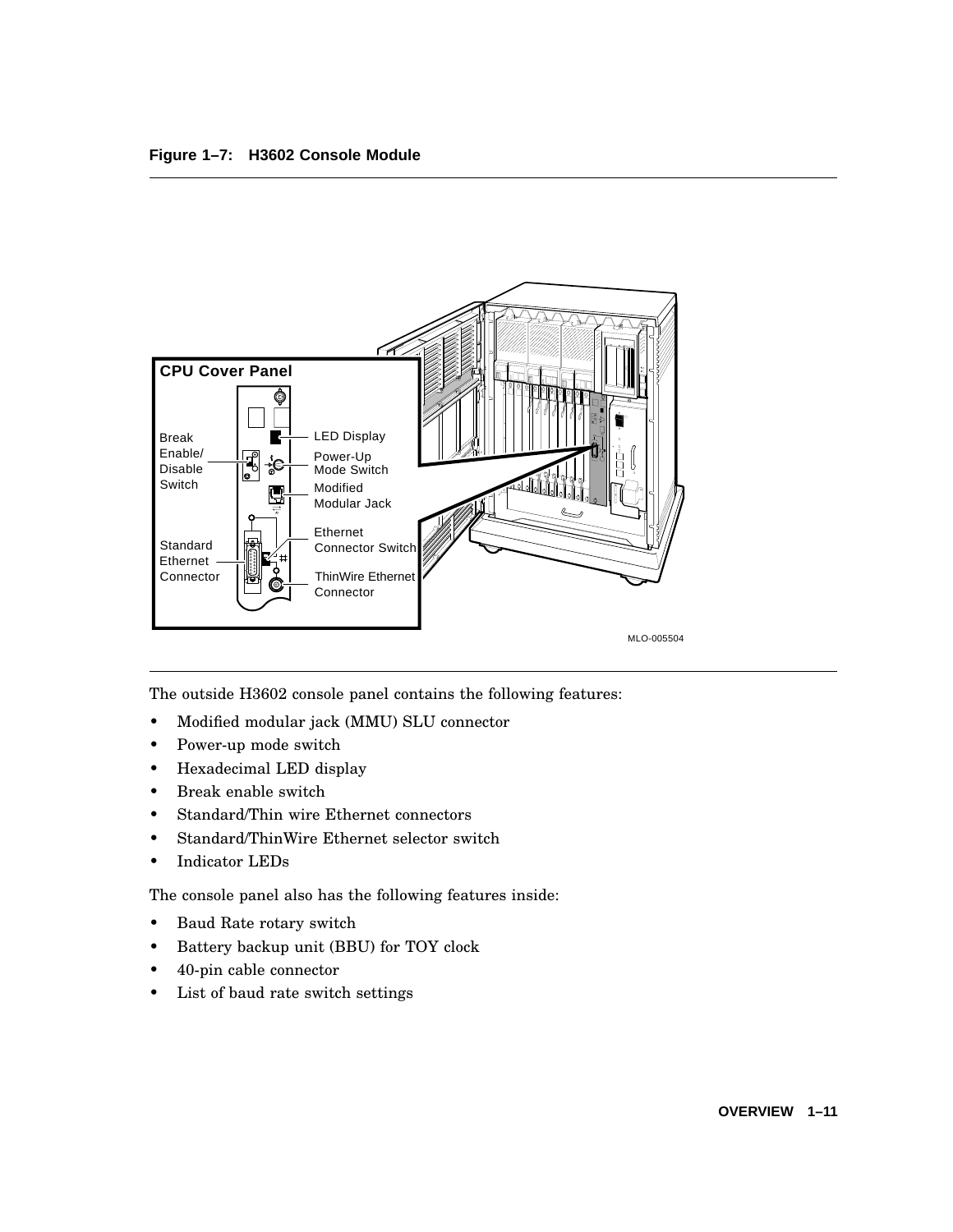# **Chapter 2**

# **Installation and Configuration**

## **2.1 Introduction**

This chapter describes how to install the KA660 in a system. It discusses the following topics.

- Installing the KA660 and MS650 modules
- Configuring the KA660
- The KA660 connectors

## **2.2 Installing the KA660 and MS650 Memory Modules**

The KA660 and MS650 (-BB or -BA only) modules must be installed in system enclosures having Q22/CD slots. These modules are not compatible with Q/Q backplane slots and therefore should only be installed in Q22/CD backplane slots.

The KA660 CPU module and the MS650 memory modules must be installed in the five rightmost backplane slots. The KA660 CPU module must be installed in slot 1 of the Q22/CD backplane. MS650 memory modules must be installed in slots immediately adjacent to the CPU module. Figure 2–1 shows the positions of the module slots in the backplane.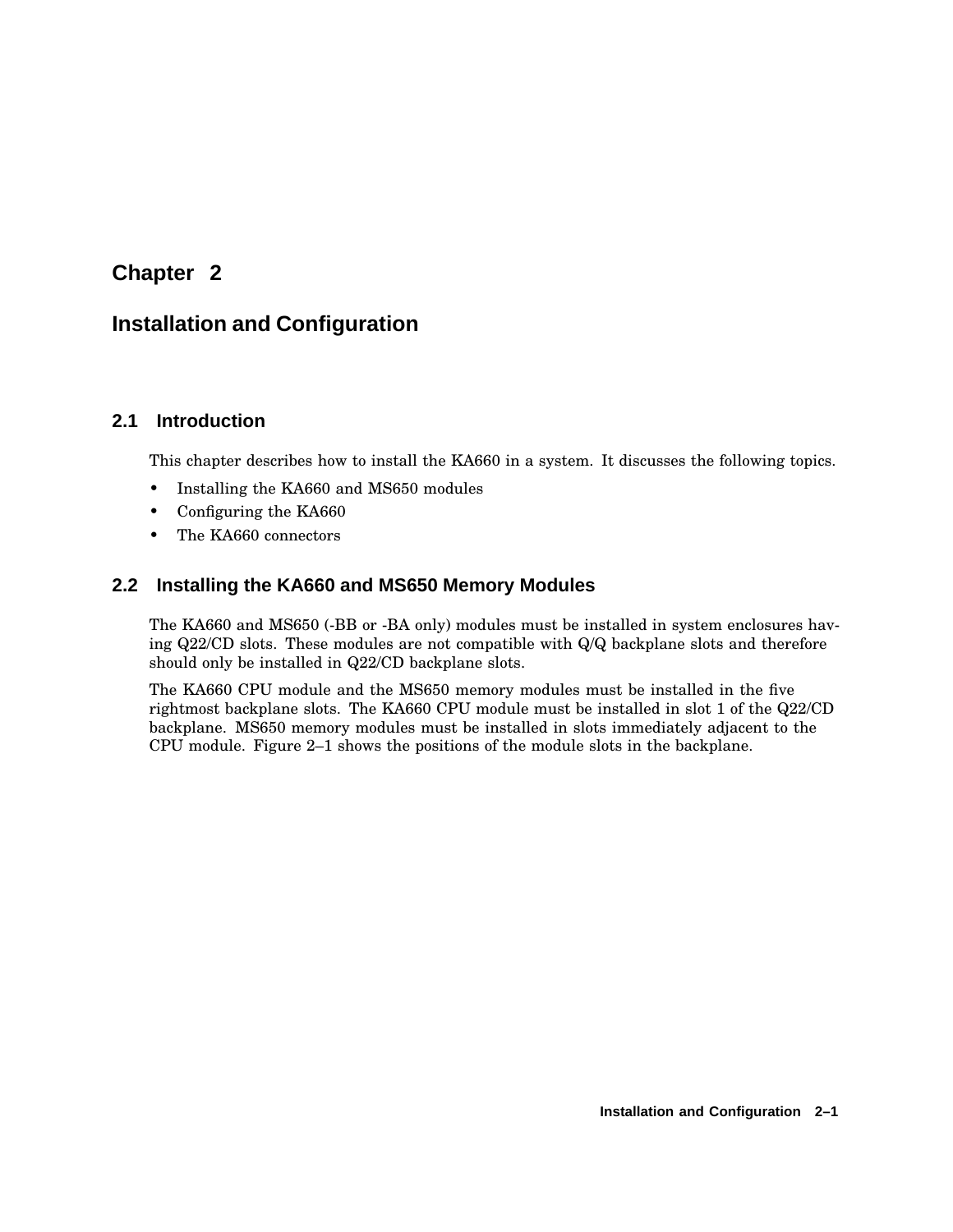**Figure 2–1: Backplane Slots**



Up to four MS650 memory modules can be installed, occupying slots 2,3,4 and 5 respectively. A 50-pin ribbon cable is used to connect the KA660 processor module and the MS650 memory module(s) , as shown in Figure 2–2.

The KA660 module is installed in backplane slot 1 and the memory modules are installed in slots 2 through 5. Use the following procedure to install the KA660 and MS650 modules.

- 1. Install the KA660 CPU in slot 1 of the Q22-bus/CD backplane.
- 2. Install the MS650 memory module in slots 2, immediately adjacent to the KA660 CPU. When installing additional memory use slots 3 through 5. Do not leave a gap between memory modules.
- 3. Install a 50-pin ribbon cable between the KA660 CPU and the MS650 Memory Module/s. (see Figure 2–2)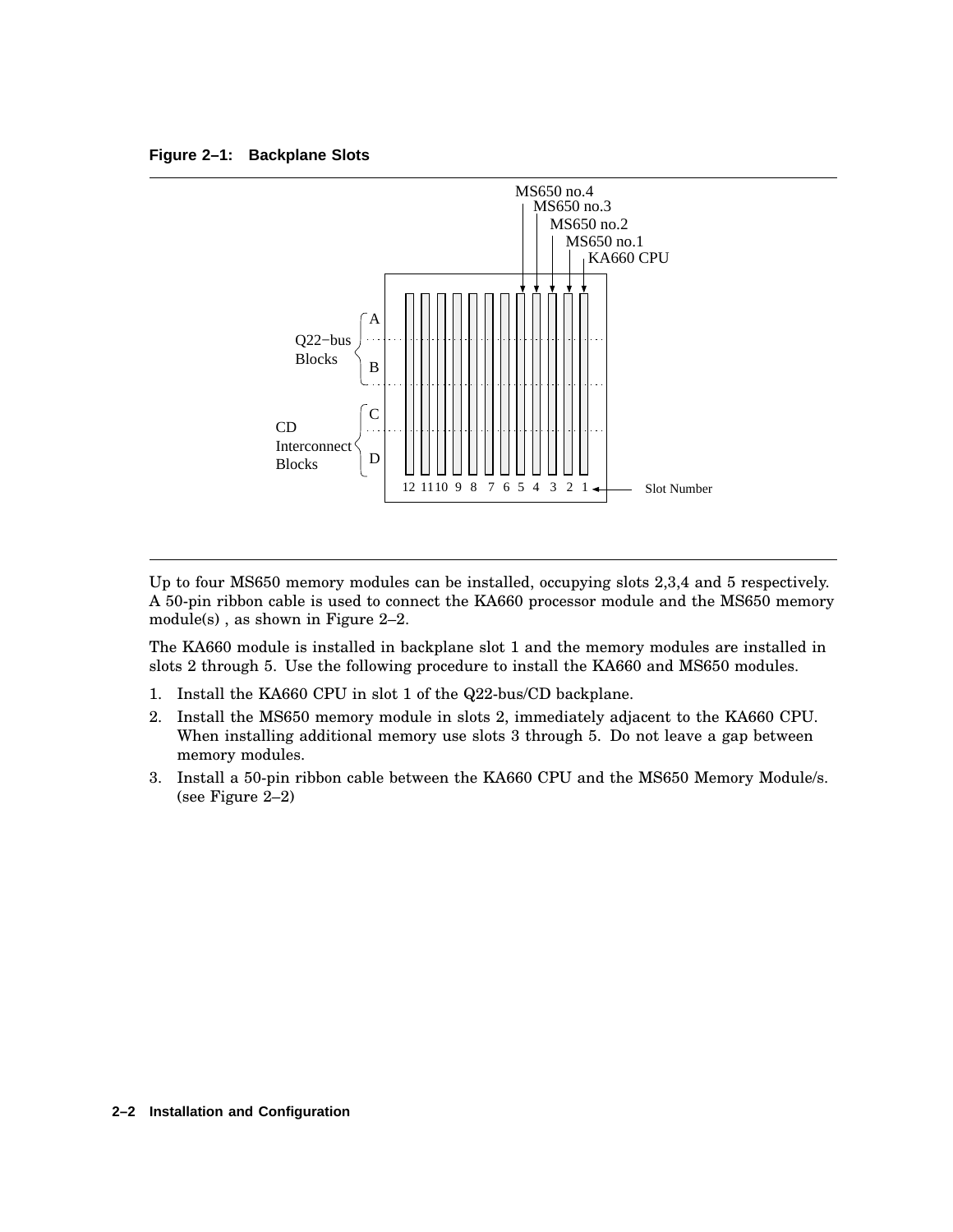



#### **2.3 Module Configuration and Naming**

Each module in a system must use a unique device address and interrupt vector. The device address is also known as the control and status register (CSR) address. Most modules have switches or jumpers for setting the CSR address and interrupt vector values. The value of a floating address depends on what other modules are housed in the system.

Set CSR addresses and interrupt vectors for a module as follows:

1. Determine the correct values for the module with the CONFIGURE command at the console I/O prompt (>>>). The CONFIG utility eliminates the need to boot the VMS operating system to determine CSRs and interrupt vectors. Enter the CONFIGURE command, then HELP for the list of supported devices:

```
>>> config
Enter device configuration, HELP, or EXIT
Device, Number? help
Devices:
```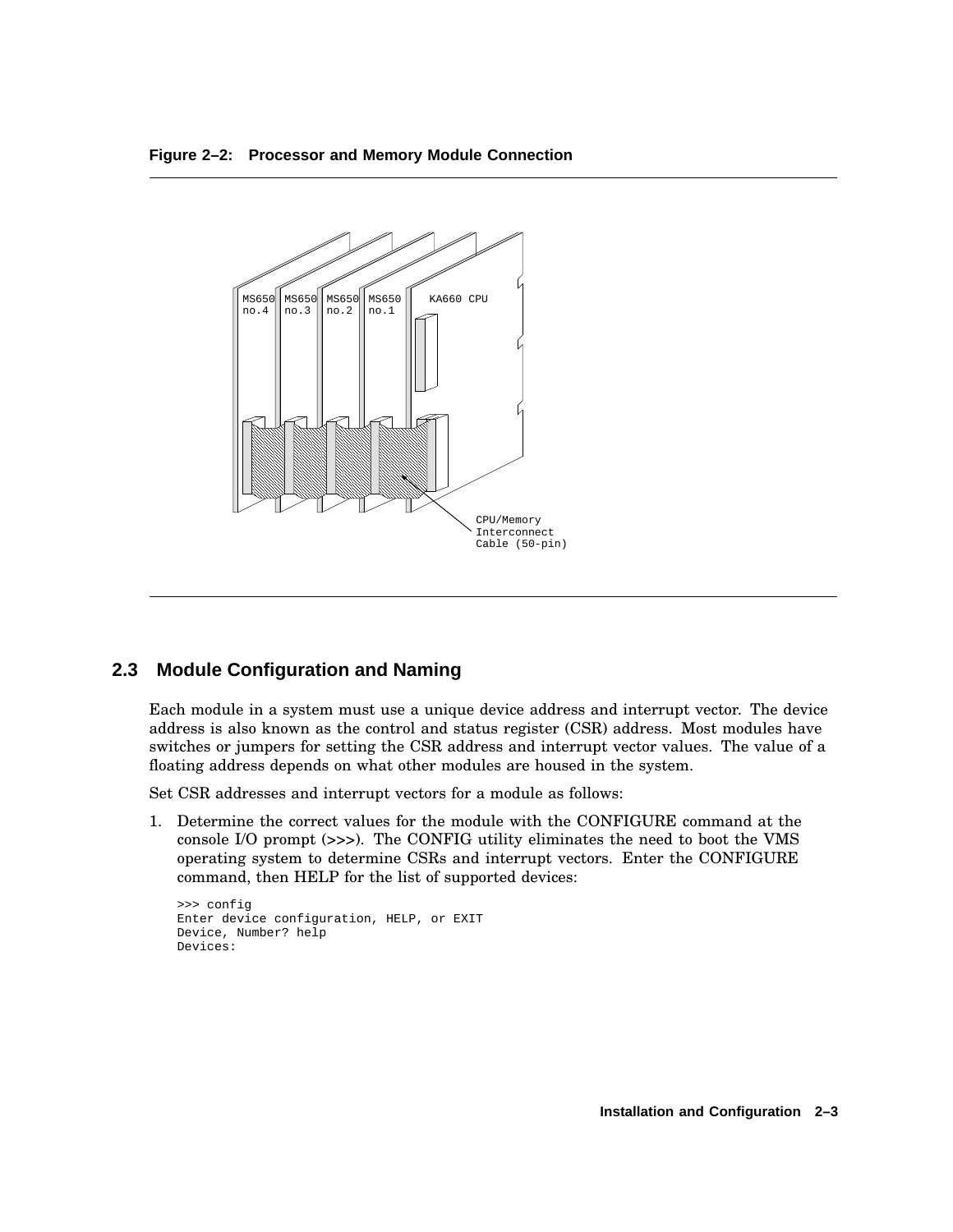| LPV11      | KXJ11        | DLV11J       | DZ011  | DZV11  | DFA01        |
|------------|--------------|--------------|--------|--------|--------------|
| RLV21      | TSV05        | RXV21        | DRV11W | DRV11B | DPV11        |
| DMV11      | <b>DELOA</b> | <b>DEONA</b> | RODX3  | KDA50  | RRD50        |
| ROC25      | KXXXX-DISK   | TOK50        | TOK70  | TU81E  | RV20         |
| KXXXX-TAPE | KMV11        | IEO11        | DHO11  | DHV11  | CXA16        |
| CXB16      | CXY08        | VCB02        | ODSS   | DRV11J | DRO3B        |
| VSV21      | IBO01        | IDV11A       | IDV11B | IDV11C | IDV11D       |
| IAV11A     | IAV11B       | MIRA         | ADO32  | DTC04  | <b>DESOA</b> |
| IGO11      |              |              |        |        |              |

The LPV11–SA has two sets of CSR address and interrupt vectors. To determine the correct values for an LPV11–SA, enter LPV11,2 at the DEVICE prompt for one LPV11–SA, or enter LPV11,4 for two LPV11–SA modules.

2. See the *KA660 CPU System Maintenance Manual* for switch and CSR and interrupt vector jumper settings for supported options.

## **2.4 Mass Storage Configuration**

In a BA213 enclosure there is space for four mass storage devices, three integrated storage element (ISE)s and one TK70 or else four ISEs. The ISEs, are part of the DIGITAL Storage System Interconnect (DSSI) bus.

The DSSI bus is part of the backplane. The ISEs are of the RF-series, and they plug into the backplane to become part of the bus. Each ISE must have its own unique DSSI node ID. The ISE receives its node ID from a plug on the operator control panel (OCP) on the front panel.

The VMS operating system creates DSSI disk device names according to the following scheme:

*nodename \$ DIA unit number.* For example, *SUSAN\$DIA3*

You can use the device name for booting, as follows:

>>> BOOT SUSAN\$DIA3

You can access local programs in the RF-series ISE through the MicroVAX Diagnostic Monitor (MDM), or through the VMS operating system (version 5.0) and console I/O mode SET HOST /DUP command. This command creates a virtual terminal connection to the storage device and the designated local program using the Diagnostic and Utilities Protocol (DUP) standard dialog. Section 2.4.3 describes the procedure for accessing DUP through the VMS operating system.

#### **2.4.1 Changing the Node Name**

Each ISE has a node name that is maintained in EPROM on board the controller module. This node name is determined in manufacturing from an algorithm based on the drive serial number. You can change the node name of the DSSI device to something more meaningful by following the procedure in Example 2–1. In the example, the node name for the ISE at DSSI node address 1 is changed from R3YBNE to DATADISK.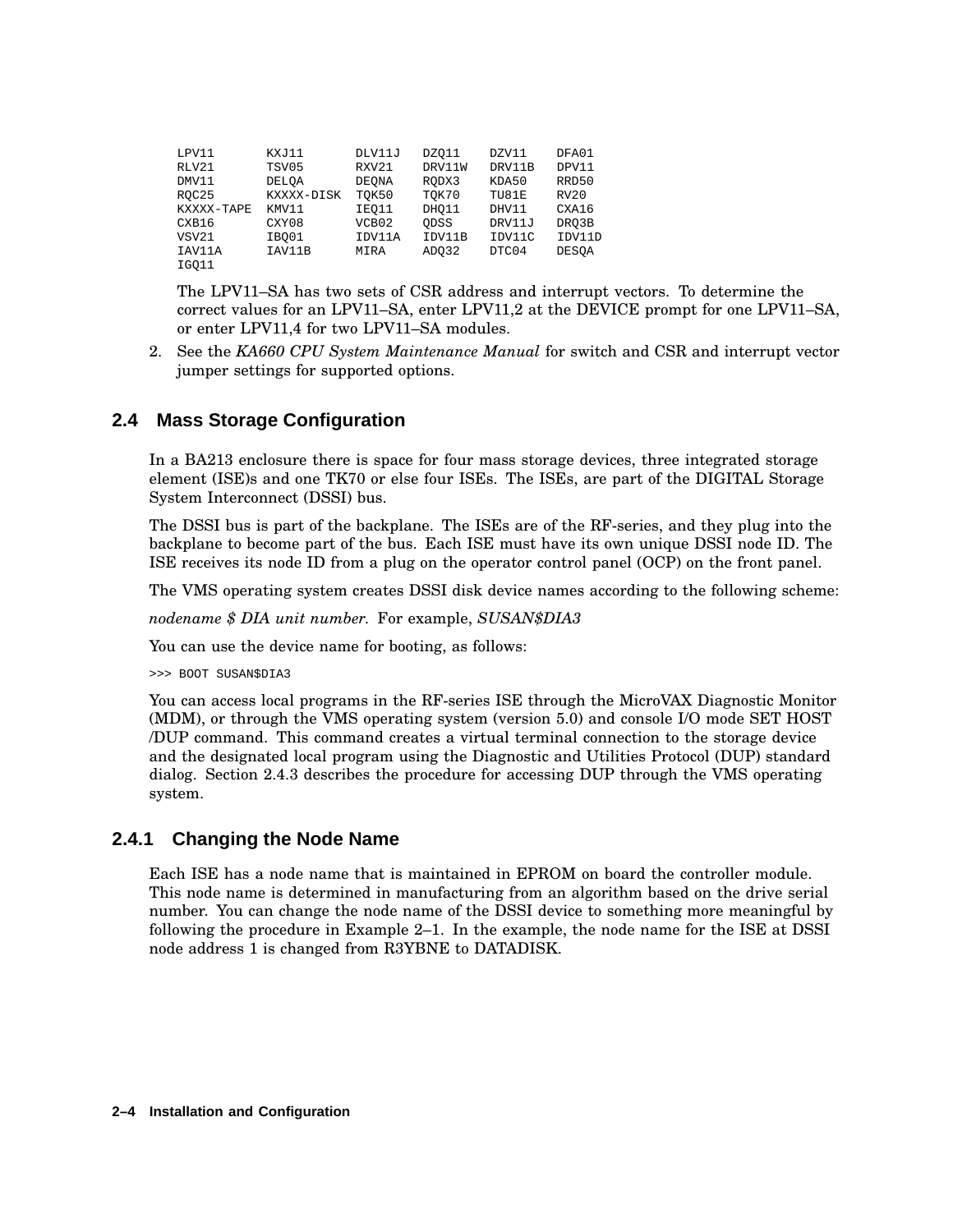#### **Example 2–1: Changing a DSSI Node Name**

```
>>> sho dssi
DSSI Node 0 (MDC)
-DIA0 (RF71)
DSSI Node 1 (R3YBNE) !The node name for this drive will be -DIA1 (RF71) !changed from R3YBNE to DATADISK.
                          ! changed from R3YBNE to DATADISK.
DSSI Node 7 (*)
>>>
>>> set host/dup/dssi 1
Starting DUP server...
Copyright 1988 Digital Equipment Corporation
DRVEXR V1.0 D 5-NOV-1988 15:33:06
DRVTST V1.0 D 5-NOV-1988 15:33:06
HISTRY V1.0 D 5-NOV-1988 15:33:06
ERASE V1.0 D 5-NOV-1988 15:33:06
PARAMS V1.0 D 5-NOV-1988 15:33:06
DIRECT V1.0 D 5-NOV-1988 15:33:06
End of directory
Task Name? params
Copyright 1988 Digital Equipment Corporation
PARAMS> sho nodename
Parameter Current Default Type Radix
--------- ---------------- ---------------- -------- -----
                                              String Ascii B
PARAMS> set nodename datadisk
PARAMS> write \qquad \qquad !This command writes the change
                               !to EPROM.
Changes require controller initialization, ok? [Y/(N)] y
Stopping DUP server...
>>> sho dssi
DSSI Node 0 (MDC)
-DIA0 (RF71)
DSSI Node 1 (DATADISK) !The node name has changed from
-DIA1 (RF71) | IR3YBNE to DATADISK.
DSSI Node 7 (*)
```
#### **2.4.2 Changing the DSSI Unit Number**

By default, the ISE drive assigns the disk's unit number to the same value as the DSSI node address for that drive.

Example 2–2 shows how to change the unit number of a DSSI device. This example changes the unit number for the RF71 drive at DSSI node address 2 from 1 to 50 (decimal). You must change two parameters: UNITNUM and FORCEUNI. Changing these parameters overrides the default, which assigns the unit number the same value as the node address.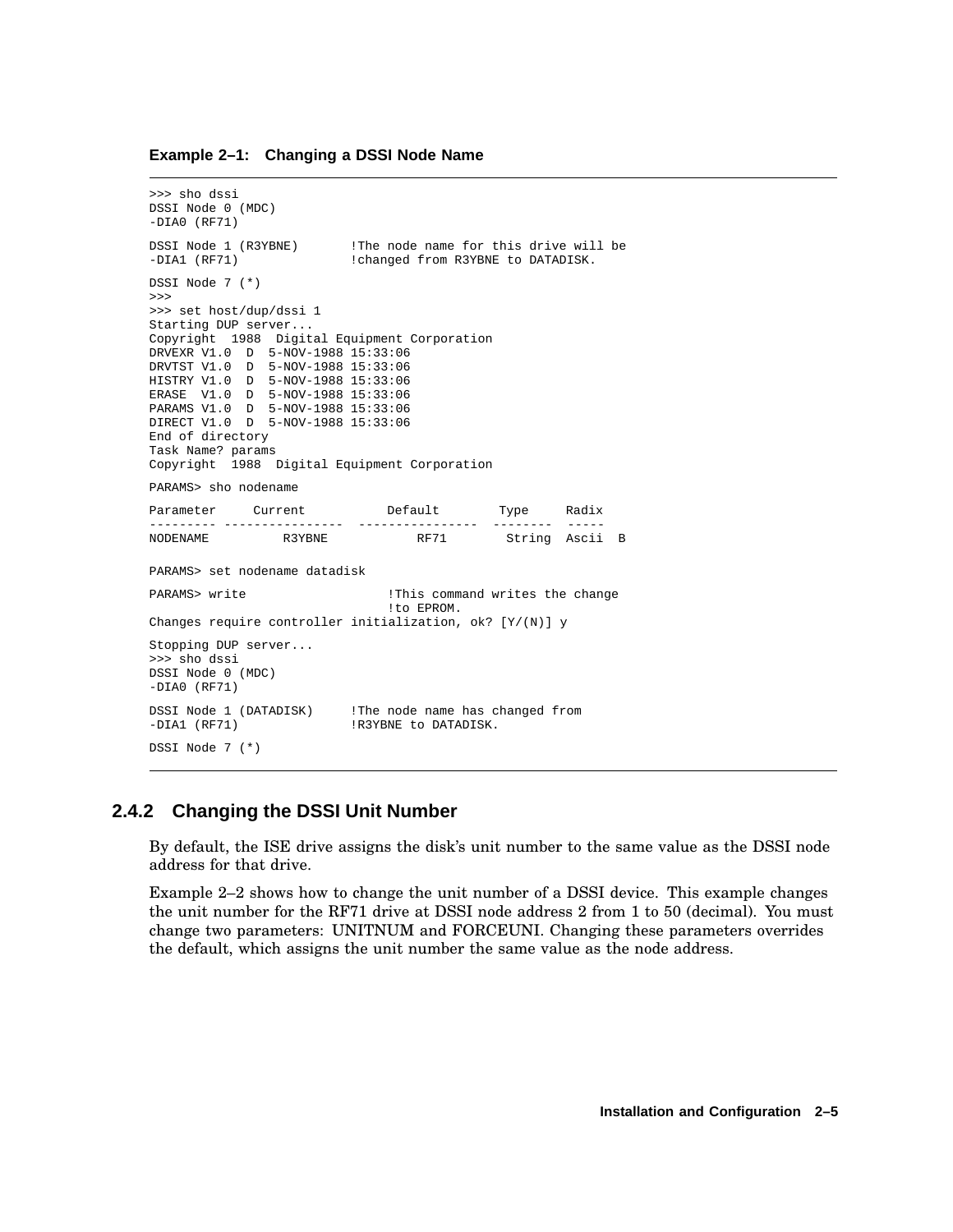#### **Example 2–2: Changing a DSSI Unit Number**

```
>>> sho dssi
DSSI Node 0 (MDC)
-DIA0 (RF71)
DSSI Node 1 (R3QJNE) !The unit number for this drive will be
-DIA1 (RF71) : !changed from 1 to 50 (DIA1 to DIA50).
DSSI Node 7 (*)
>>>
>>> set host/dup/dssi 1
Starting DUP server...
Copyright 1988 Digital Equipment Corporation
DRVEXR V1.0 D 5-NOV-1988 15:33:06
DRVTST V1.0 D 5-NOV-1988 15:33:06
HISTRY V1.0 D 5-NOV-1988 15:33:06
ERASE V1.0 D 5-NOV-1988 15:33:06
PARAMS V1.0 D 5-NOV-1988 15:33:06
DIRECT V1.0 D 5-NOV-1988 15:33:06
End of directory
Task Name? params
Copyright 1988 Digital Equipment Corporation
PARAMS> sho unitnum
Parameter Current Default Type Radix
--------- ---------------- ---------------- -------- -----
UNITNUM 0 0 Word Dec U
PARAMS> sho forceuni
Parameter Current Default Type Radix
--------- ---------------- ---------------- -------- -----
                          1 Boolean 0/1 U
PARAMS> set unitnum 50
PARAMS> set forceuni 0
PARAMS> write : !This command writes the changes to EPROM.
PARAMS> ex
Exiting...
Task Name?
Stopping DUP server...
>>>
>>>sho dssi
DSSI Node 0 (MDC)
-DIA0 (RF71)
DSSI Node 1 (R3QJNE) !The unit number has changed
-DIA50 (RF71) \qquad \qquad ! and the node ID remains at 1.
DSSI Node 7 (*)
```
#### **2.4.3 Access to RF-series Firmware in VMS Through DUP**

You can also access the RF-series ISE firmware utilities from the VMS operating system as well as through the console commands.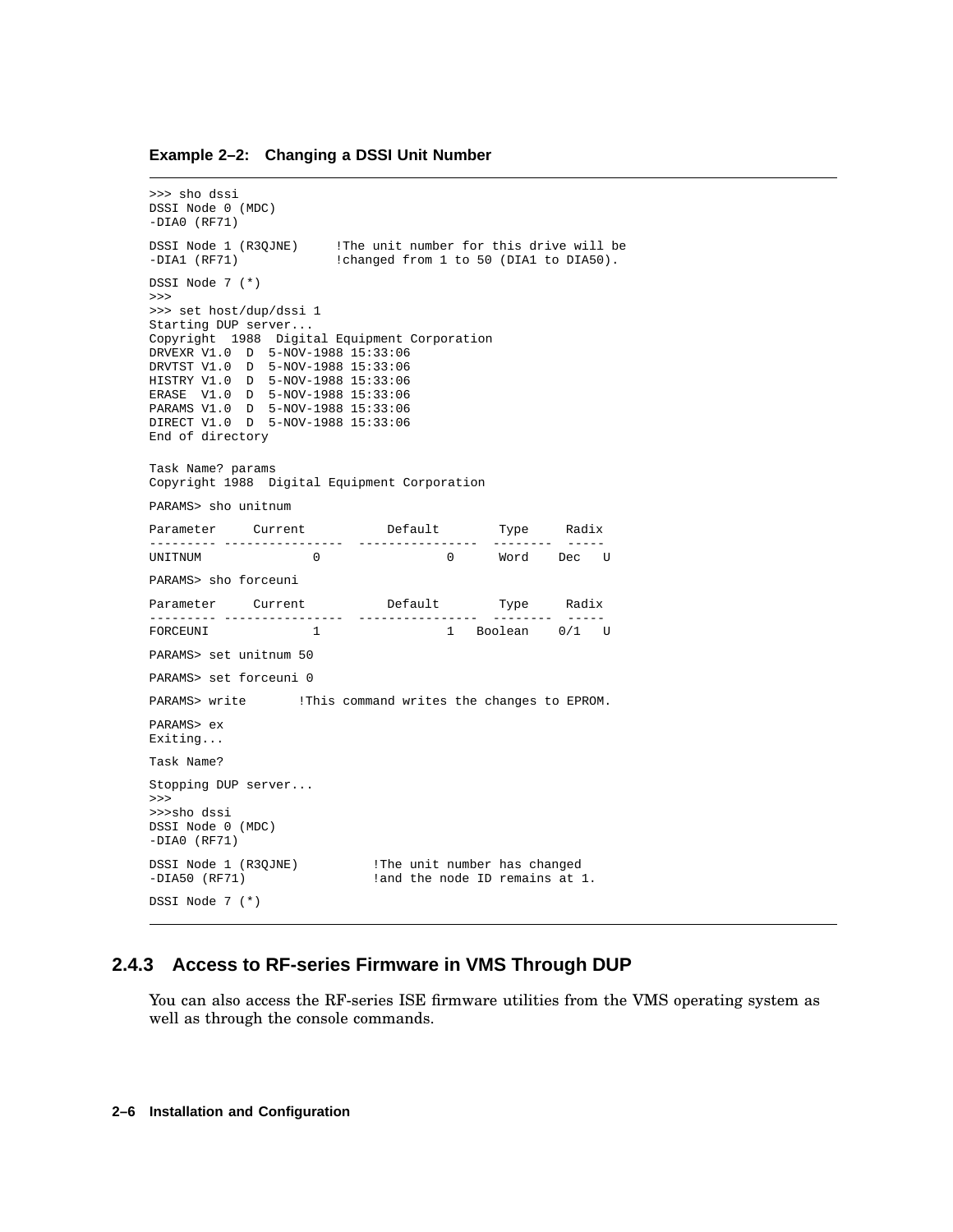Access the ISE firmware through the VMS operating system to look up or to view parameter settings, but not to change them. To change ISE parameter settings, enter the ISE firmware through the console I/O mode SET HOST/DUP command.

Load the FYDRIVER using the following commands in SYSGEN:

```
$ MCR SYSGEN
SYSGEN> LOAD FYDRIVER/NOADAPTER
SYSGEN> CONNECT FYA0/NOADAPTER
SYSGEN> EXIT
\ddot{\rm S}
```
You can then access the ISE firmware utilities using the following VMS command:

\$ SET HOST/DUP/SERVER=MSCP\$DUP/TASK=PARAMS nodename

#### **2.4.3.1 Allocation Class**

When a KA660 system containing ISEs is configured in a cluster, either as a boot node or a satellite node, you must assign the allocation class in VMS SYSGEN and for the ISE matching non-zero values. To change the allocation class of the ISE, use the following commands:

```
>>> SET HOST/DUP/DSSI <DSSI node number> PARAMS
Starting DUP server..
PARAMS> SET ALLCLASS <allocation class value>
PARAMS> WRITE
Changes require controller initialization, ok? [Y/N] Y
Stopping DUP server..
>>>
```
### **2.5 DSSI Cabling, Device Identity, and Bus Termination**

The ISEs in one particular BA430 enclosure are connected to the system backplane, and communicate internally over the backplane. There are no internal DSSI cables. Externally, a 50-pin ribbon cable connects the DSSI bus to other devices, either hosts or expanders.

All DSSI devices on the same bus must have unique identifiers.

The ID plug provides an identity for the DSSI bus.

### **2.6 KA660 Connectors**

The KA660 uses two connectors, J1 and J2. J1 (system support connector) is the connector for the 40-pin ribbon cable that goes to the console module. Users configure the KA660 through the H3602 console module. Figure 1–3 in Chapter 1, OVERVIEW shows the location of the connectors on the KA660 module. J2 is a dual connector. The upper half contains 50 pins for the DSSI connection and the lower half contains 50 pins for the memory module connection.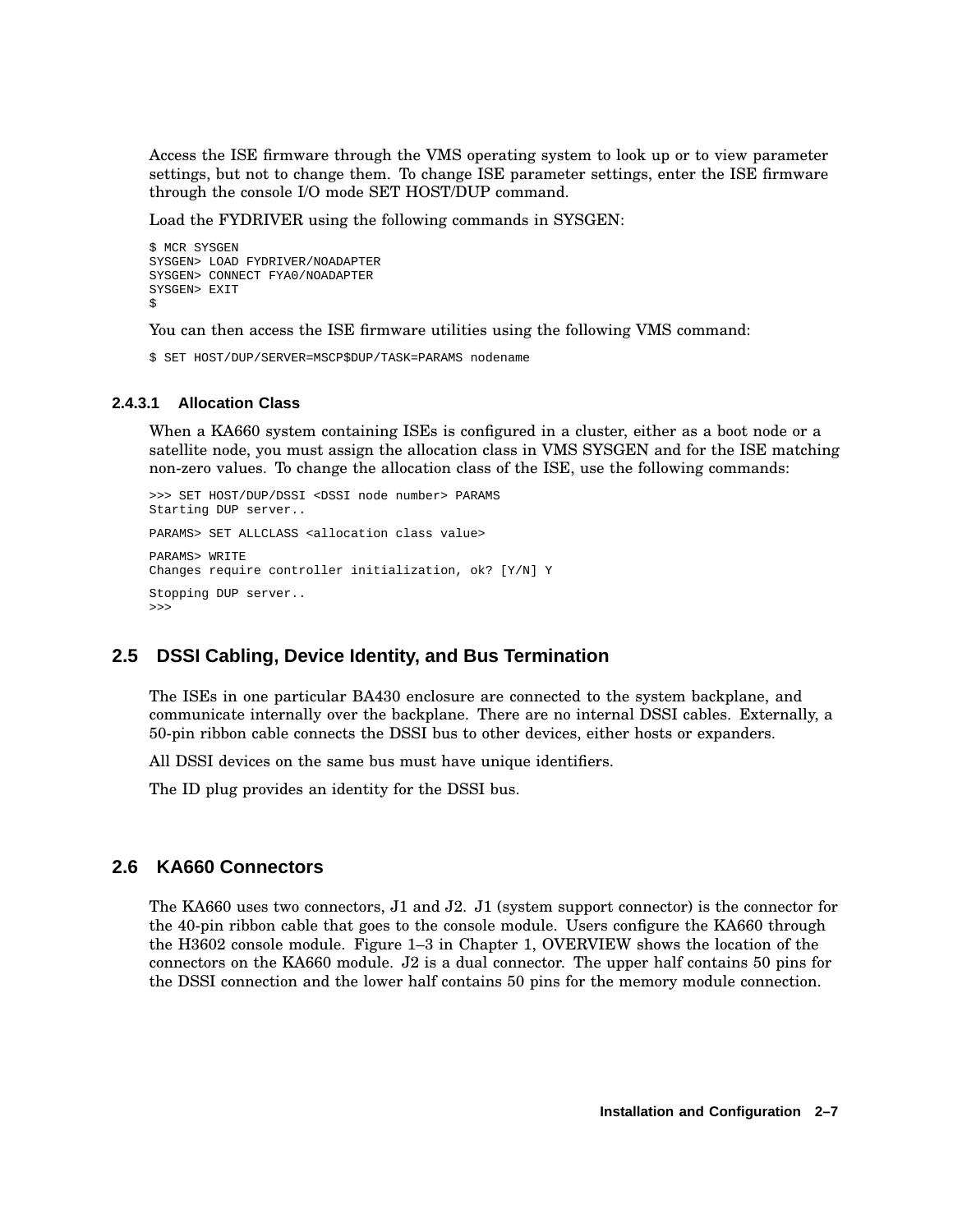# **Chapter 3**

# **Central Processor**

This section provides summary information about the SOC/C (CPU) chip and the MicroVAX architecture. It is not intended as a complete reference, but rather as an overview of the user-visible features.

The central processor of the KA660 supports the MicroVAX Chip subset (plus six additional string instructions) of the VAX instruction set and data types and full VAX memory management. It is implemented as part of the SOC/C chip.

## **3.1 Processor State**

The *processor state* consists of that portion of the state of a process which is stored in processor registers rather than in memory. The processor state is composed of sixteen General Purpose Registers (GPR's), the Processor Status Longword (PSL), and the Internal Processor Registers (IPR's).

Non-privileged software can access the GPR's and the Processor Status Word (bits <15:00> of the PSL). The IPR's and bits <31:16> of the PSL can only be accessed by privileged software. The IPR's are explicitly accessible only by the Move To Processor Register (MTPR) and Move From Processor Register (MFPR) instructions which can be executed only while running in kernel mode.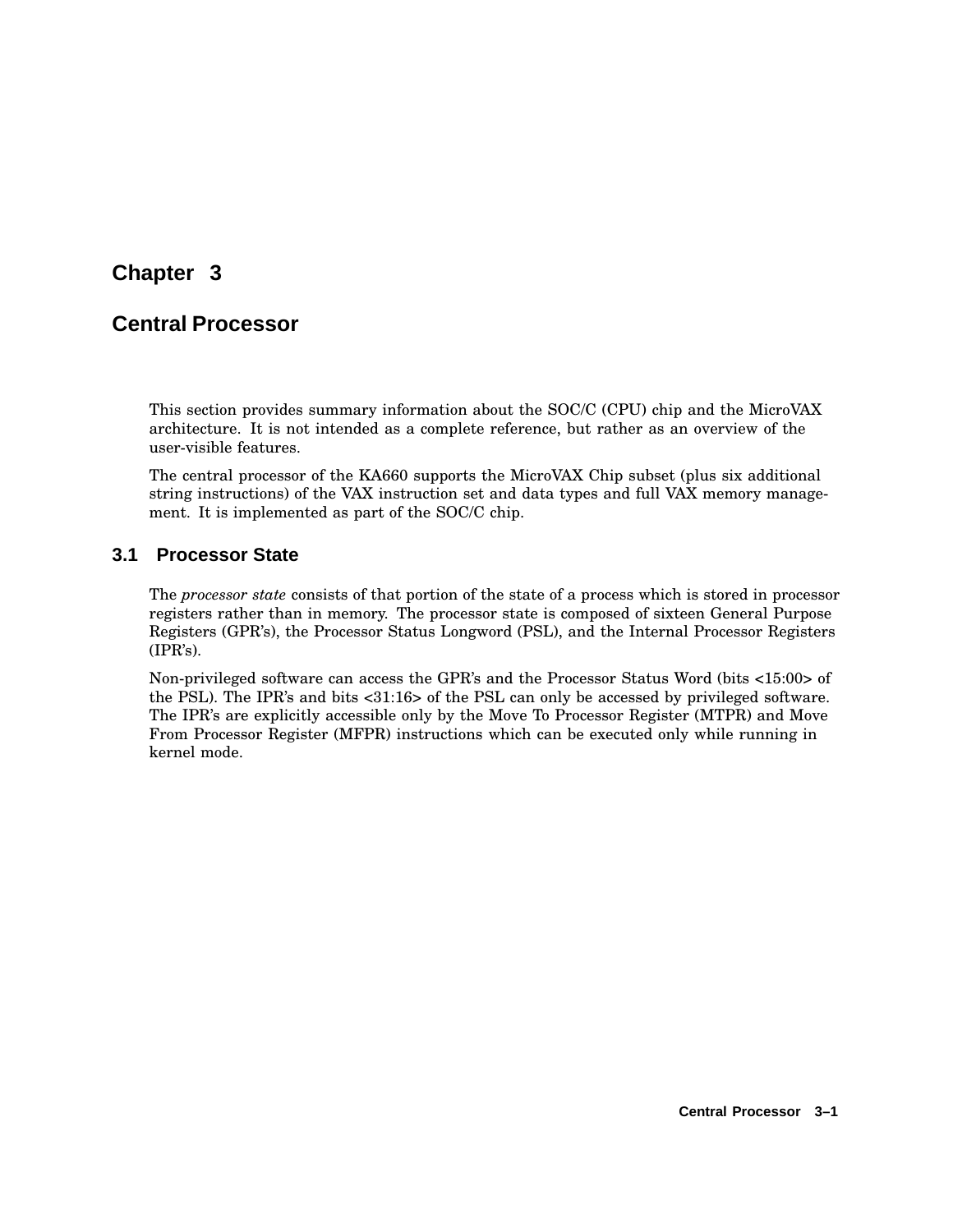## **3.2 General Purpose Registers (GPRs)**

The KA660 implements 16 General Purpose Registers as implemented per the *VAX Architecture Reference Manual*. These registers are used for temporary storage, accumulators, and base and index registers for addressing. These registers are denoted R0 - R15. The bits of a register are numbered from right to left, <0> through <31>. Figure 3–1 shows the General Purpose Register format. Table 3–1 describes the registers.





Table 3–1 lists certain registers that have been assigned special meaning by the VAX–11 architecture standard.

| Register        | <b>Register Name</b>    | <b>Mnemonic</b> | <b>Description</b>                                                                                                                                                                   |
|-----------------|-------------------------|-----------------|--------------------------------------------------------------------------------------------------------------------------------------------------------------------------------------|
| R <sub>15</sub> | Program Counter         | <b>PC</b>       | The PC contains the address of the<br>next instruction byte of the program.                                                                                                          |
| R14             | <b>Stack Pointer</b>    | SP              | The SP contains the address of the top<br>of the processor defined stack.                                                                                                            |
| R <sub>13</sub> | Frame Pointer           | FP              | The VAX-11 procedure call convention<br>builds a data structure on the stack.<br>called a <i>stack frame</i> . The FP contains<br>The address of the base of this data<br>structure. |
| R <sub>12</sub> | <b>Argument Pointer</b> | AP              | The VAX-11 procedure call convention<br>uses a data structure termed an <i>argu</i> -<br><i>ment</i> list. The AP contains the address<br>of the base of this data structure.        |

**Table 3–1: Special GPRs**

Consult the *VAX Architecture Reference Manual* for more information on the operation and use of these registers.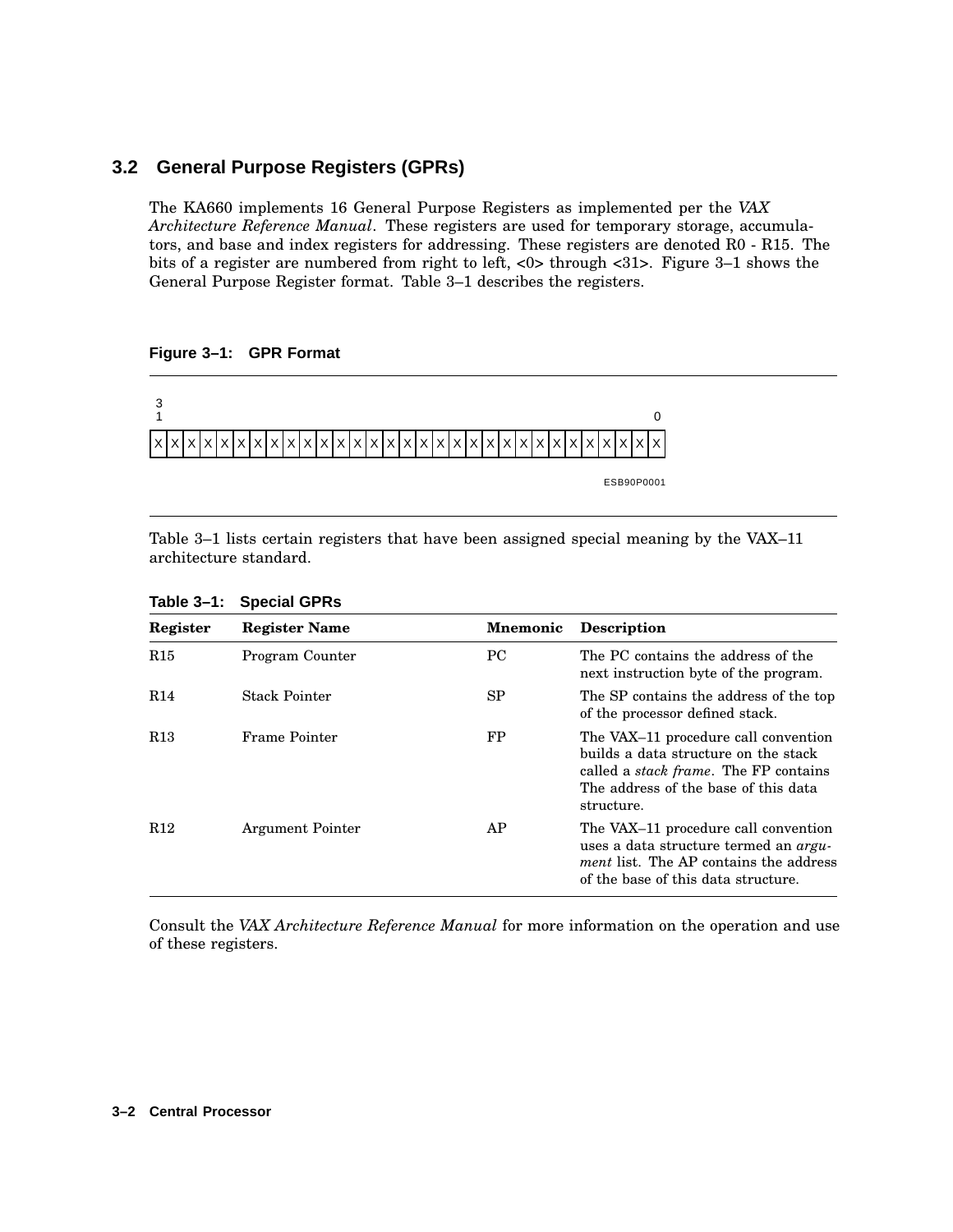### **3.3 Processor Status Longword (PSL)**

The KA660 Processor Status Longword (PSL) is implemented per The *VAX Architecture Reference Manual* . The PSL is saved on the stack when an exception or interrupt occurs and is saved in the Process Control Block (PCB) on a process context switch. Bits <15:00> may be accessed by non-privileged software, while bits <31:16> may only be accessed by privileged software. Processor initialization sets the PSL to  $041F\ 0000_{16}$ . Figure 3–2 shows the Processor Status Longword format. Table 3–2 lists the bits and definitions.

**Figure 3–2: PSL Format**

| -1     |   | 3 3 2 2 2 2 2 2 2 2 2 2<br>0 9 8 7 6 5 4 3 2 1 0 |        |   |            |                          |        |     | 6 | - 5 |     |   |  |  | 8 7 6 5 4 3 2 1 0 |            |
|--------|---|--------------------------------------------------|--------|---|------------|--------------------------|--------|-----|---|-----|-----|---|--|--|-------------------|------------|
| C<br>м | P | MBZ                                              | P<br>D | S | CUR<br>MOD | <b>PRV</b><br><b>MOD</b> | м<br>B | IPL |   |     | MBZ | D |  |  |                   |            |
|        |   |                                                  |        |   |            |                          |        |     |   |     |     |   |  |  |                   | ESB90P0002 |

**PSL Data Bit Name Definition** <31> CM Compatibility Mode. This bit always reads as ZERO, loading a ONE into this bit is a NOP. <30> TP Trace Pending <29:28> MBZ Must Be written as Zero <27> FPD First Part Done <26> IS Interrupt Stack <25:24> CUR Current Mode <23:22> PRV Previous Mode <21> MBZ Must Be written as Zero <20:16> IPL Interrupt Priority Level <15:8> MBZ Must Be written as Zero <7> DV Decimal Overflow Trap Enable This read/write bit has no effect on KA660 hardware; it can be used by macrocode which emulates VAX decimal instructions. <6> FU Floating Underflow Fault Enable

| Table 3-2: Processor Status Longword Format |
|---------------------------------------------|
|---------------------------------------------|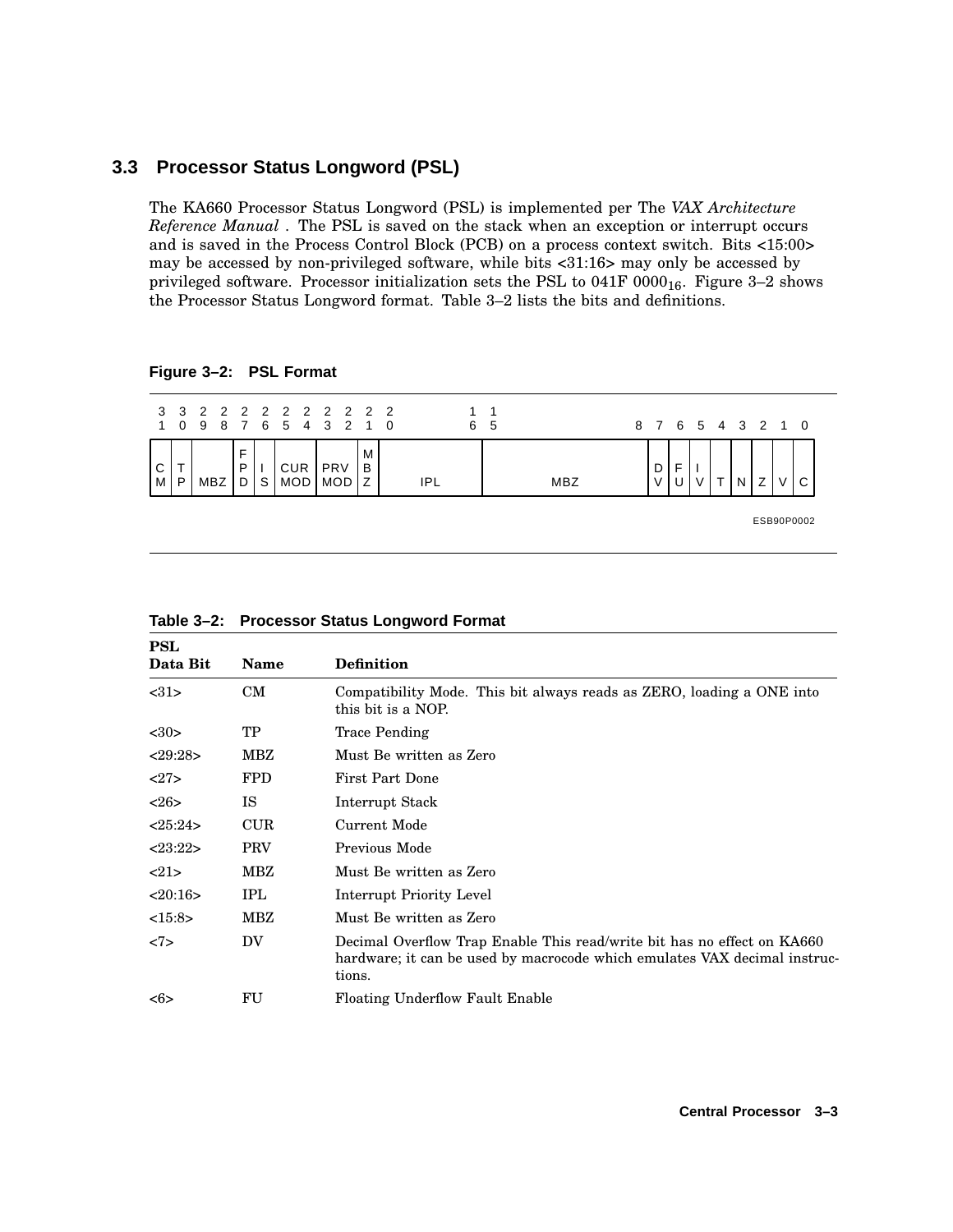| <b>PSL</b><br>Data Bit | <b>Name</b> | <b>Definition</b>              |
|------------------------|-------------|--------------------------------|
| 5>                     | IV          | Integer Overflow Trap Enable   |
| <4>                    | т           | Trace Trap Enable              |
| <3>                    | N           | <b>Negative Condition Code</b> |
| <2>                    | Z           | Zero Condition Code            |
| 1>                     | v           | <b>Overflow Condition Code</b> |
| <0>                    | C           | Carry Condition Code           |

**Table 3–2 (Cont.): Processor Status Longword Format**

### **NOTE**

VAX Compatibility Mode instructions can be emulated by macrocode, but the emulation software runs in native mode, so the CM bit is never set.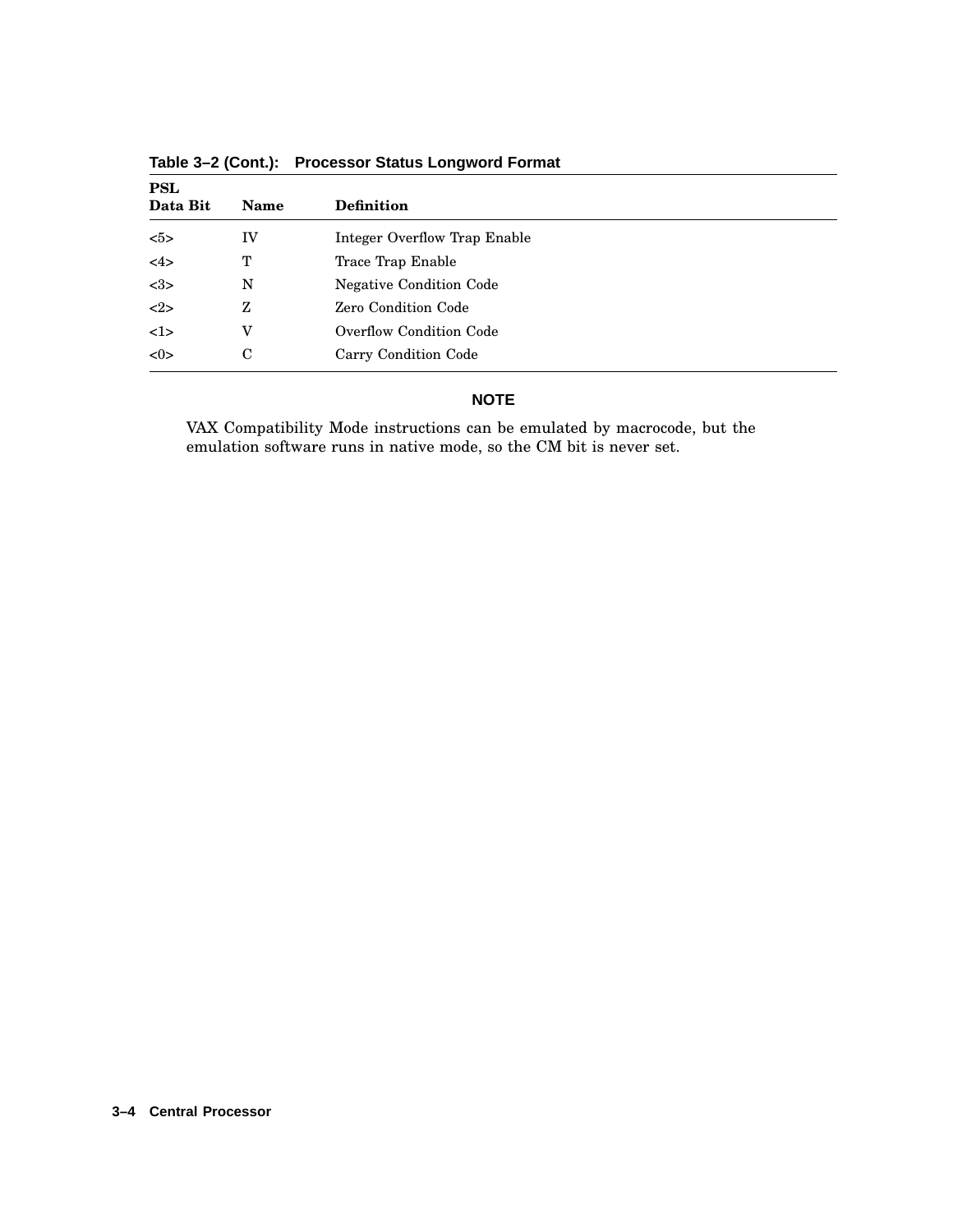## **3.4 Internal Processor Registers (IPRs)**

The privileged internal processor register space provides access to many types of CPU control and status registers such as the memory management base registers, parts of the PSL, and the multiple stack pointers. These registers are explicitly accessible only by the Move to Processor Register (MTPR) and Move from Processor Register (MFPR) instructions which require kernel privileges. The addresses of the KA660 internal processor registers are given in Table B–2. Internal processor registers are longword size, as shown in Figure 3–3.

### **Figure 3–3: Internal Processor Register (IPR) Format**



#### **IPR Categories**

Each IPR falls into one of the following categories:

- **(1)** VAX standard IPRs implemented by KA660 in the *SOC/C* chip.
- **(2)** VAX standard IPRs implemented by KA660 in the *SSC* chip.
- **(3)** Unique KA660 IPRs implemented by all designs that use the *SOC/C* chip.
- **(4)** Unique KA660 IPRs implemented by all designs that use the *SSC* chip.

**(5)** Not implemented, timed out by the CDAL Bus Timer (in the SSC chip) after 4µs. Read as zero, nop on write.

- **(6)** Access not allowed; accesses result in a reserved operand fault.
- **(7)** Accessible, but not fully implemented, accesses yield unpredictable results.

Table 3–3 explains each IPR.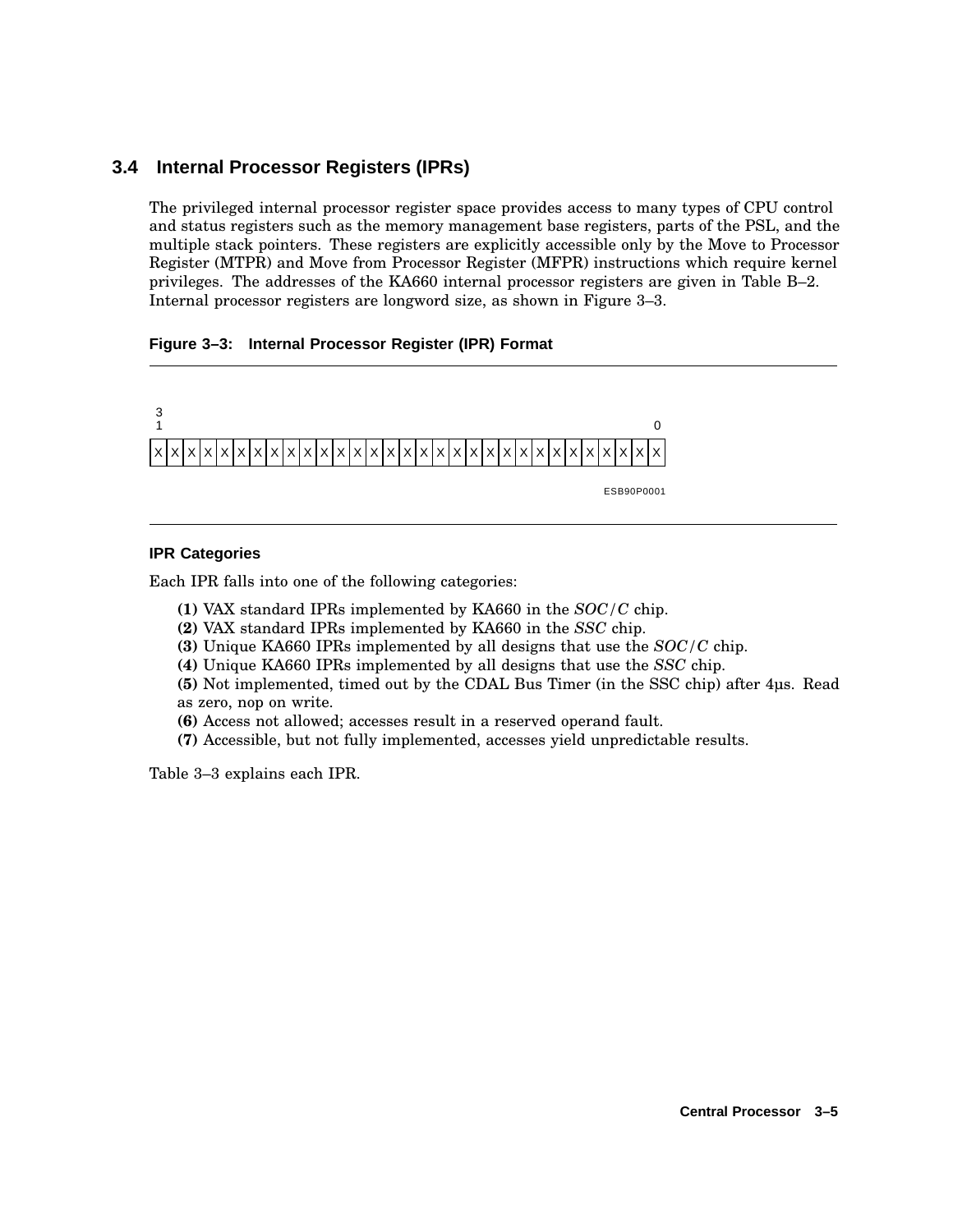| <b>IPR</b> Number |                |                                               |                   |               |              | Implemented |       |                |
|-------------------|----------------|-----------------------------------------------|-------------------|---------------|--------------|-------------|-------|----------------|
| Decimal           | <b>Hex</b>     | <b>Register Name</b>                          | <b>Mnemonic</b>   | <b>Type</b>   | <b>Scope</b> | Where       | Init? | Category       |
| $\bf{0}$          | $\mathbf{0}$   | Kernel Stack Pointer                          | <b>KSP</b>        | RW            | <b>PROC</b>  | SOC/C       |       | $\mathbf{1}$   |
| 1                 | 1              | <b>Executive Stack Pointer</b>                | <b>ESP</b>        | <b>RW</b>     | <b>PROC</b>  | SOC/C       |       | $\mathbf{1}$   |
| $\overline{2}$    | $\overline{2}$ | Supervisor Stack Pointer                      | <b>SSP</b>        | <b>RW</b>     | <b>PROC</b>  | SOC/C       |       | $\mathbf{1}$   |
| 3                 | 3              | User Stack Pointer                            | <b>USP</b>        | RW            | <b>PROC</b>  | SOC/C       |       | $\mathbf{1}$   |
| 4                 | 4              | <b>Interrupt Stack Pointer</b>                | <b>ISP</b>        | <b>RW</b>     | <b>CPU</b>   | SOC/C       |       | 1              |
| $5 - 7$           | $5 - 7$        | Reserved                                      |                   |               |              |             |       | $\overline{5}$ |
| 8                 | 8              | P0 Base Register                              | <b>POBR</b>       | RW            | PROC         | SOC/C       |       | $\mathbf{1}$   |
| 9                 | 9              | P0 Length Register                            | POLR              | <b>RW</b>     | PROC         | SOC/C       |       | $\mathbf{1}$   |
| 10                | A              | P1 Base Register                              | P <sub>1</sub> BR | RW            | <b>PROC</b>  | SOC/C       |       | $\mathbf{1}$   |
| 11                | B              | P1 Length Register                            | P1LR              | RW            | PROC         | SOC/C       |       | $\mathbf{1}$   |
| 12                | $\mathbf C$    | System Base Register                          | <b>SBR</b>        | RW            | <b>CPU</b>   | SOC/C       |       | 1              |
| 13                | $\mathbf D$    | System Length Register                        | <b>SLR</b>        | RW            | <b>CPU</b>   | SOC/C       |       | 1              |
| 14-15             | $E-F$          | Reserved                                      |                   |               |              |             |       | 5              |
| 16                | 10             | Process Control Block<br>Base                 | <b>PCBB</b>       | RW            | <b>PROC</b>  | SOC/C       |       | $\mathbf{1}$   |
| 17                | 11             | System Control Block<br>Base                  | <b>SCBB</b>       | $\mathbf{RW}$ | <b>CPU</b>   | SOC/C       |       | $\mathbf{1}$   |
| 18                | 12             | <b>Interrupt Priority Level</b>               | <b>IPL</b>        | RW            | <b>CPU</b>   | SOC/C       | Yes   | $\mathbf{1}$   |
| 19                | 13             | <b>AST Level</b>                              | <b>ASTLVL</b>     | <b>RW</b>     | <b>PROC</b>  | SOC/C       | Yes   | $\mathbf{1}$   |
| 20                | 14             | Software Interrupt<br><b>Request Register</b> | <b>SIRR</b>       | W             | <b>CPU</b>   | SOC/C       |       | $\mathbf{1}$   |
| 21                | 15             | Software Interrupt<br>Summary Register        | <b>SISR</b>       | RW            | ${\rm CPU}$  | SOC/C       | Yes   | $\mathbf{1}$   |
| 22-23             | $16-17$        | Reserved                                      |                   |               |              |             |       | 5              |
| 24                | 18             | Interval Counter Control<br>Status            | <b>ICCS</b>       | RW            | <b>CPU</b>   | SOC/C       | Yes   | 3              |
| 25                | 19             | Next Interval Count                           | <b>NICR</b>       |               |              |             |       | $\overline{5}$ |
| 26                | 1A             | <b>Interval Count</b>                         | ICR               |               |              |             |       | $\overline{5}$ |
| 27                | 1B             | Time of Year Register                         | <b>TODR</b>       | <b>RW</b>     | <b>CPU</b>   | SOC/C       |       | $\overline{2}$ |

**Table 3–3: KA660 Internal Processor Registers**

#### **Table Headings Meaning**

**IPR Number** (*Decimal*—Decimal number of the Processor Register, *Hex*—Hex Number of the Processor Register.) **Type** ( *R*—Read-Only Register, *W*—Write-Only Register, *RW*—Read/Write Register. )

**Scope** ( *CPU*—CPU wide register, *PROC*—per processor register. )

**Implemented Where?** (*SOC/C* —Implemented in the SOC CPU Chip, *SSC* —Implemented in the MicroVAX System Support Chip)

**Init?**(Is this register initialized on Module RESET? (Power-up, Negation of DCOK) *yes* or *no*)

**Category**—(Processor Register Category as previously defined in <REFERENCE>(IPR\_CAT).)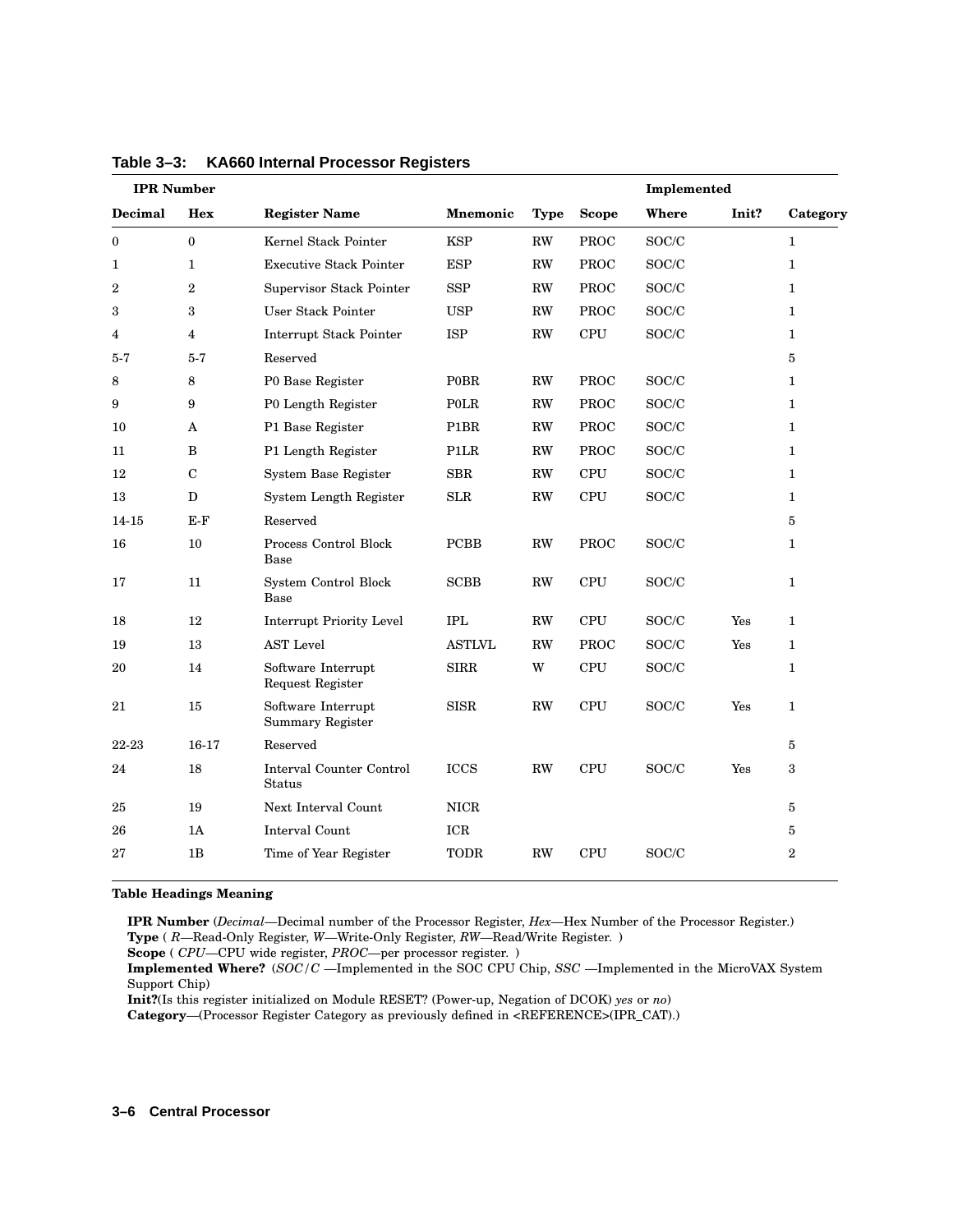| <b>IPR</b> Number |                |                                              |                |             |              | Implemented               |            |                |
|-------------------|----------------|----------------------------------------------|----------------|-------------|--------------|---------------------------|------------|----------------|
| Decimal           | Hex            | <b>Register Name</b>                         | Mnemonic       | <b>Type</b> | <b>Scope</b> | Where                     | Init?      | Category       |
| 28                | 1 <sub>C</sub> | Console Storage Receiver<br>Status           | CSRS           | RW          | <b>CPU</b>   | $\mathrm{SOC}/\mathrm{C}$ | Yes        | $\sqrt{7}$     |
| 29                | 1D             | Console Storage Receiver<br>Data             | <b>CSRD</b>    | ${\bf R}$   | CPU          | SOC/C                     | Yes        | 7              |
| 30                | 1E             | Console Storage<br><b>Transmitter Status</b> | <b>CSTS</b>    | <b>RW</b>   | CPU          | SOC/C                     | Yes        | 7              |
| 31                | 1F             | Console Storage<br><b>Transmitter Data</b>   | <b>CSTD</b>    | W           | <b>CPU</b>   | SOC/C                     | Yes        | $\overline{7}$ |
| 32                | 20             | Console Receiver Control<br>/Status          | <b>RXCS</b>    | <b>RW</b>   | <b>CPU</b>   | SOC/C                     | Yes        | 4              |
| 33                | $21\,$         | Console Receiver Data<br><b>Buffer</b>       | <b>RXDB</b>    | ${\bf R}$   | <b>CPU</b>   | SOC/C                     | Yes        | $\overline{4}$ |
| 34                | 22             | Console Transr Control<br>/Status            | <b>TXCS</b>    | <b>RW</b>   | <b>CPU</b>   | SOC/C                     | Yes        | 4              |
| 35                | 23             | Console Transr Data<br><b>Buffer</b>         | <b>TXDB</b>    | W           | <b>CPU</b>   | SOC/C                     | Yes        | 4              |
| 36                | 24             | <b>Translation Buffer Disable</b>            | <b>TBDR</b>    |             |              |                           |            | 5              |
| 37                | 25             | Cache Control                                | CCR            | <b>RW</b>   |              | SOC/C                     | Yes        | 3              |
| 39                | 27             | Memory System Error                          | <b>MSER</b>    | RW          | <b>CPU</b>   | $\mathrm{SOC}/\mathrm{C}$ | <b>YES</b> | $\,3\,$        |
| 40                | 28             | Reserved                                     |                |             |              |                           |            | $\bf 5$        |
| 41                | 29             | Reserved                                     |                |             |              |                           |            | $\bf 5$        |
| 42                | 2A             | <b>Console Saved PC</b>                      | <b>SAVPC</b>   | $\mathbf R$ | CPU          | SOC/C                     |            | 3              |
| 43                | 2B             | <b>Console Saved PSL</b>                     | <b>SAVPSL</b>  | $\mathbb R$ | <b>CPU</b>   | SOC/C                     |            | $\,3\,$        |
| 44-54             | $2C-36$        | Reserved                                     |                |             |              |                           |            | $\bf 5$        |
| 55                | 37             | I/O System Reset Register                    | <b>IORESET</b> | W           | <b>CPU</b>   | SOC/C                     |            | $\overline{4}$ |
| 56                | 38             | Memory Management<br>Enable                  | <b>MAPEN</b>   | <b>RW</b>   | <b>CPU</b>   | SOC/C                     | Yes        | $\mathbf{1}$   |
| 57                | 39             | <b>Translation Buffer</b><br>Invalidate All  | <b>TBIA</b>    | W           | <b>CPU</b>   | SOC/C                     |            | $\mathbf{1}$   |
| 58                | 3A             | Translation Buffer<br>Invalidate Single      | <b>TBIS</b>    | W           | <b>CPU</b>   | SOC/C                     |            | $\mathbf{1}$   |
| 59-61             | 3B-3D          | Reserved                                     |                |             |              |                           |            | 5              |

**Table 3–3 (Cont.): KA660 Internal Processor Registers**

#### **Table Headings Meaning**

**IPR Number** (*Decimal*—Decimal number of the Processor Register, *Hex*—Hex Number of the Processor Register.) **Type** ( *R*—Read-Only Register, *W*—Write-Only Register, *RW*—Read/Write Register. )

**Scope** ( *CPU*—CPU wide register, *PROC*—per processor register. )

**Implemented Where?** (*SOC/C* —Implemented in the SOC CPU Chip, *SSC* —Implemented in the MicroVAX System Support Chip)

**Init?**(Is this register initialized on Module RESET? (Power-up, Negation of DCOK) *yes* or *no*)

**Category**—(Processor Register Category as previously defined in <REFERENCE>(IPR\_CAT).)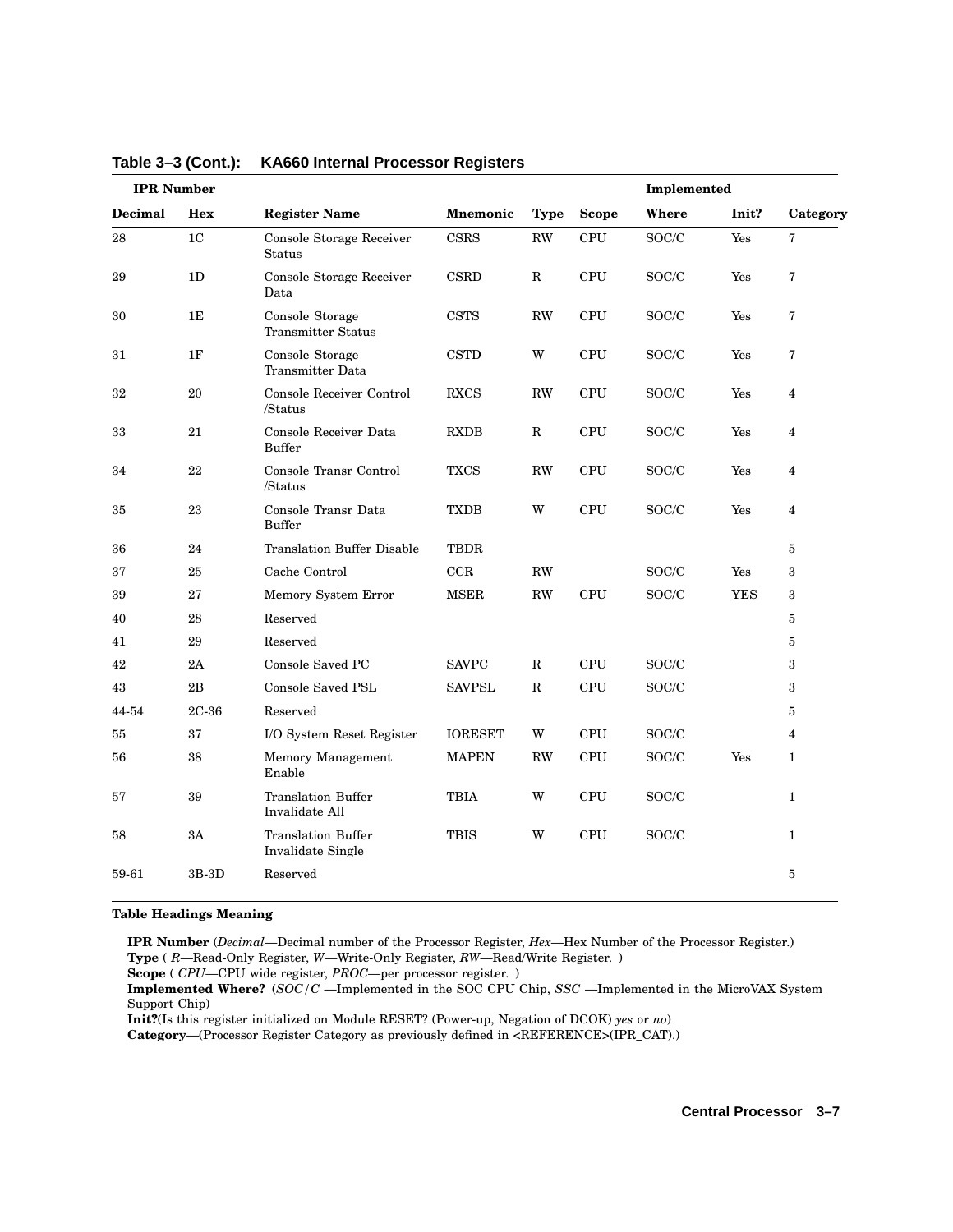| <b>IPR</b> Number |       |                                 |                 |      |            | Implemented |       |          |
|-------------------|-------|---------------------------------|-----------------|------|------------|-------------|-------|----------|
| Decimal           | Hex   | <b>Register Name</b>            | <b>Mnemonic</b> | Type | Scope      | Where       | Init? | Category |
| 62                | ЗE    | System Identification           | <b>SID</b>      | R    | <b>CPU</b> | SOC/C       |       |          |
| 63                | 3F    | <b>Translation Buffer Check</b> | <b>TBCHK</b>    | W    | <b>CPU</b> | SOC/C       |       |          |
| 64-127            | 40-7F | Reserved                        |                 |      |            |             |       | 6        |

**Table 3–3 (Cont.): KA660 Internal Processor Registers**

#### **Table Headings Meaning**

**IPR Number** (*Decimal*—Decimal number of the Processor Register, *Hex*—Hex Number of the Processor Register.) **Type** ( *R*—Read-Only Register, *W*—Write-Only Register, *RW*—Read/Write Register. ) **Scope** ( *CPU*—CPU wide register, *PROC*—per processor register. )

**Implemented Where?** (*SOC/C* —Implemented in the SOC CPU Chip, *SSC* —Implemented in the MicroVAX System Support Chip)

**Init?**(Is this register initialized on Module RESET? (Power-up, Negation of DCOK) *yes* or *no*) **Category**—(Processor Register Category as previously defined in <REFERENCE>(IPR\_CAT).)

### **3.5 Process Structure**

A *process* is a single thread of execution. The context of the current process is contained in the Process Control Block (PCB) which is pointed to by the Process Control Block Base Register (PCBB). ) The KA660 implements these structures as defined in the *VAX Architecture Reference Manual*, which should be referenced for a description of the PCB and the PCBB.

### **3.6 Data Types**

The central processor provides the following subset of the VAX data types:

- $\bullet$  Byte
- Word Longword
	-
- Quadword
- Character string

• Word

- Variable-length bit field
- F-floating G-floating
- D-floating

Support for the remaining VAX data types can be provided via macrocode emulation.

## **3.7 Instruction Set**

The KA660 CPU implements the following subset of the VAX instruction set types in microcode.

- Integer arithmetic and logical Addre Address
	-
- Variable length bit field Contro Control
- Procedure call Miscellaneous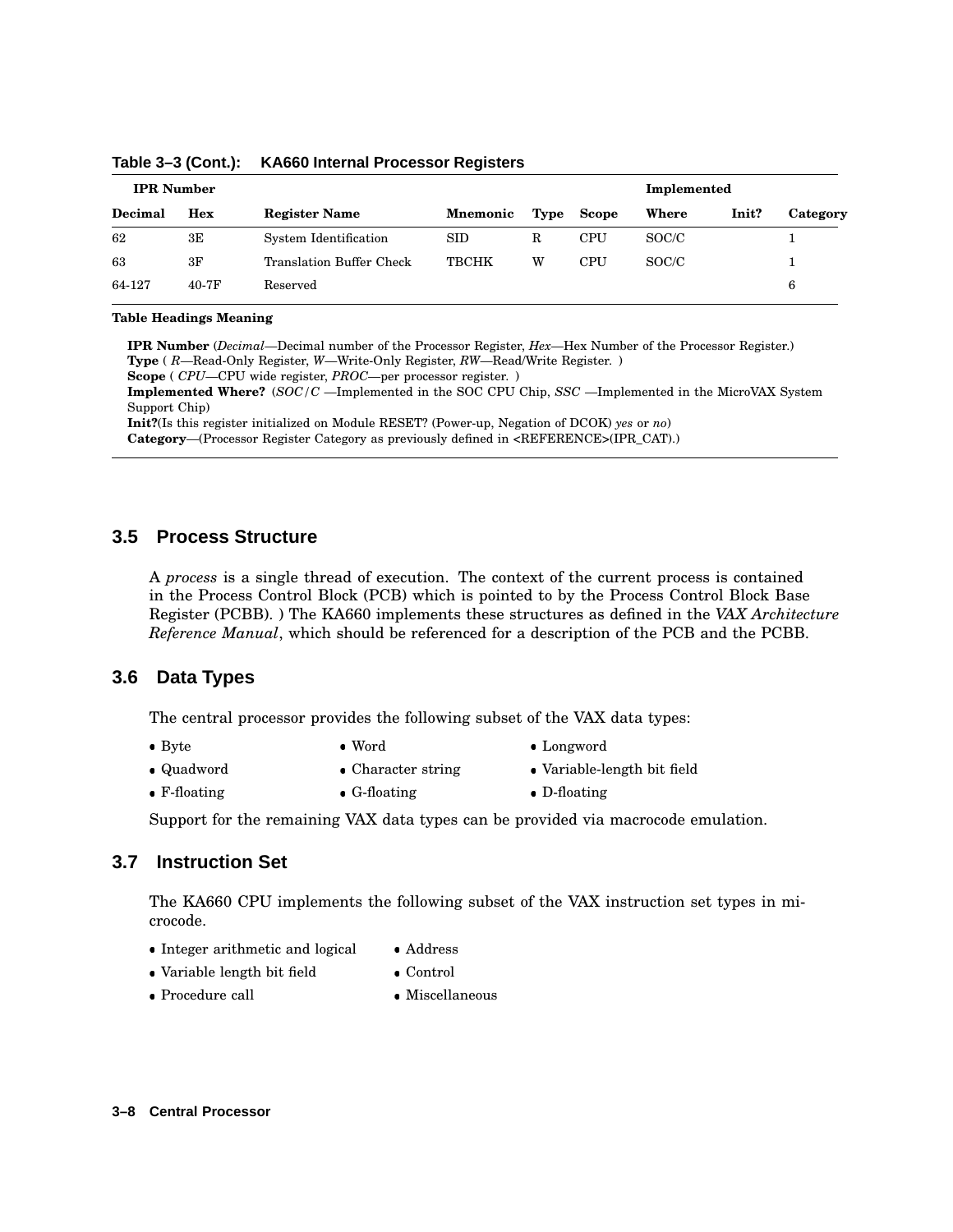- Operating system support F\_floa
- $\bullet$  G\_floating  $\bullet$  D\_floa
- Queue
- F\_floating
- D\_floating
- Queue Character string
	- MOVC3
	- MOVC5
	- CMPC3\*
	- CMPC5\*
	- LOCC\*
	- SCANC\*
	- SKPC\*
	- SPANC\*

\* These instructions were in the microcode assisted category on the KA630-A (MicroVAX II) and therefore had to be emulated.

The KA660 SOC CPU provides special microcode assistance to aid the macrocode emulation of the following instruction groups:

- Character string (except MOVC3, MOVC5, CMPC3\*, CMPC5\*, LOCC\*, SCANC\*, SKPC\*, SPANC\*)
- Decimal string
- CRC
- EDITPC

The following instruction groups are not implemented, but may be emulated by macrocode:

- Octaword
- Compatibility mode instructions

Appendix C lists the entire KA660 instruction set, indicating which instructions are implemented in the Floating Point Accelerator (FPA), and which instructions have microcode assists to speed up macrocode emulation.

## **3.8 Memory Management**

The KA660 implements full VAX Memory Management as defined in the *VAX Architecture Reference Manual* . System space addresses are virtually mapped through single-level page tables, and process space addresses are virtually mapped through two-level page tables. See the *VAX Architecture Reference Manual* for descriptions of the virtual to physical address translation process, and the format for VAX Page Table Entries (PTE's).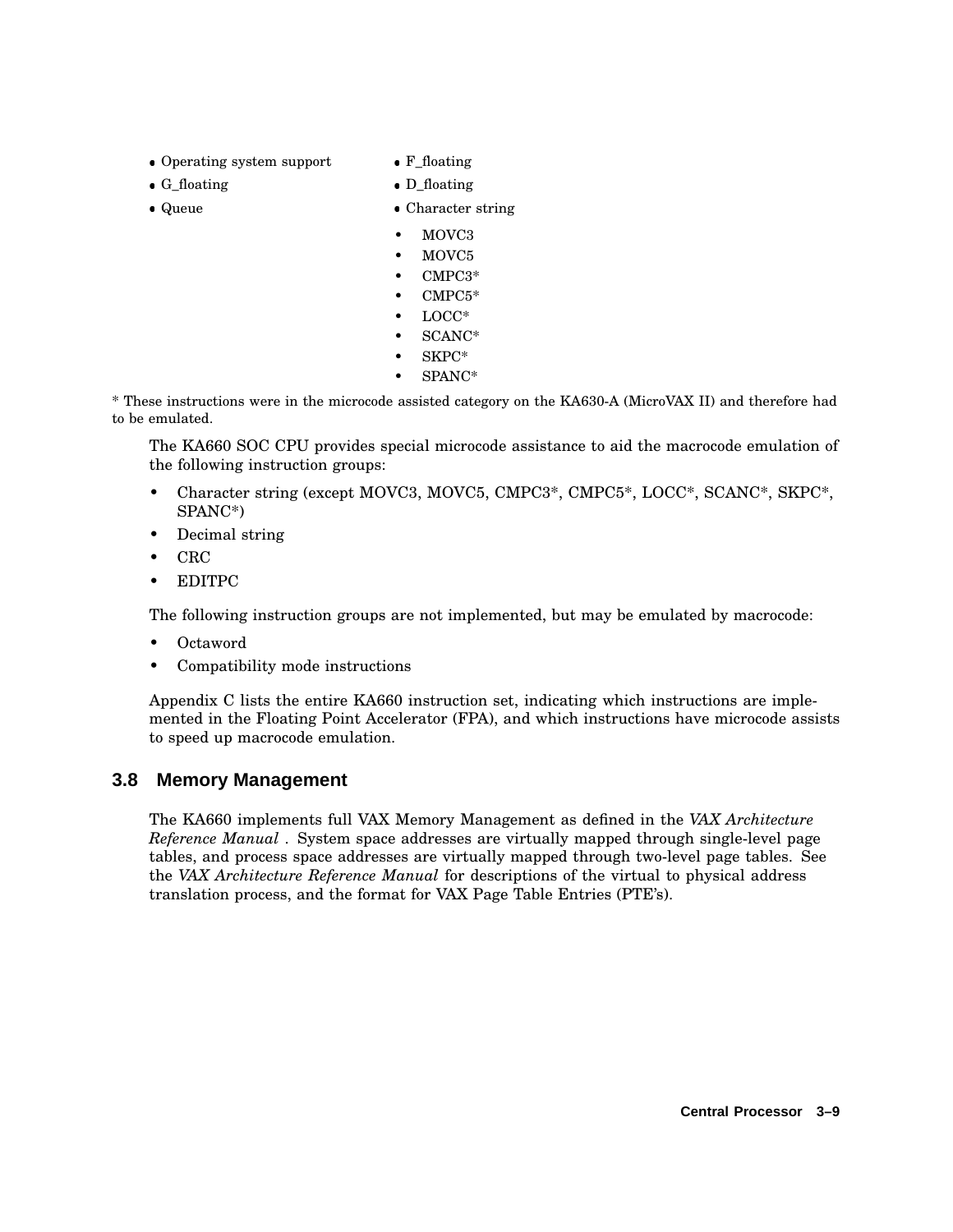## **3.8.1 Translation Buffer**

To reduce the overhead associated with translating virtual addresses to physical addresses, the KA660 employs a 28-entry, fully associative, translation buffer for caching VAX PTE's in modified form. Each entry can store a modified PTE for translating virtual addresses in either the VAX Process Space, or VAX System Space. The translation buffer is flushed whenever the following actions are performed:

- Memory management is enabled or disabled (for example, by writes to IPR 56)
- Any page table base or length registers are modified (for example, by writes to IPR's 13:8)
- IPR 57 (TBIA) or IPR 58 (TBIS) are written to.

Each entry is divided into two parts: a 23-bit Tag Register and a 32-bit PTE Register. The Tag Register is used to store the Virtual Page Number (VPN) of the virtual page that the corresponding PTE Register maps. The PTE register stores the 21-bit Page Frame Number field, the PTE.V bit, the PTE.M bit and an 8-bit partially decoded representation of the 4-bit VAX PTE PROT field, from the corresponding VAX PTE, as well as a Translation Buffer Valid (TB.V) bit. The SOC CPU Design Spec can be referenced for details of the 8-bit PROT field.

During virtual-to-physical address translation, the contents of the 28 Tag Registers are compared with the Virtual Page Number Field (bits <31:9>) of the virtual address of the reference. If there is a match with one of the Tag Registers then a translation buffer "hit" has occurred, and the contents of the corresponding PTE register are used for the translation.

If there is no match, the translation buffer does not contain the necessary VAX PTE information to translate the address of the reference, and the PTE must be fetched from memory. Upon fetching the PTE, the translation buffer is updated by replacing the entry that is selected by the replacement pointer. Since this pointer is moved to the next sequential translation buffer entry whenever it is pointing to an entry that is accessed, the replacement algorithm is Not Last Used (NLU). This pointer is called the NLU pointer.

## **3.8.2 Memory Management Control Registers**

There are four IPR's that control the Memory Management Unit (MMU):

IPR 56 (MAPEN) IPR 57 (TBIA) IPR 58 (TBIS) IPR 63 (TBCHK)

Memory management can be enabled/disabled via IPR 56 (MAPEN). Writing 0 to this register with a MTPR instruction disables memory management and writing a 1 to this register with a MTPR instruction enables memory management. Writes to this register flush the translation buffer. To determine whether or not memory management is enabled, IPR 56 is read using the MFPR instruction.

Translation buffer entries that map a particular virtual address can be invalidated by writing the virtual address to IPR 58 (TBIS) using the MTPR instruction. **NOTE: Whenever software changes a valid Page Table Entry for the system or current process region, or a System Page Table Entry that maps any part of the current process page**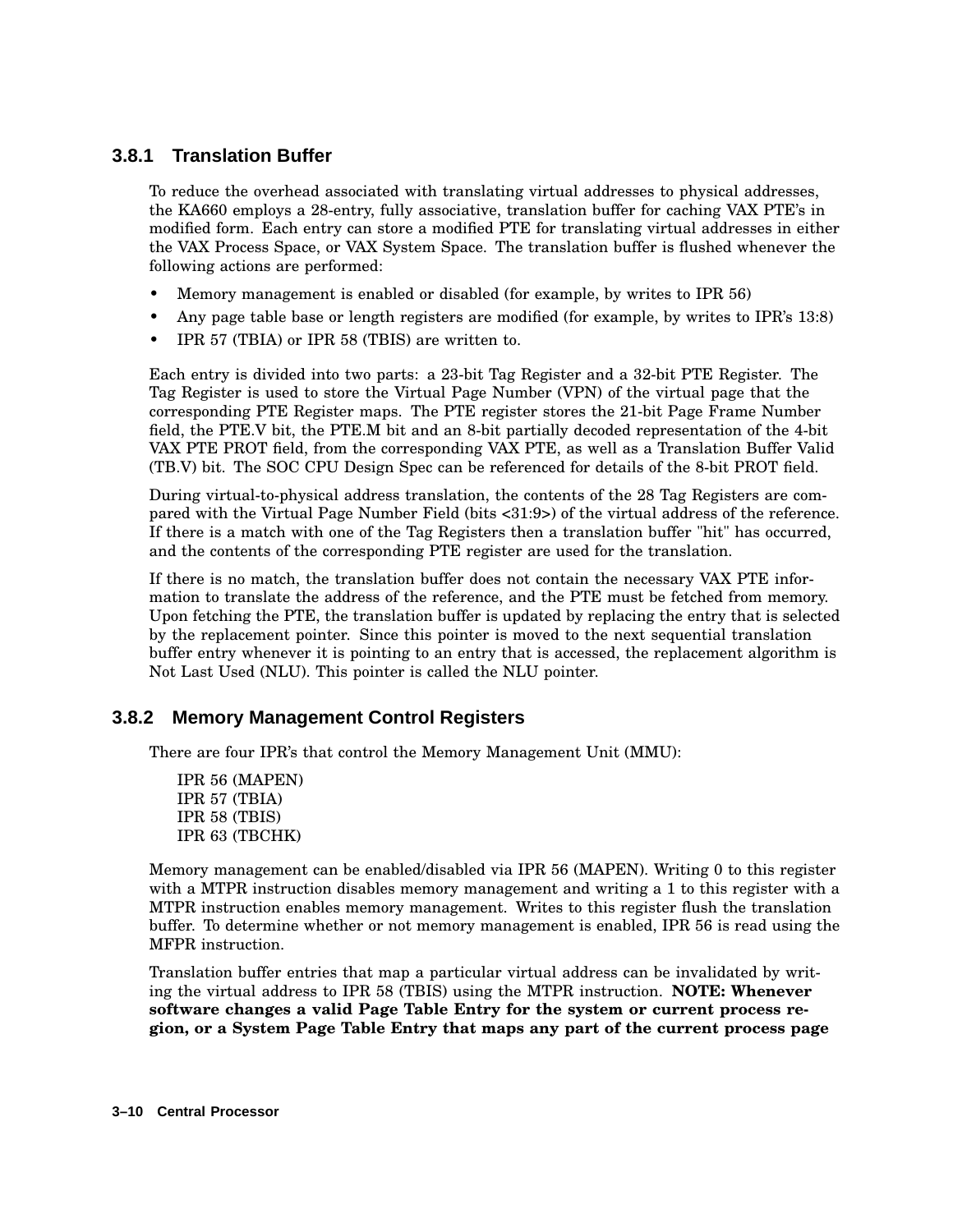### **table, all process pages mapped by the Page Table Entry must be invalidated in the translation buffer.**

The entire translation buffer can be invalidated by writing a 0 to IPR 57 (TBIA) using the MTPR instruction.

The translation buffer can be checked to see if it contains a valid translation for a particular virtual page by writing a virtual address within that page to IPR 63 (TBCHK) using the MTPR instruction. If the translation buffer contains a valid translation for the page, the condition code V bit (bit<1> of the PSL) is set. **NOTE: The TBIS, TBIA, and TBCHK IPRs are write only. The operation of a MFPR instruction from any of these registers is UNDEFINED.**

## **3.9 Interrupts And Exceptions**

Both interrupts and exceptions divert execution from the normal flow of control.

An *interrupt* is caused by some activity outside the current process and typically transfers control outside the process (for example, an interrupt from an external hardware device). An *exception* is caused by the execution of the current instruction and is typically handled by the current process (for example, an arithmetic overflow).

### **3.9.1 Interrupts**

Interrupts can be divided into two classes: non-maskable and maskable.

Non-maskable interrupts cause a halt via the hardware halt procedure. The hardware halt procedure does the following:

- Saves the PC, PSL, MAPEN<0> and a halt code in IPR's
- Raises the processor IPL to 1F
- Passes control to the resident firmware

The firmware dispatches the interrupt to the appropriate service routine based on the halt code and hardware event indicators. Non-maskable interrupts cannot be blocked by raising the processor IPL, but can be blocked by running out of the Halt Protected Address Space (except those non-maskable interrupts that generate a halt code of 3). Non-maskable interrupts with a halt code of 3 cannot be blocked because this halt code is generated after a hardware reset).

Maskable interrupts cause the following:

- The PC and PSL is saved
- The processor IPL is raised to the priority level of the interrupt (except for Q22-bus, Mass Storage and Network Interface interrupts where the processor IPL is set to 17 independent of the level at which the interrupt was received)
- The interrupt is dispatched to the appropriate service routine through the SCB.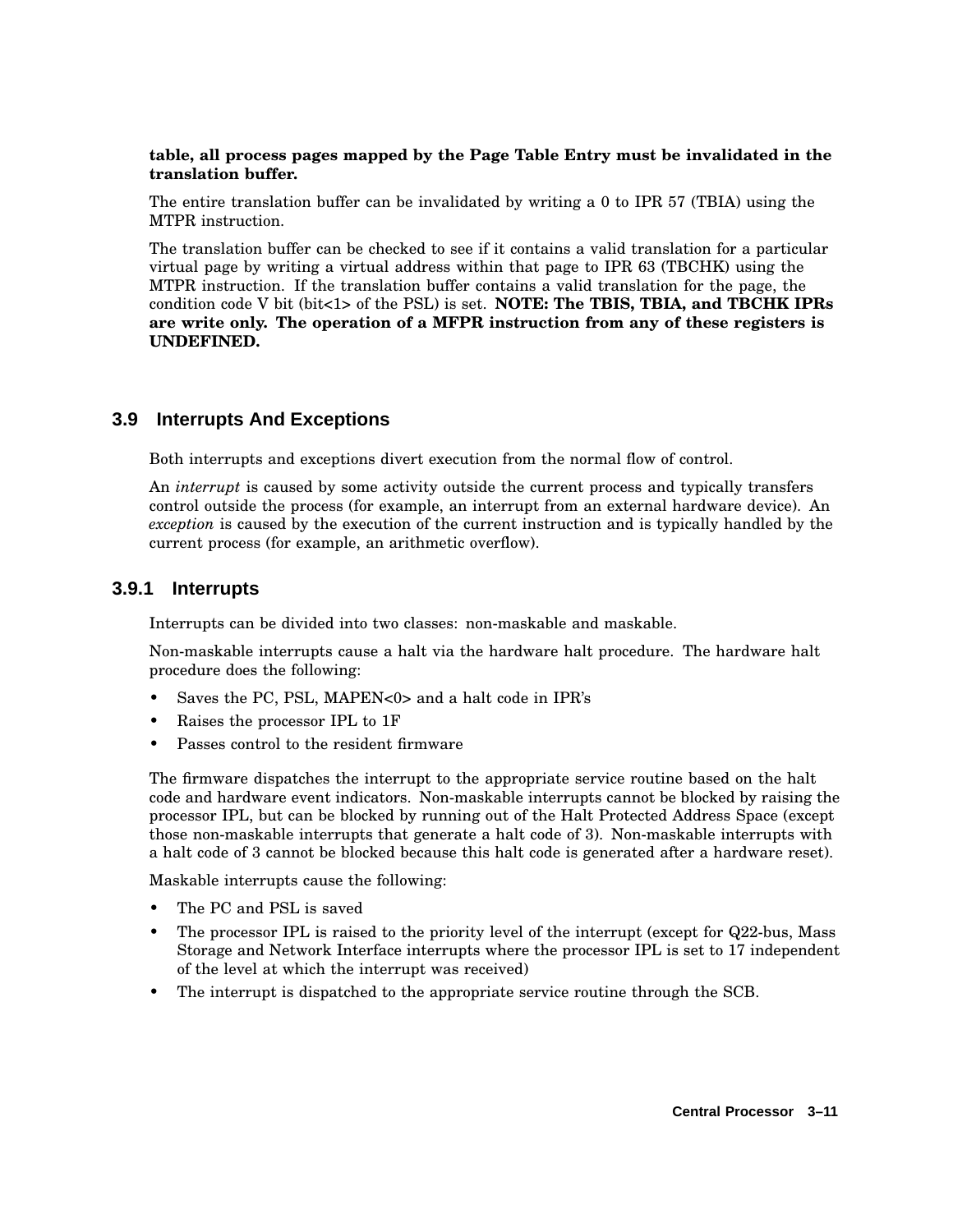The various interrupt conditions for the KA660 are listed in Table 3–4 along with their associated priority levels and SCB offsets.

| <b>Priority Level</b> | <b>Interrupt Condition</b>                                                    | <b>SCB</b> Offset                 |
|-----------------------|-------------------------------------------------------------------------------|-----------------------------------|
| Non-maskable          | BDCOK and BPOK negated then asserted on Q22-bus<br>(Power Up)                 | *                                 |
|                       | BDCOK negated then asserted while BPOK asserted on<br>Q22-bus (SCR<7> clear). | *                                 |
|                       | BDCOK negated then asserted while BPOK asserted on<br>Q22-bus (SCR<7> set).   | **                                |
|                       | BINIT asserted on Q22-bus when configured as an auxil-<br>iary                | *                                 |
|                       | BHALT asserted on Q22-bus                                                     | **                                |
|                       | BREAK generated by the console device                                         | **                                |
| 1F                    | Unused                                                                        |                                   |
| 1E                    | BPOK negated on Q22-bus                                                       | 0 <sup>C</sup>                    |
| 1D                    | CDAL Bus parity error                                                         | 60                                |
|                       | Q22-bus NXM on a write                                                        | 60                                |
|                       | Uncorrectable main memory errors                                              | 60                                |
|                       | CDAL Bus timeout during DMA                                                   | 60                                |
|                       | Main memory NXM errors                                                        | 60                                |
| 1C:1B                 | Unused                                                                        |                                   |
| 1A                    | Correctable main memory errors                                                | 54                                |
| 19:18                 | Unused                                                                        |                                   |
| 17                    | BR7 L asserted                                                                | Q22-bus Vector plus<br>$200_{16}$ |
| 16                    | Interval Timer Interrupt                                                      | C <sub>0</sub>                    |
|                       | BR6 L asserted                                                                | Q22-bus Vector plus<br>$200_{16}$ |
| 15                    | BR5 L asserted                                                                | Q22-bus Vector plus<br>$200_{16}$ |
| 14                    | Console Terminal                                                              | F8,F6                             |
|                       | Programmable Timers                                                           | 78,7C                             |
|                       | SHAC Mass Storage Interface (DSSI port 1)(External)                           | 104                               |
|                       | <b>SGEC Network Interface</b>                                                 | 10 <sub>C</sub>                   |
|                       | <b>Interprocessor Doorbell</b>                                                | 204                               |
|                       |                                                                               |                                   |

**Table 3–4: Interrupt Priority Levels**

\* —These conditions generate a hardware halt procedure with a halt code of 3 (hardware reset).

\*\*—These conditions generate a hardware halt procedure with a halt code of 2 (external halt).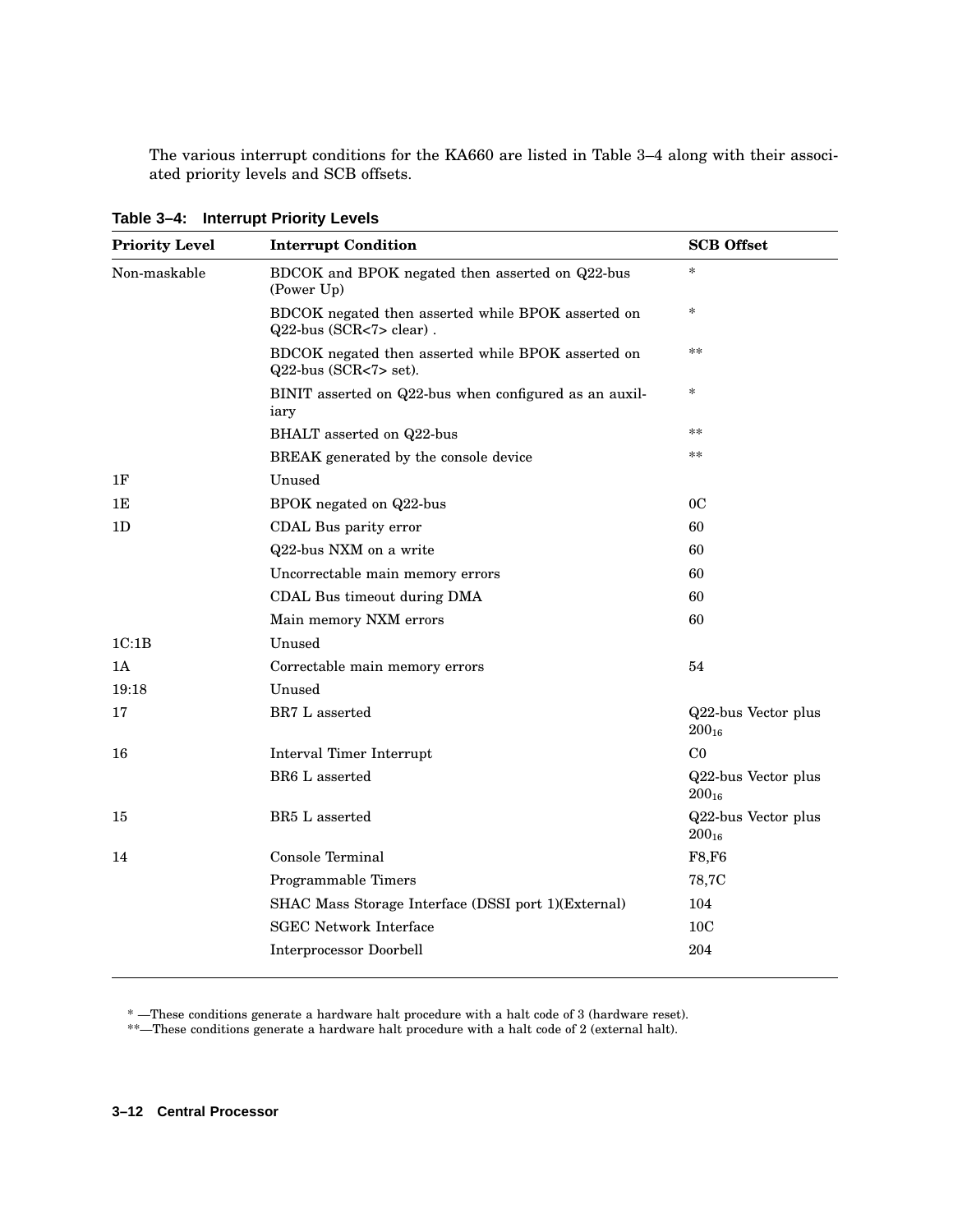| <b>Priority Level</b> | <b>Interrupt Condition</b>  | <b>SCB</b> Offset                 |
|-----------------------|-----------------------------|-----------------------------------|
|                       | BR4 L asserted              | Q22-bus Vector plus<br>$200_{16}$ |
| 13:10                 | Unused                      |                                   |
| 0F:01                 | Software interrupt requests | 84-BC                             |

**Table 3–4 (Cont.): Interrupt Priority Levels**

\* —These conditions generate a hardware halt procedure with a halt code of 3 (hardware reset).

\*\*—These conditions generate a hardware halt procedure with a halt code of 2 (external halt).

### **NOTE**

Because the Q22-bus does not allow differentiation between the four bus grant levels (for example, a level 7 device could respond to a level 4 bus grant), the KA660 CPU raises the IPL to 17 after responding to interrupts generated by the assertion of either BR7 L, BR6 L, BR5 L, or BR4 L. The KA660 maintains the IPL at the priority of the interrupt for all other interrupts.

The interrupt system is controlled by three IPR's:

- IPR 18, the Interrupt Priority Level Register (IPLR) (Figure 3–4), is used for loading the processor priority field in the PSL (bits<20:16>).
- IPR 20, the Software Interrupt Request Register (SIRR) (Figure 3–5), is used for creating software interrupt requests.
- IPR 21, the Software Interrupt Summary Register (SISR) (Figure 3–6), records pending software interrupt requests at levels 1 through 15.

The format of these registers is presented in Figure 3–4, Figure 3–5, and Figure 3–6. Refer to the *VAX Architecture Reference Manual* for more information on these registers.

### **Figure 3–4: Interrupt Priority Level Register (IPLR) - (IPR 18<sup>10</sup> 1216)**

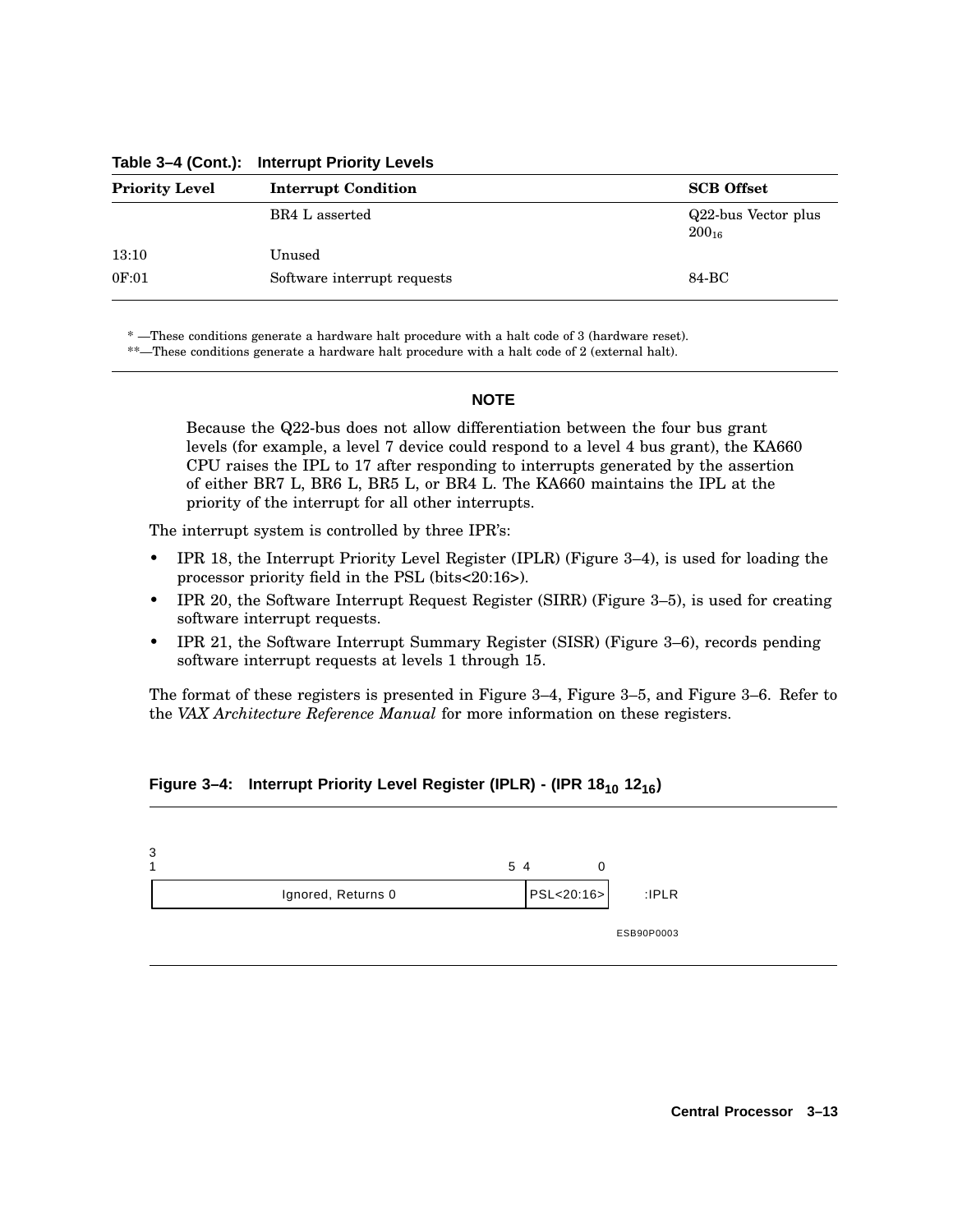### **Figure 3–5: Software Interrupt Request Register (SIRR) - (IPL 20<sup>10</sup> 1416)**



**Figure 3–6: Software Interrupt Summary Register (SISR) - (IPL 21<sup>10</sup> 1516)**



## **3.9.2 Exceptions**

Exceptions can be divided into 3 types: trap, fault and abort.

A *trap* is an exception that occurs at the end of the instruction that caused the exception. After an instruction traps, the PC saved on the stack is the address of the next instruction that would have normally been executed and the instruction can be restarted.

A *fault* is an exception that occurs during an instruction. It leaves the registers and memory in a consistent state, such that the elimination of the fault condition and restarting the instruction will give correct results. After an instruction faults, the PC saved on the stack points to the instruction that faulted.

An *abort* is an exception that occurs during an instruction, leaving the value of registers and memory *unpredictable*, such that the instruction cannot necessarily be correctly restarted, completed, simulated or undone. After an instruction aborts, the PC saved on the stack points to the instruction that was aborted (which may or may not be the instruction that caused the abort) and the instruction may or may not be restarted depending on the class of the exception and the contents of the parameters that were saved.

Exceptions can be divided into six classes. A list of exceptions, grouped by class, is given in the table below. The exceptions listed in Table 3–5 (except machine check) are described in greater detail in the *VAX Architecture Reference Manual*. The machine check exception is described in greater detail in section Section 3.9.3.2.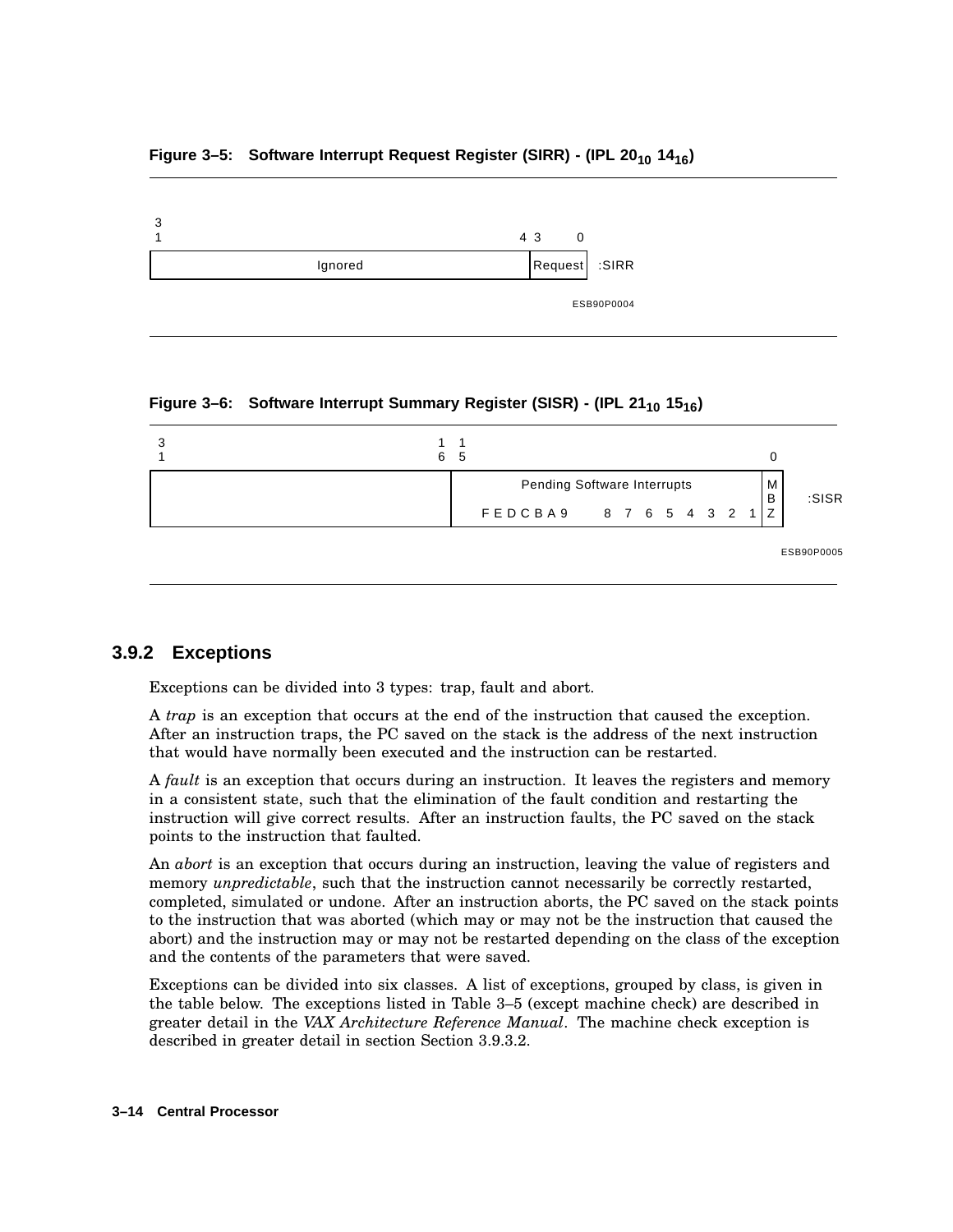### **Table 3–5: Exception Classes**

| <b>Exception Class</b>                                                                                                                                                                                                                                                                                                                               | <b>Type</b> | <b>SCB</b> Offset |
|------------------------------------------------------------------------------------------------------------------------------------------------------------------------------------------------------------------------------------------------------------------------------------------------------------------------------------------------------|-------------|-------------------|
| <b>Arithmetic Exceptions</b>                                                                                                                                                                                                                                                                                                                         |             |                   |
| Integer overflow                                                                                                                                                                                                                                                                                                                                     | Trap        | 34                |
| Integer divide by zero                                                                                                                                                                                                                                                                                                                               | Trap        | 34                |
| Subscript range                                                                                                                                                                                                                                                                                                                                      | Trap        | 34                |
| Floating overflow                                                                                                                                                                                                                                                                                                                                    | Fault       | 34                |
| Floating divide by zero                                                                                                                                                                                                                                                                                                                              | Fault       | 34                |
| Floating underflow                                                                                                                                                                                                                                                                                                                                   | Fault       | 34                |
| <b>Memory Management Exceptions</b>                                                                                                                                                                                                                                                                                                                  |             |                   |
| Access control violation                                                                                                                                                                                                                                                                                                                             | Fault       | 20                |
| Translation not valid                                                                                                                                                                                                                                                                                                                                | Fault       | 24                |
| <b>Operand Reference Exceptions</b>                                                                                                                                                                                                                                                                                                                  |             |                   |
| Reserved addressing mode                                                                                                                                                                                                                                                                                                                             | Fault       | 1 <sup>C</sup>    |
| Reserved operand                                                                                                                                                                                                                                                                                                                                     |             | 18                |
| <b>Instruction Execution Exceptions</b>                                                                                                                                                                                                                                                                                                              |             |                   |
| Reserved/Privileged instruction                                                                                                                                                                                                                                                                                                                      | Fault       | 10                |
| Emulated instruction                                                                                                                                                                                                                                                                                                                                 | Fault       | C8, CC            |
| Change mode                                                                                                                                                                                                                                                                                                                                          | Trap        | $40-4C$           |
| <b>Breakpoint</b>                                                                                                                                                                                                                                                                                                                                    | Fault       | 2C                |
| <b>Tracing Exception</b>                                                                                                                                                                                                                                                                                                                             |             |                   |
| Trace                                                                                                                                                                                                                                                                                                                                                | Fault       | 28                |
| <b>System Failure Exceptions</b>                                                                                                                                                                                                                                                                                                                     |             |                   |
| Interrupt stack not valid                                                                                                                                                                                                                                                                                                                            | abort       | $\ast$            |
| Kernel stack not valid                                                                                                                                                                                                                                                                                                                               | abort       | 08                |
| Machine check including the following:                                                                                                                                                                                                                                                                                                               | abort       | 04                |
| CDAL bus parity errors<br>$\bullet$<br>Cache parity errors<br>$\bullet$<br><b>Q22-bus NXM Errors</b><br>$\bullet$<br>Q22-bus device parity Errors<br>$\bullet$<br><b>Q22-bus NO GRANT Errors</b><br>$\bullet$<br><b>CDAL Bus Timeout Errors</b><br>$\bullet$<br>Main memory NXM Errors<br>$\bullet$<br>Main Memory Uncorrectable Errors<br>$\bullet$ |             |                   |

 $^\ast$  —Dispatched by resident firmware rather than through the SCB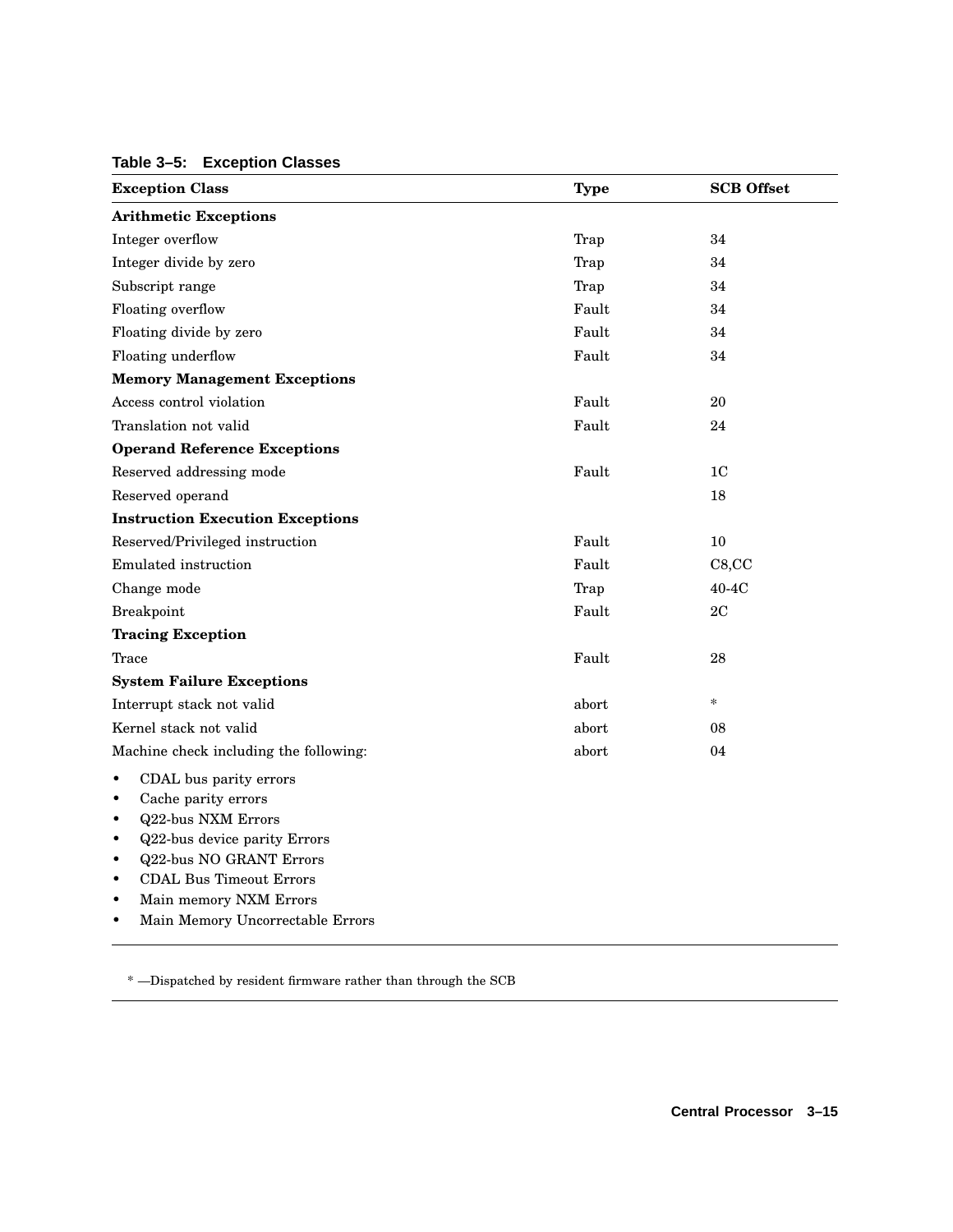## **3.9.3 Information Saved On A Machine Check Exception**

In response to a machine check exception, the following information is pushed onto the stack as shown in Figure 3–7:

- Contents of the Processor Status Longword
- Contents of the Program Counter
- Four parameters
- A Byte Count

|  | Figure 3-7: The Processor Stack After a Machine Check Exception |  |  |  |  |
|--|-----------------------------------------------------------------|--|--|--|--|
|--|-----------------------------------------------------------------|--|--|--|--|

| З                                 |  |
|-----------------------------------|--|
| Byte Count (00000010) hex         |  |
| Machine Check Code                |  |
| <b>Most Recent Memory Address</b> |  |
| Internal State Information 1      |  |
| Internal State Information 2      |  |
| РC                                |  |
| PSL                               |  |

ESB90P0089

The diagram of the stack pointer is explained in the following paragraphs.

### **3.9.3.1 Byte Count**

Byte Count<31:0>  $00000010_{16}$ , 16<sub>10</sub>. This value indicates the number of bytes of information that follow on the stack (not including the PC and PSL).

### **3.9.3.2 Machine Check Code Parameter**

Machine Check Code<31:0> A code value that indicates the type of machine check that occurred. A list of the possible machine check codes (in hex) and their associated causes follows: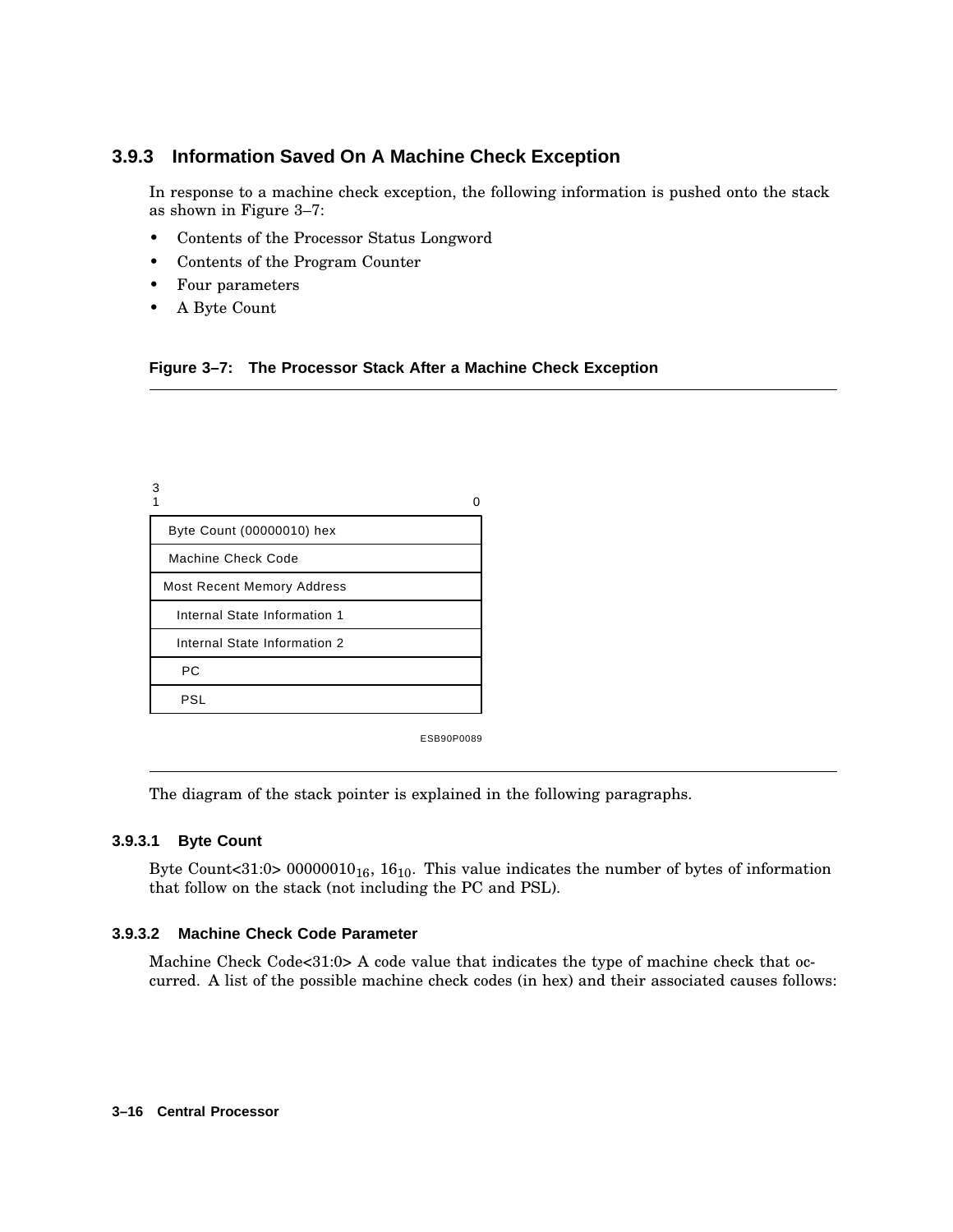**Floating Point Errors** - These codes indicate that the Floating Point Accelerator (FPA) detected an error while communicating with the CPU during the execution of a floating point instruction. The most likely cause of these types of machine checks is a problem internal to the SOC CPU chip. Machine checks due to floating point errors MAY BE RECOVERABLE, depending on the state of the VAX CAN'T RESTART flag (captured in Internal State Information 2 <15> and the FIRST PART DONE flag (captured in PSL <27>). If the FIRST PART DONE flag is set, the error is recoverable. If the FIRST PART DONE FLAG is cleared, then the VAX CAN'T RESTART flag must also be cleared for the error to be recoverable. Otherwise, the error is unrecoverable and depending on the current mode, either the current process or the operating system should be terminated. The information pushed on the stack by this type of machine check is from the instruction that caused the machine check.

| <b>Hex Code</b> | <b>Error Description</b>                                                                                                   |
|-----------------|----------------------------------------------------------------------------------------------------------------------------|
| 01              | A protocol error was detected by the FPA while attempting to execute a floating point<br>instruction.                      |
| 02              | A reserved instruction was detected by the FPA while attempting to execute a floating<br>point instruction.                |
| 03              | An illegal status code was returned by the FPA while attempting to execute a floating<br>point instruction. ?CPSTA<1:0>=10 |
| 04              | An illegal status code was returned by the FPA while attempting to execute a floating<br>point instruction. ?CPSTA<1:0>=01 |

**Table 3–6: Floating Point Error Machine Checks**

**Memory Management Errors** - These codes indicate that the microcode in the SOC CPU chip detected an impossible situation while performing functions associated with memory management. The most likely cause of this type of a machine check is a problem internal to the SOC chip. Machine checks due to memory management errors are NON-RECOVERABLE. Depending on the current mode, either the current process or the operating system should be terminated. The state of the P0BR, P0LR, P1BR, P1LR, SBR and SLR should be logged.

| <b>Hex Code</b> | <b>Error Description</b>                                                                                                                                                                                                             |  |  |  |  |
|-----------------|--------------------------------------------------------------------------------------------------------------------------------------------------------------------------------------------------------------------------------------|--|--|--|--|
| 05              | The calculated virtual address for a process PTE was in the P0 space instead of the<br>System Space when the CPU attempted to access a process PTE after a translation<br>buffer "miss".                                             |  |  |  |  |
| 06              | The calculated virtual address for a process PTE was in the P1 space instead of the<br>System Space when the CPU attempted to access a process PTE after a translation<br>buffer "miss".                                             |  |  |  |  |
| 07              | The calculated virtual address for a process PTE was in the P0 space instead of the<br>System Space when the CPU attempted to access a process PTE to change the PTE <m><br/>bit before writing to a previously unmodified page.</m> |  |  |  |  |
| 08              | The calculated virtual address for a process PTE was in the P1 space instead of the<br>System Space when the CPU attempted to access a process PTE to change the PTE <m><br/>bit before writing to a previously unmodified page.</m> |  |  |  |  |

**Table 3–7: Memory Management Error Machine Checks**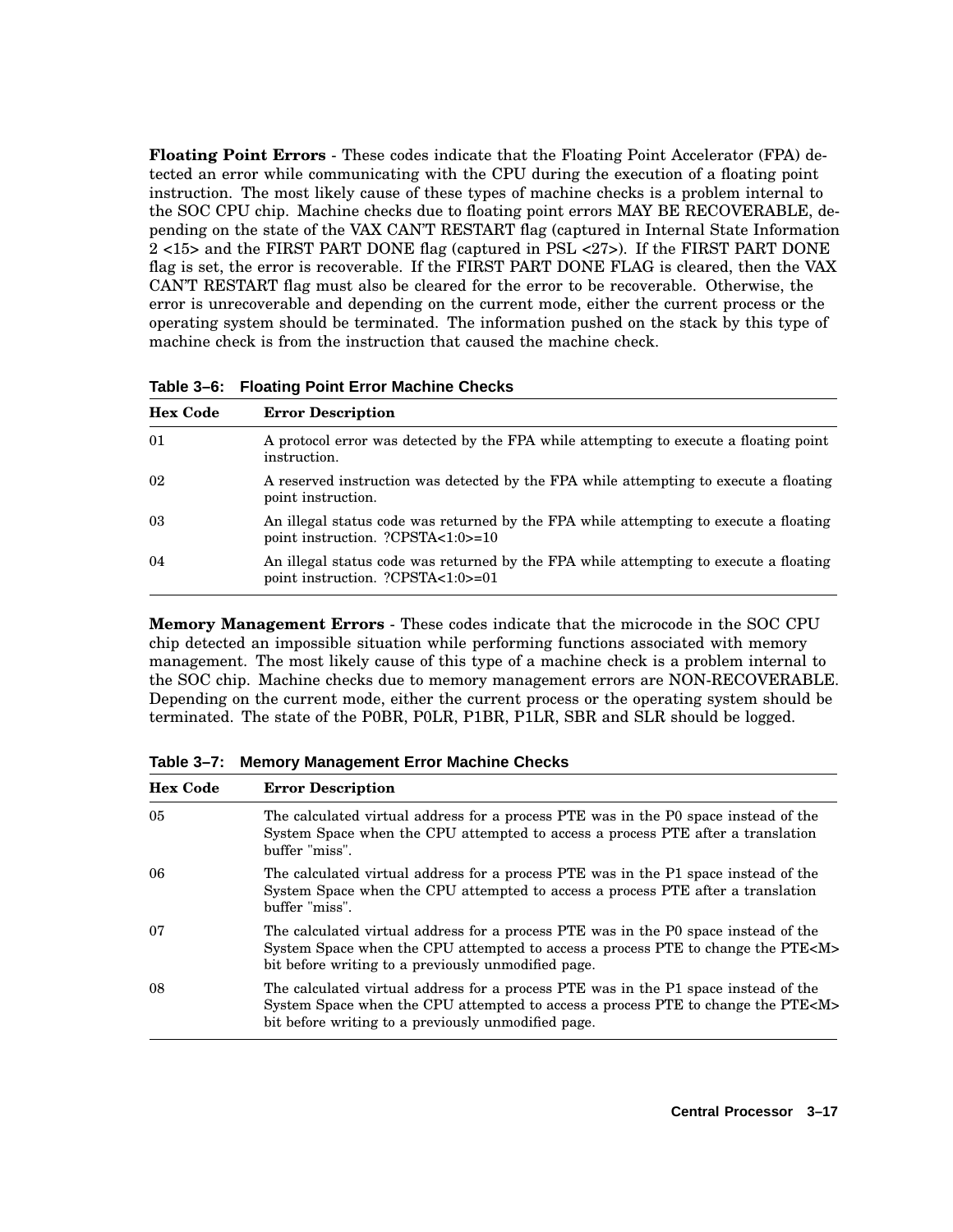**Interrupt Errors** - This code indicates that the interrupt controller in the SOC CPU requested a hardware interrupt at an unused hardware IPL. The most likely cause of this type of a machine check is a problem internal to the SOC CPU chip. Machine checks due to unused IPL errors are NON-RECOVERABLE. A non-vectored interrupt generated by a serious error condition (memory error, power fail or processor halt) has probably been lost. The operating system should be terminated.

| Table 3–8: Interrupt Error Machine Checks |
|-------------------------------------------|
|-------------------------------------------|

.

| <b>Hex Code</b> | <b>Error Description</b>                                                       |
|-----------------|--------------------------------------------------------------------------------|
| 09              | A hardware interrupt was requested at an unused Interrupt Priority Level (IPL) |

**Microcode Errors** - This code indicates that an impossible situation was detected by the microcode during instruction execution. Note that most erroneous branches in the SOC CPU microcode will cause random microinstructions to be executed. The most likely cause of this type of machine check is a problem internal to the SOC CPU chip. Machine checks due to microcode errors are NON-RECOVERABLE. Depending on the current mode, either the current process or the operating system should be terminated.

**Table 3–9: Microcode Error Machine Checks**

| <b>Hex Code</b> | <b>Error Description</b>                                                                                            |  |  |
|-----------------|---------------------------------------------------------------------------------------------------------------------|--|--|
| 0A              | An impossible state was detected during a MOVC3 or MOVC5 instruction (not move<br>forward, move backward, or fill). |  |  |

**Read Errors** - These codes indicate that an error was detected while the SOC CPU was attempting to read from either the cache, main memory, or the Q22-bus. The most likely cause of this type of machine check must be determined from the state of the MSER, DSER, MEMCSR16, MEAR and SEAR. Machine checks due to read errors MAY BE RECOVERABLE, depending on the state of the VAX CAN'T RESTART flag (captured in Internal State Information 2 <15> and the FIRST PART DONE flag (captured in PSL <27>). If the FIRST PART DONE flag is set, the error is recoverable. If the FIRST PART DONE FLAG is cleared, then the VAX CAN'T RESTART FLAG must also be cleared for the error to be recoverable. Otherwise, the error is unrecoverable and depending on the current mode, either the current process or the operating system should be terminated. The information pushed on the stack by this type of machine check is from the instruction that caused the machine check.

| Table 3–10: Read Error Machine Checks |  |  |
|---------------------------------------|--|--|
|                                       |  |  |

| <b>Hex Code</b><br><b>Error Description</b> |                                                                                                                                                                                                                                       |  |
|---------------------------------------------|---------------------------------------------------------------------------------------------------------------------------------------------------------------------------------------------------------------------------------------|--|
| 80                                          | An error occurred while reading an operand, a Process Page Table Entry during address<br>translation, or on any read generated as part of an interlocked instruction.                                                                 |  |
| -81                                         | An error occurred while reading a System Page Table Entry (SPTE), during address<br>translation, a Process Control Block (PCB) entry during a context switch, or a System<br>Control Block (SCB) entry while processing an interrupt. |  |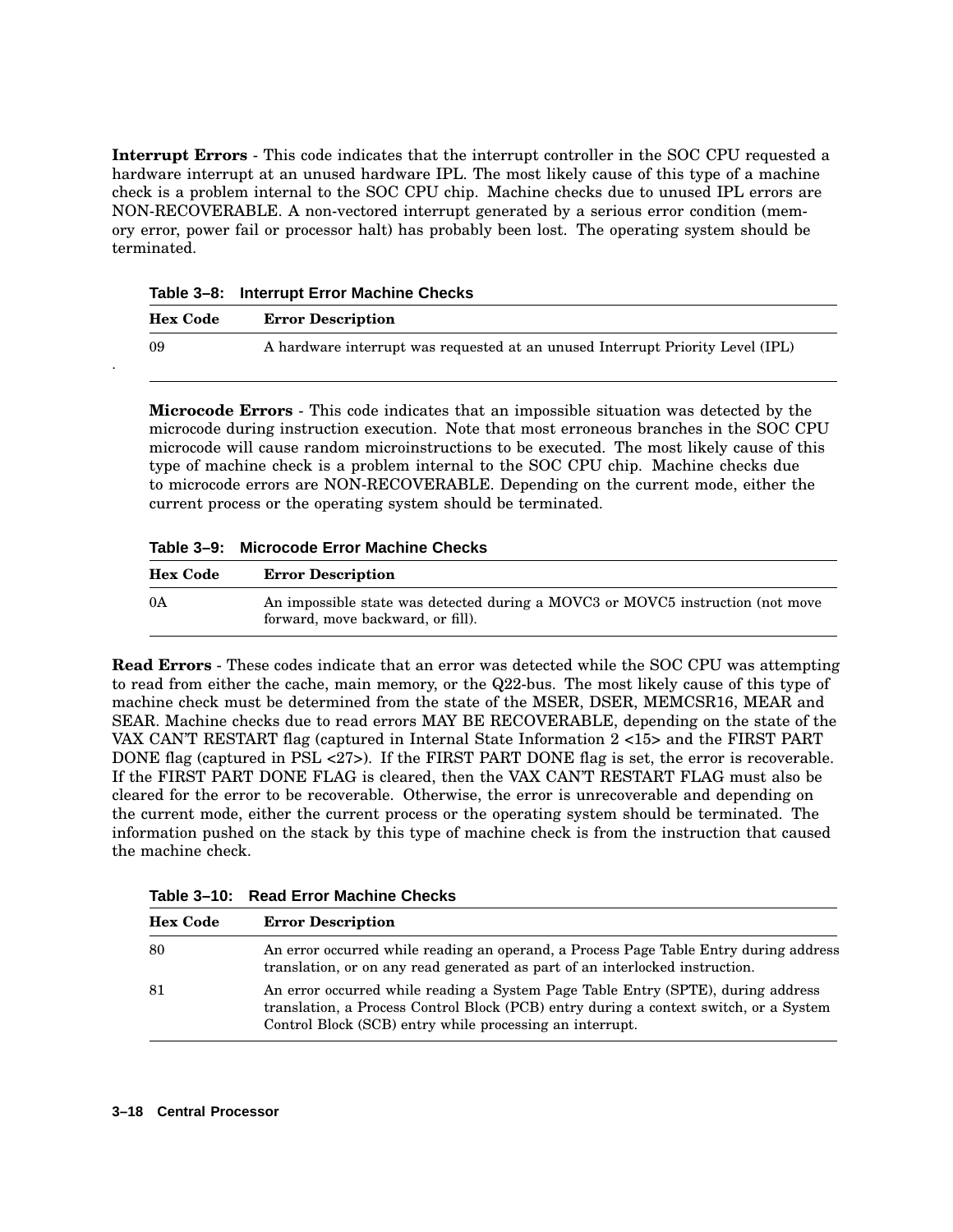**Write Errors** - These codes indicate that an error was detected while the SOC CPU was attempting to write to either the cache, main memory, or the q22-bus. The most likely cause of this type of machine check must be determined from the state of the MSER, DSER, MEMCSR16, MEAR, SEAR and CBTCR. Machine checks due to write errors are NON-RECOVERABLE because the CPU is capable of performing many read operations out of the cache before a write operation completes. For this reason, the information that is pushed onto the stack by this type of machine check cannot be guaranteed to be from the instruction that caused the machine check.

| <b>Hex Code</b> | <b>Error Description</b>                                                                                                                                                                                                                                                                                        |  |  |  |
|-----------------|-----------------------------------------------------------------------------------------------------------------------------------------------------------------------------------------------------------------------------------------------------------------------------------------------------------------|--|--|--|
| 82              | An error occurred while writing an operand, or a Process Page Table Entry to change<br>the PTE <m> bit before writing a previously unmodified page.</m>                                                                                                                                                         |  |  |  |
| 83              | An error occurred while writing a System Page Table Entry (SPTE) to change the<br>PTE <m> bit before writing a previously unmodified page, or a Process Control Block<br/>(PCB) entry during a context switch or during the execution of instructions that modify<br/>any stack pointers stored in the PCB.</m> |  |  |  |

**Table 3–11: Write Error Machine Checks**

### **3.9.3.3 Most Recent Virtual Address Parameter**

Most Recent Virtual Address <31:0> captures the contents of the Virtual Address Pointer Register at the time of the machine check. If a machine check other than a machine check 81 occurred on a read operation, this field represents the virtual address of the location that was being read when the error occurred, plus four. If a machine check 81 occurred, this field represents the physical address of the location that was being read when the error occurred, plus four. If a machine check other than a machine check 83 occurred on a write operation, this field represents the virtual address of a location that was being referenced either when the error occurred, or sometime after the error occurred, plus four. If a machine check 83 occurred, this field represents the physical address of the location that was being referenced either when the error occurred, or sometime after the error occurred, plus four. In other words, if the machine check occurred on a write operation, the contents of this field cannot be used for error recovery.

### **3.9.3.4 Internal State Information 1 Parameter**

Internal State Information 1 is divided into five fields. The contents of these fields are described below.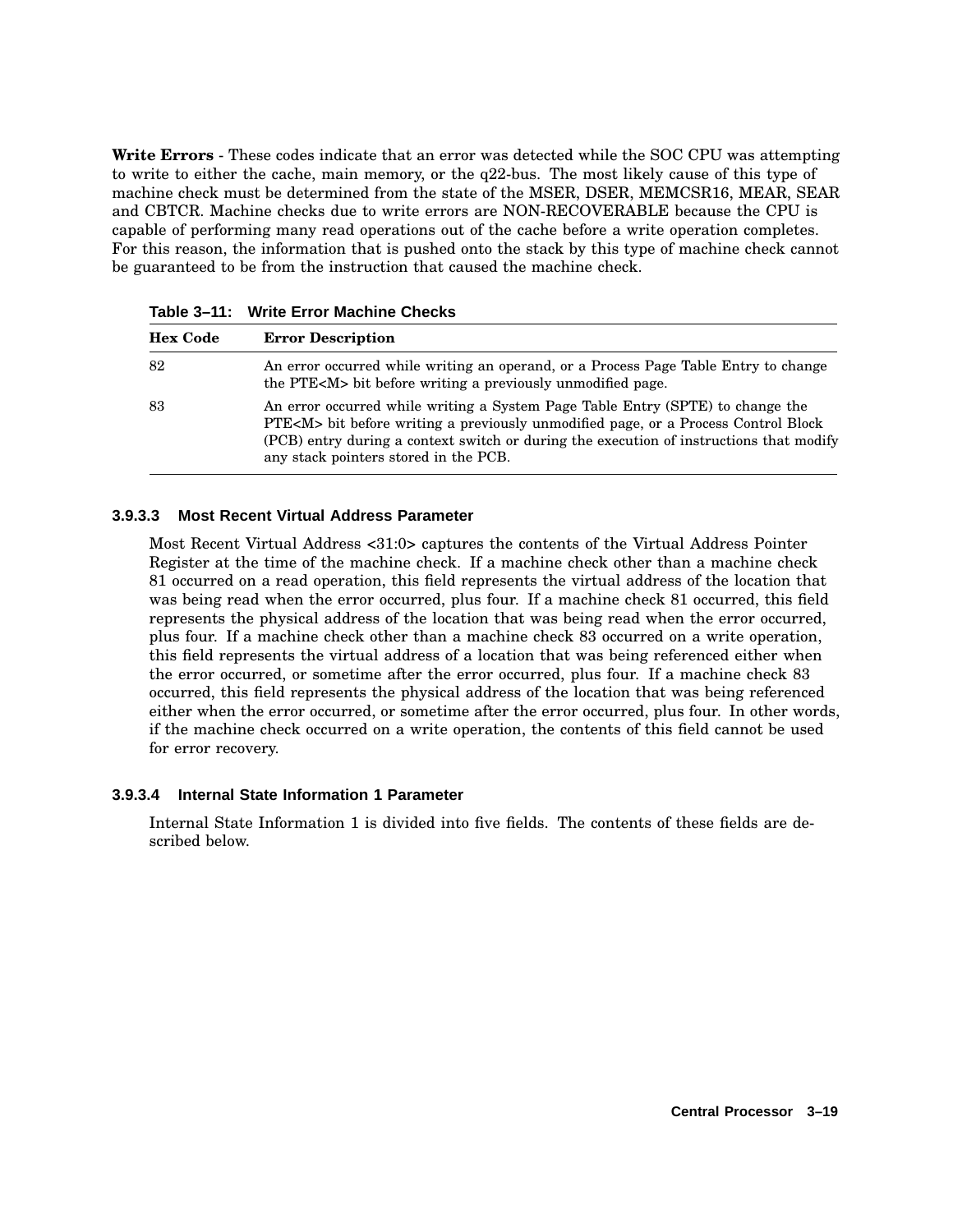| <b>Bit Field</b>                                                                                                                   | <b>Description</b>                                                                                                                                     |  |  |  |
|------------------------------------------------------------------------------------------------------------------------------------|--------------------------------------------------------------------------------------------------------------------------------------------------------|--|--|--|
| < 31:24><br>This field captures the opcode of the instruction that was being read or executed at the<br>time of the machine check. |                                                                                                                                                        |  |  |  |
| <23:20>                                                                                                                            | This field is read as $\langle 1111 \rangle$ .                                                                                                         |  |  |  |
| <19:16>                                                                                                                            | This field captures the current contents of HSIR<3:0>.                                                                                                 |  |  |  |
| <15:8>                                                                                                                             | This field captures the state of CCR<7:0> at the time of the machine check. See section<br>5.2.5 for interpretation of the contents of this register.  |  |  |  |
| 27:0>                                                                                                                              | This field captures the state of MSER<7:0> at the time of the machine check. See section<br>5.2.6 for interpretation of the contents of this register. |  |  |  |

**Table 3–12: Internal State Information 1 Field Description**

### **3.9.3.5 Internal State Information 2 Parameter**

Internal State Information 2 is divided into seven fields. The contents of these fields are described below.

**Table 3–13: Internal State Information 2 Field Description**

| <b>Bit Field</b> | <b>Description</b>                                                                                                                                                                                                                                    |  |  |  |
|------------------|-------------------------------------------------------------------------------------------------------------------------------------------------------------------------------------------------------------------------------------------------------|--|--|--|
| <31:24>          | This field captures internal state of the SOC CPU chip at the time of the machine check.<br>This field contains the SC register $\langle 7:0 \rangle$ .                                                                                               |  |  |  |
| <23:22>          | This field is read as $\langle 11 \rangle$ .                                                                                                                                                                                                          |  |  |  |
| 21:16>           | This field contains the State Flags <5:0>.                                                                                                                                                                                                            |  |  |  |
| <15>             | This field captures the state of the VAX CAN'T RESTART flag at the time of the machine<br>check.                                                                                                                                                      |  |  |  |
| <14:12>          | This field is read as <111>.                                                                                                                                                                                                                          |  |  |  |
| <11:8>           | These bits contain the Arithmetic Logic Unit (ALU) condition codes.                                                                                                                                                                                   |  |  |  |
| <7:0>            | This field captures the offset between the virtual address of the start of the instruction<br>being executed at the time of the machine check (saved PC) and the virtual address of the<br>location being accessed (PC) at time of the machine check. |  |  |  |

### **3.9.3.6 PC**

PC<31:0> Captures the virtual address of the start of the instruction being executed at the time of the machine check.

#### **3.9.3.7 PSL**

PSL<31:0> Captures the contents of the PSL at the time of the machine check.

#### **3–20 Central Processor**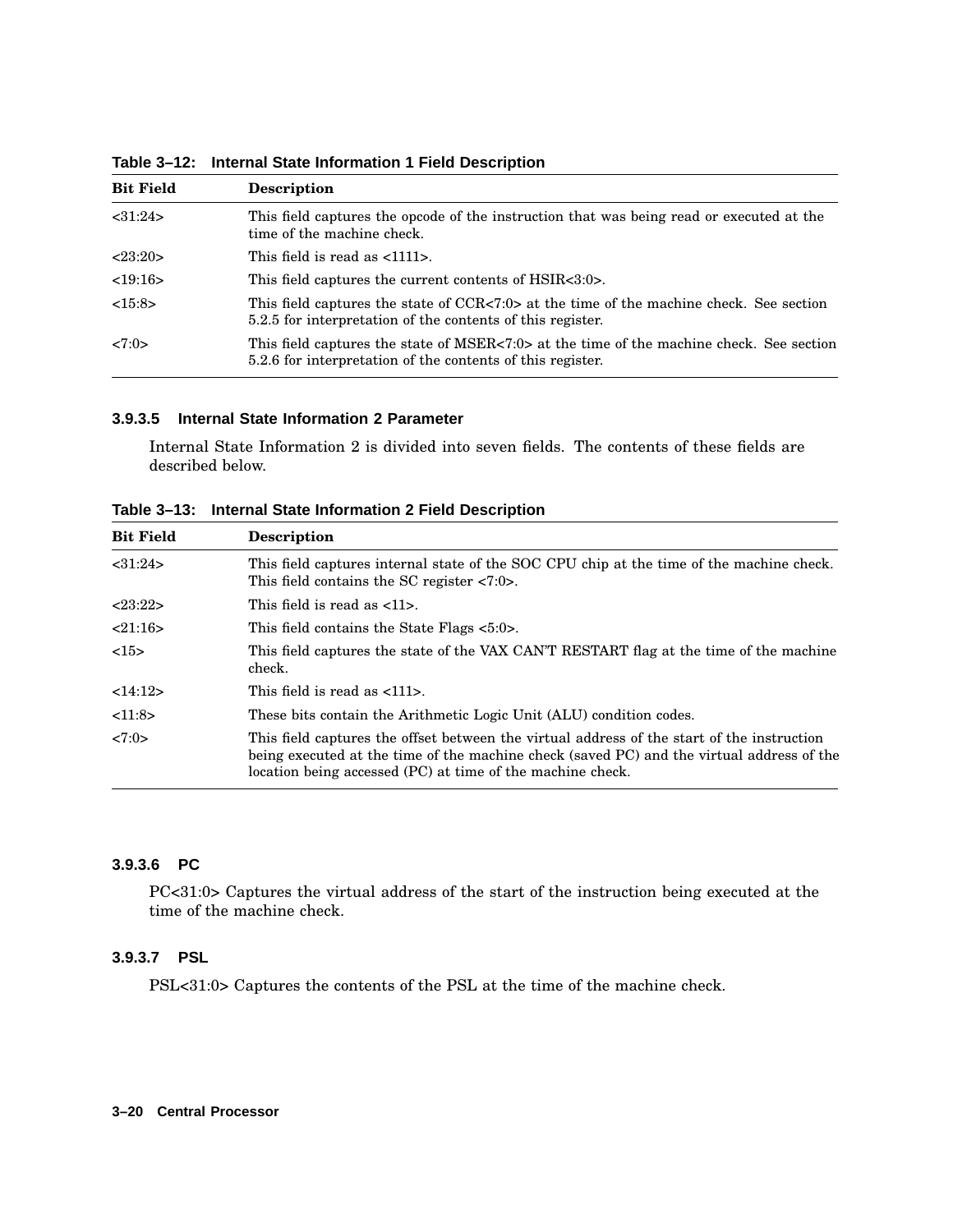## **3.9.4 System Control Block (SCB)**

The System Control Block (SCB) consists of two pages in main memory that contain the vectors by which interrupts and exceptions are dispatched to the appropriate service routines. The SCB is pointed to by IPR 17, the System Control Block Base Register (SCBB). The format of the System Control Block Base Register is shown in Figure 3–8.

**Figure 3–8: System Control Block Base Register (SCBB)**



The description of the format is listed in Table 3–14.

| Table 3-14: The System Control Block Format |  |  |
|---------------------------------------------|--|--|
|                                             |  |  |

| SCB<br><b>Offset</b> | <b>Interrupt/Exception Name</b> | <b>Type</b> | #                | <b>Params Notes</b>                    |
|----------------------|---------------------------------|-------------|------------------|----------------------------------------|
| 00 <sup>°</sup>      | Unused                          |             |                  | IRQ passive release on other<br>VAXes. |
| 04                   | Machine Check                   | Abort       | 4                | Parameters depend on error<br>type.    |
| 08                   | Kernel Stack Not Valid          | Abort       | $\bf{0}$         | Must be serviced on interrupt<br>stack |
| 0 <sup>C</sup>       | Power Fail                      | Interrupt   | $\boldsymbol{0}$ | IPL is raised to 1E                    |
| 10                   | Reserved/Privileged Instruction | Fault       | $\bf{0}$         |                                        |
| 14                   | Customer Reserved Instruction   | Fault       | 0                | XFC instruction                        |
| 18                   | Reserved Operand                | Fault/Abort | 0                | Not always recoverable                 |
| 1 <sup>C</sup>       | Reserved Addressing Mode        | Fault       | 0                |                                        |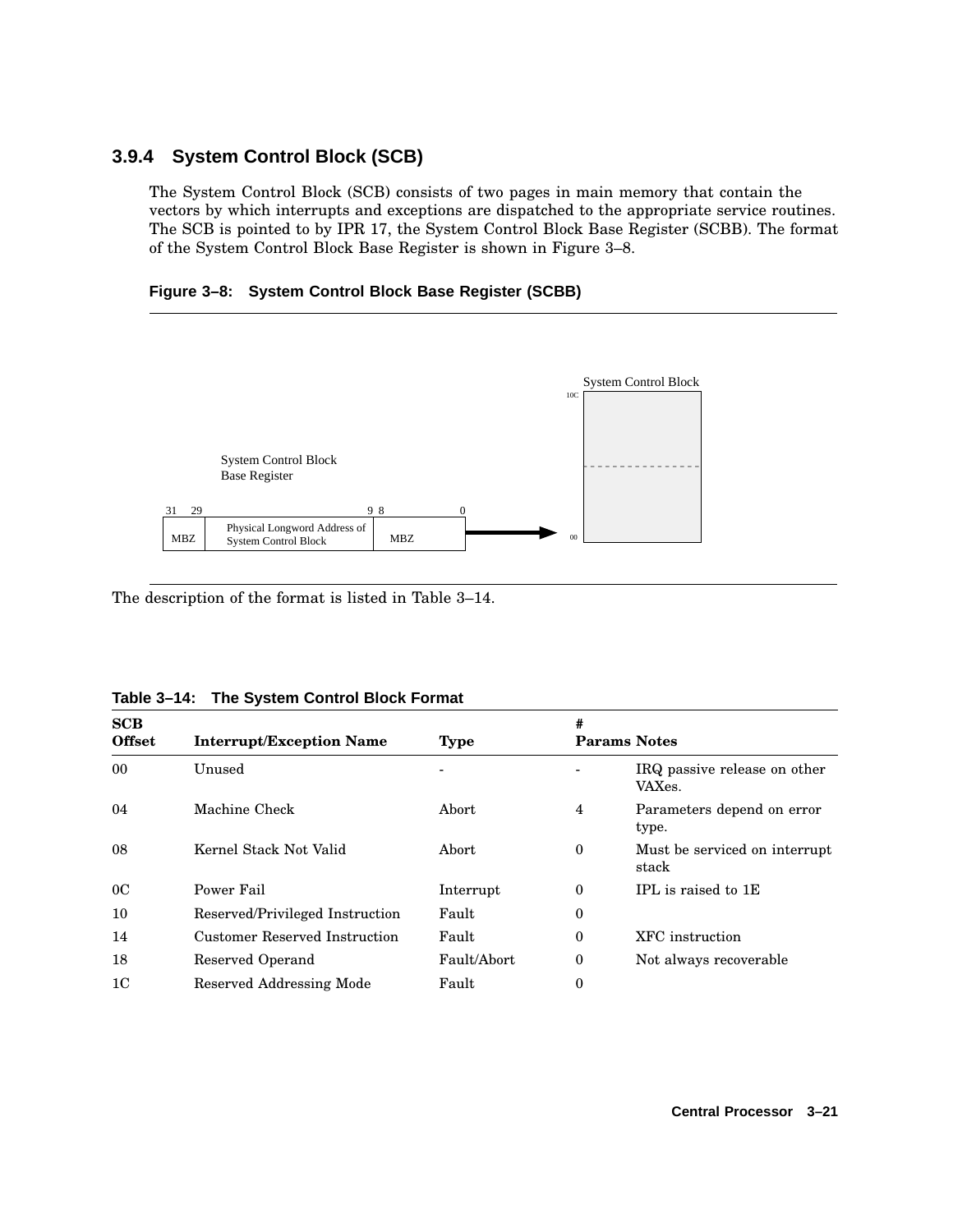| SCB<br><b>Offset</b> | <b>Interrupt/Exception Name</b> | <b>Type</b> | #<br><b>Params Notes</b> |                                                                           |
|----------------------|---------------------------------|-------------|--------------------------|---------------------------------------------------------------------------|
| 20                   | <b>Access Control Violation</b> | Fault       | $\sqrt{2}$               | Parameters are virtual ad-<br>dress, status code                          |
| 24                   | <b>Translation Not Valid</b>    | Fault       |                          | 2 Parameters are virtual<br>address, status code                          |
| 28                   | Trace Pending (TP)              | Fault       | $\boldsymbol{0}$         |                                                                           |
| 2 <sub>C</sub>       | <b>Breakpoint Instruction</b>   | Fault       | $\boldsymbol{0}$         |                                                                           |
| 30                   | Unused                          |             |                          | Compatibility mode in other<br><b>VAXes</b>                               |
| 34                   | Arithmetic                      | Trap/Fault  | $\mathbf{1}$             | Parameter is type code                                                    |
| 38-3C                | Unused                          |             |                          |                                                                           |
| 40                   | <b>CHMK</b>                     | Trap        | $\mathbf{1}$             | Parameter is sign-extended<br>operand word                                |
| 44                   | <b>CHME</b>                     | Trap        | $\mathbf{1}$             | Parameter is sign-extended<br>operand word                                |
| 48                   | <b>CHMS</b>                     | Trap        | $\mathbf{1}$             | Parameter is sign-extended<br>operand word                                |
| 4C                   | <b>CHMU</b>                     | Trap        | $\mathbf{1}$             | Parameter is sign-extended<br>operand word                                |
| 50                   | Unused                          |             | $\overline{\phantom{a}}$ |                                                                           |
| 54                   | Correctable main memory errors  | Interrupt   | $\boldsymbol{0}$         | IPL is 1A (CRD_L)                                                         |
| 58-5C                | Unused                          |             | $\overline{\phantom{a}}$ |                                                                           |
| 60                   | <b>Memory Error</b>             | Interrupt   | $\boldsymbol{0}$         | IPL is 1D (MEMERR_L)                                                      |
| 64-74                | Unused                          |             |                          |                                                                           |
| 78                   | Programmable Timer 0            | Interrupt   | $\boldsymbol{0}$         | IPL is 14                                                                 |
| 7C                   | Programmable Timer 1            | Interrupt   | 0                        | $\rm IPL$ is $14$                                                         |
| 80                   | Unused                          |             |                          |                                                                           |
| 84                   | Software Level 1                | Interrupt   | 0                        |                                                                           |
| 88                   | Software Level 2                | Interrupt   | $\boldsymbol{0}$         | Ordinarily used for AST<br>delivery                                       |
| 8C                   | Software Level 3                | Interrupt   | $\bf{0}$                 | Ordinarily used for process<br>scheduling                                 |
| 90-BC                | Software Levels 4-15            | Interrupt   | $\bf{0}$                 |                                                                           |
| $_{\rm CO}$          | Interval Timer                  | Interrupt   | $\boldsymbol{0}$         | IPL is 16(INTTIM_L)                                                       |
| C <sub>4</sub>       | Unused                          |             |                          |                                                                           |
| C8                   | <b>Emulation Start</b>          | Fault       | 10                       | Same mode exception, FPD =<br>0; parameters are opcode, PC,<br>specifiers |

**Table 3–14 (Cont.): The System Control Block Format**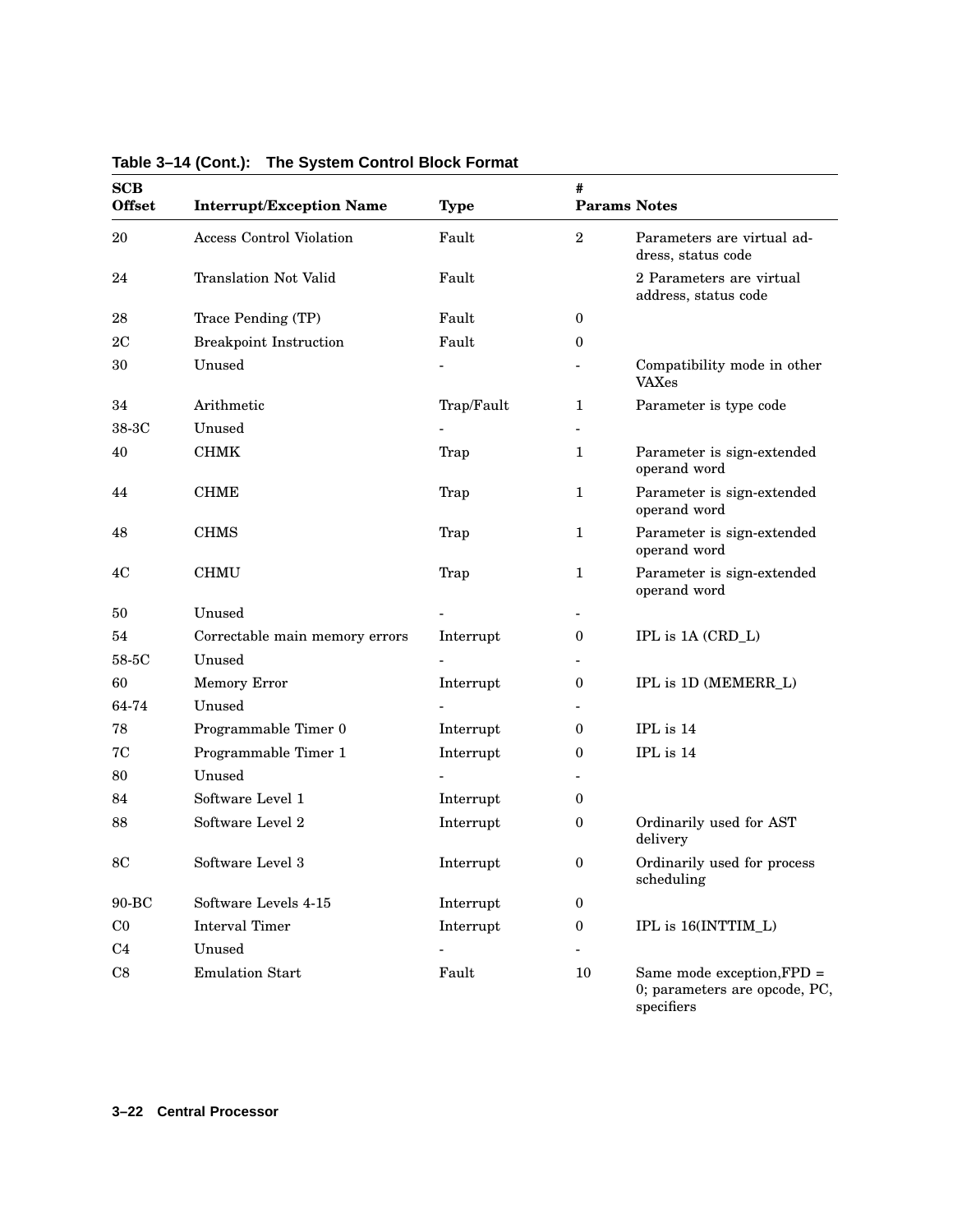| SCB<br><b>Offset</b> | <b>Interrupt/Exception Name</b>       | <b>Type</b> | #                        | <b>Params Notes</b>                              |
|----------------------|---------------------------------------|-------------|--------------------------|--------------------------------------------------|
| $_{\rm CC}$          | <b>Emulation Continue</b>             | Fault       | $\bf{0}$                 | Same mode exception, $FPD =$<br>1: no parameters |
| $D0-DC$              | Unused                                | -           | $\overline{\phantom{0}}$ |                                                  |
| $E0-EC$              | Unused                                |             | ۰                        |                                                  |
| $F0-F4$              | Unused                                | -           | -                        |                                                  |
| F8                   | Console Receiver                      | Interrupt   | $\bf{0}$                 | $IPL$ is $14$                                    |
| FC                   | Console Transmitter                   | Interrupt   | $\mathbf{0}$             | $IPL$ is $14$                                    |
| 104                  | Mass Storage Interface (DSSI<br>PORT) | Interrupt   | $\mathbf{0}$             | IPL is 14                                        |
| 10 <sub>C</sub>      | Network Interface                     | Interrupt   | $\mathbf{0}$             | $IPL$ is $14$                                    |

**Table 3–14 (Cont.): The System Control Block Format**

### **3.9.5 Hardware Detected Errors**

The KA660 is capable of detecting eleven types of error conditions during program execution:

- 1. CDAL Bus parity errors indicated by MSER<6> (on a read) or MEMCSR16<7> (on a write) being set.
- 2. Cache Tag parity errors indicated by MSER<0> being set.
- 3. Cache Data parity errors indicated by MSER<1> being set.
- 4. Q22-bus NXM errors indicated by DSER<7> being set.
- 5. Q22-bus NO SACK errors (no indicator).
- 6. Q22-bus NO GRANT errors indicated by DSER<2> being set.
- 7. Q22-bus device parity errors indicated by DSER<5> being set.
- 8. CDAL-Bus timeout errors indicated by DSER<4>(only on DMA) being set.
- 9. Main Memory NXM errors indicated by DSER<0> (only on DMA) being set.
- 10. Main Memory correctable errors indicated by MEMCSR16<29> being set.
- 11. Main Memory uncorrectable errors indicated by MEMCSR16<31> and DSER<4> (only on DMA) being set.

These errors will cause either a Machine Check Exception, a Memory Error Interrupt, or a Corrected Read Data Interrupt depending on the severity of the error and the reference type that caused the error.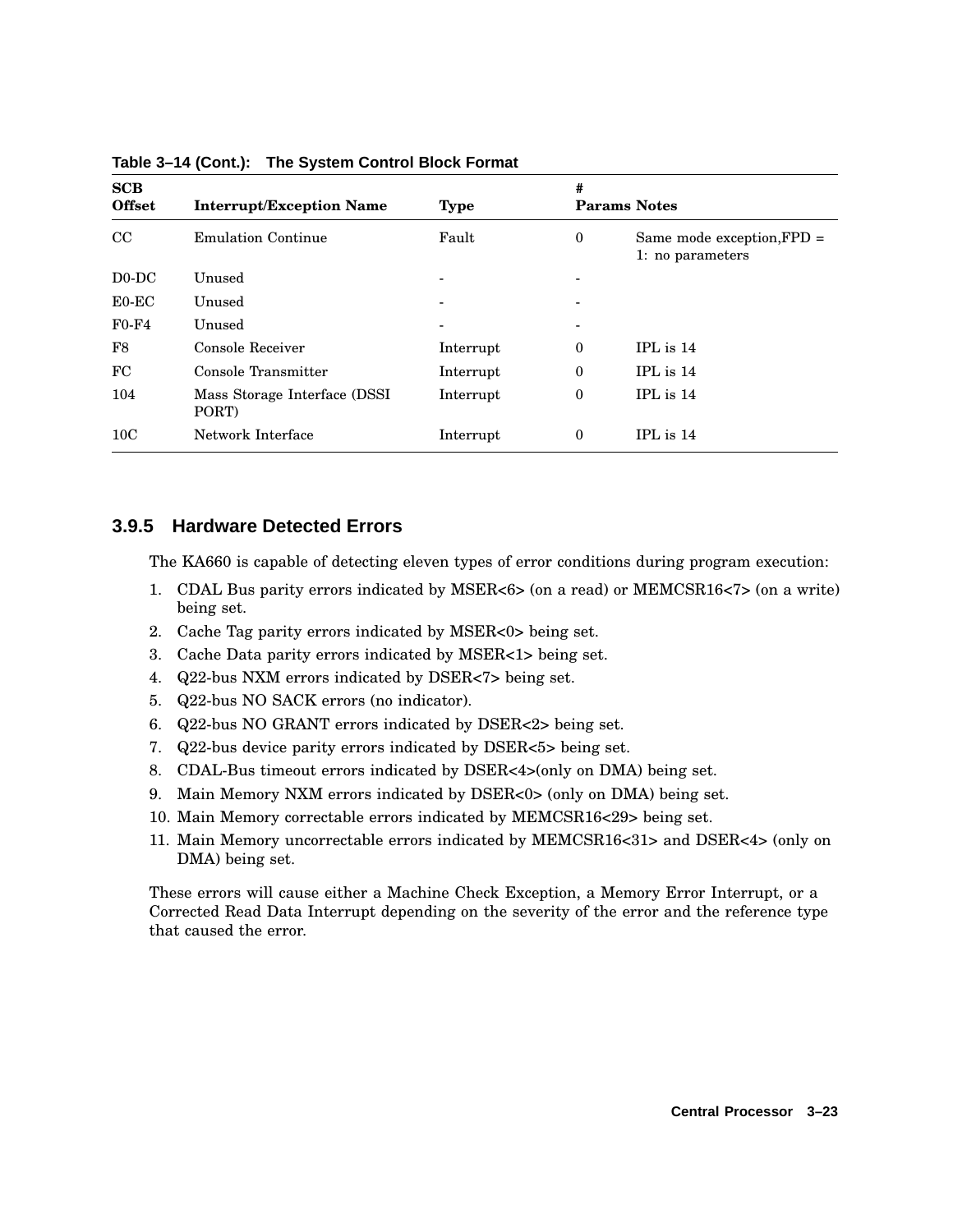### **3.9.6 The Hardware Halt Procedure**

The Hardware Halt Procedure is the mechanism by which the hardware assists the firmware in emulating a processor halt. The hardware Halt Procedure saves the current value of the PC in IPR 42 (SAVPC), and the current value of the PSL, MAPEN<0>, a halt code and VALID bit in IPR 43 (SAVPSL). The formats for (SAVPC) and (SAVPSL) are shown in Figure 3–9 and Figure 3–10 respectively.

### **Figure 3–9: Console Saved PC (SAVPC) - (IPR 42<sup>10</sup> 2A16)**







The current stack pointer is saved in the appropriate internal register. The PSL is set to 041F 0000  $_{16}$  (IPL=1F, kernel mode, using the interrupt stack) and the current stack pointer is loaded from the interrupt stack pointer. Control is then passed to the resident firmware at physical address 2004 0000  $_{16}$ . Table 3-15 shows the state of the CPU.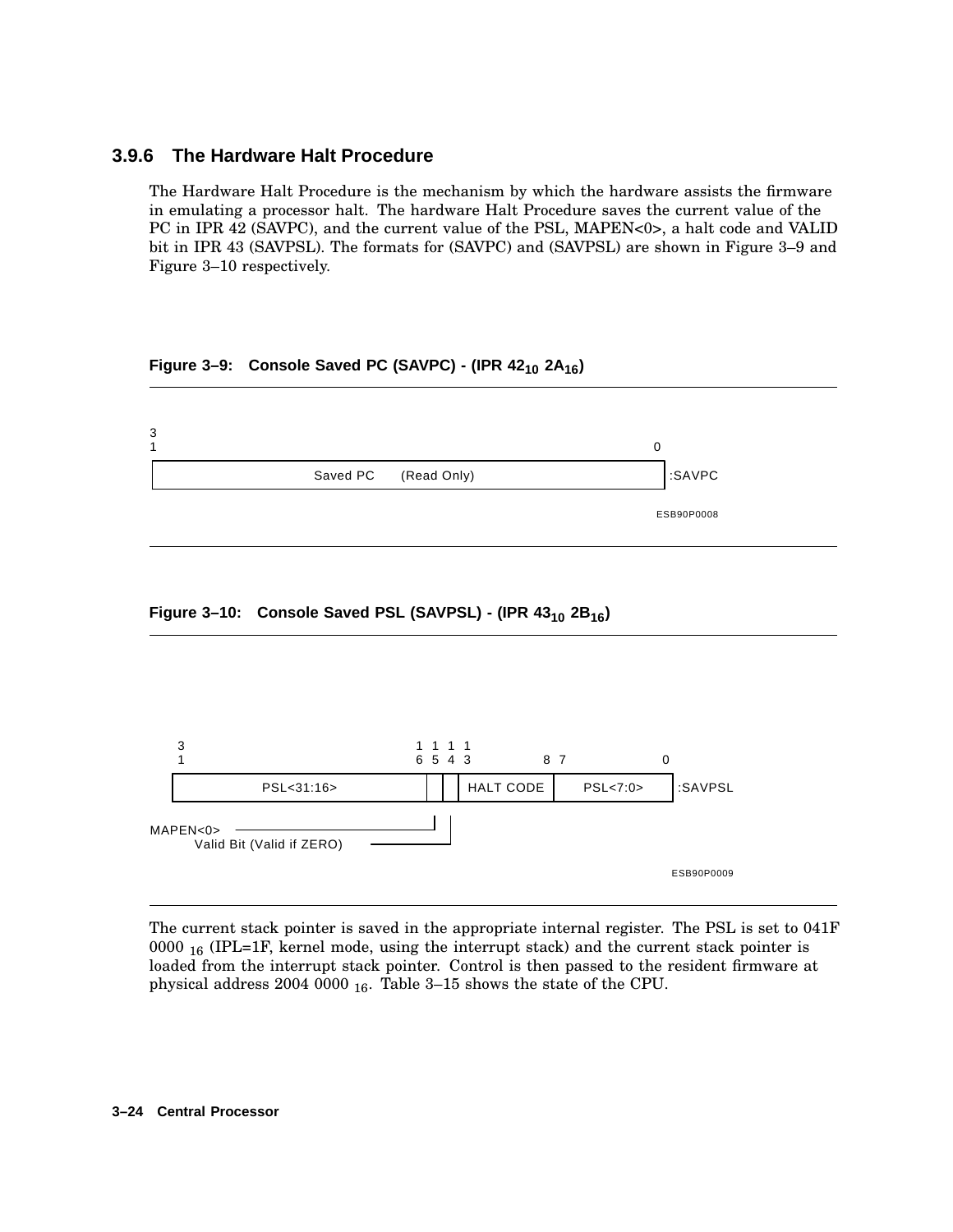| Register             | <b>New Contents</b>                         |
|----------------------|---------------------------------------------|
| <b>SAVPC</b>         | Saved PC                                    |
| SAVPSL<31:16,7:0>    | Saved PSL<31:16,7:0>                        |
| SAVPSL <sub>15</sub> | Saved MAPEN<0>                              |
| SAVPSL<14            | Valid PSL flag (unknown for halt code of 3) |
| SAVPSL < 13:8>       | Saved restart code                          |
| SP                   | Current Interrupt Stack (IPR 4)             |
| <b>PSL</b>           | 041F 0000 $_{16}$                           |
| PC                   | $20040000_{16}$                             |
| <b>MAPEN</b>         | $\theta$                                    |
| <b>ICCS</b>          | $0$ (for a halt code of 3)                  |
| <b>MSER</b>          | $0$ (for a halt code of 3)                  |
| CCR                  | $0$ (for a halt code of 3)                  |
| <b>SISR</b>          | $0$ (for a halt code of 3)                  |
| <b>ASTLVL</b>        | $0$ (for a halt code of 3)                  |
| All else             | Undefined                                   |

**Table 3–15: CPU State After a HALT**

The firmware uses the halt code in combination with hardware event indicators to dispatch the interrupt or exception that caused the halt, to the appropriate firmware routine (either console emulation, power-up, reboot, or restart). A list of halt codes and their event indicators is given in Table 3–16. Complete halt code descriptions are given in Table I–1.

#### **Table 3–16: HALT Codes**

| <b>Halt Code</b> | <b>Interrupt Condition</b>                  | <b>Event Indicator</b> |
|------------------|---------------------------------------------|------------------------|
|                  | <b>HALT Codes for UnMaskable Interrupts</b> |                        |

| $\overline{2}$ | External Halt (SOC/C HALT_L pin asserted)                                                                         |            |  |  |  |  |  |
|----------------|-------------------------------------------------------------------------------------------------------------------|------------|--|--|--|--|--|
|                | BHALT asserted on the Q22-bus                                                                                     | DSER<15>   |  |  |  |  |  |
|                | Remote Boot serviced by SGEC                                                                                      | NICSR5 < 7 |  |  |  |  |  |
|                | BDCOK negated and asserted on the Q22-bus while BPOK stays<br>asserted (Q22-bus REBOOT/RESTART) and SCR<7> is set | DSER<14>   |  |  |  |  |  |
|                | BREAK generated by the console                                                                                    | RXDB<11    |  |  |  |  |  |
| 3              | Hardware Reset (SOC/C RESET pin asserted)                                                                         |            |  |  |  |  |  |
|                | BDCOK and BPOK negated then asserted on the Q22-bus (Power-<br>Up)                                                |            |  |  |  |  |  |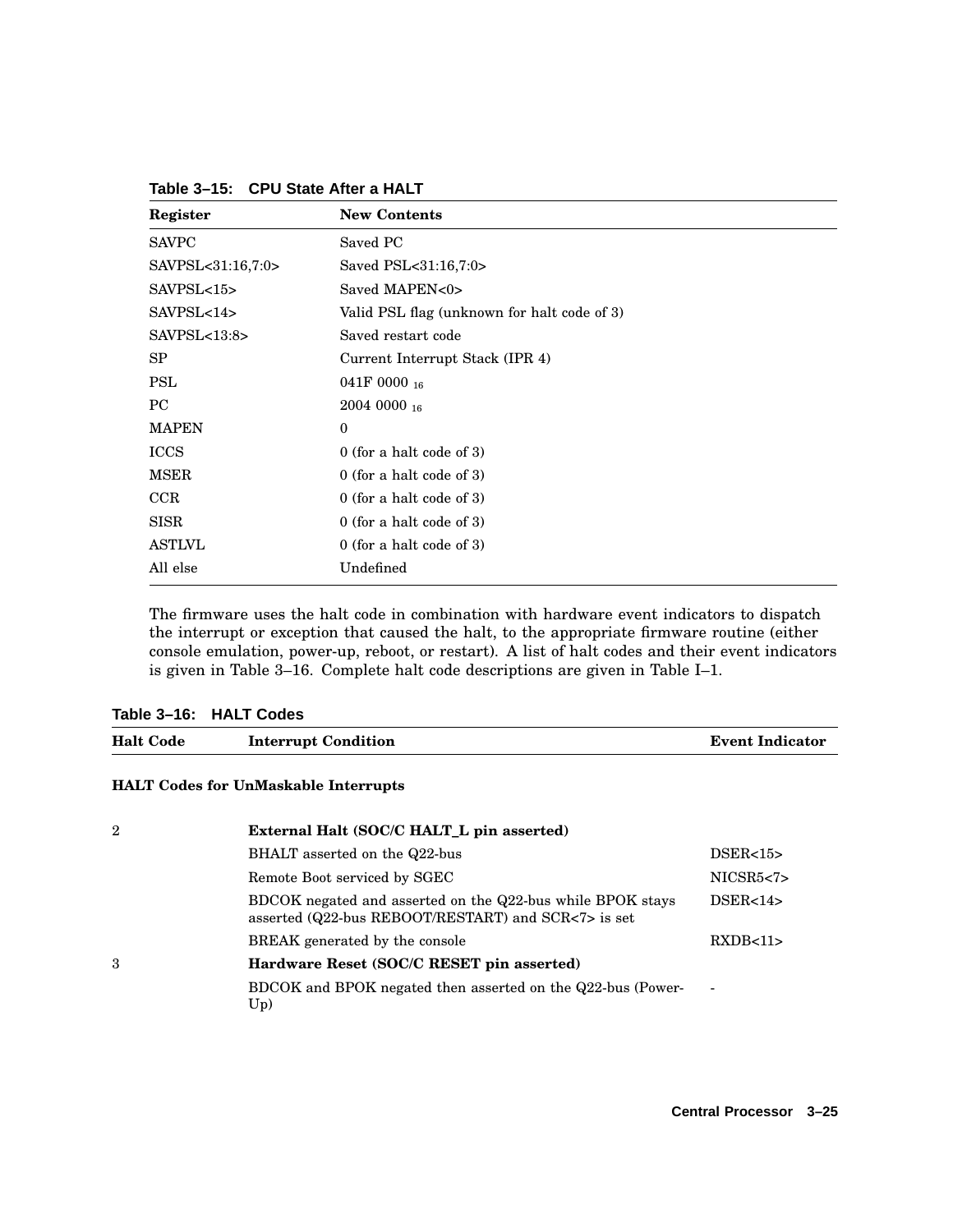#### **Table 3–16 (Cont.): HALT Codes**

| <b>Halt Code</b>                 | <b>Interrupt Condition</b>                                                                                           | <b>Event Indicator</b> |
|----------------------------------|----------------------------------------------------------------------------------------------------------------------|------------------------|
|                                  | BDCOK negated and asserted on the Q22-bus while BPOK stays<br>asserted (Q22-bus REBOOT/RESTART) and SCR<7> is clear. |                        |
| <b>HALT</b> Codes for Exceptions |                                                                                                                      |                        |
| 6                                | HALT instruction executed in Kernel Mode                                                                             |                        |
|                                  | <b>HALT</b> Codes for Exceptions that occurred while Serving an Interrupt or Exception                               |                        |
| 4                                | Interrupt stack not valid during exception                                                                           |                        |
| 5                                | Machine check during normal exception                                                                                |                        |
| 7                                | SCB vector bits $<1:0>=11$                                                                                           |                        |
| 8                                | SCB vector bits $<1:0>=10$                                                                                           |                        |
| A                                | CHM <sub>x</sub> executed while on interrupt stack                                                                   |                        |
| 10                               | Access Control Violation (ACV) or Translation Not Valid (TNV)<br>during machine check exception                      |                        |
| 11                               | ACV or TNV during kernel stack not valid exception                                                                   |                        |
| 12                               | Machine check during machine check exception                                                                         |                        |
| 13                               | Machine check during kernel stack not valid exception                                                                |                        |
| 19                               | $PSL < 26:24$ = 101 during interrupt or exception                                                                    |                        |
| 1A                               | $PSL < 26:24$ = 110 during interrupt or exception                                                                    |                        |
| 1B                               | $PSL < 26:24$ = 111 during interrupt or exception                                                                    |                        |
| 1 <sub>D</sub>                   | $PSL < 26:24$ > = 101 during REI                                                                                     |                        |
| 1E                               | $PSL < 26:24$ > = 110 during REI                                                                                     |                        |
| 1F                               | $PSL < 26:24$ = 111 during REI                                                                                       |                        |

### **3.10 System Identification**

The firmware and operating system software references two registers to determine the processor on which they are running. The first, the System Identification register (SID), is an internal processor register. The second, the System Identification Extension register (SIE), is a firmware register located in the on board EPROM.

### **3.10.1 System Identification Register**

The System Identification Register (SID), IPR 62, is a read-only register implemented in the SOC CPU chip . This 32-bit, Read-Only register is used to identify the processor type and its microcode revision level. The SID longword is read from IPR 62 using the MFPR instruction. This longword value is processor specific. The format is shown in Figure 3–11. Bit definitions are listed in Table 3–17.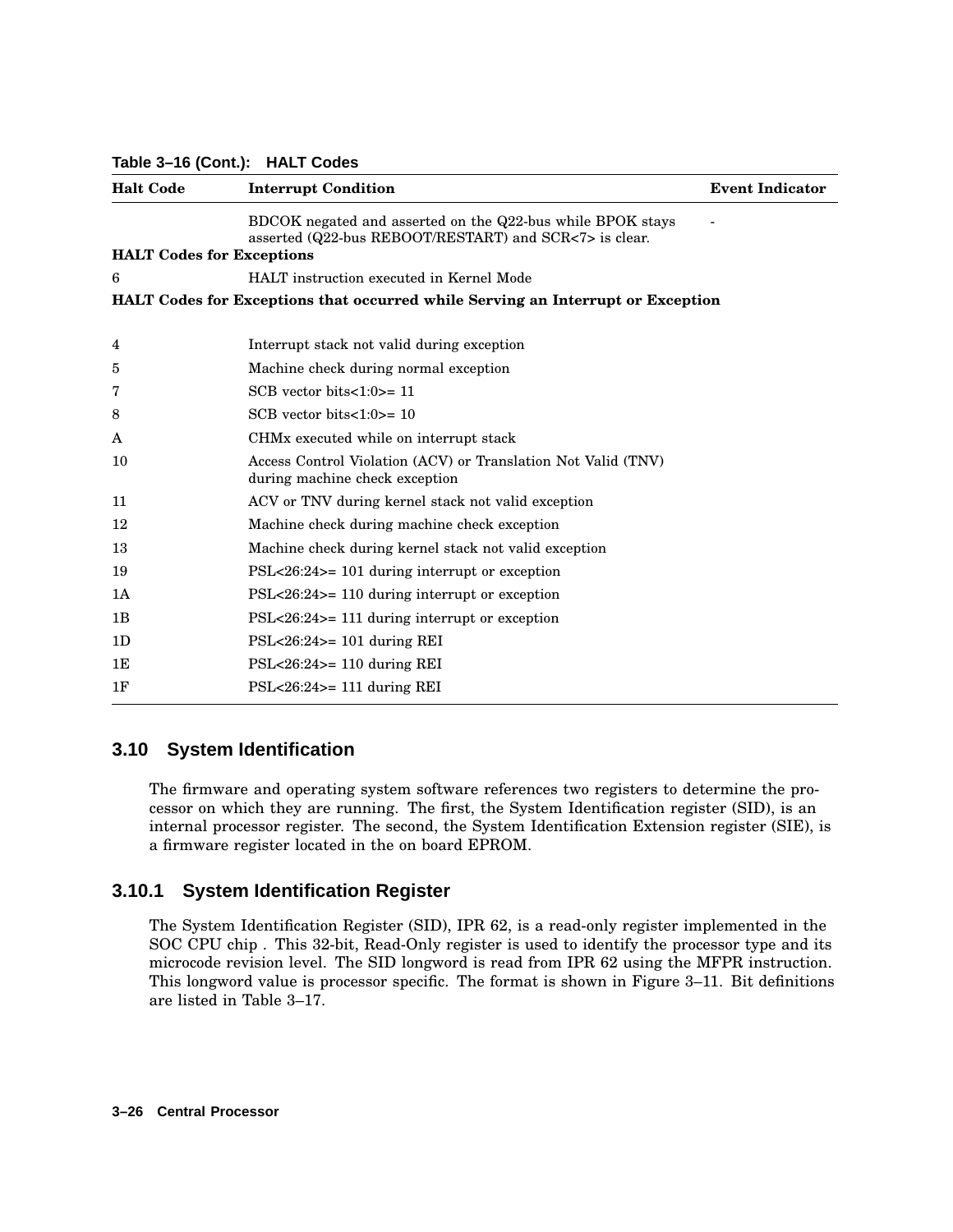|          | 22<br>43 | 87 |                |
|----------|----------|----|----------------|
| CPU_TYPE | RESERVED |    | MICROCODE REV. |
|          |          |    | ESB90P0010     |

### **Figure 3–11: System Identification Register (SID) - (IPR 62<sup>10</sup> 3E16)**

**Table 3–17:**

| Field   | <b>Name</b>     | <b>RW</b> | <b>Description</b>                                                                                                                                               |
|---------|-----------------|-----------|------------------------------------------------------------------------------------------------------------------------------------------------------------------|
| <31:24> | CPU TYPE        | ro        | CPU type is the processor specific identification code. This field<br>always reads as $20_{10}$ indicating the processor is implemented with<br>an SOC CPU chip. |
| <23:8>  | <b>RESERVED</b> | ro        | Reserved for future use.                                                                                                                                         |
| <7:0>   | VERSION         | ro        | Version of the microcode.                                                                                                                                        |

## **3.10.2 System Identification Extension Register (SIE) (20040004)**

The System Identification Extension register is an extension of the SID register and is used to further differentiate between hardware configurations. The SID register identifies which CPU and microcode is executing, and the SIE register identifies what module and firmware revision are present. Note, the fields in this register are dependent on SID<31:24>(CPU\_TYPE).

By convention, all MicroVAX systems implement a longword at physical location 20040004 in the firmware EPROM for the SIE register. This 32-bit Read-Only register is implemented in the KA660 ROM. Figure 3–12 shows the format of this register. Table 3–18 lists the definitions of the register bits.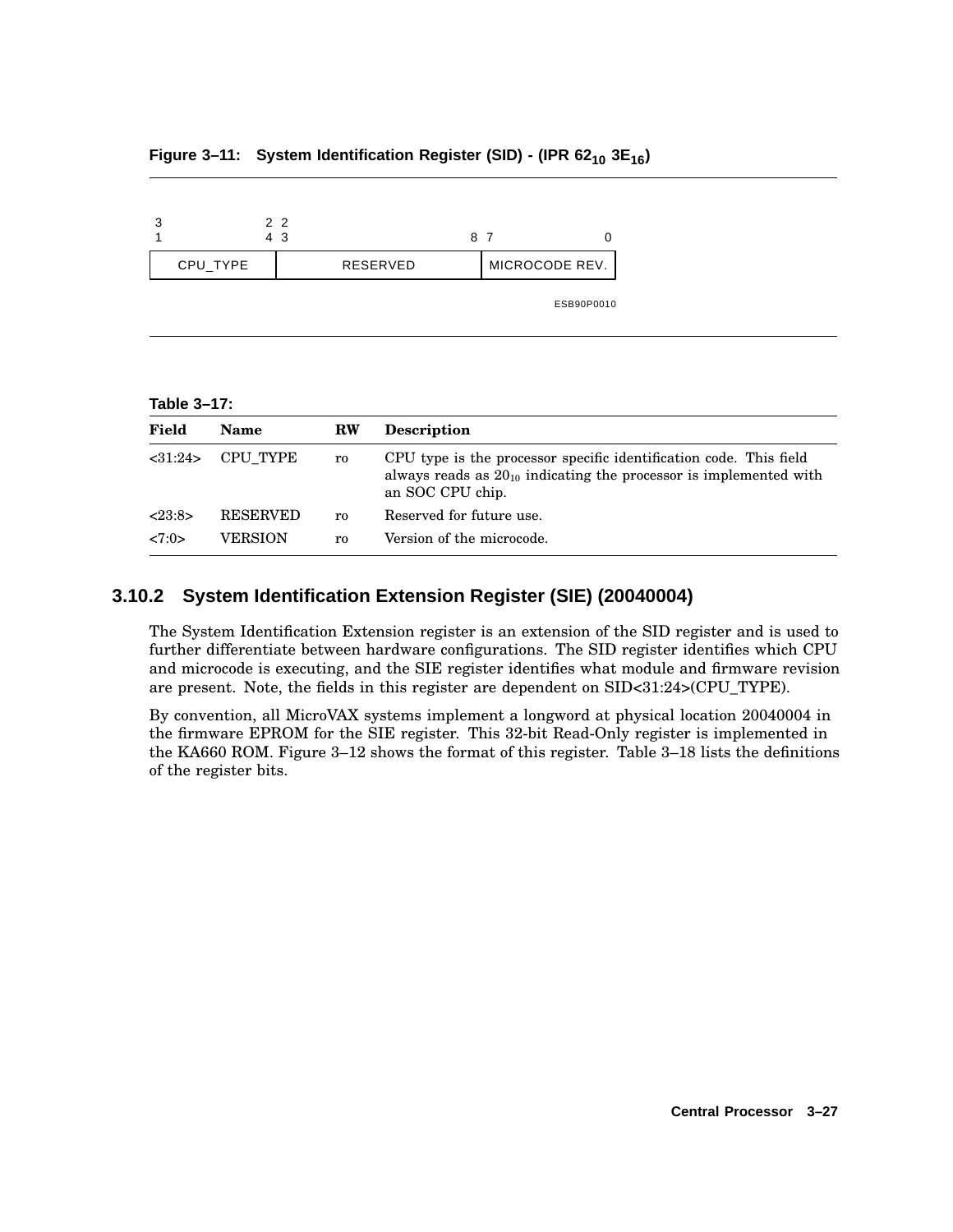|          | 2 2<br>4 3       | 11<br>65 |              | 87         |  |
|----------|------------------|----------|--------------|------------|--|
| SYS TYPE | <b>REV LEVEL</b> |          | SYS_SUB_TYPE | RESERVED   |  |
|          |                  |          |              | ESB90P0011 |  |

## **Figure 3–12: System Identification Extension Register (SIE)**

#### **Table 3–18:**

| Field | <b>Name</b>            | $RW$ | <b>Description</b>                                                                                                                                                                                                                                   |
|-------|------------------------|------|------------------------------------------------------------------------------------------------------------------------------------------------------------------------------------------------------------------------------------------------------|
| 31:24 | <b>SYS TYPE</b>        | ro   | This field identifies the type of system for a specific processor.                                                                                                                                                                                   |
|       |                        |      | 01 : $Q22$ -bus single processor system.                                                                                                                                                                                                             |
| 23:16 | <b>VERSION</b>         | ro   | This eight bit field contains two hexadecimal digits that reflect<br>the version of the resident firmware (EPROM). For example, if the<br>firmware version is $V5.0$ , the banner will display $V5.0$ and this field<br>will encode as a $50_{16}$ . |
| 15:8  | SYS SUB<br><b>TYPE</b> | ro   | This field reflects the particular system sub-type.<br>$01: K\text{A}650$<br>02 : KA640<br><i>03 : KA655</i><br><i>04 : KA670</i>                                                                                                                    |
| 7:0   | <b>RESERVED</b>        |      | This field is reserved.                                                                                                                                                                                                                              |

## **3.11 CPU References**

All references by the CPU can be classified into one of three groups:

- Request Instruction-Stream Read references
- Demand Data-Stream Read references
- Write references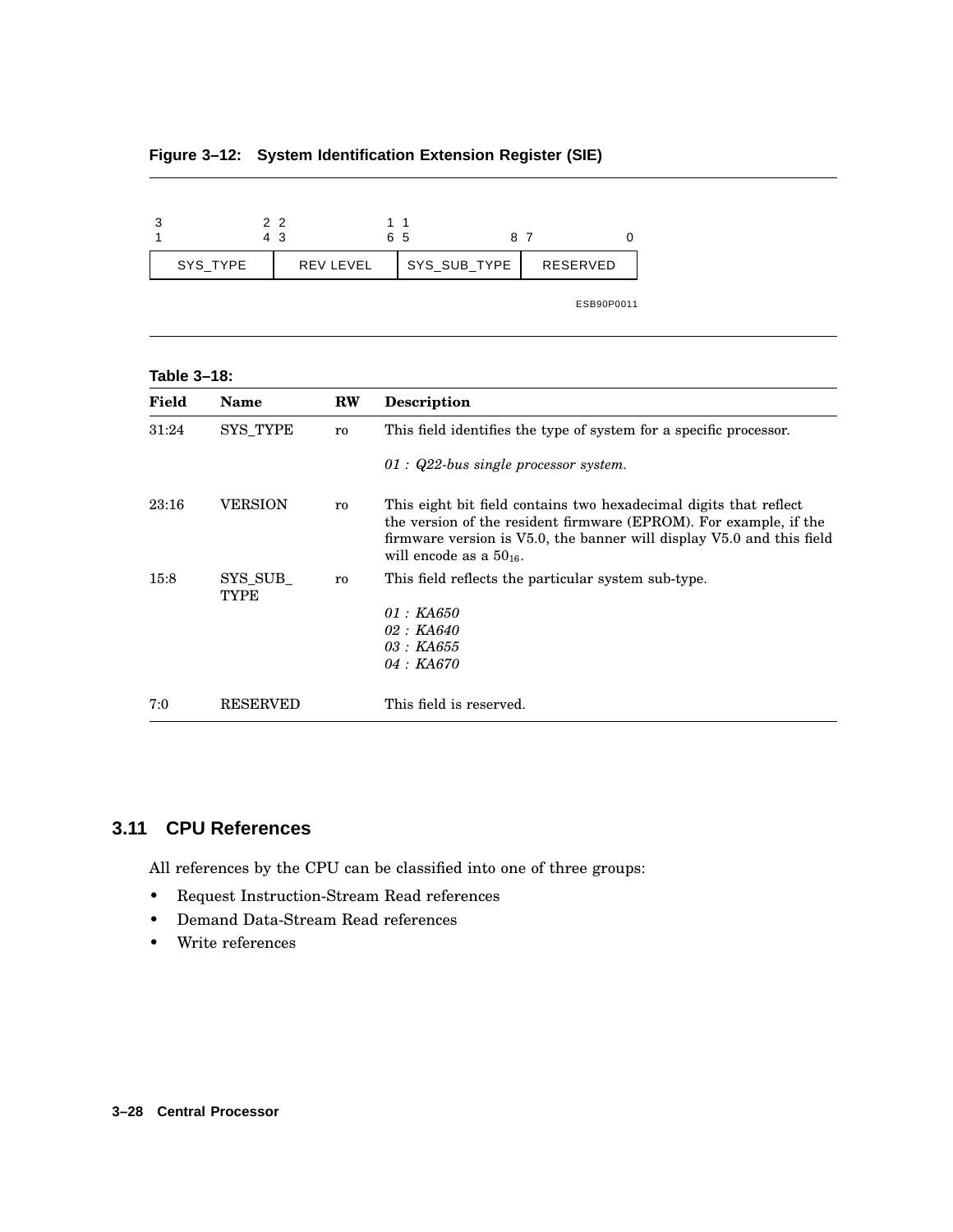## **3.11.1 Request Instruction-Stream Read References**

The CPU has an instruction prefetcher for prefetching program instructions from either cache or main memory. The prefetcher uses a 12-byte (3 longword) Instruction Prefetch Queue (IPQ). Whenever there is an empty Longword in the IPQ, and the prefetcher is not halted due to an error, the instruction prefetcher will generate an aligned longword Request Instruction-Stream (I-Stream) read reference.

## **3.11.2 Demand Data-Stream Read References**

Whenever data is immediately needed by the CPU to continue processing, a Demand Data-Stream (D-Stream) read reference is generated. More specifically, Demand D-Stream references are generated on the following references:

- Operand
- Page Table Entry (PTE)
- System Control Block (SCB)
- Process Control Block (PCB)

When interlocked instructions, such as Branch on Bit Set and Set Interlock (BBSSI) are executed, a Demand D-Stream Read-Lock reference is generated.

Because the CPU does not impose any restrictions on data alignment (other than the aligned operands of the ADAWI and interlocked queue instructions) and because memory can only be accessed one aligned longword at a time, all data read references are translated into an appropriate combination of masked and unmasked, aligned longword read references.

If the required data is a byte, a word within a longword or an aligned longword then a single, aligned longword Demand D-Stream read reference is generated. If the required data is a word that crosses a longword boundary, or an unaligned longword then two successive aligned longword Demand D-Stream read references are generated. Data larger than a longword is divided into a number of successive aligned longword Demand D-Stream reads, with no optimization.

## **3.11.3 Write References**

Whenever data is stored or moved, a write reference is generated. Because the CPU does not impose any restrictions on data alignment (other than the aligned operands of the ADAWI and interlocked queue instructions) and because memory can only be accessed one aligned longword at a time, all data write references are translated into an appropriate combination of masked and unmasked aligned longword write references.

If the required data is a byte, a word within a longword , or an aligned longword then a single, aligned longword write reference is generated. If the required data is a word that crosses a longword boundary, or an unaligned longword then two successive aligned longword write references are generated. Data larger than a longword is divided into a number of successive aligned longword writes.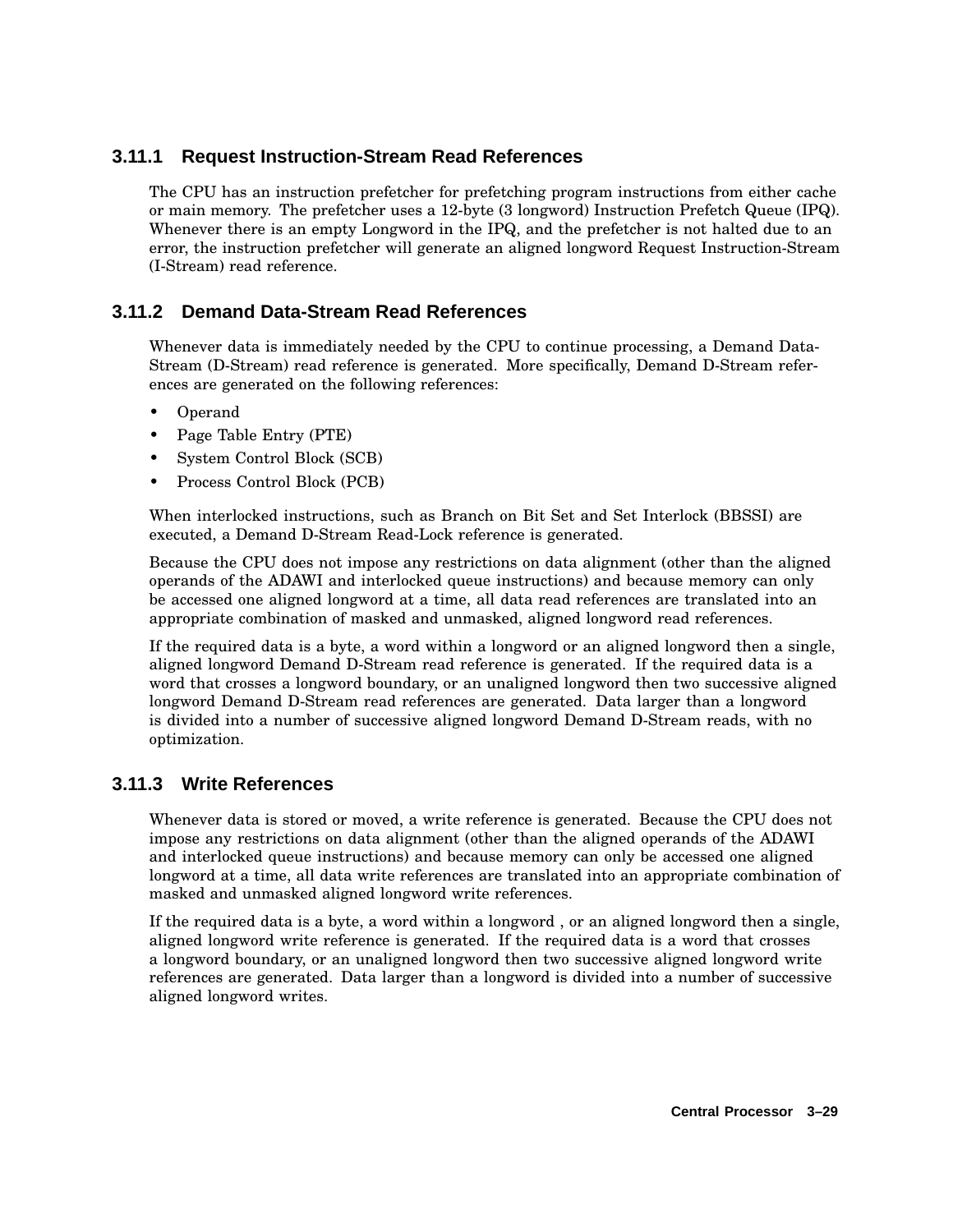# **Chapter 4**

## **KA660 Cache Memory**

To maximize CPU performance, the SOC CPU provides an 6 Kilo Byte, 6-way associative write-through cache with an 8 byte block and fill size.

## **4.1 Cacheable References**

Any reference that is stored by the cache is called a *cacheable reference*. The cache stores CPU read references to the VAX Memory Space (bit <29> of the physical address equals (0)) only. It does not store references to the VAX I/O space, or DMA references by the Q22-Bus Interface, the DSSI interface, or the Ethernet interface.

Both I-Stream and D-Stream references are cached in the enabled banks of the cache.

Whenever the CPU generates a non-cacheable reference, a single longword reference of the same type is generated on the CDAL Bus.

Whenever the CPU generates a cacheable reference that is stored in the cache, no reference is generated on the CDAL Bus.

Whenever the CPU generates a cacheable READ reference that is not stored in the cache, a quadword READ is generated on the CDAL Bus. If the CPU reference was a Request I-Stream Read, then the quadword transfer consists of two indivisible longword transfers. The first transfer is a Request I-Stream Read (prefetch) and the second transfer is a Request I-Stream Read (fill). If the CPU reference was a Demand D-Stream Read, then the quadword transfer consists of two indivisible longword transfers. The first is a Demand D-Stream Read and the second is a Request D-Stream Read (fill).

If the CPU is retried on the second (fill) longword then the first longword is delivered to the CPU but not cached. The request will not be retried if the need for the data is resolved (for example, it was a prefetch but a branch was taken).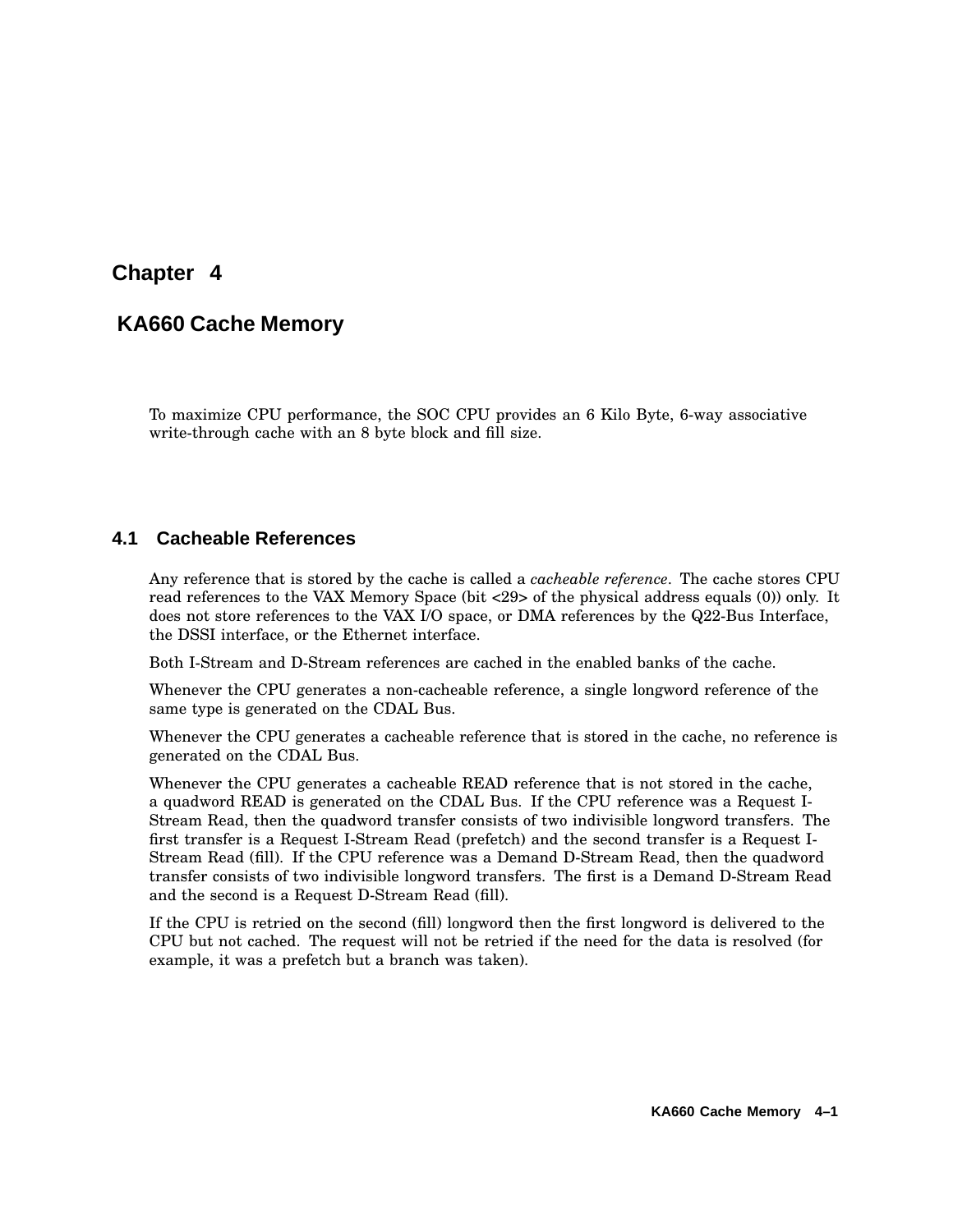## **4.2 Cache Organization**

The cache is logically organized as 6, 1KB banks as shown below. It is a read-allocate, nowrite-allocate, and write-through cache. A single parity bit is generated, stored and checked for each byte of data and each tag. The cache is enabled/disabled via a bit in the Cache Control Register (CCR).

Other bits in these two registers allow the data and tags to be addressed directly, to check the parity generating/checking logic and to provide the hit/miss status of each bank for the most recent D-stream read or write cycle.

#### **Figure 4–1: Logical Organization of Cache**



Each row within a set corresponds to a cache entry, and there are 128 entries in each set. Each entry contains a 21-bit Tag Block and a 72-bit (eight-byte) Data Block. A cache entry is logically organized as shown in Figure 4–2:





ESB90P0013

#### **4–2 KA660 Cache Memory**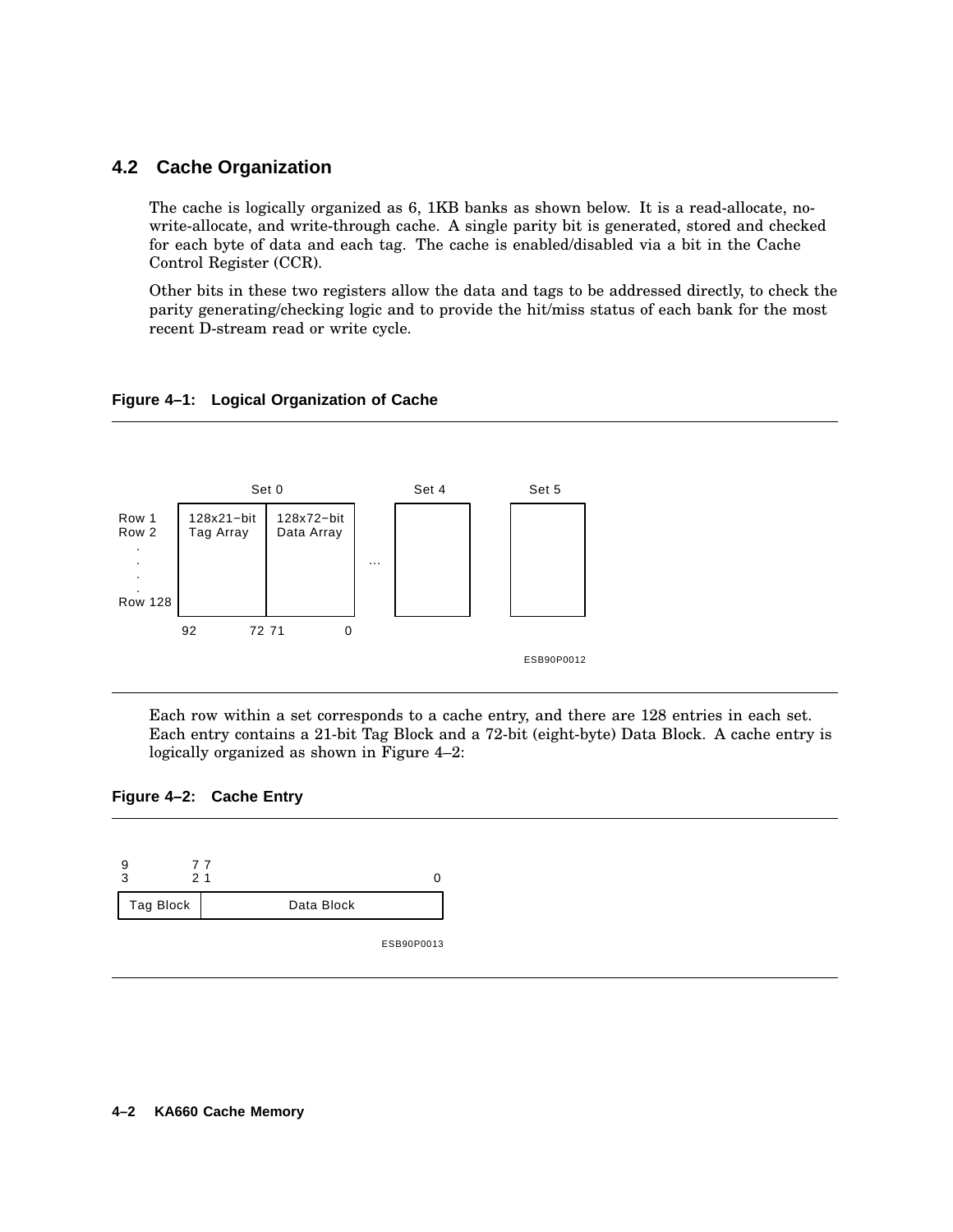Figure 4–3 shows the format of a cache tag entry.





The Parity bit stores odd parity over the Tag field only. The Valid bit is not included in the parity calculation.

The Valid bit indicates whether or not the corresponding entry in the cache refers to a useable data/address pair.

The Tag consists of bits <28:10> of the physical address.

Figure 4–4 shows the format of a cache data entry.

### **Figure 4–4: Cache Data Entry**



Each Data entry consists of eight bytes of data, each with an associated parity bit. Odd parity is generated for the odd data bytes and even parity is generated for the even data bytes.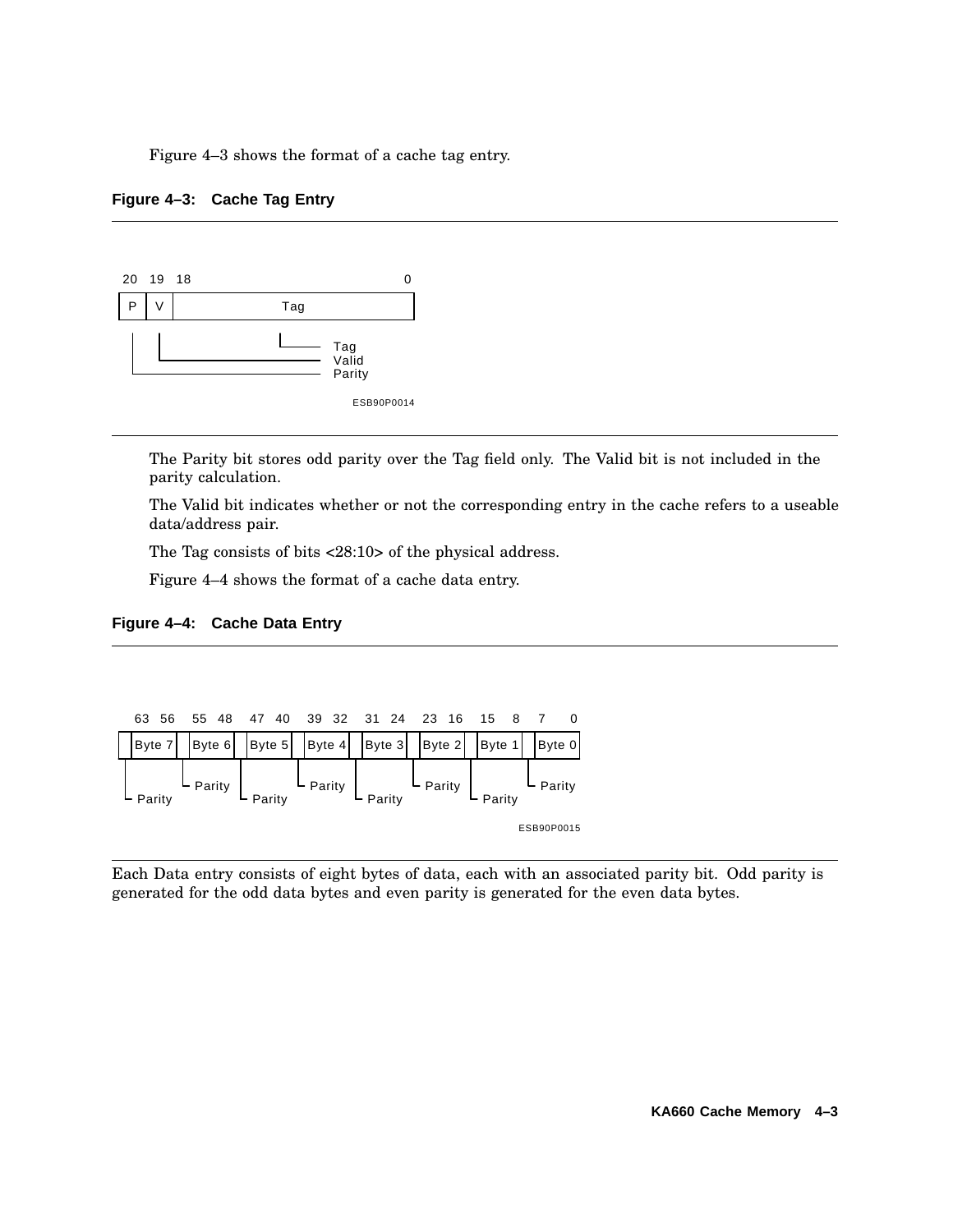## **4.2.1 Cache Address Translation**

Whenever the CPU requires an instruction or data, the contents of the cache is checked to determine if the referenced location is stored there. The cache contents is checked by translating the physical address as follows:

On non-cacheable references, the reference is never stored in the cache, so a cache "miss" occurs and a single longword reference is generated on the CDAL Bus.

On cacheable references, the physical address must be translated to determine if the contents of the referenced location is resident in the cache. The Cache Index Field, bits <9:3> of the physical address, is used to select one of the 128 rows of the cache, with each row containing a single entry from each set. The Label Field, bits <28:10> of the physical address, is then compared to the Tag Block of the entry from all 6 sets in the selected row.

If a match occurs with the Tag Block of one of the set entries, and the valid bit within the entry is set, the contents of the referenced location is contained in the cache and a cache "hit" occurs. On a cache hit, the Set Match Signals generated by the compare operation select the data block from the appropriate set. The Cache Displacement Field, bits <2:0> of the physical address, is used to select the byte(s) within the block. No CDAL Bus transfers are initiated on CPU references that "hit" the cache.

If no match occurs, then the contents of the referenced location is not contained in the cache and a cache "miss" occurs. In this case, the data must be obtained from the main memory controller, so a quadword transfer is initiated on the CDAL Bus.

Figure 4–5 shows how cache addresses are translated.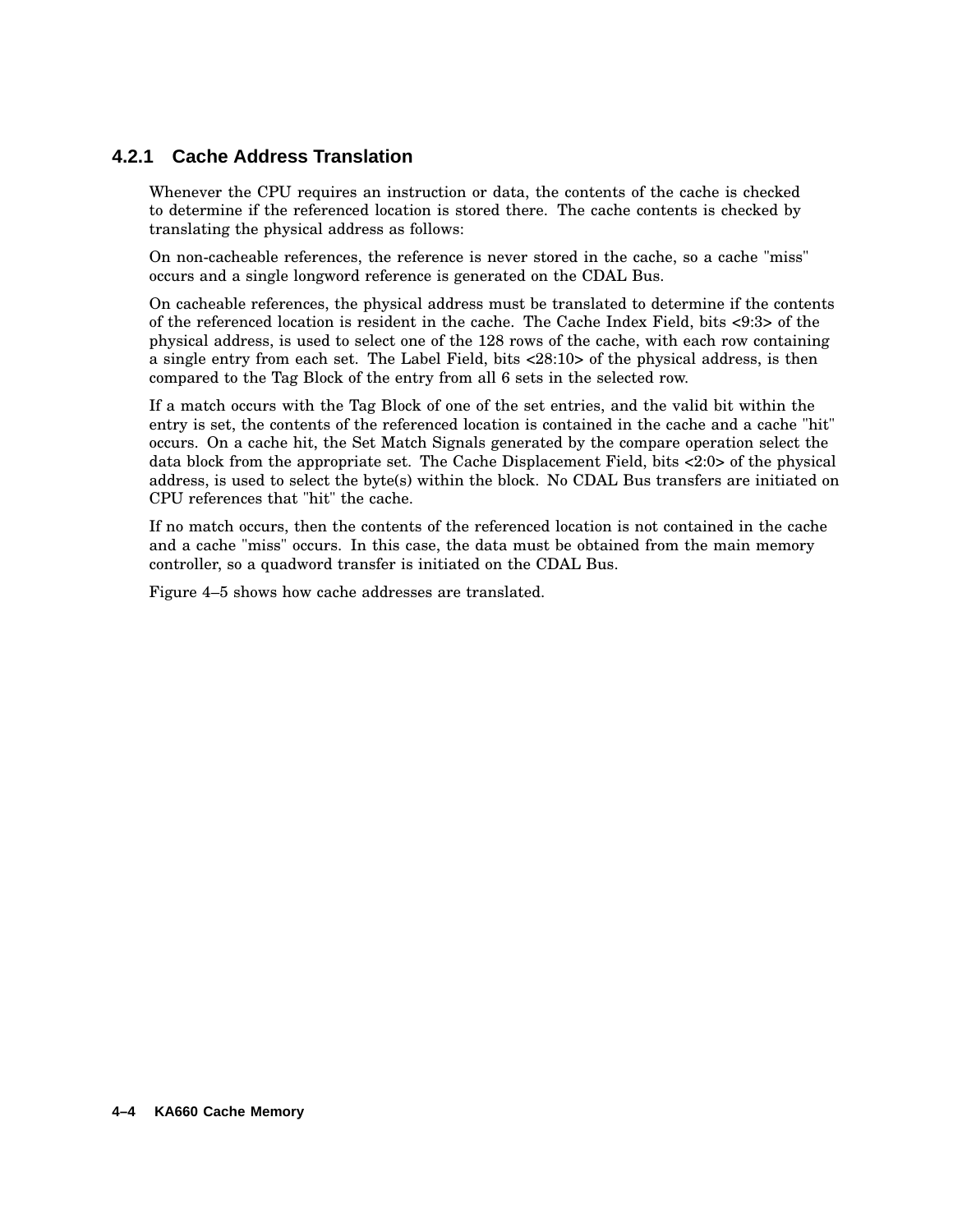

**Figure 4–5: Cache Address Translation**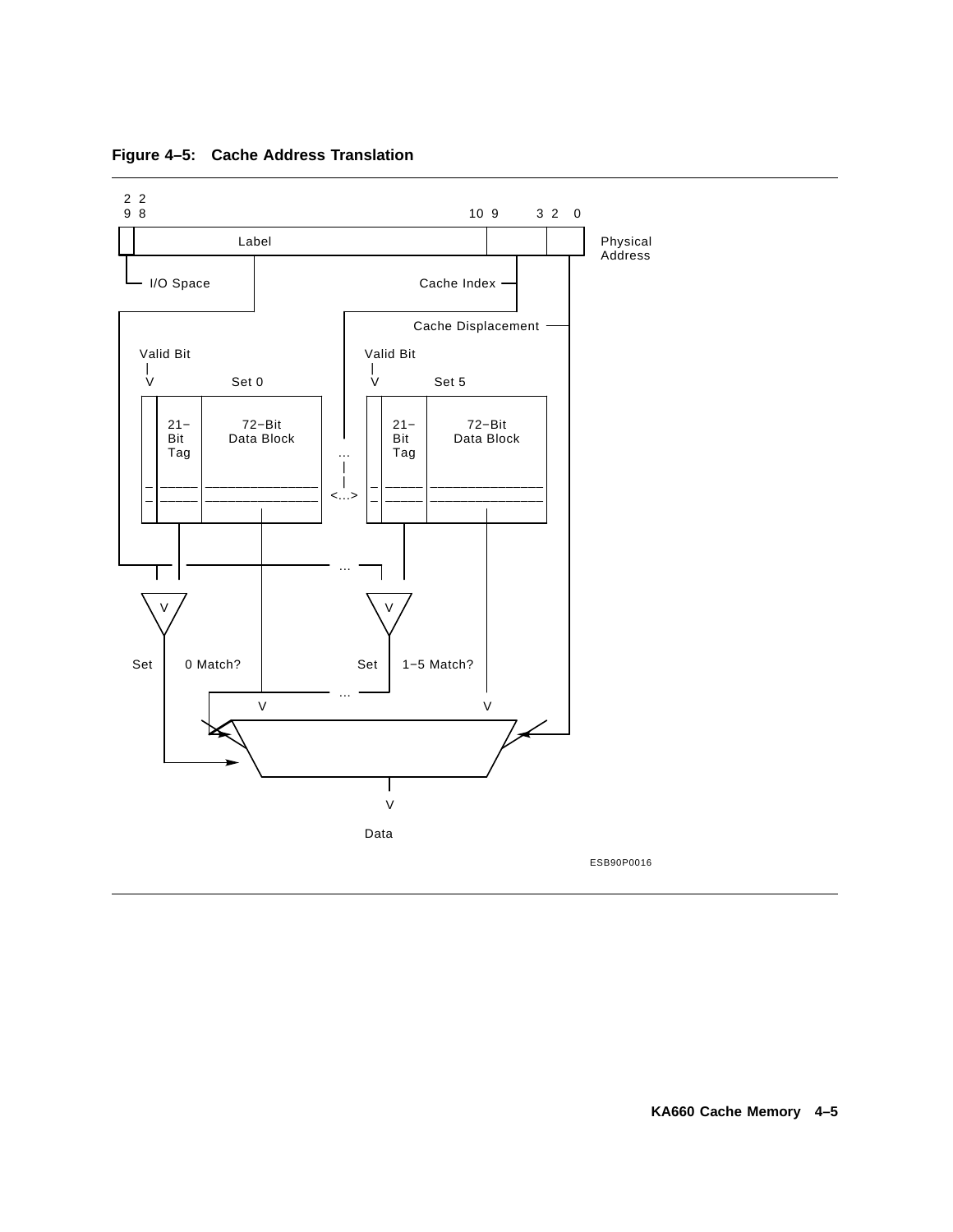## **4.2.2 Cache Data Block Allocation**

Cacheable references that "miss" the cache, cause a quadword read to be initiated on the CDAL bus. When the requested quadword is supplied by the main memory controller, the requested longword is passed on to the CPU, and a data block is allocated in the cache to store the entire quadword.

Because the cache is six-way associative, there are six data blocks (one in each set) that can be allocated to a given quadword. The Cache Index field determines which row of 6 data blocks is to be used while set selection is determined by a Not Most Recently Used (NMRU) algorithm. The bank to be selected is pointed to by a three bit counter. The counter is set to 000 when the cache is disabled (CCR ENABLE\_CACHE=0); it is advanced:

- Every time a block is allocated
- Every time a read or write hits in the bank to which the counter is currently pointing.

The counter counts modulo 6 with no missing counts regardless of which banks are enabled. The contents of the counter is driven out on pins TEST<2:0> (test mode is in Observe Miscellaneous State), which enables external logic to track which addresses are cached internally.

### **4.2.3 Cache Behavior on Writes**

On CPU generated write references, the cache is "write through". All CPU write references that "hit" the cache cause the contents of the referenced location in main memory to be updated as well as the copy in the cache.

When a DMA write references hits the cache, the cache entry containing the copy of the referenced location is invalidated.

## **4.2.4 Cache Control Register (CCR, IPR 37)**

The Cache Control Register (CCR), Internal Processor Register 37, controls the mode of operation of the cache, flushing the cache and is unique to CPU designs that use the SOC CPU chip. Figure 4–6 shows the register format and Table 4–1 describes the bits.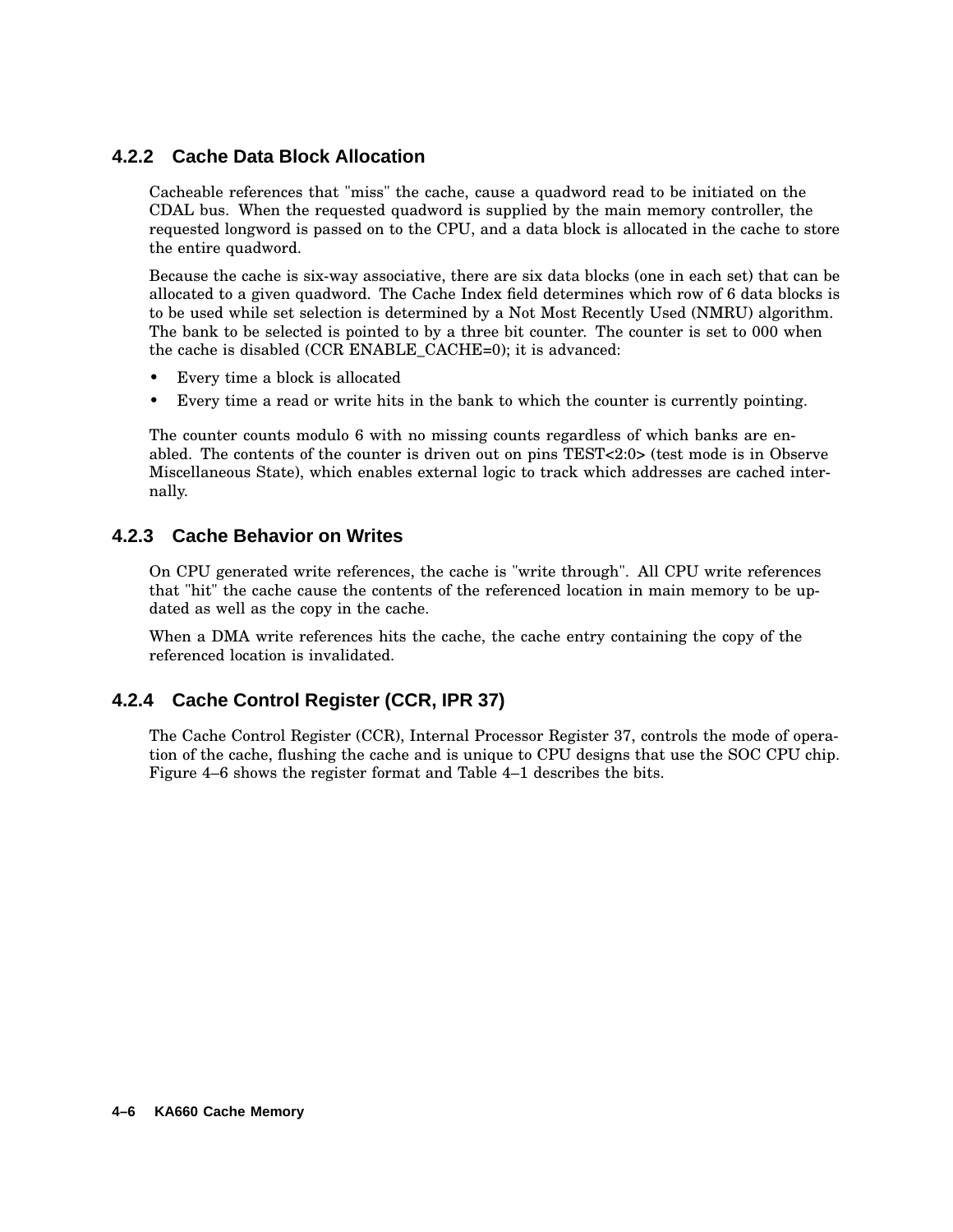

## **Table 4–1:**

| Data Bit | <b>Name</b> | <b>Description</b>                                                                                                                                                                                                                                                                                                                                                                                                              | <b>Type</b> |
|----------|-------------|---------------------------------------------------------------------------------------------------------------------------------------------------------------------------------------------------------------------------------------------------------------------------------------------------------------------------------------------------------------------------------------------------------------------------------|-------------|
| < 31:5>  | Unused      | These bits always read as zeros. Writes have no<br>effect.                                                                                                                                                                                                                                                                                                                                                                      |             |
| <4>      | Unused      | This bit is always read as a one. Writes have no<br>effect.                                                                                                                                                                                                                                                                                                                                                                     |             |
| <3>      | <b>WWP</b>  | Write Wrong Parity. For diagnostic use. When<br>set, it inverts the data parity bits accessed from<br>the cache. This will cause a parity error when<br>they are compared to parity computed from the<br>accessed data, and is used to test the parity<br>generation/checking logic. When clear data parity<br>bits are not affected. This bit does not affect tag<br>parity bits. Cleared when RESET <sub>L</sub> is asserted. | Read/Write  |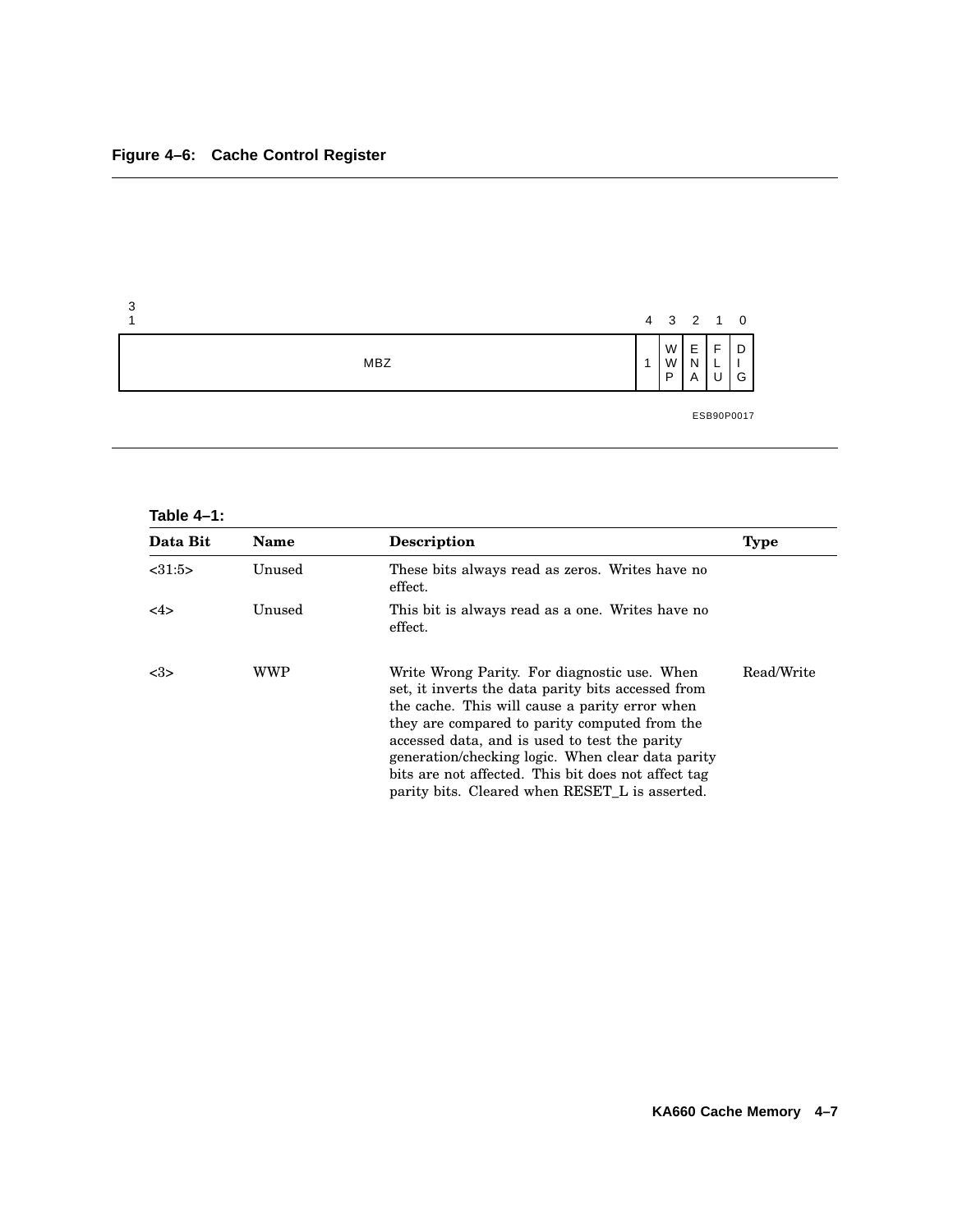**Table 4–1 (Cont.):**

| Data Bit                           | <b>Name</b> | <b>Description</b>                                                                                                                                                                                                                                                                                                                                                                                                                                                     | <b>Type</b> |
|------------------------------------|-------------|------------------------------------------------------------------------------------------------------------------------------------------------------------------------------------------------------------------------------------------------------------------------------------------------------------------------------------------------------------------------------------------------------------------------------------------------------------------------|-------------|
| ENA<br><2><br>RESET_L is asserted. |             | Enable Cache. It enables or disables normal op-<br>eration of the cache. When set, both I-stream and<br>D-stream references are cached in the enabled<br>banks of the cache, and cache tag and data parity<br>errors are reported. When clear, all references<br>(read and write) result in a miss and no cache<br>parity is checked. When Enable Cache is set the<br>cache should be flushed by writing a one to the<br>Flush Cache bit. Enable Cache is cleared when | Read/Write  |
|                                    |             | <b>NOTE</b>                                                                                                                                                                                                                                                                                                                                                                                                                                                            |             |
|                                    |             | The cache may be operated<br>with both the Diagnostic bit.<br>set and the Enable Cache bit<br>set.                                                                                                                                                                                                                                                                                                                                                                     |             |
| 1>                                 | FLU         | Flush Cache. Always read as zero. Writing a one<br>to this bit clears all valid bits in the cache tag<br>array. Writing a zero has no effect.                                                                                                                                                                                                                                                                                                                          | Write Only  |
| <0>                                | <b>DIA</b>  | Diagnostic. When this bit is set, the cache entries<br>and BEHR register may be accessed via a region<br>in I/O space. When clear, references to the same<br>region of I/O space result in bus cycles.                                                                                                                                                                                                                                                                 | Read/Write  |

**Table 4–2: Cache Diagnostic Mode Addresses**

| Information | <b>Address Range</b> |  |
|-------------|----------------------|--|
| Cache Tag   | 20150000 - 201503FF  |  |
| Cache Data  | 20150400 - 201507FF  |  |
| <b>BEHR</b> | 20150800 - 20150FFF  |  |

Note the BEHR register may be accessed at multiple addresses.

When the Diagnostic bit is set, writes to cache data addresses will write to the cache data longword indexed by bits <9:2> of the address. All banks which have the corresponding BEHR ENABLE\_BANK bit set will be written, and correct data parity will also be written. Byte and word writes as well as longword are possible.

Reads from cache data addresses read the cache data longword addressed; if more than one ENABLE\_BANK bit is set then the highest priority bank enabled will return the data (bank 0 is highest priority, bank 7 is lowest).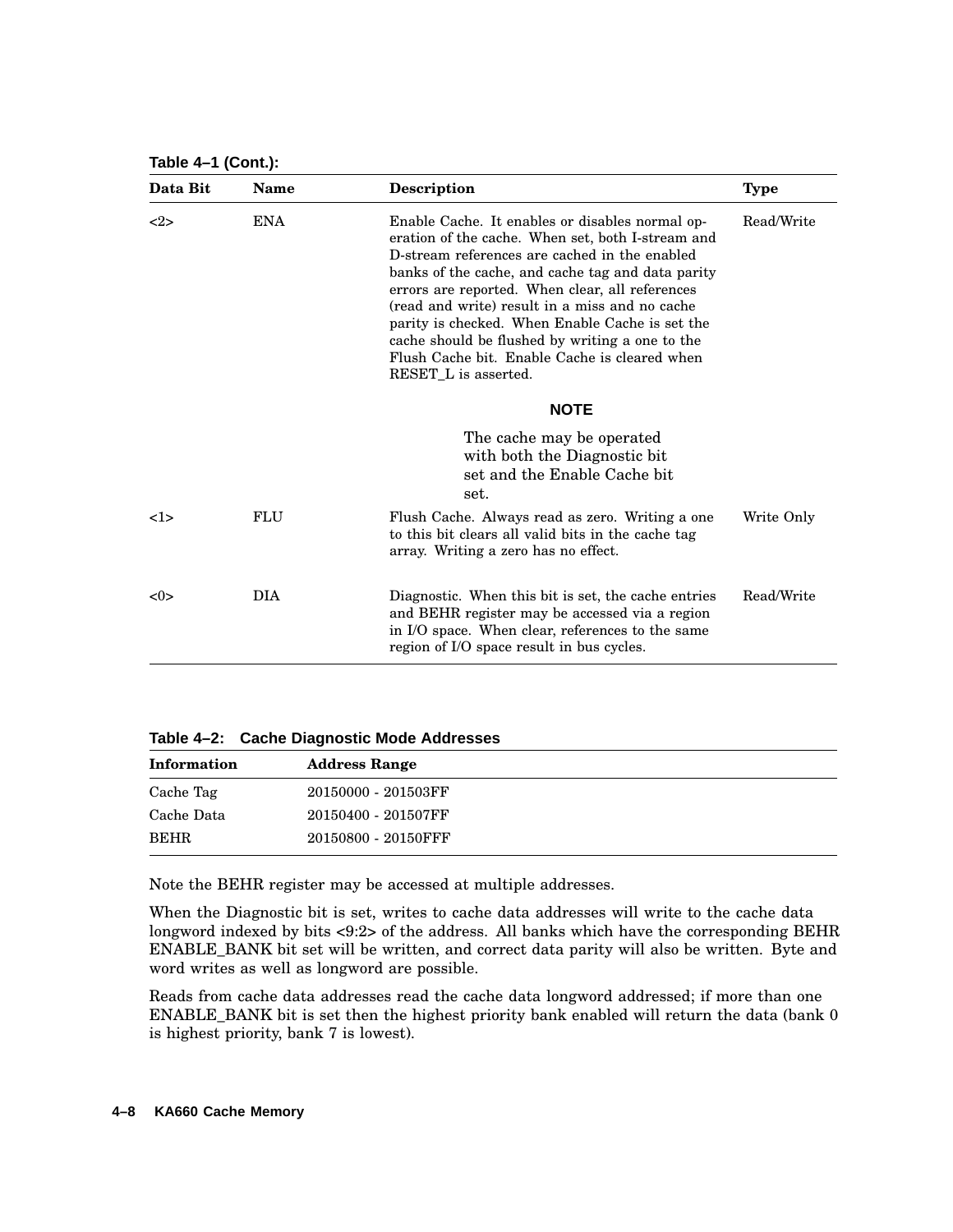Writes to cache tag addresses write to the cache tag indexed by bits <9:3> of the address. All banks which have the corresponding BEHR ENABLE\_BANK bit set will be written. The write data format is shown in Figure 4–7.



**Figure 4–7: Tag Diagnostic Write Data Format**

Reads from cache tag addresses read the cache tag addressed, plus the data parity from the data longword addressed by bits <9:2> of the address as shown below. If more than one ENABLE\_BANK bit is set then the highest priority bank enabled will return the tag.

The read data format is shown in Figure 4–8.



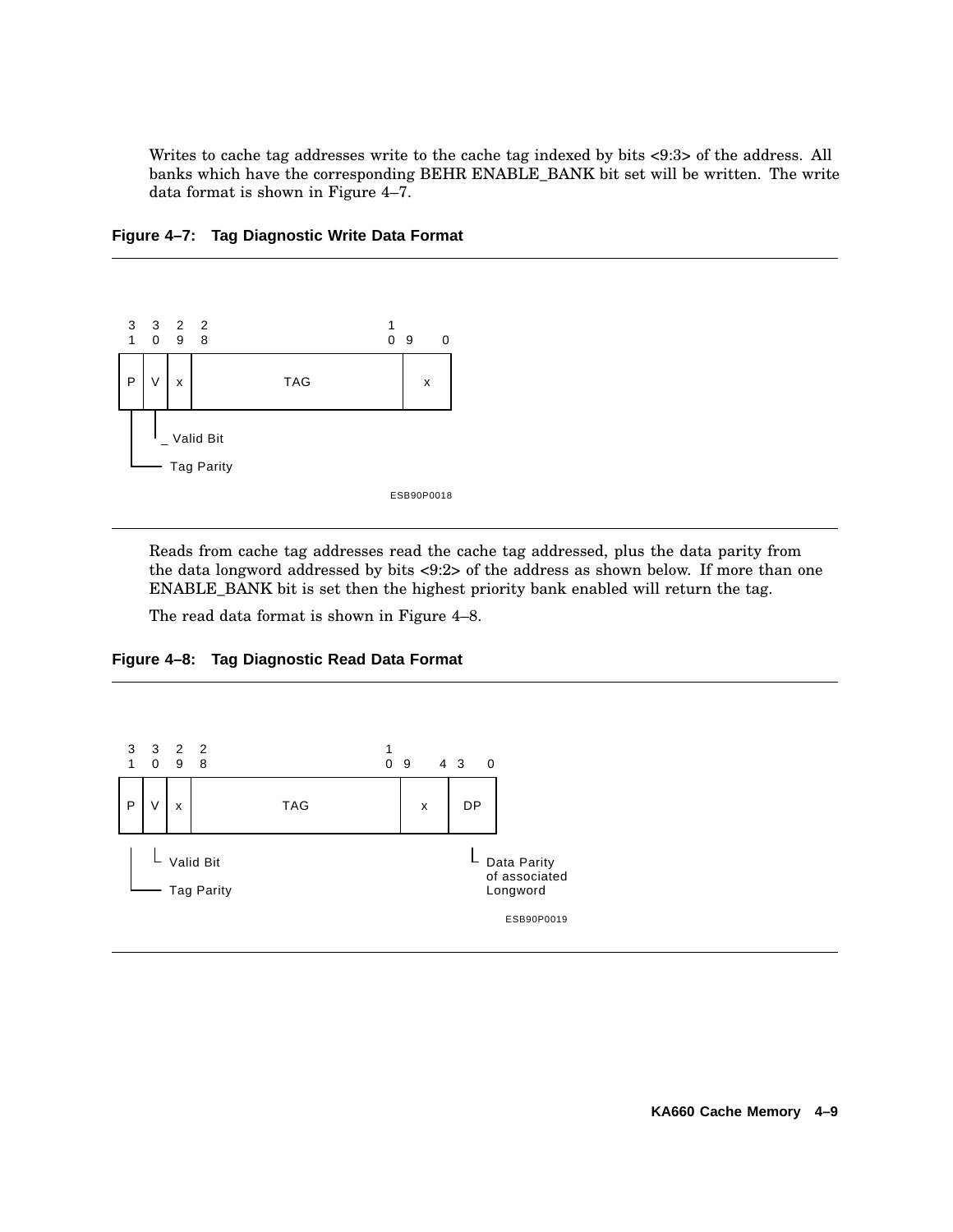## **4.2.5 Bank Enable/Hit Miss Register (BEHR)**

The BEHR register allows individual sets of the cache to be enabled/disabled and also provides bits which indicate the hit/miss status for each set of the cache. The format is shown in Figure 4–9.





| Table 4-3: Bank Enable/Hit Miss Register (BEHR) |
|-------------------------------------------------|

| Data Bit | <b>Name</b> | <b>Description</b>                                                                                                                                                                                                                                                                                                                 | <b>Type</b> |
|----------|-------------|------------------------------------------------------------------------------------------------------------------------------------------------------------------------------------------------------------------------------------------------------------------------------------------------------------------------------------|-------------|
| <15:8>   | Bank Hit    | These bits are provided for use in testing the<br>cache. They represent the hit/miss status of each<br>bank of the cache for the most recent D-stream<br>read or write cycle. A '1' indicates that there was<br>a hit in the corresponding bank, a '0' indicates a<br>miss. Bank Hit<7:0> are cleared when RESET L<br>is asserted. | Read only   |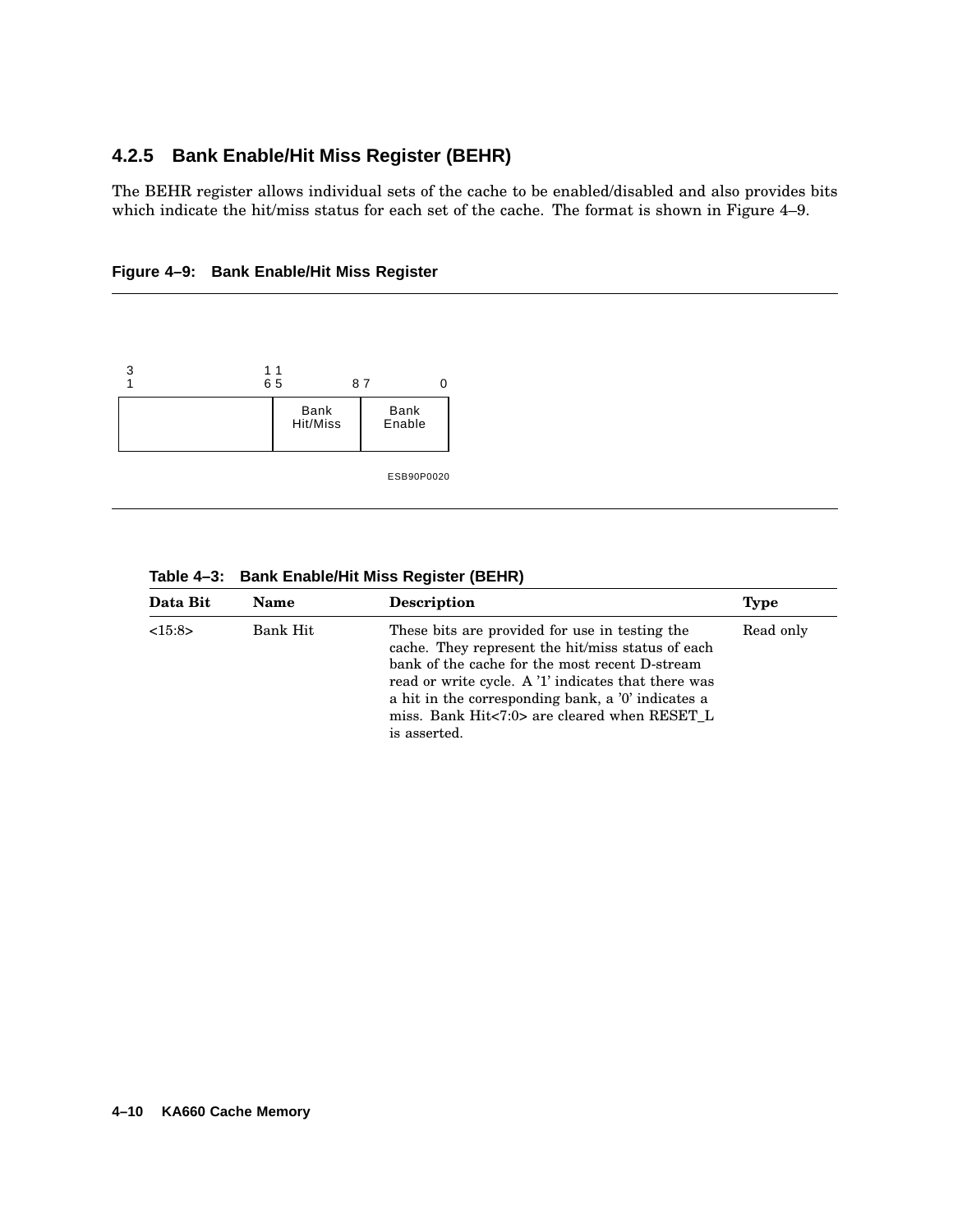| Data Bit | <b>Name</b> | Description                                                                                                                                                                                                                                                                                                                                                                                                                                                                                                                                                                              | <b>Type</b> |
|----------|-------------|------------------------------------------------------------------------------------------------------------------------------------------------------------------------------------------------------------------------------------------------------------------------------------------------------------------------------------------------------------------------------------------------------------------------------------------------------------------------------------------------------------------------------------------------------------------------------------------|-------------|
| <7:0>    | Enable Bank | These bits are written by the power-up diag-<br>nostics. The diagnostics are responsible for<br>determining and enabling good cache banks. The<br>diagnostics search for a "good" cache bank and<br>enable it by If this filed contains a 1, this bank<br>is enabled. When set, these bits enable banks<br>$\langle 7:0 \rangle$ of the cache, respectively. Note that for<br>any bank to be enabled, CCR Enable Cache or<br>CCR Diagnostic must be set. When clear, the<br>corresponding banks are disabled. Enable Bank<br>$\langle 7:0 \rangle$ are cleared when RESET L is asserted. | Read Only   |
|          |             | Whenever a bank is either enabled or disabled,<br>software should also flush the cache by writing a<br>one to CCR Flush.                                                                                                                                                                                                                                                                                                                                                                                                                                                                 |             |
|          |             | For any reference there should be a hit in<br>only one bank. If, due to a hardware mal-<br>function (corrupted tag bit), the reference<br>hits in more than one bank, only the bank<br>with the higher priority drives the data.<br>The banks are numbered in decreasing<br>order of priority. Bank 0 has the highest<br>priority and bank 5 has the lowest prior-<br>ity. Normally, the corrupted tag would be<br>reported via the MSER                                                                                                                                                 |             |

**Table 4–3 (Cont.): Bank Enable/Hit Miss Register (BEHR)**

# **4.2.6 Memory System Error Register (MSER, IPR 39)**

The Memory System Error Register (MSER), Internal Processor Register 39, reports information about DAL bus and cache errors. The two basic classes of errors reported are:

- Errors that don't immediately affect operation of the SOC CPU and will therefore post an interrupt but not change instruction flow.
- Errors that do affect operation and will cause a machine check (trap through SCB vector 4.)

The format is shown in Figure 4–10.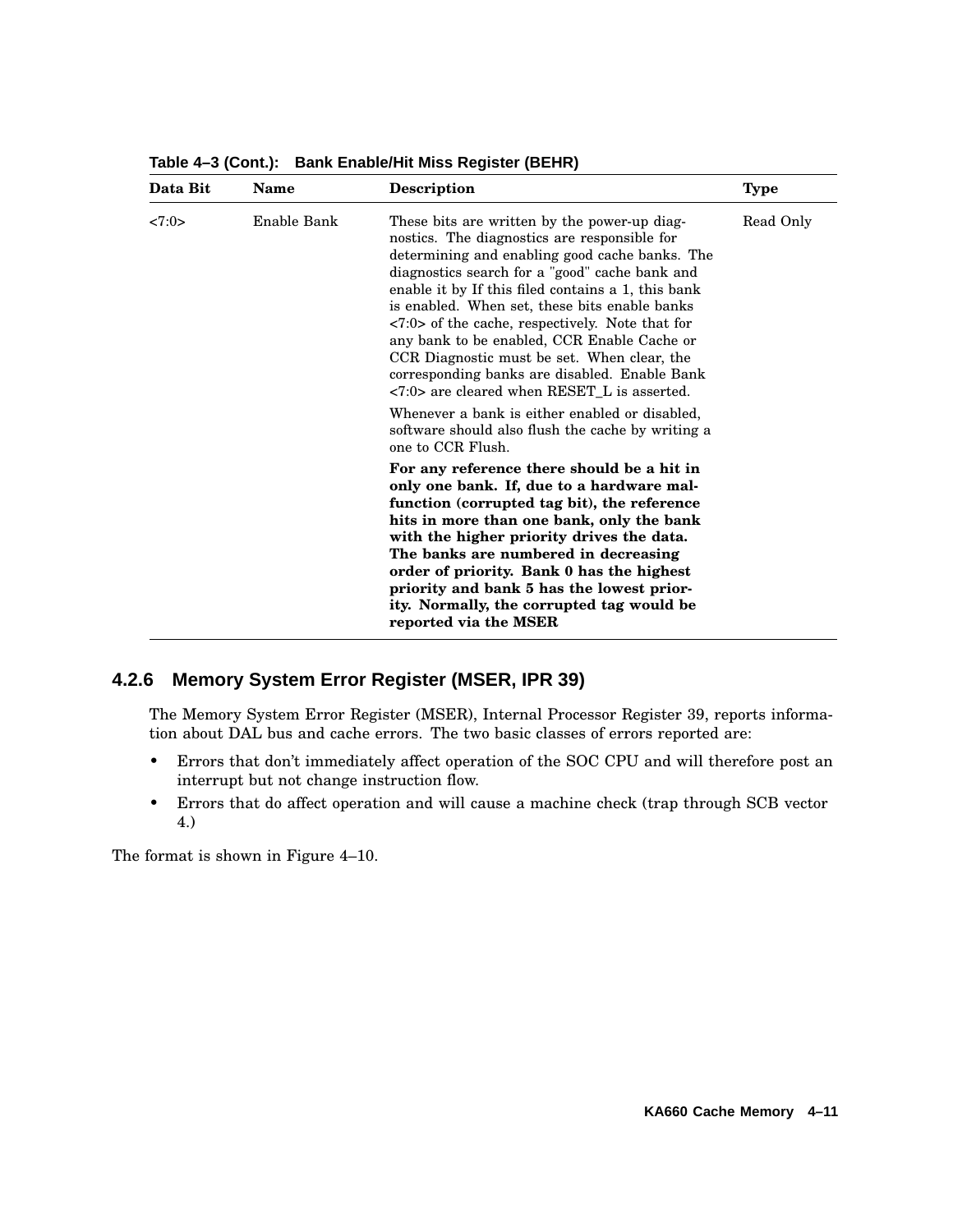| າ<br>u |      |             |                  |        |        | 7 6 5 4 3 2 1 0 |   |            |
|--------|------|-------------|------------------|--------|--------|-----------------|---|------------|
|        | ZERO | B<br>Е<br>R | ¬<br>◡<br>D<br>Е | ם<br>Е | P<br>Е | Р<br>っ          | P |            |
|        |      |             |                  |        |        |                 |   | ESB90P0021 |

| Table 4-4: Memory System Error Register (MSER, IPR 39) |  |  |  |  |  |  |  |
|--------------------------------------------------------|--|--|--|--|--|--|--|
|--------------------------------------------------------|--|--|--|--|--|--|--|

| Data Bit | <b>Name</b>   | Description                                                                                                                                                                                                                                                                                                                                                             | <b>Type</b> |
|----------|---------------|-------------------------------------------------------------------------------------------------------------------------------------------------------------------------------------------------------------------------------------------------------------------------------------------------------------------------------------------------------------------------|-------------|
| <31:7>   |               | Always read as zero                                                                                                                                                                                                                                                                                                                                                     |             |
| <6>      | <b>DPE</b>    | DAL Parity Error – This bit is set when a DAL<br>parity error is detected on either a demand<br>or request read cycle which receives a normal<br>termination response (RDY_L asserted, ERR_L<br>deasserted).                                                                                                                                                            | sticky      |
| 5>       | <b>MCADPE</b> | Machine Check Abort—DAL parity Error - This<br>bit is set whenever a machine check is caused by<br>a DAL parity Error. A DAL parity error will only<br>cause a machine check on a demand read cycle.                                                                                                                                                                    | sticky      |
| <4>      | <b>MCACPE</b> | Machine Check Abort Cache Parity Error - This<br>bit is set whenever a machine check is caused<br>by a cache parity error (tag or data). A cache<br>parity error will only cause a machine check on a<br>demand read cycle that hits the cache.                                                                                                                         | sticky      |
| <3:2>    |               | Always read as zero                                                                                                                                                                                                                                                                                                                                                     |             |
| 1:0>     |               | These bits are set independandtly to show the<br>scope of a cache parity error on either a demand<br>or request cycle, MSER<0> is set to indicate<br>that the cache parity error was caused by a tag<br>error; MSER<1> by a data error. Note that a<br>simultaneuos cache tag and data parity error will<br>only log the fact that a cache tag parity error<br>occured. | sticky      |

NOTE: MSER bits <6:4, 1:0> are "sticky" in the sence that once set, they will remain set until MSER **is explicitly cleared by writing the MSER (with a MTPR instruction) irrespective of the data, Parity errors occuring while an error condition is posted in MSER can only set an additional bit (For example MSER <6:4, 1:0> cannot be cleared through subsequent errors.)**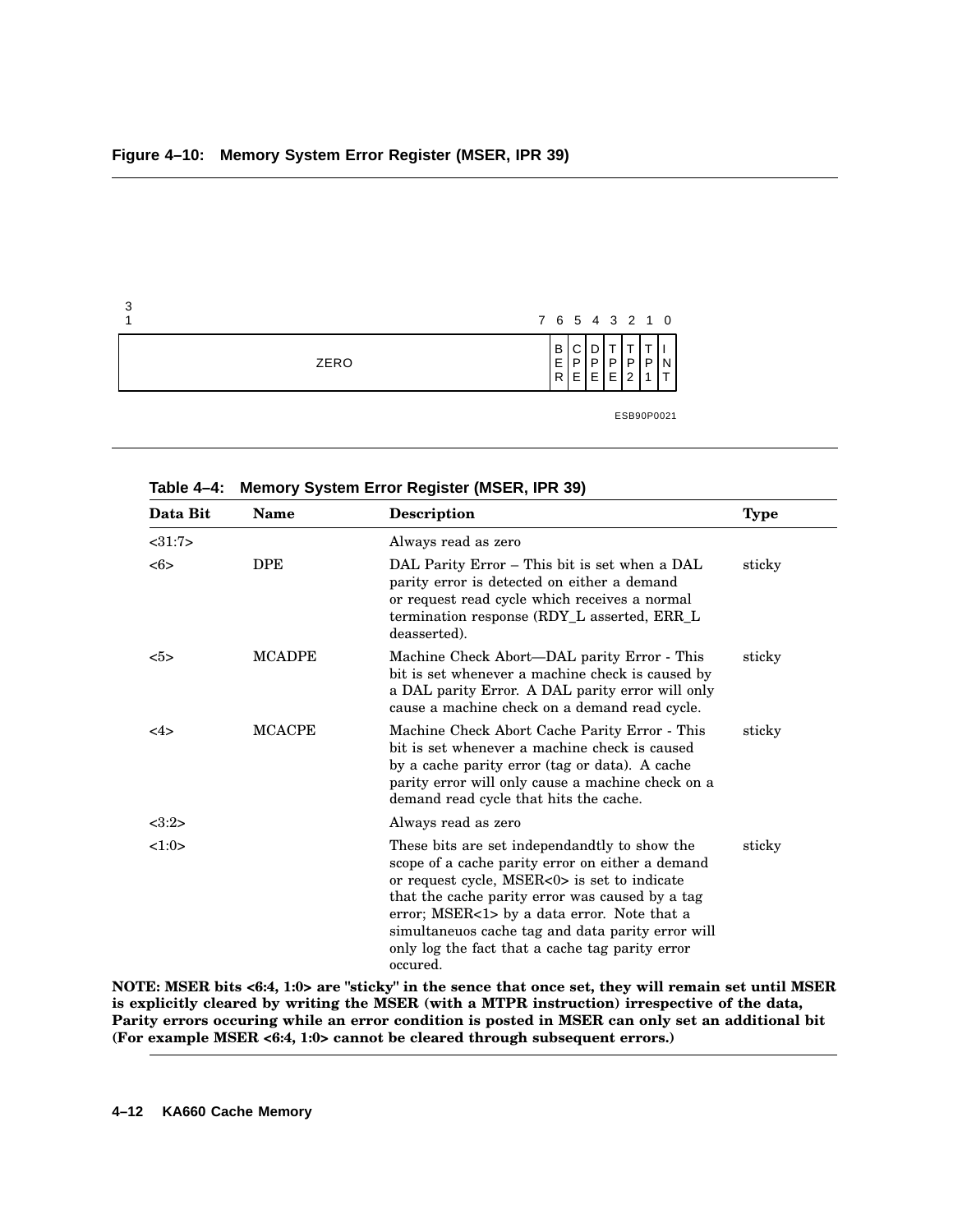## **4.2.7 Cache Error Detection**

Both the tag and data arrays in the cache are protected by parity. Each 8-bit byte of data and the 19-bit tag is stored with an associated parity bit. The valid bit in the tag is not covered by parity. Odd data bytes are stored with odd parity and even data bytes are stored with even parity. The tag is stored with odd parity. The stored parity is valid only when the valid bit associated with the cache entry is set. Tag and data parity (on the entire longword) are checked on read references that hit the cache, while only tag parity is checked on CPU and DMA write references that hit the cache.

The action taken following the detection of a cache parity error depends on the reference type. The following list outlines the different reference types:

- During a demand D-stream read reference, the entire cache is flushed, the CCR is cleared (which disables the cache.) The cause of the error is logged in  $MSER<4,1:0>$  and a machine check abort is initiated.
- During a request I-stream read reference, the entire cache is flushed (unless CCR<0> is set), the cause of the error is logged in  $MSER<1:0>$ , the prefetch is halted, but no machine check abort occurs, and the cache remains enabled.
- During a masked or unmasked write reference, the entire cache is flushed (unless CCR<0> is set), the cause of the error is logged in MSER<0> (only tag parity is checked on CPU writes that hit the cache) there is no effect on CPU execution, and the cache remains enabled.
- During a DMA Write reference the cause of the error is logged in  $MSER<0>$  (only tag parity is checked on DMA writes that hit the cache) there is no effect on CPU execution, both caches remain enabled, and no invalidate operation occurs.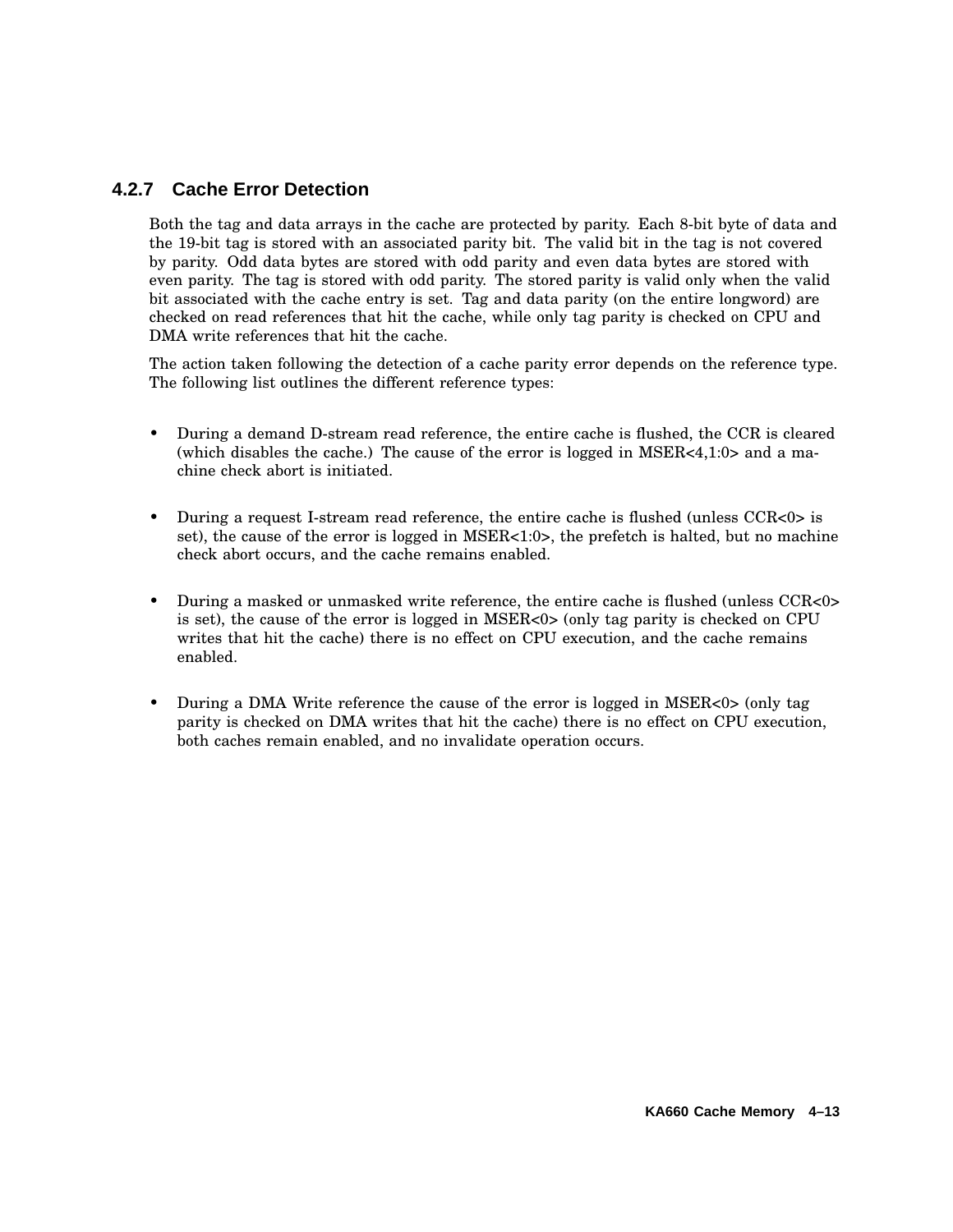# **Chapter 5**

# **KA660 Main Memory System**

The KA660-AA includes a main memory controller implemented via a single VLSI chip called the CMCTL. The KA660 Main Memory Controller communicates with the MS650 memory boards over the MS650 Memory Interconnect, which uses the CD interconnect for the address and control lines and a 50-pin, ribbon cable for the data lines. It supports up to 4 (four) MS650 memory boards, for a maximum of 64MB of ECC memory.

#### **NOTE**

The KA660 supports only MS650\_B\* variations and does not support MS650-AA variations.

The memory controller supports synchronous longword read references, and masked or unmasked synchronous write references generated by the CPU as well as synchronous, quadword read references generated by cacheable CPU references that miss the cache.

### **5.0.1 KA660 Timing**

The system clock for the VAX 4000-200 operates at 114.285 MHz creating a cycle time of 70 ns. Table 5–1 lists the reference times for CPU reads and writes, and Q22-bus interface reads and writes. This table also provides information about error handling times.

| Table 5-1: KA660 Reference Timing |  |
|-----------------------------------|--|
|-----------------------------------|--|

| $280$ ns |
|----------|
| $420$ ns |
| $280$ ns |
| $140$ ns |
|          |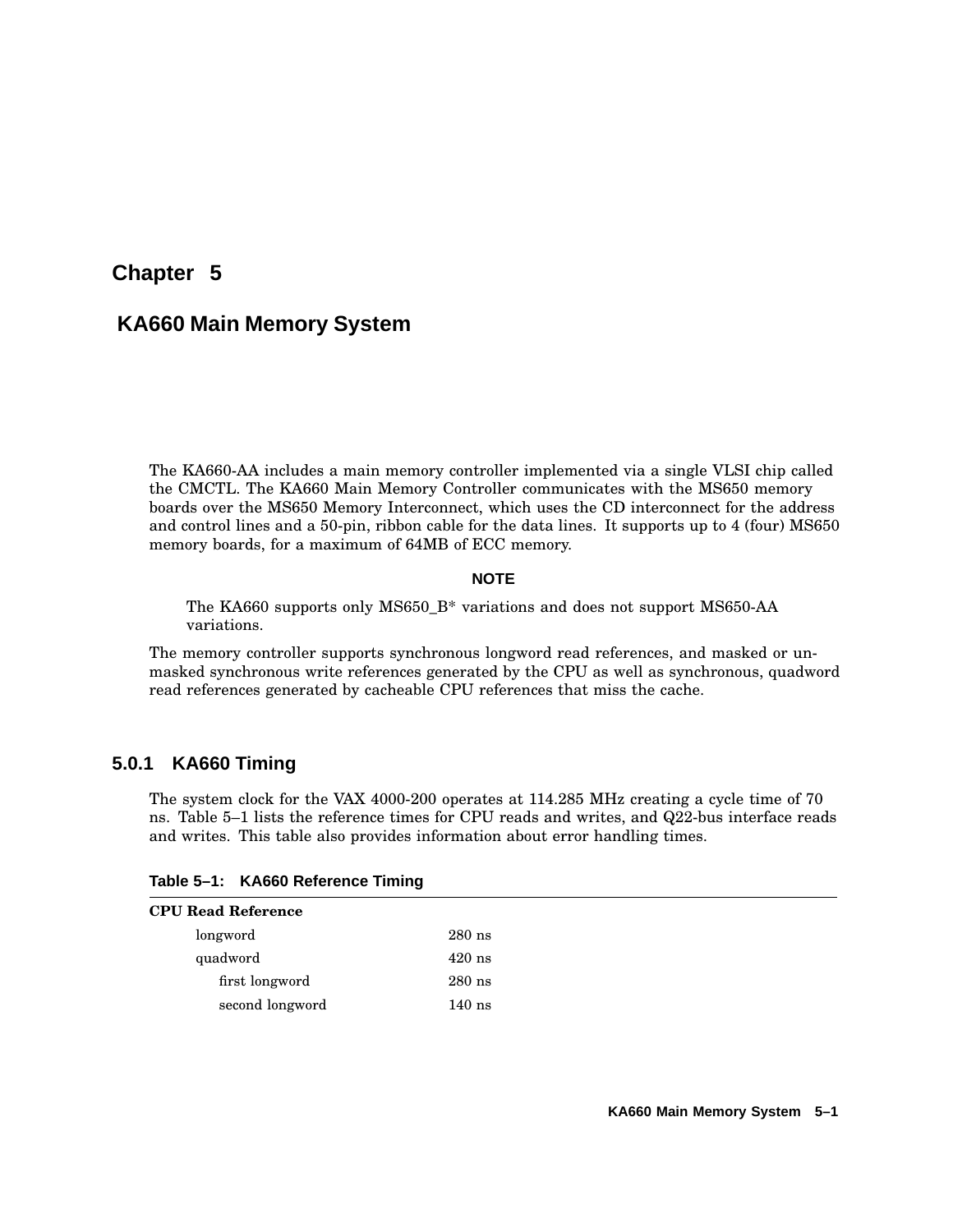### **Table 5–1 (Cont.): KA660 Reference Timing**

| aborted reference | $280$ ns     |
|-------------------|--------------|
| longword (locked) | $630$ ns min |
| aborted reference | $280$ ns     |
| retry (locked)    | $350$ ns     |

#### **CPU Write Reference**

| longword          | $140$ ns |
|-------------------|----------|
| longword (masked) | $350$ ns |

The controller also supports asynchronous longword and quadword DMA read references and masked and unmasked asynchronous longword, quadword, hexword, and octaword DMA write references from the Q22-bus Bus Interface.

#### **Q22-bus Interface Read Reference**

| longword          | $420$ ns |
|-------------------|----------|
| quadword          | $560$ ns |
| first longword    | $350$ ns |
| second longword   | $210$ ns |
| longword (locked) | 420 ns   |

#### **Q22-bus Interface Write Reference**

| longword          | $280$ ns  |
|-------------------|-----------|
| longword (masked) | $420$ ns  |
| quadword          | 490 ns    |
| first longword    | $2800$ ns |
| second longword   | $210$ ns  |
| quadword (masked) | 770 ns    |
| first longword    | $280$ ns  |
| second longword   | $490$ ns  |
| hexword           | $700$ ns  |
| first longword    | $280$ ns  |
| second longword   | $210$ ns  |
| third longword    | $210$ ns  |
| hexword (masked)  | 980 ns    |
| first longword    | $280$ ns  |
| second longword   | $210$ ns  |
| third longword    | $4900$ ns |
| octaword          | 910 ns    |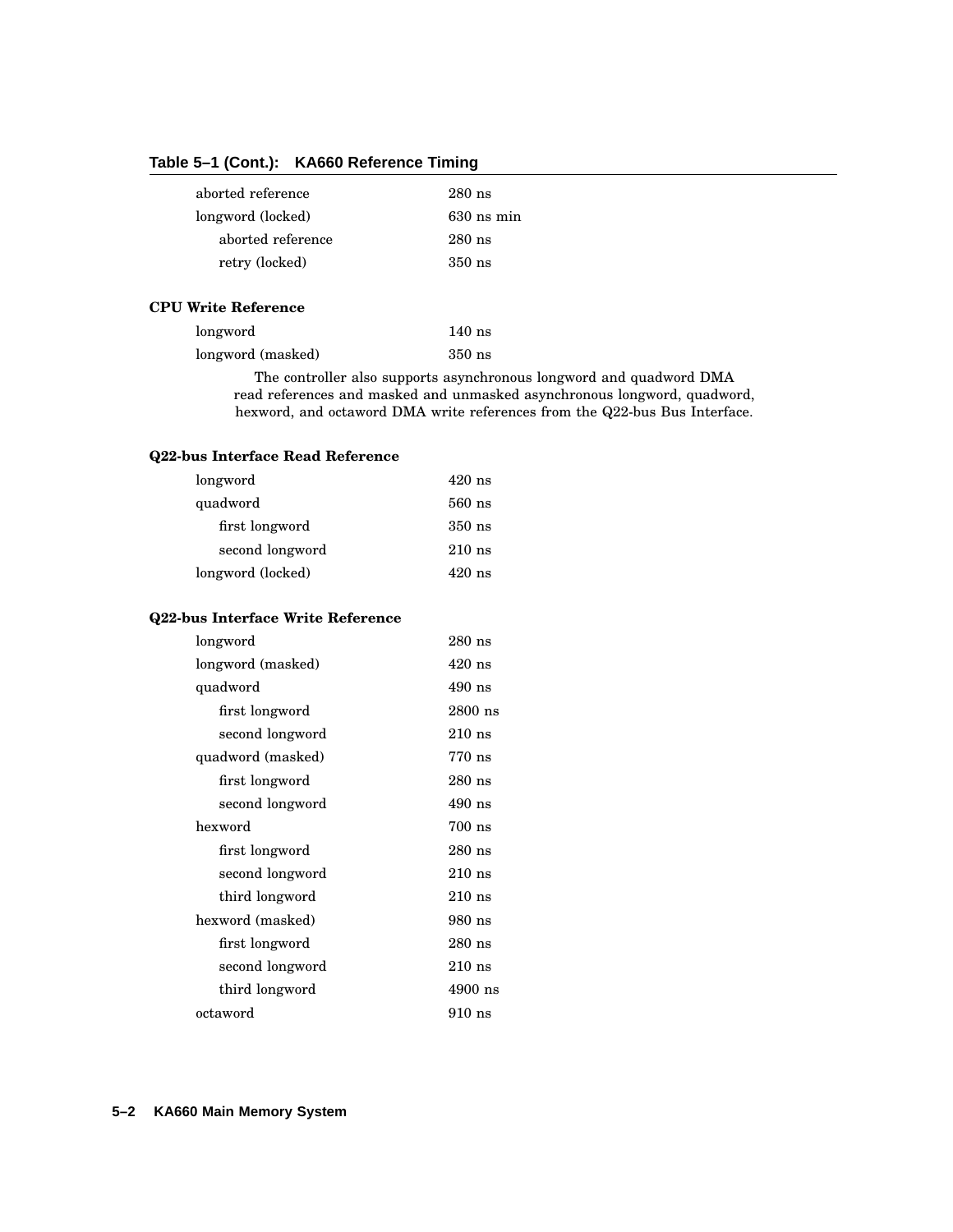#### **Table 5–1 (Cont.): KA660 Reference Timing**

| first longword    | $280$ ns  |
|-------------------|-----------|
| second longword   | $210$ ns  |
| third longword    | $210$ ns  |
| fourth longword   | $2100$ ns |
| octaword (masked) | $1190$ ns |
| first longword    | $280$ ns  |
| second longword   | $210$ ns  |
| third longword    | $210$ ns  |
| fourth longword   | 490 ns    |

The above timing assumes no exception conditions are encountered during the reference. Exception conditions will add the following amount of time if they are encountered during a reference.

#### **Error Handling**

| correctable error   | 70 ns       |
|---------------------|-------------|
| uncorrectable error | 140 ns-read |
| uncorrectable error | 70 ns-write |
| CDAL parity error   | 70 ns-write |
| refresh collision   | $280$ ns    |

### **5.0.2 Main Memory Organization**

Main memory is logically and physically divided into four boards which correspond to the four possible MS650 memory expansion modules that can be attached to a KA660-AA. Each memory board can contain zero (no memory module present) or four (MS650-BA present), memory banks. Each bank contains 1,048,576 (1M) aligned longwords. Each aligned longword is divided into four data bytes and is stored with seven ECC check bits, resulting in a memory array width of 39 bits.

### **5.0.3 Main Memory Addressing**

The KA660-AA Main Memory Controller is capable of controlling up to 16 banks of RAM, each bank containing 4MB of storage. Each bank of main memory has a programmable base address, determined by the state of bits <25:22> of the Main Memory Configuration Register associated with the bank.

A 4MB bank is accessed when bit <29> of the physical address is equal to zero, indicating a VAX Memory Space read/write reference, bits <28:26> of the physical address are equal to zero, indicating a reference within the range of the main memory controller, and the bank number of the bank matches bits <25:22> of the physical address. The remainder of the physical address (bits <21:2>) are used to determine the row and column of the desired longword within the bank. The Byte Mask lines are ignored on read operations, but are used to select the proper byte(s) within a longword during masked longword write references.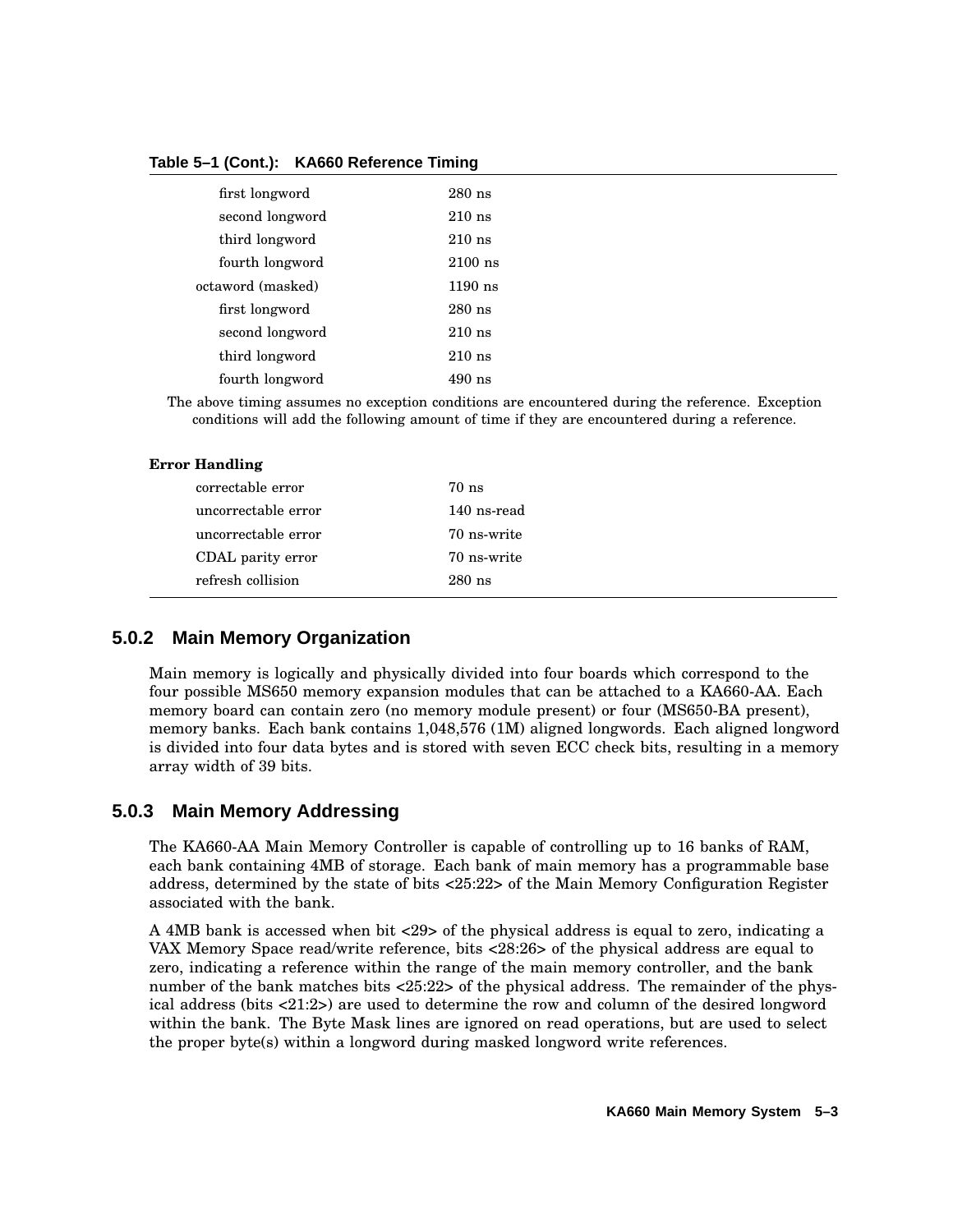### **5.1 Main Memory Behavior on Writes**

On unmasked CPU write references, the main memory controller operates in "dump and run" mode, terminating the CDAL Bus transaction after latching the data, but before checking CDAL Bus parity, calculating the ECC check bits, and transferring the data to main memory.

On unmasked DMA write references by the Q22-bus Bus Interface, the data is latched, CDAL Bus parity is NOT checked, the CDAL Bus transaction is terminated, the ECC check bits are calculated, and the data is transferred to main memory.

On single masked CPU or DMA write references, CDAL Bus parity is checked (for CPU writes only), the referenced longword is read from main memory, the ECC code checked, the check bits recalculated to account for the new data byte(s), the CDAL transaction is terminated, and the longword is rewritten.

On multiple transfer masked DMA writes, each longword write is acknowledged then the CDAL transaction is terminated.

## **5.2 Main Memory Error Status Register (MEMCSR16)**

The Main Memory Error Status Register, address  $20080140_{16}$ , is used to capture main memory error data. This register is unique to CPU designs that use the CMCTL memory controller chip.

| Data Bit | <b>Name</b>                   | <b>Description</b>                                                                                                                                                                                                                                                                                                                               | <b>Type</b>             |
|----------|-------------------------------|--------------------------------------------------------------------------------------------------------------------------------------------------------------------------------------------------------------------------------------------------------------------------------------------------------------------------------------------------|-------------------------|
| <31>     | RDS ERROR                     | When set, an uncorrectable ECC error occurred<br>during a memory read or masked write reference.<br>Cleared by writing a one to it. Writing a zero has<br>no effect. Undefined if MEMCSR16<7> (CDAL<br>BUS ERROR) is set. Cleared on power-up and<br>the negation of DCOK when SCR<7> is clear.                                                  | Read/Write to<br>clear  |
| <30>     | RDS HIGH<br><b>ERROR RATE</b> | When set, an uncorrectable ECC error occurred<br>while the RDS ERROR LOG REQUEST bit was<br>set, indicating multiple uncorrectable memory<br>errors. Cleared by writing a one to it. Writing a<br>zero has no effect. Undefined if MEMCSR16<7><br>(CDAL BUS ERROR) is set. Cleared on power-up<br>and the negation of DCOK when SCR<7> is clear. | Read/Write to<br>Clear. |
| 29       | <b>CRD ERROR</b>              | When set, a correctable (single bit) error occurred<br>during a memory read or masked write reference.<br>Cleared by writing a one to it. Writing a zero has<br>no effect. Undefined if MEMCSR16<7> (CDAL<br>BUS ERROR) is set. Cleared by writing one,<br>on power-up and the negation of DCOK when<br>$SCR < 7$ is clear.                      | Read/Write to<br>Clear. |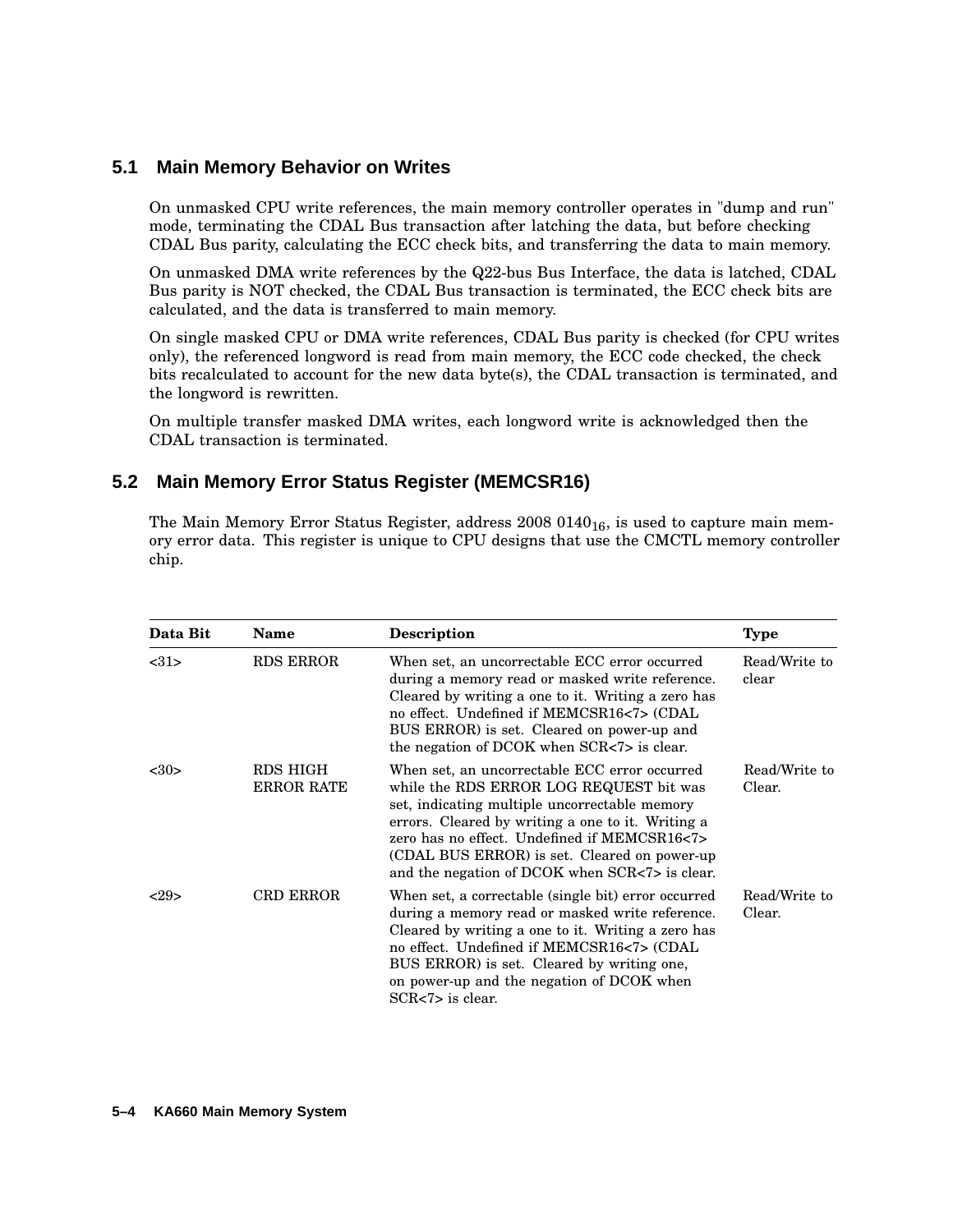| Data Bit                                     | Name                                                                                                                                                                                                                                                                                                                                                                                                                                                                                                      | Description                                                                                                                                                                                                                                                                                                                                                                                                                                                                                                                                                                            | <b>Type</b>             |
|----------------------------------------------|-----------------------------------------------------------------------------------------------------------------------------------------------------------------------------------------------------------------------------------------------------------------------------------------------------------------------------------------------------------------------------------------------------------------------------------------------------------------------------------------------------------|----------------------------------------------------------------------------------------------------------------------------------------------------------------------------------------------------------------------------------------------------------------------------------------------------------------------------------------------------------------------------------------------------------------------------------------------------------------------------------------------------------------------------------------------------------------------------------------|-------------------------|
| <28:9><br>PAGE<br><b>ADDRESS</b><br>OF ERROR | This field identifies the page (512 byte block)<br>containing the location that caused the memory<br>error. In the event of multiple memory errors,<br>the types of errors are prioritized and the page<br>address of the error with the highest priority<br>is captured. Errors with equal priority do not<br>overwrite previous contents. Writes have no<br>effect. Cleared on power-up and the negation of<br>DCOK when SCR<7> is clear. The types of error<br>conditions follow in order of priority: | Read Only.                                                                                                                                                                                                                                                                                                                                                                                                                                                                                                                                                                             |                         |
|                                              |                                                                                                                                                                                                                                                                                                                                                                                                                                                                                                           | CDAL Bus parity errors during a CPU write<br>reference, as logged by the CDAL BUS<br>ERROR bit.                                                                                                                                                                                                                                                                                                                                                                                                                                                                                        |                         |
|                                              |                                                                                                                                                                                                                                                                                                                                                                                                                                                                                                           | Uncorrectable ECC errors during a CPU or<br>٠<br>DMA read or masked write reference, as<br>logged by the RDS ERROR LOG bit.<br>Correctable ECC errors during a CPU or<br>$\bullet$<br>DMA read or masked write reference, as<br>logged by CRD ERROR bit.                                                                                                                                                                                                                                                                                                                               |                         |
| <8>                                          | <b>DMA ERROR</b>                                                                                                                                                                                                                                                                                                                                                                                                                                                                                          | When set, an error occured during a DMA read<br>or write reference. Cleared by writing a one to it.<br>Writing a zero has no effect. Cleared on power-up<br>and the negation of DCOK when SCR<7> is clear.                                                                                                                                                                                                                                                                                                                                                                             | Read/Write to<br>Clear. |
| <7>                                          | <b>CDAL BUS</b><br><b>ERROR</b>                                                                                                                                                                                                                                                                                                                                                                                                                                                                           | When set, a CDAL Bus parity error occurred<br>on a CPU write reference. Cleared by writing a<br>one to it. Writing a zero has no effect. Cleared<br>on power-up and the negation of DCOK when<br>$SCR < 7$ is clear.                                                                                                                                                                                                                                                                                                                                                                   | Read/Write to<br>Clear. |
| <6:0>                                        | <b>ERROR</b><br><b>SYNDROME</b>                                                                                                                                                                                                                                                                                                                                                                                                                                                                           | This field stores the error syndrome. A non-<br>zero syndrome indicates a detectable error has<br>occured. A unique syndrome is generated for<br>each possible single bit (correctable) error. A<br>list of the these syndromes and their associated<br>single bit errors appears on the next page. Any<br>non-zero syndrome that is not contained on this<br>list indicates a multiple bit (uncorrectable) error<br>has occured. This field handles multiple errors in<br>the same manner as MEMCSR16<28:9>. Cleared<br>on power-up and the negation of DCOK when<br>SCR<7> is clear. | Read Only.              |

The following is a list of the syndromes and their associated single bit errors: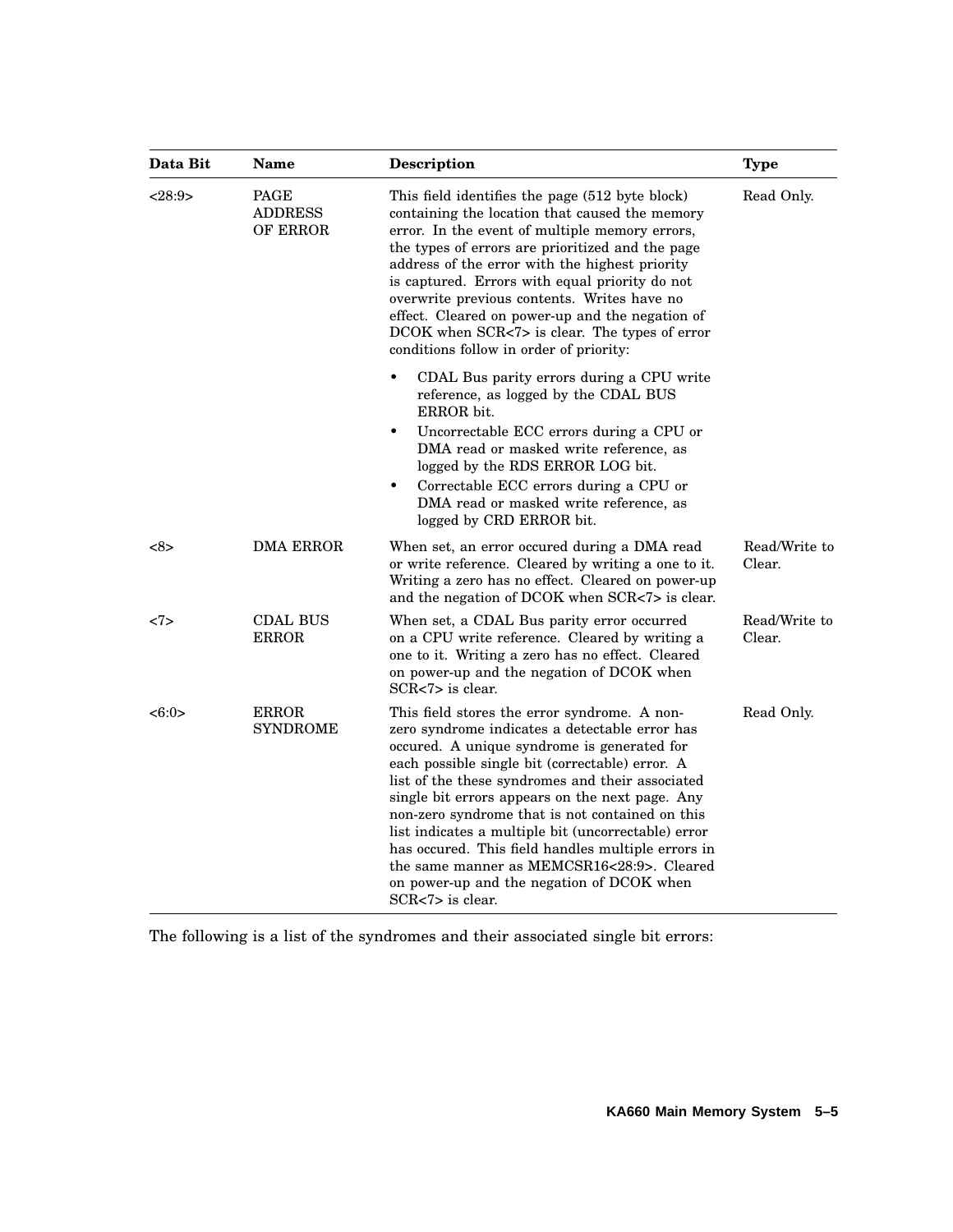| SYNDROME<6:0>      | BIT POSITION IN ERROR                                |
|--------------------|------------------------------------------------------|
| =============      | =====================                                |
| 0000000            | no error detected                                    |
|                    | Data Bits (0-31 decimal)                             |
| 1011000            | $\mathbf 0$                                          |
| 0011100            | 1<br>I                                               |
| 0011010            | 2<br>V                                               |
| 1011110            | 3                                                    |
| 0011111            | 4                                                    |
| 1011011            | 5                                                    |
| 1011101            | 6                                                    |
| 0011001            | 7                                                    |
| 1101000            | 8                                                    |
| 0101100            | 9                                                    |
| 0101010            | 10                                                   |
| 1101110            | 11                                                   |
| 0101111            | 12                                                   |
| 1101011            | 13                                                   |
| 1101101            | 14                                                   |
| 0101001            | 15                                                   |
| 1110000            | 16<br>17                                             |
| 0110100<br>0110010 | 18                                                   |
| 1110110            | 19                                                   |
| 0110111            | 20                                                   |
| 1110011            | 21                                                   |
| 1110101            | 22                                                   |
| 0110001            | 23                                                   |
| 0111000            | 24                                                   |
| 1111100            | 25                                                   |
| 1111010            | 26                                                   |
| 0111110            | 27                                                   |
| 1111111            | 28                                                   |
| 0111011            | 29                                                   |
| 0111101            | 30                                                   |
| 1111001            | 31                                                   |
|                    | Check Bits (32-38 decimal)                           |
| 0000001            | 32                                                   |
| 0000010            | 33                                                   |
| 0000100            | 34<br>V                                              |
| 0001000            | 35                                                   |
| 0010000            | 36                                                   |
| 0100000            | 37                                                   |
| 1000000            | 38                                                   |
| 0000111            | Result of incorrect check                            |
|                    | bits written on detection of<br>a CDAL parity error. |
| All others         | Multi-bit errors                                     |

## **5.3 Main Memory Control and Diagnostic Status Register (MEMCSR17)**

The Main Memory Control and Diagnostic Status Register, address 2008 0144 <sub>16</sub>, is used to control the operating mode of the main memory controller as well as to store diagnostic status information. This register is unique to CPU designs that use the CMCTL memory controller chip. Figure 5–1 shows the format of this register.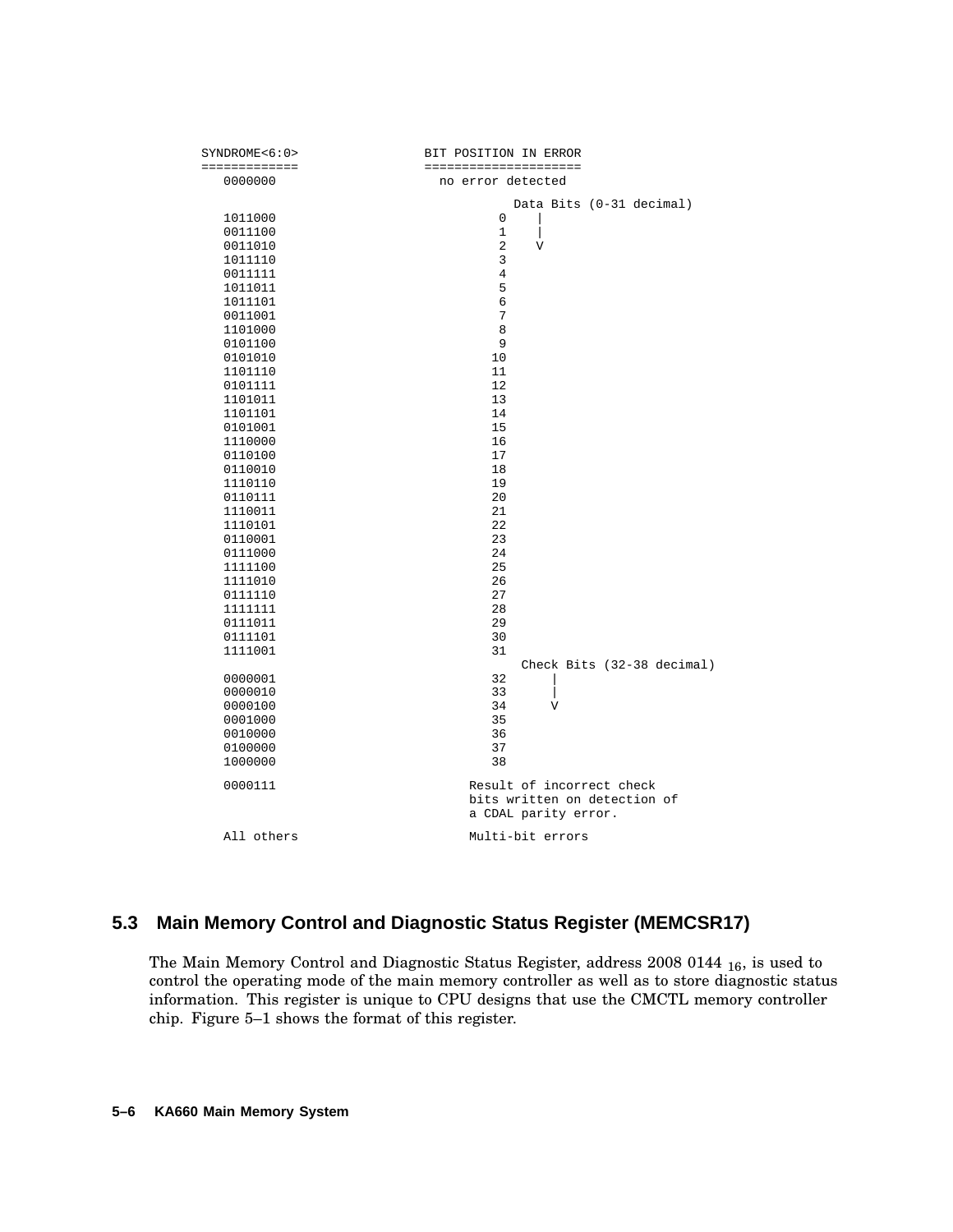### **Figure 5–1: Main Memory Control and Diagnostic Status Register (MEMCSR17)**



| Data Bit | <b>Name</b>               | Description                                                                                                                                                                                                                                                                                                                                                                                                                                                                                                       | <b>Type</b> |
|----------|---------------------------|-------------------------------------------------------------------------------------------------------------------------------------------------------------------------------------------------------------------------------------------------------------------------------------------------------------------------------------------------------------------------------------------------------------------------------------------------------------------------------------------------------------------|-------------|
| <31:15>  | Unused                    | This field reads as 0, must be written as 0.                                                                                                                                                                                                                                                                                                                                                                                                                                                                      |             |
| 14>      | <b>ENABLE LOCK</b><br>BIT | When cleared, the main memory locking function<br>(reflected by the LOCK BIT in MEMCSR15-<br>$0<6$ ) is disabled. When set, the main memory<br>locking function (reflected by the LOCK BIT<br>in MEMCSR15-0 $< 6$ ) is enabled. Writing this<br>bit has no effect on MEMCSR15-0<6>. This bit<br>should always be clear, because the KA660-AA<br>implements the main memory locking function<br>in the Q22-bus Interface chip (CQBIC). Cleared<br>on power-up and the negation of DCOK when<br>$SCR < 7$ is clear. | Read/Write. |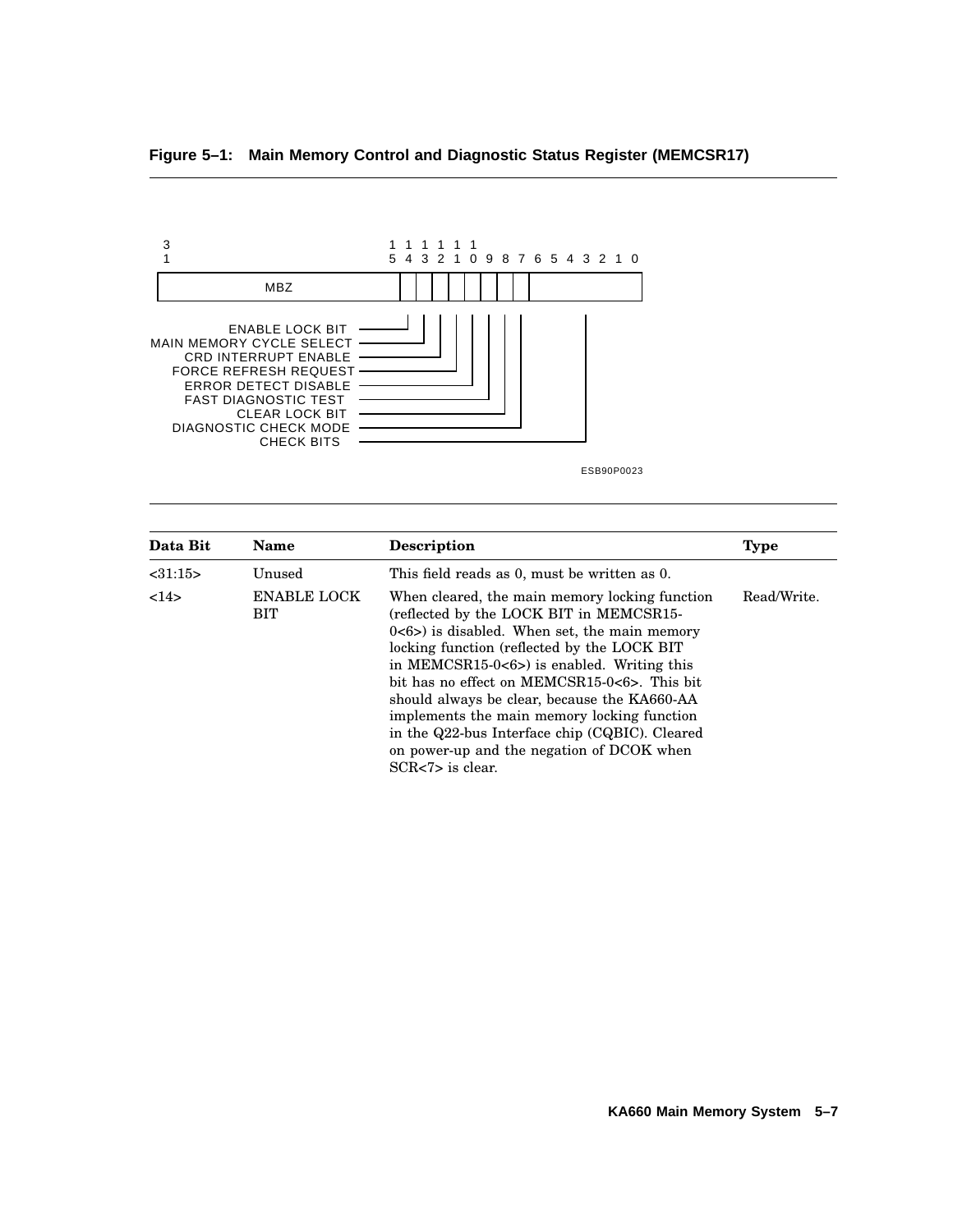| Data Bit                                                              | Name                                                             | <b>Description</b>                                                                                                                                                                                                                                                                                                                                                                                                                                                                                                                                                                 | <b>Type</b> |
|-----------------------------------------------------------------------|------------------------------------------------------------------|------------------------------------------------------------------------------------------------------------------------------------------------------------------------------------------------------------------------------------------------------------------------------------------------------------------------------------------------------------------------------------------------------------------------------------------------------------------------------------------------------------------------------------------------------------------------------------|-------------|
| <13><br><b>MAIN</b><br><b>MEMORY</b><br><b>CYCLE</b><br><b>SELECT</b> |                                                                  | When set, longword reads and the first longword<br>in quadword reads occur in four CPU cycles<br>(320ns) and the second longword in a quadword<br>read occurs in two CPU cycles (160ns). When<br>cleared, longword reads and the first longword in<br>quadword reads occur in five CPU cycles (450ns)<br>and the second longword in a quadword read<br>occurs in three CPU cycles (240ns).                                                                                                                                                                                         | Read/Write  |
|                                                                       |                                                                  | <b>NOTE</b>                                                                                                                                                                                                                                                                                                                                                                                                                                                                                                                                                                        |             |
|                                                                       |                                                                  | With the KA660-AA this<br>bit must be cleared by the<br>firmware memory configu-<br>ration routine thus using<br>the 5/3 timing. Cleared on<br>power-up and the negation of<br>DCOK when SCR<7> is clear.                                                                                                                                                                                                                                                                                                                                                                          |             |
| 12                                                                    | <b>CRD INTERRUPT</b><br><b>ENABLE</b>                            | When cleared, single-bit errors are corrected by<br>the ECC logic, but no interrupt is generated.<br>When set, single-bit errors are corrected by the<br>ECC logic and they cause an interrupt to be<br>generated at IPL 1A with a vector of $54_{16}$ ,.<br>This bit has no effect on the capturing of error<br>information in MEMCSR16, or on the reporting<br>of uncorrectable errors. Cleared on power-up and<br>the negation of DCOK when SCR<7> is clear.                                                                                                                    | Read/Write. |
| <11>                                                                  | <b>FORCE</b><br><b>REFRESH</b><br><b>REQUEST</b>                 | When cleared, the refresh control logic operates<br>in normal mode (refresh every 9.1 us for 80 ns<br>cycles and 1 wait state). When set, one mem-<br>ory refresh operation occurs immediately after<br>the MEMCSR write reference that set this bit.<br>Setting this bit provides a mechanism for speed-<br>ing up the testing of the refresh logic during<br>manufacturing test of the controller chip. This<br>bit is cleared by the memory controller upon<br>completion of the refresh operation. Cleared<br>on power-up and the negation of DCOK when<br>$SCR < 7$ is clear. | Read/Write. |
| <10>                                                                  | <b>MEMORY</b><br><b>ERROR</b><br><b>DETECT</b><br><b>DISABLE</b> | When set, error detection and correction (ECC)<br>is disabled, so all memory errors go undetected.<br>When cleared, error detection, correction, state<br>capture and reporting (via MEMCSR16) is en-<br>abled. Cleared on power-up and the negation of<br>DCOK when SCR<7> is clear.                                                                                                                                                                                                                                                                                              | Read/Write. |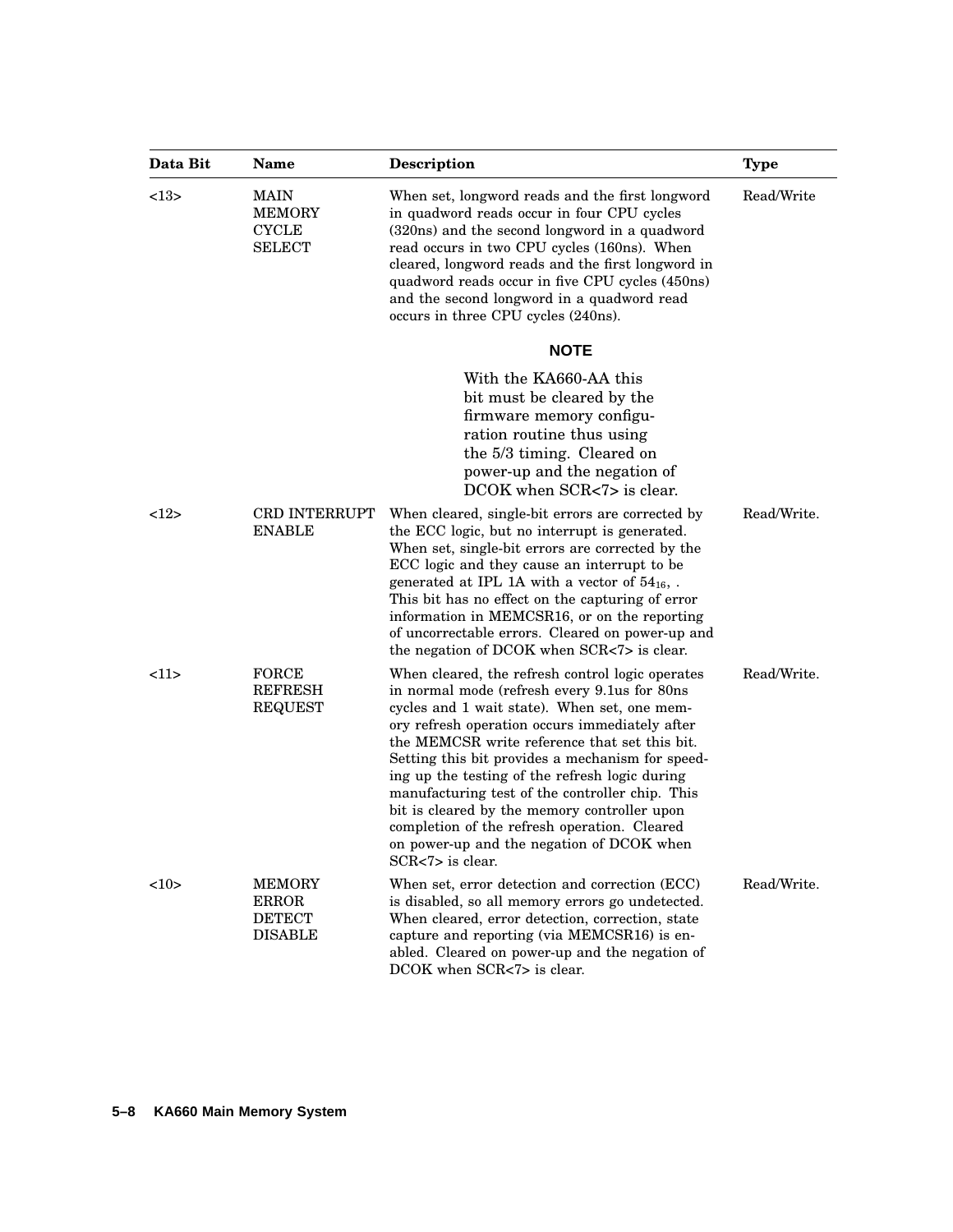| Data Bit | <b>Name</b>                            | <b>Description</b>                                                                                                                                                                                                                                                                                                                                                                                                                                                                                                                                      | <b>Type</b> |
|----------|----------------------------------------|---------------------------------------------------------------------------------------------------------------------------------------------------------------------------------------------------------------------------------------------------------------------------------------------------------------------------------------------------------------------------------------------------------------------------------------------------------------------------------------------------------------------------------------------------------|-------------|
| <9>      | <b>TEST</b>                            | FAST DIAGNOSTIC This bit provides a mechanism for speeding up<br>the diagnostic testing of main memory. When set,<br>all main memory banks are read and written in<br>parallel. When cleared, this bit has no effect on<br>memory reads or writes. Cleared on power-up<br>and the negation of DCOK when SCR<7> is clear.                                                                                                                                                                                                                                | Read/Write. |
|          |                                        | <b>NOTE</b>                                                                                                                                                                                                                                                                                                                                                                                                                                                                                                                                             |             |
|          |                                        | Due to excess power con-<br>sumption do not use MOVC<br>instructions in fast diagnostic<br>test mode.                                                                                                                                                                                                                                                                                                                                                                                                                                                   |             |
| <8>      | CLEAR LOCK<br><b>BIT</b>               | Writing a one to this bit clears MEMCSR15-0<6><br>and "unlocks" main memory. Always read as<br>zero. This bit is used to unlock memory that<br>was locked by an interlocked instruction that<br>was aborted, due to an error condition, before it<br>could unlock memory. This bit should never be<br>needed, because the KA660-AA implements the<br>main memory locking function in the Q22-bus<br>Interface chip (CQBIC). Cleared on power-up and<br>the negation of DCOK when SCR<7> is clear.                                                       | Write Only. |
| <7>      | <b>DIAGNOSTIC</b><br><b>CHECK MODE</b> | When set, the contents of MEMCSR17<6:0> are<br>written into the 7 ECC check bits of the location<br>(even if a CDAL parity error is detected) during<br>a memory write reference. When cleared, the<br>7 check bits calculated by the ECC generation<br>logic are loaded into the 7 ECC check bits of the<br>location during a write reference and a memory<br>read reference will load the state of the 7 ECC<br>check bits of the location that was read into<br>MEMCSR17<6:0>. Cleared on power-up and the<br>negation of DCOK when SCR<7> is clear. | Read/Write. |
|          |                                        | <b>NOTE</b>                                                                                                                                                                                                                                                                                                                                                                                                                                                                                                                                             |             |
|          |                                        | DIAGNOSTIC CHECK<br>MODE is restricted to un-<br>masked memory write ref-<br>erences. No masked write                                                                                                                                                                                                                                                                                                                                                                                                                                                   |             |

references are allowed when DIAGNOSTIC CHECK MODE is enabled.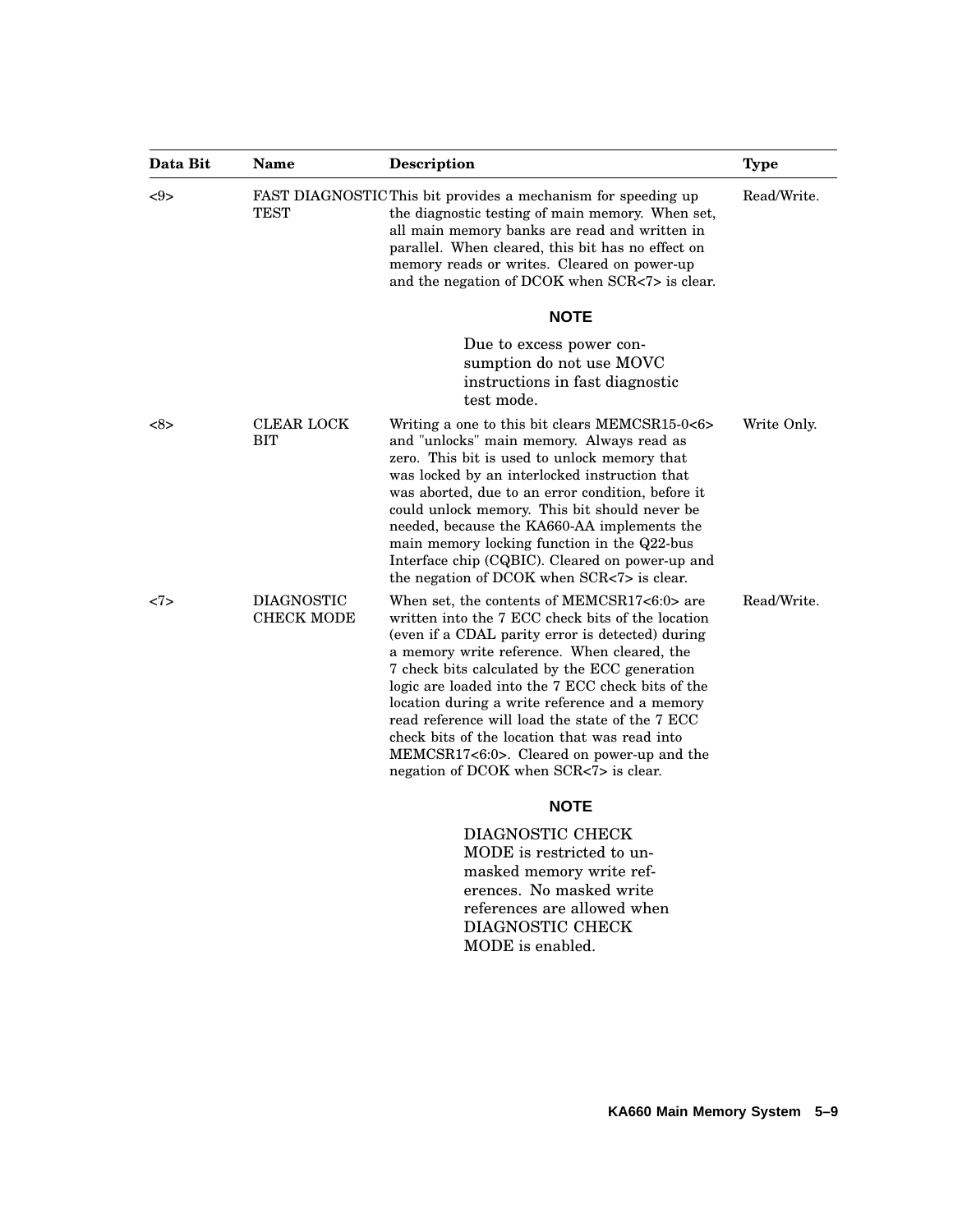| Data Bit | <b>Name</b> | <b>Description</b>                                                                                                                                                                                                                                                                                                                                                                                                            | <b>Type</b> |
|----------|-------------|-------------------------------------------------------------------------------------------------------------------------------------------------------------------------------------------------------------------------------------------------------------------------------------------------------------------------------------------------------------------------------------------------------------------------------|-------------|
| <6:0>    | CHECK BITS  | When the DIAGNOSTIC CHECK MODE bit<br>is set, these bits are substituted for the check<br>bits that are generated by the ECC genera-<br>tion logic during a write reference. When the<br>DIAGNOSTIC CHECK MODE bit is cleared,<br>memory read references load the state of the 7<br>ECC check bits of the location that was read into<br>MEMCSR16<6:0>. Cleared on power-up and the<br>negation of DCOK when SCR<7> is clear. | Read/Write. |

## **5.4 Main Memory Error Detection and Correction**

The KA660-AA Main Memory Controller generates CDAL Bus parity on CPU read references, and checks CDAL Bus parity on CPU write references.

The actions taken following the detection of a CDAL Bus parity error depend on the type of write reference.

For unmasked CPU write references, incorrect check bits are written to main memory (potentially masking an as yet undetected memory error) along with the data and an interrupt is generated at IPL 1D through vector  $60_{16}$ , on the next cycle and MCSR16 $<$ 7> is set. The incorrect check bits are determined by calculating the seven "correct" check bits, and complementing the three least significant bits.

For masked CPU write references, incorrect check bits are written to main memory (potentially masking an as yet undetected memory error) along with the data, unless an uncorrectable error is detected during the read portion, MEMCSR16<7> is set, and a machine check abort is initiated. If an uncorrectable error is detected on the read portion, no write operation takes place. The incorrect check bits are determined by calculating the seven "correct" check bits, and complementing the three least significant bits.

The memory controller protects main memory by using a 32-bit Modified Hamming code to "encode" the 32-bit data longword with seven check Bits. This allows the controller to detect and correct single-bit errors in the data field and detect single bit errors in the check bit field and double-bit errors in the data field. The most likely causes of these errors are failures in either the memory array or the 50-pin ribbon cable.

Upon detecting a correctable error on a read reference or the read portion of a masked write reference, the data is corrected (if it is in the data field), before placing it on the CDAL Bus, or back in main memory, an interrupt is generated at IPL 1A through vector  $54_{16}$ , , bit <29> of MEMCSR16 is set, bits <28:9> of MEMCSR16 are loaded with the address of the page containing the location that caused the error, and bits  $\langle 6:0 \rangle$  are loaded with the error syndrome which indicates which bit was in error. If the error was detected on a DMA reference, MEMCSR16<8> is also set.

#### **NOTE**

The corrected data is not rewritten to main memory, so the single bit error will remain there until rewritten by software.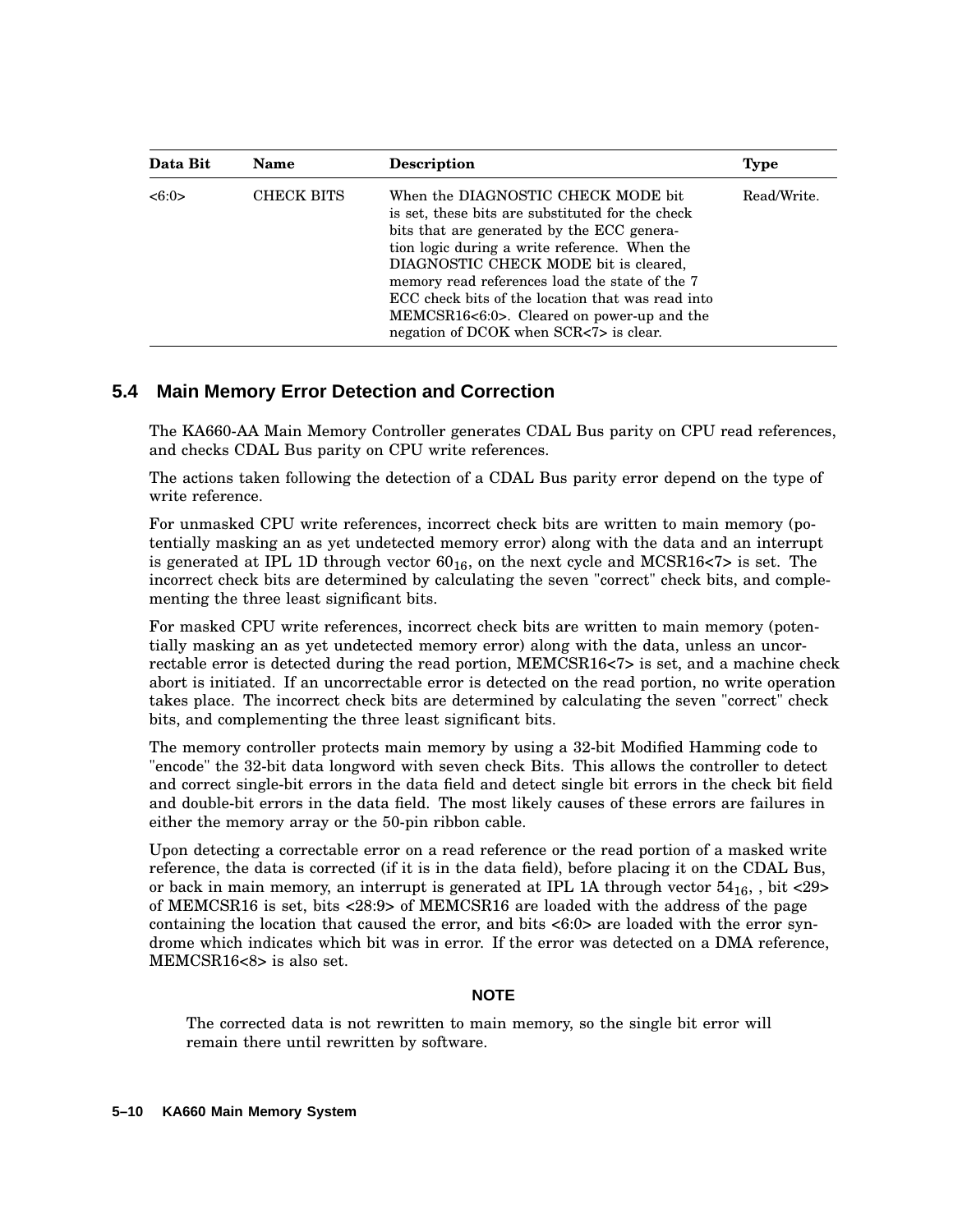Upon detecting an uncorrectable error, the action depends on the type of reference being performed. Table 5–2 lists the actions performed on uncorrectable errors.

| Error                                            | <b>Action Performed</b>                                                                                                                                                                                                                                                                                                                                                                                                                                                                                                                                                                  |
|--------------------------------------------------|------------------------------------------------------------------------------------------------------------------------------------------------------------------------------------------------------------------------------------------------------------------------------------------------------------------------------------------------------------------------------------------------------------------------------------------------------------------------------------------------------------------------------------------------------------------------------------------|
| On a demand read reference                       |                                                                                                                                                                                                                                                                                                                                                                                                                                                                                                                                                                                          |
|                                                  | The affected row of the cache is invalidated.<br>Bit <31> of MEMCSR16 is set.<br>bits <28:9> of MEMCSR16 are loaded with the address of the<br>page containing the location that caused the error,<br>bits <6:0> are loaded with the error syndrome which indicates<br>that the error was uncorrectable.<br>A machine check abort is initiated.<br>If the read was a local-miss, global-hit read, or a read of the<br>Q22-bus Bus map, MEMCSR16<8> and DSER<4> are also<br>set, and DEAR<12:0> are loaded with the address of the page<br>containing the location that caused the error. |
| On a request read reference                      |                                                                                                                                                                                                                                                                                                                                                                                                                                                                                                                                                                                          |
|                                                  | The prefetch or fill cycle is aborted, but no machine check<br>occurs.<br>$Bit < 31$ of MEMCSR16 is set.<br>Bits <28:9> of MEMCSR16 are loaded with the address of the<br>page containing the location that caused the error.<br>Bits <6:0> are loaded with the error syndrome which indicates<br>that the error was uncorrectable.                                                                                                                                                                                                                                                      |
| On the read portion of masked<br>write reference | Bit <31> of MEMCSR16 is set.<br>Bits <28:9> of MEMCSR16 are loaded with the address of the<br>page containing the location that caused the error.<br>Bits <6:0> are loaded with the error syndrome which indicates<br>that the error was uncorrectable.<br>A machine check abort is initiated.                                                                                                                                                                                                                                                                                           |

**Table 5–2: Uncorrectable Error Actions**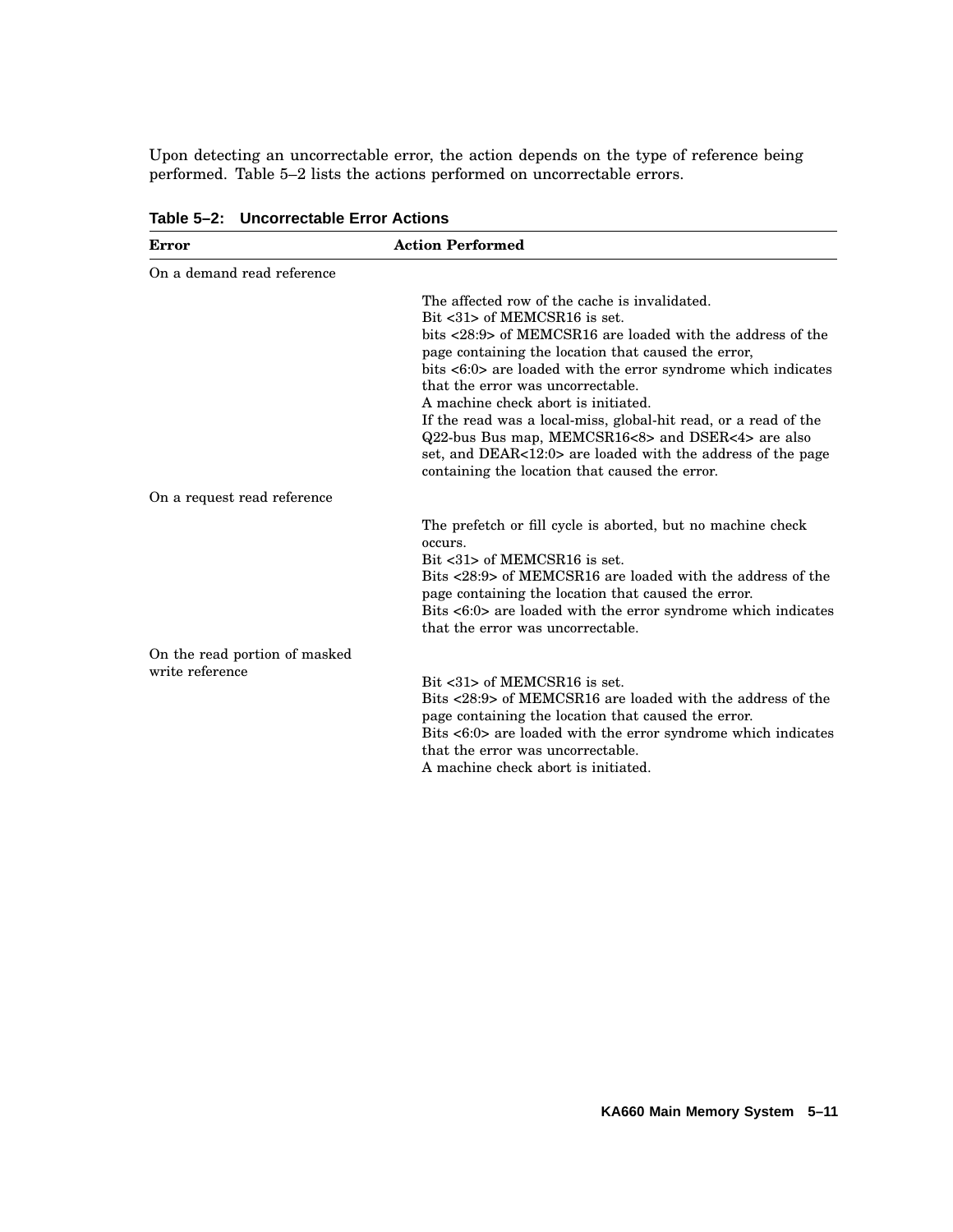| <b>Error</b>                         | <b>Action Performed</b>                                                                                                                                                                                                                                                                                                                                                                                                                                                                                                                                                                                                                                                                                    |
|--------------------------------------|------------------------------------------------------------------------------------------------------------------------------------------------------------------------------------------------------------------------------------------------------------------------------------------------------------------------------------------------------------------------------------------------------------------------------------------------------------------------------------------------------------------------------------------------------------------------------------------------------------------------------------------------------------------------------------------------------------|
| On a DMA read reference              |                                                                                                                                                                                                                                                                                                                                                                                                                                                                                                                                                                                                                                                                                                            |
|                                      | Bit $\langle 31 \rangle$ and bit $\langle 8 \rangle$ of MEMCSR16 are set, bits $\langle 28:9 \rangle$ of<br>MEMCSR16 are loaded with the address of the page containing<br>the location that caused the error.<br>Bits <6:0> are loaded with the error syndrome which indicates<br>that the error was uncorrectable.<br>DSER $<4>$ is set.<br>DEAR<12:0> are loaded with the address of the page contain-<br>ing the location that caused the error.<br>BDAL<17:16> are asserted on the Q22-bus Bus along with the<br>data to notify the receiving device (unless it was a map read by<br>the Q22-bus bus interface during translation).<br>An interrupt is generated at IPL 1D through vector $60_{16}$ . |
| On a DMA masked write refer-<br>ence | Bit $<31>$ and bit $<8>$ of MEMCSR16 are set.<br>Bits <28:9> of MEMCSR16 are loaded with the address of the<br>page containing the location that caused the error.<br>Bits <6:0> are loaded with the error syndrome which indicates<br>that the error was uncorrectable<br>DSER<4> is set. DEAR<12:0> are loaded with the address of<br>the page<br>containing the location that caused the error.<br>ICR<15> is set to notify the initiating device<br>An interrupt is generated at IPL 1D through vector $60_{16}$ ,.                                                                                                                                                                                    |

**Table 5–2 (Cont.): Uncorrectable Error Actions**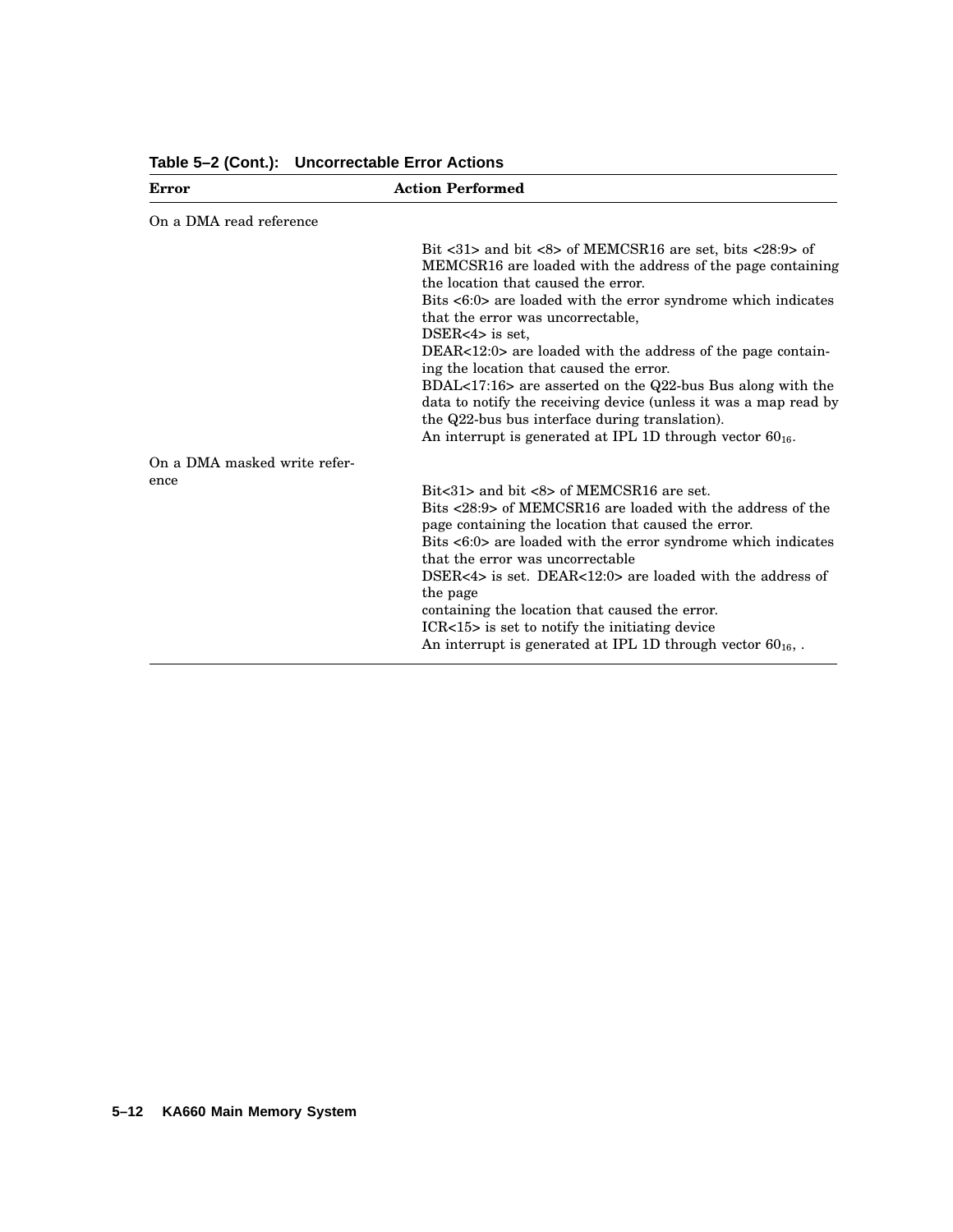# **Chapter 6**

# **KA660 Console Serial Line**

The console serial line provides the KA660 processor with a full duplex, RS-423 EIA, serial line interface, which is also RS-232C compatible. The only data format supported is 8-bit data with no parity and one stop bit. The four Internal Processor Registers (IPR's) that control the operation of the console serial line are a superset of the VAX Console Serial Line Registers described in the *VAX Architecture Reference manual* .

## **6.1 Console Registers**

There are four registers associated with the Console Serial Line Unit. They are implemented in the SSC chip and are accessed as IPR's 32-35. Refer to Table 6–1.

|     | <b>IPR</b> Number | <b>Register Name</b>            | <b>Mnemonic</b> |
|-----|-------------------|---------------------------------|-----------------|
| Dec | <b>Hex</b>        |                                 |                 |
| 32  | 20                | Console Receiver Control/Status | <b>RXCS</b>     |
| 33  | 21                | Console Receiver Data Buffer    | <b>RXDB</b>     |
| 34  | 22                | Console Transmit Control/Status | <b>TXCS</b>     |
| 35  | 23                | Console Transmit Data Buffer    | <b>TXDB</b>     |

**Table 6–1: Console Registers**

## **6.1.1 Console Receiver Control/Status Register - (IPR 32)**

The Console Receiver Control/Status Register (RXCS), Internal Processor Register 32, is used to control and report the status of incoming data on the console serial line. The format is shown in Figure 6–1. Table 6–2 lists the bit descriptions.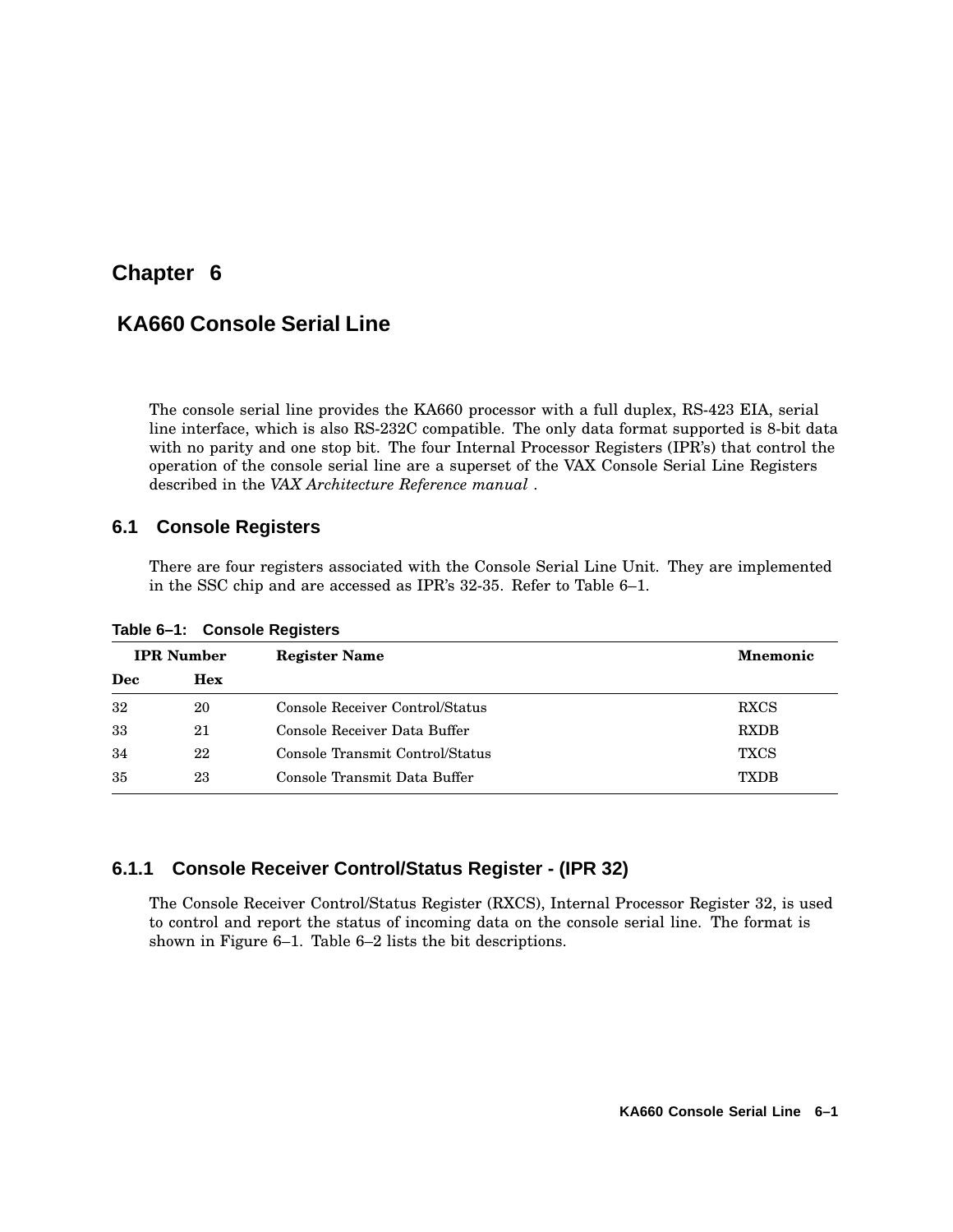

| Data Bit      | Name    | <b>Description</b>                                                                                                                                                                                                                                                                                                          |
|---------------|---------|-----------------------------------------------------------------------------------------------------------------------------------------------------------------------------------------------------------------------------------------------------------------------------------------------------------------------------|
| <31:8>        | MBZ     | These bits Read as ZEROs, Writes have no<br>effect.                                                                                                                                                                                                                                                                         |
| <7>           | RX DONE | Receiver Done. Read Only. Writes have no<br>effect. This bit is set when an entire character<br>has been received and is ready to be read from<br>the RXDB Register. This bit is automatically<br>cleared when the RXDB register is read. It is<br>also cleared on power-up and the negation of<br>DCOK.                    |
| $<\!\!6\!\!>$ | RX IE   | Receiver Interrupt Enable. Read/Write. When<br>set, this bit causes an interrupt to be re-<br>quested at IPL 14 with an SCB offset of F8<br>If RX DONE is set. When cleared, interrupts<br>from the Console Receiver are disabled. This<br>bit is cleared on power-up and the negation of<br>$DCOK$ when $CSR<7>$ is clear. |
| < 5:0>        | Unused  | These bits read as ZEROs. Writes have no<br>effect.                                                                                                                                                                                                                                                                         |

**Table 6–2: Console Receiver Control/Status Register**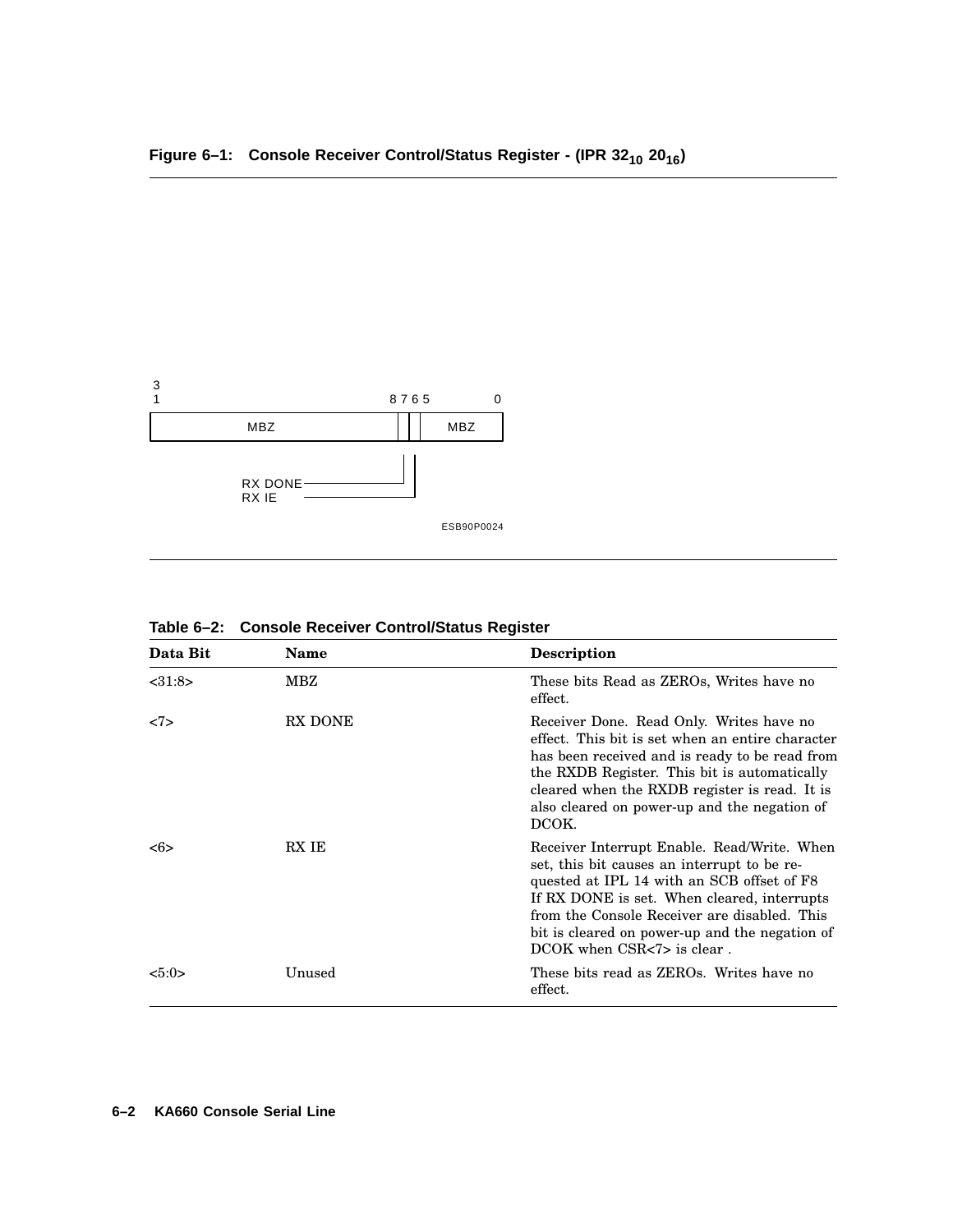## **6.1.2 Console Receiver Data Buffer - (IPR 33)**

The Console Receiver Data Buffer (RXDB), internal processor register 33, is used to buffer incoming data on the serial line and capture error information. The format is shown in Figure 6–2. Bit descriptions are listed in Table 6–3.

**Figure 6–2: Console Receiver Data Buffer - (IPR 33<sup>10</sup> 2116)**



| Data Bit | Name                                                                                                                                                                                                                                                                                 | <b>Description</b>                                                                                                                                                                                                                                      |
|----------|--------------------------------------------------------------------------------------------------------------------------------------------------------------------------------------------------------------------------------------------------------------------------------------|---------------------------------------------------------------------------------------------------------------------------------------------------------------------------------------------------------------------------------------------------------|
| < 31:16  | MBZ                                                                                                                                                                                                                                                                                  | These bits always read as ZERO. Writes have<br>no effect.                                                                                                                                                                                               |
| <15>     | <b>ERR</b><br>Error. Read only. Writes have no effect. This<br>bit is set if RBUF $\langle 14 \rangle$ or $\langle 13 \rangle$ is set. It<br>is clear if these two bits are clear. This bit<br>cannot generate a program interrupt. Cleared<br>on power-up and the negation of DCOK. |                                                                                                                                                                                                                                                         |
| 14>      | <b>OVR ERR</b>                                                                                                                                                                                                                                                                       | Overrun Error. Read only. Writes have no<br>effect. This bit is set if a previously received<br>character was not read before being over-<br>written by the present character. Cleared<br>by reading the RXDB, on power-up and the<br>negation of DCOK. |

**Table 6–3: Console Receiver Data Buffer**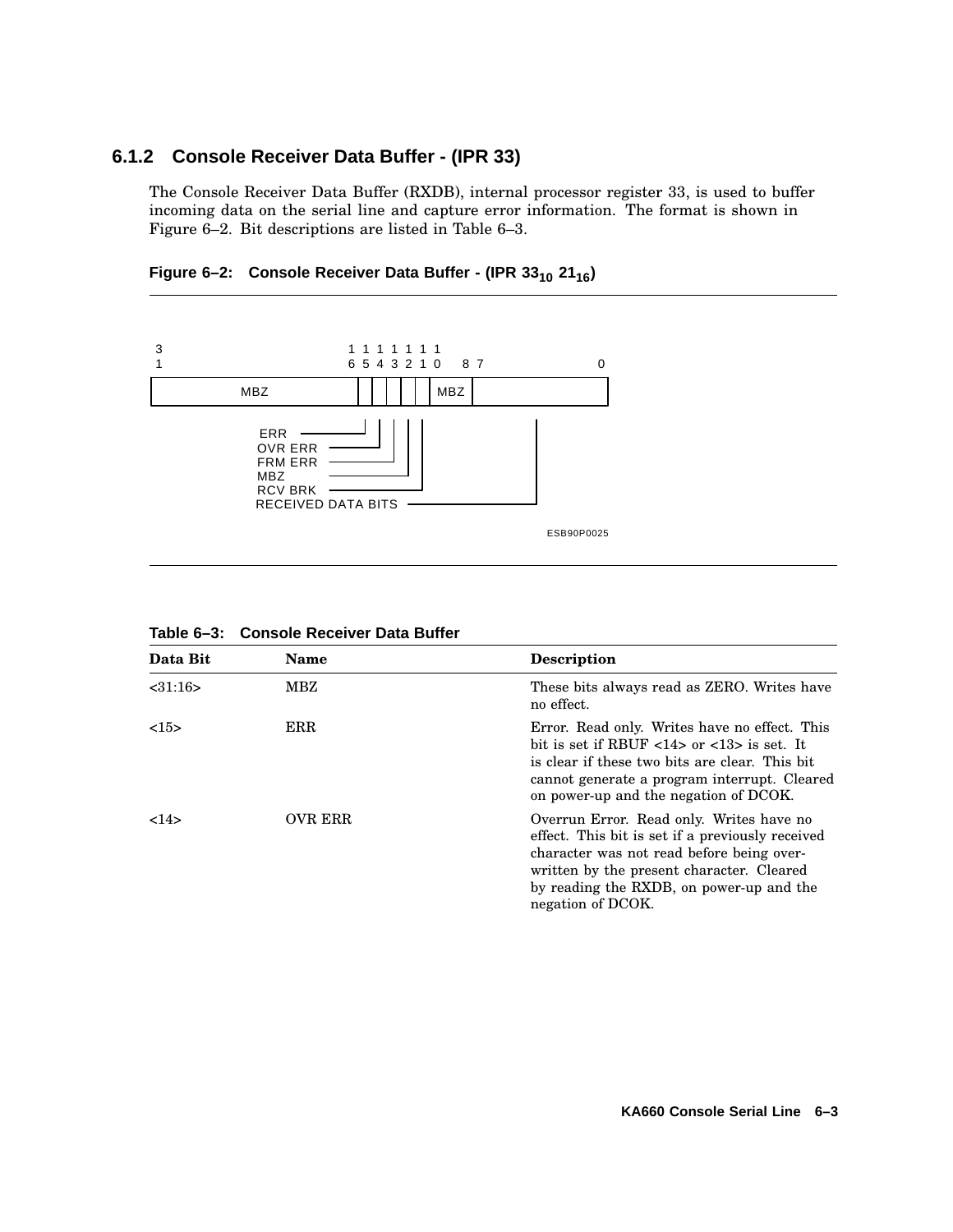| Data Bit | Name                | <b>Description</b>                                                                                                                                                                                                                                                                                                                                                               |
|----------|---------------------|----------------------------------------------------------------------------------------------------------------------------------------------------------------------------------------------------------------------------------------------------------------------------------------------------------------------------------------------------------------------------------|
| <13>     | <b>FRM ERR</b>      | Framing Error. Read only. Writes have no<br>effect. This bit is set if the present character<br>did not have a valid stop bit. Cleared by read-<br>ing the RXDB, on power-up and the negation<br>of DCOK. Error conditions are updated<br>when the character is received and it re-<br>mains present until the character is read,<br>at which point, the error bits are cleared. |
| 12       | MBZ                 | This bit always reads as ZERO. Writes have<br>no effect.                                                                                                                                                                                                                                                                                                                         |
| <11>     | <b>RCV BRK</b>      | Received Break. Read only. Writes have no<br>effect. This bit is set at the end of a received<br>character for which the serial data input<br>remained in the SPACE condition for 20 bit<br>times. Cleared by reading the RXDB, on<br>power-up and the negation of DCOK.                                                                                                         |
| <10:8>   | MBZ                 | These bits always read a as ZERO. Writes<br>have no effect.                                                                                                                                                                                                                                                                                                                      |
| <7:0>    | Received Data Bits. | Read only. Writes have no effect. These bits<br>contain the last received character.                                                                                                                                                                                                                                                                                             |

**Table 6–3 (Cont.): Console Receiver Data Buffer**

## **6.1.3 Console Transmitter Control/Status Register - (IPR 34)**

The Console Transmitter Control/Status Register (TXCS), Internal Processor Register 34, is used to control and report the status of outgoing data on the console serial line. The format is shown in Figure 6–3. Bit descriptions are listed in Table 6–4.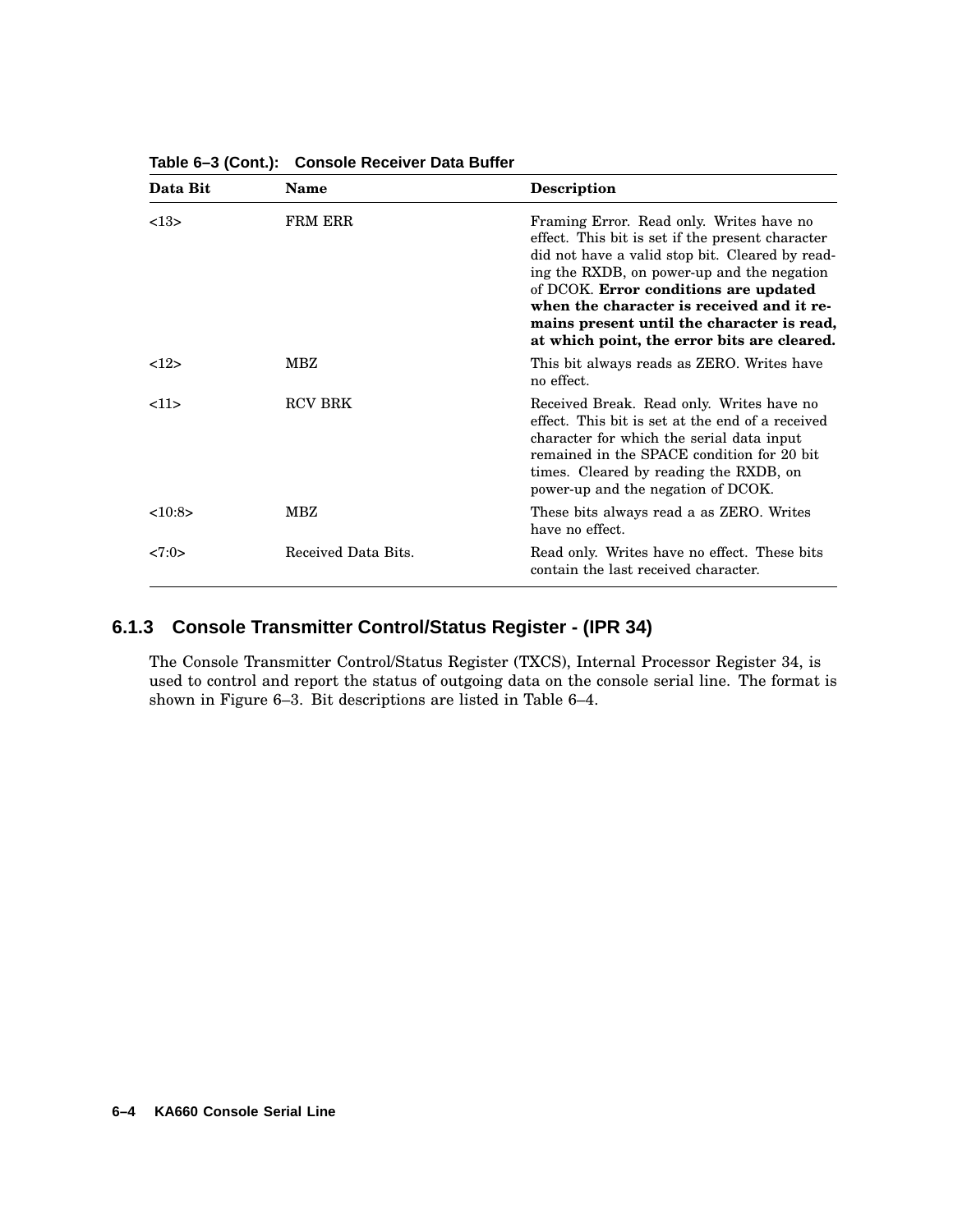# **Figure 6–3: Console Transmitter Control/Status Register - (IPR 34<sup>10</sup> 2216)**

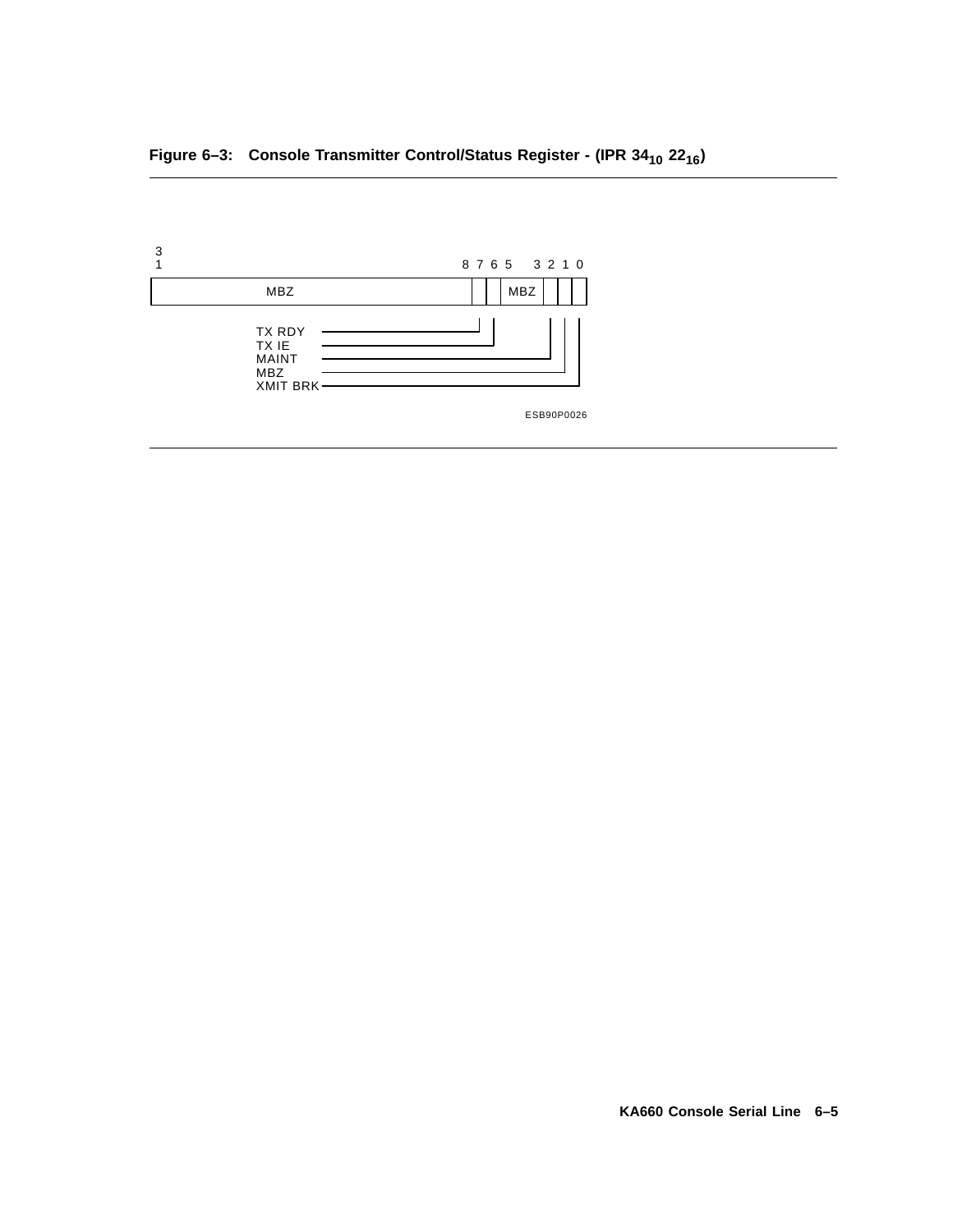| Data Bit  | <b>Name</b>     | <b>Description</b>                                                                                                                                                                                                                                                                                                                                                         |
|-----------|-----------------|----------------------------------------------------------------------------------------------------------------------------------------------------------------------------------------------------------------------------------------------------------------------------------------------------------------------------------------------------------------------------|
| $<$ 31:8> | <b>MBZ</b>      | These bits read as ZEROs. Writes have no<br>effect.                                                                                                                                                                                                                                                                                                                        |
| <7>       | TX RDY          | Transmitter Ready. Read only. Writes have<br>no effect. This bit is cleared when TXDB<br>is loaded and set when TXDB can receive<br>another character. This bit is set on power-up<br>and the negation of DCOK.                                                                                                                                                            |
| <6>       | TX IE           | Transmitter Interrupt Enable. Read/Write.<br>When set, this bit causes an interrupt to be<br>requested at IPL 14 with an SCB offset of FC<br>if TX RDY is set. When cleared, interrupts<br>from the Console Receiver are disabled. This<br>bit is cleared on power-up and the negation of<br>DCOK.                                                                         |
| 5:3>      | <b>MBZ</b>      | Read as zeros. Writes have no effect.                                                                                                                                                                                                                                                                                                                                      |
| <2>       | <b>MAINT</b>    | Maintenance.Read/Write. This bit is used<br>to facilitate a maintenance self-test. When<br>MAINT is set, the external serial output is set<br>to MARK and the serial output is used as the<br>serial input. This bit is cleared on power-up<br>and the negation of DCOK.                                                                                                   |
| 1>        | Unused          | This bit read as ZERO. Writes have no effect.                                                                                                                                                                                                                                                                                                                              |
| <0>       | <b>XMIT BRK</b> | Transmit Break. ead/Write. When this bit is<br>set, the serial output is forced to the SPACE<br>condition after the character in $TXDB < 7:0>$ is<br>sent. While XMIT BRK is set, the transmitter<br>will operate normally, but the output line<br>will remain low. Thus, software can transmit<br>dummy characters to time the break. This bit<br>is cleared on power-up. |

**Table 6–4: Console Transmitter Control/Status Buffer**

## **6.1.4 Console Transmitter Data Buffer - (IPR 35)**

The Console Transmitter Data Buffer (TXDB), Internal Processor Register 35, is used to buffer outgoing data on the serial line. The format is shown in Figure 6–4. Table 6–5 lists the bit descriptions.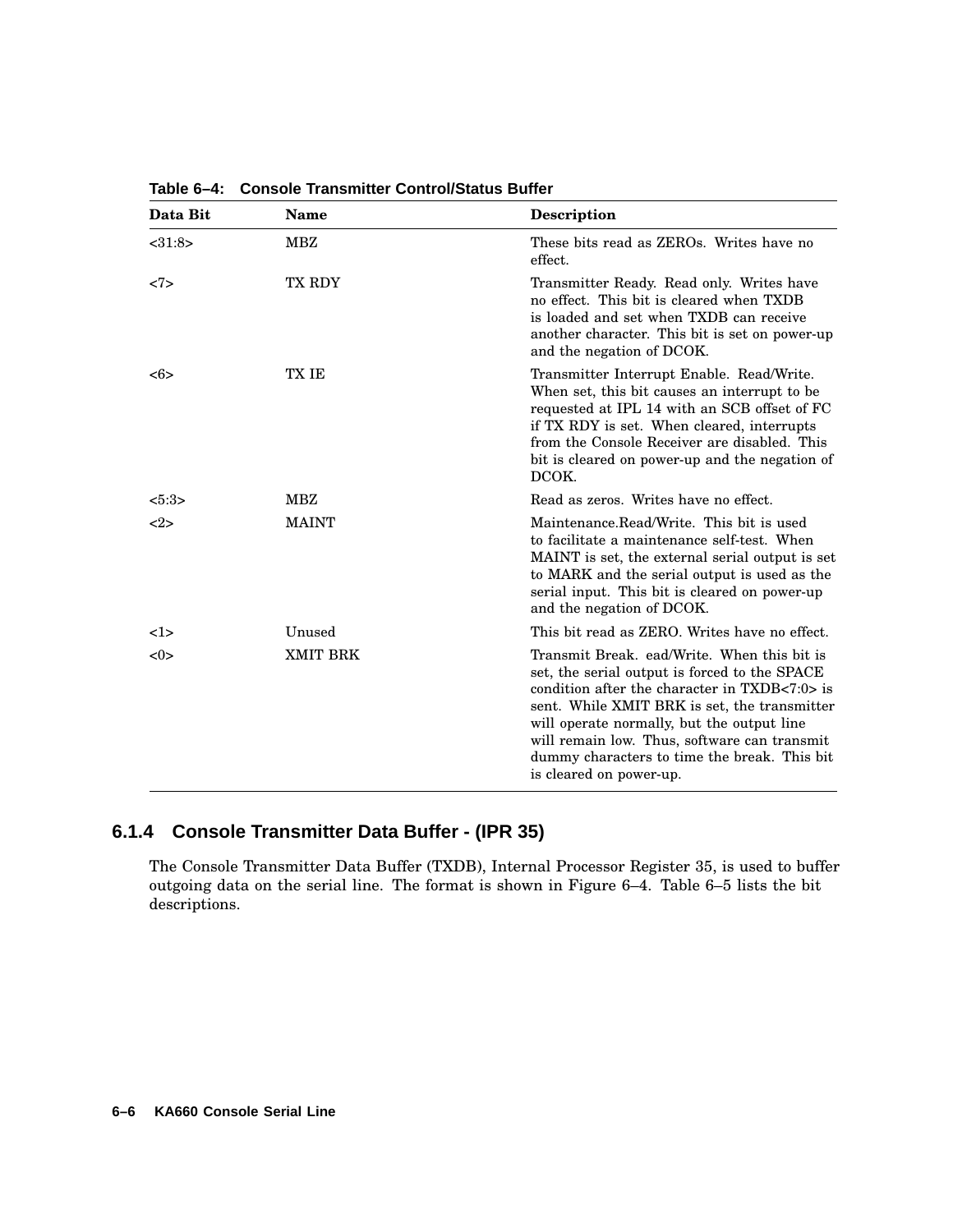## **Figure 6–4: Console Transmitter Data Buffer - (IPR 35<sup>10</sup> 2316)**



**Table 6–5: Console Transmitter Data Buffer**

| Data Bit | <b>Name</b>           | <b>Description</b>                                                                                        |
|----------|-----------------------|-----------------------------------------------------------------------------------------------------------|
| < 31:8>  | MBZ                   | Read as 0. Writes have no effect.                                                                         |
| 27:0>    | Transmitted Data Bits | Write only. These bits are used to load the<br>character to be transmitted on the console<br>serial line. |

### **6.2 Break Response**

The console serial line unit recognizes a BREAK condition which consists of 20 consecutively received SPACE bits. If the console detects a valid break condition, the RCV BRK bit is set in the RXDB register. If the break was the result of 20 consecutively received SPACE bits, the FRM ERR bit is also set. If halts are enabled the KA660will halt and transfer program control to EPROM location 2004 0000 $_{16}$  when the RCV BRK bit is set. RCV BRK is cleared by reading RXDB. Another MARK followed by 20 consecutive SPACE bits must be received to set RCV BRK again.

### **6.3 Baud rate**

The receive and transmit baud rates are always identical and are controlled by the SSC Configuration Register bits <14:12>.

The user selects the desired baud rate through the Baud Rate Select signals which are received from an external 8-position switch mounted on the console module (H3602) . The KA660firmware reads this code from Boot and Diagnostic Register bits <6:4> and compliments and then loads it into SSC Configuration Register bits <14:12>.

Table 6–6 shows the Baud Rate Selection, the corresponding code as read in the Boot and Diagnostic Register bits <6:4>, and the INVERTED code that should be loaded into SSC Configuration Register bits <14:12>: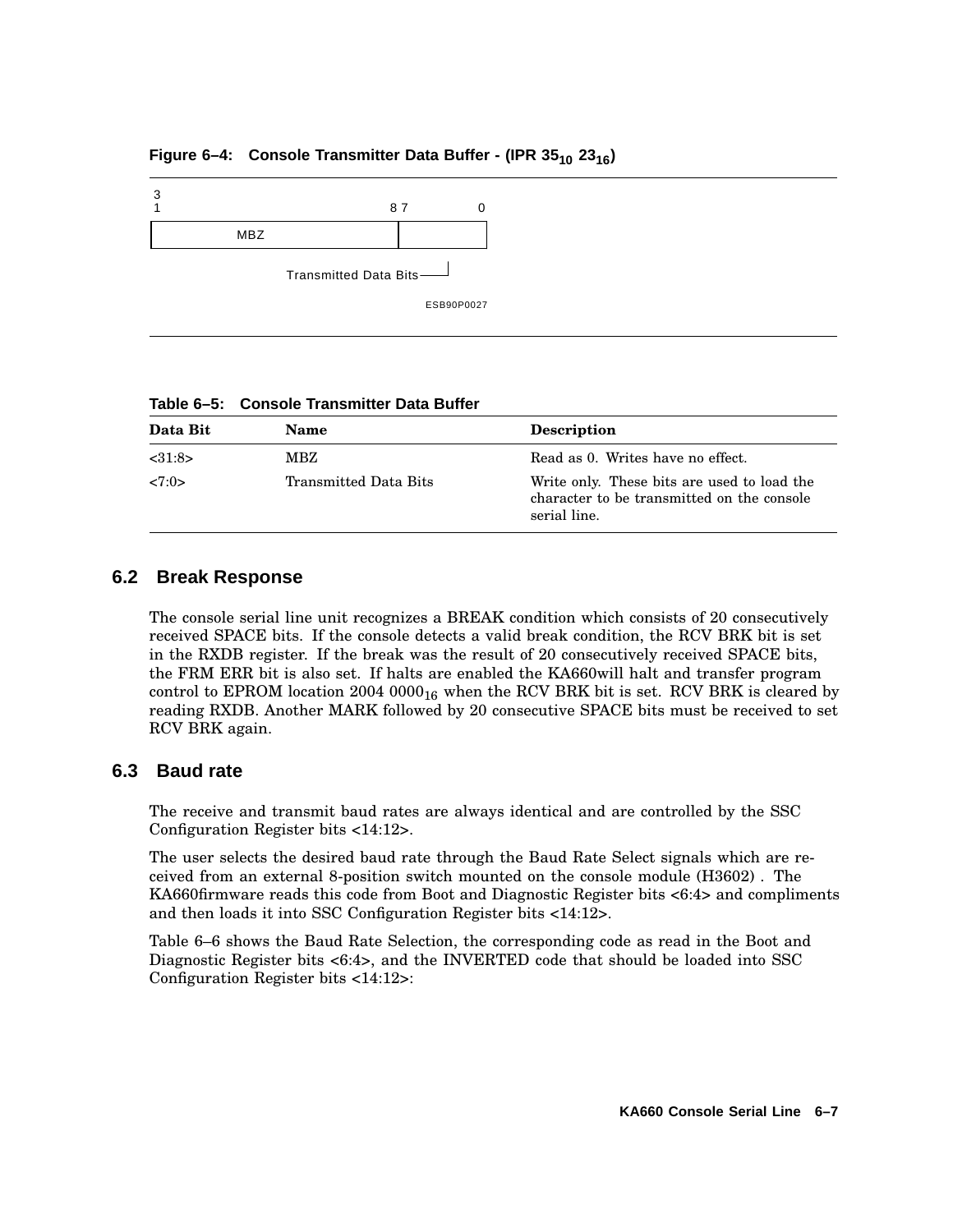| <b>Baud Rate</b> | BDR<6:4> | SSC<14:12> |  |
|------------------|----------|------------|--|
| 300              | 111      | 000        |  |
| 600              | 110      | 001        |  |
| 1200             | 101      | 010        |  |
| 2400             | 100      | 011        |  |
| 4800             | 011      | 100        |  |
| 9600             | 010      | 101        |  |
| 19200            | 001      | 110        |  |
| 38400            | 000      | 111        |  |
|                  |          |            |  |

**Table 6–6: Baud Rate Selection**

# **6.4 Console Interrupt Specifications**

The console serial line receiver and transmitter both generate interrupts at IPL 14. The receiver interrupts with a vector of  $F8_{16}$ , while the transmitter interrupts with a vector of  $FC_{16}$ .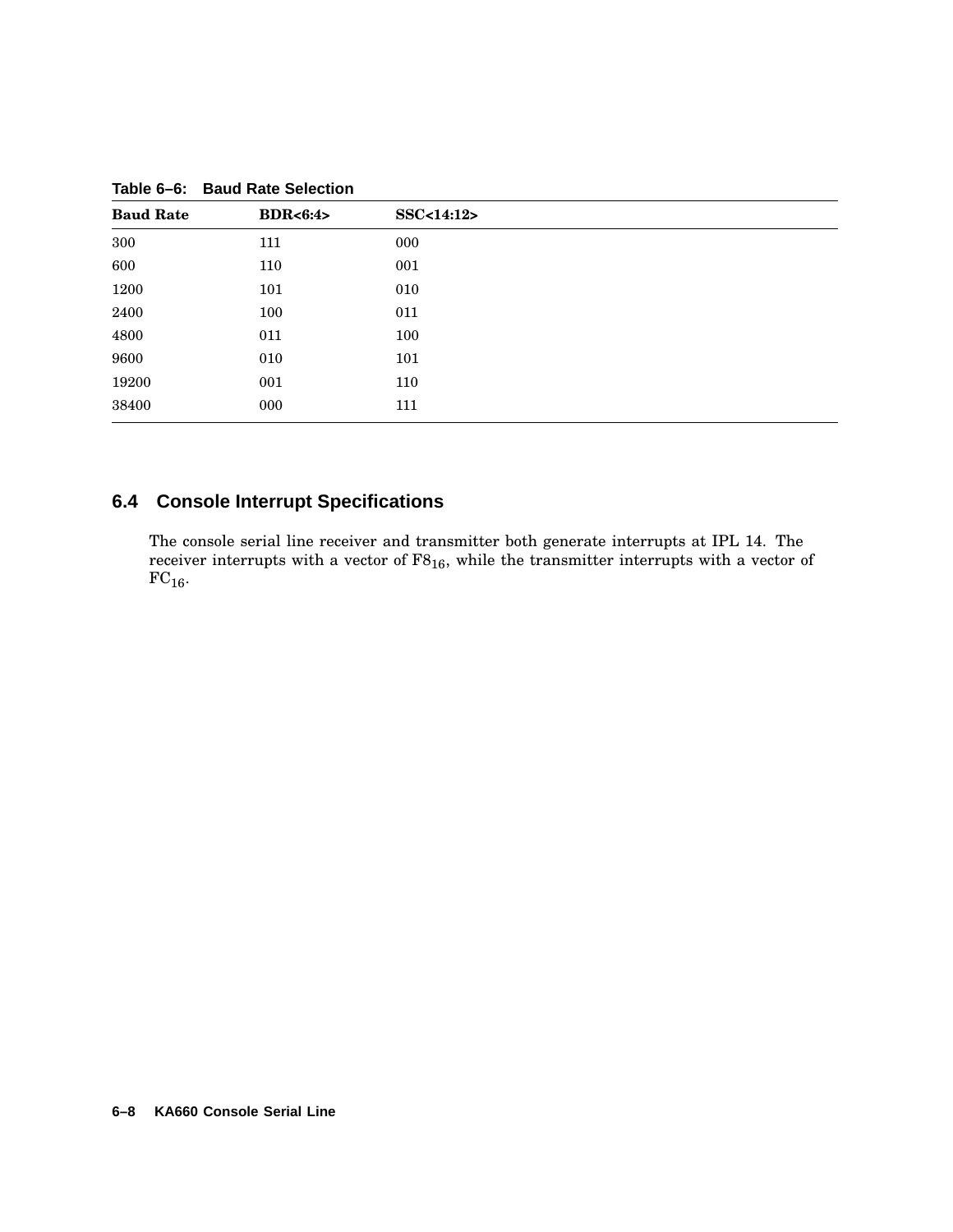# **Chapter 7**

# **KA660 Clock and Timer Registers**

The KA660 clocks include Time Of Year Clock (TOY), a subset Interval Clock (subset ICCS), as defined in the *VAX Architecture Reference Manual* and two additional programmable timers modeled after the VAX Standard Interval Clock.

## **7.1 Time-of-Year Clock (TOY) - EPR 27**

The KA660 Time-of-Year clock (TOY) forms an unsigned 32-bit binary counter that is driven from a 100Hz oscillator, so that the least significant bit of the clock represents a resolution of 10 milliseconds, with less than .0025% error. The register counts only when it contains a non-zero value. This register is implemented in the SSC chip. The format is shown in Figure 7–1.

### **Figure 7–1: Time-of-Year Clock (TOY) - (EPR 27<sup>10</sup> 1B16)**

3  $1$  0 Time of Year Since Setting

ESB90P0028

The Time Of Year Clock is maintained during power failure by battery backup circuitry which interfaces, via the external connector, to a set of batteries which are mounted on the CPU Console Module. The (TOY) will remain valid for greater than 162 hours when using the NiCad battery pack (3 batteries in series) mounted on the H3602 cover panel .

The SSC Configuration Register contains a Battery Low (BLO) bit which, if set after initialization, the TOY is cleared, and will remain at zero until software writes a non-zero value into it.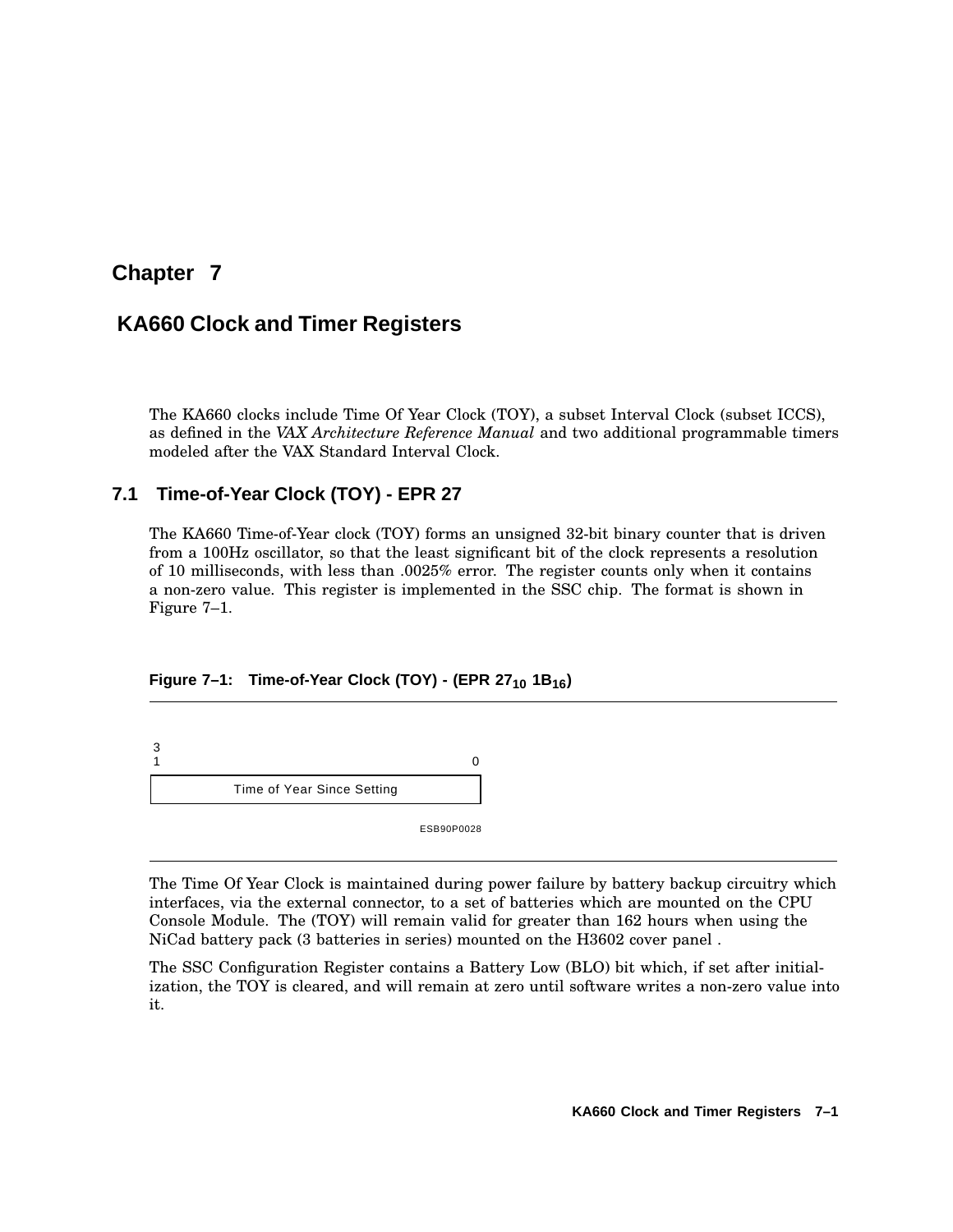#### **NOTE**

After writing a non-zero value into the TOY, software should clear the BLO bit by writing a one to it.

### **7.2 Interval Timer (ICCS) - EPR 24**

The KA660 Interval Timer (ICCS), Internal Processor Register 24, is implemented according to the *VAX Architecture Reference Manual*. The Interval Clock Control/Status Register (ICCS), is implemented as the standard subset of the Standard VAX ICCS in the CPU chip; while NICR and ICR are not implemented. Figure 7–2 shows the format and Table 7–1 describes the bits.

**Figure 7–2: Interval Timer (ICCS) - (EPR 24<sup>10</sup> 1816)**



**Table 7–1: Interval Timer Bit Descriptions**

| Data<br>Bit | <b>Name</b> | <b>Description</b>                                                                                                                                                                                                                                                                                               |
|-------------|-------------|------------------------------------------------------------------------------------------------------------------------------------------------------------------------------------------------------------------------------------------------------------------------------------------------------------------|
| <31:7>      | MBZ         | Read as zeros, must be written as zeros.                                                                                                                                                                                                                                                                         |
| <6>         | IΕ          | Interrupt Enable. Read/Write. This bit enables and disables the interval timer<br>interrupts. When the bit is set, an interval timer interrupt is requested every<br>10 msec with an error of less than .01%. When the bit is clear, interval timer<br>interrupts are disabled. This bit is cleared on power-up. |
| < 5:0>      | MBZ         | Read as zeros, must be written as zeros.                                                                                                                                                                                                                                                                         |

Interval timer requests are posted at IPL 16 with a vector of C0: the interval timer is the highest priority device at this IPL.

## **7.3 Programmable Timers**

The KA660 features two programmable timers. Although they are modeled after the VAX Standard Interval Clock, they are accessed as I/O space registers (rather than as Internal Processor Registers) and a control bit has been added which stops the timer upon overflow. If so enabled, the timers will interrupt at IPL 14 upon overflow. The interrupt vectors are programmable and are set to 78 and 7C by the firmware.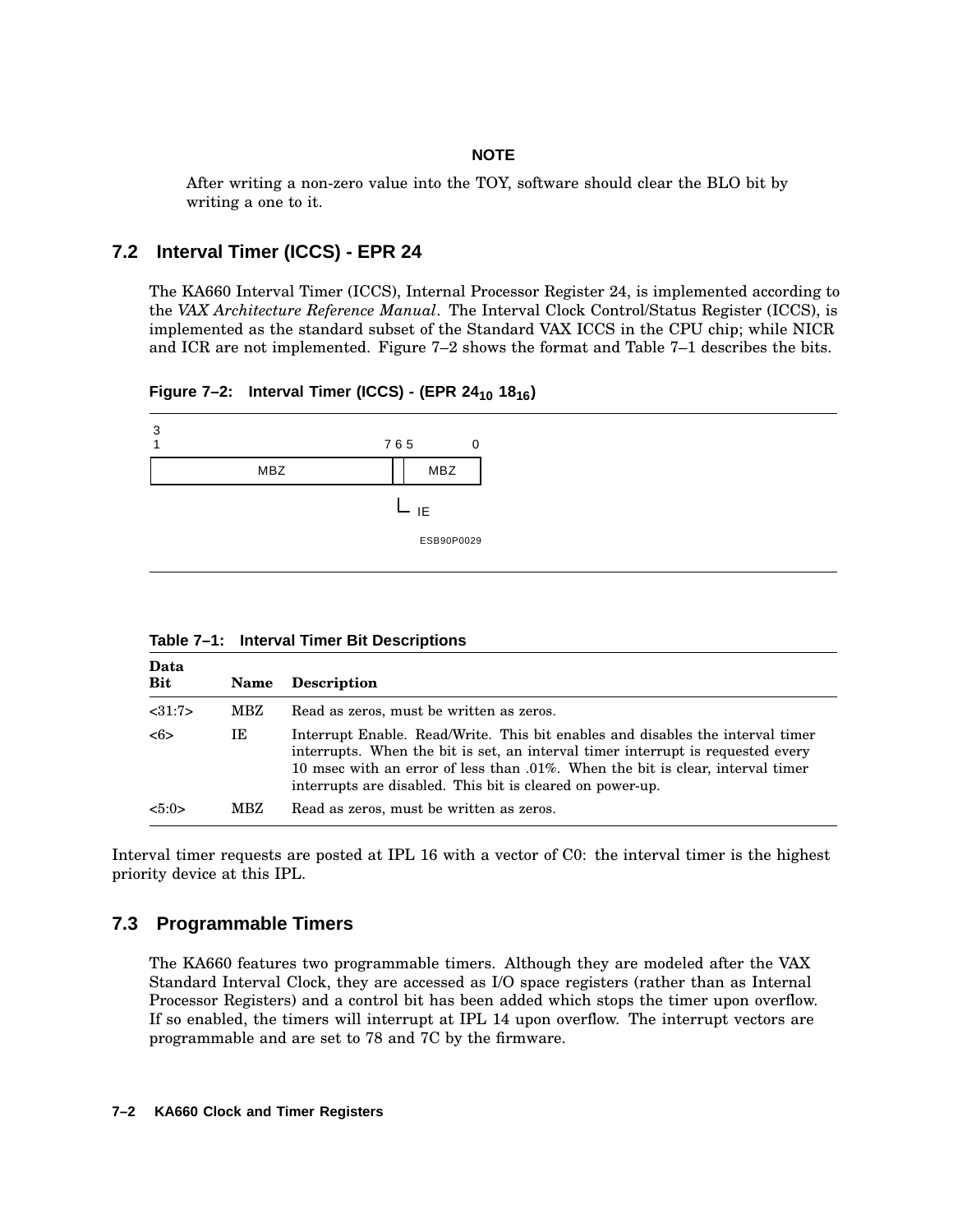Each timer is composed of four registers:

- a Timer **n** Control Register,
- a Timer **n** Interval Register,
- a Timer **n** Next Interval Register, and
- a Timer **n** Interrupt Vector Register,

where **n** represents the timer number (0 or 1).

### **7.3.1 Timer Control Registers (TCR0 and TCR1)**

The KA660 has two Timer Control Registers, one for controlling timer 0 (TCR0), and one for controlling timer 1 (TCR1). TCR0 is accessible at address  $2014\ 0100_{16}$ , and TCR1 is accessible at  $2014\ 0110_{16}$ . These registers are implemented in the SSC chip. Figure 7-3 shows the format. Table 7–2 lists the bit descriptions.

### **Figure 7–3: Timer Control Registers (TCR0 and TCR1)**



| Date Bit  | Name       | <b>Description</b>                                                                                                                                                                                                                           |
|-----------|------------|----------------------------------------------------------------------------------------------------------------------------------------------------------------------------------------------------------------------------------------------|
| <31>      | <b>ERR</b> | Error. Read/Write to Clear. This bit is set whenever the Timer<br>Interval Register overflows and the INT bit is already set. Thus, the<br>ERR bit indicates a missed overflow. Writing a one to this bit clears<br>it. Cleared on power-up. |
| $<$ 30:8> | MBZ        | Read as zeros, must be written as zeros.                                                                                                                                                                                                     |
| <7>       | <b>INT</b> | Read/Write to Clear. This bit is set whenever the Timer Interval<br>Register overflows. If IE is set when INT is set, an interrupt is<br>posted at IPL 14. Writing a one to this bit clears it. Cleared on<br>power-up.                      |

**Table 7–2: Timer Control Register Bit Descriptions**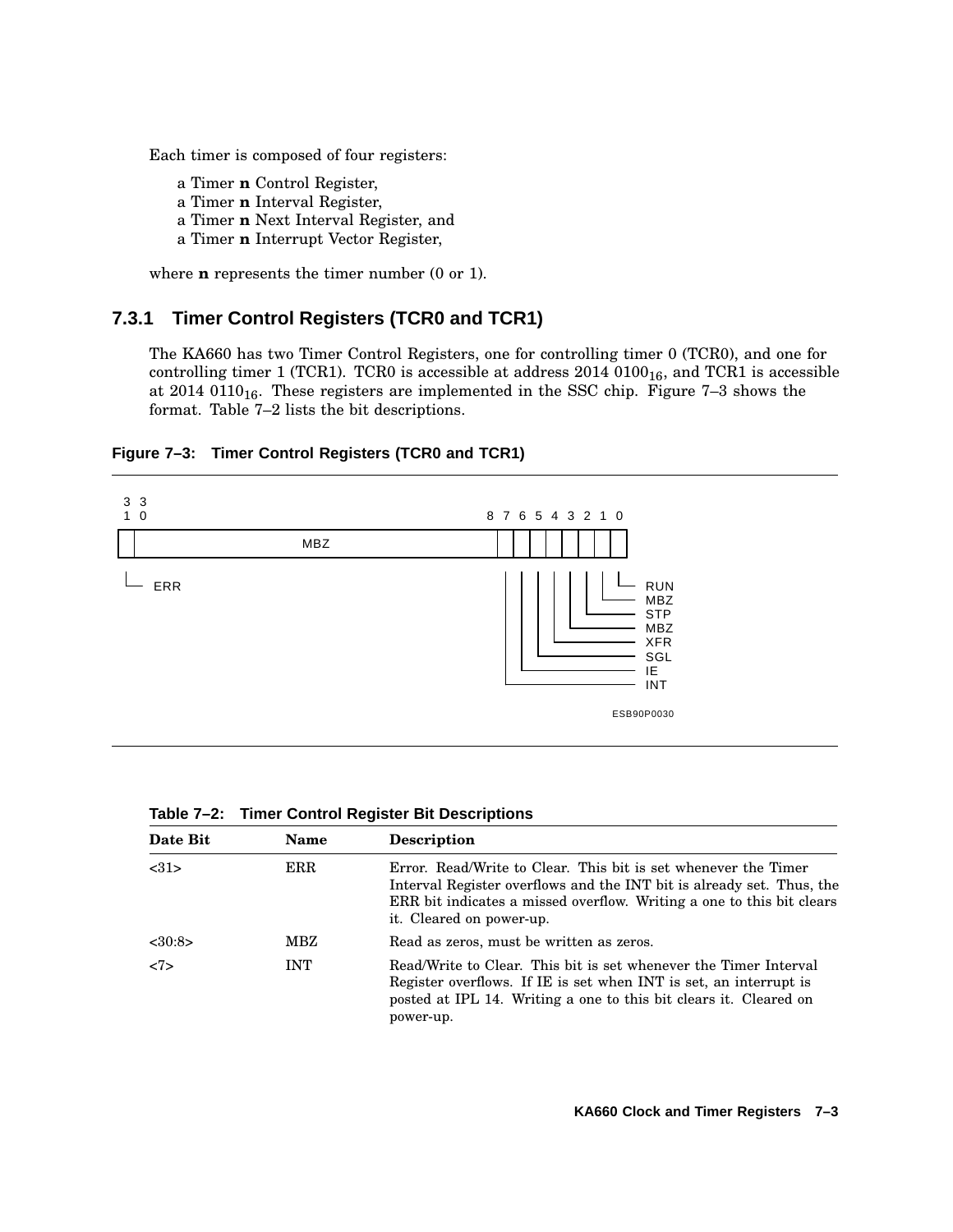| Date Bit | <b>Name</b>          | <b>Description</b>                                                                                                                                                                                                                                                                                                                                                             |
|----------|----------------------|--------------------------------------------------------------------------------------------------------------------------------------------------------------------------------------------------------------------------------------------------------------------------------------------------------------------------------------------------------------------------------|
| <6>      | IE                   | Read/Write. When this bit is set, the timer will interrupt at IPL 14<br>when the INT bit is set. Cleared on power-up.                                                                                                                                                                                                                                                          |
| 5>       | $\operatorname{SGL}$ | Read/Write. Setting this bit causes the Timer Interval Register to<br>be incremented by one if the RUN bit is cleared. If the RUN bit is<br>set, then writes to the SGL bit are ignored. This bit is always read<br>as zero. Cleared on power-up.                                                                                                                              |
| 4>       | XFR                  | Read/Write. Setting this bit causes the Timer Next Interval Register<br>to be copied into the Timer Interval Register. This bit is always read<br>as zero. Cleared on power-up.                                                                                                                                                                                                |
| $3>$     | MBZ                  | Read as zeros, must be written as zeros.                                                                                                                                                                                                                                                                                                                                       |
| 2        | <b>STP</b>           | Read/Write. This bit determines whether the timer stops after an<br>overflow when the RUN bit is set. If the STP bit is set at overflow,<br>the RUN bit is cleared by the hardware at overflow and counting<br>stops. Cleared on power-up.                                                                                                                                     |
| 1>       | MBZ                  | Read as zeros, must be written as zeros.                                                                                                                                                                                                                                                                                                                                       |
| <0>      | <b>RUN</b>           | Read/Write. When set, the Timer Interval Register is incremented<br>once every microsecond. The INT bit is set when the timer over-<br>flows. If the STP bit is set at overflow, the RUN bit is cleared by<br>the hardware at overflow and counting stops. When the RUN bit is<br>clear, the Timer Interval Register is not incremented automatically.<br>Cleared on power-up. |

**Table 7–2 (Cont.): Timer Control Register Bit Descriptions**

## **7.3.2 Timer Interval Registers (TIR0 and TIR1)**

The KA660 has two Timer Interval Registers, one for timer 0 (TIR0), and one for timer 1 (TIR1). TIR0 is accessible at address 2014 0104<sub>16</sub>, and TIR1 is accessible at 2014 0114<sub>16</sub>.

The Timer Interval Register is a read only register containing the interval count. When the RUN bit is 0, writing a 1 increments the register. When the RUN bit is 1, the register is incremented once every microsecond. When the counter overflows, the INT bit is set, and an interrupt is posted at IPL14 if the IE bit is set. Then, if the RUN and STP bits are both set, the RUN bit is cleared and counting stops. Otherwise, the counter is reloaded. The maximum delay that can be specified is approximately 1.2 hours. This register is cleared on power-up. Figure 7–4 shows the format.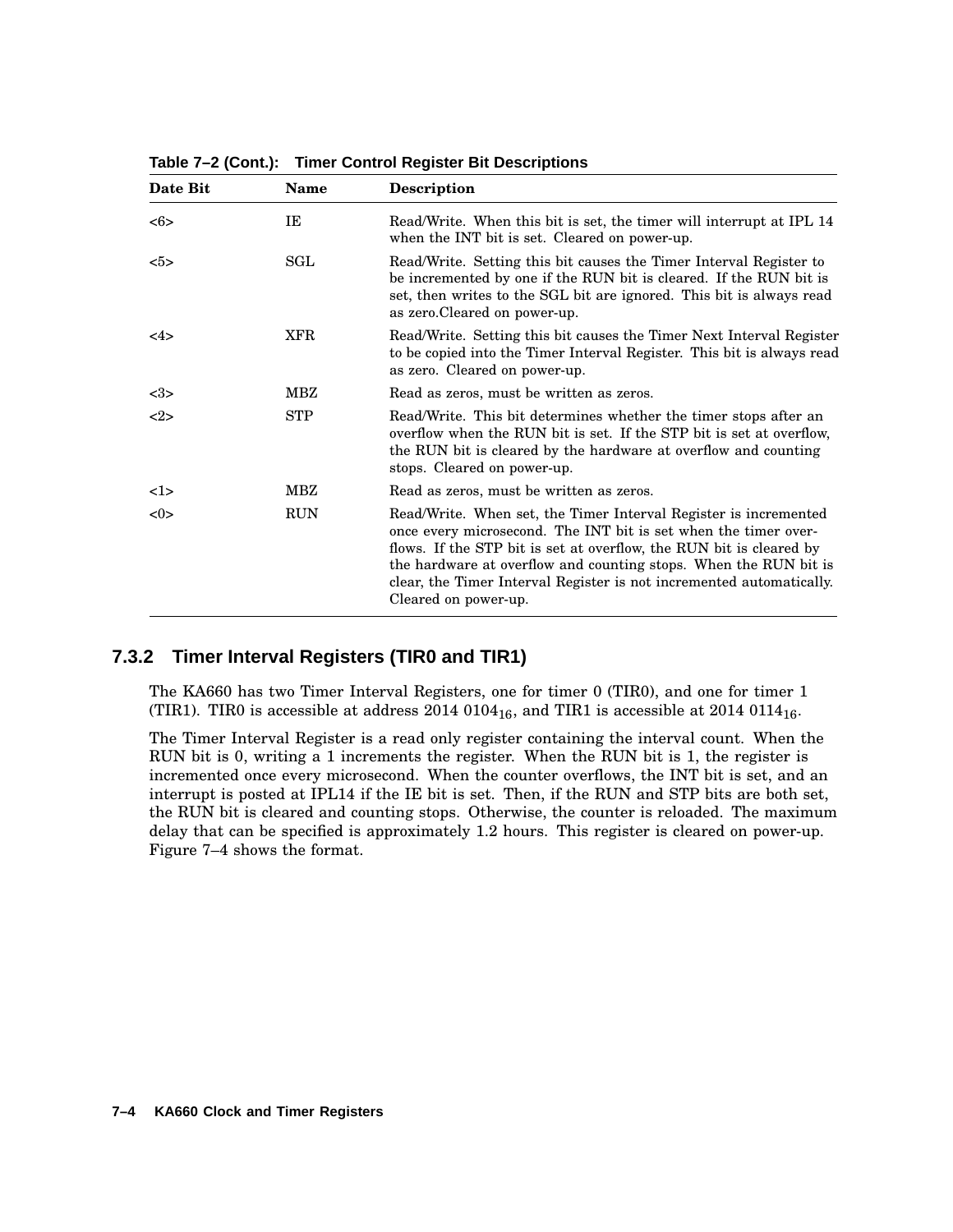#### **Figure 7–4: Timer Interval Registers (TIR0 and TIR1)**



### **7.3.3 Timer Next Interval Registers (TNIR0 and TNIR1)**

The KA660 has two Timer Next Interval Registers, one for timer zero (TNIR0), and one for timer one (TNIR1). TNIR0 is accessible at address  $2014\ 0108_{16}$ , and TNIR1 is accessible at  $2014\;0118_{16}$ . These registers are implemented in the SSC chip. The format is shown in Figure 7–5.

This Read/Write register contains the value which is written into the Timer Interval Register after overflow, or in response to a one written to the XFR bit. This register is cleared on power-up.

#### **Figure 7–5: Timer Next Interval Registers (TNIR0 and TNIR1)**



### **7.3.4 Timer Interrupt Vector Registers (TIVR0 and TIVR1)**

The KA660 has two Timer Interrupt Vector Registers, one for timer zero (TIVR0), and one for timer one (TIVR1). TIVR0 is accessible at address  $2014\ 010C_{16}$ , and TIVR1 is accessible at 2014 011 $C_{16}$ . These registers are implemented in the SSC chip and are set to  $78_{16}$  and  $7C_{16}$ respectively by the resident firmware. The format is shown in Figure 7–6.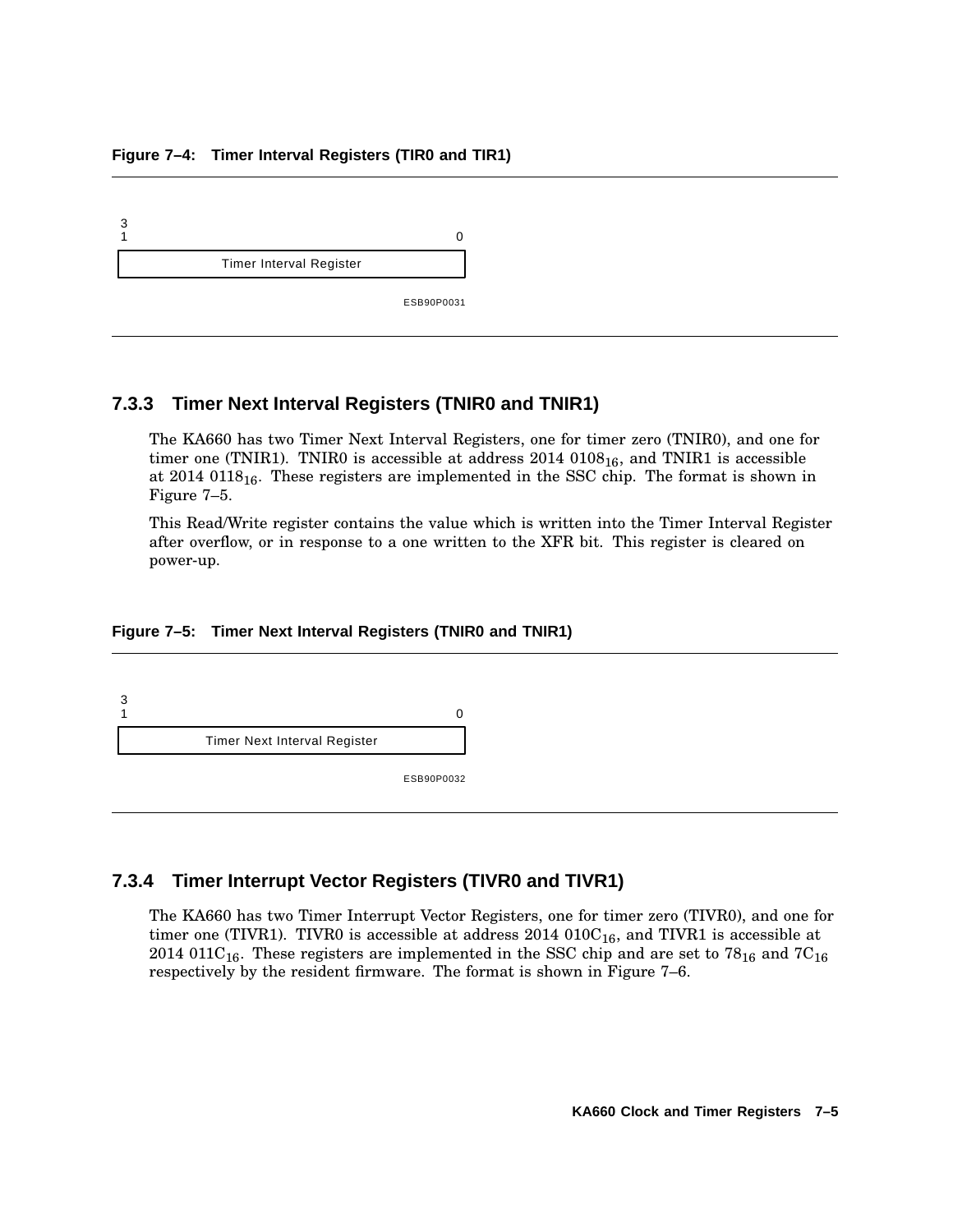This Read/Write register contains the timer's interrupt vector. Bits <31:10> and <1:0> are read as zero and must be written as zero. When TCRn<6> (IE) and TCRn<7> (INT) transition to one, an interrupt is posted at IPL 14. When a timer's interrupt is acknowledged, the content of the interrupt vector register is passed to the CPU, and the INT bit is cleared. Interrupt requests can also be cleared by clearing either the IE or INT bit. This register is cleared on power-up.

#### **Figure 7–6: Timer Interrupt Vector Registers (TIVR0 and TIVR1)**



### **NOTE**

Note that both timers interrupt at the same IPL (IPL 14) as the console serial line unit. When multiple interrupts are pending, the console serial line has priority over the timers, and timer 0 has priority over timer 1.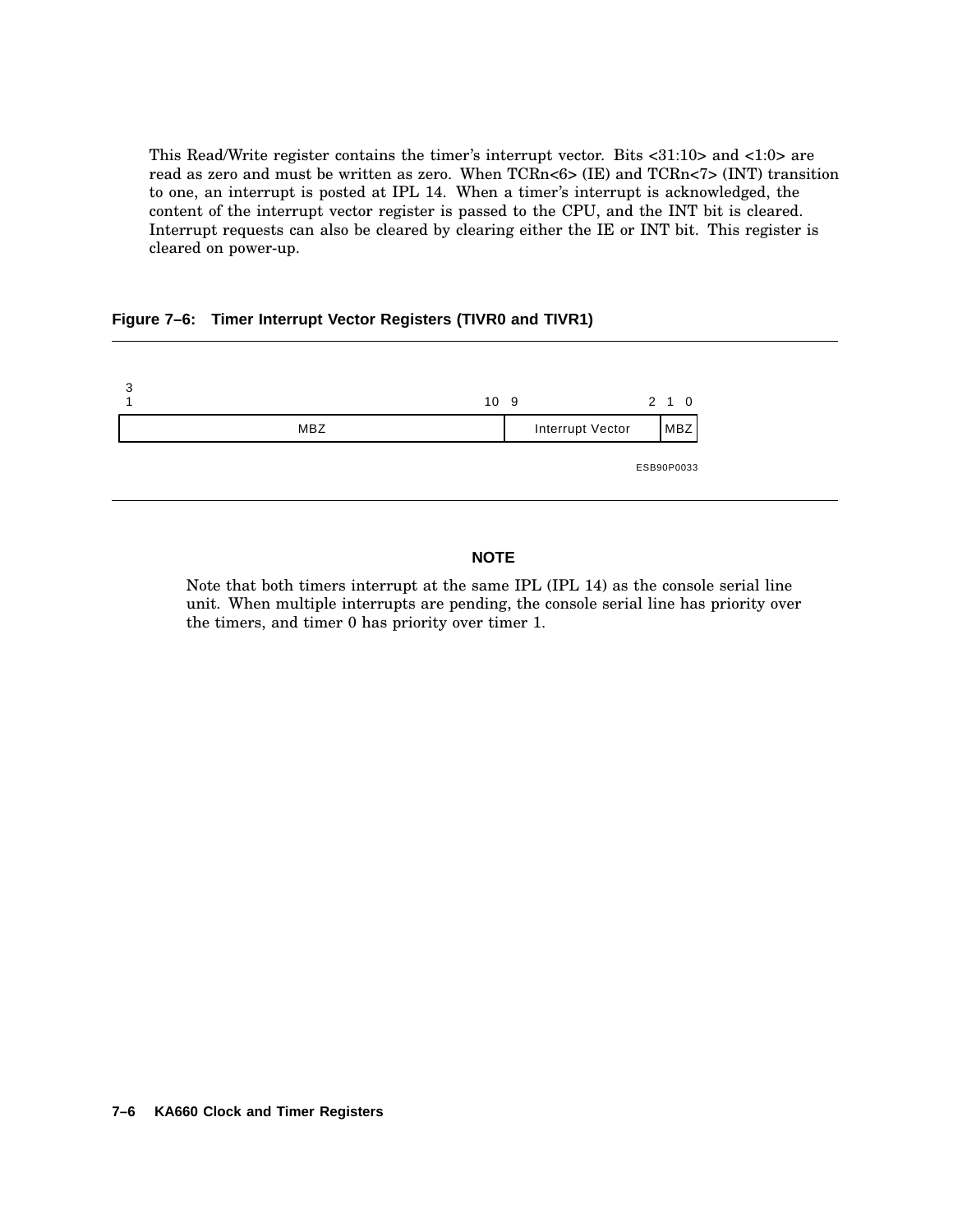# **Chapter 8**

# **KA660 Boot and Diagnostic Facility**

The KA660 Boot and Diagnostic Facility features two registers, 256K bytes of Erasable Programmable Read Only Memory (EPROM) and 1KB of battery backed up RAM. The EPROM and battery backed up RAM may be accessed with longword, word or byte references.

The 256K bytes of EPROM contain the resident firmware. If this EPROM is reprogrammed for special applications, the new code must initialize and configure the board, provide HALT and console emulation, as well as provide boot diagnostic functionality.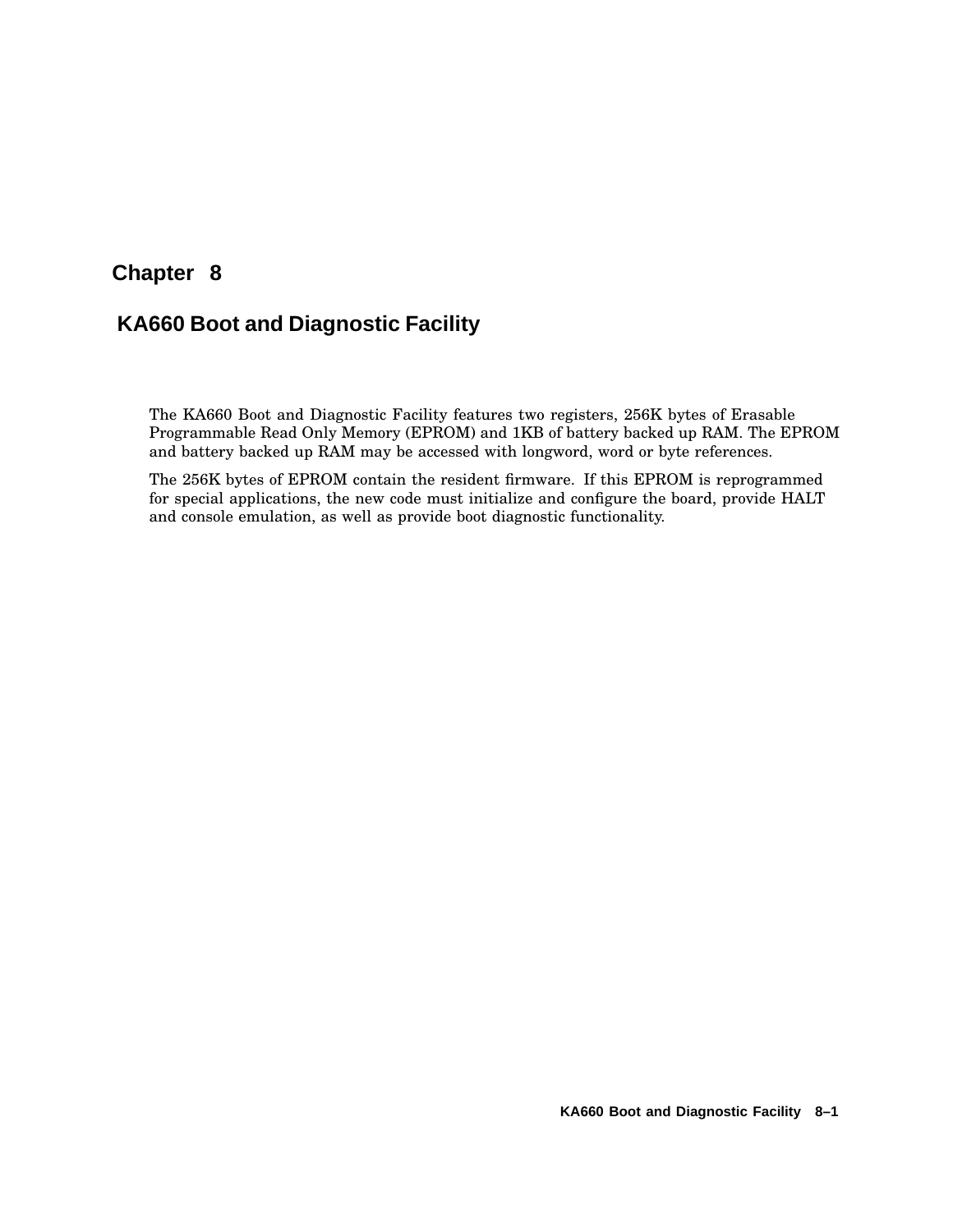### **8.1 Boot and Diagnostic Register (BDR)**

The Boot and Diagnostic Register (BDR) is a byte-wide register repeated in the VAX I/O page at physical addresses  $2008$  4004 -  $2008$  407 $C_{16}$ . It is implemented uniquely on the KA660. It can be accessed by KA660 software, but not by external Q22-Bus devices. The BDR allows the Boot and Diagnostic EPROM programs to read various KA660 configuration bits.

3 1 2 2 2 4 3 2 2 1 1 1 1 1 0 9 8 7 6 5 1 1 1 3 2 1 0 NI ROM Read as ONES  $L_{RBE}$ DSSI ID<2:0> BDG CD<1:0> CPU CD<1:0> BRS CD<2:0> HLT ENB ESB90P0034

| Figure 8-1: Boot and Diagnostic Register |  |  |  |
|------------------------------------------|--|--|--|
|------------------------------------------|--|--|--|

| Data Bit             | Name   | <b>Description</b>                                                                                                                                                                                                                                                                                                                                                                                                                                                                                                                                                                                                                                                     | <b>Type</b> |  |
|----------------------|--------|------------------------------------------------------------------------------------------------------------------------------------------------------------------------------------------------------------------------------------------------------------------------------------------------------------------------------------------------------------------------------------------------------------------------------------------------------------------------------------------------------------------------------------------------------------------------------------------------------------------------------------------------------------------------|-------------|--|
| <31:24>              | NI ROM | NI Station Address. This byte delivers the NI<br>Station address in the next 32 longwords.                                                                                                                                                                                                                                                                                                                                                                                                                                                                                                                                                                             | Read only   |  |
| <b>HLT ENB</b><br>23 |        | Halt Enable. This bit reflects the state of pin 35<br>Read<br>(ENBHALT L) of the 40-pin connector. The asser-<br>Only. Writes<br>have no effect.<br>tion of this signal enables the halting of the CPU<br>upon detection of a console BREAK condition. On<br>a power-up, the KA660 resident firmware reads<br>the HLT ENB bit to decide whether to enter the<br>console emulation program (HLT ENB set) or to<br>boot the operating system (HLT ENB clear). On<br>the execution of of a HALT instruction while in<br>kernal mode, the KA660 resident firmware reads<br>the HLT ENB bit to decide whether to enter the<br>console emulation program (HLT ENB set) or to |             |  |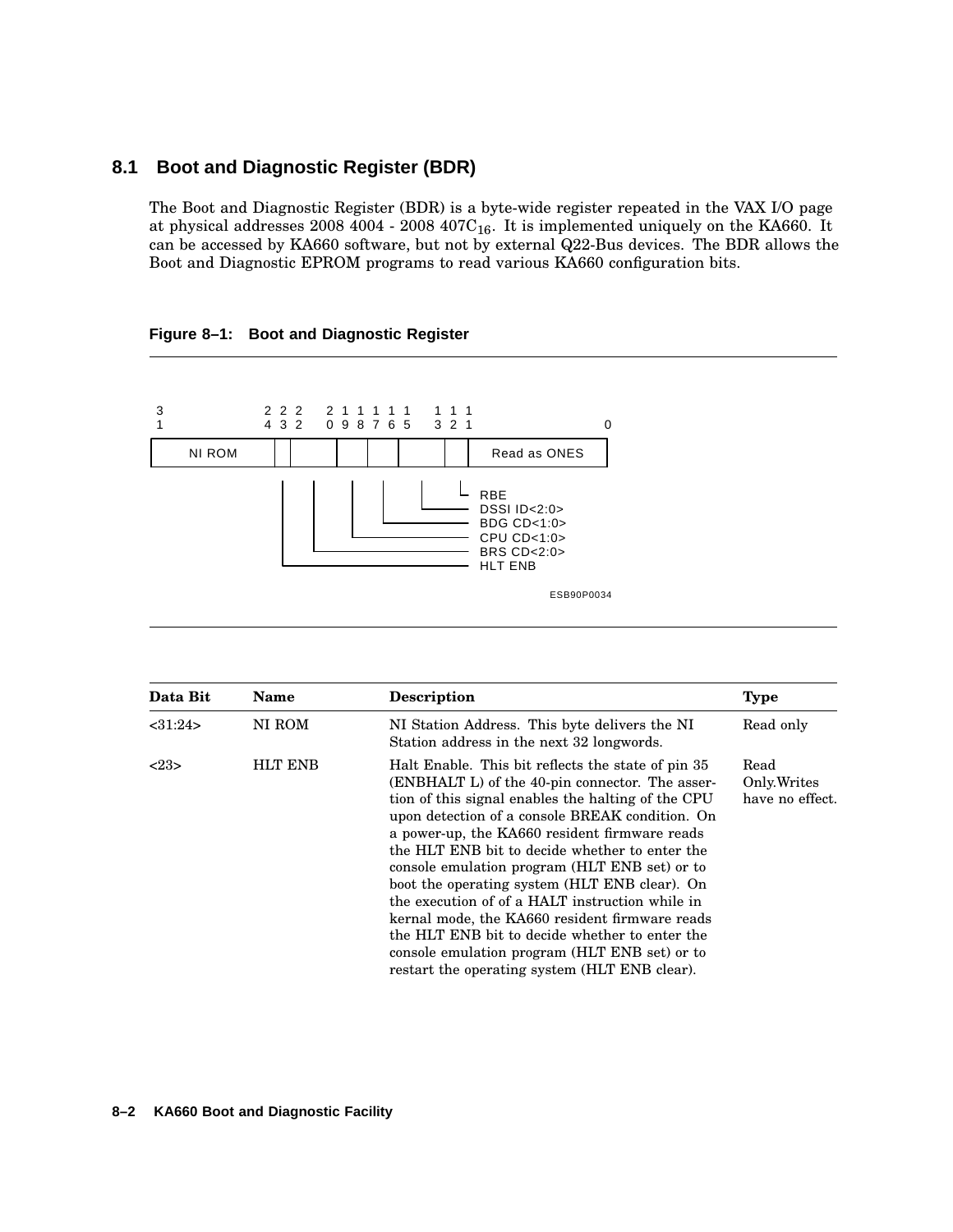| Data Bit | <b>Name</b>       | <b>Description</b>                                                                                                                                                                                                                  |                                   | <b>Type</b>                             |
|----------|-------------------|-------------------------------------------------------------------------------------------------------------------------------------------------------------------------------------------------------------------------------------|-----------------------------------|-----------------------------------------|
| <22:20>  | BRS CD            | Baud Rate Select. Writes have no effect.<br>These three bits originate from pins <20:28><br>$(BRS<2:0)$ of the 40-pin connector. They reflect<br>the setting of the the baud rate select switch on<br>the CPU cover panel.          |                                   | Read only                               |
|          |                   | BDR<6:4>                                                                                                                                                                                                                            | <b>Baud Rate</b>                  |                                         |
|          |                   | 000                                                                                                                                                                                                                                 | 300                               |                                         |
|          |                   | 001                                                                                                                                                                                                                                 | 600                               |                                         |
|          |                   | 010                                                                                                                                                                                                                                 | 1200                              |                                         |
|          |                   | 011                                                                                                                                                                                                                                 | 2400                              |                                         |
|          |                   | 100                                                                                                                                                                                                                                 | 4800                              |                                         |
|          |                   | 101                                                                                                                                                                                                                                 | 9600                              |                                         |
|          |                   | 110                                                                                                                                                                                                                                 | 19200                             |                                         |
|          |                   | 111                                                                                                                                                                                                                                 | 38400                             |                                         |
| <19:18>  | CPU CD            | CPU Code. Writes have no effect. These two<br>bits always read as ZERO's because the KA660<br>cannot be configured as an auxiliary CPU.<br>CPU CD < $1:0>$                                                                          | Read Only                         |                                         |
|          |                   | 00                                                                                                                                                                                                                                  | Configuration<br>KA660-AA Arbiter |                                         |
| <17:16>  | <b>BDG CD</b>     | Boot and Diagnostic Code. This 2-bit code re-<br>flects the status of configuration and display<br>connector pins <37:36> (BDG CD<1:0>). The<br>KA660 EPROM programs use BDG CD <1:0> to<br>determine the power up mode as follows: |                                   | Read only,<br>writes have<br>no effect. |
|          |                   | BDR<1:0>                                                                                                                                                                                                                            | <b>Power-up Mode</b>              |                                         |
|          |                   | 00                                                                                                                                                                                                                                  | Run                               |                                         |
|          |                   | 01                                                                                                                                                                                                                                  | Language Inquiry                  |                                         |
|          |                   | 10                                                                                                                                                                                                                                  | Test                              |                                         |
|          |                   | 11                                                                                                                                                                                                                                  | Manufacturing                     |                                         |
| <15:13>  | <b>BDG DSSIID</b> | DSSI ID. Writes have no effect. This 3-bit code<br>reflects the setting of the DSSI ID jumpers. This<br>code must be decoded and written to the SHAC<br>PPR register.                                                               |                                   | read only                               |
| <12>     | <b>RBE</b>        | Remote Boot Enable.                                                                                                                                                                                                                 |                                   |                                         |
| <11:0>   | Unused            | Read as one's                                                                                                                                                                                                                       |                                   |                                         |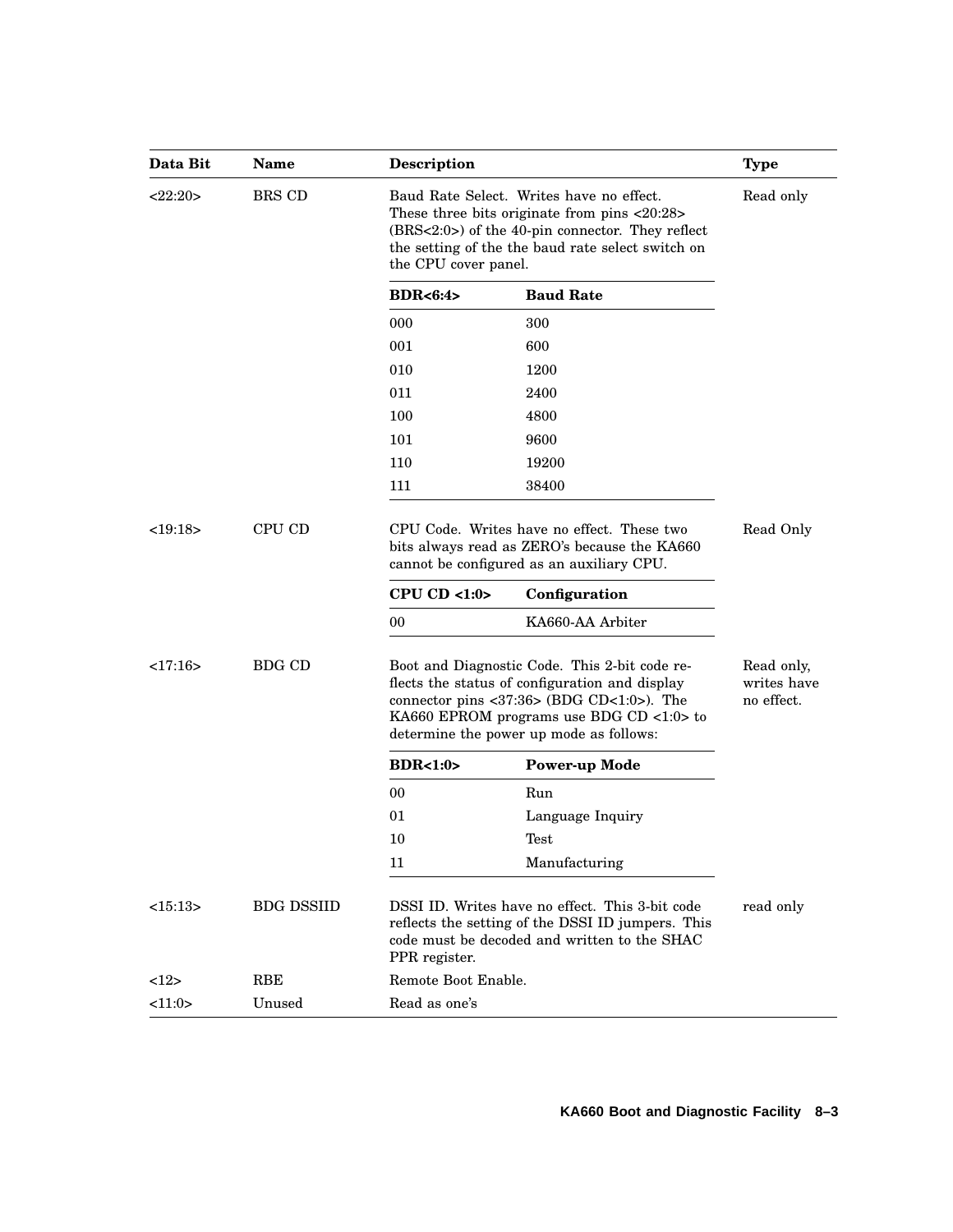# **8.2 Diagnostic LED Register (DLEDR)**

The Diagnostic LED Register (DLEDR), address  $2014\ 0020_{16}$ , is implemented in the SSC chip and contains four Read/Write bits that control the external LED display. A zero in a bit lights the corresponding LED; all four bits are cleared on power-up and the negation of DCOK when SCR<7> is clear to provide a power-up lamp test. Figure 8–2 shows the register format. Table 8–3 lists the bit descriptions.

### **Figure 8–2: Diagnostic LED Register (DLEDR)**



|  | Table 8–3: Diagnostic LED Register Bit Descriptions |
|--|-----------------------------------------------------|
|  |                                                     |

| Data Bit | <b>Name</b> | <b>Description</b>                                                                                                                                                                                                                                                   |
|----------|-------------|----------------------------------------------------------------------------------------------------------------------------------------------------------------------------------------------------------------------------------------------------------------------|
| <31:4>   | MBZ         | Read as zeros, must be written as zeros.                                                                                                                                                                                                                             |
| <3:0>    | <b>DSPL</b> | Display. Read/Write. These four bits update an external LED display. Writing<br>a ZERO to a bit lights the corresponding LED. Writing a ONE to a bit turns<br>its LED off. The display bits are cleared (all LED's are lit) on power-up and<br>the negation of DCOK. |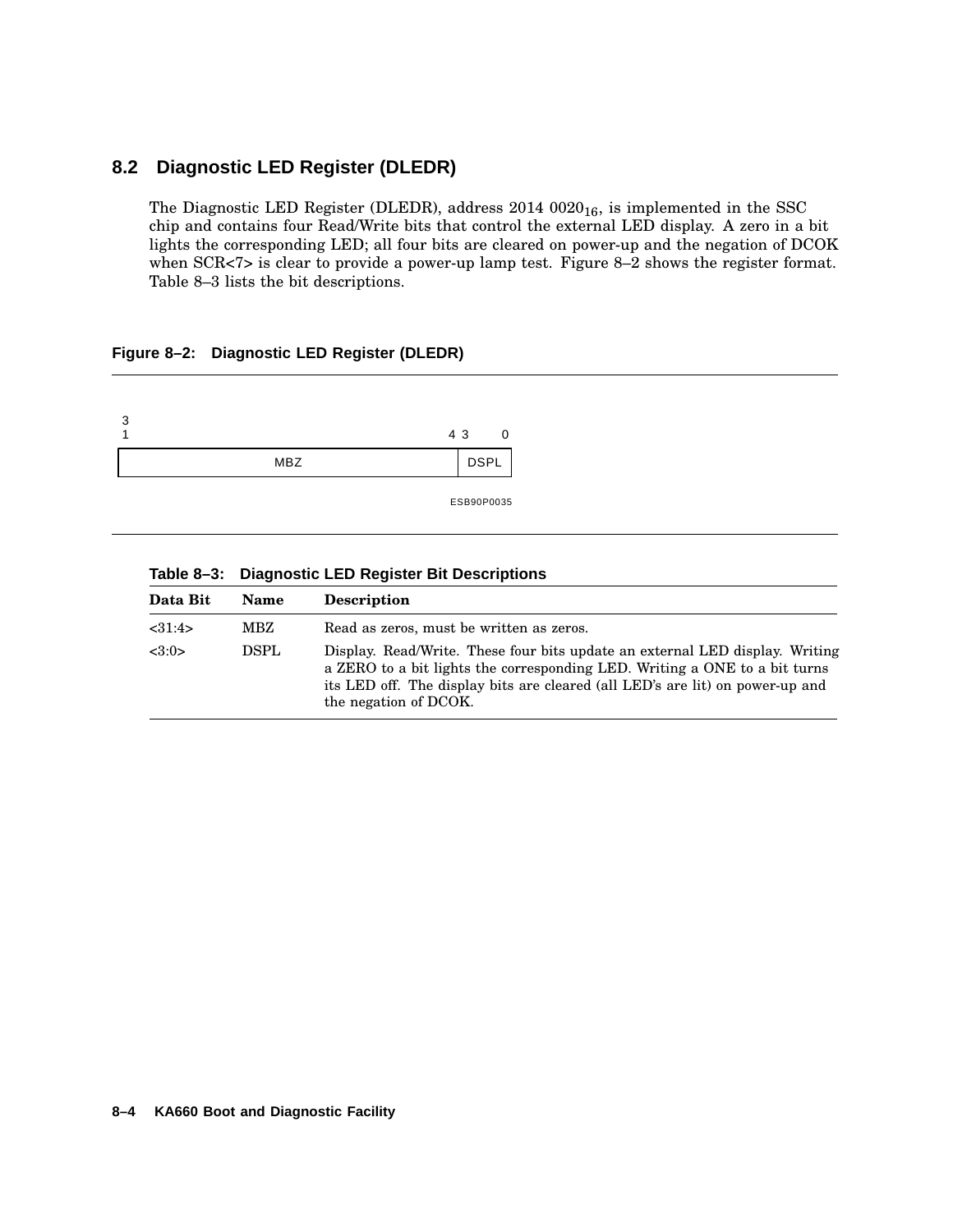# **8.3 EPROM Memory**

The KA660 has 256KB of EPROM memory for storing code for board initialization, VAX standard console emulation, board self tests, and boot code. The EPROM memory may be accessed with byte, word and longword references. EPROM read accesses take 250 ns. The EPROM is organized as a 128K x 8-bit array. CDAL Bus parity is neither checked nor generated on EPROM references. *It should be noted that the EPROM size must be set in the SSC Configuration Register before attempting to reference outside the first 8KB block of the Local EPROM Space. (2004 0000 - 2004 1FFF*16*)*

### **8.3.1 EPROM Address Space**

The entire 256KB Boot and Diagnostic EPROM can only be read in the 256KB Halt Protect EPROM Space  $(2004 0000 - 2007$  FFFF<sub>16</sub>).

Any I-Stream Read from the EPROM space places the KA660 in Halt Mode. The Q22-bus SRUN signal is deasserted causing the front panel RUN light to extinguish and the CPU is protected from further halts.

Writes and D-Stream Reads to any address space have no effect on Run Mode/Halt Mode status. *The KA660 logic that controls Halt Mode/Run Mode cannot detect I-stream read references that "hit" the Cache; therefore Halt Mode/Run Mode is unaffected by these cache hits.*

# **8.3.2 KA660 Resident Firmware Operation**

The KA660 CPU Module's 256K bytes of EPROM contain the resident firmware, which can be entered by transferring program control to location  $2004~0000_{16}$ .

Chapter 12 lists the various halt conditions which cause the KA660 to transfer program control to location  $2004~0000_{16}$ .

When running, the resident firmware provides the services expected of a VAX–11 console system. In particular, the following services are available:

- Automatic restart or bootstrap following processor halts or initial power-up.
- An interactive command language allowing the user to examine and alter the state of the processor.
- Diagnostic tests executed on power-up that check out the CPU, the memory system, and the Q22-bus Map.
- Support of video or hardcopy terminals as the console terminal.

Refer to the KA660 Console Program Specification for a complete description of these features.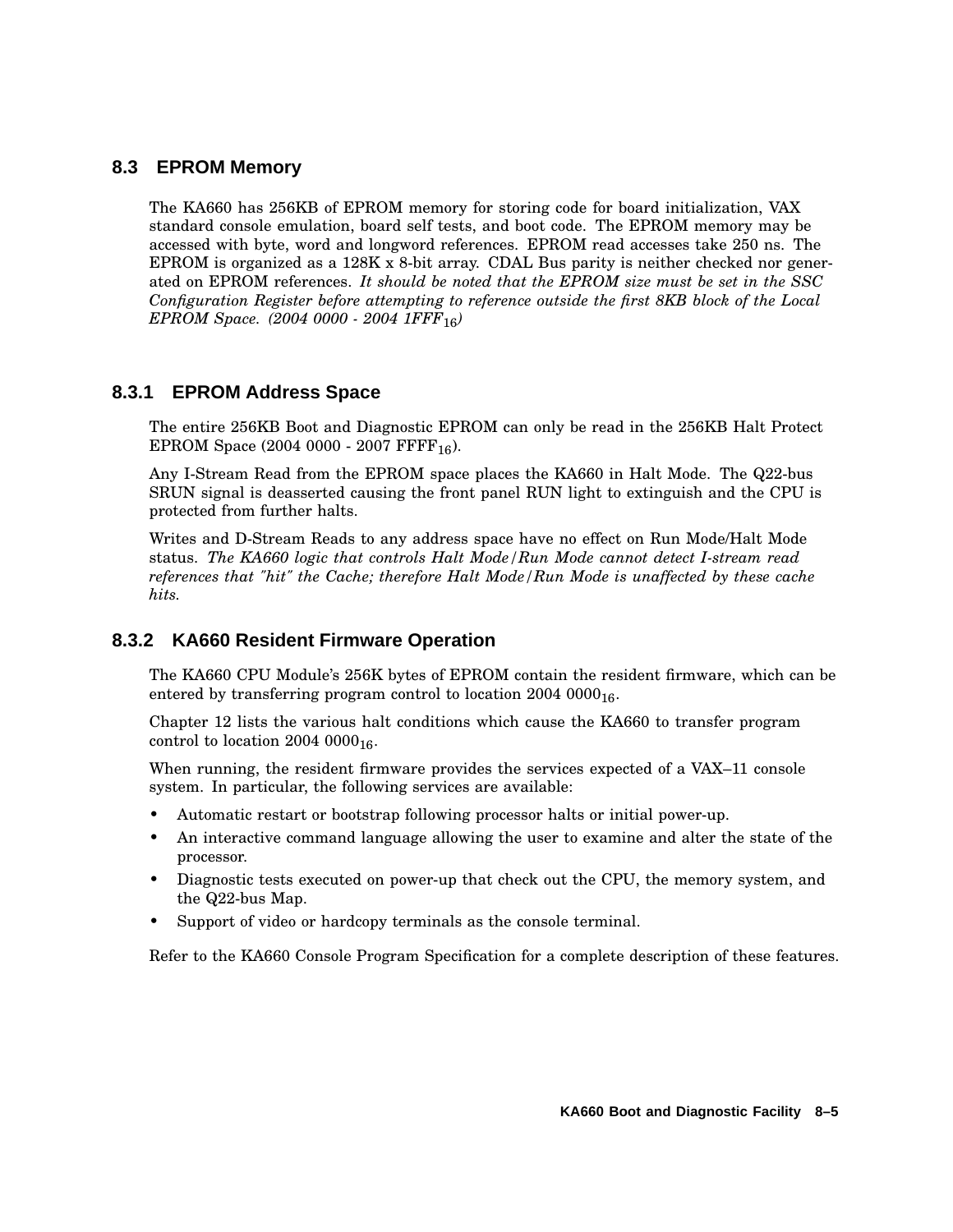#### **8.3.2.1 Power-Up Modes**

The Boot and Diagnostic EPROM programs use Boot and Diagnostic Code <1:0> (Refer to Section 12.8 to determine the power-up modes shown in Table 8–4.

**Code Power-up Mode** 00 Run (factory setting). If the console terminal supports the Multi-national Character Set (MCS), the user will be prompted for a language if the time-of-year clock battery backup has failed, or if the SSC RAM is corrupted or uninitialized (1st power-up). Full startup diagnostics are run. 01 Language Inquiry. If the console terminal supports MCS, the user will be prompted for language on every power up and restart. Full startup diagnostics are run. 10 Test. UVROM programs run wrap-around serial line unit (SLU) tests. 11 Manufacturing. To provide for rapid startup during certain manufacturing test procedures, the EPROM programs omit the power up memory diagnostics and set up the memory bit map on the assumption that all available memory is functional.

**Table 8–4: Power-Up Modes**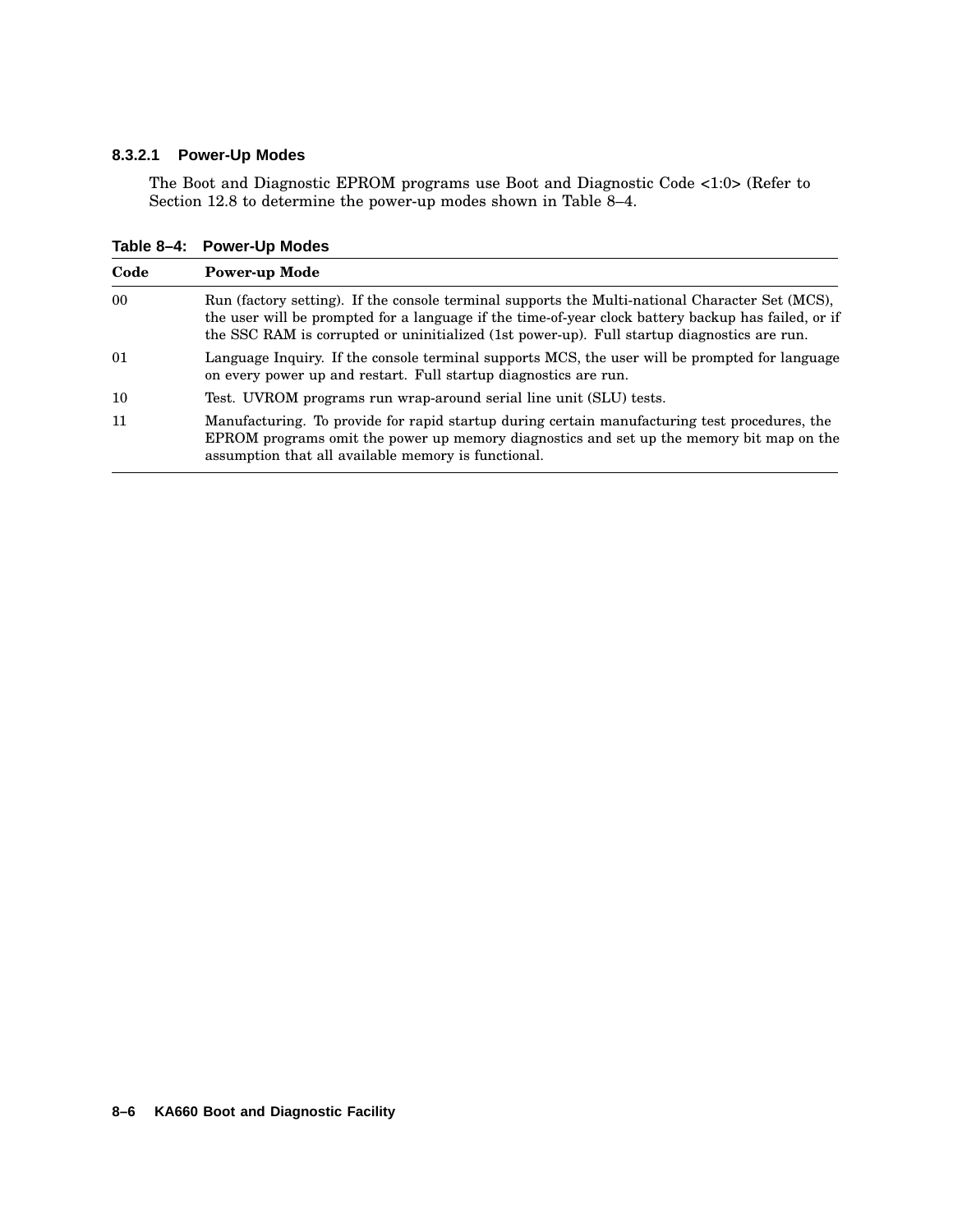## **8.4 Battery Backed-up RAM**

The KA660 contains 1KB of battery backed-up static RAM found in the SSC,for use as a console "scratchpad". The power for the RAM is provided on pins 38 (VBAT H) and 20, 18, 16-13, 10-8, 6-3 (GND) of the 40-pin connector. This RAM supports byte, word and longword references. Read operations take 700ns to complete while write operations require 600ns. The RAM is organized as a 256 X 32-bit (one longword) array. The array appears in a 1KB block of the VAX I/O page at addresses 2014 0400- 2014 07 $FF_{16}$ . This array is not protected by parity, and CDAL Bus parity is neither checked nor generated on reads or writes to this RAM.

### **8.5 KA660 Initialization**

The VAX Architecture defines three kinds of hardware initialization:

- Power-up initialization
- I/O Bus initialization
- Processor initialization

### **8.5.1 Power-Up Initialization**

Power-up initialization is the result of the restoration of power and includes a hardware reset, a processor initialization an I/O bus initialization, as well as the initialization of several registers defined in the *VAX Architecture Reference Manual.*

### **Hardware Reset**

A KA660 hardware reset occurs on power-up or the negation of DCOK. A hardware reset causes the hardware halt procedure (see Section 3.9.6) to be initiated with a halt code of 03. It also initializes some IPR's and most I/O Page registers to a known state. Those IPR's affected by a hardware reset are noted in Section 3.4. The effect a hardware reset has on I/O Space registers is documented in the description of the register.

### **8.5.2 I/O Bus Initialization**

An I/O Bus Initialization occurs on power-up, the negation of DCOK, or as the result of a MTPR to IPR 55 (IORESET) If the KA660 is an arbiter, an I/O Bus initialization clears the IPCR and DSER, and causes the Q22-bus interface to acquire both the CDAL and Q22-buses, then assert the Q22-bus BINIT signal.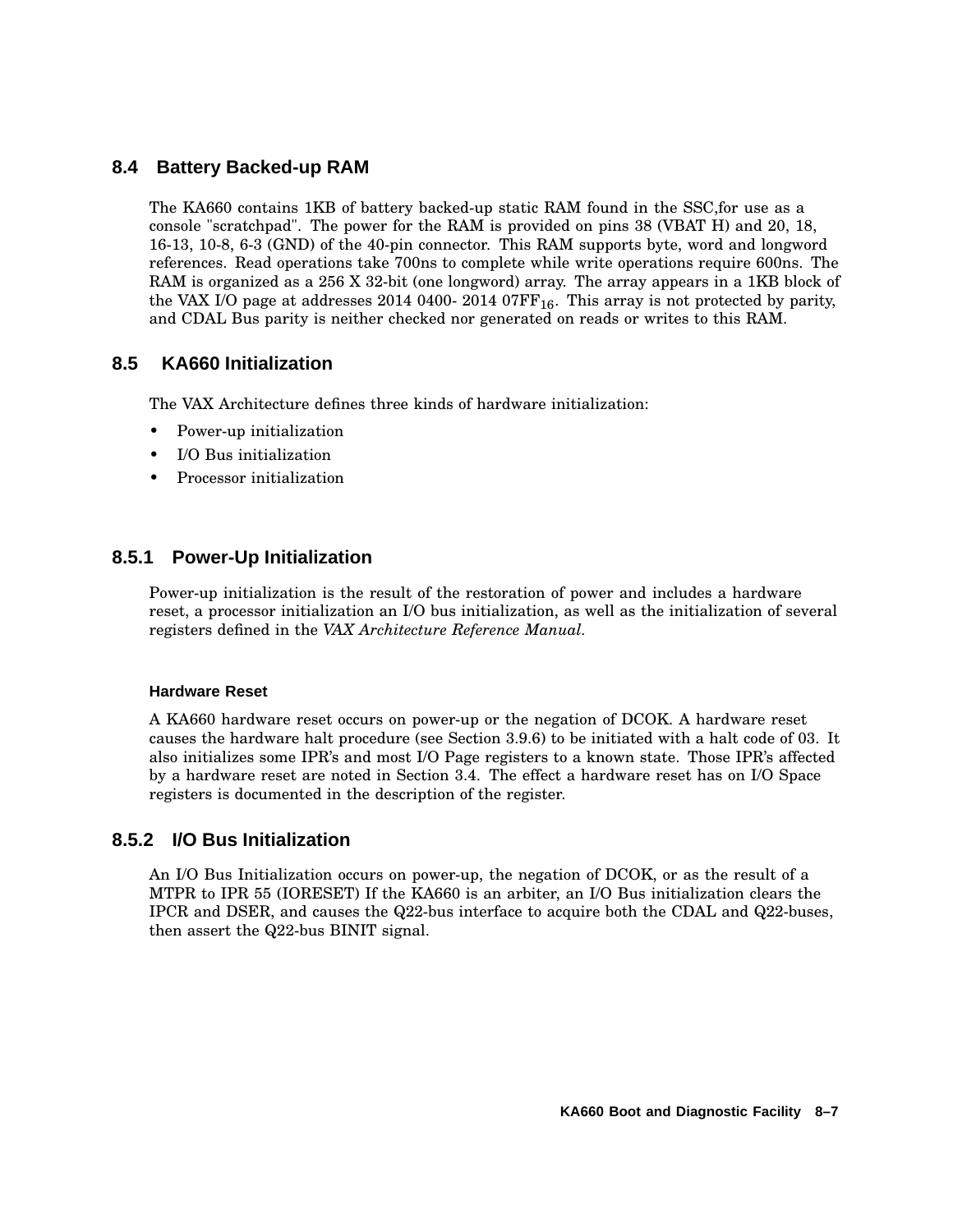### **I/O Bus Reset Register (IPR 55)**

The I/O Bus Reset Register (IORESET), IPR 55<sup>10</sup> is implemented in the SSC chip. If the KA660 is configured as an arbiter, an MTPR of any value to IORESET causes an I/O bus initialization.

### **8.5.3 Processor Initialization**

A Processor Initialization occurs on power-up, the negation of DCOK, and after a halt caused by an error condition.

In addition to initializing those registers defined in the *VAX Architecture Reference Manual,* the KA660 firmware must also configure Main Memory, the Local I/O Page, and the Q22-bus Map during a processor initialization.

### **8.5.3.1 Configuring the Local I/O Page**

The following registers control the configuration of the local I/O Page. They are unique to CPU designs that use the SSC system support chip and they must be configured by the firmware during a processor initialization:

- SSC Base Address Register
- BDR Address Decode Match Register
- BDR Address Decode Mask Register
- SSC Configuration Register
- CDAL Bus Timeout Register

# **8.5.4 SSC Base Address Register (SSCBR)**

The SSC Base Address Register, address  $2014\ 0000_{16}$ , controls the base addresses of a 2KB block of the Local I/O Space which includes the the following:

- Battery backed-up RAM,
- The registers for the programmable timers,
- The BDR Address Decode Match and Mask Registers,
- The Diagnostic LED Register,
- The CDAL Bus Timeout Register
- A set of diagnostic registers that allow several EPR's to be accessed via I/O page addresses.

This read/write register is set to  $2014~0000_{16}$  on power-up and the negation of DCOK when SCR <7> is clear. Bits SSCBR<31:30,10:0> are unused. They read as ZEROs, and must be written as ZEROs. SSCBR<29> is read as ONE and must be written as ONE. This register should also be set to  $2014\ 0000_{16}$  by firmware during processor initialization. The SSCBR has the format shown in Figure 8–3.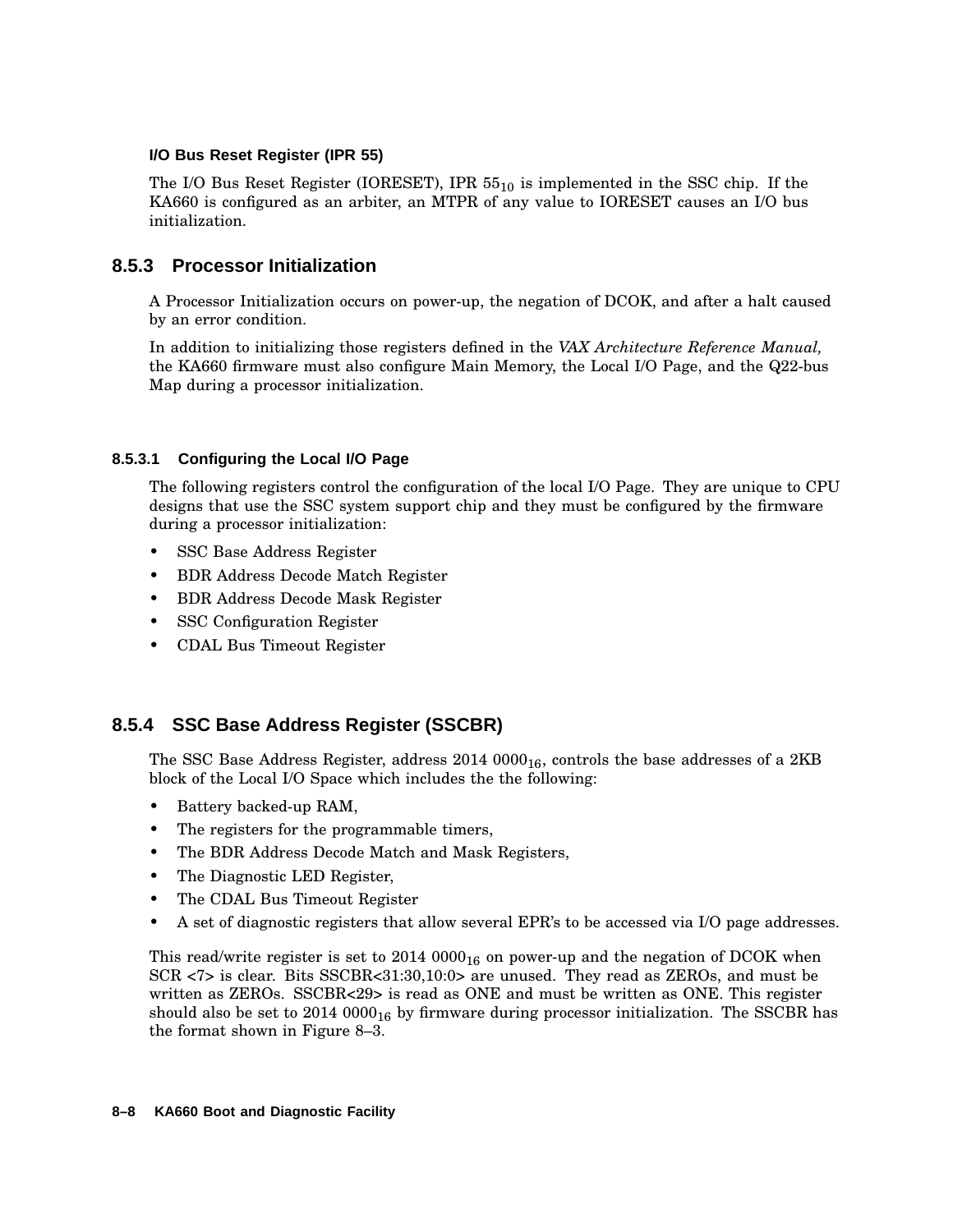#### **Figure 8–3: SSC Base Address Register (SSCBR)**



### **8.5.5 BDR Address Decode Match Register (BDMTR)**

The Local I/O Device Address Decode Match Register, address  $2014\ 0130_{16}$ , controls the base address of the Boot and Diagnostic Register. This read/write register is cleared on power-up and the negation of DCOK. BDMTR<31:30,1:0> are unused. They read as ZEROs, and must be written as ZEROs. This register should be set to  $2008\,4000_{16}$  by firmware during processor initialization. The BDMTR has the format shown in Figure 8–4.

#### **Figure 8–4: BDR Address Decode Match Register (BDMTR)**

| 3 3 2<br>- 9<br>$^{\circ}$ 0 $^{\circ}$<br>1 |                                            | 2 1 0      |
|----------------------------------------------|--------------------------------------------|------------|
| <b>MBZ</b>                                   | <b>BASE ADDRESS MATCH BITS&lt;29:2&gt;</b> | <b>MBZ</b> |
|                                              |                                            | ESB90P0037 |

### **8.5.6 BDR Address Decode Mask Register (BDMKR)**

The BDR Address Decode Mask Register, address  $2014\ 0134_{16}$ , controls the range of addresses to which the BDR responds to. (An example is the number of copies of the BDR that appear in the physical address space). This read/write register is cleared on power-up and the negation of DCOK. Bits BDMKR<31:30,1:0> are unused. They read as ZEROs, and must be written as ZEROs. This register should should be set to 0000 007F  $_{16}$  (32 copies of the BDR) by firmware during processor initialization . The BDMKR has the format shown in Figure 8–5.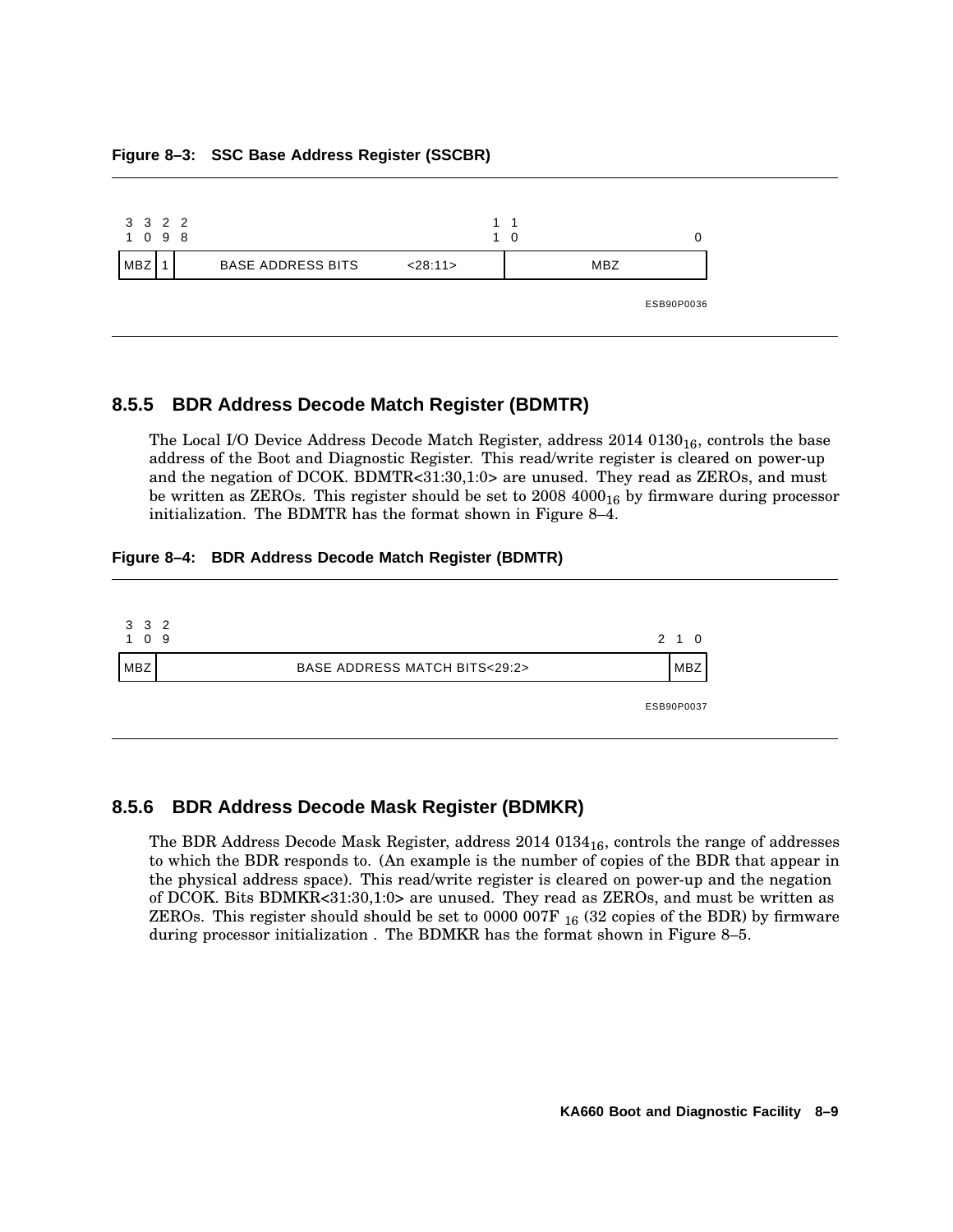#### **Figure 8–5: BDR Address Decode Mask Register (BDMKR)**

| 3 3 2<br>1 0<br>-9 |                                           | 2 1 0      |
|--------------------|-------------------------------------------|------------|
| 'MBZ               | <b>BASE ADDRESS MASK BITS&lt;29:2&gt;</b> | <b>MBZ</b> |
|                    |                                           | ESB90P0038 |

#### **NOTE**

The KA660 uses only one of the SSC's address strobes. The other strobe's control registers located at  $2014~0130_{16}$  and  $2014~0134_{16}$  are reserved and should not be accessed as they could cause unpredictable behavior.

# **8.5.7 SSC Configuration Register (SSCCR)**

The SSC Configuration Register, address  $2014~0010_{16}$ , controls the set-up parameters for the console serial line, programmable timers, EPROM, TOY Clock and BDR. The format is shown in Figure 8–6. Table 8–5 contains a list of the bit descriptions.

|  | Figure 8-6: SSC Configuration Register (SSCCR) |  |
|--|------------------------------------------------|--|
|--|------------------------------------------------|--|

| $1 \quad \Omega$ | 3 3 |       |            |     | 2 2 2 2 2 2 2 2 1 1 1 1 1 1 1 1<br>8 7 6 5 4 3 2 0 9 8 6 5 4 2 1 |                     |            |                                 |     | 7 6 5 4 3 2 1 0         |  |            |  |
|------------------|-----|-------|------------|-----|------------------------------------------------------------------|---------------------|------------|---------------------------------|-----|-------------------------|--|------------|--|
| $\overline{B}$   | MBZ | I M I | IPL<br>SEL | IP. | $ R $ EPROM $ M $ HALT<br>S SIZE<br><b>SEL</b>                   | B I PROT<br>Z SPACE | l C I<br>P | <b>CT</b><br><b>BAUD</b><br>SEL | MBZ | <b>BDR</b><br><b>EN</b> |  | <b>MBZ</b> |  |

ESB90P0039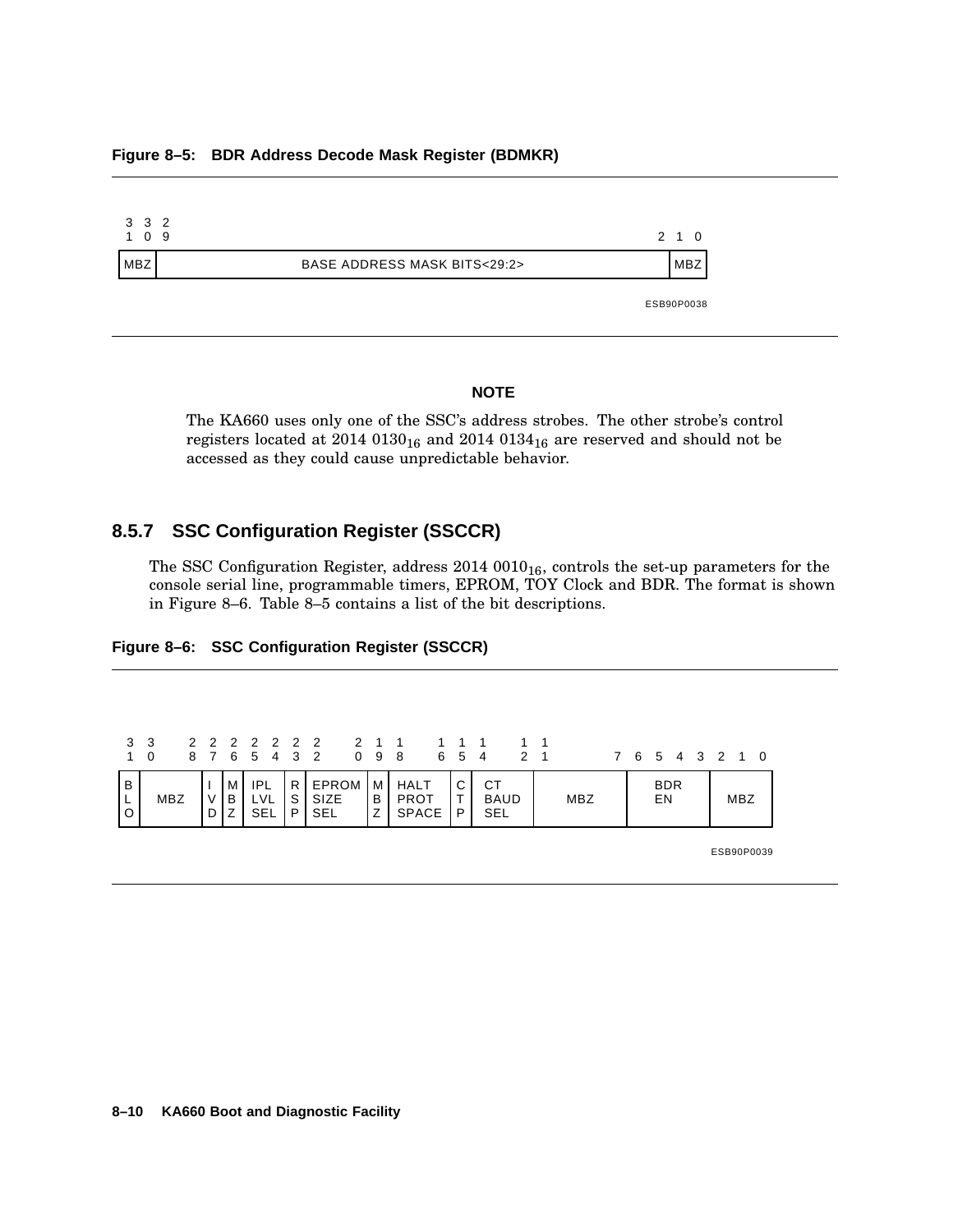**Table 8–5: SSC Configuration Register Bit Descriptions**

| Data Bit      | <b>Name</b>                                | Description                                                                                                                                                                                                                                                                                                                                                                                                                                                                                                                                                                                                                     |
|---------------|--------------------------------------------|---------------------------------------------------------------------------------------------------------------------------------------------------------------------------------------------------------------------------------------------------------------------------------------------------------------------------------------------------------------------------------------------------------------------------------------------------------------------------------------------------------------------------------------------------------------------------------------------------------------------------------|
| <31>          | <b>BLO</b>                                 | Battery Low. Read/Write. If the battery voltage goes below threshold<br>while the module is powered down, this bit is set on power-up, after the<br>assertion of DCOK after the assertion of POK. Once set, this bit can only<br>be cleared by software writing it as ONE. If this bit is set, then the TOY<br>Clock will be cleared by power-up and and by the negation of DCOK.                                                                                                                                                                                                                                               |
| $<$ 30:28 $>$ | MBZ                                        | Read as ZEROs, must be written as ZEROs.                                                                                                                                                                                                                                                                                                                                                                                                                                                                                                                                                                                        |
| <27>          | <b>IVD</b>                                 | Interrupt Vector Disable. Read/Write. When set, the console serial line<br>and programmable timers will not respond to interrupt acknowledge<br>cycles. Cleared on power-up and, by the negation of DCOK, and by a<br>processor initialization.                                                                                                                                                                                                                                                                                                                                                                                 |
| <26           | MBZ                                        | Read as ZEROs, must be written as ZEROs.                                                                                                                                                                                                                                                                                                                                                                                                                                                                                                                                                                                        |
| <25:24>       | IPL LVL<br>$\operatorname{SEL}$            | IPL Level Select Read/Write. These bits are used to specify the IPL<br>level of interrupt acknowledge cycle that the console serial line and pro-<br>grammable timers respond to. These bits must be cleared (programmed<br>to 00 (binary) for the console serial line and programmable timers to<br>respond to interrupt acknowledge cycles that they generated (IPL 14).<br>These bits are cleared on power-up, by the negation of DCOK and by a<br>processor initialization.                                                                                                                                                 |
| <23>          | <b>RSP</b>                                 | ROM Speed. Read/Write. This bit is used to select the EPROM access<br>time. This bit must be set for the KA660 EPROMs to run at maximum<br>speed. This bit is cleared on power-up and by the negation of DCOK. It<br>must be set to ONE by a processor initialization.                                                                                                                                                                                                                                                                                                                                                          |
| <22:20>       | ROM<br><b>SIZE_SEL</b>                     | <b>EPROM</b> Address Space Size Select. Read/Write. These bits control the<br>size of the range of addresses to which the EPROM responds. These<br>bits must be set to 101 (binary) because the KA660 contains 256KB<br>of EPROM, yielding an address range of 256KB (2004 0000 - 2007<br>$\text{FFFF}_{16}$ ). These bits are cleared on power-up and by the negation of<br>DCOK, yielding an address range of 8KB (2004 0000 - 2004 $1$ FFF <sub>16</sub> ).<br>These bits must be set to the proper value by a processor initialization.                                                                                     |
| <18:16>       | <b>HALT</b><br><b>PROT</b><br><b>SPACE</b> | EPROM Halt Protect Address Space Size Select. Read/Write. These bits<br>control the size of the Halt Mode address range. These bits must be set<br>to 101 (binary) because the KA660 contains 256KB of EPROM, yielding<br>a Halt Mode address range of $256KB$ (2004 0000 - 2007 $\text{FFFF}_{16}$ ). These<br>bits are cleared on power-up and by the negation of DCOK yielding a<br>Halt Mode address range of 8KB (2004 0000 - 2004 $1$ FFF <sub>16</sub> ). These bits<br>must be set to the proper value by a processor initialization. Note, any<br>instruction fetch from the EPROM put the KA660 in HALT Protect Mode. |
| <15>          | <b>CTP</b>                                 | Control P Enable. Read/Write. When this bit is set, a CTRL/P typed at<br>the console causes the CPU to be halted, if halts are enabled (BDR<7><br>set). When this bit is cleared, a BREAK typed at the console causes the<br>CPU to be halted, if halts are enabled (BDR<7> set). This bit is cleared<br>on power-up and by the negation of DCOK.                                                                                                                                                                                                                                                                               |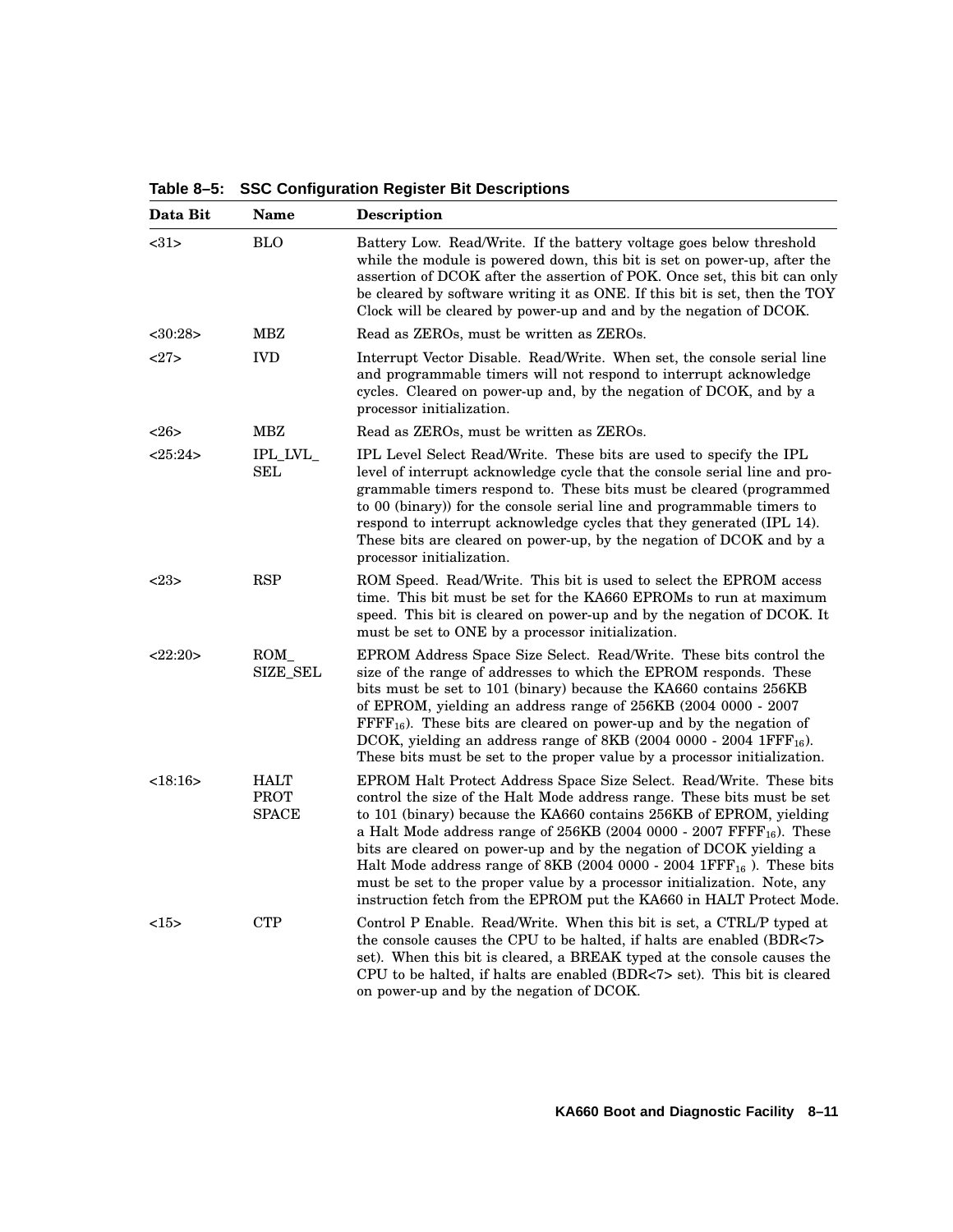| <b>CT BAUD</b><br><b>SELECT</b> | Console Terminal Baud Rate Select. Read/Write. These bits are used<br>to select the baud rate of the Console Terminal Serial Line. They are<br>cleared on power-up and by the negation of DCOK. They should be<br>loaded from compliment of BDR<6:4> by the processor initialization code.<br>The bit encodings correspond to selected baud rates as shown in the<br>following table. |                                        |  |  |  |  |
|---------------------------------|---------------------------------------------------------------------------------------------------------------------------------------------------------------------------------------------------------------------------------------------------------------------------------------------------------------------------------------------------------------------------------------|----------------------------------------|--|--|--|--|
|                                 | <b>SSCCR&lt;14:12&gt;</b>                                                                                                                                                                                                                                                                                                                                                             | <b>Baud Rate</b>                       |  |  |  |  |
|                                 | 000                                                                                                                                                                                                                                                                                                                                                                                   | 300                                    |  |  |  |  |
|                                 | 001                                                                                                                                                                                                                                                                                                                                                                                   | 600                                    |  |  |  |  |
|                                 | 010                                                                                                                                                                                                                                                                                                                                                                                   | 1200                                   |  |  |  |  |
|                                 | 011                                                                                                                                                                                                                                                                                                                                                                                   | 2400                                   |  |  |  |  |
|                                 | 100                                                                                                                                                                                                                                                                                                                                                                                   | 4800                                   |  |  |  |  |
|                                 | 101                                                                                                                                                                                                                                                                                                                                                                                   | 9600                                   |  |  |  |  |
|                                 | 110                                                                                                                                                                                                                                                                                                                                                                                   | 19200                                  |  |  |  |  |
|                                 | 111                                                                                                                                                                                                                                                                                                                                                                                   | 38400                                  |  |  |  |  |
| MBZ                             | Read as ZERO, must be written as ZERO.                                                                                                                                                                                                                                                                                                                                                |                                        |  |  |  |  |
| <b>BDR EN</b>                   | Read/Write. These bits are used to enable the Boot and Diagnostic<br>Register. They are cleared on power-up and by the negation of DCOK.<br>These bits must be set to 111 (binary) by a processor initialization to<br>enable the BDR.                                                                                                                                                |                                        |  |  |  |  |
| MBZ                             |                                                                                                                                                                                                                                                                                                                                                                                       | Read as ZERO, must be written as ZERO. |  |  |  |  |
|                                 |                                                                                                                                                                                                                                                                                                                                                                                       |                                        |  |  |  |  |

**Table 8–5 (Cont.): SSC Configuration Register Bit Descriptions**

#### **NOTE**

The SSC baud clock runs about 1.7% fast which is within the SRM mandated accuracy. This is due to the accuracy of the crystal oscillator.

### **8.6 CDAL Bus Timeout Control Register (CBTCR)**

The CDAL Bus Timeout Register, address  $2014\ 0020\ _{16}$ , controls the amount of time allowed to elapse before a CDAL Bus cycle is aborted. The effect of this timer is blocked by the KA660 logic on all Q22-Bus references, because the Q22-Bus interface has its own timers for Q22-Bus references. This timer prevents unanswered CDAL Bus cycles (other than those that go to the Q22-Bus interface) from hanging the system any longer than the timeout interval. **Even though the effect of the timer is blocked on all Q22-bus references, bits<31:30> will still be set on Q22-bus references that take longer than the programmmed value (4us), so these bits are not useful as error indicators.** Figure 8–7 shows the format. Table 8–6 lists the bit descriptions.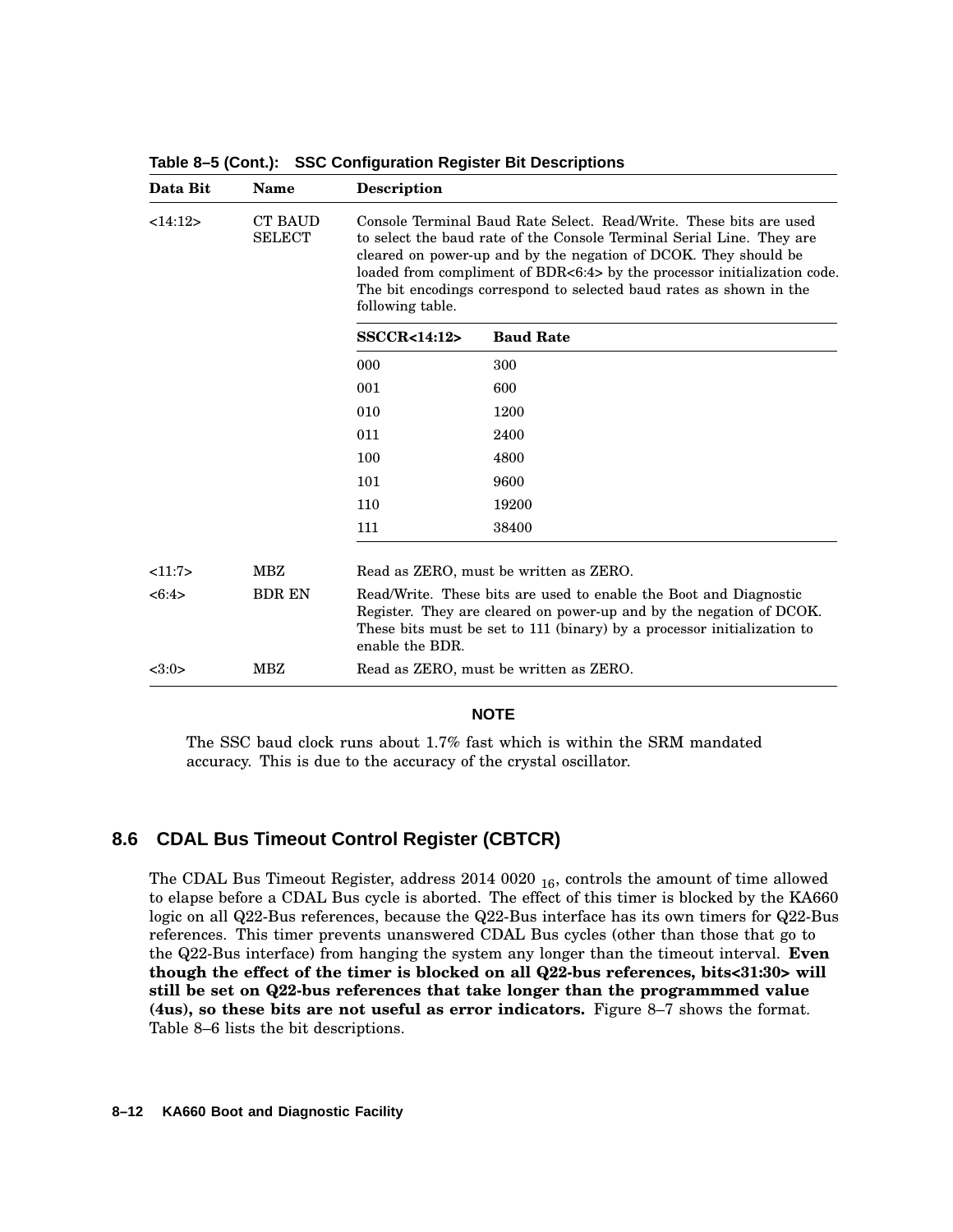

**Table 8–6: CP Bus Timeout Control Register Bit Descriptions**

| Data Bit | <b>Name</b>                           | <b>Description</b>                                                                                                                                                                                                                                                                                                                                                                                                                                                                                                                                                  |
|----------|---------------------------------------|---------------------------------------------------------------------------------------------------------------------------------------------------------------------------------------------------------------------------------------------------------------------------------------------------------------------------------------------------------------------------------------------------------------------------------------------------------------------------------------------------------------------------------------------------------------------|
| <31>     | <b>BTO</b>                            | CP Bus Timeout. Read/Write to Clear. This bit is set when the BUS<br>TIMEOUT INTERVAL set in bits <23:0> has expired during any CP<br>Bus cycle. This bit is cleared by writing a ONE, on power-up and<br>the negation of DCOK.                                                                                                                                                                                                                                                                                                                                     |
| <30>     | <b>RWT</b>                            | CP Bus Read/Write Timeout. Read/Write to Clear. This bit is set<br>when the BUS TIMEOUT INTERVAL set in bits <23:0> has expired<br>during a CPU or DMA read or write cycle on the CP Bus. This bit<br>is cleared by writing a one, on power-up and the negation of DCOK.                                                                                                                                                                                                                                                                                            |
| 29:22    | MBZ                                   | Read as ZEROs, must be written as ZEROs.                                                                                                                                                                                                                                                                                                                                                                                                                                                                                                                            |
| <23:0>   | <b>BUS TIMEOUT</b><br><b>INTERVAL</b> | Read/Write. These bits are used to program the desired timeout<br>period. The available range of 1 to $\text{FFFFF}_{16}$ corresponds to a<br>selectable time out range of $1\mu$ s to 16.77 seconds in $1\mu$ s increments.<br>Writing a zero to this field disables the bus timeout function. The<br>BTO bit is used to signify that a bus time out has occurred. This<br>field is cleared on power-up and the negation of DCOK. This register<br>should be loaded with 0000 $4000_{16}$ on a processor initialization for a<br>timeout value of 15 milliseconds. |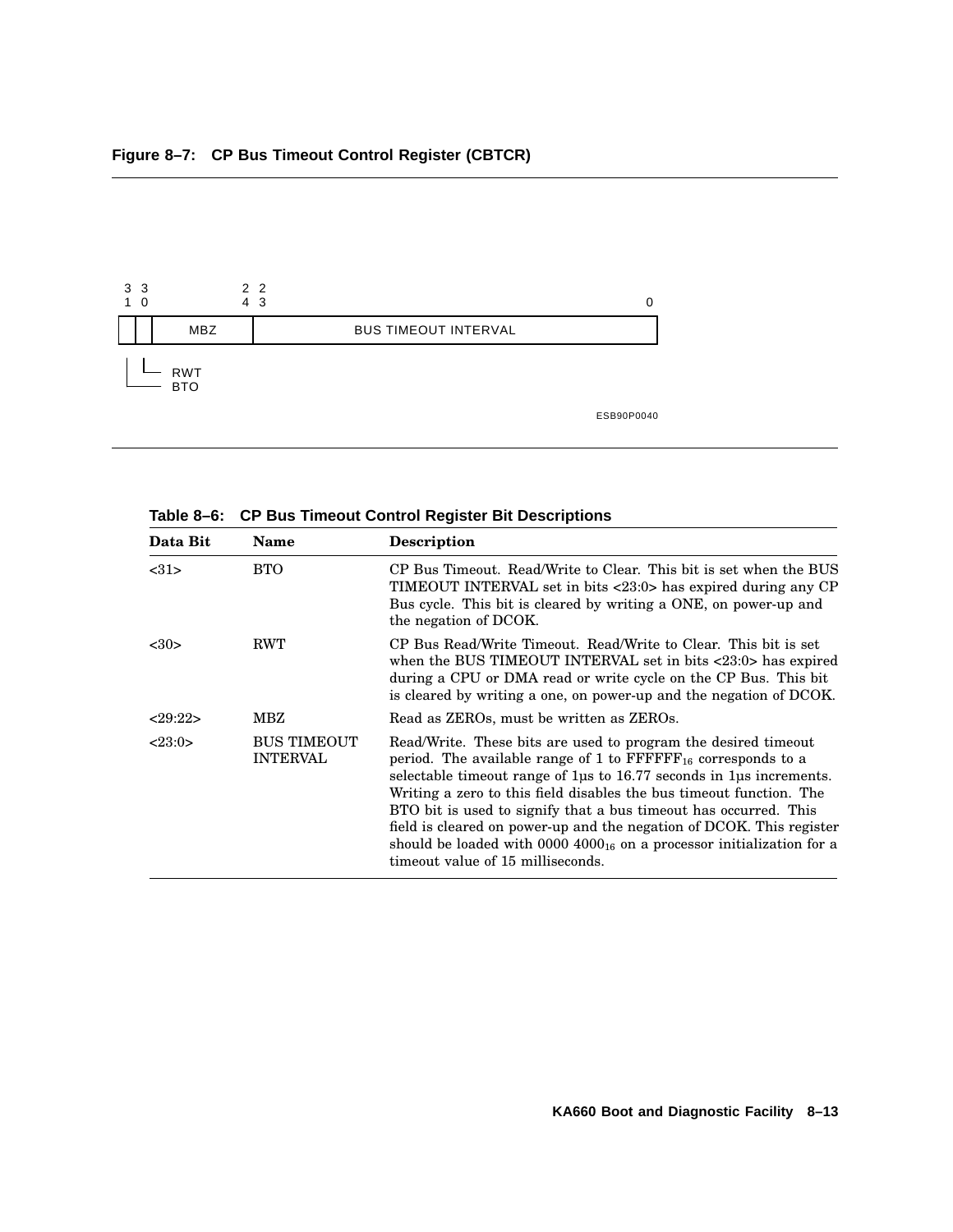# **Chapter 9**

# **KA660 Q22-bus Interface**

The KA660 includes a Q22-bus interface implemented via a single VLSI chip called the CQBIC. It contains a CDAL Bus to Q22-bus interface, that supports the following:

- A programmable mapping function (scatter-gather map) for translating 22-bit, Q22-bus addresses into 29-bit CDAL addresses that allows any page in the Q22-bus memory space to be mapped to any page in main memory.
- A direct mapping function for translating 29-bit CDAL addresses in the local Q22-bus address space and local Q22-bus I/O page into 22-bit, Q22-bus addresses.
- Masked and unmasked longword reads and writes from the CPU to the Q22-bus Memory and I/O Space and the Q22-bus interface registers. Longword reads and writes of the local Q22-bus memory space are buffered and translated into two-word, block mode, transfers on the Q22-bus. Longword reads and writes of the local Q22-bus I/O space are buffered and translated into two, single-word transfers on the Q22-bus.
- Up to sixteen-word, block mode, writes from the Q22-bus to main memory. These words are buffered then transferred to main memory using two asynchronous DMA octaword transfers. For block mode writes of less than sixteen words, the words are buffered and transferred to main memory using the most efficient combination of octaword, quadword, and longword asynchronous DMA transfers. The maximum write bandwidth for block mode references is 3.3 MB/sec. Block mode reads of main memory from the Q22-bus cause the Q22-bus interface to perform an asynchronous DMA quadword read of main memory and buffer all four words, so that on block mode reads, the next three words of the block mode read can be delivered without any additional CDAL cycles. The maximum read bandwidth for Q22-bus block mode references is 2.4 MB/sec. Q22-bus Burst Mode DMA transfers result in single-word reads and writes of Main Memory.
- Transfers from the CPU to the local Q22-bus memory space, that result in the Q22-bus Map translating the address back into main memory (Local-Miss, Global-Hit transactions).

The Q22-bus interface contains several registers for Q22-bus control and configuration, interprocessor communication, and error reporting.

The interface also contains Q22-bus interrupt arbitration logic that recognizes Q22-bus interrupt requests BR7-BR4 and translates them into CPU interrupts at levels 17-14.

The Q22-bus interface detects Q22-bus "NO SACK" timeouts, Q22-bus Interrupt Acknowledge timeouts, Q22-bus non-existent memory timeouts, main memory errors on DMA accesses from the Q22-bus and Q22-bus device parity errors.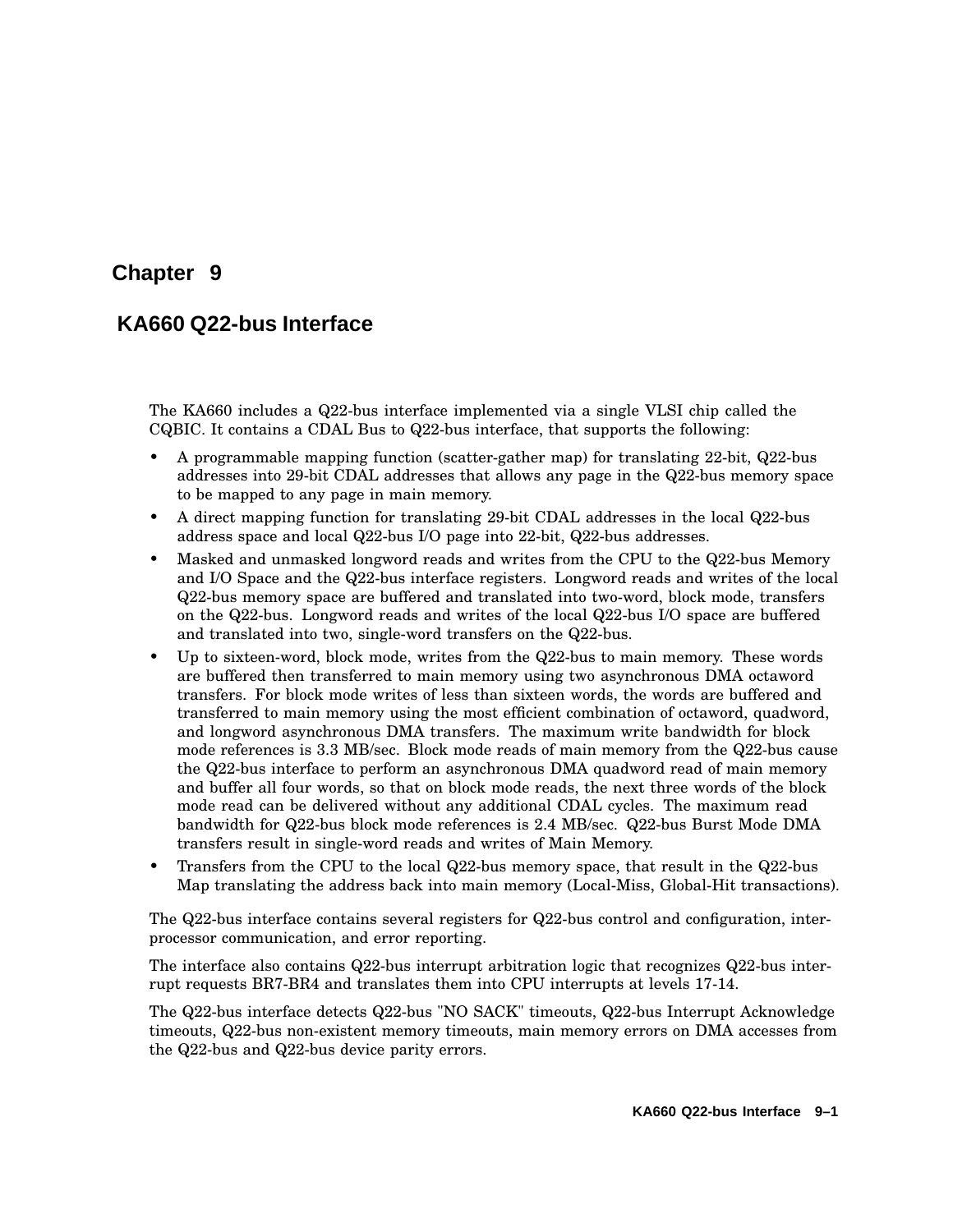### **9.1 Q22-bus to Main Memory Address Translation**

On DMA references to main memory, the 22-bit, Q22-bus address must be translated into a 29-bit main memory address (Figure 9–1.) This translation process is performed by the Q22 bus interface by using the Q22-bus Map. This map contains 8192 mapping registers, (one for each page in the Q22-bus Memory Space), each of which can map a page (512 bytes) of the Q22-bus Memory address space into any of the 1024K pages in main memory. Since Local I/O Space addresses cannot be mapped to Q22-bus pages, the Local I/O Page is unaccessible to devices on the Q22-bus. Figure 9–1 shows how Q22-bus addresses are translated into main memory addresses.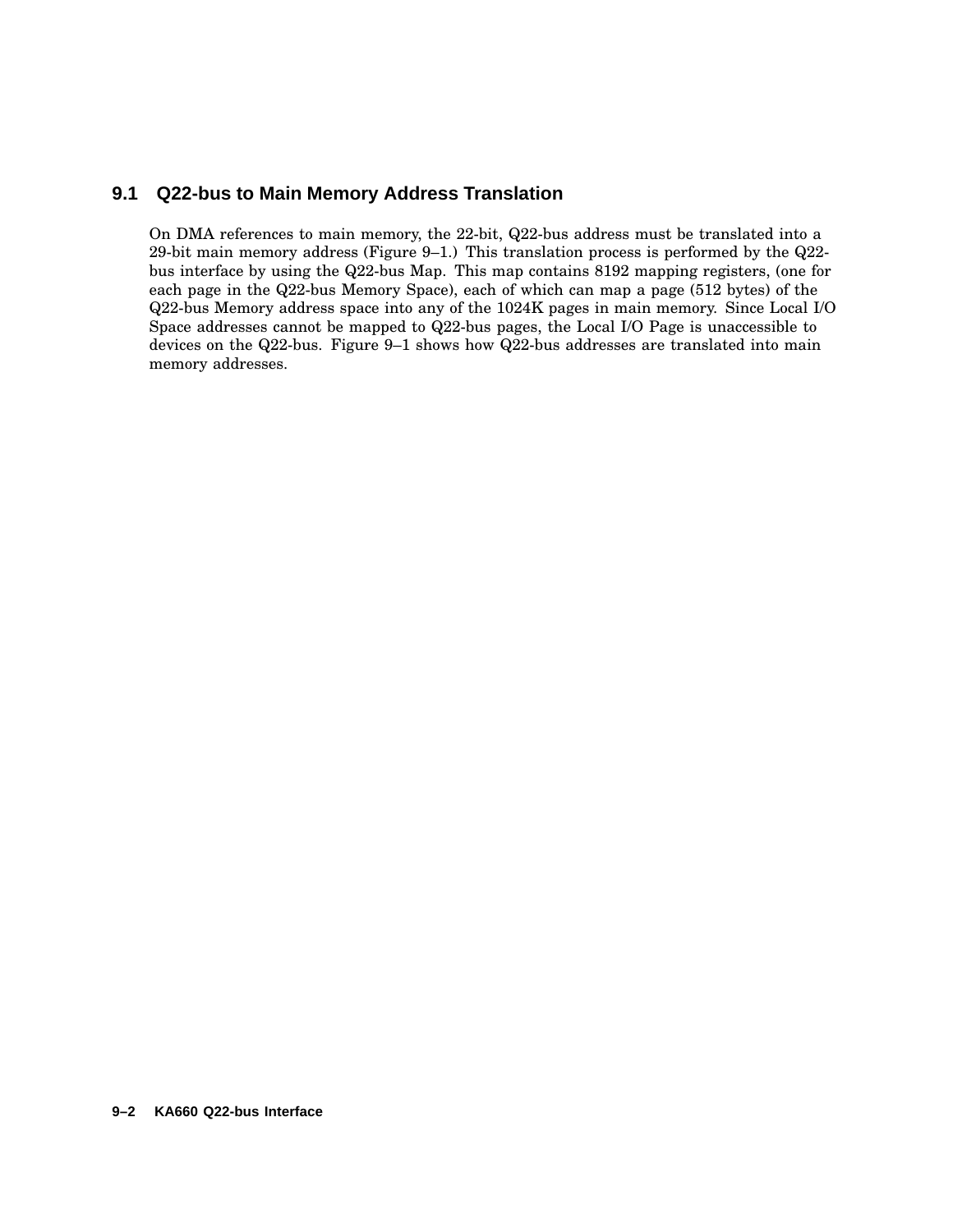

At power up time, the Q22-bus Map Registers, including the valid bits, are undefined. External access to main memory is disabled so long as the Interprocessor Communication Register LM EAE bit is cleared. The Q22-bus Interface monitors each Q22-bus cycle and responds if the following three conditions are met:

- 1. The Interprocessor Communication Register LM EAE bit is set.
- 2. The Valid bit of the selected mapping register is set.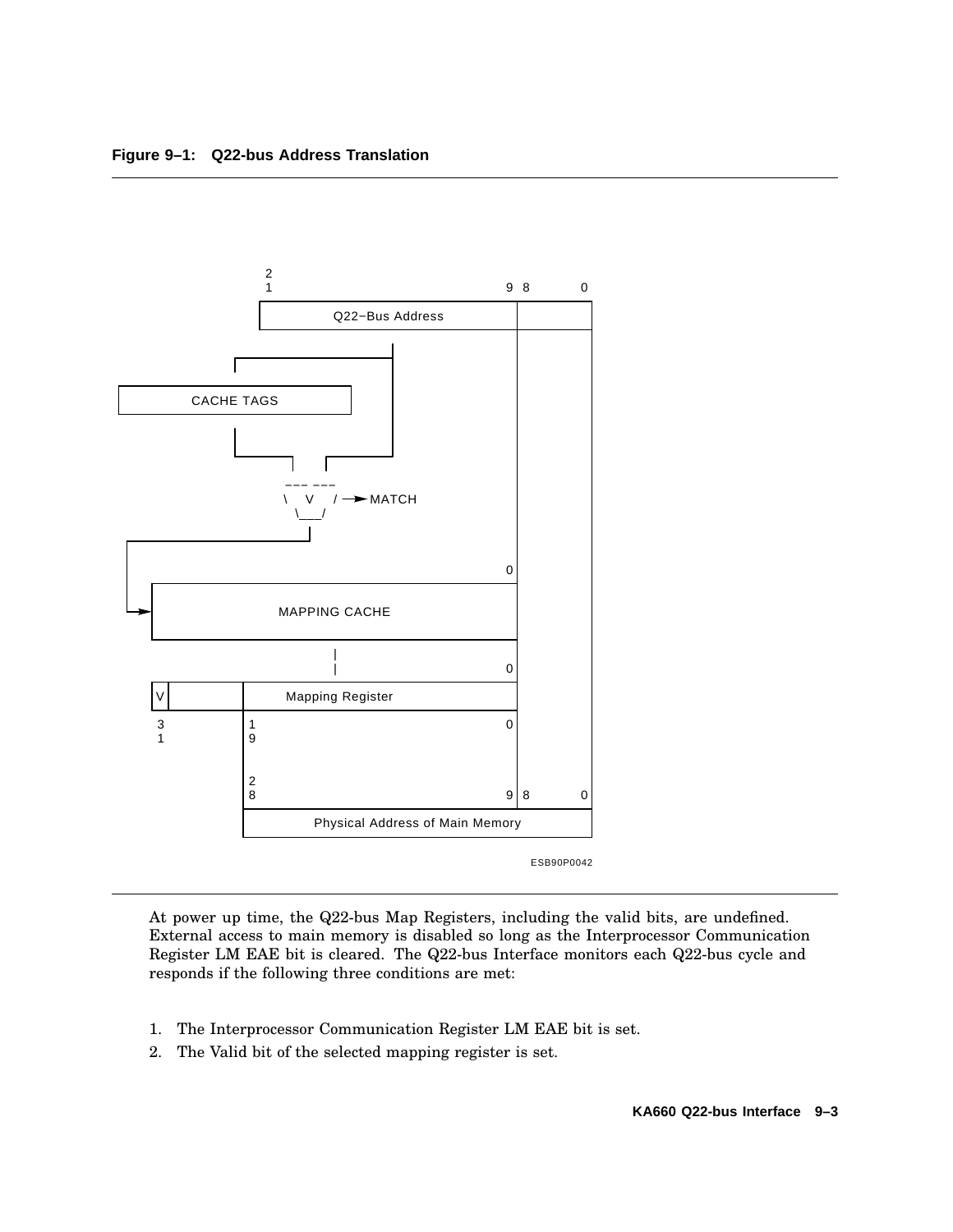3. During read operations, the mapping register must map into existent main memory, or a Q22-bus timeout occurs. (During write operations, the Q22-bus Interface returns Q22-bus BRPLY before checking for existent local memory; the response depends only on conditions 1 and 2 above).

#### **NOTE**

In the case of local-miss, global-hit, the state of the LM EAE bit is ignored.

If the map cache does not contain the needed Q22-bus Map Register, then the Q22-bus interface will perform an asynchronous DMA read of the Q22-bus Map register before proceeding with the Q22-bus Bus DMA transfer.

### **9.1.1 Q22-bus Map Registers (QMR)'s**

The Q22-bus Map contains 8192 registers that control the mapping of Q22-bus addresses into main memory. Each register maps a page of the Q22-bus Memory Space into a page of main memory. These registers are implemented in a 32KB block of main memory, but are accessed through the CQBIC chip via a block of addresses in the I/O Page.

The Local I/O Space address of each register was chosen so that register address bits <14:2> are identical to Q22-bus address bits <21:9> of the Q22-bus page which the register maps. Table 9–1 lists the register addresses.

| Register<br>Address       | 022-bus Addresses<br>(Hex)<br>Mapped                                                                              | 022-bus Addresses<br>Mapped (Octal)                                                                                      |
|---------------------------|-------------------------------------------------------------------------------------------------------------------|--------------------------------------------------------------------------------------------------------------------------|
| 2008 8000<br>2008<br>8004 | $0000 -$<br>01FF<br>00<br>n n<br>00<br>0200<br>$0.3$ FF<br>00<br>0 <sub>0</sub><br>00<br>$\overline{\phantom{m}}$ | 00<br>000<br>000<br>000<br>777<br>$\overline{\phantom{a}}$<br>000<br>00<br>001<br>001<br>777<br>$\overline{\phantom{m}}$ |
| 2008 8008                 | 0400<br>00<br>05FF<br>00<br>00<br>$\overline{\phantom{0}}$                                                        | 002<br>002<br>777<br>000<br>00<br>$\overline{\phantom{m}}$                                                               |
| 2008 800C<br>2008 8010    | 0600<br>00<br>07FF<br>00<br>00<br>$\overline{\phantom{a}}$<br>0800<br>00<br>00<br>09FF<br>00<br>$\equiv$          | 003<br>000<br>00<br>003<br>777<br>$\overline{\phantom{a}}$<br>777<br>004<br>000<br>00<br>004<br>$\overline{\phantom{a}}$ |
| 8014<br>2008              | 0A00<br>00<br>0 <sub>0</sub><br>0BFF<br>00<br>$\overline{\phantom{m}}$                                            | 005<br>000<br>005<br>777<br>00<br>$\overline{\phantom{m}}$                                                               |
| 2008 8018                 | 0000<br>0 <sub>0</sub><br>00<br>00<br>0DFF<br>$\overline{\phantom{m}}$                                            | 006<br>000<br>0 <sub>0</sub><br>006<br>777<br>$\overline{\phantom{0}}$                                                   |
| 2008 801C                 | 0E00<br>00<br>OFFF<br>00<br>00<br>$\overline{\phantom{a}}$                                                        | 007<br>000<br>0 <sup>0</sup><br>007<br>777<br>$\overline{\phantom{a}}$                                                   |
| ٠                         | ٠                                                                                                                 |                                                                                                                          |
| ٠                         | ٠                                                                                                                 | ٠                                                                                                                        |
| ٠                         | ٠                                                                                                                 | ۰                                                                                                                        |
| 2008 FFF0                 | F800<br>3F<br>F9FF<br>ЗF                                                                                          | nnn<br>774<br>17<br>774<br>777                                                                                           |
| 2008 FFF4                 | 3F<br>FA00<br>FBFF<br>국도                                                                                          | 775<br>000<br>777<br>17<br>775                                                                                           |
| 2008 FFF8                 | FC00<br>3F<br>3F<br>FDFF<br>17<br>$\overline{\phantom{0}}$<br>3F<br>FA00<br>17<br>$\equiv$                        | 000<br>777<br>776<br>17<br>776<br>$\overline{\phantom{0}}$<br>776<br>000<br>777<br>17<br>$\overline{\phantom{m}}$        |
| 2008 FFFC                 | 3F<br>FFFF                                                                                                        | 777                                                                                                                      |

#### **Table 9–1: Q22-bus Map Register Addresses**

The Q22-bus Map Registers (QMR's) have the format shown in Figure 9–2.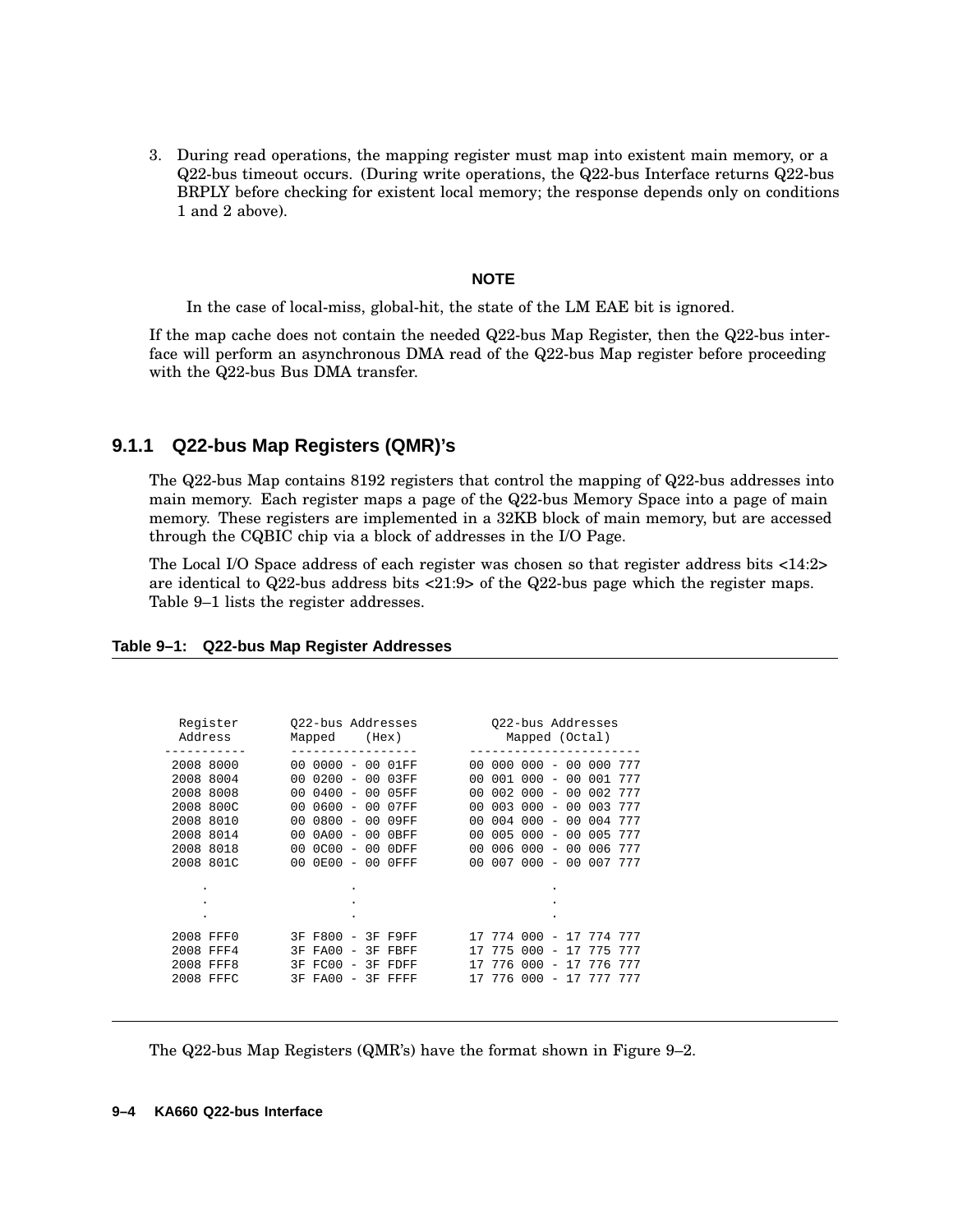#### **Figure 9–2: Q22-bus Map Register Format**



Table 9–2 describes the bits in the Q22-bus Map Register.

| Data Bit      | Name   | Description                                                                                                                                                                                                                                                                                                                                                                                                                                                                                                                                                                                               |  |  |  |  |
|---------------|--------|-----------------------------------------------------------------------------------------------------------------------------------------------------------------------------------------------------------------------------------------------------------------------------------------------------------------------------------------------------------------------------------------------------------------------------------------------------------------------------------------------------------------------------------------------------------------------------------------------------------|--|--|--|--|
| <31>          | v      | Valid. Read/Write. When a Q22-bus Map Register is selected<br>by bits $\langle 21:9 \rangle$ of the Q22-bus address, the Valid bit determines<br>whether mapping is enabled for that Q22-bus page. If the Valid<br>bit is set, the mapping is enabled, and Q22-bus addresses within<br>the page controlled by the register are mapped into the main<br>memory page determined by bits <28:9>. If the Valid bit is clear,<br>the mapping register is disabled, and the Q22-bus interface<br>does not respond to addresses within that page. This bit is<br>UNDEFINED on power-up and the negation of DCOK. |  |  |  |  |
| $<$ 30:20 $>$ | Unused | These bits always read as zero and must be written as zero.                                                                                                                                                                                                                                                                                                                                                                                                                                                                                                                                               |  |  |  |  |
| <19:0>        | A28-A9 | Address Bits <28:9> Read/Write. When a Q22-bus Map Register<br>is selected by a Q22-bus address, and if that register's Valid bit<br>is set, then these 20 bits are used as main memory address bits.<br>$Q22$ -bus address bits <8:0> are used as main memory address<br>bits <8.0>. These bits are UNDEFINED on power-up and the<br>negation of DCOK.                                                                                                                                                                                                                                                   |  |  |  |  |

| Table 9-2: Q22-bus Map Register Bit Description |  |  |
|-------------------------------------------------|--|--|
|                                                 |  |  |

# **9.1.2 Accessing the Q22-bus Map Registers**

Although the CPU accesses the Q22-bus Map Registers with aligned, longword references to the Local I/O Page (addresses 2008 8000 - 2008 FFFC  $_{16}$ ), the map actually resides in a 32KB block of main memory. The starting address of this block is controlled by the contents of the Q22-bus Map Base Register. The Q22-bus interface also contains a 16-entry, fully associative, Q22-bus Map Cache to reduce the number of main memory accesses required for address translation.

### **NOTE**

The system software must protect the pages of memory that contain the Q22-bus Map from direct accesses that will corrupt the map or cause the entries in the Q22-bus Map Cache to become stale. Either of these conditions will result in the incorrect operation of the mapping function.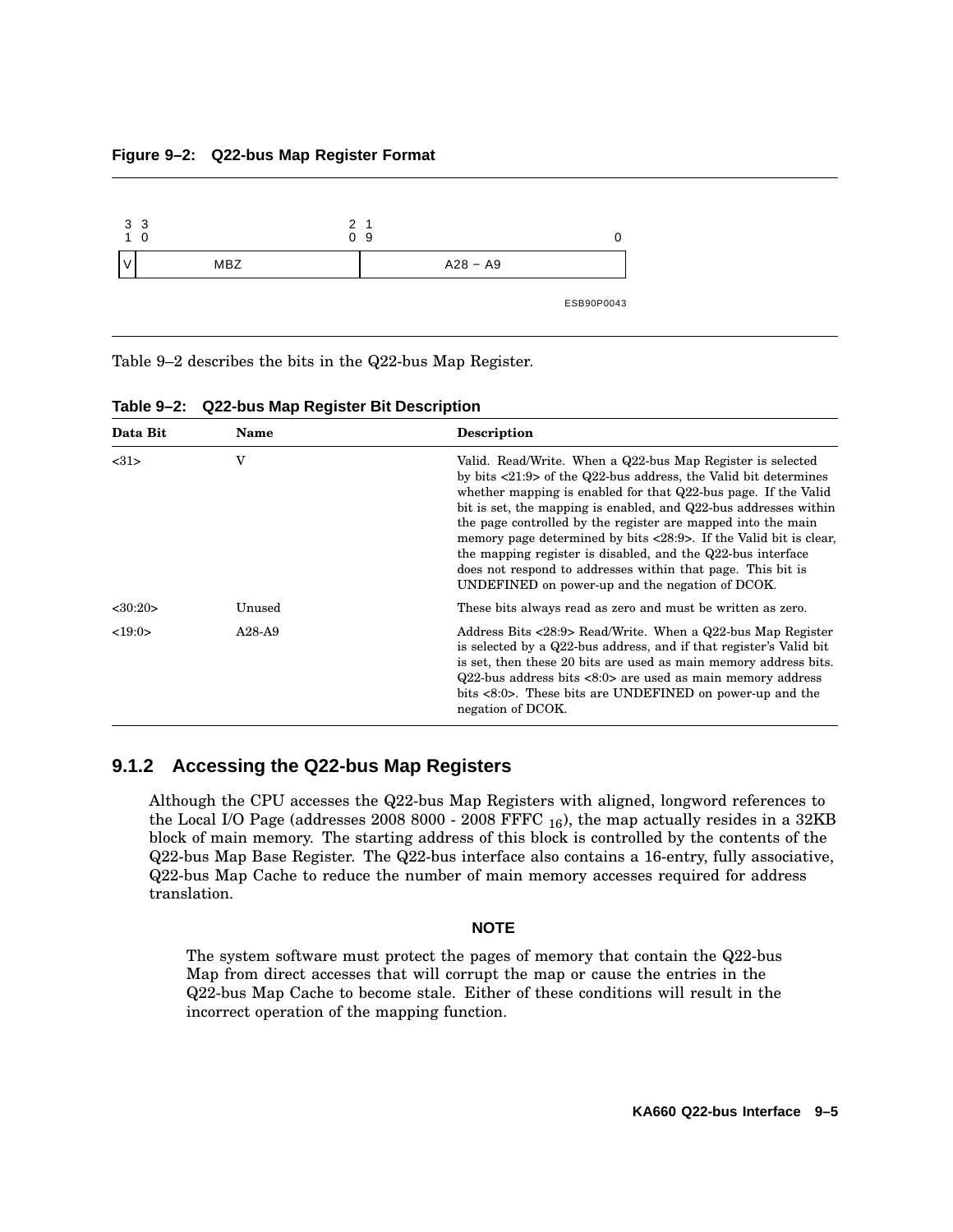When the CPU accesses the Q22-bus Map through the Local I/O Page addresses, the Q22-bus interface reads or writes the map in main memory. The Q22-bus Bus interface does not have to gain Q22-bus mastership when accessing the Q22-bus Map. Because these addresses are in the local I/O space, they are not accessible from the Q22-bus.

On a Q22-bus Map read by the CPU, the Q22-bus interface decodes the Local I/O Space address (2008 8000 - 2008  $\text{FFFC}_{16}$ . If the register is in the Q22-bus Map Cache, the Q22-bus interface will internally resolve any conflicts between CPU and Q22-bus transactions (if both are attempting to access the Q22-bus Map Cache entries at the same time), then return the data. If the map register is not in the map cache, the Q22-bus interface will force the CPU to retry, acquire the CDAL bus and perform an asynchronous DMA read of the map register. On completion of the read, the CPU is provided with the data when its read operation is retried. A map read by the CPU does not cause the register that was read to be stored in the map cache.

On a Q22-bus Map write by the CPU, the Q22-bus interface latches the data, then on the completion of the CPU write, acquires the CDAL bus and performs an asynchronous DMA write to the map register. If the map register is in the Q22-bus Map Cache, then the CAMValid bit for that entry will be cleared to prevent the entry from becoming stale. A Q22-bus Map write by the CPU does not update any cached copies of the Q22-bus Map Register.

### **9.1.3 The Q22-bus Map Cache**

To speed up the process of translating Q22-bus address to Main Memory addresses, the Q22-bus interface utilizes a fully associative, sixteen entry, Q22-bus Map Cache which is implemented in the CQBIC chip.

If a DMA transfer ends on a page boundary, the Q22-bus interface will prefetch the mapping register required to translate the next page and load it into the cache, before starting a new DMA transfer. This allows Q22-bus block mode DMA transfers that cross page boundaries to proceed without delay. The replacement algorithm for updating the Q22-bus Map Cache is FIFO.

The cached copy of the Q22-bus Map Register is used for the address translation process. If the required map entry for a Q22-bus address (as determined by bits <21:9> of the Q22 bus address), is not in the map cache, then the Q22-bus interface uses the contents of the Map Base Register to access main memory and retrieve the required entry. After obtaining the entry from main memory, the valid bit is checked. If it is set, the entry is stored in the cache and the Q22-bus cycle continues. Figure 9–3 shows the format. Table 9–3 contains a description of the Q22-bus Map Cache Entry bits.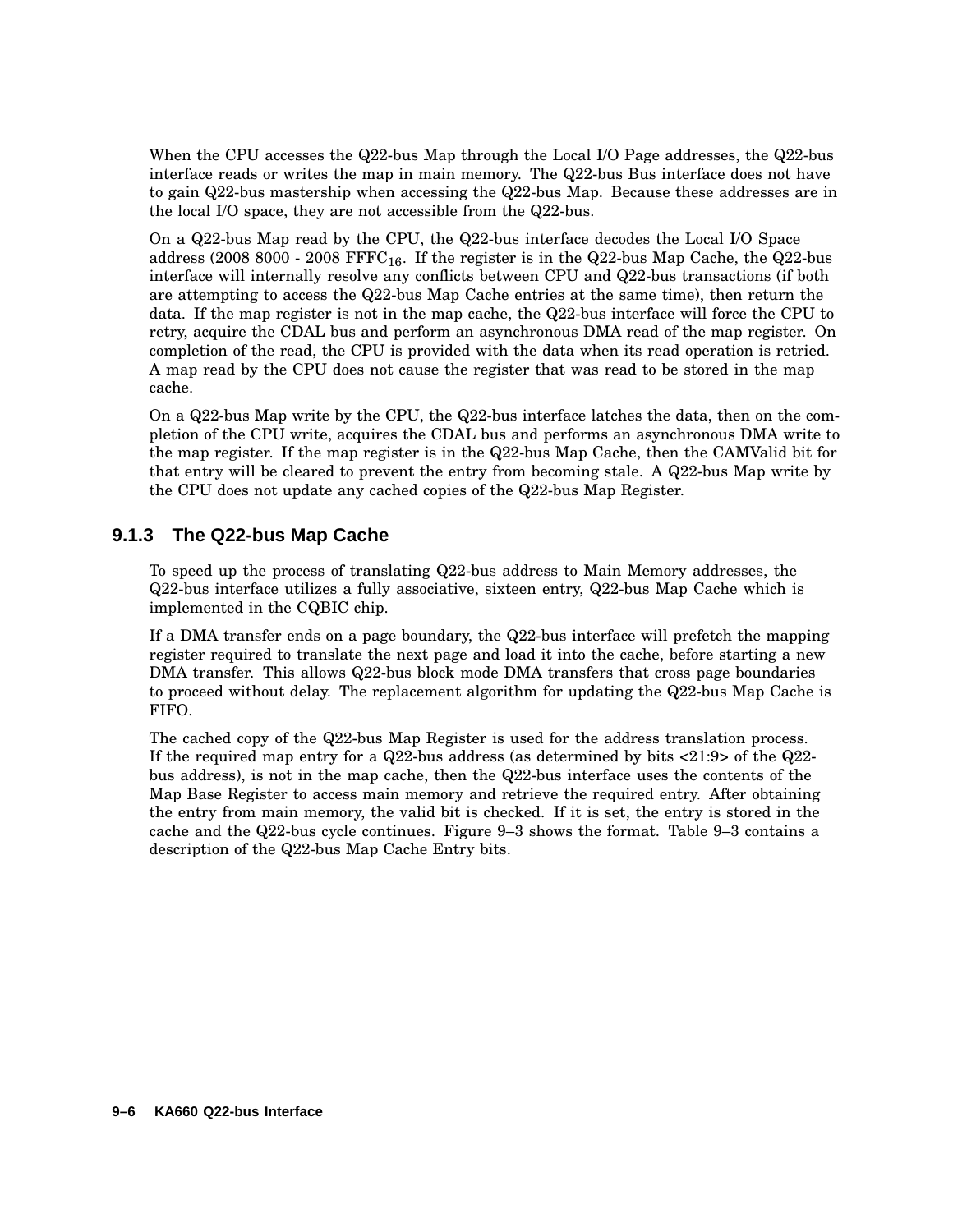#### **Figure 9–3: Q22-bus Map Cache Entry Format**



| Table 9-3: Q22-bus Map Cache Entry Bit Description |
|----------------------------------------------------|
|----------------------------------------------------|

| Data Bit | Name                     | Description                                                                                                                                                                                                                                                                                                                                                                                                                                                                                                                                                                                                                                                                                                                                     |
|----------|--------------------------|-------------------------------------------------------------------------------------------------------------------------------------------------------------------------------------------------------------------------------------------------------------------------------------------------------------------------------------------------------------------------------------------------------------------------------------------------------------------------------------------------------------------------------------------------------------------------------------------------------------------------------------------------------------------------------------------------------------------------------------------------|
| <33>     | CAMValid                 | When a mapping register is selected by a $Q22$ -bus address, the<br>CAMValid bit determines whether the cached copy of the mapping<br>register for that address is valid. If the CAMValid bit is set, the<br>mapping register is enabled, and addresses within that page can be<br>mapped. If the CAMValid bit is clear, the Q22-bus interface must<br>read the map in local memory to determine if the mapping register<br>is enabled. This bit is cleared on power-up, the negation of DCOK,<br>by setting the QMCIA (Q22-bus Map Cache Invalidate All) bit in<br>the Interprocessor Communication Register, on writes to IPR 55<br>(IORESET), by a write to the Q22-bus Map Base Register, or by<br>writing to the QMR that is being cached. |
| <32:20>  | QBUS ADR                 | These bits contain the Q22-bus address bits $\langle 21:9 \rangle$ of the page<br>that this entry maps. This is the content addressable field of the<br>16 entry cache for determining if the map register for a particular<br>Q22-bus address is in the map cache. These bits are undefined on<br>power-up.                                                                                                                                                                                                                                                                                                                                                                                                                                    |
| <19:0>   | Address bits<br>$A28-A9$ | When a mapping register is selected by a $Q22$ -bus address, and if<br>that register's CAMValid bit is set, then these 20 bits are used as<br>main memory address bits 28 through 9. Q22-bus address bits 8<br>through 0 are used as local memory address bits 8 through 0. These<br>bits are undefined on power-up.                                                                                                                                                                                                                                                                                                                                                                                                                            |

# **9.2 CDAL to Q22-bus Address Translation**

CDAL bus addresses within the CDAL Translation) Local Q22-bus I/O Space, addresses 2000 0000 - 2000 1FFF<sub>16</sub>, are translated into Q22-bus I/O Space addresses by using bits <12:0> of the CDAL bus address as bits <12:0> of the Q22-bus address and asserting BBS7. Q22-bus address bits <21:13> are driven as zeros.

CDAL bus addresses within the Local Q22-bus Memory Space, addresses 3000 0000 - 303F FFFF  $_{16}$ , are translated into Q22-bus Memory Space addresses by using bits <21:0> of the CDAL bus address as bits <21:0> of the Q22-bus address.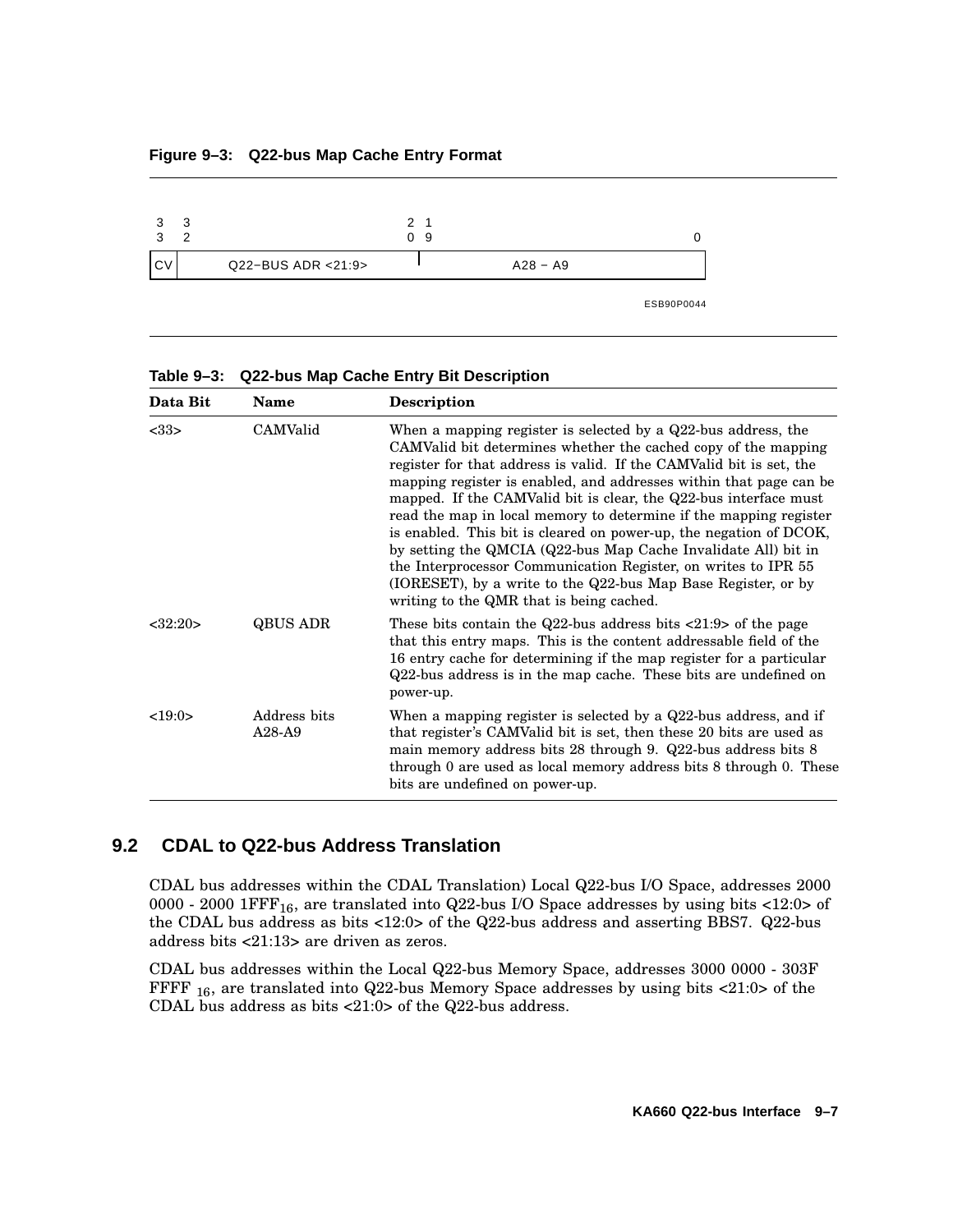## **9.3 Interprocessor Communications Facility**

The KA660 can only be configured as a Q22-bus arbiter.

The KA660 Interprocessor Communication Facility allows other processors on the system to request program interrupts from the KA660 without using the Q22-bus interrupt request lines. It also controls external access to local memory (via the Q22-bus map).

### **9.3.1 Interprocessor Communication Register (IPCR)**

The Interprocessor Communication Register is a 16-bit register which resides in the Q22 bus I/O page address space and can be accessed by any device which can become Q22-bus master (including the KA660 itself). The IPCR is implemented in the CQBIC chip and is byte accessible, meaning that a write byte instruction can write to either the low or high byte without affecting the other byte. The I/O page address of the IPCR is constant with the KA660 because it only supports arbiter mode and not auxiliary mode. The hex 32-bit address is 2000 1F40 and the octal 22-bit address is 17 777 500. Figure 9–4 shows the format. Table 9–4 describes the bits.



**Figure 9–4: Interprocessor Communication Register (IPCR)**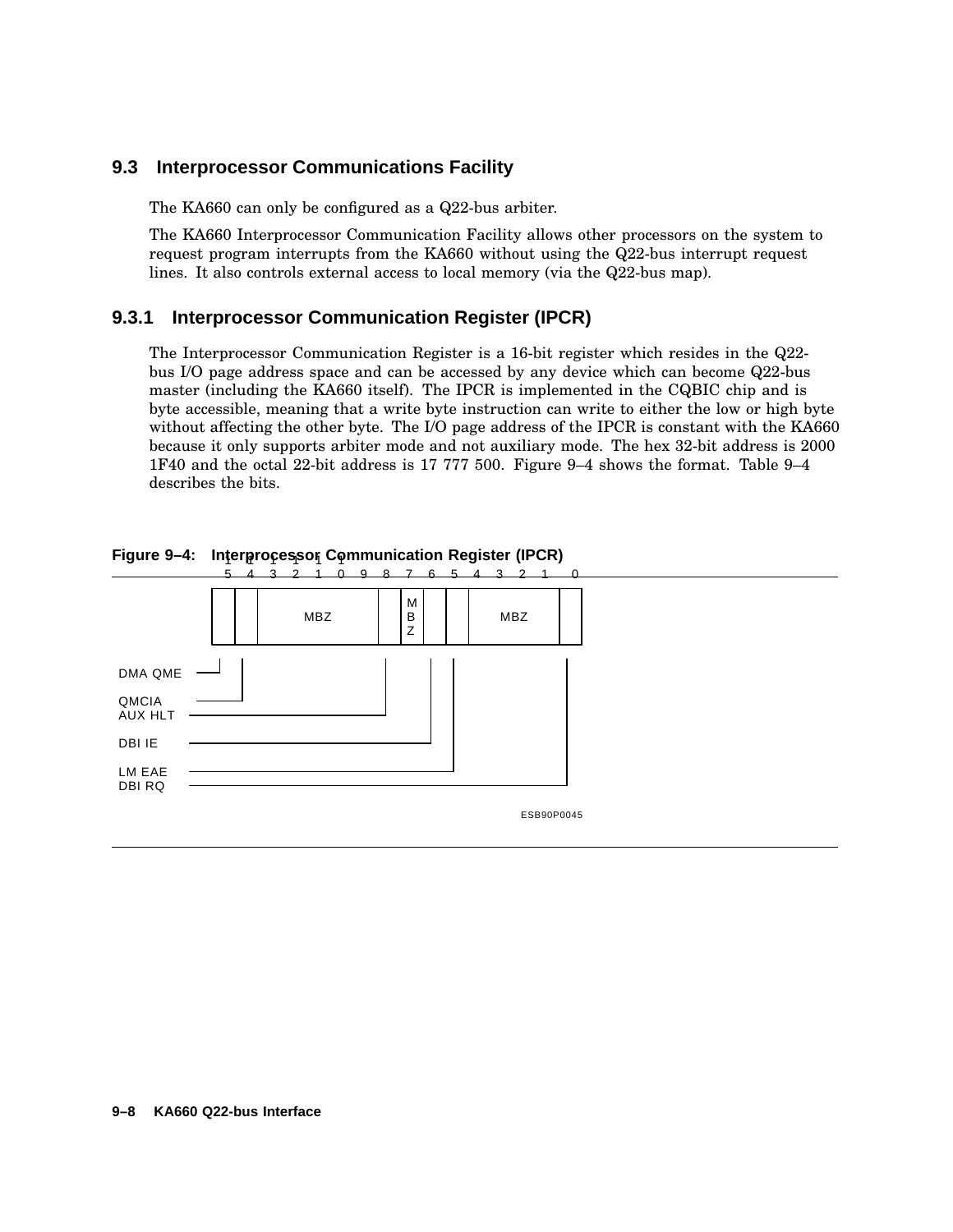|  | Table 9-4: Interprocessor Communication Register Bit Description |  |
|--|------------------------------------------------------------------|--|
|  |                                                                  |  |

| Data Bit               | <b>Description</b> |                                                                                                                                                                                                                                                                                                                                                                                                                                                                                                                                                                                                                                                                                                                                              |  |
|------------------------|--------------------|----------------------------------------------------------------------------------------------------------------------------------------------------------------------------------------------------------------------------------------------------------------------------------------------------------------------------------------------------------------------------------------------------------------------------------------------------------------------------------------------------------------------------------------------------------------------------------------------------------------------------------------------------------------------------------------------------------------------------------------------|--|
| <15><br><b>DMA QME</b> |                    | DMA Q22-bus Address Space Memory error. Read/Write to clear.<br>This bit indicates that an error occurred when a Q22-bus device was<br>attempting to read main memory. It is set if DMA System Error<br>Register bit DSER<4> (MAIN MEMORY ERROR) is set, or the<br>CDAL timer expires. The MAIN MEMORY ERROR bit indicates<br>that an uncorrectable error occurred when an external device (or<br>CPU) was accessing the KA660 local memory. The CDAL timer<br>expiring indicates that the memory controller did not respond when<br>the Q22-bus interface initiated a DMA transfer. This bit is cleared<br>by writing a one to it, on power-up, by the negation of DCOK, by<br>writes to IPR 55 (IORESET), and whenever DSER<4> is cleared. |  |
| <14>                   | QMCIA              | Q22-bus Map Cache Invalidate All. Write Only. Writing a one to<br>this bit clears the CAMValid bits in the cached copy of the MAP.<br>This bit always reads as zero. Writing a zero has no effect.                                                                                                                                                                                                                                                                                                                                                                                                                                                                                                                                           |  |
| <13:09>                | Unused             | Read as zeros. Must be written as zeros.                                                                                                                                                                                                                                                                                                                                                                                                                                                                                                                                                                                                                                                                                                     |  |
| <8>                    | <b>AUX HLT</b>     | Auxiliary Halt. Read Only. When this bit is set it has no effect on<br>the operation of the on-board CPU. This bit is cleared on power-up,<br>by the negation of DCOK, by writes to IPR 55 (IORESET). Note:<br>This bit should never be set because the processor does not<br>support auxiliary mode.                                                                                                                                                                                                                                                                                                                                                                                                                                        |  |
| <7>                    | Unused             | Read as zero. Must be written as zero.                                                                                                                                                                                                                                                                                                                                                                                                                                                                                                                                                                                                                                                                                                       |  |
| $<\!\!6\!\!>$          | <b>DBI IE</b>      | Doorbell Interrupt Enable. Read/Write when the KA660 is Q22-bus<br>master. Read Only when another device is Q22-bus master. When<br>set, this bit enables interprocessor doorbell interrupt requests via<br>IPCR<0>. Cleared on power-up, by the negation of DCOK, and<br>writes to IPR 55 (IORESET).                                                                                                                                                                                                                                                                                                                                                                                                                                        |  |
| $5>$                   | <b>LM EAE</b>      | Local Memory External Access Enable. Read/Write when the KA660<br>is Q22-bus master. Read Only when another device is Q22-bus<br>master. When set, this bit enables external access to local memory<br>(via the Q22-bus map). Cleared on power-up and by the negation of<br>DCOK.                                                                                                                                                                                                                                                                                                                                                                                                                                                            |  |
| <4:1>                  | Unused             | Read as zeros. Must be written as zeros.                                                                                                                                                                                                                                                                                                                                                                                                                                                                                                                                                                                                                                                                                                     |  |
| <0>                    | <b>DBI RQ</b>      | Doorbell Interrupt Request. Read/Write. If IPCR<6> (DBI IE) is set,<br>setting this bit generates a doorbell interrupt request. If IPCR<6><br>is clear, setting this bit has no effect. Clearing this bit has no effect.<br>DBI RQ is cleared when the CPU grants the doorbell interrupt<br>request. DBI RQ is held clear whenever DBI IE is clear. This bit is<br>cleared on power-up and the negation of DCOK.                                                                                                                                                                                                                                                                                                                             |  |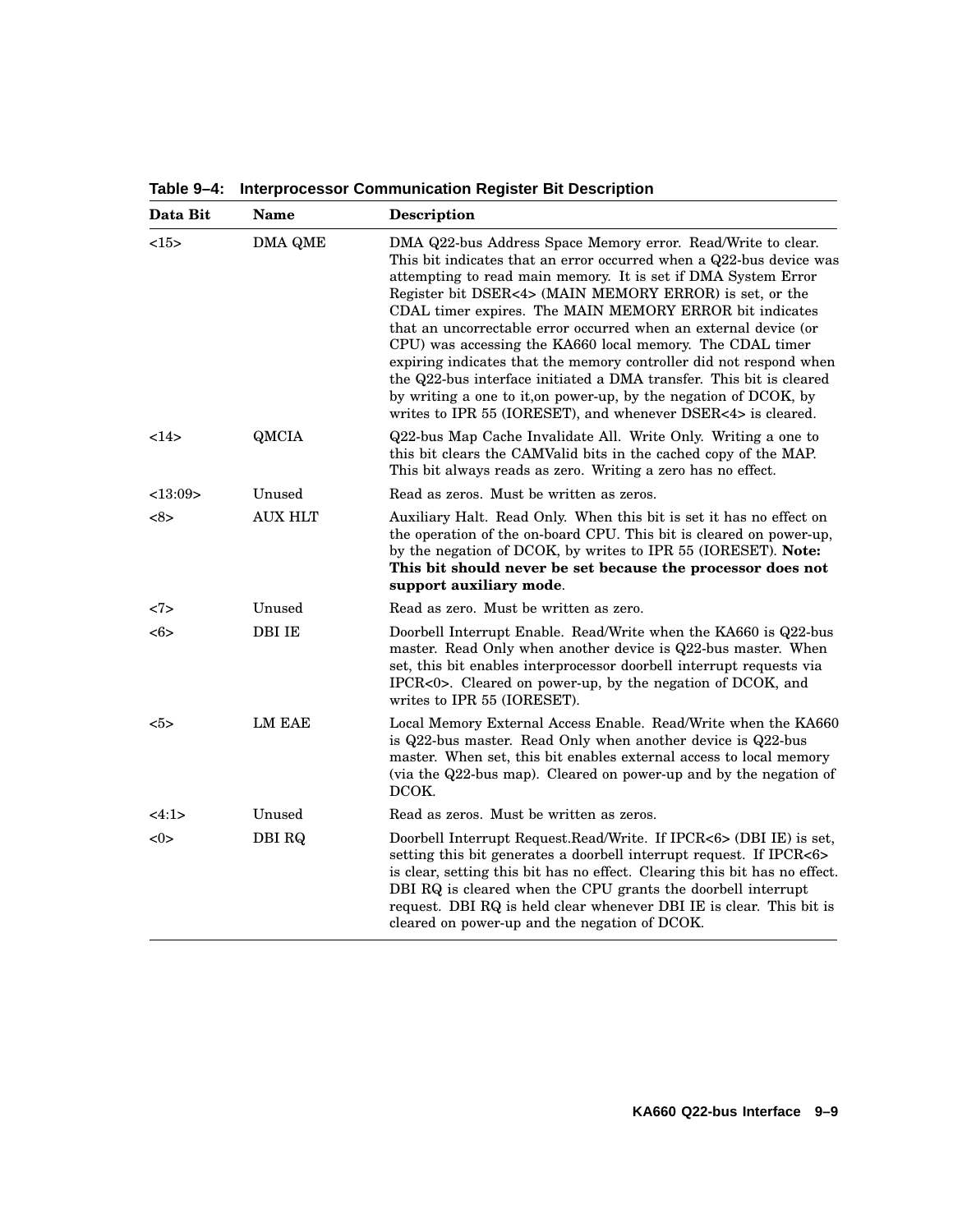### **9.3.2 Interprocessor Doorbell Interrupts**

If the Interprocessor Communication Register DBI IE bit is set, any Q22-bus master can request an interprocessor doorbell interrupt by writing a one into IPCR bit <0>.

The interrupt vector is  $204_{16}$  and the Interrupt priority is  $14_{16}$ . This IPL is the same as BR4 on the Q22-bus. The interprocessor doorbell is the third highest priority IPL 14 device, directly after the console serial line unit and the programmable timers.

### **NOTE**

Following an interprocessor doorbell interrupt, the KA660 CPU sets the IPL to 14. The IPL is set to 17 for external Q22-bus BR4 interrupts.

### **9.4 Q22-bus Interrupt Handling**

The KA660 responds to interrupt requests BR7-4 with the standard Q22-bus interrupt acknowledge protocol (DIN followed by IAK). The console serial line unit, the programmable timers, and the interprocessor doorbell request interrupt at IPL 14 and have priority over all Q22-bus BR4 interrupt requests. After responding to any interrupt request BR7-4, the CPU sets the processor priority to IPL 17. All BR7-4 interrupt requests are disabled unless software lowers the interrupt priority level.

Interrupt requests from the KA660 interval timer are handled directly by the CPU. Interval timer interrupt requests have a higher priority than BR6 interrupt requests. After responding to an interval timer interrupt request, the CPU sets the processor priority to IPL 16. Thus, BR7 interrupt requests remain enabled.

# **9.5 Configuring the Q22-bus Map**

The KA660 implements the Q22-bus Map in an 8K longword (32KB) block of main memory. This Map must be configured by the KA660 firmware during a processor initialization by writing the base address of the uppermost 32KB block of good main memory into the Q22-bus Map Base Register. The base of this map must be located on a 32KB boundary.

### **NOTE**

This 32KB block of main memory must be protected by the system software. The only access to the map should be through Local I/O page addresses 2008 8000 - 2008 FFFC  $16$ .

# **9.5.1 Q22-bus Map Base Address Register (QBMBR)**

The Q22-bus Map Base Address Register, address  $20080010_{16}$  controls the main memory location of the 32KB block of Q22-bus Map Registers. This Read/Write register is accessible by the CPU on a longword boundary only. Bits <31:29,14:0> are unused and should be written as zero and will return zero when read. Figure 9–5 shows the format.

A write to the Map Base Register will flush the Q22-bus Map Cache by clearing the CAMValid bits in all the entries.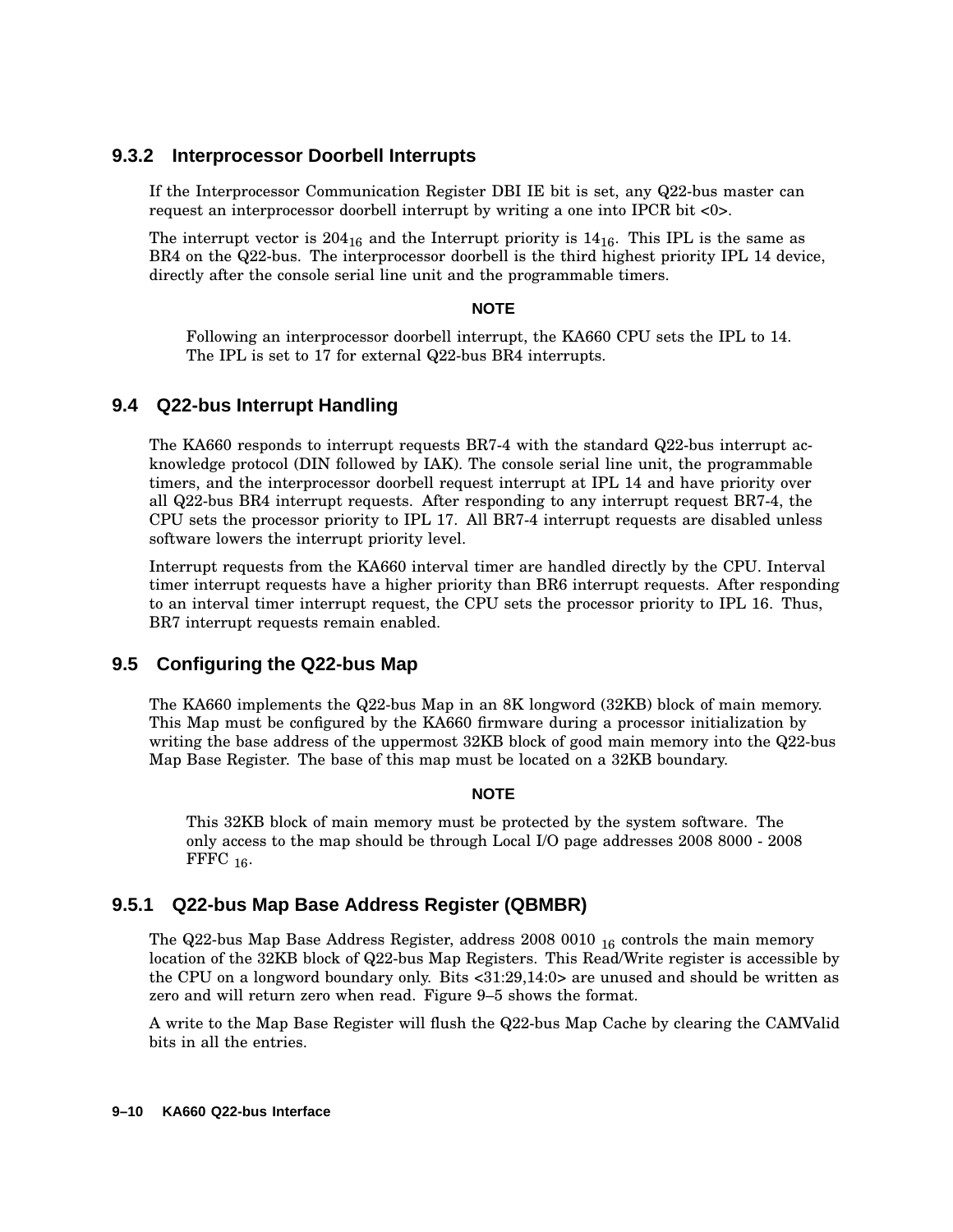The contents of this register are undefined on power-up and the negation of DCOK when SCR<7> is clear and is not affected by BINIT being asserted on the Q22-bus.



**Figure 9–5: Q22-bus Map Base Address Register (QBMBR)**

# **9.6 System Configuration Register (SCR)**

The System Configuration Register, address 2008 0000 <sub>16</sub>, contains the processor number which determines the address of the IPCR register, a BHALT enable bit, a power OK flag and an AUX flag. Figure 9–6 shows the format. Table 9–5 describes the bits in the System Configuration Register.

The System Configuration Register (SCR) is longword, word, and byte accessible. Programmable option fields are cleared on power-up and by the negation of DCOK when SCR<7> is clear.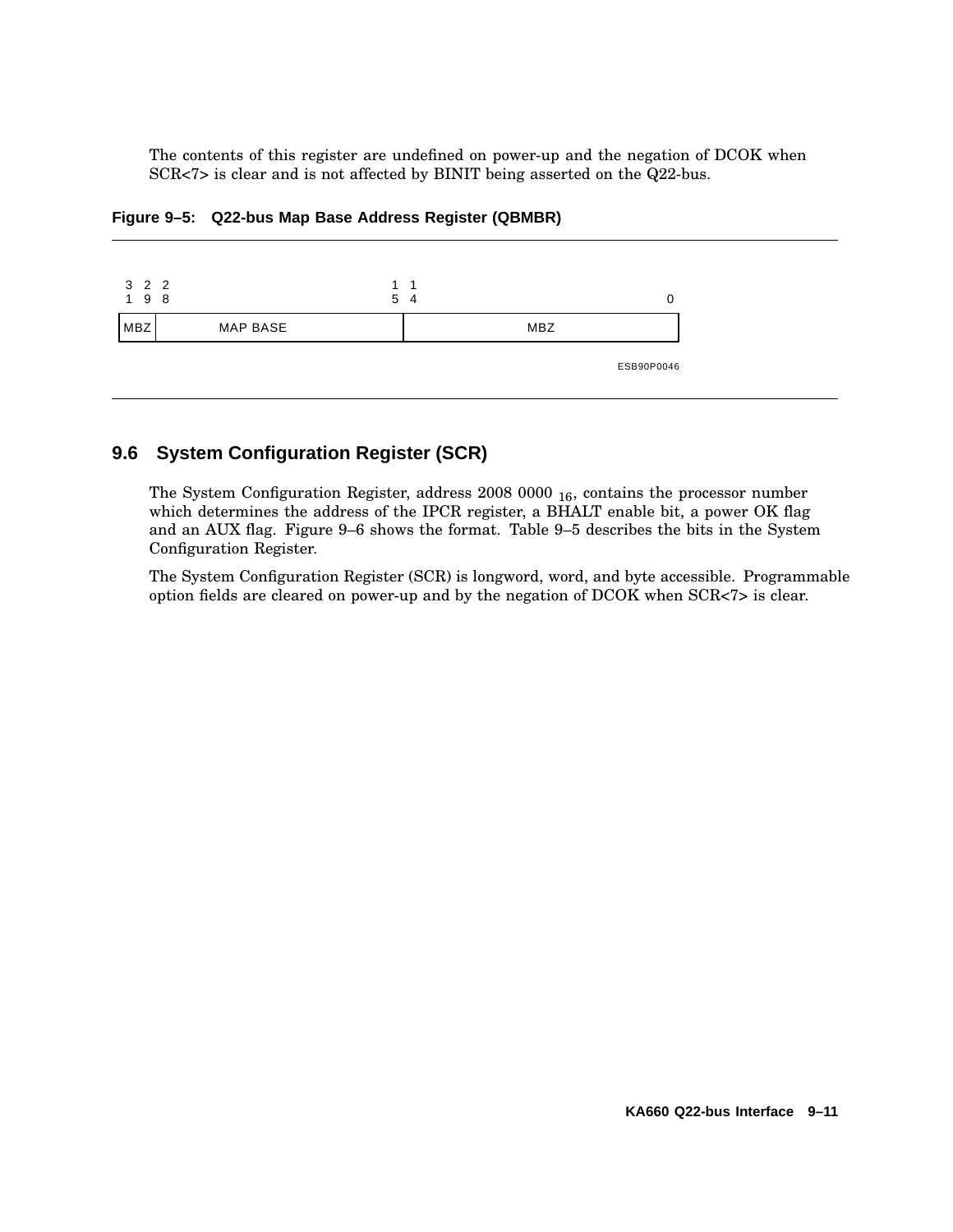

| Data Bit | <b>Name</b>                                 | <b>Description</b>                                                                                                                                                                                                                                                                                                                                                                                                                                                                                                                      |  |
|----------|---------------------------------------------|-----------------------------------------------------------------------------------------------------------------------------------------------------------------------------------------------------------------------------------------------------------------------------------------------------------------------------------------------------------------------------------------------------------------------------------------------------------------------------------------------------------------------------------------|--|
| < 31:16  | Unused                                      | Read as zero. Must be written as zero.                                                                                                                                                                                                                                                                                                                                                                                                                                                                                                  |  |
| <15>     | <b>POK</b>                                  | Power OK. Read Only. Writes have no effect. This bit is set if the<br>Q22-bus BPOK signal is asserted and clear if it is negated. This bit<br>is cleared on power-up and by the negation of DCOK.                                                                                                                                                                                                                                                                                                                                       |  |
| 14>      | <b>BHALT EN</b>                             | BHALT Enable. Read/Write. This bit controls the effect the Q22-bus<br>BHALT signal has on the CPU. When set, asserting the Q22-bus<br>BHALT signal will halt the CPU and assert DSER<15>. When<br>cleared, The Q22-bus BHALT signal will have no effect. This bit is<br>cleared on power-up and by the negation of DCOK.                                                                                                                                                                                                                |  |
| <13:11>  | Unused                                      | Read as zero. Must be written as zero.                                                                                                                                                                                                                                                                                                                                                                                                                                                                                                  |  |
| <10>     | <b>AUX</b>                                  | Auxiliary. Read Only. Writes have no effect. This bit defines<br>Auxiliary and Arbiter mode of operation of the KA660 When read as<br>a zero, Arbiter mode is selected, and when read as a one, Auxiliary<br>mode is selected. Because the KA660 can only be configured as an<br>arbiter this bit should always read as zero.                                                                                                                                                                                                           |  |
| <9:8>    | Unused                                      | Read as zero. Must be written as zero.                                                                                                                                                                                                                                                                                                                                                                                                                                                                                                  |  |
| <7>      | <b>ACTION</b><br>ON DCOK<br><b>NEGATION</b> | Read/Write. When cleared, the Q22-bus interface asserts<br>SYSRESET (causing a hardware reset of the board and control<br>to be passed to the resident firmware via the hardware halt proce-<br>dure with a halt code of 3) when $DCOK$ is negated on the $Q22$ -bus.<br>When set, the Q22-bus interface asserts HALCYON (causing control<br>to be passed to the resident firmware via the hardware halt proce-<br>dure with a halt code of 2) when DCOK is negated on the $Q22$ -bus.<br>Cleared on power-up and the negation of DCOK. |  |
| <6:4>    | Unused                                      | Read as zero. Must be written as zero.                                                                                                                                                                                                                                                                                                                                                                                                                                                                                                  |  |

**Table 9–5: System Configuration Register Bit Description**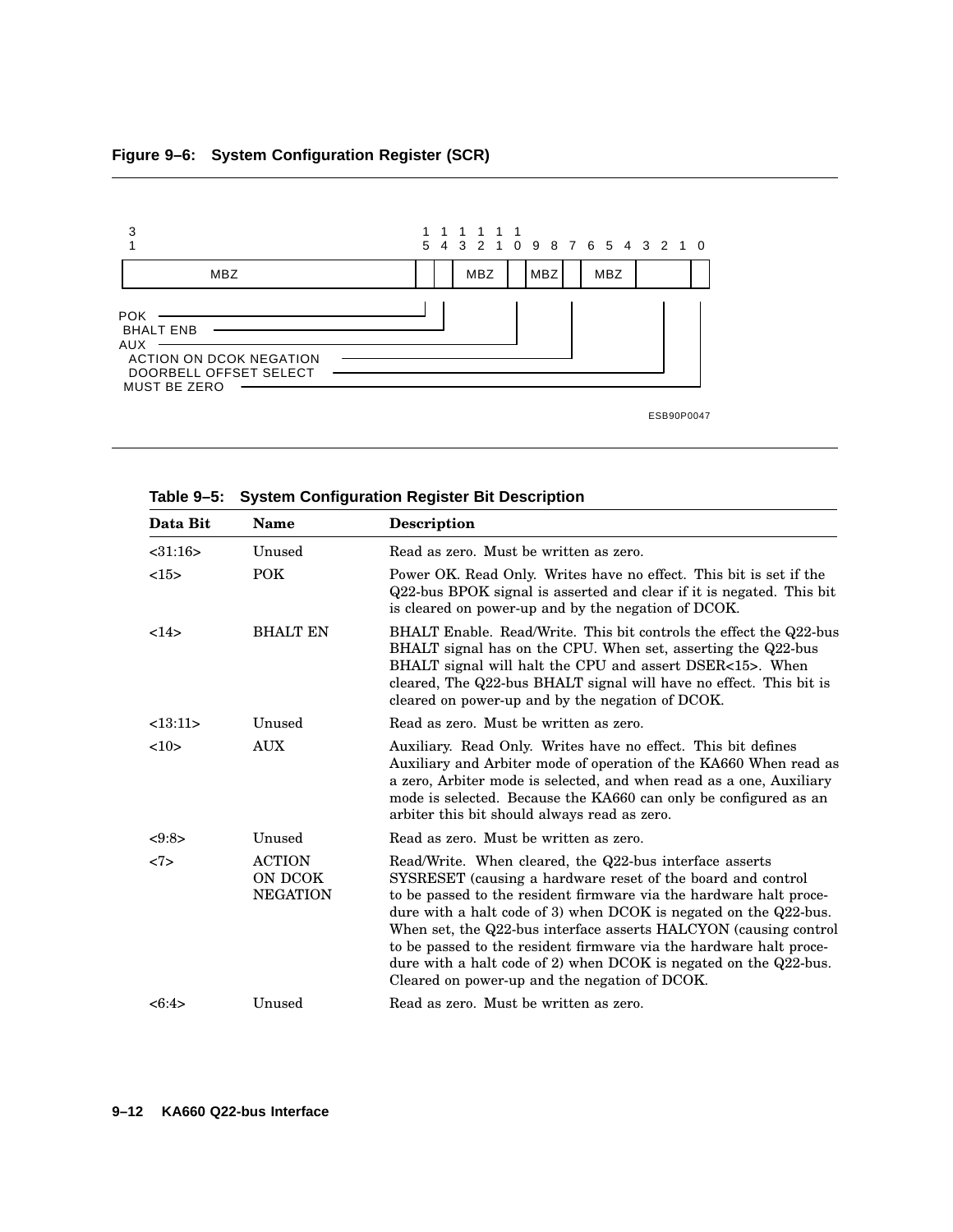| Data Bit | <b>Name</b> | <b>Description</b>                     |
|----------|-------------|----------------------------------------|
| <3:1>    | RESERVED    | Reserved for use by Digital.           |
| <0>      | Unused      | Read as zero. Must be written as zero. |

**Table 9–5 (Cont.): System Configuration Register Bit Description**

# **9.7 Error Reporting Registers**

There are three registers associated with Q22-bus interface error reporting:

- The DMA System Error Register (DSER)
- The Q22-bus Error Address Register (QBEAR)
- The DMA Error Address Register (DEAR)

These registers are located in the local VAX I/O address space and can only be accessed by the local processor. The **DSER** is implemented in the CQBIC chip and it logs main memory errors on DMA transfers, Q22-bus parity errors, Q22-bus non-existent memory errors, and Q22-bus no-Grant The **QBEAR** contains the address of the page in Q22-bus space which caused a parity error during an access by the local processor. The **DEAR** contains the address of the page in local memory which caused a memory error during an access by an external device or the processor during a local-miss global-hit transaction. An access by the local processor which the Q22-bus interface maps into main memory will provide error status to the processor when the processor does a RETRY for a READ local miss-global hit, or by an interrupt in the case of a local-miss global-hit write.

# **9.7.1 DMA System Error Register (DSER)**

The DSER (address 2008 0004<sub>16</sub>) is a longword, word, or byte accessible Read/Write register available to the local processor. The bits in this register are cleared to zero on power-up, by the negation of DCOK when SCR <7> is clear, and by writes to IPR 55 (IORESET). All bits are set to one to record the occurrence of an event. They are cleared by writing a one, writing zeros has no effect.

The format of the DMA System Error Register is shown in Figure 9–7. Table 9–6 describes the bits in the System Error Register.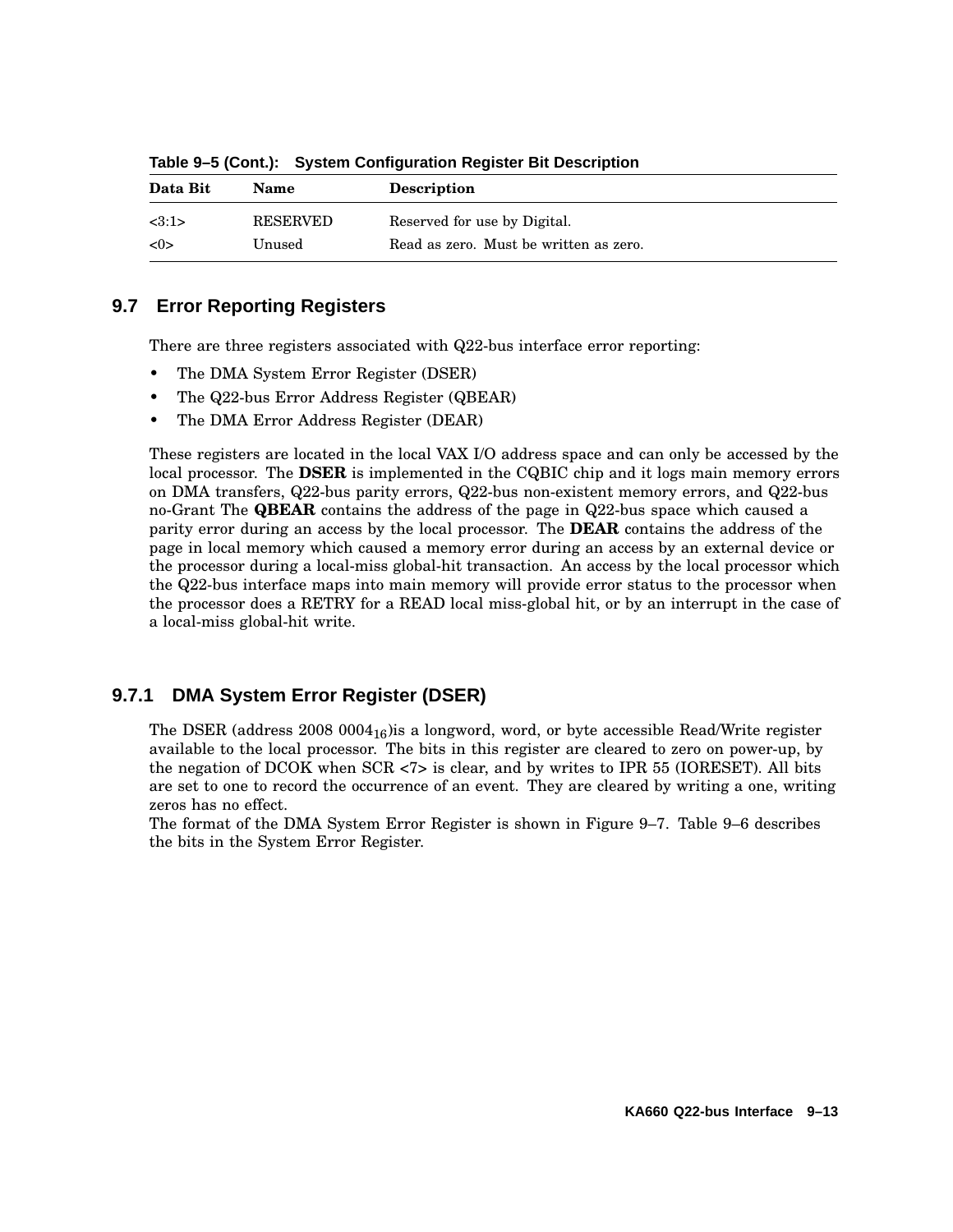

ESB90P0048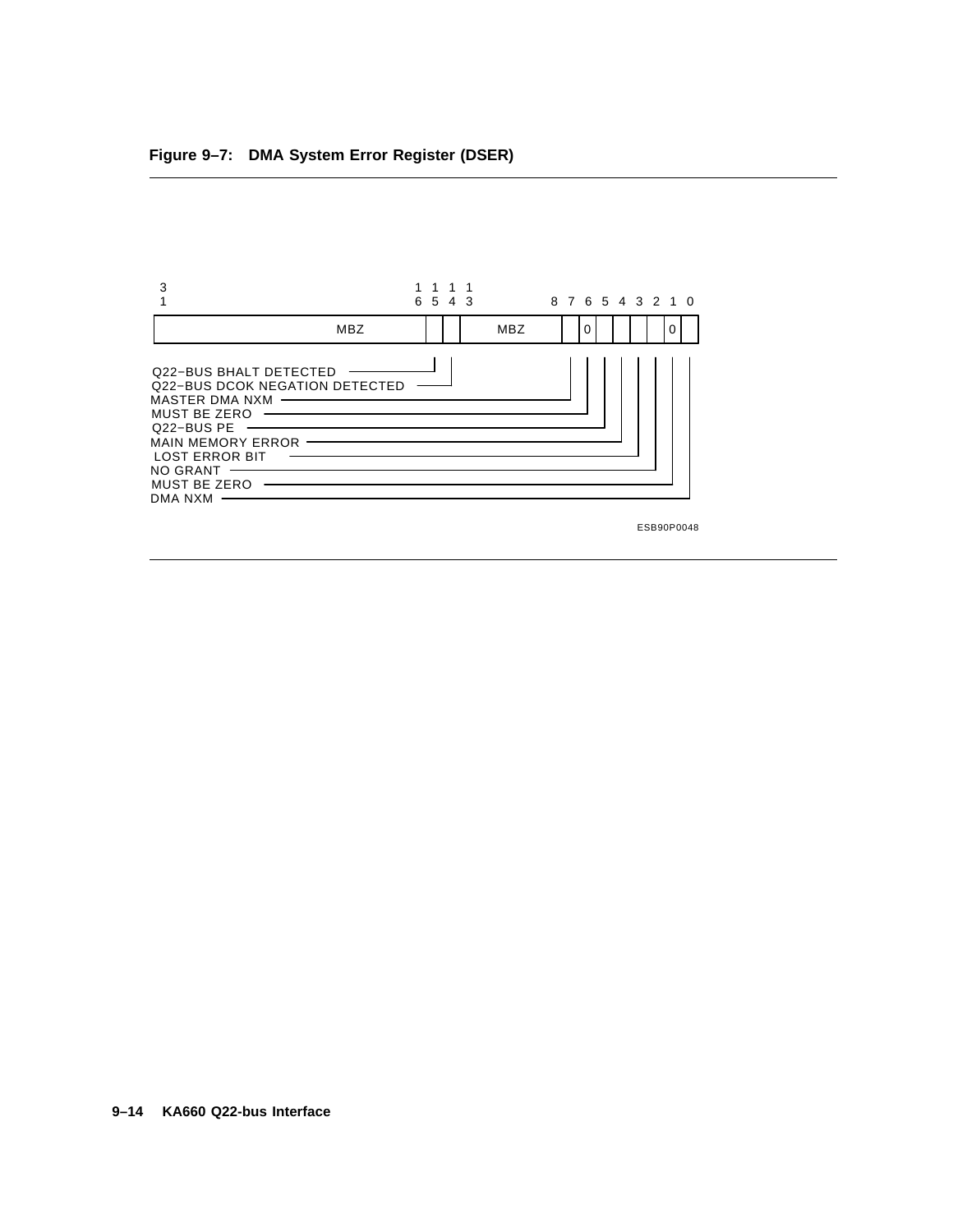| Data Bit      | <b>Name</b>                                     | <b>Description</b>                                                                                                                                                                                                                                                                                                                            |  |
|---------------|-------------------------------------------------|-----------------------------------------------------------------------------------------------------------------------------------------------------------------------------------------------------------------------------------------------------------------------------------------------------------------------------------------------|--|
| $<$ 31:16 $>$ | Unused                                          | Read as zero. Must be written as zero.                                                                                                                                                                                                                                                                                                        |  |
| <15>          | <b>Q22-BUS BHALT DETECTED</b>                   | Read/Write to clear. This bit is set when the Q22-<br>bus interface detects that the Q22-bus BHALT line<br>was asserted and SCR<14> (BHALT ENABLE)<br>is set. Cleared by writing a one, writes to IPR<br>55 (IORESET), on power-up and the negation of<br>DCOK.                                                                               |  |
| <14>          | <b>Q22-BUS DCOK NEGATION</b><br><b>DETECTED</b> | Read/Write to clear. This bit is set when the Q22-<br>bus interface detects the negation of DCOK on<br>the Q22-bus and SCR<7> (ACTION ON DCOK<br>NEGATION) is set. Cleared by writing a one,<br>writes to IPR 55 (IORESET), on power-up and the<br>negation of DCOK.                                                                          |  |
| <13:8>        | Unused                                          | Read as zero. Must be written as zero.                                                                                                                                                                                                                                                                                                        |  |
| <7>           | <b>MASTER DMA NXM</b>                           | Read/Write to clear. This bit is set when the CPU<br>performs a demand Q22-bus read cycle or write cy-<br>cle that does not reply after 10us. During interrupt<br>acknowledge cycles, or request read cycles, this bit<br>is not set. Cleared by writing a one, on power-up,<br>by the negation of DCOK and by writes to IPR 55<br>(IORESET). |  |
| <6>           | Unused                                          | Read as zero. Must be written as zero.                                                                                                                                                                                                                                                                                                        |  |
| 5>            | <b>Q22-bus PARITY ERROR</b>                     | Read/Write to clear. This bit is set when the CPU<br>performs a Q22-bus Demand read cycle which<br>returns a parity error. During interrupt acknowl-<br>edge cycles, or request read cycles this bit is not<br>set. Cleared by writing a one, on power-up, by<br>the negation of DCOK and by writes to IPR 55<br>(IORESET).                   |  |
| 4>            | <b>MAIN MEMORY ERROR</b>                        | Read/Write to clear. This bit is set if an external<br>Q22-bus device or local miss global hit receives a<br>memory error while reading local memory. The<br>IPCR<15> reports the memory error to the external<br>Q22-bus device. Cleared by writing a one, on<br>power-up, by the negation of DCOK and by writes<br>to IPR 55 (IORESET).     |  |

**Table 9–6: DMA System Error Register Bit Description**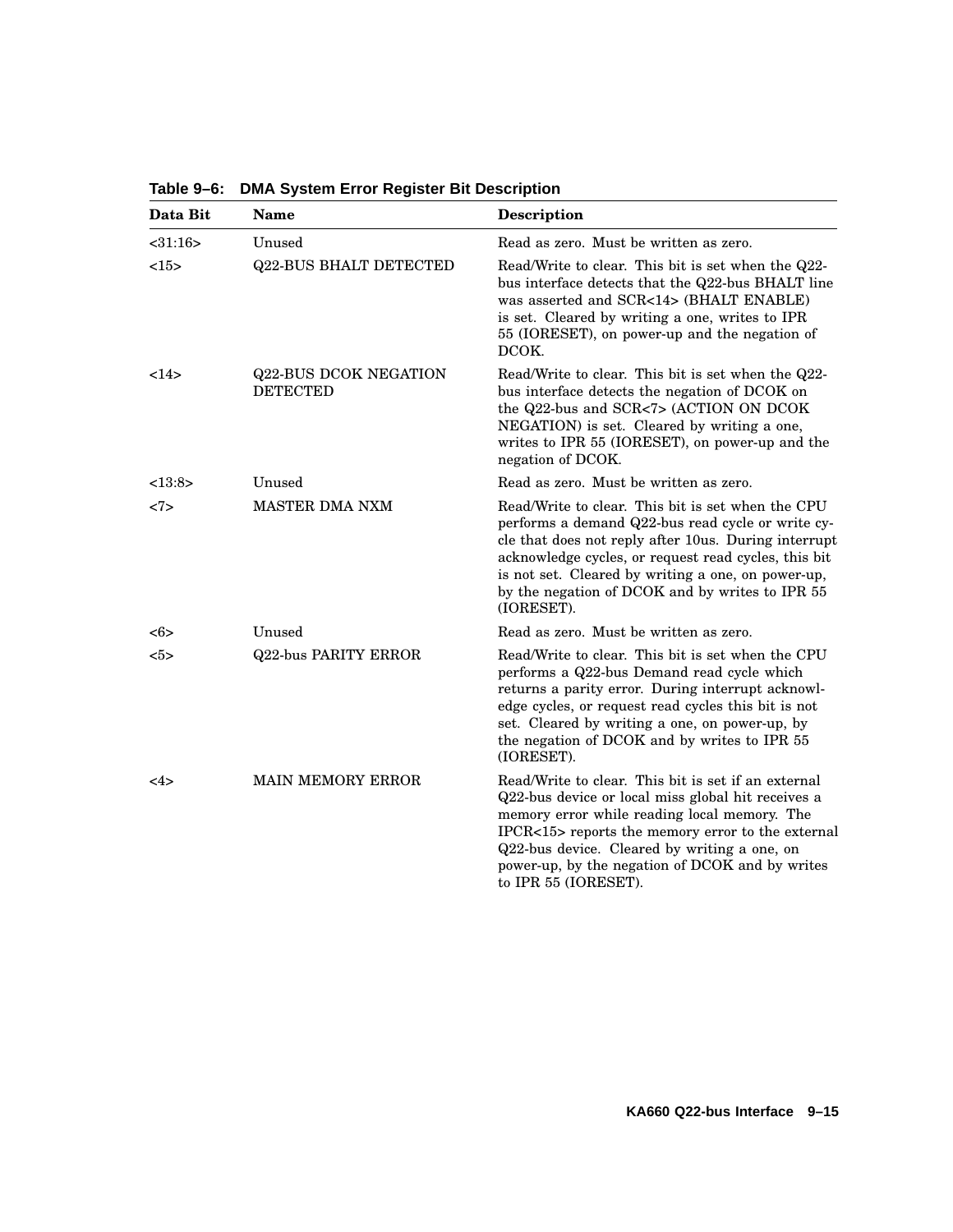| Data Bit | <b>Name</b>       | <b>Description</b>                                                                                                                                                                                                                                                                                                                                                                   |
|----------|-------------------|--------------------------------------------------------------------------------------------------------------------------------------------------------------------------------------------------------------------------------------------------------------------------------------------------------------------------------------------------------------------------------------|
| <3>      | <b>LOST ERROR</b> | Read/Write to clear. This bit indicates that an error<br>address has been lost because of DSER<7,5,4,0><br>having been previously set and a subsequent error<br>of either type occurs which would have normally<br>captured an address and set either DSER<7,5,4,0><br>flag. Cleared by writing a one, on power-up, by<br>the negation of DCOK and by writes to IPR 55<br>(IORESET). |
| <2>      | NO GRANT TIMEOUT  | Read/Write to clear. This bit is set if the Q22-bus<br>does not return a bus grant within 10ms of the bus<br>request from a CPU demand read cycle, or write<br>cycle. During interrupt acknowledge or request<br>read cycles this bit is not set. Cleared by writing a<br>one, on power-up, by the negation of DCOK and by<br>writes to IPR 55 (IORESET).                            |
| 1>       | Unused            | Read as zero. Must be written as zero.                                                                                                                                                                                                                                                                                                                                               |
| < 0>     | <b>DMA NXM</b>    | Read/Write to clear. This bit is set on a DMA<br>transfer to a non-existent main memory location.<br>This includes local-miss global-hit cycles and map<br>accesses to non-existent memory. Cleared by writ-<br>ing a one, on power-up, by the negation of DCOK<br>when $SCR < 7$ is clear, and by writes to IPR 55<br>(IORESET).                                                    |

**Table 9–6 (Cont.): DMA System Error Register Bit Description**

# **9.7.2 Q22-bus Error Address Register (QBEAR)**

The Q22-bus Error Address Register, address 2008 0008 <sup>16</sup>, is a Read Only, longword accessible, register which is implemented in the CQBIC chip. Its contents are valid only if DSER<5> (Q22-BUS PARITY ERROR) is set, or if DSER<7> (MASTER DMA NXM) is set.

Reading this register when DSER<5> and DSER<7> are clear will return undefined results. Additional Q22-bus parity errors that could have set DSER<5> or Q22-bus timeout errors that could have caused DSER<7> to set, will cause DSER<3> to set.

The QBEAR contains the address of the page in Q22-bus space which caused a parity error during an access by the on-board CPU which set DSER<5> or a master timeout which set DSER<7>.

Q22-bus address bits <21:9> are loaded into QBEAR bits <12:0>. QBEAR bits <31:13> always read as zeros.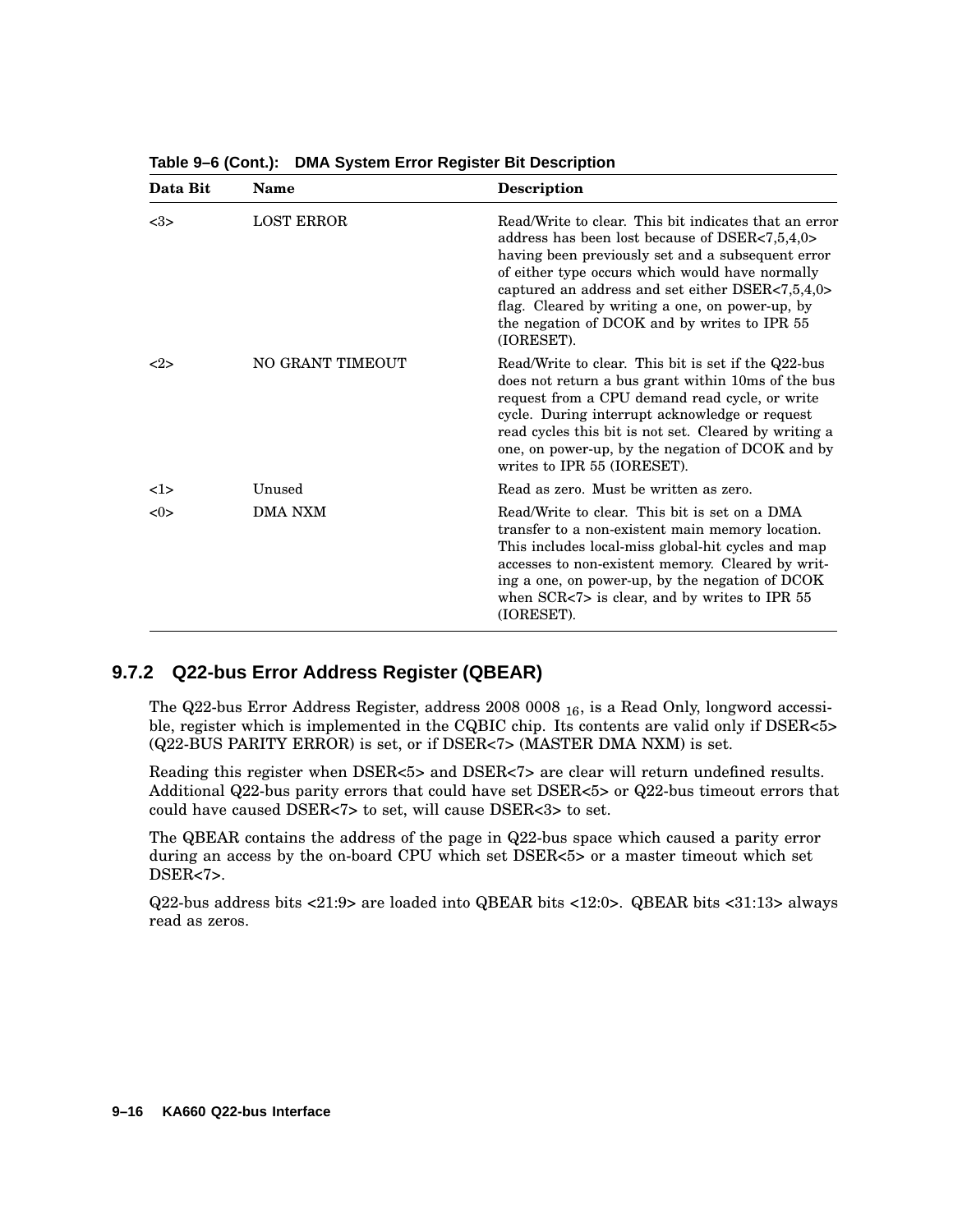#### **Figure 9–8: Q22-bus Error Address Register (QBEAR)**



ESB90P0049

#### **Figure 9–9: DMA Error Address Register (DBEAR)**

| 21  | 09                                    |  |
|-----|---------------------------------------|--|
| MBZ | MAPPED Q22-BUS<br>Address Bits <28:9> |  |

ESB90P0050

### **NOTE**

This is a Read Only register, if a write is attempted a hard error (IPL 1D) will be generated.

### **9.7.3 DMA Error Address Register (DEAR)**

The DMA Error Address Register address  $2008~000C_{16}$  is a read only, longword accessible, register which is implemented in the CQBIC chip. It contains valid information only when DSER<4> (MAIN MEMORY ERROR) is set or when DSER<0> (DMA NXM) is set. Reading this register when DSER<4> and DSER <0> are clear will return UNDEFINED data. Figure 9–9 shows the format.

The DBEAR contains the map translated address of the page in local memory which caused a memory error or non existent memory error during an access by an external device or the Q22-bus interface for the CPU during a local-miss global-hit transaction or Q22-bus Map access.

The contents of this register are latched when  $DSER<4>$  or  $DSER<0>$  are set. Additional main memory errors or non-existent memory errors have no effect on the DBEAR until software clears DSER<4> and DSER<0> .

Mapped Q22-bus address bits <28:9> are loaded into DBEAR bits <19:0>. DBEAR bits <31:20> always read as zeros.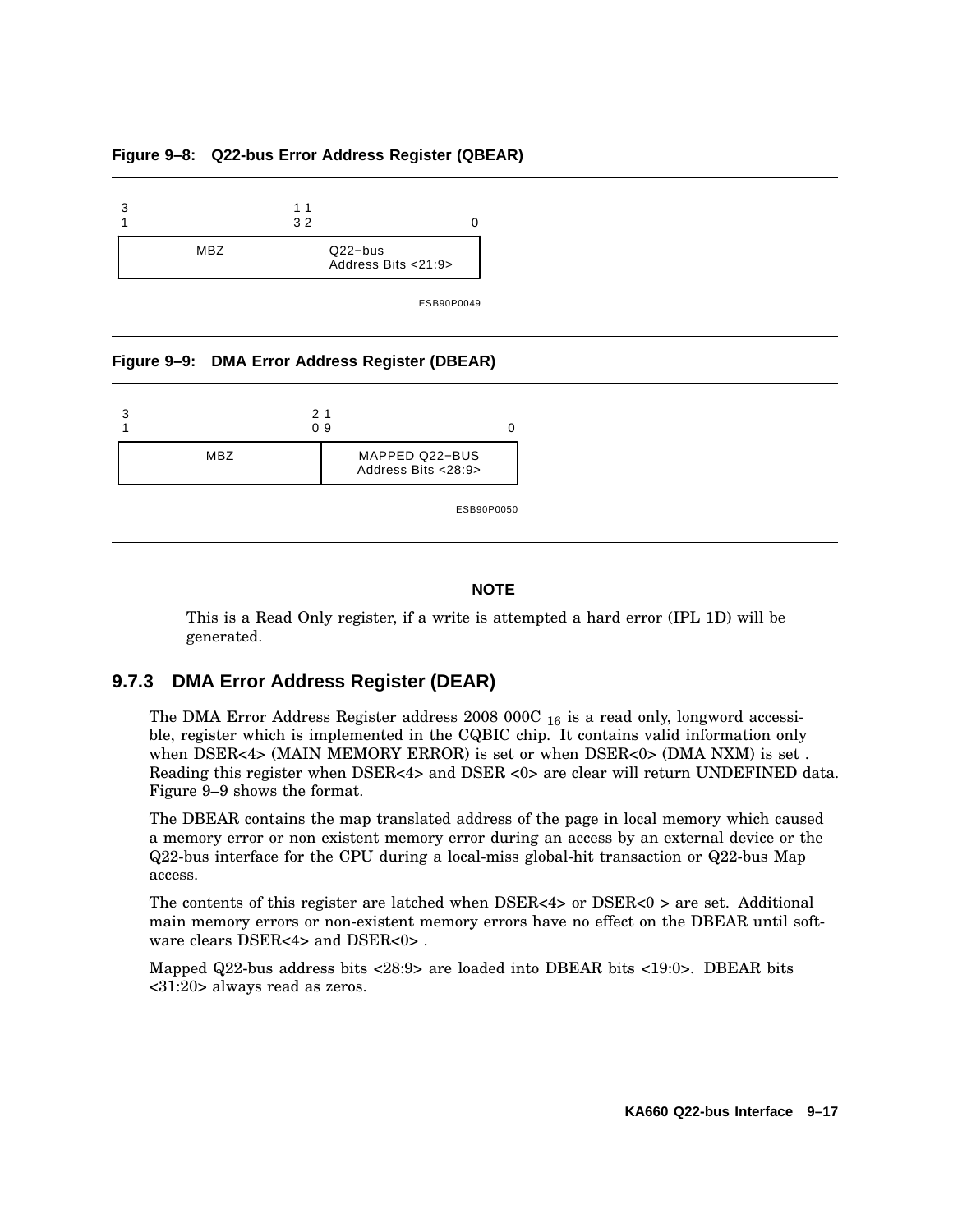### **NOTE**

This is a Read Only register, if a write is attempted a hard error (IPL 1D) will be generated.

## **9.8 Q22-bus Interface Error Handling**

The Q22-bus interface does not generate or check CDAL parity.

The Q22-bus interface checks all CPU references to Q22-bus Memory and I/O spaces to insure that nothing but masked and un-masked longword accesses are attempted. Any other type of reference will cause a machine check abort to be initiated.

The Q22-bus interface maintains several timers to prevent incomplete accesses from hanging the system indefinitely. They include: a 10µs non-existent memory timer for accesses to the Q22-bus Memory and I/O Spaces, a 10µs "NO SACK" timer for acknowledgment of Q22-bus DMA grants, and a 10ms "NO GRANT" timer for acquiring the Q22-bus.

If there is a non existent memory (NXM) error (10µs timeout) while accessing the Q22-bus on a demand read reference, associated row in the cache is invalidated, bit  $DSER < 7$  is set, the address of the  $Q22$ -bus page being accessed is captured in  $QBEAR < 12:0$ , and a machine check abort is initiated.

If there is a NXM error on a prefetch read, or an interrupt acknowledge vector read, then the prefetch or interrupt acknowledge reference is aborted but no information is captured and no machine check occurs.

If there is a NXM error on a masked write reference, then DSER<7> is set, the address of the Q22-bus page being accessed is captured in QBEAR<12:0>, and an interrupt is generated at IPL 1D through vector  $60_{16}$ .

If the Q22-bus interface does not receive an acknowledgment within 10µs after it has granted the Q22-bus, the grant is withdrawn, no errors are reported, and the Q22-bus interface waits 500ns to clear the Q22-bus grant daisy chain before beginning arbitration again.

If the Q22-bus interface tries to obtain Q22-bus mastership on a CPU demand read reference, and does not obtain it within 10ms, associated row in the cache is invalidated DSER<2> is set, and a machine check abort is initiated.

The Q22-bus interface also monitors Q22-bus signals BDAL<17:16> while reading information over the Q22-bus so that parity errors detected by the device being read from are recognized.

If a parity error is detected by another Q22-bus device on a CPU demand read reference to Q22-bus Memory or I/O Space, then associated row in the cache is invalidated , DSER<5> is set, the address of the Q22-bus page being accessed is captured in QBEAR<12:0>, and a machine check abort is initiated.

If a parity error is detected by another Q22-bus device on a prefetch request read by the CPU, the prefetch is aborted, associated row in the cache is invalidated,  $DSER<5>$  is set, the address of the Q22-bus page being accessed is captured in QBEAR<12:0>, but no machine check is generated.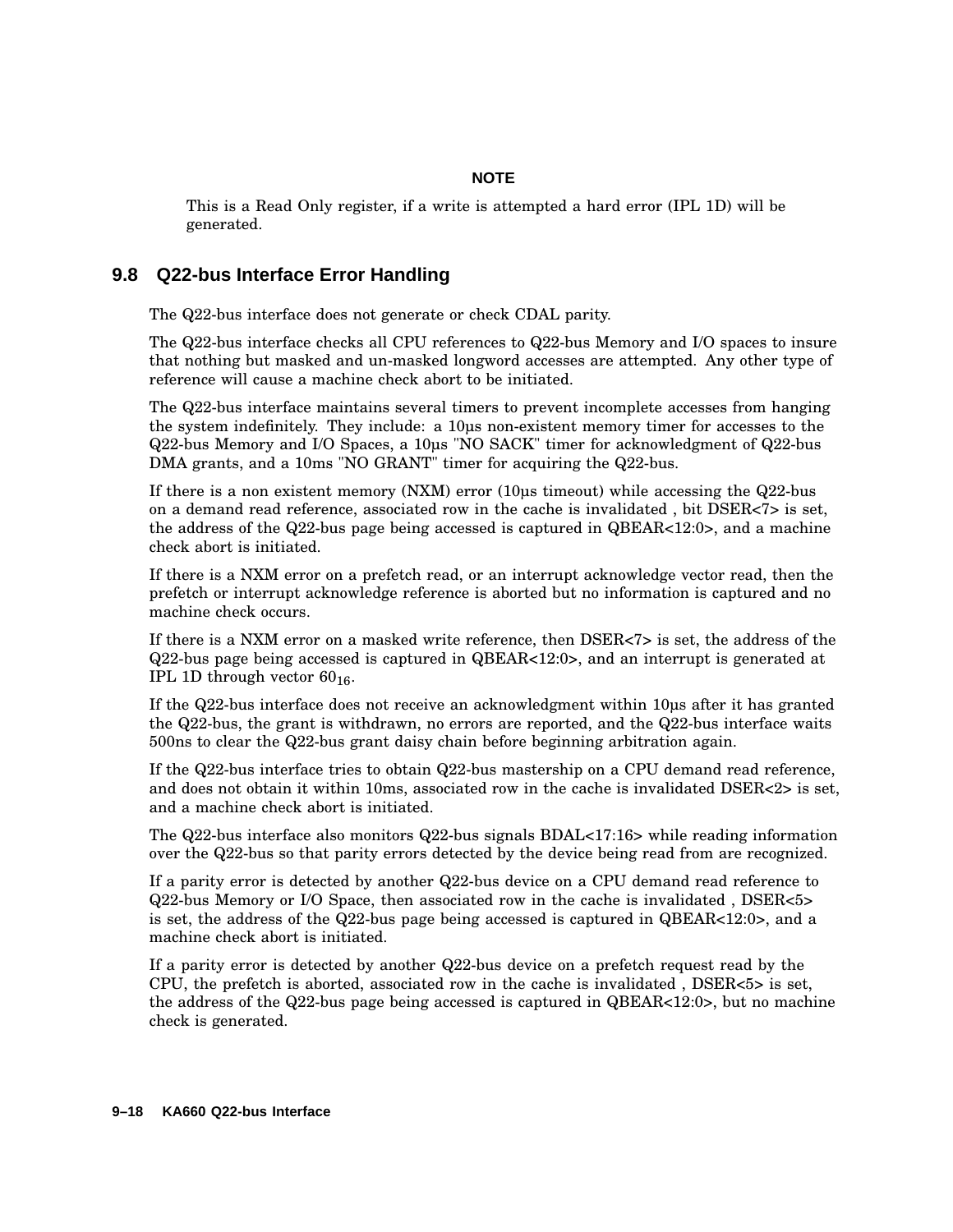The Q22-bus interface also monitors the backplane BPOK signal to detect power failures. If BPOK is negated on the Q22-bus, a power fail trap is generated, and the CPU traps through vector  $0C_{16}$ . The state of the Q22-bus BPOK signal can be read from SCR<15>. The Q22-Bus interface continues to operate after generating the powerfail trap, until DCOK is negated.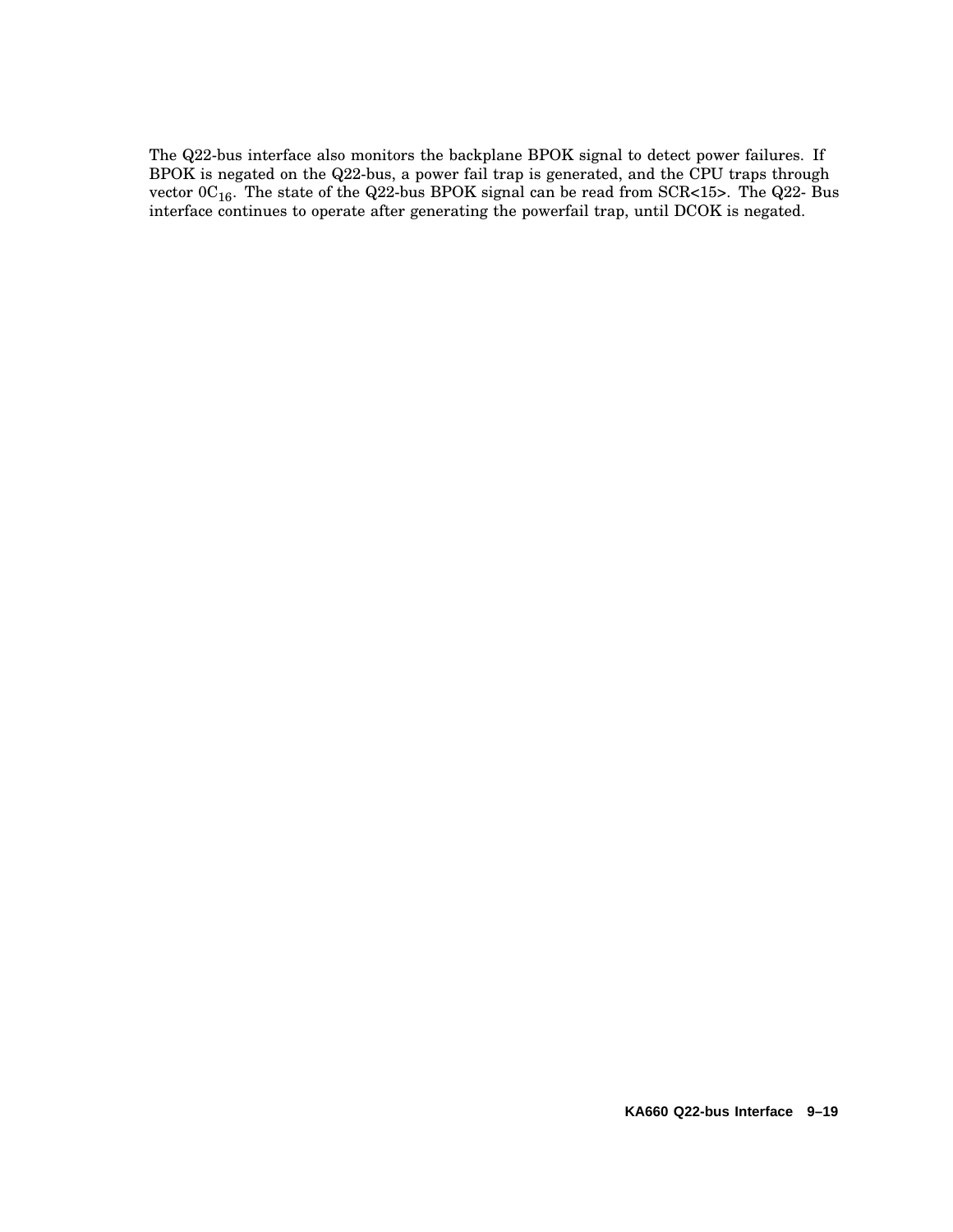# **Chapter 10**

# **KA660 Network Interface**

The KA660 includes a network interface that is implemented via the Second Generation Ethernet Controller chip (SGEC). When used in conjunction with the H3602 cover panel, this interface allows the KA660 to be connected to either a thinwire or standard Ethernet network. It supports the Ethernet Data Link Layer as specified in the *VAX Architecture Reference Manual*. The SGEC also supports CP Bus Parity Protection.

### **10.1 Ethernet Overview**

Ethernet is a serial bus that can support up to 1,024 nodes with a maximum separation of 2.8 kilometers (1.7 miles). Data is passed over the Ethernet in Manchester encoded format at a rate of 10 million bits per second in variable-length packets. Each packet has the format shown in Figure 10–1.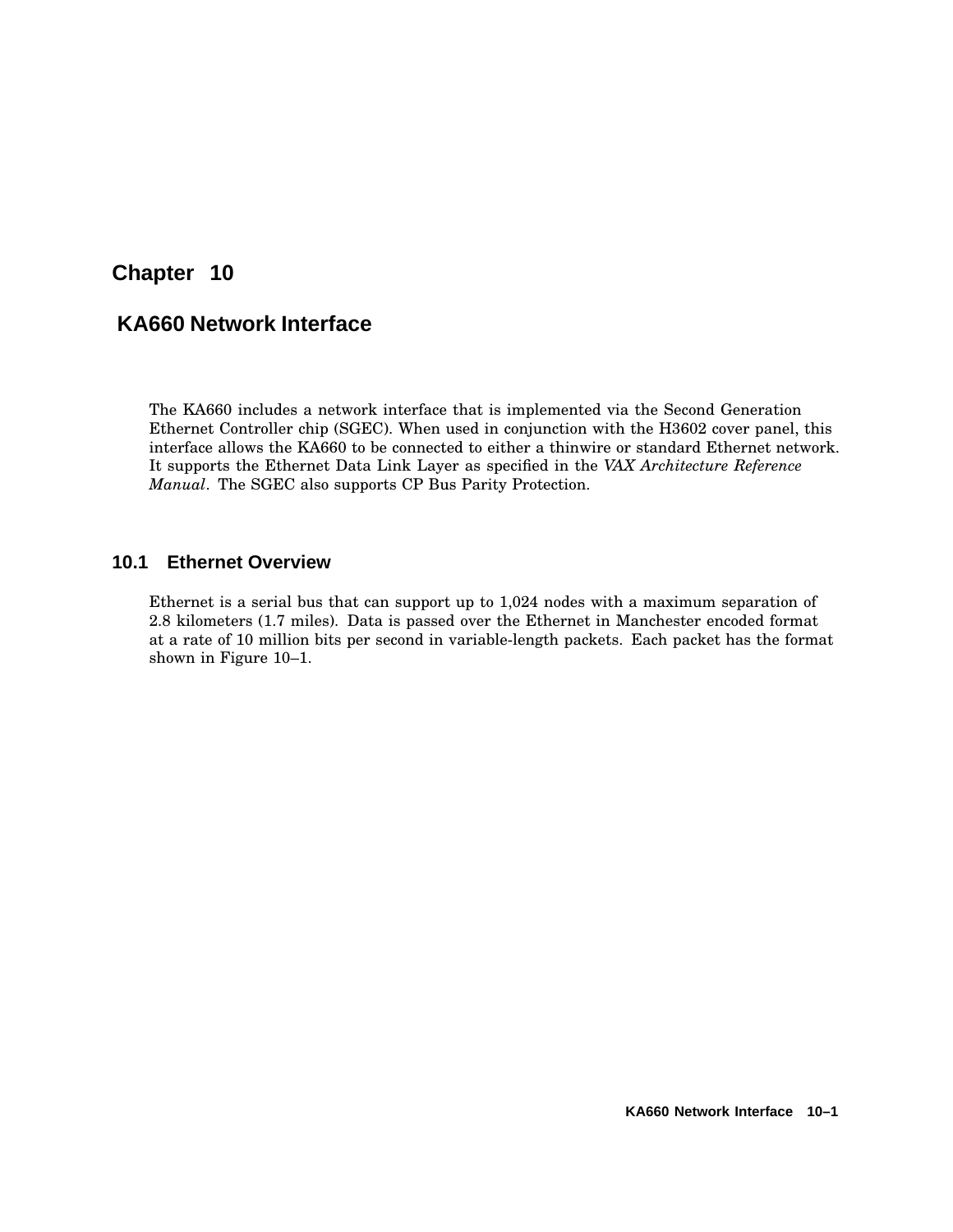

The minimum size of a packet is 64 bytes, which implies a minimum data length of 46 bytes. Packets shorter than this are called *runt packets* and are treated as erroneous when received by the network controller.

All nodes on the Ethernet have equal priority. The technique used to control access to the bus is Carrier Sense, Multiple Access, with Collision Detection (CSMA/CD). To access the bus, devices must first wait for the bus to clear (no carrier sensed). Once the bus is clear, all devices that want to access the bus have equal priority (multi-access), so they all attempt to transmit. After starting transmission, devices must monitor the bus for collisions (collision detection). If no collision is detected, the device may continue with transmission. If a collision is detected, then the device waits for a random amount of time and repeats the access sequence.

Ethernet allows point to point communication between two devices, as well as simultaneous communication between multiple devices. To support these two modes of communication, there are two types of network addresses, physical and multicast. These two types of addresses are both 48 bits (6 bytes) long and are described below.

*Physical address:* The unique address associated with a particular station on the Ethernet, which should be distinct from the physical address of any other station on any other Ethernet.

*Multicast address:* A multi-destination address associated with one or more stations on a given Ethernet (sometimes called a logical address). There are two kinds of multicast addresses: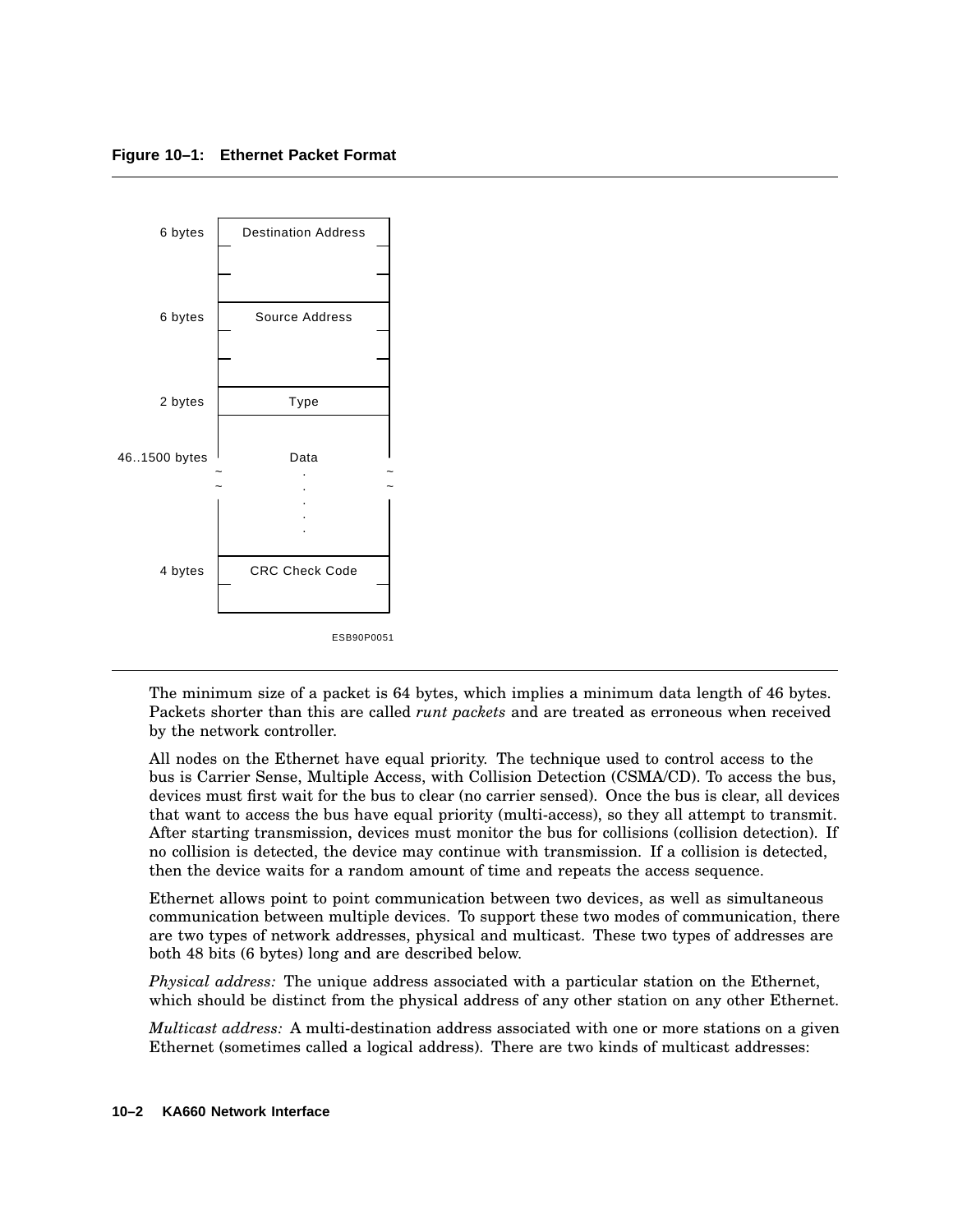*Multicast-group address:* An address associated by higher-level convention with a group of logically related stations.

*Broadcast address:* A predefined multicast address which denotes the set of all the stations on the Ethernet.)

Bit 0 (the least significant bit of the first byte) of an address denotes the type: it is 0 for physical addresses and 1 for multicast addresses. In either case the remaining 47 bits form the address value. A value of 48 ones is always treated as the broadcast address.

The hardware address of the KA660 module is determined at the time of manufacture and is stored in the Network Interface Station Address ROM. Because every device that is intended to connect to an Ethernet network must have a unique physical address, the bit pattern blasted into the Network Interface Station Address ROM must be unique for each KA660 . The Multicast Addresses to which the KA660 will respond are determined by the Multicast Address Filter Mask in the Network Interface Initialization Block.

# **10.2 NI Station Address ROM (NISA ROM)**

The Network Interface includes a byte-wide, 32-byte, socketted ROM called the Network Interface Station Address ROM. One byte of this ROM appears in the second byte of each of 32 consecutive longwords in the address range  $2008\,4000$  -  $2008\,407C_{16}$ . Bytes one, three and four of each longword are defined in the Boot Diagnostic Register section 9.1. The second byte of the first six longwords contain the 48-bit Network Physical Address (NPA) of the KA660 . The low-order byte in the remaining 26 longwords are used for testing. This address range is Read Only. Writes to this address range will result in a CP Bus Timeout and a machine check.

# **10.3 Programming the SGEC**

The operation of the SGEC is controlled by a program in host memory called the port driver. The SGEC and the port driver communicate through two data structures: *Network Interface Command and Status Registers (NICSRs)* located in the SGEC and mapped in the host I/O address space, and through *descriptor lists and data buffers*, , collectively called *Host Communication Area* , in host memory.

The NICSRs are used for initialization, global pointers, commands and global errors reporting, while the host memory resident structures handle the actions and statuses related to buffer management.

The SGEC can be viewed as two independent, concurrently executing processes: *Reception* and *Transmission*. After the SGEC completes its *Initialization* sequence, these two processes alternate between three states: *STOPPED, RUNNING* or *SUSPENDED*. State transitions occur as a result of port driver commands (writing to a NICSR) or various external events occurrences. Some of the port driver commands require the referenced process to be in a specific state.

A simple programming sequence of the chip may be summarized as:

- 1. After power on (or reset), verifying the self test completed successfully.
- 2. Writing NICSRs to set major parameters such as System Base Register, Interrupt Vector, Address Filtering mode and so on.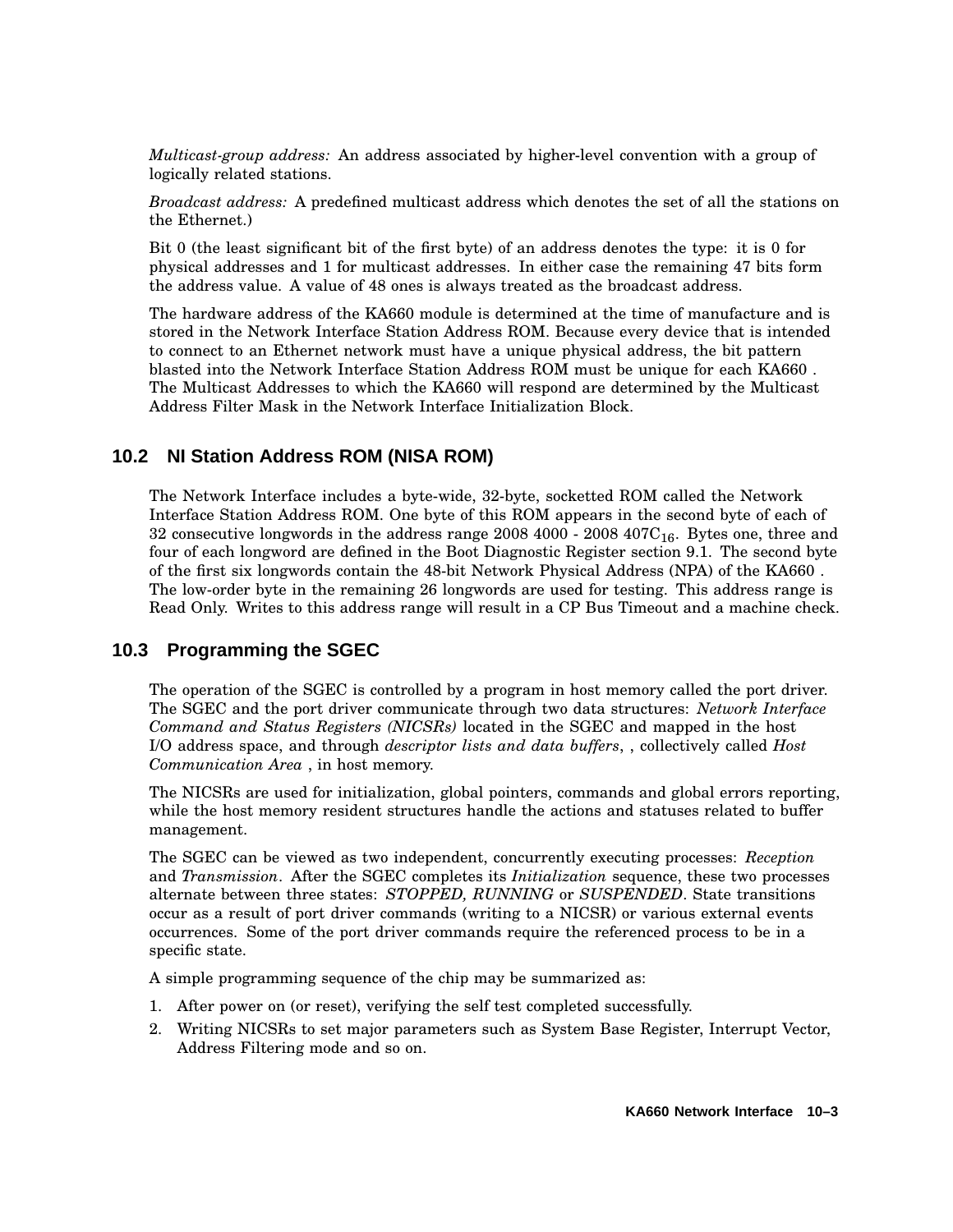- 3. Creating the transmit and receive lists in memory and writing the NICSRs to identify them to the SGEC.
- 4. Placing a setup frame in the transmit list, to load the internal reception address filtering table.
- 5. Starting the Reception and Transmission processes placing them in the RUNNING state.
- 6. Waiting for SGEC interrupts. NICSR5 contains all the global interrupt status bits.
- 7. Remedying the suspension cause, if either of the Reception or Transmission processes enter the SUSPENDED state.
- 8. Issuing a *Tx Poll Demand* command, to return the Transmission process to the RUNNING state. In addition to remedy the Reception process suspension cause, a Rx Poll Demand could be issued to return the Reception process to the RUNNING state. If the Rx poll demand is not issued, the Reception process will return to the RUNNING state when the SGEC receives the next recognized incoming frame.

The following sections contain detailed programming and state transitions information.

# **10.3.1 Command and Status Registers**

The SGEC contains 16 command and status registers which may be accessed by the host.

# **10.3.2 Host access to NICSRs**

The SGEC's NICSRs are located in VAX I/O address space.

The NICSRs must be **longword** aligned and can only be accessed using **longword** instructions. The address of NICSRx is the base address plus 4x bytes. For example, if the base address is 2000 8000, then the address of NICSR2 is 2000 8008. In the following paragraphs, NICSRs bits are specified with several access modes. The different access modes for bits are as follows:

| <b>Bit marked</b> | Meaning                                                            |
|-------------------|--------------------------------------------------------------------|
| $\theta$          | Reserved for future expansion - Ignored on Write, Read as "0"      |
| 1                 | Reserved for future expansion - Ignored on Write, Read as "1"      |
| R                 | Read only, ignored on Write                                        |
| R/W               | Read or Write                                                      |
| W                 | Write only, unpredictable on Read                                  |
| R/W1              | Read, or Clear by writing a "1". Writing with a "0" has no effect. |

**Table 10–1: Bit access modes**

In order to save chip real estate, yet not tie up the host bus for extended periods of time, the 16 NICSRs are subdivided into two groups:

- 1. Physical NICSRs 0 through 7, 15.
- 2. Virtual NICSRs 8 through 14.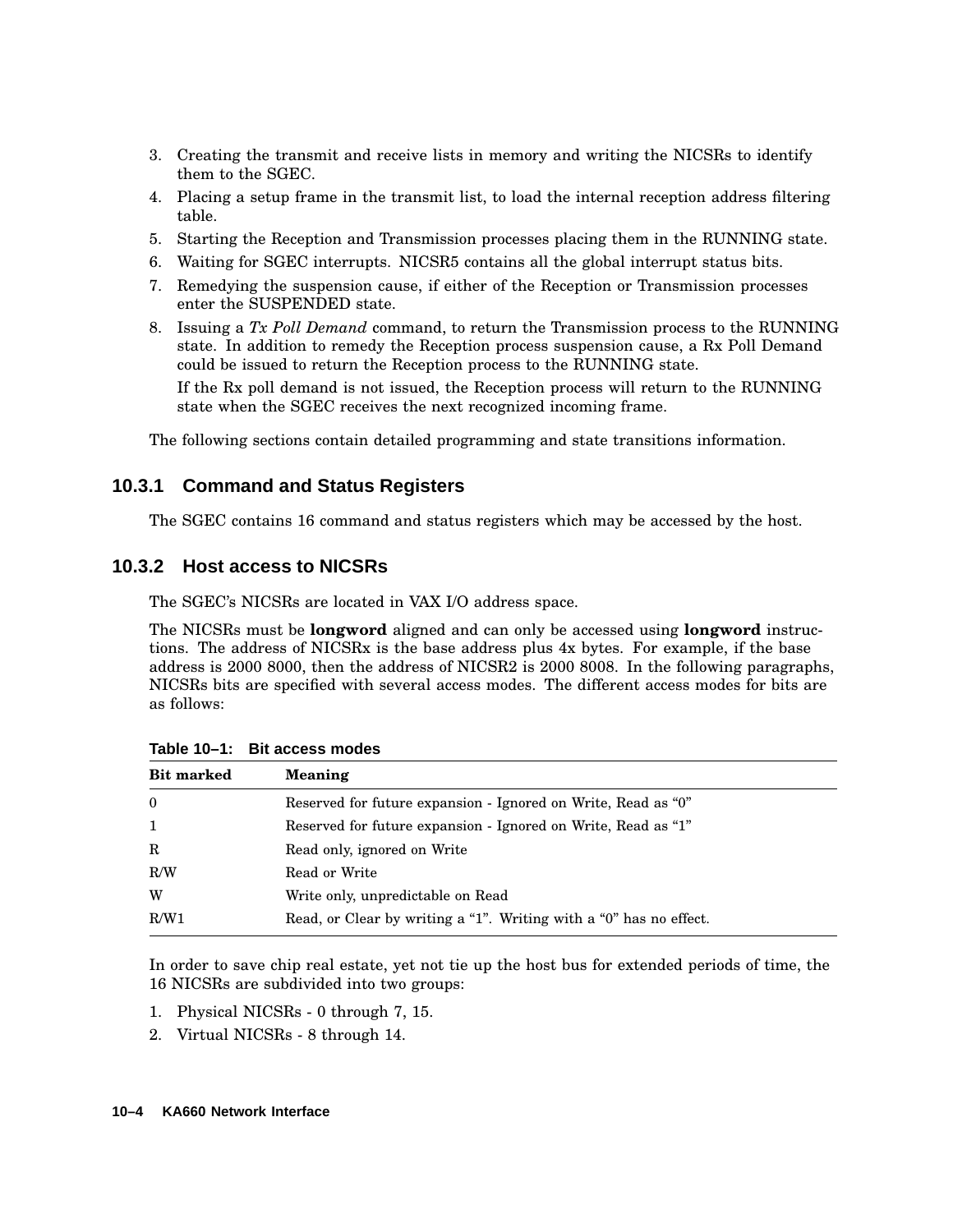The group the NICSR is part of, determines the way the host will access it.

#### **10.3.2.1 Physical NICSRs**

These registers are physically present in the chip. Host access to these NICSRs is by a single instruction (For example, MOVL). There is no host perceivable delay and the instruction completes immediately. Most commonly used SGEC features are contained in the physical NICSRs.

### **10.3.2.2 Virtual NICSRs**

These registers are not physically present in the SGEC and are incarnated by the on-chip processor. Accesses to SGEC functions implied by these registers may take up to 20 µseconds. So as not to tie up the host bus, virtual NICSR access requires several steps by the host.

NICSR5<DN> is used to synchronize access to the virtual NICSRs: after the first virtual NICSR access, the SGEC de-asserts NICSR5<DN> until it will complete the action.

### **NOTE**

Accessing the virtual NICSRs, without polling first on the NICSR5<DN> reassertion will cause unpredictable results.

### **10.3.2.2.1 NICSR write**

To write to a virtual NICSR the host takes the following actions:

- 1. Issue a write NICSR instruction. Instruction completes immediately, but the data is not yet copied by the SGEC.
- 2. Wait for NICSR5<DN>. *No SGEC virtual NICSR may be accessed before NICSR5<DN> asserts.*

### **10.3.2.2.2 NICSR read**

To read a virtual NICSR the host takes the following actions:

- 1. Issue a read NICSR instruction. Instruction completes immediately, but no valid data is sent to the host.
- 2. Wait for NICSR5<DN>. *No SGEC virtual NICSR may be accessed before NICSR5<DN> asserts.*
- 3. Reissue a read NICSR instruction, to the *same* NICSR as in step 1. The host receives valid data.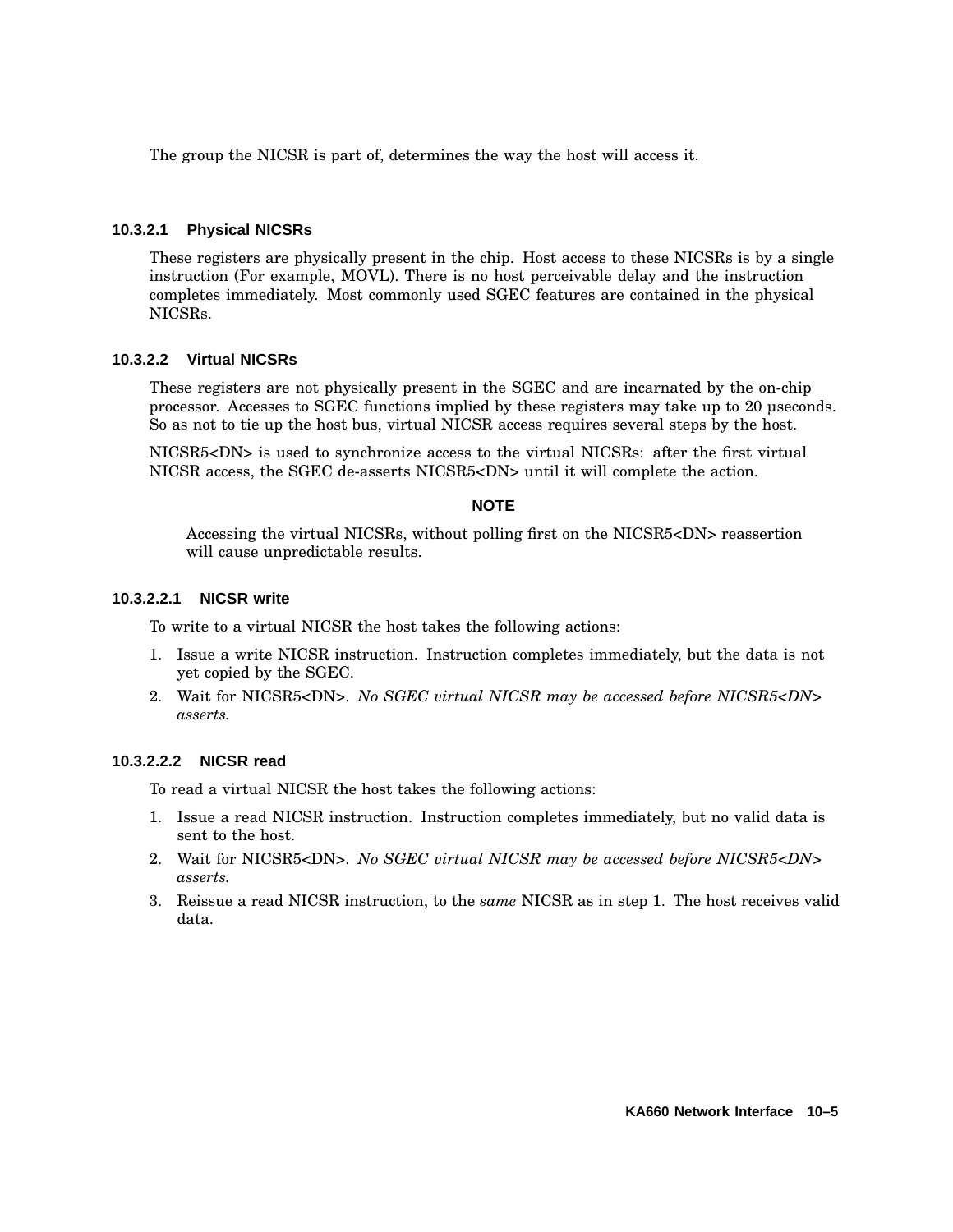# **10.3.3 Vector Address, IPL, Sync/Asynch (NICSR0)**

Because the SGEC may generate an interrupt, on parity errors, during host writes to NICSR's, this register must be the first one written by the host. The format is shown in Figure 10–2 and the bit description is given in Table 10–2.

**Figure 10–2: Vector Address, IPL, Sync/Asynch (NICSR0)**



#### **NOTE**

A parity error during NICSR0 host write may cause a host system crash due to an erroneous Interrupt Vector. To protect against such an eventuality, NICSR0 must be written as follows while the IPL - to which the SGEC is assigned - is disabled:

- 1. Write NICSR0.
- 2. Read NICSR0.
- 3. Compare value read to value written. If values mismatch, repeat from step 1.
- 4. Read NICSR5 and examine NICSR5<ME> for pending parity interrupt. Should an interrupt be pending, write NICSR5 to clear it.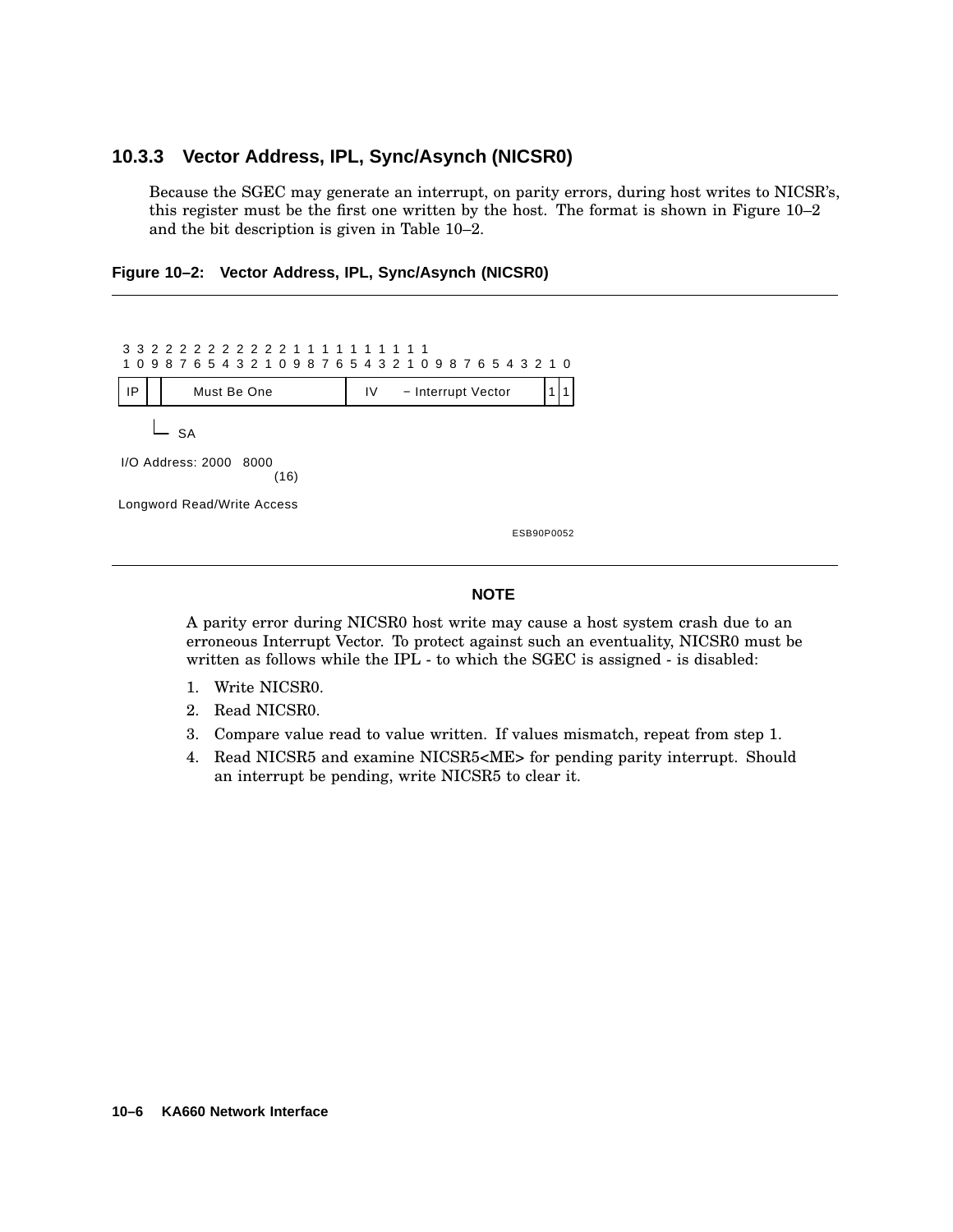| <b>Bit</b>                 | <b>Name</b>          | Access | <b>Description</b>                                                                                                                                                                                                                                                                                                                                  |                                                                                                                                                                                                                             |  |
|----------------------------|----------------------|--------|-----------------------------------------------------------------------------------------------------------------------------------------------------------------------------------------------------------------------------------------------------------------------------------------------------------------------------------------------------|-----------------------------------------------------------------------------------------------------------------------------------------------------------------------------------------------------------------------------|--|
| $<$ 31:30 $>$              | IP                   | R/W    | Interrupt Priority - is the VAX interrupt priority<br>level that the SGEC will respond to.                                                                                                                                                                                                                                                          |                                                                                                                                                                                                                             |  |
|                            |                      |        | IP                                                                                                                                                                                                                                                                                                                                                  | <b>IPL</b> (hex)                                                                                                                                                                                                            |  |
|                            |                      |        | 0 <sub>0</sub>                                                                                                                                                                                                                                                                                                                                      | 14                                                                                                                                                                                                                          |  |
|                            |                      |        | 01                                                                                                                                                                                                                                                                                                                                                  | 15                                                                                                                                                                                                                          |  |
|                            |                      |        | 10                                                                                                                                                                                                                                                                                                                                                  | 16                                                                                                                                                                                                                          |  |
|                            |                      |        | 11                                                                                                                                                                                                                                                                                                                                                  | 17                                                                                                                                                                                                                          |  |
|                            |                      |        |                                                                                                                                                                                                                                                                                                                                                     | Although the SGEC has only one interrupt<br>request pin, that pin might be wired to any of<br>the four IRQ pins on the host. The value in IP<br>should be $14_{16}$ for the KA690.                                          |  |
| <29                        | <b>SA</b>            | R/W    |                                                                                                                                                                                                                                                                                                                                                     | Sync/Asynch - This bit determines the SGEC op-<br>erating mode when it is the bus master. When<br>set, the SGEC will operate as a synchronous<br>device and when clear, the SGEC will operate<br>as an asynchronous device. |  |
| <15:00>                    | IV                   | R/W    | Interrupt Vector - During an Interrupt<br>Acknowledge cycle for an SGEC interrupt,<br>this is the value that the SGEC will drive on<br>the host bus CDAL<31:0> pins (CDAL pins<br>$\langle 1:0 \rangle$ and $\langle 31:16 \rangle$ are set to "0"). Bits $\langle 1:0 \rangle$<br>are ignored when NICSR0 is written, and set to<br>"1" when read. |                                                                                                                                                                                                                             |  |
| Table 10-3:                | <b>NICSRO</b> access |        |                                                                                                                                                                                                                                                                                                                                                     |                                                                                                                                                                                                                             |  |
| Value after <b>RESET</b> : |                      |        | 1FFF0003 hex                                                                                                                                                                                                                                                                                                                                        |                                                                                                                                                                                                                             |  |
| <b>Read</b> access rules:  |                      |        | None                                                                                                                                                                                                                                                                                                                                                |                                                                                                                                                                                                                             |  |
| <b>Write</b> access rules: |                      |        | The IPL to which the SGEC is assigned - must be<br><b>DISABLED</b>                                                                                                                                                                                                                                                                                  |                                                                                                                                                                                                                             |  |

#### **Table 10–2: NICSR0 bits**

# **10.3.4 Transmit Polling Demand (NICSR1)**

The Polling Demand NICSR (NICSR1) is used by the port driver to tell the SGEC that it put a packet on the transmit or receive list. The format is shown in Figure 10–3 and the bit description is in Table 10–4.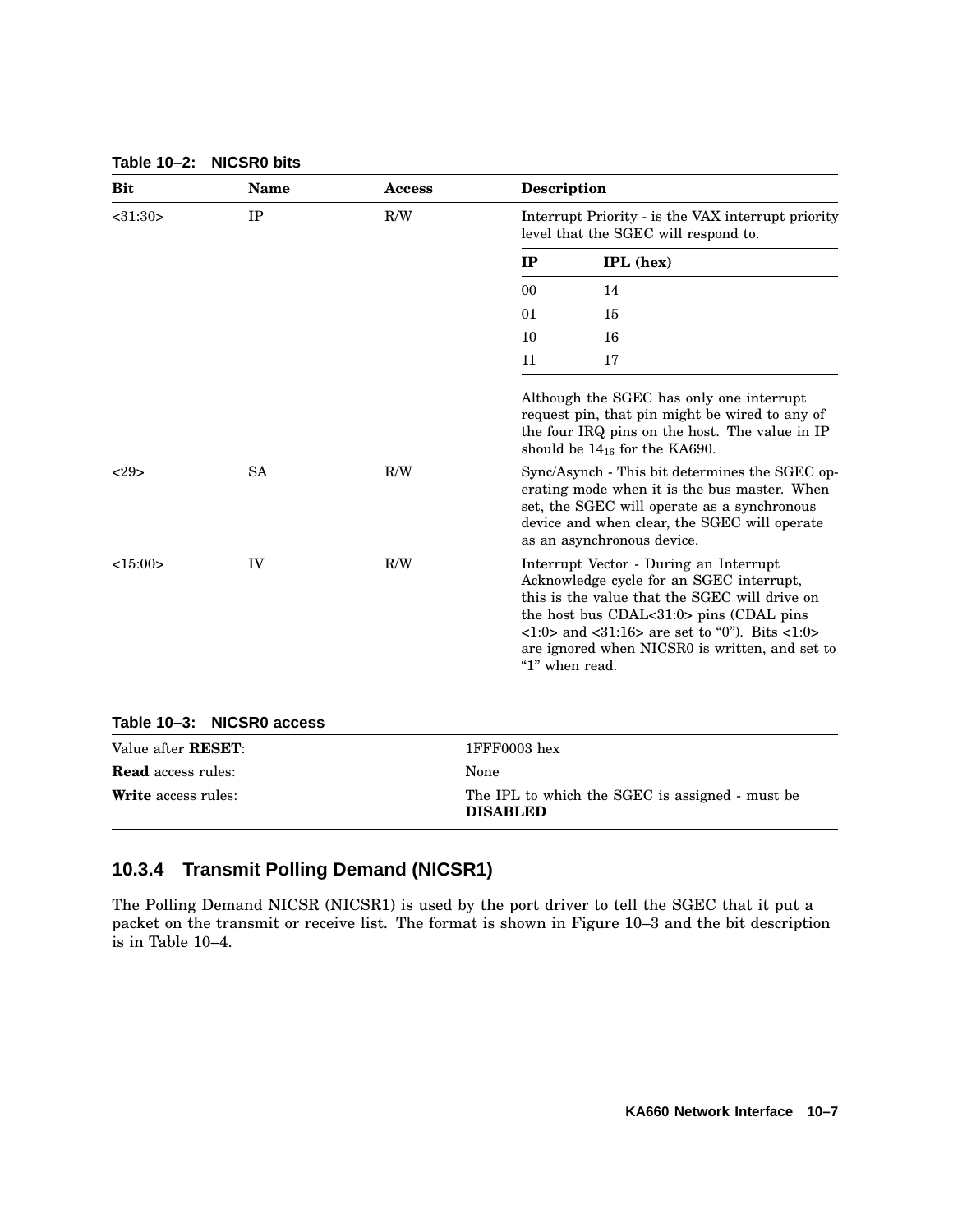

### **Table 10–4: NICSR1 bits**

| Bit                        | Name                      | Access | <b>Description</b>                                                            |  |
|----------------------------|---------------------------|--------|-------------------------------------------------------------------------------|--|
| < 31:01>                   | MBZ                       |        | Must be one. This field is reserved for future<br>expansion. Write as ONE.    |  |
| <00                        | PD.                       | w      | Tx Polling Demand - Checks the transmit list<br>for frames to be transmitted. |  |
|                            |                           |        | The PD value is meaningless.                                                  |  |
|                            | Table 10-5: NICSR1 access |        |                                                                               |  |
| Value after <b>RESET</b> : |                           |        | not applicable                                                                |  |
| <b>Read</b> access rules:  |                           |        | None                                                                          |  |
| <b>Write</b> access rules: |                           |        | Tx process SUSPENDED                                                          |  |

# **10.3.5 Receive Polling Demand (NICSR2)**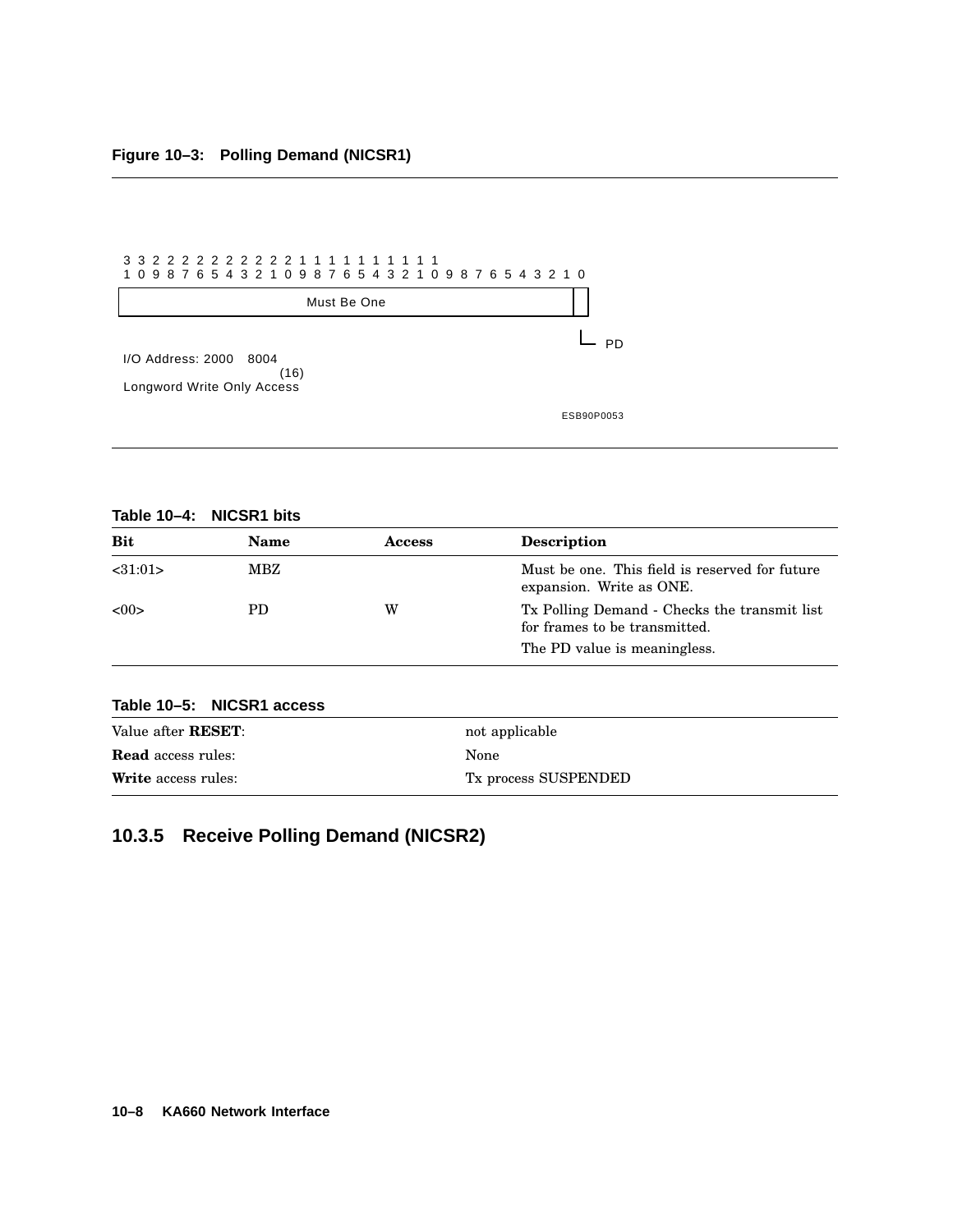|                        | 1 0 9 8 7 6 5 4 3 2 1 0 9 8 7 6 5 4 3 2 1 0 9 8 7 6 5 4 3 2 1 0 |            |
|------------------------|-----------------------------------------------------------------|------------|
|                        | Must Be One                                                     |            |
| I/O Address: 2000 8008 | (16)                                                            | PD         |
|                        |                                                                 | ESB90P0054 |

**Table 10–6: NICSR2 bits**

| <b>Bit</b>                        | Name                      | <b>Access</b> | <b>Description</b>                                                                                                     |
|-----------------------------------|---------------------------|---------------|------------------------------------------------------------------------------------------------------------------------|
| < 31:01>                          | <b>MBO</b>                |               | Must be one. This field is reserved for future<br>expansion. Write as ONE.                                             |
| < 00                              | PD.                       | W             | Rx Polling Demand - Checks the receive list<br>for receive descriptors to be acquired. The PD<br>value is meaningless. |
|                                   | Table 10–7: NICSR2 access |               |                                                                                                                        |
| $V_0$ $\ldots$ of $\ldots$ DECET. |                           |               | not applicable                                                                                                         |

| Value after <b>RESET</b> : | not applicable                   |
|----------------------------|----------------------------------|
| <b>Read</b> access rules:  | None                             |
| <b>Write</b> access rules: | R <sub>x</sub> process SUSPENDED |

## **10.3.6 Descriptor List Addresses (NICSR3, NICSR4)**

The two descriptor list address registers are identical in function, one being used for the transmit buffer descriptors and one being used for the receive buffer descriptors. In both cases, the registers are used to point the SGEC to the start of the appropriate buffer descriptor list.

The descriptor lists reside in VAX **physical** memory space and must be **longword** aligned.

**NOTE**

For best performance, it is recommended that the descriptor lists be OCTAWORD aligned.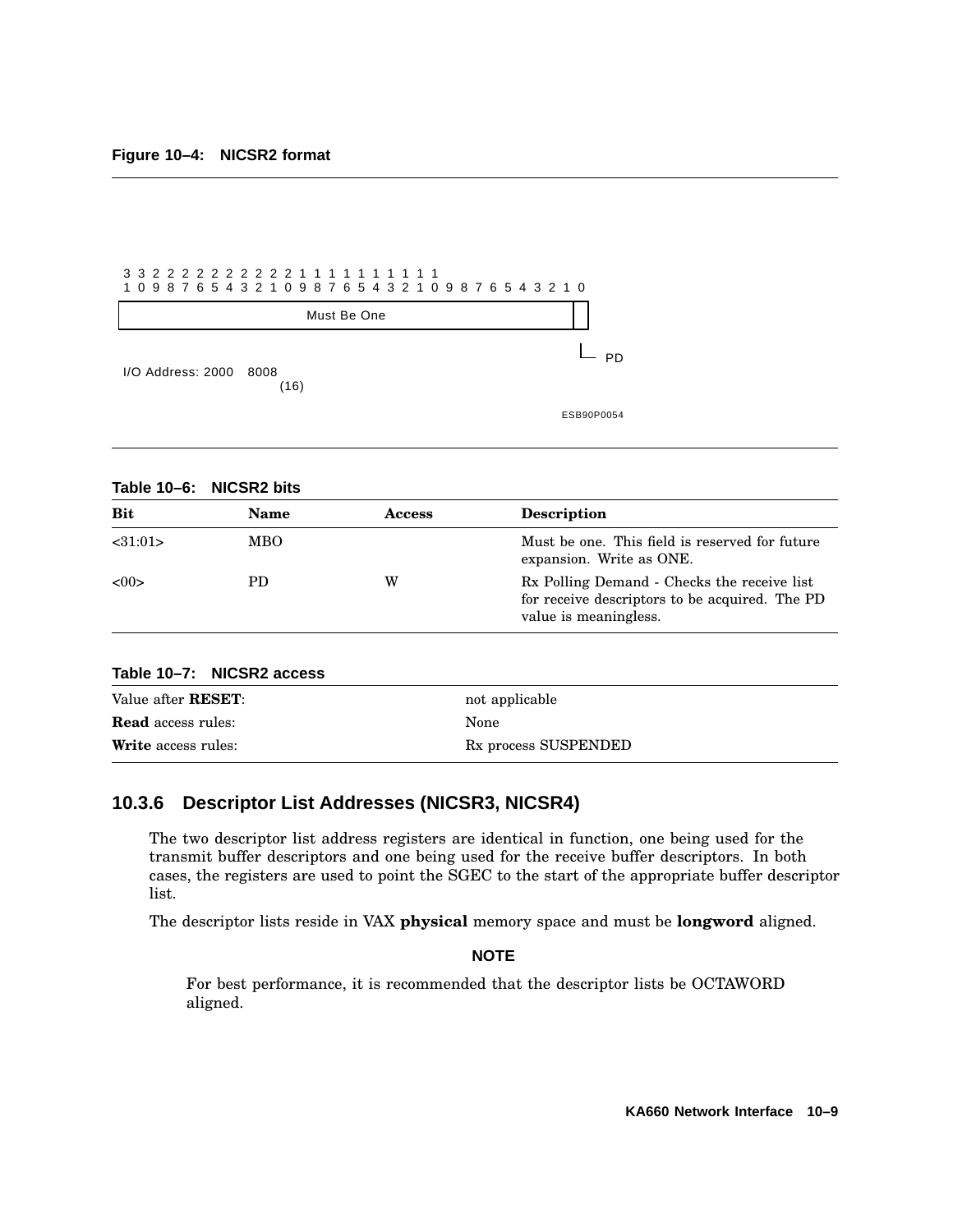#### **TRANSMIT LIST**

If the Transmit descriptor list is built as a ring (the chain descriptor points at the first descriptor of the list), the ring must contain, at least, TWO descriptors in addition to the chain descriptor.

Initially, these registers **must be written before the respective Start command is given** (see Section 10.3.8), else the respective process will remain in the STOPPED state. New list head addresses are only acceptable while the respective process is in the STOPPED or SUSPENDED states. Addresses written while the respective process is in the RUNNING state, are *ignored* and *discarded*.

If the host attempts to read any of these registers before ever writing to them, the SGEC responds with unpredictable values.

### **Figure 10–5: Descriptor list addresses format**

| 3<br>3<br>$\mathbf 0$<br>1 |                                    | $2 \quad 1 \quad 0$ |            |
|----------------------------|------------------------------------|---------------------|------------|
| <b>MBZ</b>                 | Start of Receive List - RBA        | MBZ                 | NICSR3     |
|                            | I/O Address: 2000<br>800C<br>(16)  |                     |            |
|                            | Longword Read/Write Access         |                     |            |
|                            |                                    |                     |            |
|                            |                                    |                     |            |
| 3<br>3<br>$\mathbf 0$<br>1 |                                    | $2 \t1 \t0$         |            |
| MBZ                        | Start of Transmit List - TBA       | MBZ                 | NICSR4     |
|                            |                                    |                     |            |
|                            | I/O Address: 2000<br>8010          |                     |            |
|                            | (16)<br>Longword Read/Write Access |                     |            |
|                            |                                    |                     | ESB90P0055 |
|                            |                                    |                     |            |

|  | Table 10-8: Descriptor lists addresses bits |  |  |  |
|--|---------------------------------------------|--|--|--|
|--|---------------------------------------------|--|--|--|

| <b>Bit</b>    | <b>Name</b>  | <b>Access</b> | <b>Description</b>                               |
|---------------|--------------|---------------|--------------------------------------------------|
| $<$ 31:30 $>$ | $_{\rm MBZ}$ |               | Must be ZERO. Ignored on writes, read as<br>ZERO |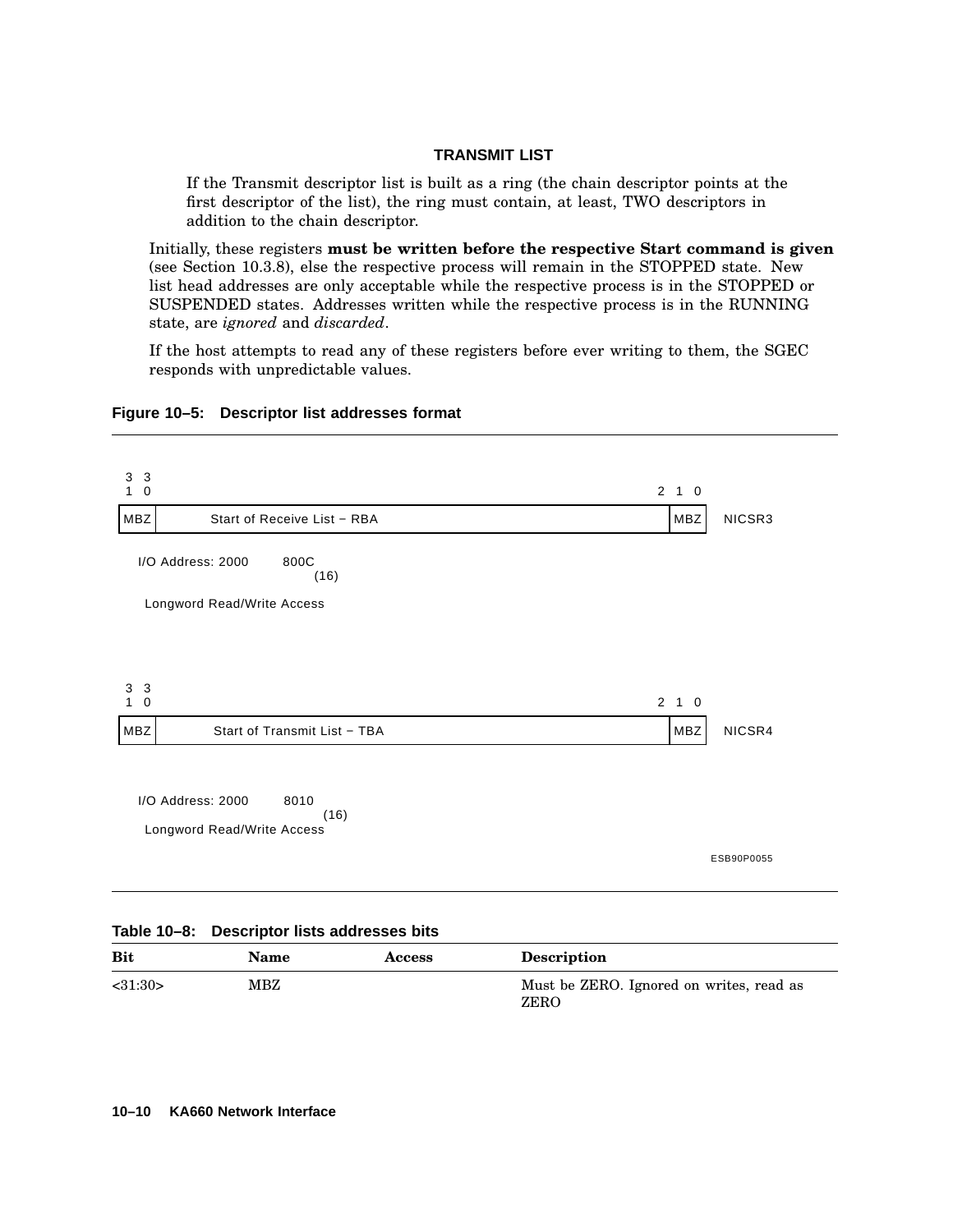| <b>Bit</b> | <b>Name</b> | <b>Access</b> | <b>Description</b>                                                                                                        |
|------------|-------------|---------------|---------------------------------------------------------------------------------------------------------------------------|
| <29:00>    | RBA or TBA  | R/W           | Address of the start of the receive list (NICSR3)<br>or transmit list (NICSR4). This is a 30-bit VAX<br>physical address. |

#### **Table 10–8 (Cont.): Descriptor lists addresses bits**

### **NOTE**

The descriptor lists must be longword aligned.

|  | Table 10–9: NICSR3 access |  |
|--|---------------------------|--|
|  |                           |  |

| Value after <b>RESET</b> : | unpredictable                   |
|----------------------------|---------------------------------|
| <b>Read</b> access rules:  | None                            |
| <b>Write</b> access rules: | Rx process STOPPED or SUSPENDED |

#### **Table 10–10: NICSR4 access**

| Value after <b>RESET</b> : | unpredictable                   |
|----------------------------|---------------------------------|
| <b>Read</b> access rules:  | None                            |
| <b>Write</b> access rules: | Tx process STOPPED or SUSPENDED |

After either of NICSR3 or NICSR4 are written, the new address is readable from the written NICSR. However, if the SGEC status did not match the related write access rules, the new address does not take effect and the written information is *lost*, **EVEN if the SGEC matches later the right condition**.

## **10.3.7 Status Register (NICSR5)**

This register contains all the status bits the SGEC reports to the host. Figure 10–6 shows the register format and Table 10–11 describes the register bits.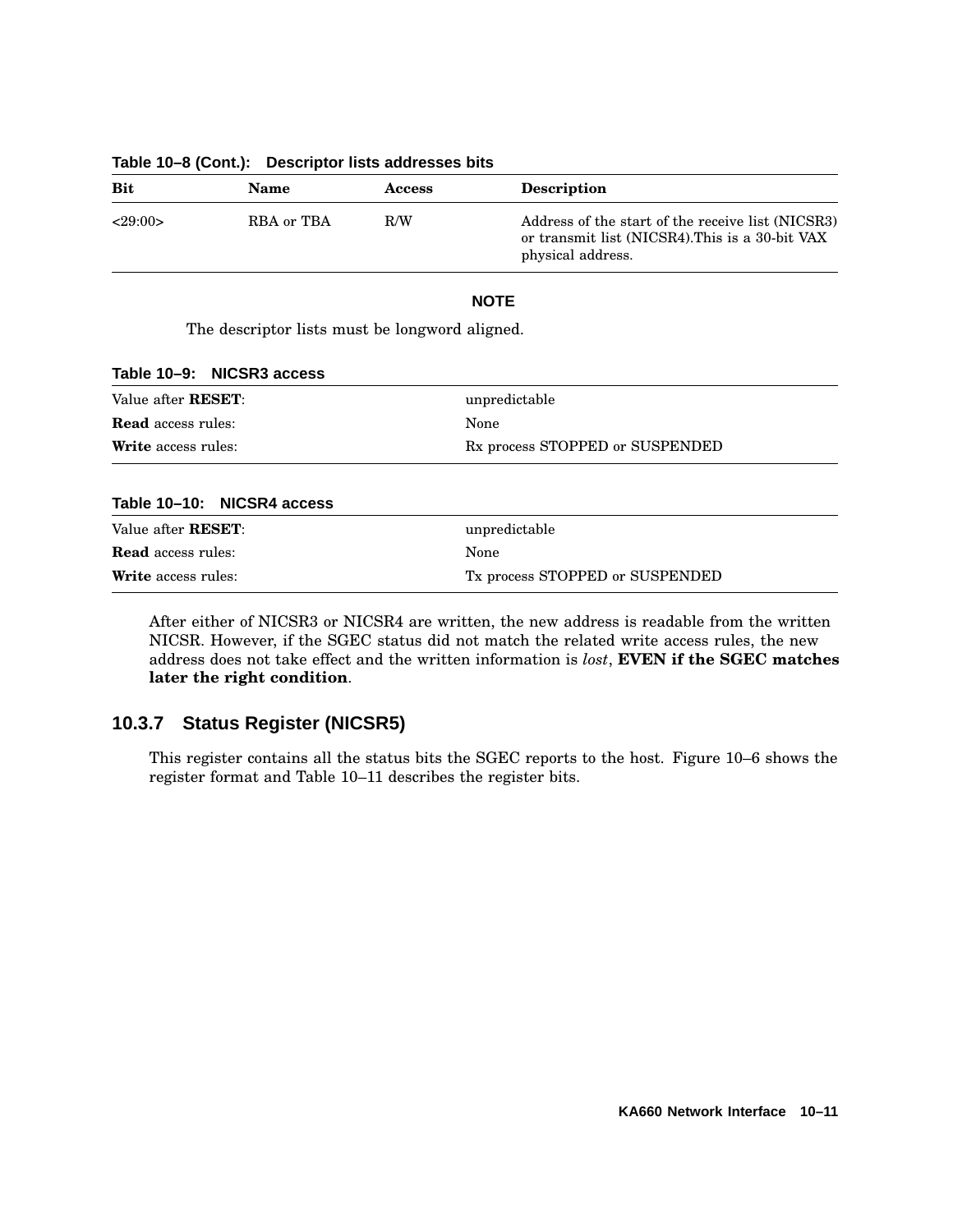## **Figure 10–6: NICSR5 bits**



ESB90P0056

#### **Table 10–11: NICSR5 bits**

| <b>Bit</b> | <b>Name</b> | Access | Description                                                                                                                                                                                                                                                                                                                                                                                      |
|------------|-------------|--------|--------------------------------------------------------------------------------------------------------------------------------------------------------------------------------------------------------------------------------------------------------------------------------------------------------------------------------------------------------------------------------------------------|
| <31>       | ID          | R      | Initialization Done - When set, indicates the<br>SGEC has completed the Initialization (reset<br>and self test) sequences, and is ready for further<br>commands. When clear, indicates the SGEC<br>is performing the Initialization sequence and<br>ignoring all commands. After the Initialization<br>sequence completes, the Transmission and<br>Reception processes are in the STOPPED state. |
| <30>       | SF          | R      | Self test Failed - When set, indicates the SGEC<br>self test has failed. The self test completion<br>code bits indicate the failure type.                                                                                                                                                                                                                                                        |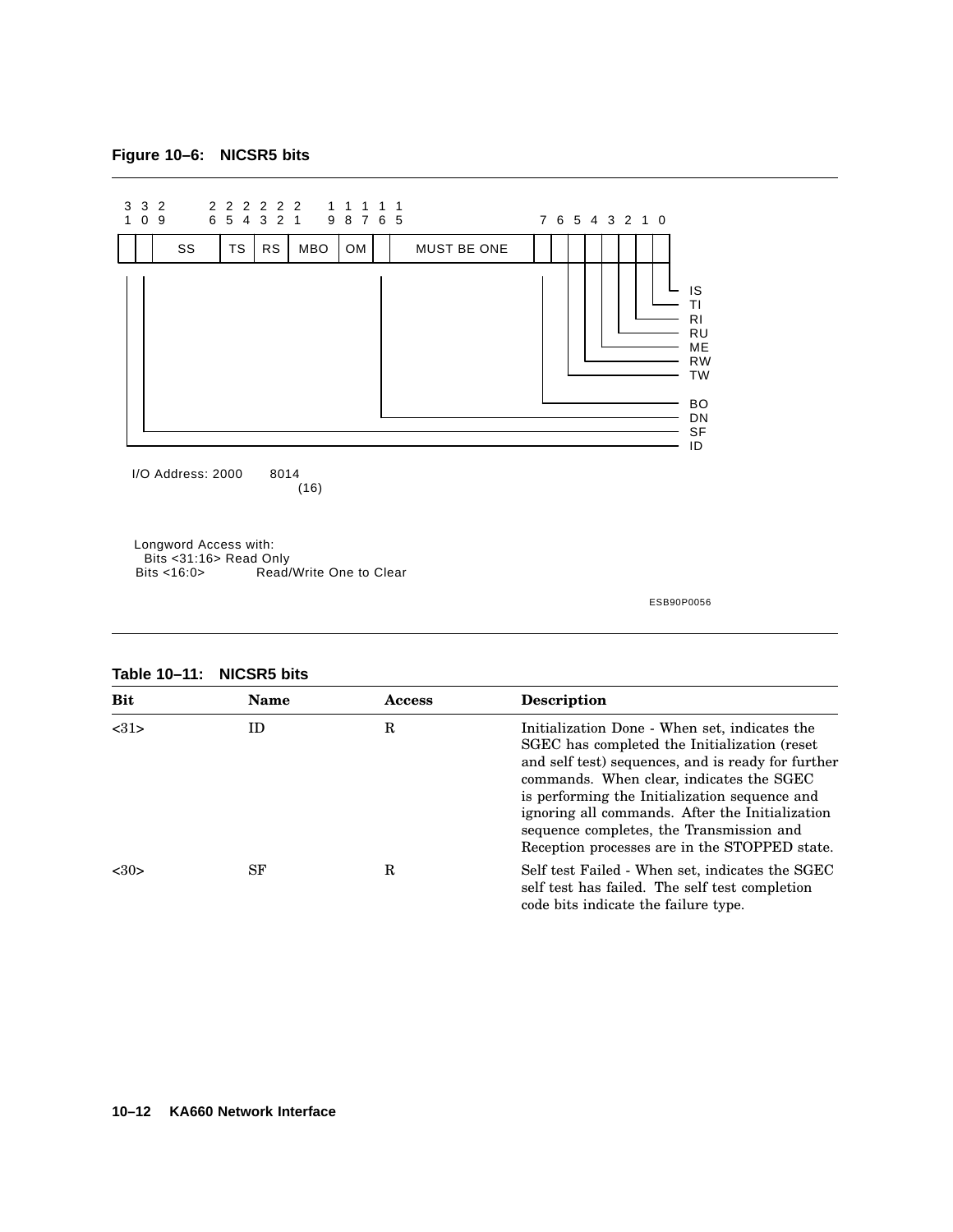| <b>Bit</b> | Name          | <b>Access</b> | Description                                                                                                       |                                                                                                |  |  |  |  |
|------------|---------------|---------------|-------------------------------------------------------------------------------------------------------------------|------------------------------------------------------------------------------------------------|--|--|--|--|
| <29:26>    | $_{\rm SS}$   | $\mathbf R$   | Self test Status - The self test completion code<br>according to the following table. Only valid if<br>SF is set. |                                                                                                |  |  |  |  |
|            |               |               | <b>Value</b>                                                                                                      | <b>Meaning</b>                                                                                 |  |  |  |  |
|            |               |               | 0001                                                                                                              | ROM error                                                                                      |  |  |  |  |
|            |               |               | 0010                                                                                                              | RAM error                                                                                      |  |  |  |  |
|            |               |               | 0011                                                                                                              | Address filter RAM error                                                                       |  |  |  |  |
|            |               |               | 0100                                                                                                              | Transmit FIFO error                                                                            |  |  |  |  |
|            |               |               | 0101                                                                                                              | Receive FIFO error                                                                             |  |  |  |  |
|            |               |               | 0110                                                                                                              | Self_test loopback error                                                                       |  |  |  |  |
|            |               |               |                                                                                                                   | <b>INFO</b>                                                                                    |  |  |  |  |
|            |               |               |                                                                                                                   | Self test takes 25ms to<br>complete after Hardware or<br>Software RESET.                       |  |  |  |  |
| <25:24>    | <b>TS</b>     | $\mathbf R$   | Transmission process state - Indicates the<br>current state of the Transmission process, as<br>follows:           |                                                                                                |  |  |  |  |
|            |               |               | <b>Value</b>                                                                                                      | <b>Meaning</b>                                                                                 |  |  |  |  |
|            |               |               | 00                                                                                                                | <b>STOPPED</b>                                                                                 |  |  |  |  |
|            |               |               | 01                                                                                                                | <b>RUNNING</b>                                                                                 |  |  |  |  |
|            |               |               | 10                                                                                                                | <b>SUSPENDED</b>                                                                               |  |  |  |  |
|            |               |               |                                                                                                                   | Section 10.3.19.5 explains the Transmission<br>process operation and state transitions.        |  |  |  |  |
| $<$ 23:22> | $\mathbf{RS}$ | $\mathbb{R}$  |                                                                                                                   | Reception process State - Indicates the current<br>state of the Reception process, as follows: |  |  |  |  |
|            |               |               | <b>Value</b>                                                                                                      | <b>Meaning</b>                                                                                 |  |  |  |  |
|            |               |               | $00\,$                                                                                                            | STOPPED                                                                                        |  |  |  |  |
|            |               |               | 01                                                                                                                | <b>RUNNING</b>                                                                                 |  |  |  |  |
|            |               |               | 10                                                                                                                | <b>SUSPENDED</b>                                                                               |  |  |  |  |
|            |               |               |                                                                                                                   |                                                                                                |  |  |  |  |

**Table 10–11 (Cont.): NICSR5 bits**

Section 10.3.19.4 explains the Reception process operation and state transitions.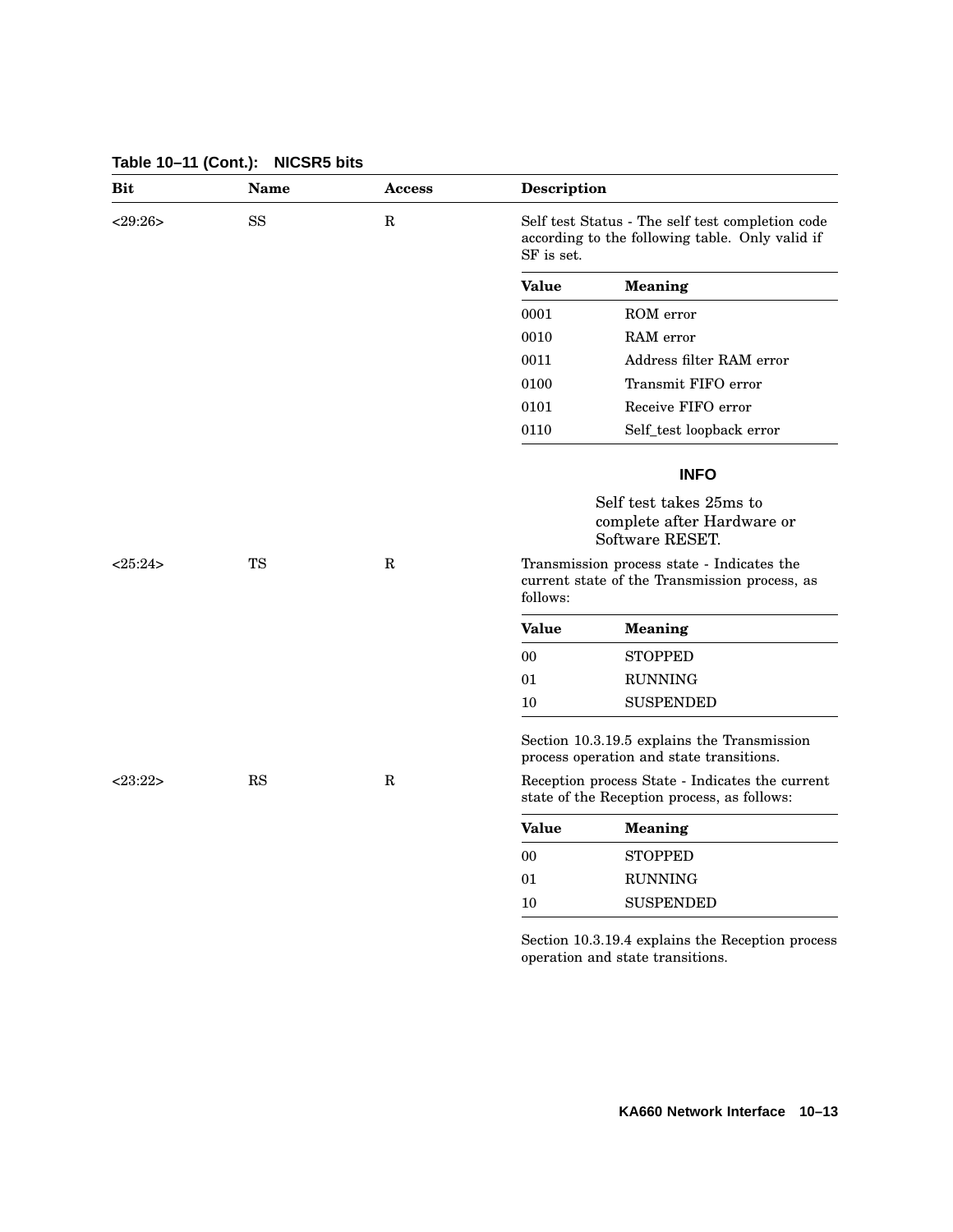| Bit           | Name           | <b>Access</b> | Description                                                                                             |                                                                                                                                                                                                                                                                                              |  |  |  |  |
|---------------|----------------|---------------|---------------------------------------------------------------------------------------------------------|----------------------------------------------------------------------------------------------------------------------------------------------------------------------------------------------------------------------------------------------------------------------------------------------|--|--|--|--|
| <18:17>       | OM             | R             | Operating Mode - These bits indicate the cur-<br>rent SGEC operating mode as in the following<br>table: |                                                                                                                                                                                                                                                                                              |  |  |  |  |
|               |                |               | <b>Value</b>                                                                                            | <b>Meaning</b>                                                                                                                                                                                                                                                                               |  |  |  |  |
|               |                |               | 00                                                                                                      | Normal operating mode.                                                                                                                                                                                                                                                                       |  |  |  |  |
|               |                |               | 01                                                                                                      | Internal Loopback - Indicates<br>the SGEC is disengaged from<br>the Ethernet wire. Frames<br>from the transmit list are.<br>looped back to the receive list,<br>subject to address filtering.<br>Section 10.3.19.6 explains this<br>mode of operation.                                       |  |  |  |  |
|               |                |               | 10                                                                                                      | External Loopback - Indicates<br>the SGEC is working in full<br>duplex mode. Frames from the<br>transmit list are transmitted<br>on the Ethernet wire and also<br>looped back to the receive list,<br>subject to address filtering.<br>Section 10.3.19.6 explains this<br>mode of operation. |  |  |  |  |
|               |                |               | 11                                                                                                      | <b>Reserved for Diagnostics</b>                                                                                                                                                                                                                                                              |  |  |  |  |
| <16>          | DN             | R             |                                                                                                         | Done - When set, indicates the SGEC has<br>completed a requested virtual NICSR access.<br>After a reset, this bit is set.                                                                                                                                                                    |  |  |  |  |
| <15:8>        | MBO            |               |                                                                                                         | Must Be One. This field is reserved. Writes are<br>ignored, read as ONE.                                                                                                                                                                                                                     |  |  |  |  |
| <7>           | B <sub>O</sub> | R/W1          | L.                                                                                                      | Boot_Message - When set, indicates that the<br>SGEC has detected a boot message on the<br>serial line and has set the external pin BOOT_                                                                                                                                                     |  |  |  |  |
| $<\!\!6\!\!>$ | TW             | R/W1          | TDES0 <to> flag).</to>                                                                                  | Transmit Watchdog Timer interrupt - When<br>set, indicates the transmit watchdog timer has<br>timed out, indicating the SGEC transmitter<br>was babbling. The Transmission process is<br>aborted and placed in the STOPPED state.<br>(Also reported into the Tx descriptor status)           |  |  |  |  |

**Table 10–11 (Cont.): NICSR5 bits**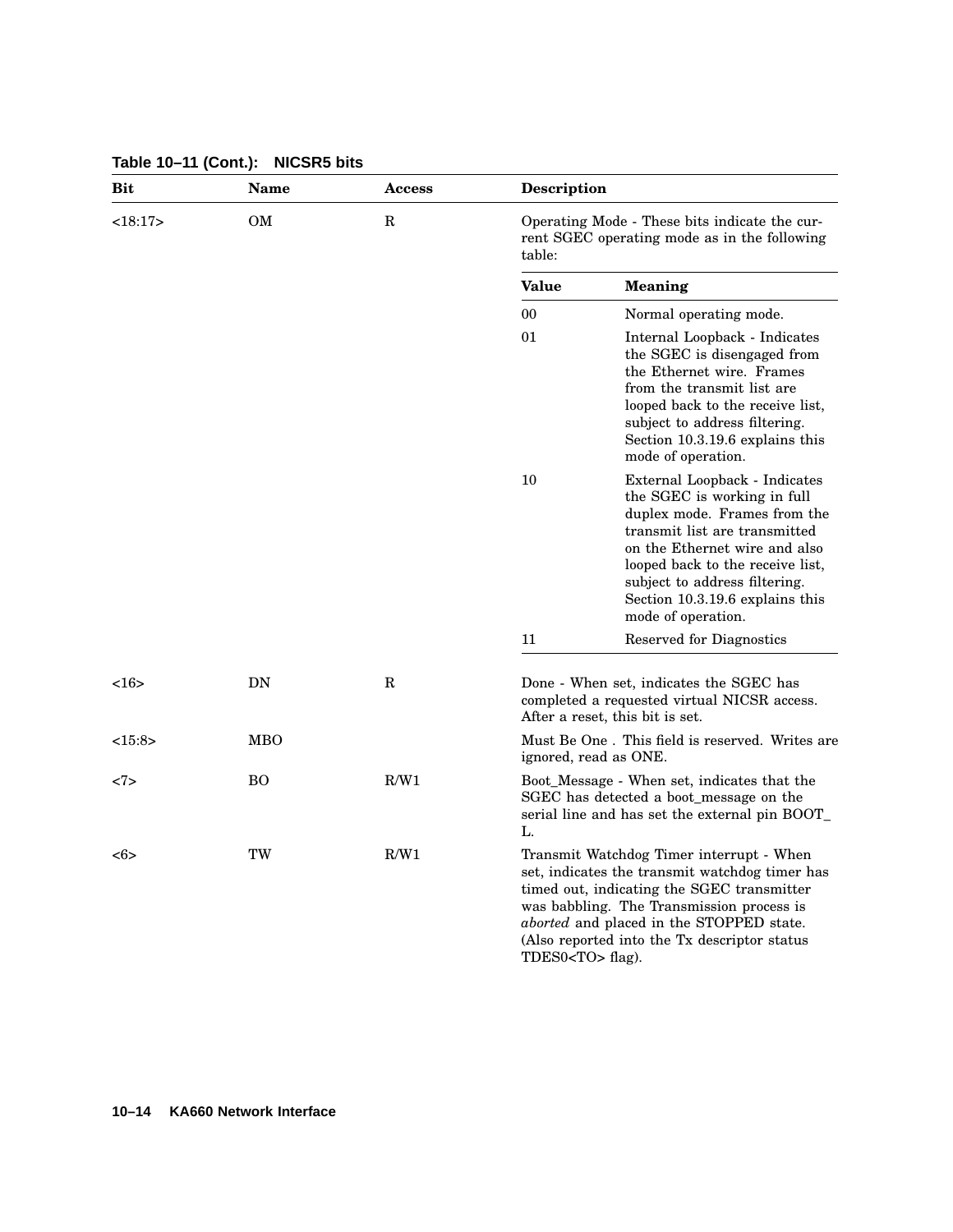**Table 10–11 (Cont.): NICSR5 bits**

| Bit  | <b>Name</b> | <b>Access</b> | <b>Description</b>                                                                                                                                                                                                                                                                                                                                                                                                                                                                                                                                                                                                                                                                                         |
|------|-------------|---------------|------------------------------------------------------------------------------------------------------------------------------------------------------------------------------------------------------------------------------------------------------------------------------------------------------------------------------------------------------------------------------------------------------------------------------------------------------------------------------------------------------------------------------------------------------------------------------------------------------------------------------------------------------------------------------------------------------------|
| $5>$ | <b>RW</b>   | R/W1          | Receive Watchdog Timer interrupt - When set,<br>indicates the Receive Watchdog Timer has timed<br>out, indicating that some other node is babbling<br>on the network. Current frame reception is<br>aborted and RDES0 <le> and RDES0<ls><br/>will be set. Bit NICSR5<ri> will also set. The<br/>Reception process remains in the RUNNING<br/>state.</ri></ls></le>                                                                                                                                                                                                                                                                                                                                         |
| <4>  | MЕ          | R/W1          | Memory Error - Is set when any of the follow-<br>ings occur:                                                                                                                                                                                                                                                                                                                                                                                                                                                                                                                                                                                                                                               |
|      |             |               | SGEC is the CP-BUS Master and the<br>ERR_L pin is asserted by external logic<br>(generally indicative of a memory problem).<br>Parity error detected on an host to SGEC<br>٠<br>NICSR write or SGEC read from memory.                                                                                                                                                                                                                                                                                                                                                                                                                                                                                      |
|      |             |               | When a Memory Error is set, the Reception and<br>Transmission processes are <b>aborted</b> and placed<br>in the STOPPED state.                                                                                                                                                                                                                                                                                                                                                                                                                                                                                                                                                                             |
|      |             |               | <b>NOTE</b>                                                                                                                                                                                                                                                                                                                                                                                                                                                                                                                                                                                                                                                                                                |
|      |             |               | At this point, it is manda-<br>tory that the port driver<br>issue a Reset command and<br>rewrite all NICSRs.                                                                                                                                                                                                                                                                                                                                                                                                                                                                                                                                                                                               |
| <3>  | RU          | R/W1          | Receive buffer Unavailable - When set, indicates<br>that the next descriptor on the receive list is<br>owned by the host and could not be acquired<br>by the SGEC. The Reception process is placed<br>in the SUSPENDED state. Section 10.3.19.4<br>explains the Reception process state transitions.<br>Once set by the SGEC, this bit will not be set<br>again until the SGEC encounters a descriptor it<br>can not acquire. To resume processing receive<br>descriptors, the host must flip the ownership<br>bit of the descriptor and can issue the Rx Poll<br>Demand command. If no Rx poll demand is<br>issued, the Reception process resumes when the<br>next recognized incoming frame is received. |
| <2>  | RI          | R/W1          | Receive Interrupt - When set, indicates that<br>a frame has been placed on the receive list.<br>Frame specific status information was posted in<br>the descriptor. The Reception process remains<br>in the RUNNING state.                                                                                                                                                                                                                                                                                                                                                                                                                                                                                  |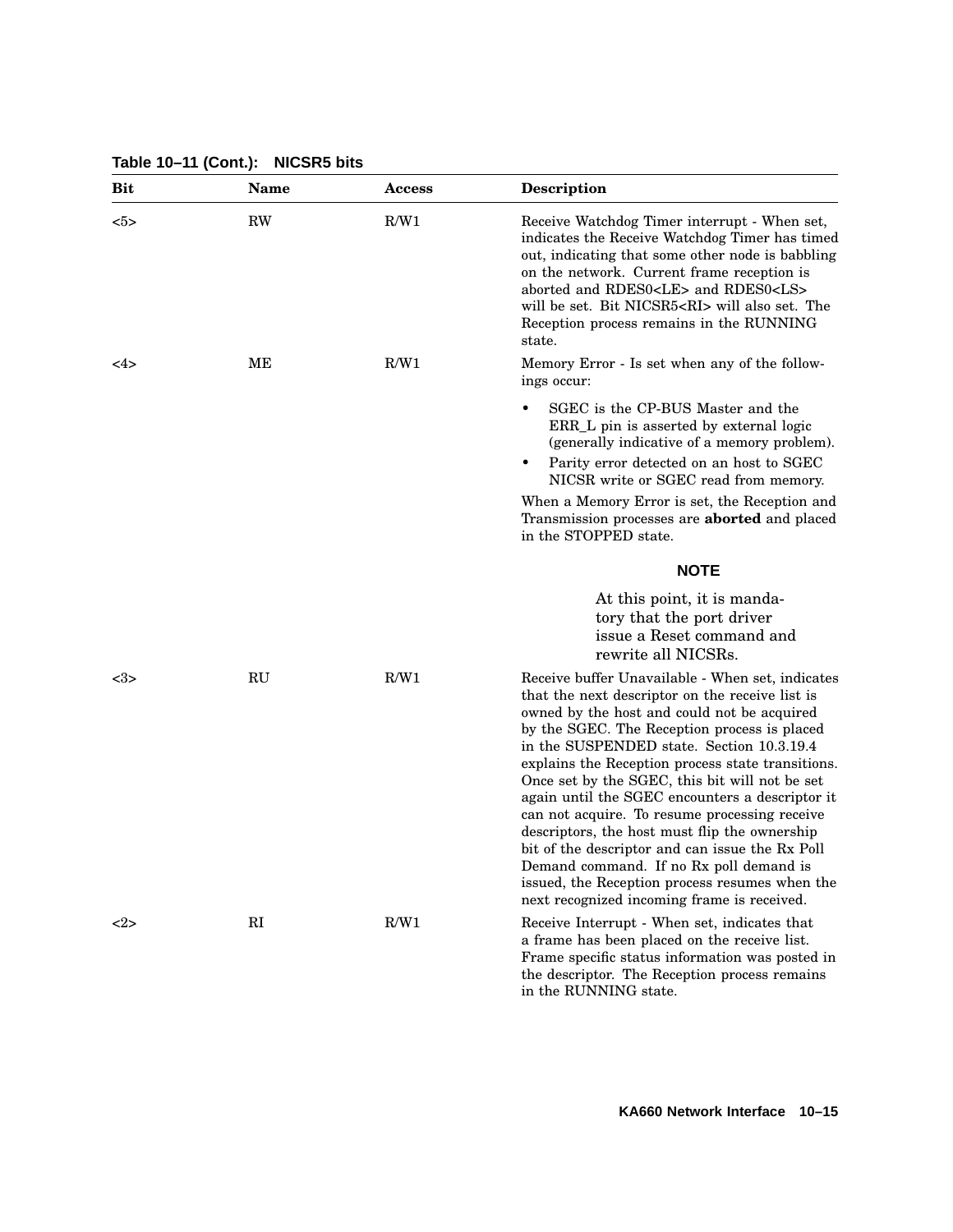| <b>Bit</b> | <b>Name</b> | Access | <b>Description</b>                                                                                                                                                                                                                                                                                                                                                                                                                                                                                                                                                                                                                                                                                                                                                                                          |
|------------|-------------|--------|-------------------------------------------------------------------------------------------------------------------------------------------------------------------------------------------------------------------------------------------------------------------------------------------------------------------------------------------------------------------------------------------------------------------------------------------------------------------------------------------------------------------------------------------------------------------------------------------------------------------------------------------------------------------------------------------------------------------------------------------------------------------------------------------------------------|
| 1>         | TI          | R/W1   | Transmit Interrupt - When set, indicates one of<br>the following:                                                                                                                                                                                                                                                                                                                                                                                                                                                                                                                                                                                                                                                                                                                                           |
|            |             |        | Either all the frames in the transmit list<br>have been transmitted (next descriptor<br>owned by the host), or a frame transmission<br>was aborted due to a locally induced error.<br>The port driver must scan down the list of<br>descriptors to determine the exact cause.<br>The Transmission process is placed in the<br>SUSPENDED state. Section 10.3.19.5<br>explains the Transmission process state<br>transitions. To resume processing transmit<br>descriptors, the port driver must issue the<br>Poll Demand command.<br>A frame transmission completed, and<br>٠<br>TDES1 <ic> was set. The Transmission<br/>process remains in the RUNNING state,<br/>unless the next descriptor is owned by the<br/>host or the frame transmission aborted<br/>due to an error. In the latter cases, the</ic> |
|            |             |        | Transmission process is placed in the<br>SUSPENDED state.                                                                                                                                                                                                                                                                                                                                                                                                                                                                                                                                                                                                                                                                                                                                                   |
| <0>        | <b>IS</b>   | R/W1   | Interrupt Summary - The logical "OR" of<br>NICSR5 bits 1 through 6.                                                                                                                                                                                                                                                                                                                                                                                                                                                                                                                                                                                                                                                                                                                                         |

**Table 10–11 (Cont.): NICSR5 bits**

#### **Table 10–13: NICSR5 access**

| Value after <b>RESET</b> : | $0039$ FF00 hex                                                 |
|----------------------------|-----------------------------------------------------------------|
| <b>Read</b> access rules:  | <b>None</b>                                                     |
| <b>Write</b> access rules: | NICSR5<07:01> bits cleared by 1, others bits not write-<br>able |

#### **10.3.7.1 NICSR5 status report**

The Status register NICSR5 is split into two words:

- the high word which contains the global status of the SGEC, as the initialization status, the DMA and operation mode and the Receive and Transmit process states.

-the low word which contains the status related to the Receive and Transmit frames.

Any change of the NICSR5 bits <ID>, <SF>, <OM> or <DN> - which is always the result of a host command - is reported without an interrupt.

Any process state change **initiated by a host command** NICSR6<ST> or NICSR6<SR>, is reported without an interrupt.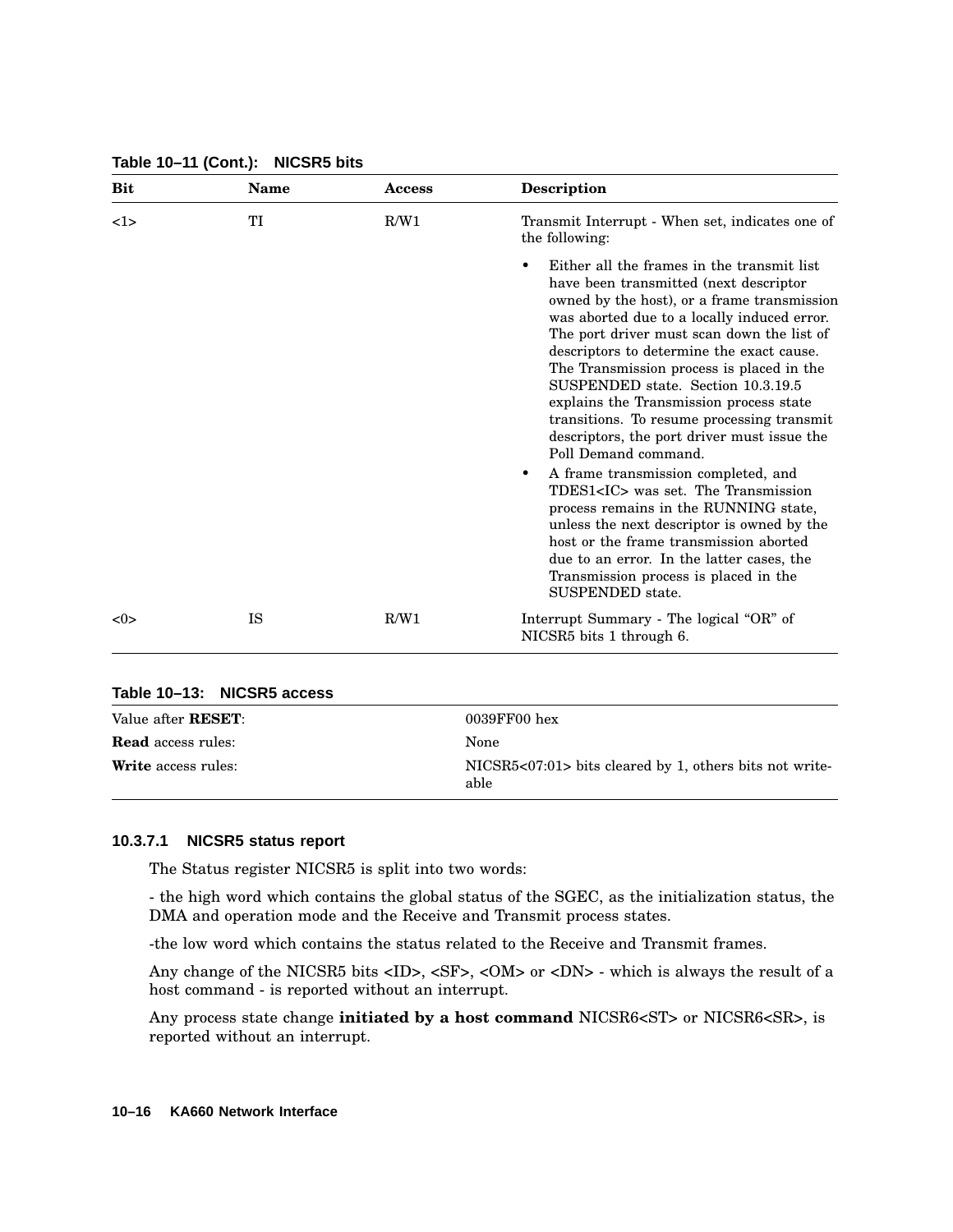In the above two cases, the driver must poll on NICSR5 to get the acknowledge of its command (For example, polling on <ID, SF> after Reset or polling on <TS> after a START\_TX command).

Any process state change **initiated by the SGEC activity** is immediately followed by at least one of the NICSR5<6:1> interrupts and the interrupt\_summary NICSR5<IS>.

The SGEC 16 bit internal processor updates the 32 bits NICSR5 register in two phases: the high word is modified first, then the low word is written, which generates an interrupt to the host. In this case, the driver must scan first the NICSR5 low word to get the interrupt status, then the NICSR high word to get the related process state. (For example, <TI> interrupt with <TS> = SUSPENDED reports an end of transmission due to a Tx descriptor unavailable.)

If the host polls on the process state change, it may detect a change without interrupt, due to the small time window separating the NICSR5 high word and low word updates.

**Maximum time window is 4\*Tcycles of the host clock.**

### **10.3.8 Command and Mode Register (NICSR6)**

This register is used to establish operating modes and for port driver commands.

#### **Figure 10–7: NICSR6 format**

| 3<br>1  | 3<br>$\Omega$                       | $\overline{2}$<br>9 | 2<br>8                     | $\overline{7}$ | 6 | 5 | 22222221<br>4 | 3    | $\overline{2}$ | $\overline{1}$ |          | 0 9    | 1   | 1<br>87      | $\overline{1}$ | 6 5 | $\overline{4}$ | 3 <sup>3</sup> |                   |        | 2 1 0 9   |        |        |              |        | 8 7 6 5 4 3 2 1 0 |  |
|---------|-------------------------------------|---------------------|----------------------------|----------------|---|---|---------------|------|----------------|----------------|----------|--------|-----|--------------|----------------|-----|----------------|----------------|-------------------|--------|-----------|--------|--------|--------------|--------|-------------------|--|
| R<br>ΕI | Е                                   |                     |                            | <b>BL</b>      |   |   |               | Must | be ONE         |                | В<br>E I | S<br>E | r I | $\mathsf{r}$ | ∣r             |     | Must<br>be ONE |                | S<br>$\mathsf{T}$ | S<br>R | <b>OM</b> | D<br>C | F<br>C | $\mathsf{r}$ | P<br>в | AF                |  |
|         | $I/O$ Address: 2000<br>8018<br>(16) |                     |                            |                |   |   |               |      |                |                |          |        |     |              |                |     |                |                |                   |        |           |        |        |              |        |                   |  |
|         |                                     |                     | Longword Read/Write Access |                |   |   |               |      |                |                |          |        |     |              |                |     |                |                |                   |        |           |        |        |              |        |                   |  |
|         |                                     | $r =$ reserved      |                            |                |   |   |               |      |                |                |          |        |     |              |                |     |                |                |                   |        |           |        |        |              |        |                   |  |
|         |                                     |                     |                            |                |   |   |               |      |                |                |          |        |     |              |                |     |                |                |                   |        |           |        |        |              |        | ESB90P0057        |  |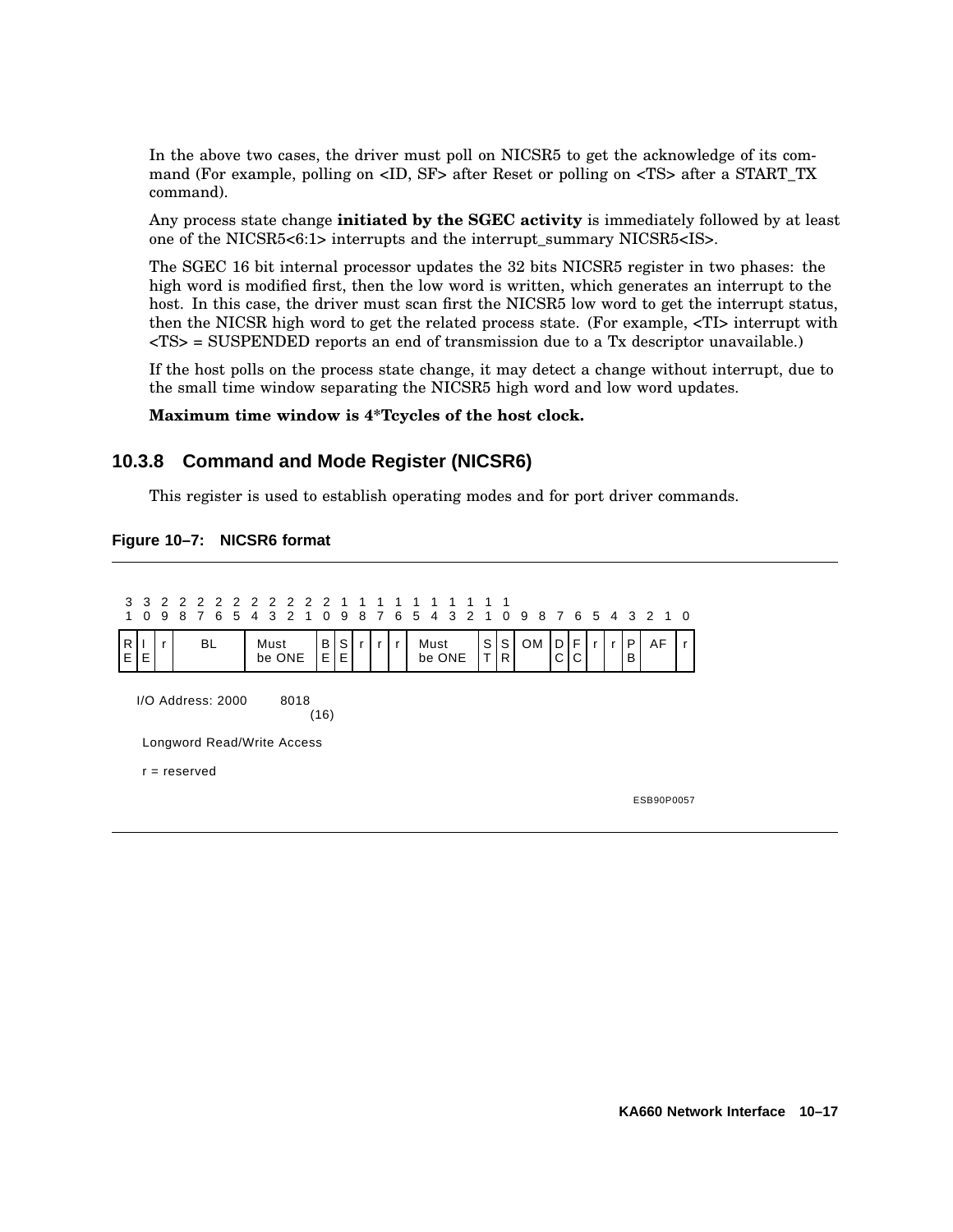|  | Table 10-14: | <b>NICSR6 bits</b> |  |
|--|--------------|--------------------|--|
|--|--------------|--------------------|--|

| Table 10-14: | <b>NICSR6 bits</b> |        |                                                                                                                                                                                                                                                                                                                                                                                                                                                                                                                                                                                                                                                                                                                |  |  |  |  |  |  |
|--------------|--------------------|--------|----------------------------------------------------------------------------------------------------------------------------------------------------------------------------------------------------------------------------------------------------------------------------------------------------------------------------------------------------------------------------------------------------------------------------------------------------------------------------------------------------------------------------------------------------------------------------------------------------------------------------------------------------------------------------------------------------------------|--|--|--|--|--|--|
| <b>Bit</b>   | Name               | Access | <b>Description</b>                                                                                                                                                                                                                                                                                                                                                                                                                                                                                                                                                                                                                                                                                             |  |  |  |  |  |  |
| <31>         | RE                 | R/W    | Reset command - Upon being set, the SGEC will abort all processes<br>and start the reset sequence. After completing the reset and self test<br>sequence, the SGEC will set bit NICSR5 <id>. Clearing this bit has no<br/>effect.</id>                                                                                                                                                                                                                                                                                                                                                                                                                                                                          |  |  |  |  |  |  |
|              |                    |        | <b>NOTE</b>                                                                                                                                                                                                                                                                                                                                                                                                                                                                                                                                                                                                                                                                                                    |  |  |  |  |  |  |
|              |                    |        | The NICSR6 <re> value is unpredictable on read<br/>after HARDWARE reset.</re>                                                                                                                                                                                                                                                                                                                                                                                                                                                                                                                                                                                                                                  |  |  |  |  |  |  |
| $30$         | IE                 | R/W    | Interrupt Enable mode - When set, setting of NICSR5 bits 1 through 6<br>will cause an interrupt to be generated.                                                                                                                                                                                                                                                                                                                                                                                                                                                                                                                                                                                               |  |  |  |  |  |  |
| 29           | r                  |        | reserved                                                                                                                                                                                                                                                                                                                                                                                                                                                                                                                                                                                                                                                                                                       |  |  |  |  |  |  |
| <28:25>      | BL                 | R/W    | Burst Limit mode - Specifies the maximum number of longwords to be<br>transferred in a single DMA burst on the host bus.                                                                                                                                                                                                                                                                                                                                                                                                                                                                                                                                                                                       |  |  |  |  |  |  |
|              |                    |        | When NICSR6 <se> is cleared, permissible values are <math>1,2,4,8</math>. When<br/>SE is set, the only permissible values are 1 and 4: a value of 2 or 8 is<br/>respectively forced to 1 or 4.</se>                                                                                                                                                                                                                                                                                                                                                                                                                                                                                                            |  |  |  |  |  |  |
|              |                    |        | After Initialization, the burst limit is set to 1.                                                                                                                                                                                                                                                                                                                                                                                                                                                                                                                                                                                                                                                             |  |  |  |  |  |  |
| <24:21>      | <b>MBO</b>         |        | This field is reserved Writes are ignored, read as one.                                                                                                                                                                                                                                                                                                                                                                                                                                                                                                                                                                                                                                                        |  |  |  |  |  |  |
| <20>         | BE                 | R/W    | Boot_message Enable mode - When set, enables the boot_message<br>recognition. When the SGEC recognizes an incoming boot message on<br>the serial line, NICSR5 <bo> is set and the external pin BOOT_L is<br/>asserted for a duration of 6<sup>*</sup>Tcycles (of the host clock).</bo>                                                                                                                                                                                                                                                                                                                                                                                                                         |  |  |  |  |  |  |
| <19>         | SE                 | R/W    | Single_cycle Enable mode - When set, the SGEC transfers only a single<br>longword or an octaword in a single DMA burst on the host bus.                                                                                                                                                                                                                                                                                                                                                                                                                                                                                                                                                                        |  |  |  |  |  |  |
| <18:12>      | <b>MBO</b>         |        | Must Be One. This field is reserved. Writes are ignored, read as ONE.                                                                                                                                                                                                                                                                                                                                                                                                                                                                                                                                                                                                                                          |  |  |  |  |  |  |
| <11>         | <b>ST</b>          | R/W    | Start/Stop Transmission command - When set, the Transmission pro-<br>cess is placed the RUNNING state, the SGEC checks the transmit list<br>at the <i>current</i> position for a frame to transmit - the address set by<br>NICSR4 or the position retained when the Tx process was previously<br>stopped -. If it does not find a frame to transmit, the Transmission pro-<br>cess enters the SUSPENDED state. The Start Transmission command<br>is honored only when the Transmission process is in the STOPPED<br>state. The first time this command is issued, an additional requirement<br>is that NICSR4 have already been written to, else the Transmission<br>process will remain in the STOPPED state. |  |  |  |  |  |  |
|              |                    |        | When cleared the Transmission process is placed in the STOPPED<br>state after completing transmission of the current frame. The next<br>descriptor position in the transmit list is saved, and becomes the<br>current position after transmission is restarted.                                                                                                                                                                                                                                                                                                                                                                                                                                                |  |  |  |  |  |  |
|              |                    |        | The Stop Transmission command is honored only when the Transmission<br>process is in the RUNNING or SUSPENDED states.                                                                                                                                                                                                                                                                                                                                                                                                                                                                                                                                                                                          |  |  |  |  |  |  |
|              |                    |        | Refer to Section 10.3.19.5 for more information.                                                                                                                                                                                                                                                                                                                                                                                                                                                                                                                                                                                                                                                               |  |  |  |  |  |  |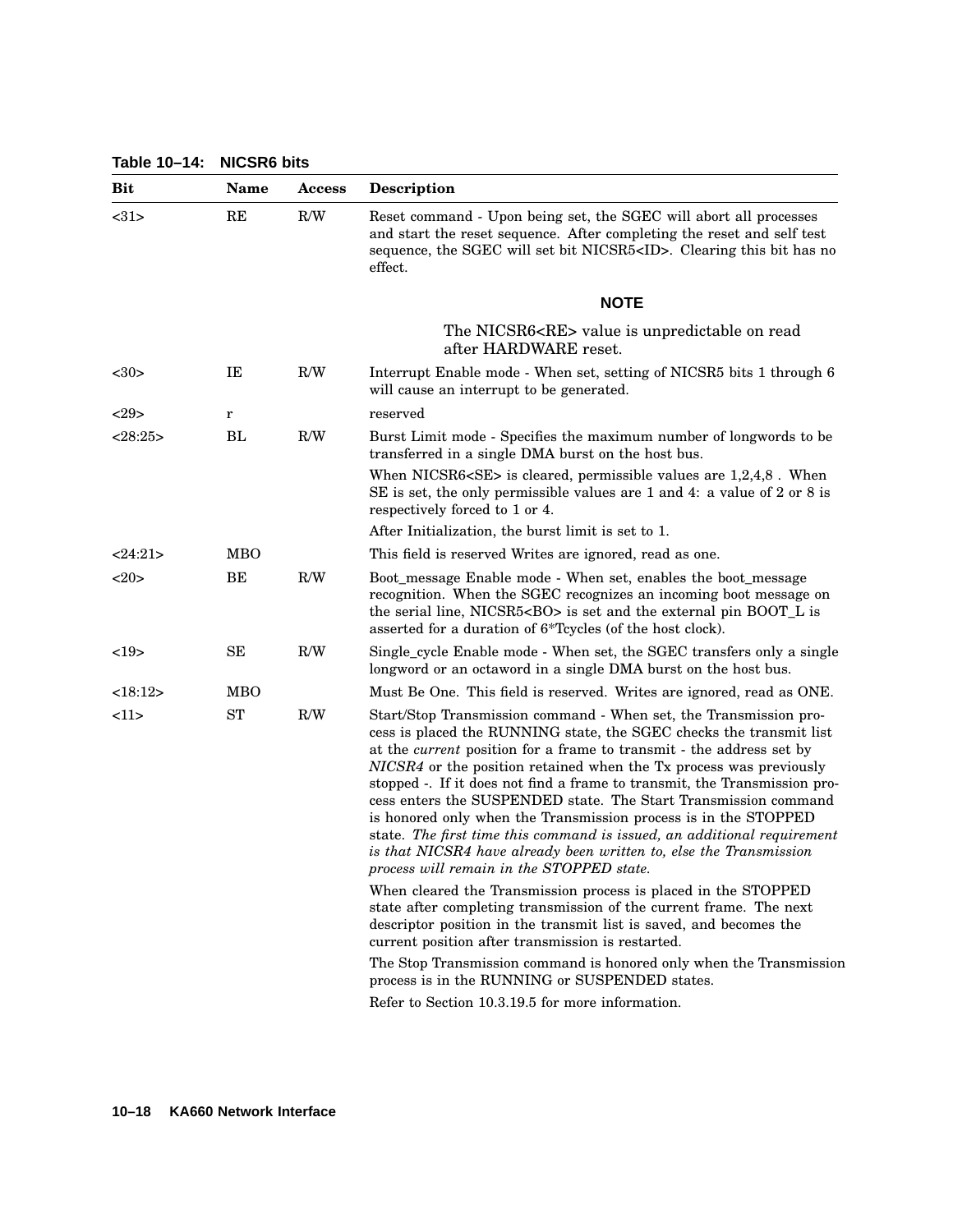**Bit Name Access Description** <10> SR R/W Start/Stop Reception command - When set, the Reception process is placed in the RUNNING state, the SGEC attempts to acquire a descriptor from the receive list and process incoming frames. Descriptor acquisition is attempted from the *current* position in the list - the address set by *NICSR3* or the position retained when the Rx process was previously stopped -. If no descriptor can be acquired, the Reception process enters the SUSPENDED state. The Start Reception command is honored only when the Reception process is in the STOPPED state. *The first time this command is issued, an additional requirement is that NICSR3 have already been written to, else the Reception process will remain in the STOPPED state.* When cleared, the Reception process is placed in the STOPPED state, after completing reception of the current frame. The next descriptor position in the receive list is saved, and becomes the *current* position after reception is restarted. The Stop Reception command is honored only when the Reception process is in the RUNNING or SUSPENDED states. Refer to Section 10.3.19.4 for more information. <9:8> OM R/W Operating Mode - These bits determine the SGEC main operating mode. **Value Meaning** 00 Normal operating mode. 01 Internal Loopback - The SGEC will loopback buffers from the transmit list. The data will be passed from the transmit logic back to the receive logic. The receive logic will treat the looped frame as it would any other frame, and subject it to the address filtering and validity check process. 10 External Loopback - The SGEC transmits normally and in addition, will enable its receive logic to its own transmissions. The receive logic will treat the looped frame as it would any other frame, and subject it to the address filtering and validity check process. 11 Reserved for Diagnostic <7> DC R/W Disable data Chaining mode - When set, no data chaining will occur in reception; frames, longer than the current receive buffer, will be truncated. RDES0<FS,LS> will always be set. The frame length returned in RDES0<FL> will be the *true* length of the non-truncated frame while RDES0<BO> will indicate that the frame has been truncated due to buffer overflow.

#### **Table 10–14 (Cont.): NICSR6 bits**

When clear, frames too long for the current receive buffer, will be transferred to the next buffer(s) in the receive list.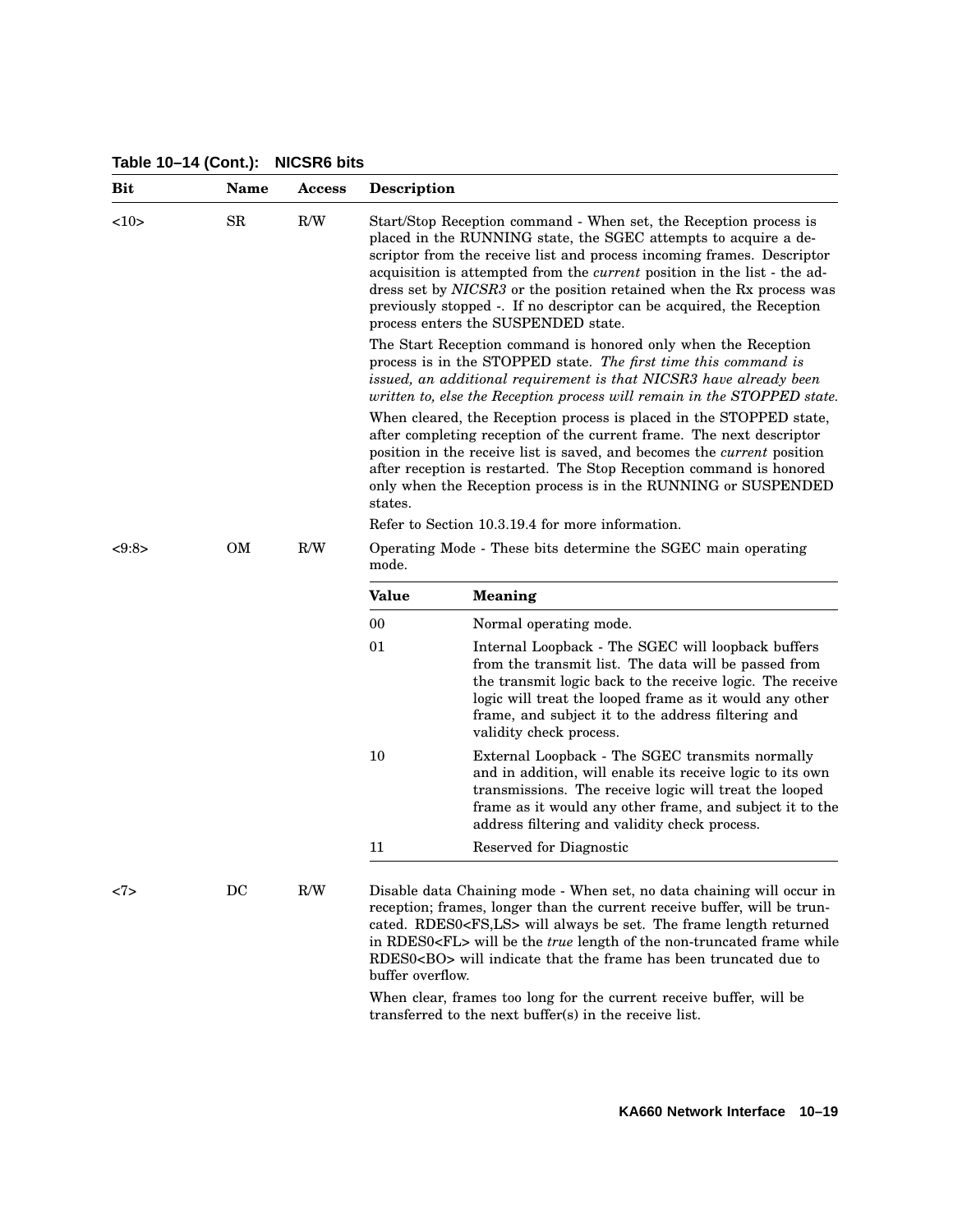| <b>Bit</b>      | <b>Name</b> | <b>Access</b> | Description           |                                                                                                                                                                                                                                                                                                                                                      |
|-----------------|-------------|---------------|-----------------------|------------------------------------------------------------------------------------------------------------------------------------------------------------------------------------------------------------------------------------------------------------------------------------------------------------------------------------------------------|
| <6>             | FC          | R/W           |                       | Force Collision mode - This bit allows the collision logic to be tested.<br>The chip must be in <b>internal loopback</b> mode for FC to be valid. If FC<br>is set, a collision will be forced during the next transmission attempt.<br>This will result in 16 transmission attempts with Excessive Collision<br>reported in the transmit descriptor. |
| 5:4>            | MBO         |               |                       | Must Be ONE. This field is reserved. Writes are ignored, read as ONE.                                                                                                                                                                                                                                                                                |
| $3$             | PB          | R/W           | reported.             | Pass Bad Frames mode - When this bit is set, the SGEC will pass<br>frames that have been damaged by collisions or are too short due<br>to premature reception termination. Both events should have oc-<br>curred within the collision window (64 bytes), else other errors will be                                                                   |
|                 |             |               | host receive buffers. | When clear, these frames will be discarded and never show up in the                                                                                                                                                                                                                                                                                  |
|                 |             |               |                       | <b>NOTE</b>                                                                                                                                                                                                                                                                                                                                          |
|                 |             |               |                       | Pass Bad Frames is subject the address filtering<br>mode. For example, to monitor the network, this<br>mode must be set together with the promiscuous<br>address filtering mode.                                                                                                                                                                     |
| 2:1>            | AF          | R/W           |                       | Address Filtering mode - These bits define the way incoming frames<br>will be address filtered:                                                                                                                                                                                                                                                      |
|                 |             |               | <b>Value</b>          | Meaning                                                                                                                                                                                                                                                                                                                                              |
|                 |             |               | 00                    | Normal - Incoming frames will be filtered according<br>to the values of the <hp> and <if> bits of the setup<br/>frame descriptor.</if></hp>                                                                                                                                                                                                          |
|                 |             |               | 01                    | Promiscuous - All incoming frames will be passed to<br>the host, regardless of the <hp> bit value.</hp>                                                                                                                                                                                                                                              |
|                 |             |               | 10                    | All Multicast - All incoming frames with Multicast ad-<br>dress destinations will be passed to the host. Incoming<br>frames with physical address destinations will be<br>filtered according to the <hp> bit value.</hp>                                                                                                                             |
|                 |             |               | 11                    | Unused - Reserved.                                                                                                                                                                                                                                                                                                                                   |
| $< \!\!0 \!\!>$ | MBO         |               |                       | Must Be ONE. This field is reserved. Writes are ignored, read as ONE.                                                                                                                                                                                                                                                                                |

**Table 10–14 (Cont.): NICSR6 bits**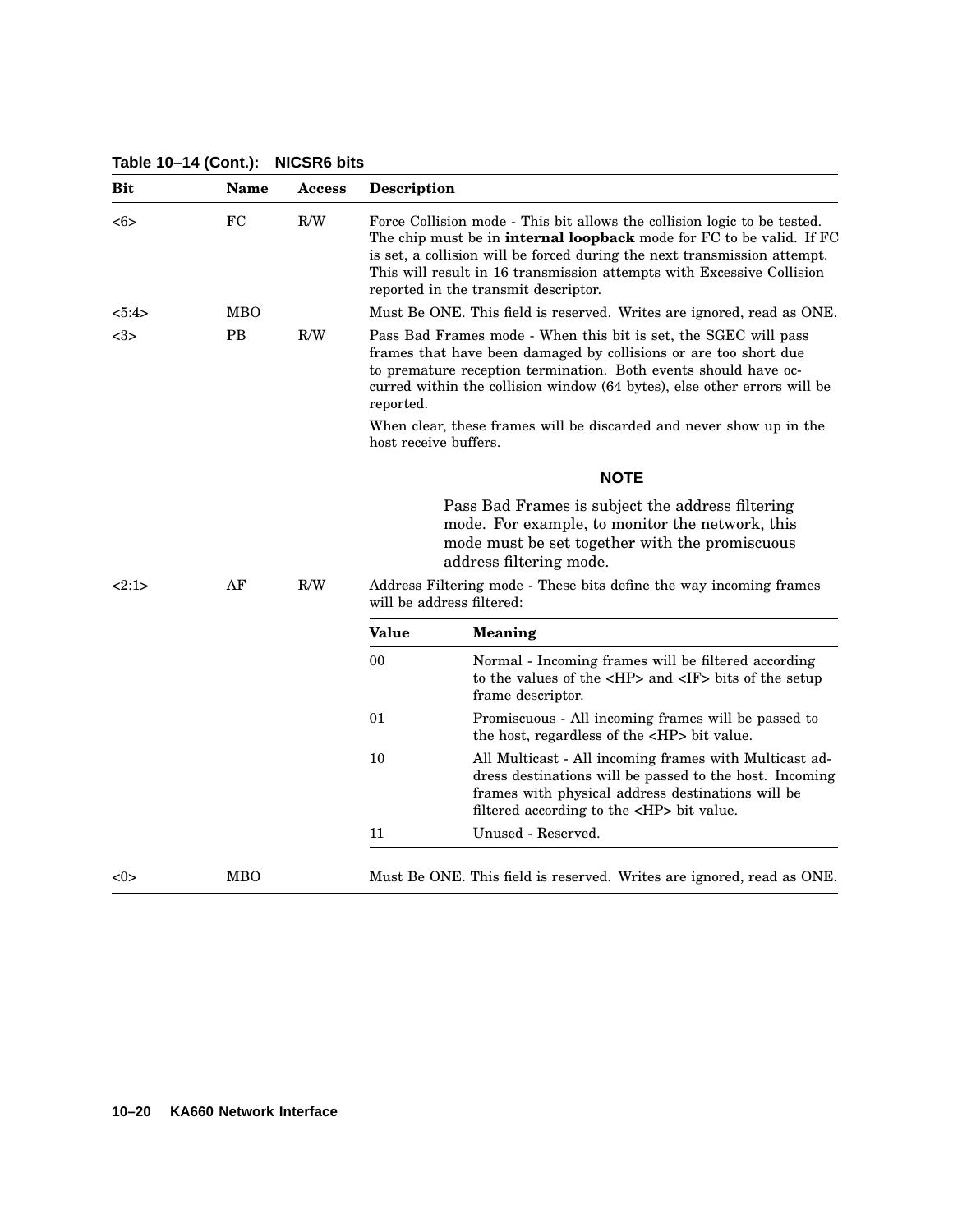| Value after <b>RESET</b> :                      | $83E0F000$ hex or $03E0F000$ hex                       |
|-------------------------------------------------|--------------------------------------------------------|
| <b>Read</b> access rules:                       | None                                                   |
| <b>Write</b> access rules:                      |                                                        |
| $\langle$ RE, IE, BE $>$<br>*                   | Unconditional                                          |
| $*$ <bl, om="" se,=""></bl,>                    | Rx and Tx processes STOPPED                            |
| $* FC$                                          | Rx and Tx processes STOPPED, Internal_Loopback<br>mode |
| $\langle$ DC, PB, AF $>$<br>*                   | <b>Rx STOPPED</b>                                      |
| Start Receive <sr>=1<br/><math>\ast</math></sr> | Rx STOPPED and NICSR3 Initialized                      |
| Start Transmit <st>=1<br/><math>*</math></st>   | Tx STOPPED and NICSR4 Initialized                      |
| Stop Receive $\langle$ SR $\rangle$ =0          | Rx RUNNING or SUSPENDED                                |
| Stop Transmit $ST>=0$                           | Tx RUNNING or SUSPENDED                                |

**Table 10–15: NICSR6 access**

After NICSR6 is written, the new value is readable from NICSR6. However, if the SGEC status does not match the related write access rules, the new mode setting and command do not take effect and the written information is *lost*, **EVEN if the SGEC matches later the right condition**.

## **10.3.9 System Base Register (NICSR7)**

This NICSR contains the physical starting address of the VAX System Page Table. This register must be loaded by host software before any address translation occurs so that memory will not be corrupted.



| 3 3 2<br>1 0 9 |                                   | 2 1 0      |
|----------------|-----------------------------------|------------|
| <b>MBZ</b>     | System Base Address               | <b>MBZ</b> |
|                | I/O Address: 2000<br>801C<br>(16) |            |
|                | Longword Read/Write Access        |            |
|                |                                   | ESB90P0058 |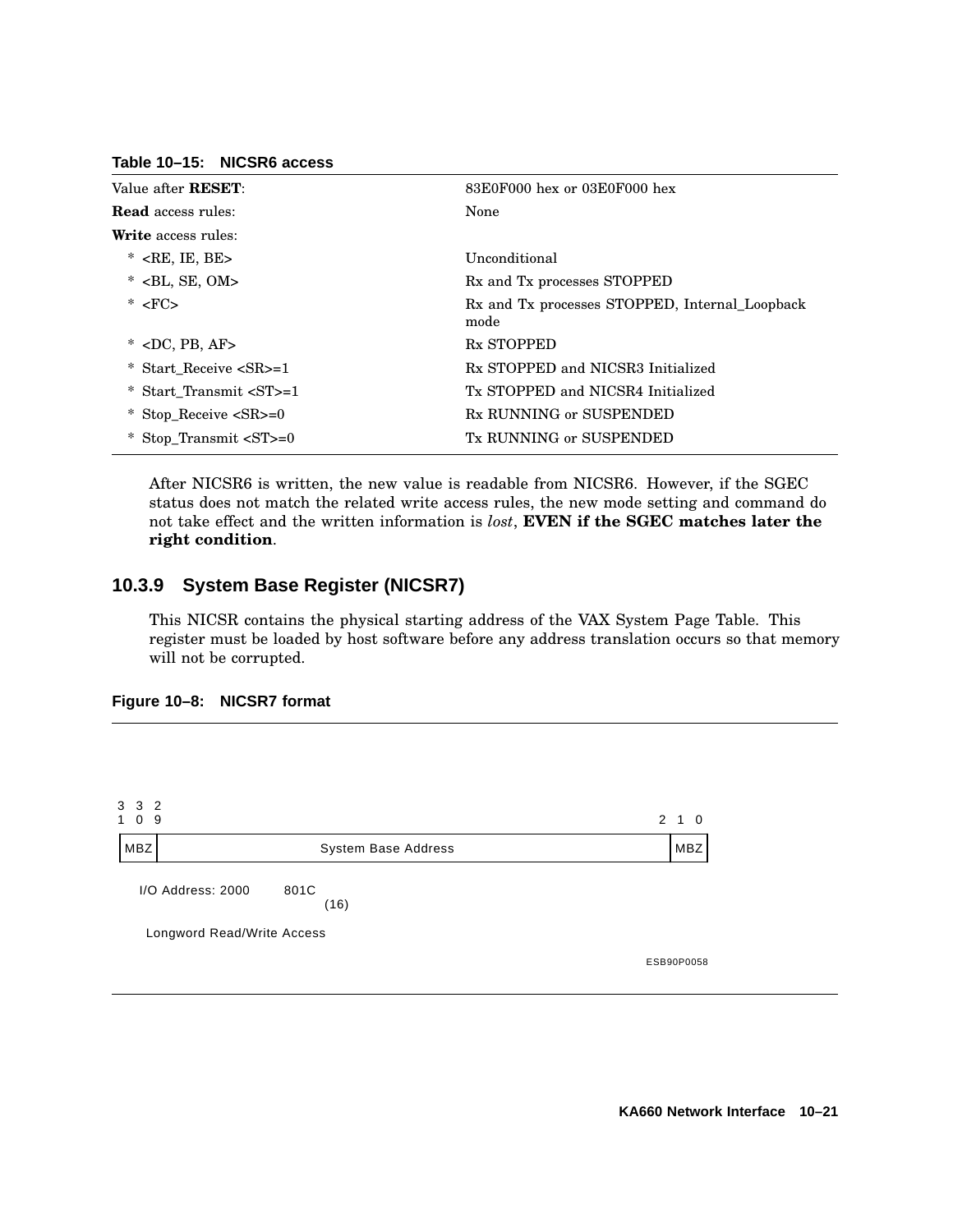**Table 10–16: NICSR7 bits**

| <b>Bit</b> | <b>Name</b> | Access | <b>Description</b>                                                                                                                                            |
|------------|-------------|--------|---------------------------------------------------------------------------------------------------------------------------------------------------------------|
| < 31:30>   | MBZ         |        | Must Be ZERO. Read as zero. Writes are<br>ignored.                                                                                                            |
| <29:00>    | SB          | R/W    | System Base address - The physical starting<br>address of the VAX System Page Table. Not<br>used if VA (Virtual Addressing) is cleared in all<br>descriptors. |
|            |             |        | This register should be loaded only once<br>after a reset. Subsequent modifications of<br>this register at any other time may cause<br>unpredictable results. |

| Writing once after initialization |
|-----------------------------------|
|                                   |

# **Table 10–17: NICSR7 access**

## **10.3.10 Reserved register (NICSR8)**

This entire register is reserved.

## **10.3.11 Watchdog Timers (NICSR9)**

The SGEC has two timers that restrict the length of time in which the chip can receive or transmit.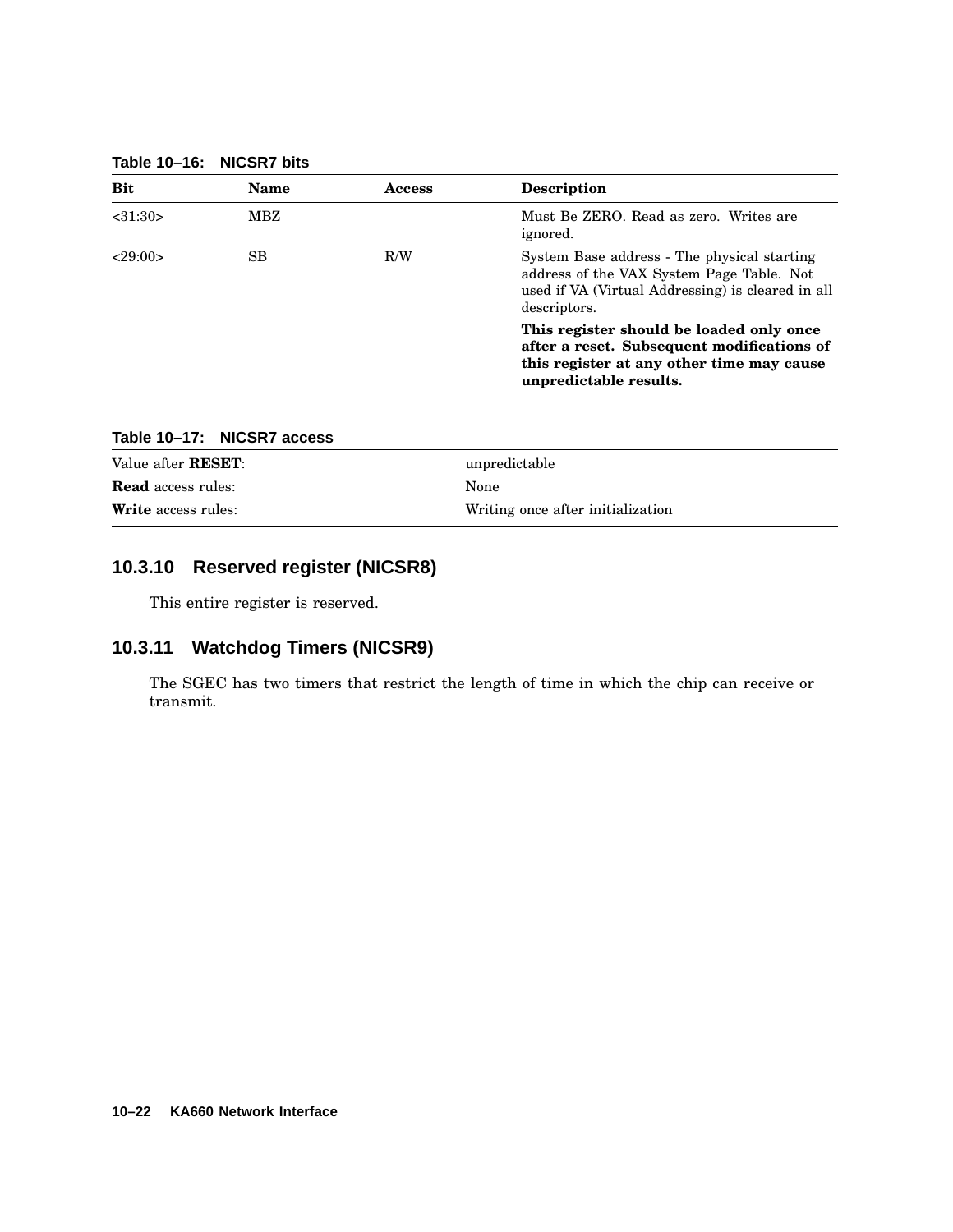

ESB90P0059

**Table 10–18: NICSR9 bits**

| Bit           | <b>Name</b> | Access | Description                                                                                                                                                                                                                                                                                                                                                                                                                                                                                                                                                                                      |
|---------------|-------------|--------|--------------------------------------------------------------------------------------------------------------------------------------------------------------------------------------------------------------------------------------------------------------------------------------------------------------------------------------------------------------------------------------------------------------------------------------------------------------------------------------------------------------------------------------------------------------------------------------------------|
| $<$ 31:16 $>$ | RT          | R/W    | RECEIVE WATCHDOG TIME-OUT - The<br>Receive Watchdog Timer protects the host CPU<br>against babbling transmitters on the network.<br>If the receiver stays on for $RT * 16$ cycles of the<br>serial clock, the SGEC will cut off reception and<br>set the NICSR5 <rw> bit. If the timer is set<br/>to zero, it will never time-out. The value of RT<br/>is an unsigned integer. With a 10 Mhz serial<br/>clock, this provides a range of <math>72\mu s</math> to <math>100\text{ms}</math>.<br/>The default value is 1250 corresponding to 2ms.<br/>The Rx watchdog timer is programmed only</rw> |
|               |             |        | while the Reception process is in the STOPPED<br>state.                                                                                                                                                                                                                                                                                                                                                                                                                                                                                                                                          |
|               |             |        | <b>NOTE</b>                                                                                                                                                                                                                                                                                                                                                                                                                                                                                                                                                                                      |
|               |             |        | A Rx watchdog value be-<br>twaan 1 and 11 is forced                                                                                                                                                                                                                                                                                                                                                                                                                                                                                                                                              |

tween 1 and 44 is forced to the minimum time\_out value of 45 (72µs).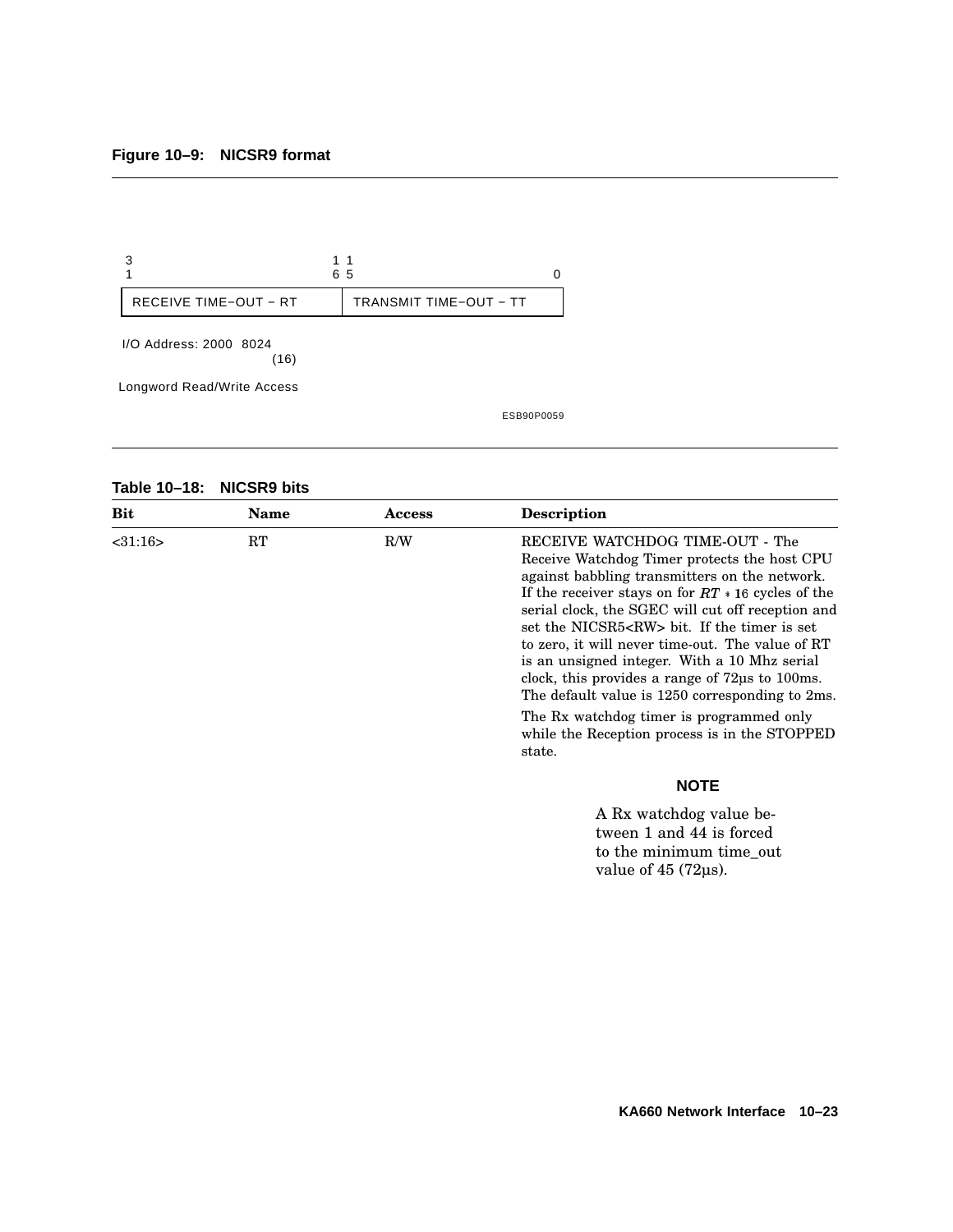| Bit     | Name | Access | <b>Description</b>                                                                                                                                                                                                                                                                                                                                                                                                                                                                                                                                                                                                                                                                                                     |
|---------|------|--------|------------------------------------------------------------------------------------------------------------------------------------------------------------------------------------------------------------------------------------------------------------------------------------------------------------------------------------------------------------------------------------------------------------------------------------------------------------------------------------------------------------------------------------------------------------------------------------------------------------------------------------------------------------------------------------------------------------------------|
| <15:00> | TT   | R/W    | TRANSMIT WATCHDOG TIME-OUT - The<br>Transmit Watchdog Timer protects the network<br>against babbling SGEC transmissions, on top<br>of any such circuitry present in tranceivers.<br>If the transmitter stays on for $TT * 16$ cycles<br>of the serial clock, the SGEC will cut off the<br>transmitter and set the NICSR5 <tw> bit. If<br/>the timer is set to zero, it will never time-out.<br/>The value of TT is an unsigned integer. With<br/>a 10 Mhz serial clock, this provides a range<br/>of <math>72\mu s</math> to 100ms. The default value is <math>1250</math><br/>corresponding to 2ms.<br/>The Tx watchdog timer is programmed only<br/>while the Transmission process is in the<br/>STOPPED state.</tw> |
|         |      |        | <b>NOTE</b>                                                                                                                                                                                                                                                                                                                                                                                                                                                                                                                                                                                                                                                                                                            |
|         |      |        | A Tx watchdog value be-<br>tween 1 and 44 is forced<br>to the minimum time_out<br>value of $45(72\mu s)$ .                                                                                                                                                                                                                                                                                                                                                                                                                                                                                                                                                                                                             |

**Table 10–18 (Cont.): NICSR9 bits**

| Value after <b>RESET</b> : | 00000000 hex                   |  |
|----------------------------|--------------------------------|--|
| <b>Read</b> access rules:  | <b>None</b>                    |  |
| <b>Write</b> access rules: |                                |  |
| * Rx Watchdog timer        | R <sub>x</sub> process STOPPED |  |
| * Tx Watchdog timer        | Tx process STOPPED             |  |
|                            |                                |  |

**Table 10–19: NICSR9 access**

These watchdog timers are enabled by default. These timers will assume the default values after hardware or software resets.

## **10.3.12 Revision Number and Missed Frame Count (NICSR10)**

This register contains a missed frame counter and SGEC identification information.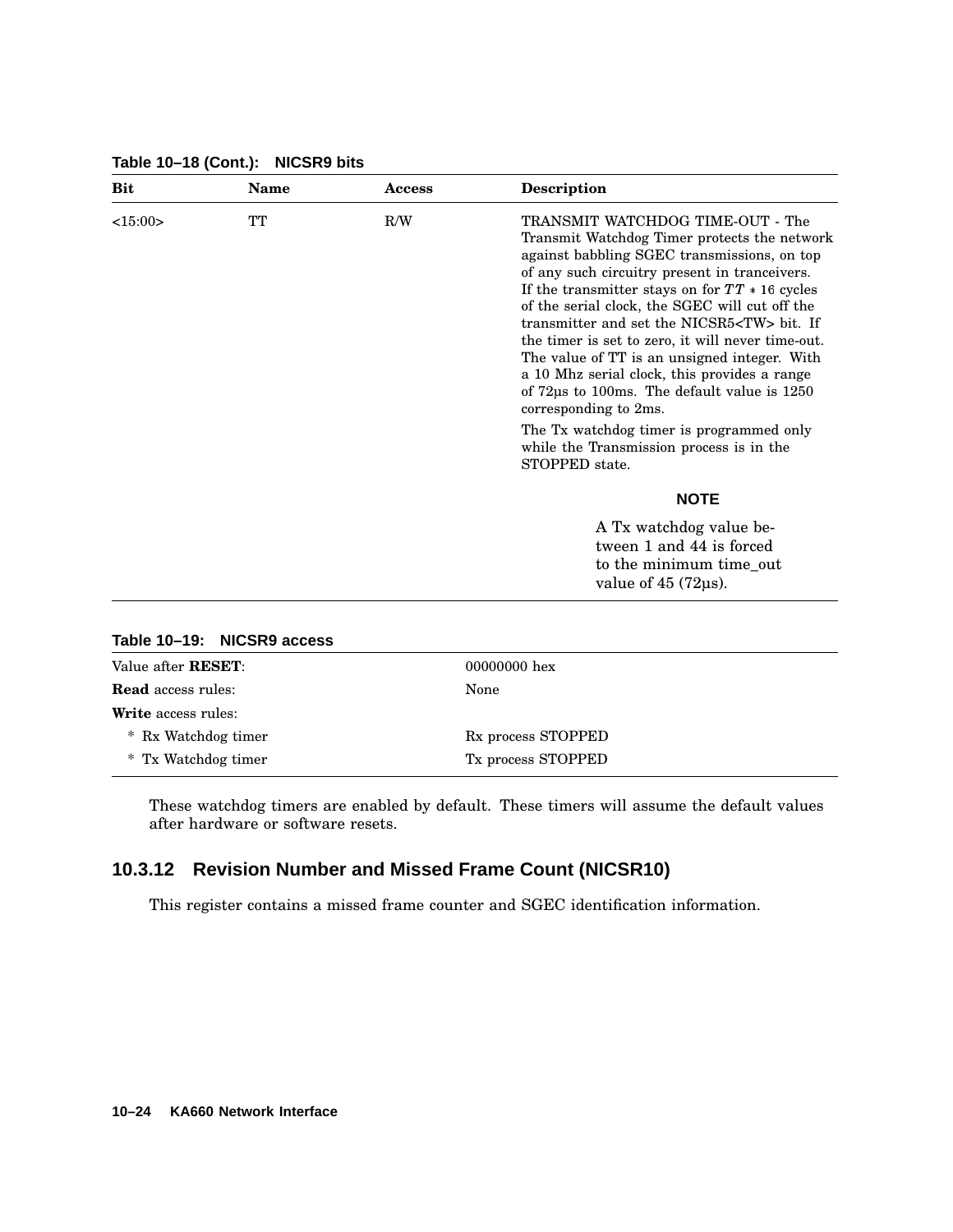#### **Figure 10–10: Revision Number and Missed Frame Count (VIRTUAL NICSR10)**



**Table 10–20: NICSR10 bits**

| <b>Bit</b> | <b>Name</b> | <b>Access</b> | <b>Description</b>                                                                                                                                                                       |
|------------|-------------|---------------|------------------------------------------------------------------------------------------------------------------------------------------------------------------------------------------|
| < 31:21>   | MBZ         |               | Must BE ZERO, Read as ZERO, Writes are<br>ignored.                                                                                                                                       |
| 20:16      | RN          | R             | Chip Revision Number - This stores the revision<br>number for this particular SGEC.                                                                                                      |
| <15:00>    | <b>MFC</b>  | R             | Missed Frame Count - Counter for the number<br>of frames that were discarded and lost because<br>host receive buffers were unavailable. The<br>counter is cleared when read by the host. |

### **Table 10–21: NICSR10 access**

| Value after <b>RESET</b> : | 00030000 hex                         |
|----------------------------|--------------------------------------|
| <b>Read</b> access rules:  | Missed frame counter cleared by read |
| <b>Write</b> access rules: | Not applicable                       |

## **10.3.13 Boot Message (NICSR11, 12, 13)**

These registers contain the Boot message VERIFICATION and PROCESSOR fields. The format is shown in Figure 10–11 and the bit descriptions are in Table 10–22.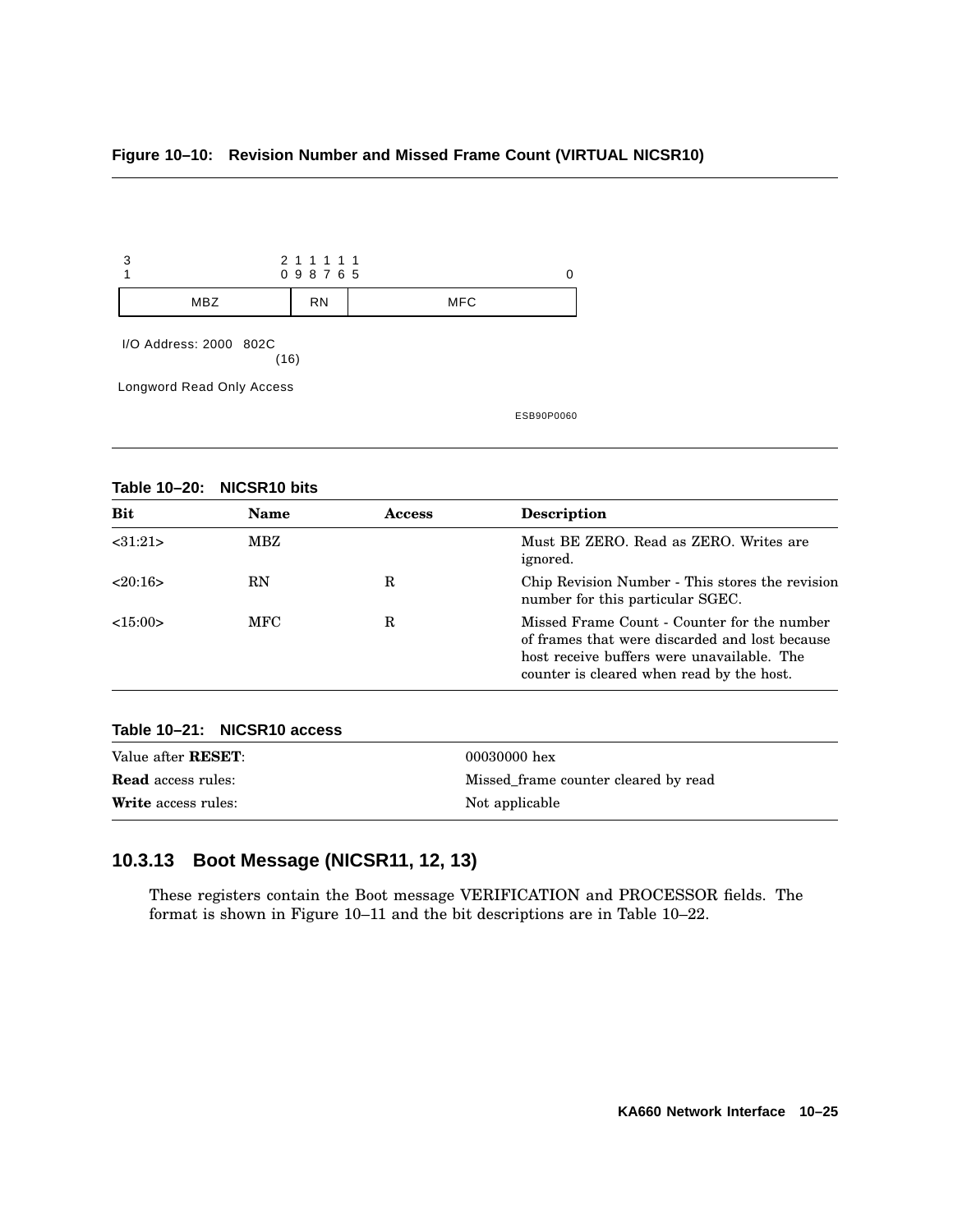**Figure 10–11: Boot Message**



ESB90P0061

#### **Table 10–22: NICSR11,12,13 bits**

| <b>Bit</b>        | Name       | <b>Access</b> | <b>Description</b>                          |
|-------------------|------------|---------------|---------------------------------------------|
| NICSR11 <31:00>   | VRF<31:00> | R/W           | Boot message VERIFICATION field<br>< 31:00> |
| NICSR12 <31:00>   | VRF<63:32> | R/W           | Boot message VERIFICATION field<br><63:32>  |
| NICSR13 < 07:00 > | PRC.       | R/W           | Boot message PROCESSOR field -              |

### **NOTE**

The least significant bit of the Verification Field (VRF<0>) corresponds to the first incoming bit of the verification field in the serial boot message.

| <b>ROUGE IV-LY.</b> INIGUITITITY ACCESS |                                                                 |
|-----------------------------------------|-----------------------------------------------------------------|
| Value after <b>RESET</b> :              | 00000000 hex for each of NICSR11, NICSR12, NICSR13              |
| <b>Read</b> access rules:               | None                                                            |
| <b>Write</b> access rules:              | Boot message DISABLED $(\langle NICSR6 \langle BE \rangle = 0)$ |

## **Table 10–23: NICSR11,12,13 access**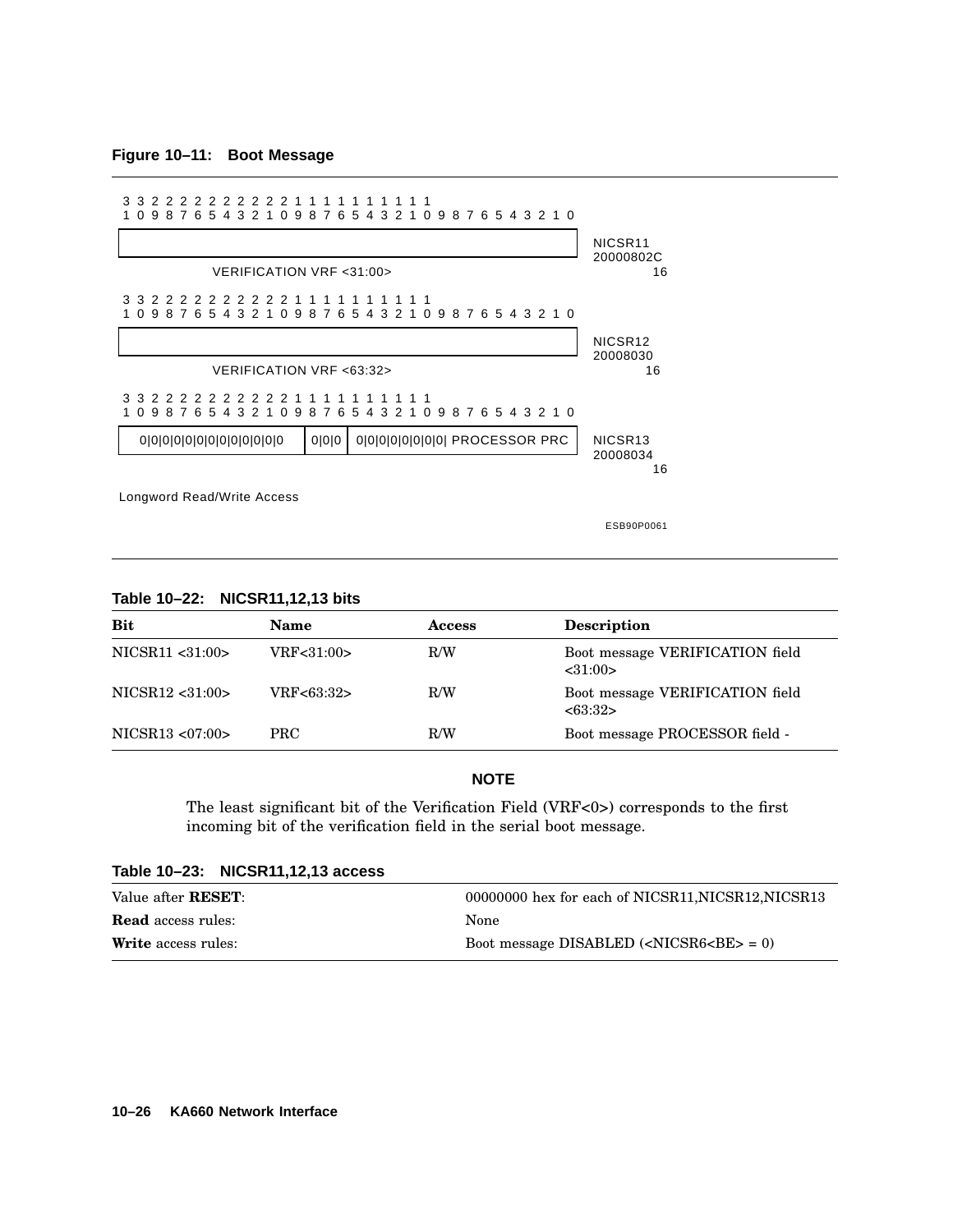## **10.3.14 Diagnostic Registers (NICSR14, 15)**

These registers are reserved for diagnostic features.

### **10.3.14.1 Diagnostic Breakpoint Address Register (NICSR14)**

This register is virtual CSR. It contains the breakpoint address that will cause the internal CPU to jump to a patch address. Figure 10–12 shows the format of the register. Table 10–24 lists the bits and descriptions. This register can be loaded only in diagnostic mode (NICSR6  $<$  OM $>$ = $<$  11 $>$ ).

#### **Figure 10–12: NICSR14 format**

|   | 332222222222211111111111<br>1 0 9 8 7 6 5 4 3 2 1 0 9 8 7 6 5 4 3 2 1 0 9 8 7 6 5 4 3 2 1 0 |  |  |  |  |  |  |  |  |                           |       |  |  |  |  |  |  |  |
|---|---------------------------------------------------------------------------------------------|--|--|--|--|--|--|--|--|---------------------------|-------|--|--|--|--|--|--|--|
| B | CODE RESTART ADDRESS<br>(CRA)                                                               |  |  |  |  |  |  |  |  | <b>BREAKPOINT ADDRESS</b> | (BPA) |  |  |  |  |  |  |  |

ESB90P0062

| <b>Bit</b> | Name | <b>Type</b> | <b>Description</b>                                                                                                                        |
|------------|------|-------------|-------------------------------------------------------------------------------------------------------------------------------------------|
| <31>       | BЕ   | R/W         | When set, Breakpoint enabled.                                                                                                             |
| <30:16>    | CRA  | R/W         | Code Restart Address - The first address in the<br>internal RAM where the internal processor will<br>jump to after a breakpoint occurred. |
| <15:0>     | BPA  | R/W         | Breakpoint Address - The internal processor<br>address at which the program will halt and<br>jump to the RAM loaded code.                 |

#### **Table 10–24: NICSR14 bits**

#### **NOTE**

This register in conjunction with the diagnostic descriptors allows software patches.

| Table 10–25: NICSR14 access |                                                         |
|-----------------------------|---------------------------------------------------------|
| Value after <b>RESET</b> :  | $00000000_{16}$                                         |
| <b>Read</b> access rules:   | None                                                    |
| <b>Write</b> access rules:  | DIAGNOSTIC mode                                         |
| <b>Violation:</b>           | Addressing NICSR14 while NICSR5 <dn> is deasserted</dn> |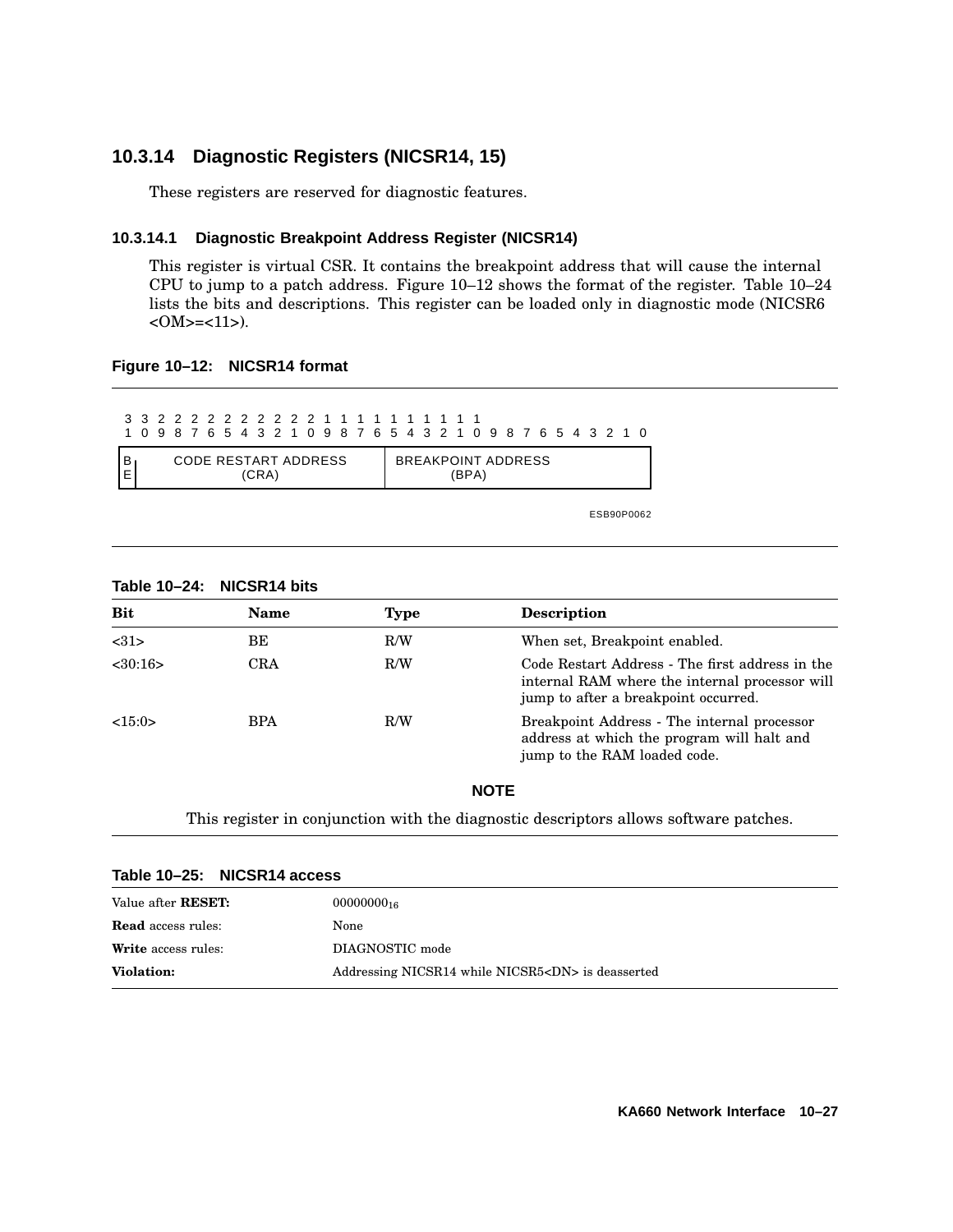#### **10.3.14.2 Monitor Command Register (NICSR15)**

This register is a physical CSR. It contains the bits which will select the internal test block operation mode. Figure 10–13 shows the format of the register. Table 10–26 lists the bits and descriptions.

|              |  |  |  |  |  |  |  |  |  |     |             |  |  |  | 1 0 9 8 7 6 5 4 3 2 1 0 9 8 7 6 5 4 3 2 1 0 9 8 7 6 5 4 3 2 1 0 |  |  |  |  |  |            |
|--------------|--|--|--|--|--|--|--|--|--|-----|-------------|--|--|--|-----------------------------------------------------------------|--|--|--|--|--|------------|
| ADDRESS/DATA |  |  |  |  |  |  |  |  |  | QAD | в<br>ິ<br>c |  |  |  | <b>MBZ</b>                                                      |  |  |  |  |  |            |
|              |  |  |  |  |  |  |  |  |  |     |             |  |  |  |                                                                 |  |  |  |  |  | ESB90P0063 |

#### **Figure 10–13: NICSR15 format**

| Table 10–26: |  | NICSR <sub>15</sub> bits |  |
|--------------|--|--------------------------|--|
|--------------|--|--------------------------|--|

| Bit           | <b>Name</b>      | <b>Type</b> |                                                                                                                                                                                                                                                                     | <b>Description</b> |                                                                                                                                                                                             |
|---------------|------------------|-------------|---------------------------------------------------------------------------------------------------------------------------------------------------------------------------------------------------------------------------------------------------------------------|--------------------|---------------------------------------------------------------------------------------------------------------------------------------------------------------------------------------------|
| $<$ 31:16 $>$ | <b>ADDR/DATA</b> | R/W         |                                                                                                                                                                                                                                                                     |                    | - Before the "Examine" cycle, it points to the<br>location to be read. Three cycles after the<br>assertion of <st>, it contains the READ data.</st>                                         |
| <15>          | ST               | W           |                                                                                                                                                                                                                                                                     |                    | Start Read - When set, starts the "Examine"<br>cycle: the data addressed by CSR<31:16> is<br>fetched and stored into the same register field.<br>Reset by hardware at the end of operation. |
| <14:13>       | QAD              | W           | Quad selects bits-These bits define the specific<br>four bits of the internal Data_bus or Address_<br>bus which are monitored on the external test<br>pins BM_L/TEST<3:0>. Meaningful only in test<br>mode $(TSM=1)$ .<br>The 2 bit code is interpreted as follows. |                    |                                                                                                                                                                                             |
|               |                  |             |                                                                                                                                                                                                                                                                     |                    |                                                                                                                                                                                             |
|               |                  |             | QAD                                                                                                                                                                                                                                                                 | data               | address                                                                                                                                                                                     |
|               |                  |             | 00                                                                                                                                                                                                                                                                  | <03:00>            | <03:00>                                                                                                                                                                                     |
|               |                  |             | 01                                                                                                                                                                                                                                                                  | <07:04>            | <07:04>                                                                                                                                                                                     |
|               |                  |             | 10                                                                                                                                                                                                                                                                  | <11:08>            | <11:08>                                                                                                                                                                                     |
|               |                  |             | 11                                                                                                                                                                                                                                                                  | <15:12>            | 0, $IOP_WR_L,<13:12>$                                                                                                                                                                       |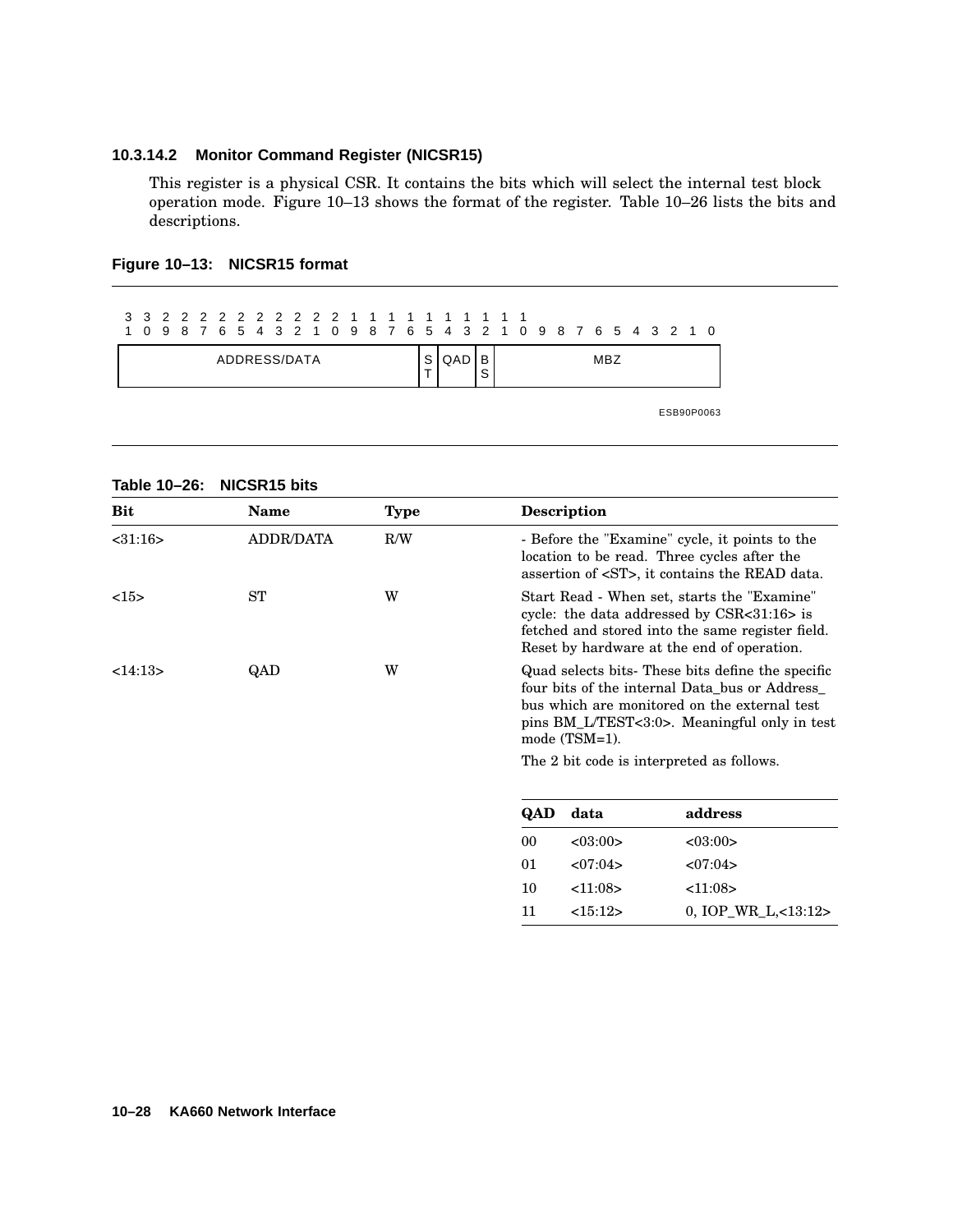**Table 10–26 (Cont.): NICSR15 bits**

| <b>Bit</b> | <b>Name</b> | <b>Type</b> | <b>Description</b>                                                                                                                                                                                                            |
|------------|-------------|-------------|-------------------------------------------------------------------------------------------------------------------------------------------------------------------------------------------------------------------------------|
| 12         | BS          | W           | Bus select- When reset the internal Data bus<br>is monitored on the external test pins BM_L<br>$/TEST < 3:0$ . When set, the monitoring is ap-<br>plied on the internal Address_bus. Meaningful<br>only in test mode (TSM=1). |
| <11:0>     | MBZ         | ۰           | Must be zero.                                                                                                                                                                                                                 |

**Table 10–27: NICSR15 access**

| Value after <b>RESET</b> : | $00000$ FFF <sub>16</sub>                             |
|----------------------------|-------------------------------------------------------|
| <b>Read</b> access rules:  | None                                                  |
| <b>Write</b> access rules: | Reserved for DEBUGGING                                |
| <b>Violation:</b>          | Setting <st> with "random" SGEC internal address</st> |

### **10.3.15 Descriptors and buffers format**

The SGEC transfers frame data to and from receive and transmit buffers in host memory. These buffers are pointed to by descriptors which are also resident in host memory.

There are two descriptor lists: one for receive and one for transmit. The starting address of each list is written into NICSRs 3 and 4 respectively. A descriptor list is a forward-linked (either implicitly or explicitly) list of descriptors, the last of which may point back to the first entry, thus creating a ring structure. Explicit chaining of descriptors, through setting xDES1<CA> is called *Descriptor Chaining*. The descriptor lists reside in VAX *physical* memory address space.

#### **NOTE**

The SGEC first reads the descriptors, ignoring all unused bits regardless of their state. The only word the SGEC writes back, is the first word (xDES0) of each descriptor. Unused bits in xDES0 will be written as "0". Unused bits in xDES1 xDES3 may be used by the port driver and the SGEC will never disturb them.

A data buffer can contain an entire frame or part of a frame, but it cannot contain more than a single frame. Buffers contain only data; buffer status is contained in the descriptor. The term *Data Chaining* is used to refer to frames spanning multiple data buffers. Data Chaining can be enabled or disabled, in reception, through NICSR6<DC>. Data buffers reside in VAX memory space, either physical or virtual.

#### **NOTE**

The virtual to physical address translation is based on the assumption that PTEs are locked in the host memory the time the SGEC owns the related buffer.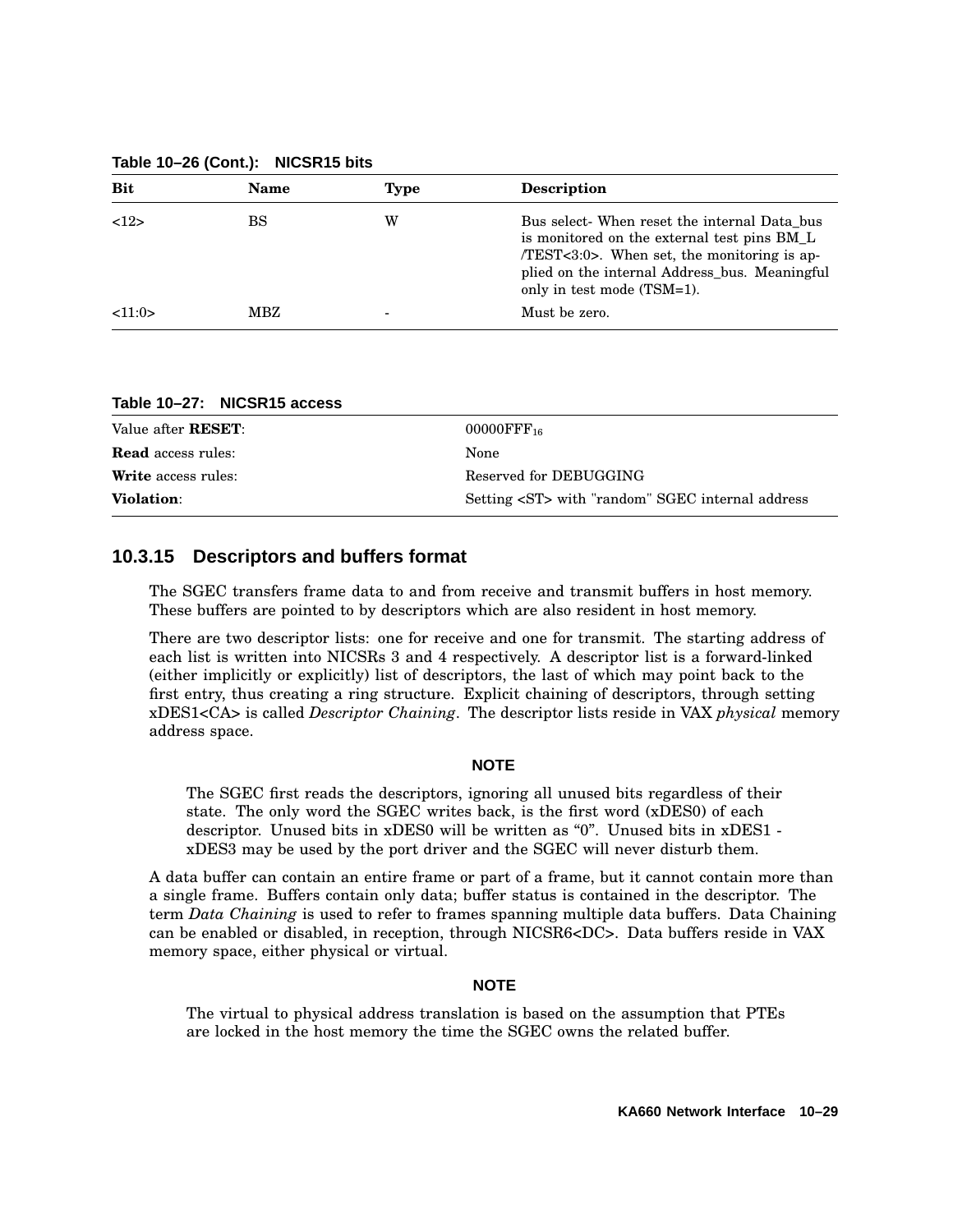### **NOTE**

For best performance in virtual addressing mode, PPTE vectors must not cross a page of the PPTE table.

### **10.3.16 Receive Descriptors**

The receive descriptor format is shown in Figure 10–14, and described in the following paragraphs.

#### **Figure 10–14: Receive descriptor format**



0 − SGEC writes as ZERO

u - Ignored by the SGEC on read, never written

ESB90P0064

### **10.3.16.1 RDES0 word**

RDES0 word contains received frame status, length and descriptor ownership information.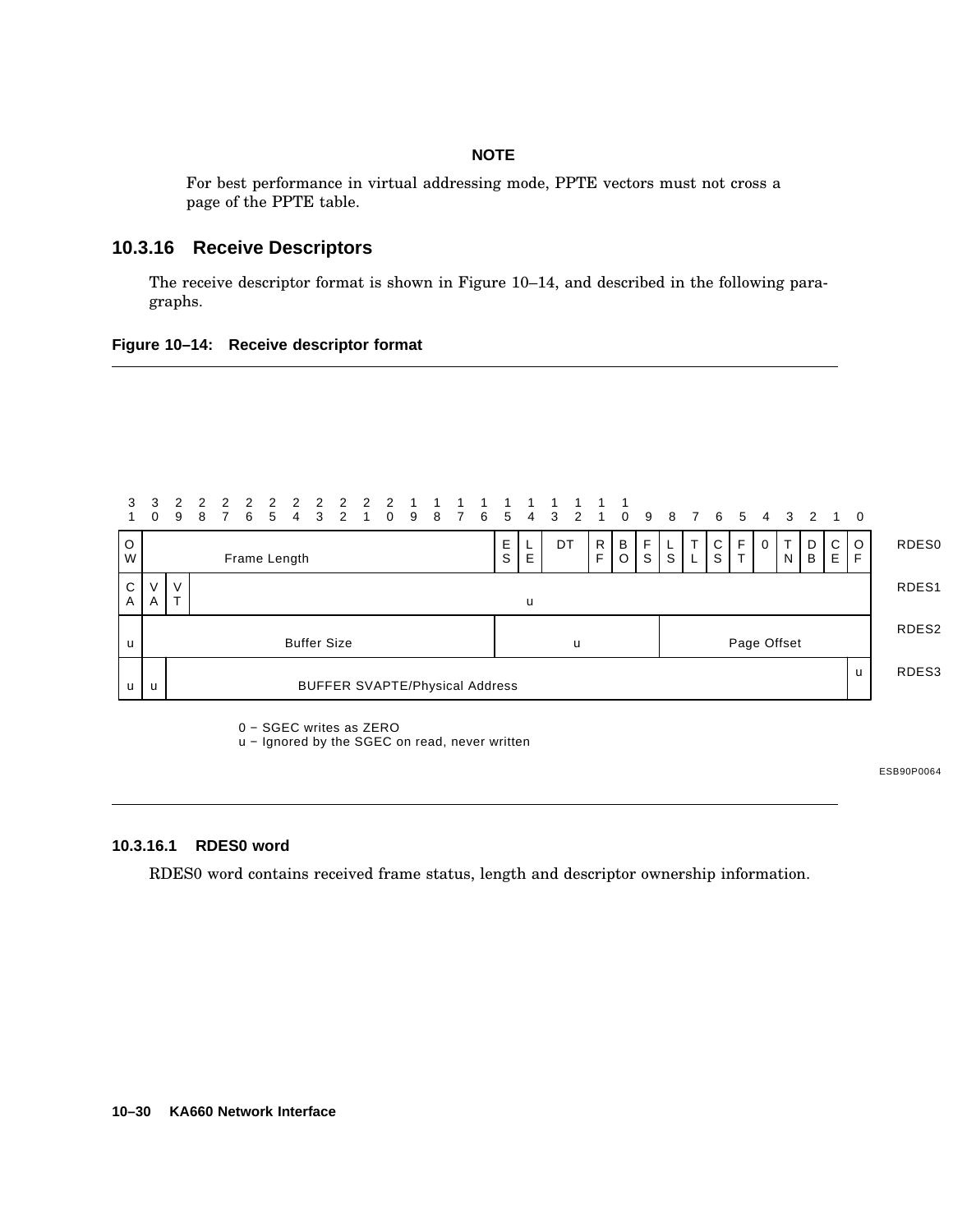| Table 10-28: RDES0 bits |  |  |
|-------------------------|--|--|
|-------------------------|--|--|

| Bit           | <b>Name</b>   | Description                                                                                                                                                                                                                                                         |  |
|---------------|---------------|---------------------------------------------------------------------------------------------------------------------------------------------------------------------------------------------------------------------------------------------------------------------|--|
| <31>          | <b>OW</b>     | Own bit - When set, indicates the descriptor is owned by the SGEC.<br>When cleared, indicates the descriptor is owned by the host. The<br>SGEC clears this bit upon completing processing of the descriptor<br>and its associated buffer.                           |  |
| $<$ 30:16 $>$ | FL            | Frame Length - The length in bytes of the received frame.<br>Meaningless if RDES0 <le> is set.</le>                                                                                                                                                                 |  |
| <15>          | ES            | Error Summary - The logical "OR" of RDES0 bits OF,CE,TN,CS,TL,LE,RF.                                                                                                                                                                                                |  |
| <14>          | LE            | Length Error - When set, indicates a frame truncation caused by one<br>of the following:                                                                                                                                                                            |  |
|               |               | The frame segment does not fit within the current buffer and the<br>$\bullet$<br>SGEC does not own the next descriptor. The frame is truncated.<br>The Receive Watchdog timer expired. NICSR5 <rw> is also set.<br/>٠</rw>                                          |  |
| <13:12>       | DT            | Data Type - Indicates the type of frame the buffer contains, according<br>to the following table:                                                                                                                                                                   |  |
|               |               | <b>Value</b><br><b>Meaning</b>                                                                                                                                                                                                                                      |  |
|               |               | Serial received frame<br>00                                                                                                                                                                                                                                         |  |
|               |               | 01<br>Internally looped back frame                                                                                                                                                                                                                                  |  |
|               |               | 10<br>Externally looped back frame, Serial received frame                                                                                                                                                                                                           |  |
| <11>          | RF            | Runt Frame - When set, indicates this frame was damaged by<br>a collision or premature termination before the collision window<br>had passed. Runt frames will only be passed on to the host if<br>(NICSR6 <pb>) is set. Meaningless if RDES0<of> is set.</of></pb> |  |
| 10            | <b>BO</b>     | Buffer overflow - When set, indicates that the frame has been<br>truncated due to a buffer too small to fit the frame size. This bit may<br>only be set if Data Chaining is disabled (NICSR6 $\text{CDC}$ ) = 1).                                                   |  |
| < 09          | $_{\rm FS}$   | First Segment - When set, indicates this buffer contains the first<br>segment of a frame.                                                                                                                                                                           |  |
| < 08          | LS            | Last Segment - When set, indicates this buffer contains the last<br>segment of a frame and status information is valid.                                                                                                                                             |  |
| <07           | TL            | Frame Too Long - When set, indicates the frame length exceeds the<br>maximum Ethernet specified size of 1518 bytes.                                                                                                                                                 |  |
|               |               | <b>NOTE</b>                                                                                                                                                                                                                                                         |  |
|               |               | Frame Too Long is only a frame length indica-<br>tion and does not cause any frame truncation.                                                                                                                                                                      |  |
| <06           | $\mathbf{CS}$ | Collision Seen - When set, indicates the frame was damaged by a<br>collision that occurred after the 64 bytes following the SFD.                                                                                                                                    |  |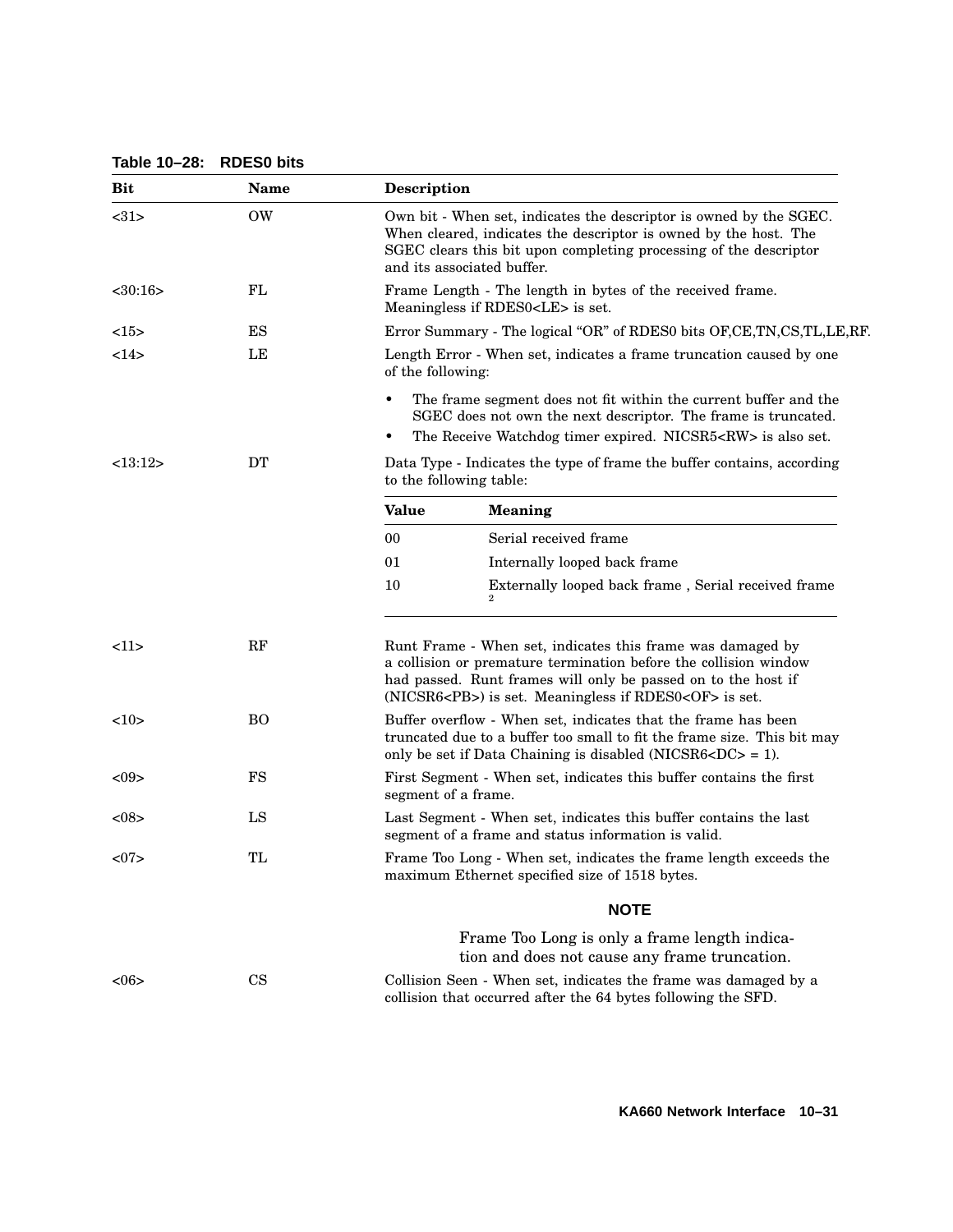| <b>Bit</b> | <b>Name</b> | <b>Description</b>                                                                                                                                                                                                                                                                                   |                                    |                                                                                                                                                                                                                                                                             |
|------------|-------------|------------------------------------------------------------------------------------------------------------------------------------------------------------------------------------------------------------------------------------------------------------------------------------------------------|------------------------------------|-----------------------------------------------------------------------------------------------------------------------------------------------------------------------------------------------------------------------------------------------------------------------------|
| <05>       | <b>FT</b>   | bytes.                                                                                                                                                                                                                                                                                               |                                    | Frame Type - When set, indicates the frame is an Ethernet type<br>frame (Frame Length_Field $> 1500$ ). When clear, indicates the frame<br>is an IEEE 802.3 type frame. Meaningless for Runt frames $< 14$                                                                  |
| <04>       | $\bf{0}$    | Zero. SGEC writes as ZERO.                                                                                                                                                                                                                                                                           |                                    |                                                                                                                                                                                                                                                                             |
| < 03       | TN          | Translation Not Valid - When set, indicates that a translation error<br>occurred when the SGEC was translating a VAX virtual buffer<br>address. It will only set if RDES1 <va> was set. The Reception<br/>process remains in the RUNNING state and attempts to acquire the<br/>next descriptor.</va> |                                    |                                                                                                                                                                                                                                                                             |
| <02>       | $DB$        |                                                                                                                                                                                                                                                                                                      |                                    | Dribbling Bits - When set, indicates the frame contained a non-<br>integer multiple of eight bits. This error will be reported only if<br>the number of dribbling bits in the last byte is greater than two.<br>Meaningless if RDES0 <cs> or RDES0<rf> are set.</rf></cs>   |
|            |             |                                                                                                                                                                                                                                                                                                      | frames should be considered valid: | The CRC check is performed independent of this error, however,<br>only whole bytes are run through the CRC logic. Consequently,<br>received frames with up to six dribbling bits will have this bit<br>set, but if <ce> (or another error indicator) is not set, these</ce> |
|            |             | CE                                                                                                                                                                                                                                                                                                   | <b>DB</b>                          | <b>Error</b>                                                                                                                                                                                                                                                                |
|            |             | $\Omega$                                                                                                                                                                                                                                                                                             | $\Omega$                           | None                                                                                                                                                                                                                                                                        |
|            |             | $\theta$                                                                                                                                                                                                                                                                                             | 1                                  | None                                                                                                                                                                                                                                                                        |
|            |             | $\mathbf{1}$                                                                                                                                                                                                                                                                                         | $\theta$                           | CRC error                                                                                                                                                                                                                                                                   |
|            |             | $\mathbf{1}$                                                                                                                                                                                                                                                                                         | 1                                  | Alignment error                                                                                                                                                                                                                                                             |
| <01        | CE          |                                                                                                                                                                                                                                                                                                      | the received frame.                | CRC Error - When set, indicates that a CRC error has occurred on                                                                                                                                                                                                            |
| <00>       | OF          |                                                                                                                                                                                                                                                                                                      | receive FIFO fills up.             | Overflow - When set, indicates received data in this descriptor's<br>buffer was corrupted due to internal FIFO overflow. This will gener-<br>ally occur if SGEC DMA requests are not granted before the internal                                                            |

### **Table 10–28 (Cont.): RDES0 bits**

**10.3.16.2 RDES1 word**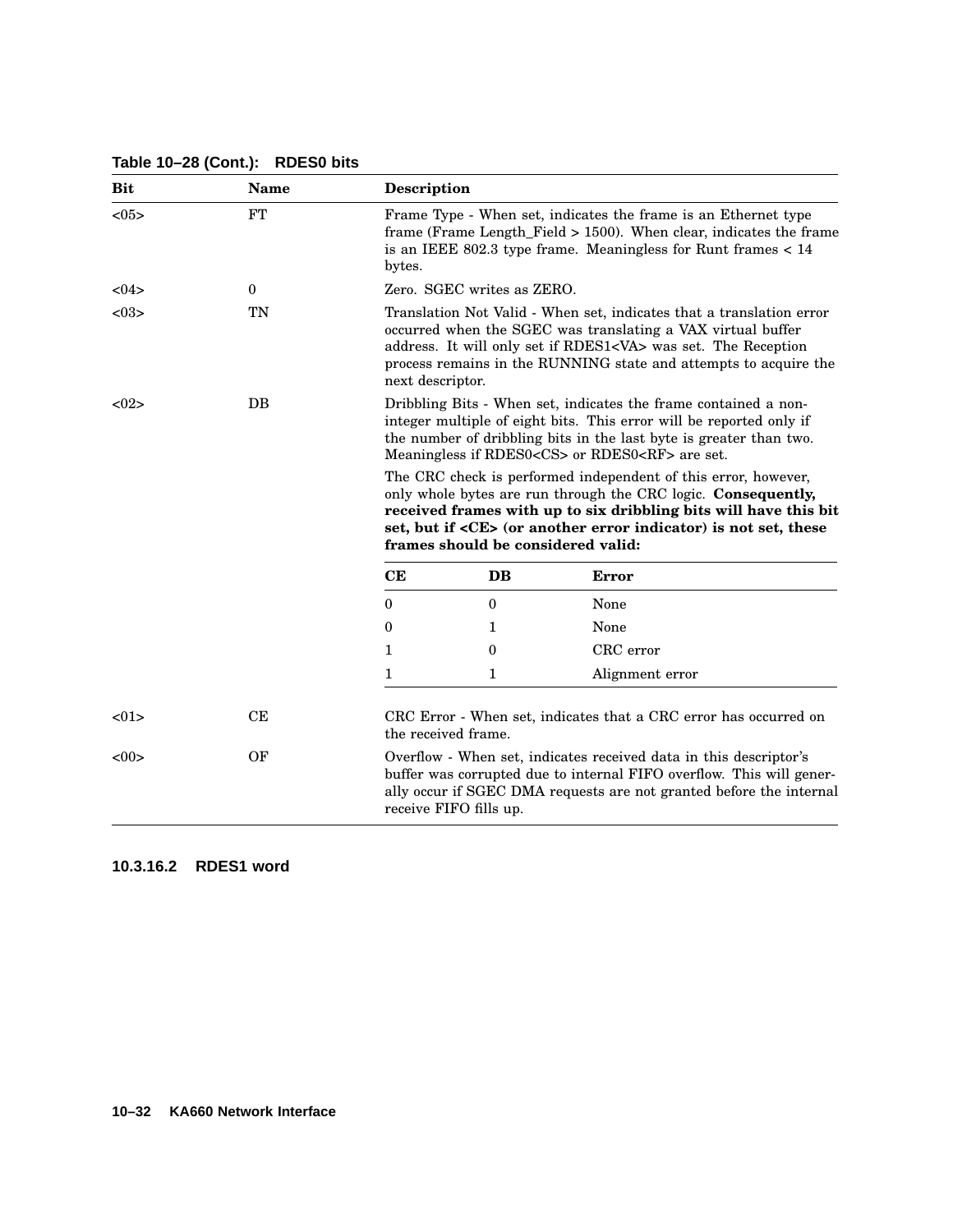#### **Table 10–29: RDES1 bits**

| <b>Bit</b> | <b>Name</b> | <b>Descriptor</b> |                                            |                                                                                                                                                                                                                                                                                                                                                                                                                      |
|------------|-------------|-------------------|--------------------------------------------|----------------------------------------------------------------------------------------------------------------------------------------------------------------------------------------------------------------------------------------------------------------------------------------------------------------------------------------------------------------------------------------------------------------------|
| <31>       | CA          |                   |                                            | Chain Address - When set, RDES3 is interpreted as another de-<br>scriptor's VAX physical address. This allows the SGEC to process<br>multiple, non-contiguous descriptor lists and explicitly "chain" the<br>lists. Note that contiguous descriptors are implicitly chained.                                                                                                                                         |
|            |             |                   |                                            | In contrast to what is done for a Rx buffer descriptor, the SGEC<br>clears neither the ownership bit RDES0 <ow> nor one of the other<br/>bits of RDES0 of the chain descriptor after processing.</ow>                                                                                                                                                                                                                |
|            |             | state.            |                                            | To protect against infinite loop, a chain descriptor pointing back<br>itself, is seen as <b>owned by the host</b> , regardless of the ownership bit                                                                                                                                                                                                                                                                  |
| $30$       | VA          |                   |                                            | Virtual Addressing - When set, RDES3 is interpreted as a virtual<br>address. The type of virtual address translation is determined by the<br>RDES1 <vt> bit. The SGEC uses RDES3 and RDES2<page offset=""><br/>to perform a VAX virtual address translation process to obtain the<br/>physical address of the buffer. When clear, RDES3 is interpreted as<br/>the actual physical address of the buffer:</page></vt> |
|            |             | <b>VA</b>         | <b>VT</b>                                  | <b>Addressing mode</b>                                                                                                                                                                                                                                                                                                                                                                                               |
|            |             | $\theta$          | x                                          | Physical                                                                                                                                                                                                                                                                                                                                                                                                             |
|            |             | $\mathbf{1}$      | $\mathbf{0}$                               | Virtual - SVAPTE                                                                                                                                                                                                                                                                                                                                                                                                     |
|            |             | $\mathbf{1}$      | 1                                          | Virtual - PAPTE                                                                                                                                                                                                                                                                                                                                                                                                      |
| 29         | <b>VT</b>   |                   | Meaningful only if RDES1 <va> is set.</va> | Virtual Type - In case of virtual addressing $(RDES1 = 1)$ ,<br>indicates the type of virtual address translation. When set, the<br>buffer address RDES3 is interpreted as a SVAPTE (System Virtual<br>Address of the Page Table Entry). When clear, the buffer address is<br>interpreted as a PAPTE (Physical Address of the Page Table Entry).                                                                     |
| <28:0>     | u           |                   |                                            | Unused. Ignored by the SGEC on reads. Never written.                                                                                                                                                                                                                                                                                                                                                                 |

## **10.3.16.3 RDES2 word**

| Table 10–30: RDES2 bits |  |  |
|-------------------------|--|--|
|-------------------------|--|--|

| 1401010100000111000010100 |             |                                                       |  |
|---------------------------|-------------|-------------------------------------------------------|--|
| Bit                       | <b>Name</b> | <b>Descriptor</b>                                     |  |
| <31>                      | u           | Unused. Ignored by the SGEC on reads. Never written.  |  |
| <30:16>                   | BS          | Buffer Size - The size, in bytes, of the data buffer. |  |
|                           |             |                                                       |  |

## **NOTE**

Receive buffers size must be an EVEN number of bytes.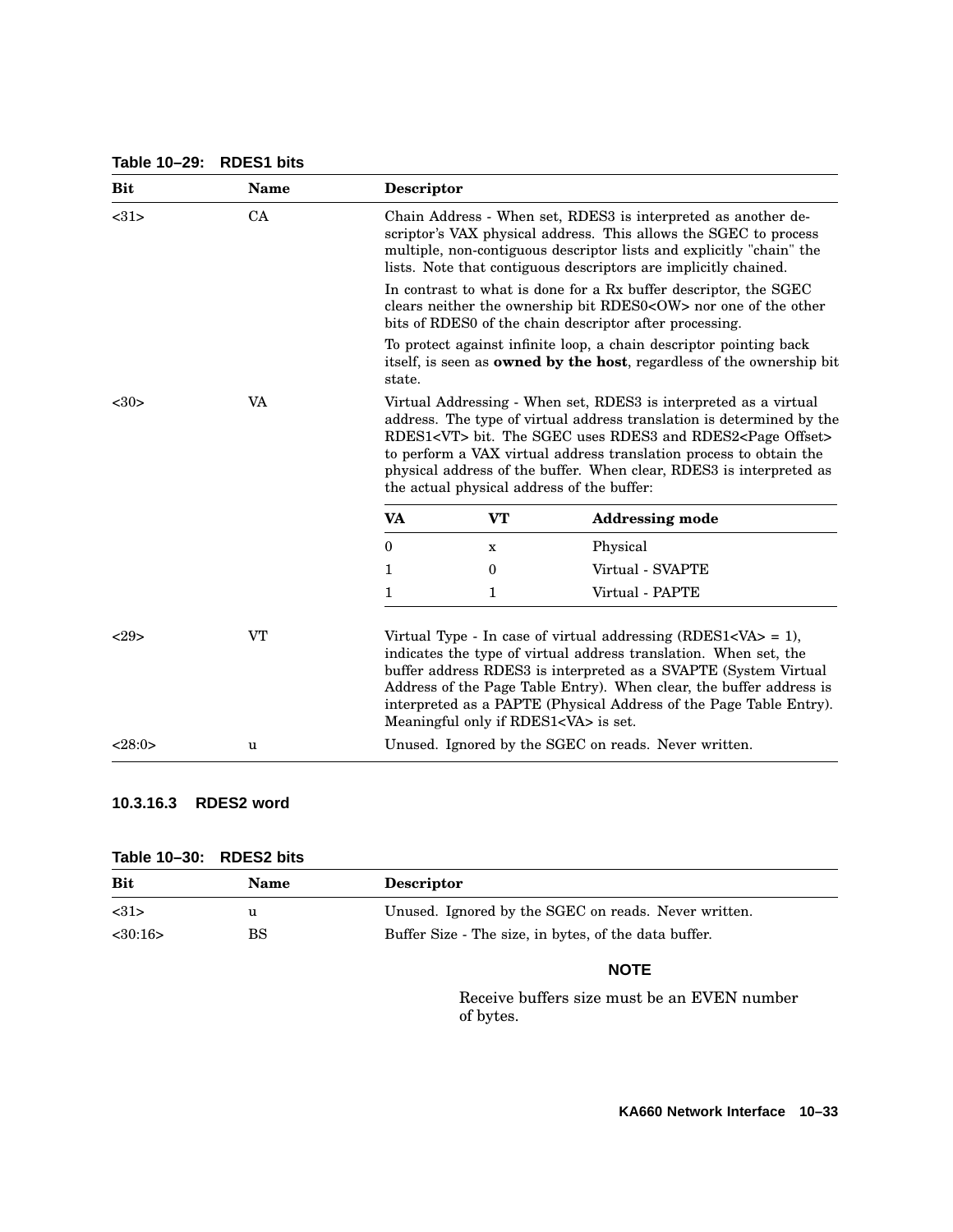### **Table 10–30 (Cont.): RDES2 bits**

| <b>Bit</b> | <b>Name</b> | <b>Descriptor</b>                                                                                          |
|------------|-------------|------------------------------------------------------------------------------------------------------------|
| <15:9>     | u           | Unused. Ignored by the SGEC on reads. Never written.                                                       |
| <08:00>    | PO          | Page Offset - The byte offset of the buffer within the page. Only<br>meaningful if RDES1 <va> is set.</va> |
|            |             | <b>NOTE</b>                                                                                                |
|            |             | Receive buffers must be word aligned.                                                                      |

### **10.3.16.4 RDES3 word**

| Table 10–31: RDES3 bits |  |
|-------------------------|--|
|-------------------------|--|

| <b>Bit</b> | Name     | <b>Descriptor</b>                                                                                                                                                                                                                                                                                                                                                                                                                                                                                                            |
|------------|----------|------------------------------------------------------------------------------------------------------------------------------------------------------------------------------------------------------------------------------------------------------------------------------------------------------------------------------------------------------------------------------------------------------------------------------------------------------------------------------------------------------------------------------|
| < 31:00>   | SV/PV/PA | SVAPTE/PAPTE/Physical Address - When RDES1 <va> is set,<br/>RDES3 is interpreted as the address of the Page Table Entry and<br/>used in the virtual address translation process. The type of the<br/>address System Virtual address (SVAPTE) or Physical Address<br/>(PAPTE) is determined by RDES1<vt>. When RDES1<va> is<br/>clear, RDES3 is interpreted as the physical address of the buffer.<br/>When RDES1<ca> is set, RDES3 is interpreted as the VAX physical<br/>address of another descriptor.</ca></va></vt></va> |
|            |          | <b>NOTE</b>                                                                                                                                                                                                                                                                                                                                                                                                                                                                                                                  |
|            |          | Receive buffers must be word aligned.                                                                                                                                                                                                                                                                                                                                                                                                                                                                                        |

#### **10.3.16.5 Receive descriptor status validity**

The following table summarizes the validity of the Receive descriptor status bits regarding the Reception completion status: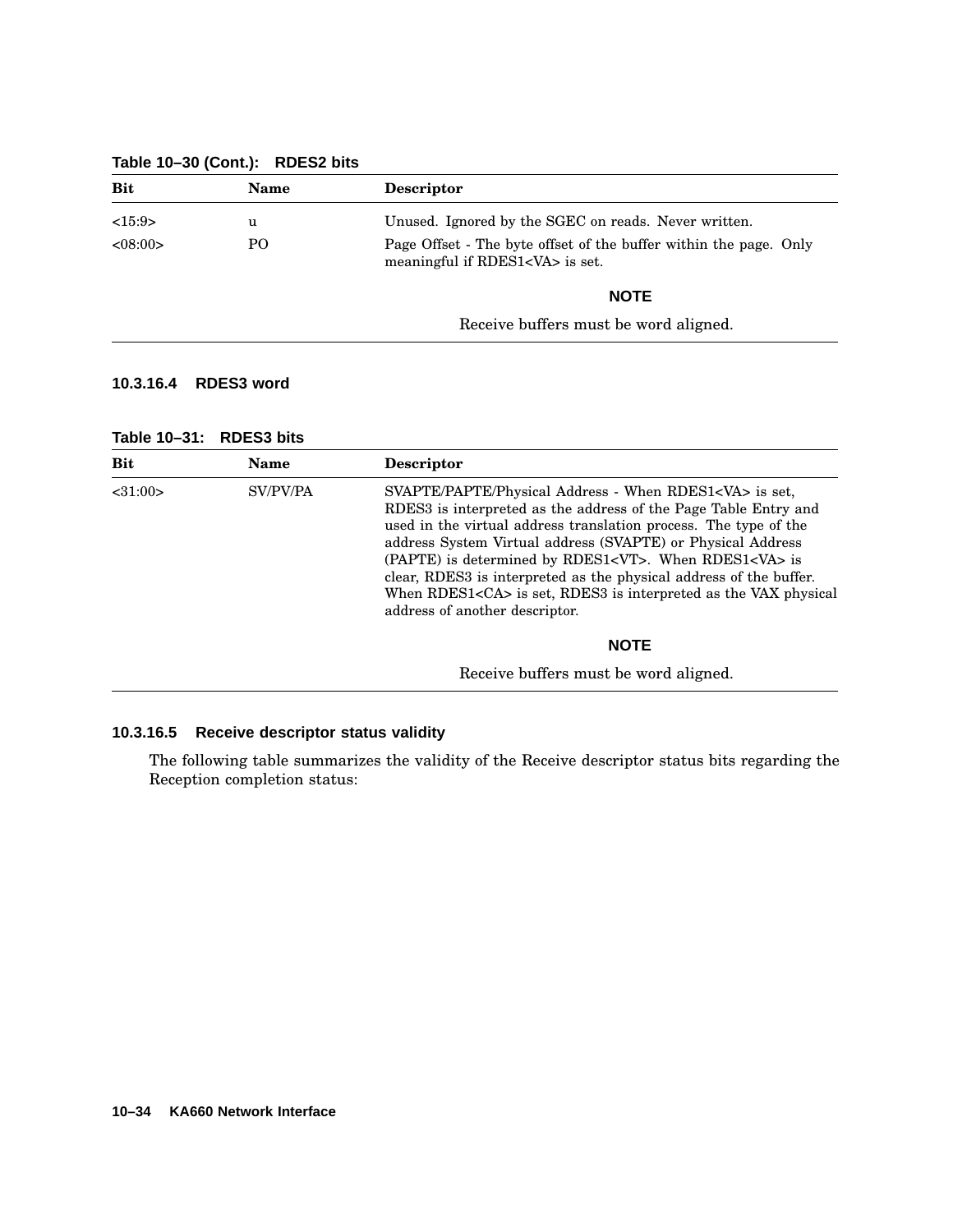| Reception                |          | Rx Status report |                 |               |              |              |                              |
|--------------------------|----------|------------------|-----------------|---------------|--------------|--------------|------------------------------|
| status                   | $\bf RF$ | TL               | $\mathbf{CS}^-$ | $\mathbf{FT}$ | DB           | CE           | (ES,LE,BO,DT,FS,LS,FL,TN,OF) |
| Overflow                 |          |                  | X               | $\mathbf{V}$  | X X          |              | v                            |
| Collision after 512 bits |          |                  | V               | v             | $\mathbf{X}$ | $\mathbf{X}$ | v                            |
| Runt frame               |          |                  | v               | V             | $\mathbf{X}$ | X            | v                            |
| Runt frame $< 14$ bytes  |          |                  | V               | X             | $\mathbf{X}$ | $\mathbf{X}$ | v                            |
| Watchdog timeout         |          | v                | X               | v             | $\mathbf{X}$ | X            | v                            |

### **Table 10–32: Receive descriptor status validity**

V - Valid

X - Meaningless

# **10.3.17 Transmit descriptors**

The transmit descriptor format is shown in Figure 10–15, and described in the following paragraphs.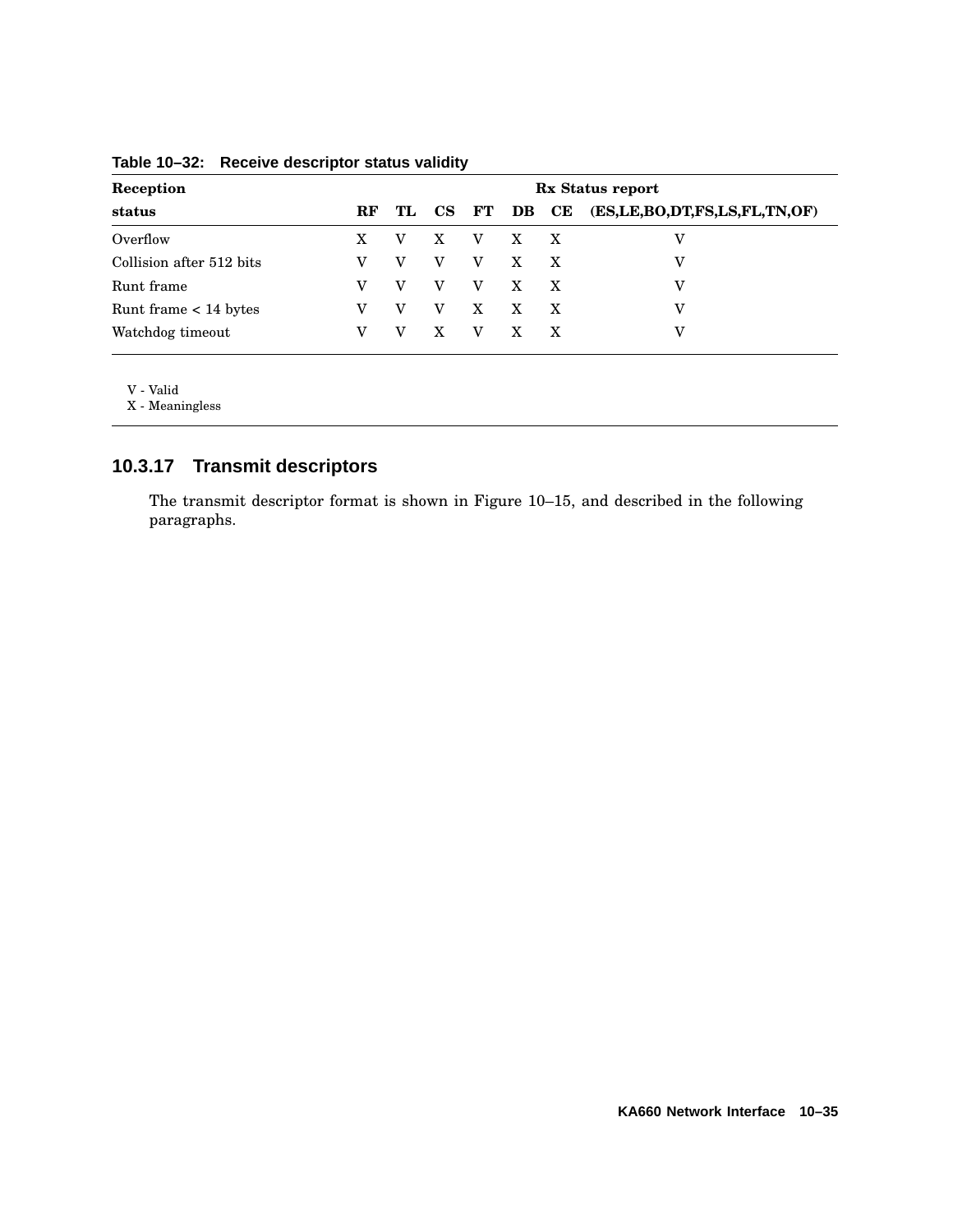

0 − SGEC writes as "0"

u - Ignored by the SGEC on read, never written

ESB90P0065

#### **10.3.17.1 TDES0 word**

TDES0 word contains transmitted frame status and descriptor ownership information.

| <b>Bit</b> | <b>Name</b> | <b>Description</b>                                                                                                                                                                                                                                                                                                                  |
|------------|-------------|-------------------------------------------------------------------------------------------------------------------------------------------------------------------------------------------------------------------------------------------------------------------------------------------------------------------------------------|
| <31>       | OW.         | Own bit - When set, indicates the descriptor is owned by the SGEC. When cleared,<br>indicates the descriptor is owned by the host. The SGEC clears this bit upon completing<br>processing of the descriptor and its associated buffer.                                                                                              |
| 29:16      | TDR         | Time Domain Reflectometer - This is a count of bit time and is useful for locating a fault<br>on the cable using the velocity of propagation on the cable. Only valid if TDES0 <ec><br/>is also set. Two Excessive Collisions in a row and with the same or similar (within 20)<br/>TDR values indicate a possible cable open.</ec> |
| <15>       | ES          | Error Summary - The logical "OR" of UF, TN, EC, LC, NC, LO, LE and TO.                                                                                                                                                                                                                                                              |
| 14>        | TO.         | Transmit Watchdog Timeout - When set, indicates the transmit watchdog timer has<br>timed out, indicating the SGEC transmitter was babbling. The interrupt NICSR5 <tw><br/>is set and the Transmission process is <i>aborted</i> and placed in the STOPPED state.</tw>                                                               |
| <13>       | MBZ         | Must be ZERO. SGEC writes as ZERO                                                                                                                                                                                                                                                                                                   |

|  | Table 10-33: | <b>TDES0 bits</b> |  |
|--|--------------|-------------------|--|
|--|--------------|-------------------|--|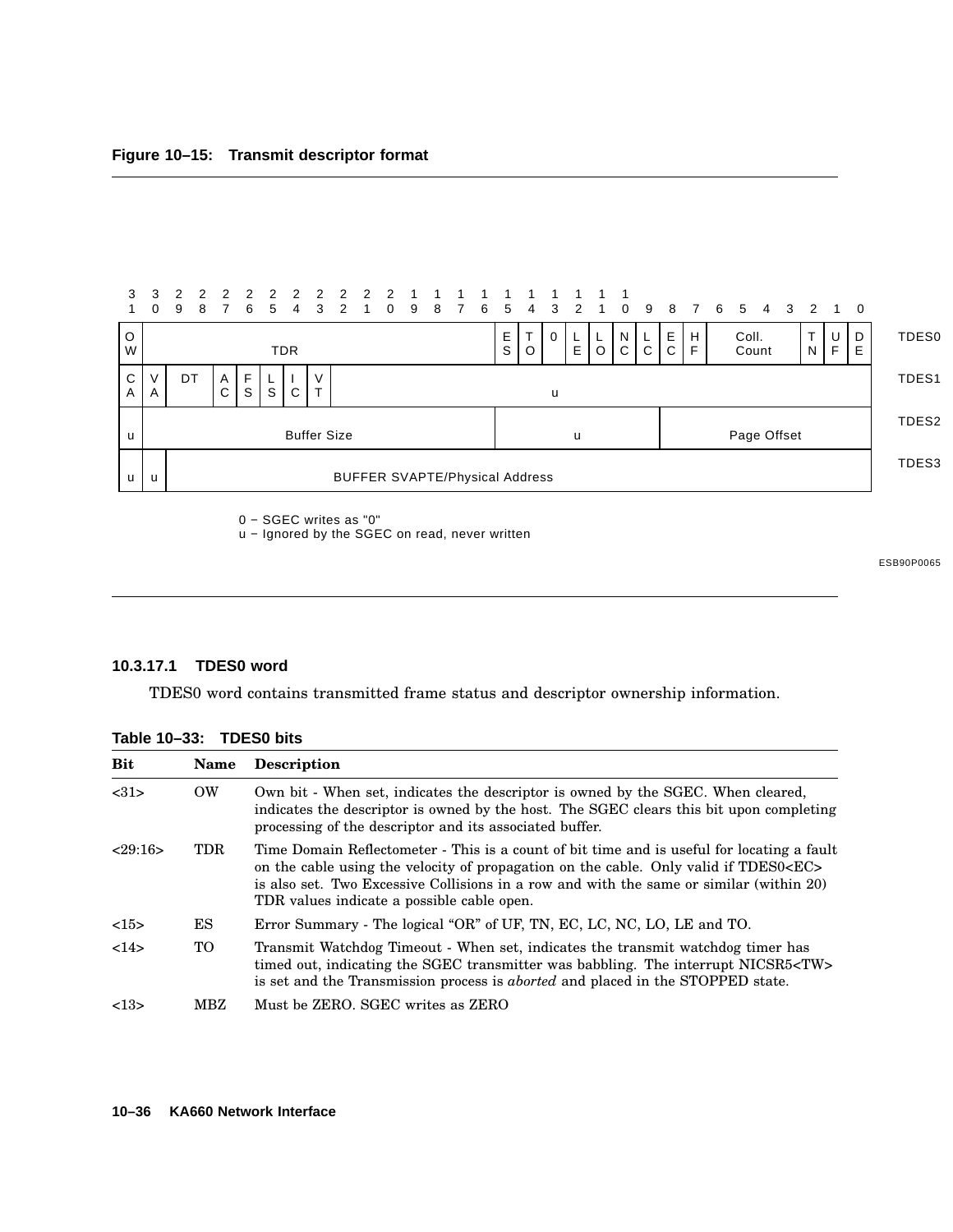**Table 10–33 (Cont.): TDES0 bits**

| <b>Bit</b> | <b>Name</b> | <b>Description</b>                                                                                                                                                                                                                                                                                                                                              |
|------------|-------------|-----------------------------------------------------------------------------------------------------------------------------------------------------------------------------------------------------------------------------------------------------------------------------------------------------------------------------------------------------------------|
| 12         | LE          | Length Error - When set, indicates one of the following:                                                                                                                                                                                                                                                                                                        |
|            |             | Descriptor unavailable (owned by the host) in the middle of data chained descriptors.<br>Zero length buffer in the middle of data chained descriptors.<br>$\bullet$<br>Setup or Diagnostic descriptors (Data type TDES1 <dt><math>\langle</math> &gt; <math>\langle</math> &gt; 0) in the middle of data<br/>٠<br/>chained descriptors.</dt>                    |
|            |             | Incorrect order of first_segment TDES1 <fs> and last_segment TDES1<ls> descrip-<br/>٠<br/>tors in the descriptor list.</ls></fs>                                                                                                                                                                                                                                |
|            |             | The Transmission process enters the SUSPENDED state and sets NICSR5 <ti>.</ti>                                                                                                                                                                                                                                                                                  |
| <11>       | LO          | Loss of Carrier - When set, indicates loss of carrier during transmission (possible short<br>circuit in the Ethernet cable).                                                                                                                                                                                                                                    |
|            |             | Meaningless in internal loopback mode (NICSR5 <om>=1).</om>                                                                                                                                                                                                                                                                                                     |
| <10>       | <b>NC</b>   | No Carrier - When set, indicates the carrier signal from the transceiver was not present<br>during transmission (possible problem in the transceiver or transceiver cable).                                                                                                                                                                                     |
|            |             | Meaningless in internal loopback mode (NICSR5 <om>=1).</om>                                                                                                                                                                                                                                                                                                     |
| $< \!\!09$ | LC          | Late Collision - When set, indicates frame transmission was aborted due to a late<br>collision. Meaningless if TDES0 <uf>.</uf>                                                                                                                                                                                                                                 |
| < 08       | EC          | Excessive Collisions - When set, indicates that the transmission was aborted because 16<br>successive collisions occurred while attempting to transmit the current frame.                                                                                                                                                                                       |
| <07        | HF          | Heartbeat Fail - When set, indicates Heartbeat Collision Check failure (the transceiver<br>failed to return a collision pulse as a check after the transmission. Some tranceivers<br>do not generate heartbeat, and so will always have this bit set. If the transceiver does<br>support it, it indicates transceiver failure.) Meaningless if TDES0 <uf>.</uf> |
| <06:03>    | CC          | Collision Count - A four bit counter indicating the number of collisions that occurred<br>before the transmission attempt succeeded or failed. Meaningless when TDES0 <ec> is<br/>also set.</ec>                                                                                                                                                                |
| <02>       | <b>TN</b>   | Translation Not Valid - When set, indicates that a translation error occurred when the<br>SGEC was translating a VAX virtual buffer address. It may only set if TDES1 <va> was<br/>set. The Transmission process enters the SUSPENDED state and sets NICSR5<ti>.</ti></va>                                                                                      |
| <01        | UF          | Underflow Error - When set, indicates that the transmitter has truncated a message due<br>to data late from memory. UF indicates that the SGEC encountered an empty transmit<br>FIFO while in the midst of transmitting a frame. The Transmission process enters the<br>SUSPENDED state and sets NICSR5 <ti>.</ti>                                              |
| $< \!\!00$ | DE          | Deferred - When set, indicates that the SGEC had to defer while trying to transmit a<br>frame. This condition occurs if the channel is busy when the SGEC is ready to transmit.                                                                                                                                                                                 |

### **10.3.17.2 TDES1 word**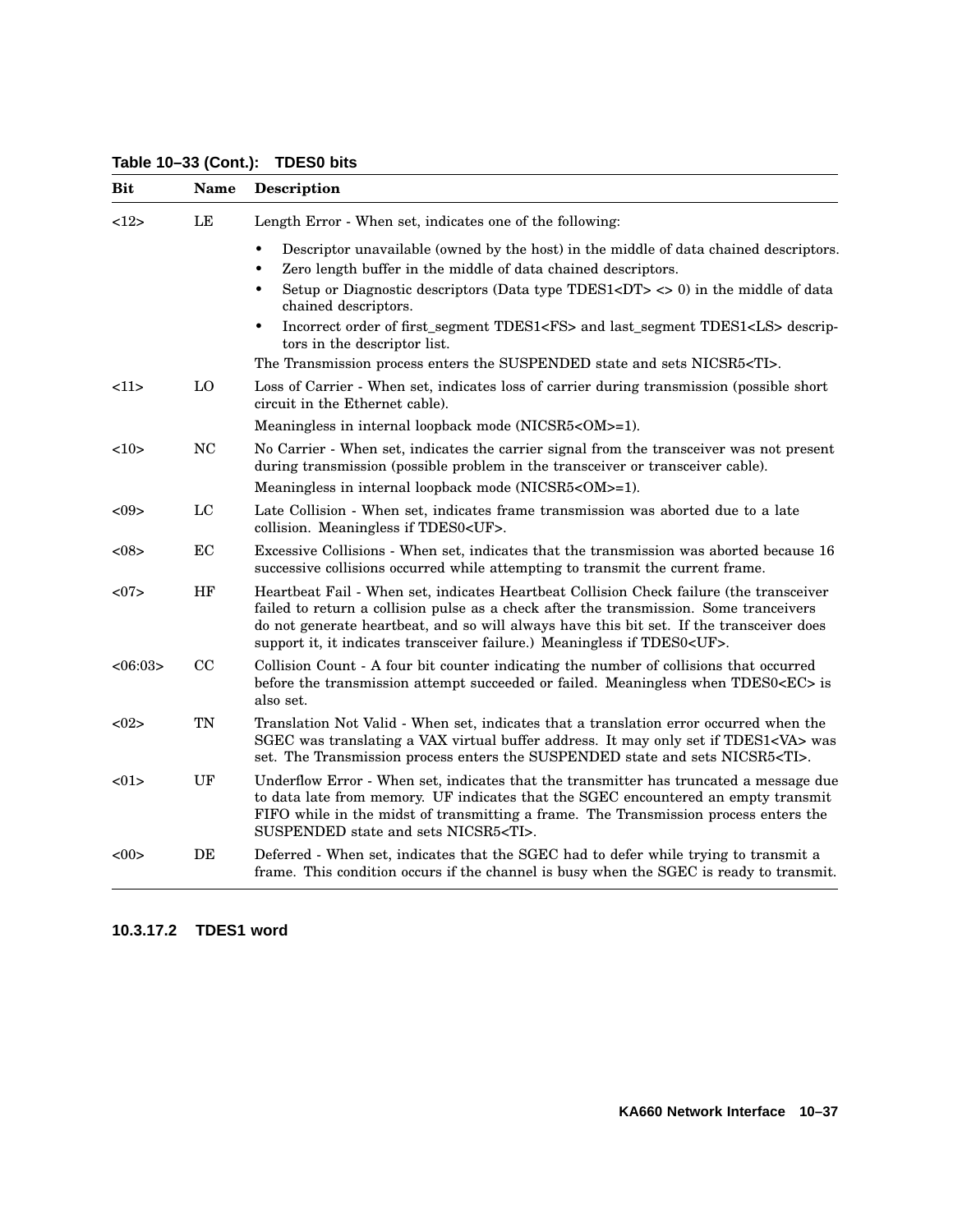#### **Table 10–34: TDES1 bits**

| <b>Bit</b> | <b>Name</b> | Descriptor                                                                                                                                                                                                                                                                                                                                                                                                           |                                    |                                                                                                                                                                                                      |  |  |
|------------|-------------|----------------------------------------------------------------------------------------------------------------------------------------------------------------------------------------------------------------------------------------------------------------------------------------------------------------------------------------------------------------------------------------------------------------------|------------------------------------|------------------------------------------------------------------------------------------------------------------------------------------------------------------------------------------------------|--|--|
| <31>       | CA          | Chain Address - When set, TDES3 is interpreted as another de-<br>scriptor's VAX physical address. This allows the SGEC to process<br>multiple, non-contiguous descriptor lists and explicitly "chain" the<br>lists. Note that contiguous descriptors are implicitly chained.                                                                                                                                         |                                    |                                                                                                                                                                                                      |  |  |
|            |             |                                                                                                                                                                                                                                                                                                                                                                                                                      |                                    | In contrast to what is done for a Rx buffer descriptor, the SGEC<br>clears neither the ownership bit TDES0 <ow> or one of the other<br/>bits of TDES0 of the chain descriptor after processing.</ow> |  |  |
|            |             | state.                                                                                                                                                                                                                                                                                                                                                                                                               |                                    | To protect against infinite loop, a chain descriptor pointing back to<br>itself, is seen as <b>owned by the host</b> , regardless of the ownership bit                                               |  |  |
| $30$       | VA          | Virtual Addressing - When set, TDES3 is interpreted as a virtual<br>address. The type of virtual address translation is determined by the<br>TDES1 <vt> bit. The SGEC uses TDES3 and TDES2<page offset=""><br/>to perform a VAX virtual address translation process to obtain the<br/>physical address of the buffer. When clear, TDES3 is interpreted as<br/>the actual physical address of the buffer:</page></vt> |                                    |                                                                                                                                                                                                      |  |  |
|            |             | VA                                                                                                                                                                                                                                                                                                                                                                                                                   | <b>VT</b>                          | <b>Addressing mode</b>                                                                                                                                                                               |  |  |
|            |             | $\bf{0}$                                                                                                                                                                                                                                                                                                                                                                                                             | X                                  | Physical                                                                                                                                                                                             |  |  |
|            |             | 1                                                                                                                                                                                                                                                                                                                                                                                                                    | 0                                  | Virtual - SVAPTE                                                                                                                                                                                     |  |  |
|            |             | 1                                                                                                                                                                                                                                                                                                                                                                                                                    | 1                                  | Virtual - PAPTE                                                                                                                                                                                      |  |  |
| <29:28>    | <b>DT</b>   |                                                                                                                                                                                                                                                                                                                                                                                                                      | to the following table:            | Data Type - Indicates the type of data the buffer contains, according                                                                                                                                |  |  |
|            |             | <b>Value</b>                                                                                                                                                                                                                                                                                                                                                                                                         | <b>Meaning</b>                     |                                                                                                                                                                                                      |  |  |
|            |             | 00                                                                                                                                                                                                                                                                                                                                                                                                                   |                                    | Normal transmit frame data                                                                                                                                                                           |  |  |
|            |             | 10                                                                                                                                                                                                                                                                                                                                                                                                                   |                                    | Setup frame - Explained in Section 10.3.18.                                                                                                                                                          |  |  |
|            |             | 11                                                                                                                                                                                                                                                                                                                                                                                                                   | Diagnostic frame                   |                                                                                                                                                                                                      |  |  |
| <27>       | AC          |                                                                                                                                                                                                                                                                                                                                                                                                                      | in the descriptor where FS is set. | Add CRC disable - When set, the SGEC will not append the CRC to<br>the end of the transmitted frame. To take effect, this bit must be set                                                            |  |  |
|            |             |                                                                                                                                                                                                                                                                                                                                                                                                                      |                                    | <b>NOTE</b>                                                                                                                                                                                          |  |  |
|            |             |                                                                                                                                                                                                                                                                                                                                                                                                                      |                                    | If the transmitted frame is shorter than 64<br>bytes, the SGEC will add the padding field and<br>the CRC regardless the $\langle AC \rangle$ flag.                                                   |  |  |
| <26        | FS          | segment of a frame.                                                                                                                                                                                                                                                                                                                                                                                                  |                                    | First Segment - When set, indicates the buffer contains the first                                                                                                                                    |  |  |
| <25>       | LS          | segment of a frame.                                                                                                                                                                                                                                                                                                                                                                                                  |                                    | Last Segment - When set, indicates the buffer contains the last                                                                                                                                      |  |  |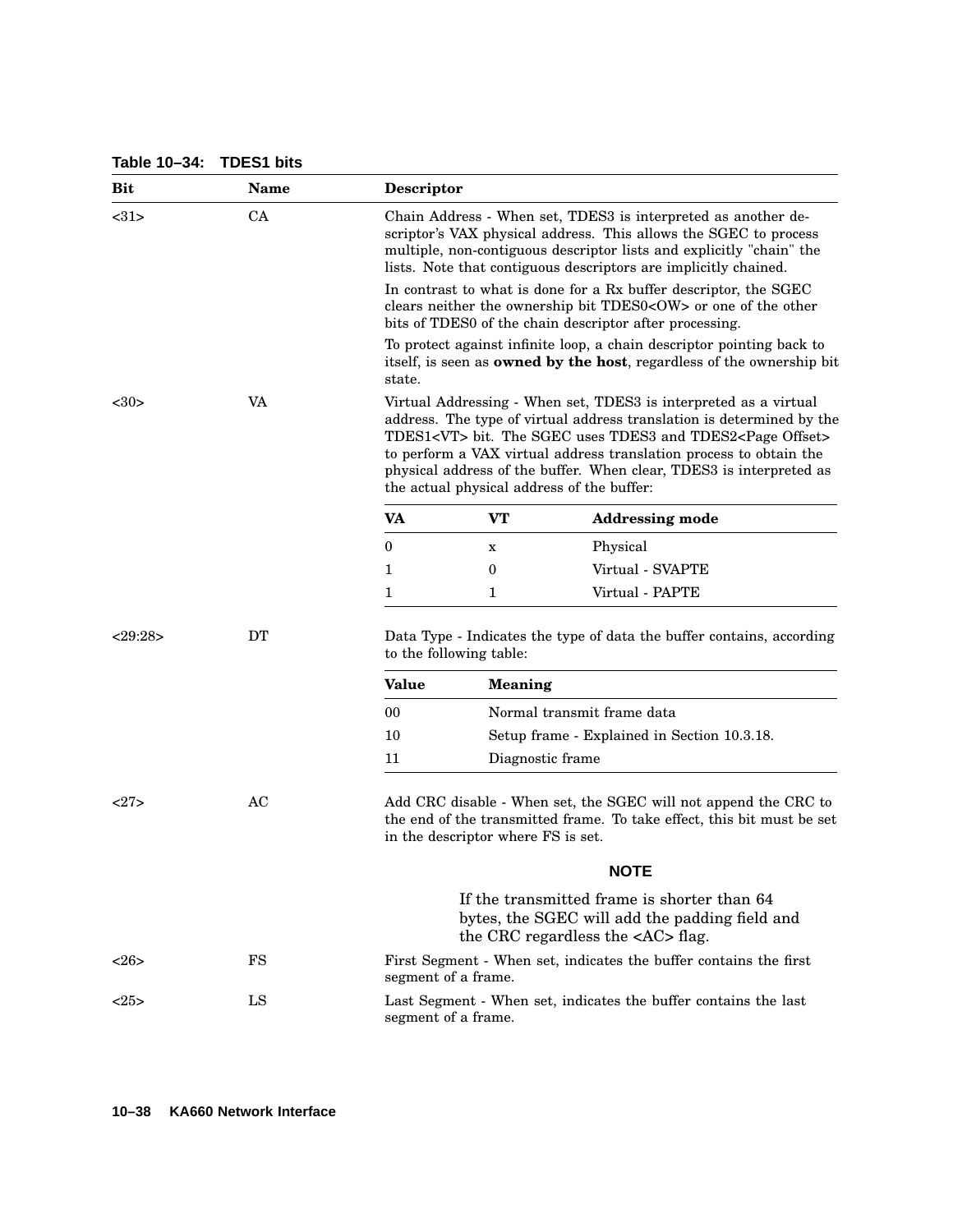| <b>Bit</b> | <b>Name</b> | <b>Descriptor</b>                                                                                                                                                                                                                                                                                                                                                                                                        |
|------------|-------------|--------------------------------------------------------------------------------------------------------------------------------------------------------------------------------------------------------------------------------------------------------------------------------------------------------------------------------------------------------------------------------------------------------------------------|
| 24>        | IC          | Interrupt on Completion - When set, the SGEC will set NICSR5 <ti><br/>after this frame has been transmitted. To take effect, this bit must<br/>be set in the descriptor where LS is set.</ti>                                                                                                                                                                                                                            |
| 23         | VT          | Virtual Type - In case of virtual addressing (TDES1 <va<math>&gt; = 1),<br/>indicates the type of virtual address translation. When set, the<br/>buffer address TDES3 is interpreted as a SVAPTE (System Virtual)<br/>Address of the Page Table Entry). When clear, the buffer address is<br/>interpreted as a PAPTE (Physical Address of the Page Table Entry).<br/>Meaningful only if TDES1<va> is set.</va></va<math> |
| <22:0>     | u           | Unused. Ignored by the SGEC on reads. Never written.                                                                                                                                                                                                                                                                                                                                                                     |

## **Table 10–34 (Cont.): TDES1 bits**

#### **10.3.17.3 TDES2 word**

#### **Table 10–35: TDES2 bits**

| Bit           | Name           | <b>Descriptor</b>                                                                                                                                                                                                                                                                             |
|---------------|----------------|-----------------------------------------------------------------------------------------------------------------------------------------------------------------------------------------------------------------------------------------------------------------------------------------------|
| <31>          | u              | Unused. Ignored by the SGEC on reads. Never written.                                                                                                                                                                                                                                          |
| $<$ 30:16 $>$ | <b>BS</b>      | Buffer Size - The size, in bytes, of the data buffer. If this field is<br>0, the SGEC will skip over this buffer and ignore it. The frame<br>size is the sum of all BS fields of the frame segments (between and<br>including the descriptors having TDES1 <fs> and TDES1<ls> set.)</ls></fs> |
|               |                | <b>NOTE</b>                                                                                                                                                                                                                                                                                   |
|               |                | If the port driver wishes to suppress trans-<br>mission of a frame, this field must be set to<br>0 in all descriptors comprising the frame and<br>prior to the SGEC acquiring them. If this rule<br>is not adhered to, corrupted frames might be<br>transmitted.                              |
| <08:00>       | P <sub>O</sub> | Page Offset - The byte offset of the buffer within the page. Only<br>meaningful if TDES1 <va> is set.</va>                                                                                                                                                                                    |
|               |                | <b>NOTE</b>                                                                                                                                                                                                                                                                                   |
|               |                | Transmit buffers may start on arbitrary byte<br>boundaries.                                                                                                                                                                                                                                   |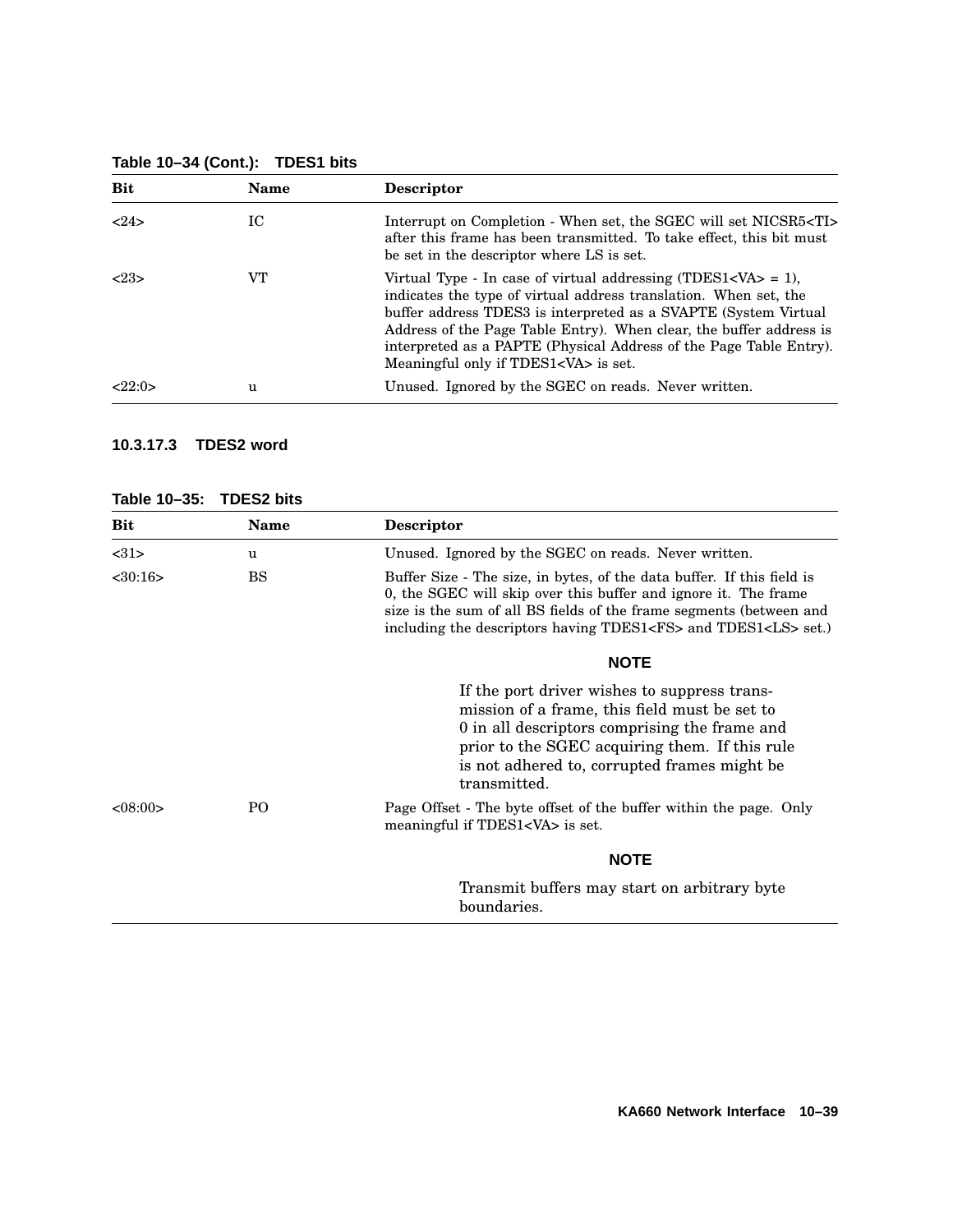#### **10.3.17.4 TDES3 word**

| <b>Name</b> | <b>Descriptor</b>                                                                                                                                                                                                                                                                                                                                                                                                                                                                                                            |
|-------------|------------------------------------------------------------------------------------------------------------------------------------------------------------------------------------------------------------------------------------------------------------------------------------------------------------------------------------------------------------------------------------------------------------------------------------------------------------------------------------------------------------------------------|
| SV/PV/PA    | SVAPTE/PAPTE/Physical Address - When TDES1 <va> is set, TDES3<br/>is interpreted as the address of the Page Table Entry and used in<br/>the virtual address translation process. The type of the address<br/>System Virtual address (SVAPTE) or Physical Address (PAPTE) is<br/>determined by TDES1<vt>. When TDES1<va> is clear, TDES3 is<br/>interpreted as the physical address of the buffer. When TDES1<ca><br/>is set, TDES3 is interpreted as the VAX physical address of another<br/>descriptor.</ca></va></vt></va> |
|             | <b>NOTE</b>                                                                                                                                                                                                                                                                                                                                                                                                                                                                                                                  |
|             | Transmit buffers may start on arbitrary byte<br>boundaries.                                                                                                                                                                                                                                                                                                                                                                                                                                                                  |
|             |                                                                                                                                                                                                                                                                                                                                                                                                                                                                                                                              |

## **Table 10–36: TDES3 bits**

#### **10.3.17.5 Transmit descriptor status validity**

Table 10–37 summarizes the validity of the Transmit descriptor status bits regarding the Transmission completion status:

| Transmission         |      | <b>Tx Status report</b> |              |                |              |              |                     |
|----------------------|------|-------------------------|--------------|----------------|--------------|--------------|---------------------|
| status               | LO – |                         |              | NC LC EC HF CC |              |              | (ES,TO,LE,TN,UF,DE) |
| Underflow            | X.   | $\mathbf{X}$            | V            | $V$ X          |              | $\mathbf{V}$ | v                   |
| Excessive collisions |      |                         | v            | V              | V            | $\mathbf{X}$ | V                   |
| Watchdog timeout     | X.   | v                       | $\mathbf{X}$ | X              | $\mathbf{X}$ | $\mathbf{V}$ | v                   |
| Internal Loopback    | X    | X                       | v            | v              | X            | v            | v                   |

**Table 10–37: Transmit descriptor status validity**

V - Valid

X - Meaningless

### **10.3.18 Setup frame**

A setup frame defines SGEC Ethernet destination addresses. These addresses will be used to filter all incoming frames. The setup frame is *never* transmitted over the Ethernet, nor looped back to the receive list. While the setup frame is being processed, the receiver logic will temporarily disengage from the Ethernet wire. The setup frame size is *always* 128 bytes and must be wholly contained in a single transmit buffer. There are two types of setup frames:

1. Perfect Filtering addresses (16) list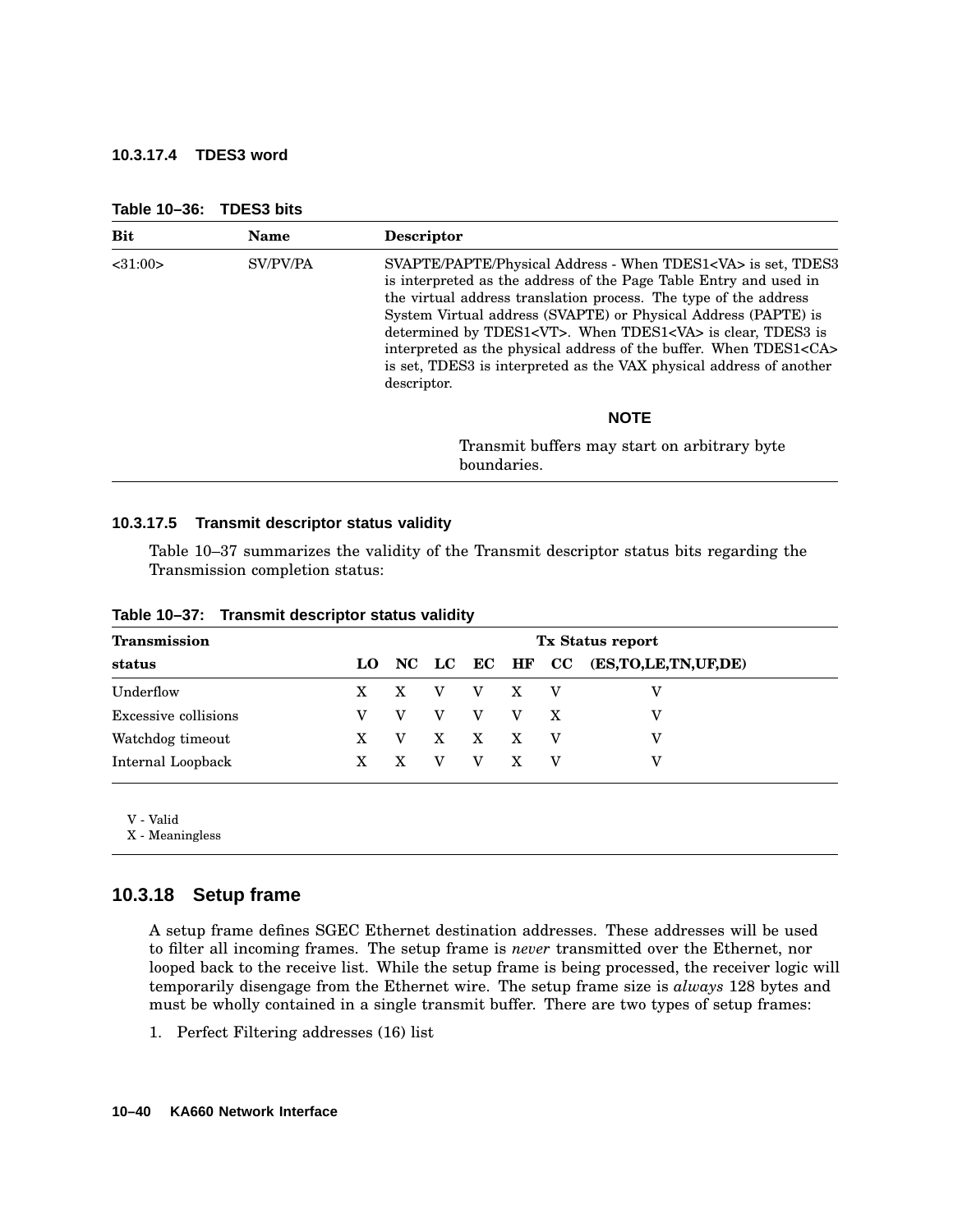2. Imperfect Filtering hash bucket (512) heads + one physical address.

#### **10.3.18.1 First setup frame**

A setup frame must be *queued* (**placed in the transmit list with SGEC ownership**) to the SGEC before the Reception process is started, except for when the SGEC operates in promiscuous reception mode.

#### **NOTE**

The self test completes with the SGEC Address filtering table fully set to "0". A Reception process started without loading a setup frame will reject all the incoming frames except those with a destination physical address = 000000h .

#### **10.3.18.2 Subsequent setup frame**

Subsequent setup frames may be queued to the SGEC regardless of the Reception process state. The only requirement for the setup frame to be processed, is that the Transmission process be in the RUNNING state. The setup frame will be processed after all preceding frames have been transmitted and after the current frame reception, if any, is completed.

The setup frame does not affect the Reception process state but during the setup frame processing, the SGEC is disengaged from the Ethernet wire.

#### **10.3.18.3 Setup frame descriptor**

The setup frame descriptor format is shown in Figure 10–16, and described in the following paragraphs.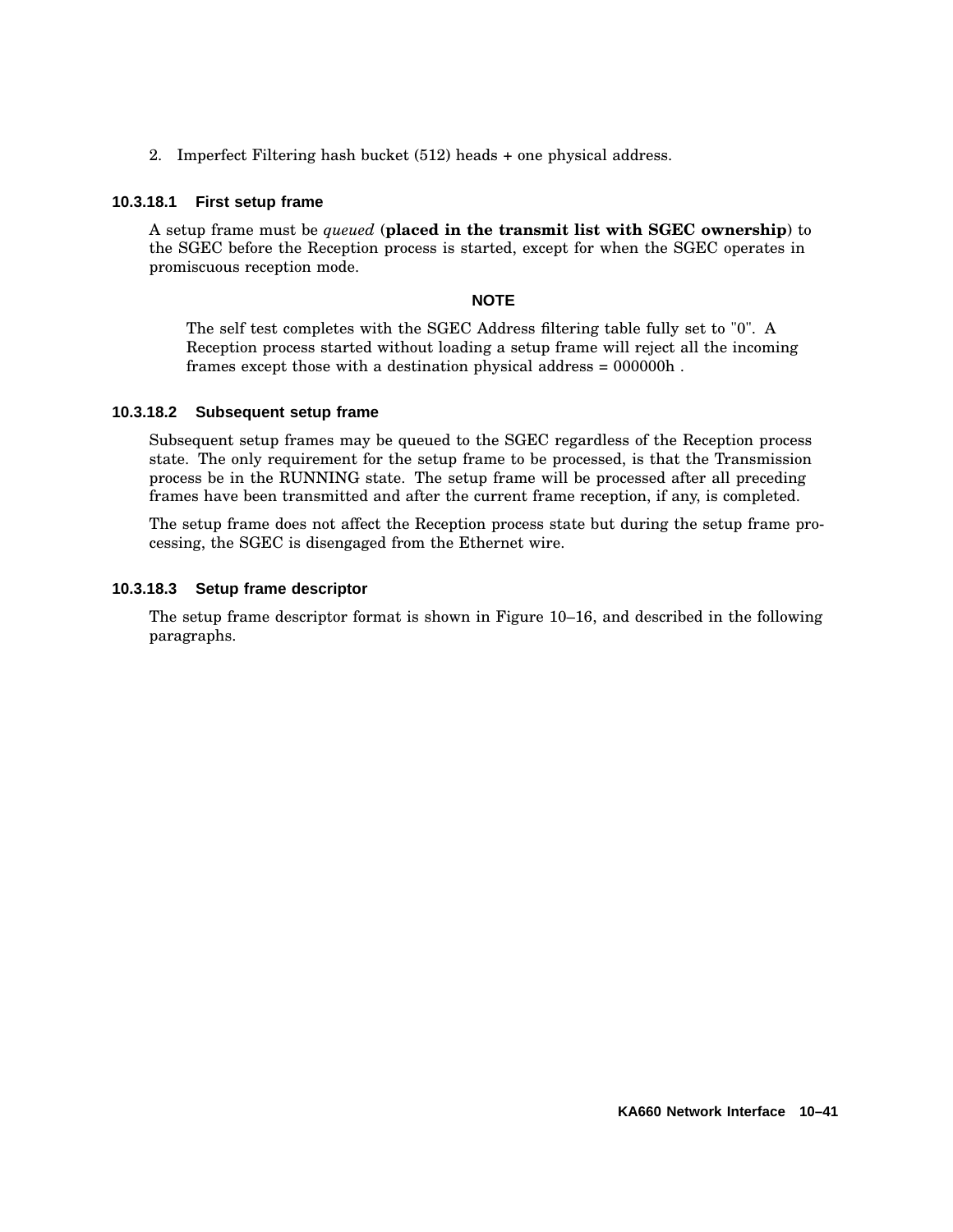

0 − SGEC writes as "0"

u - Ignored by the SGEC on read, never written

ESB90P0066

| Word              | Bit  | <b>Name</b> | <b>Description</b>                                                                                                                                                                                                                           |
|-------------------|------|-------------|----------------------------------------------------------------------------------------------------------------------------------------------------------------------------------------------------------------------------------------------|
| SDES <sub>0</sub> | <13> | SE          | Setup Error - When set, indicates the setup<br>frame buffer size in not 128 bytes.                                                                                                                                                           |
|                   | <15> | ES          | Error Summary - Set when SE is set.                                                                                                                                                                                                          |
|                   | <31> | <b>OW</b>   | Own bit - When set, indicates the descriptor is<br>owned by the SGEC. When cleared, indicates<br>the descriptor is owned by the host. The SGEC<br>clears this bit upon completing processing of the<br>descriptor and its associated buffer. |
| SDES <sub>1</sub> | 24>  | IC          | Interrupt on Completion - When set, the SGEC<br>will set NICSR5 <ti> after this setup frame has<br/>been processed.</ti>                                                                                                                     |

**Table 10–38: Setup frame descriptor bits**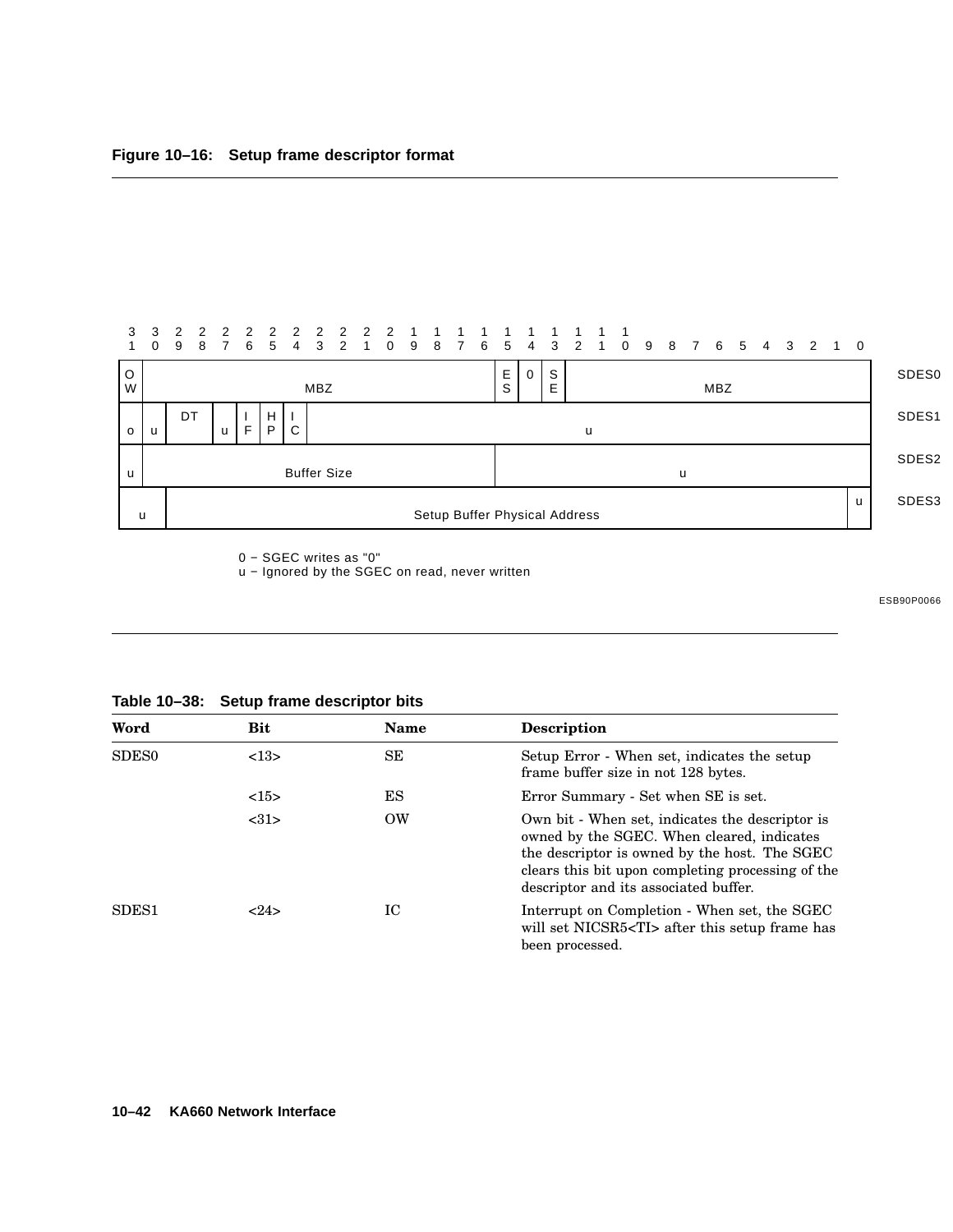| Word              | <b>Bit</b>    | <b>Name</b> | <b>Description</b>                                                                                                                                                                                                                                                                   |
|-------------------|---------------|-------------|--------------------------------------------------------------------------------------------------------------------------------------------------------------------------------------------------------------------------------------------------------------------------------------|
|                   | <25>          | HP          | Hash/Perfect filtering mode - When set, the<br>SGEC will interpret the setup frame as a hash<br>table, and do an imperfect address filtering.<br>The imperfect mode is useful when there are<br>more than 16 Multicast addresses to listen to.                                       |
|                   |               |             | When clear, the SGEC will do a perfect ad-<br>dress filter of incoming frames according to the<br>addresses specified in the setup frame.                                                                                                                                            |
|                   | <26>          | IF          | Inverse filtering - When set, the SGEC will do<br>an inverse filtering: the SGEC will receive the<br>incoming frames with destination address not<br>matching the perfect addresses and will reject<br>the frames with destination address matching<br>one of the perfect addresses. |
|                   |               |             | Meaningful only for Perfect_filtering (SDES1 <hp>=0),<br/>while Promiscuous and All Multicast modes are<br/>not selected (NICSR6<af>=0).</af></hp>                                                                                                                                   |
|                   | <29:28>       | DT          | Data Type - Must be 2 to indicate setup frame.                                                                                                                                                                                                                                       |
| SDES <sub>2</sub> | $<$ 30:16 $>$ | <b>BS</b>   | Buffer Size - Must be 128.                                                                                                                                                                                                                                                           |
| SDES <sub>3</sub> | <29:1>        | PA          | Physical Address - Physical address of setup<br>buffer.                                                                                                                                                                                                                              |
|                   |               |             | <b>NOTE</b>                                                                                                                                                                                                                                                                          |
|                   |               |             | Setup buffer must be word<br>aligned.                                                                                                                                                                                                                                                |

#### **Table 10–38 (Cont.): Setup frame descriptor bits**

#### **10.3.18.4 Perfect Filtering setup frame buffer**

This section describes how the SGEC interprets a setup frame buffer when SDES1<HP> is clear.

The SGEC can store 16 - full 48 bits Ethernet - destination addresses. It will compare the addresses of any incoming frame to these, and regarding the status of Inverse\_Filtering flag SDES1<IF>, will reject the following:

- Those which do not match, if  $SDES1 < IF > = 0$
- Those which match, if  $SDES1 < IF > = 1$

The setup frame *must always* supply all 16 addresses. Any mix of physical and Multicast addresses can be used. Unused addresses should be duplicates of one of the valid addresses. The addresses are formatted as shown in Figure 10–17.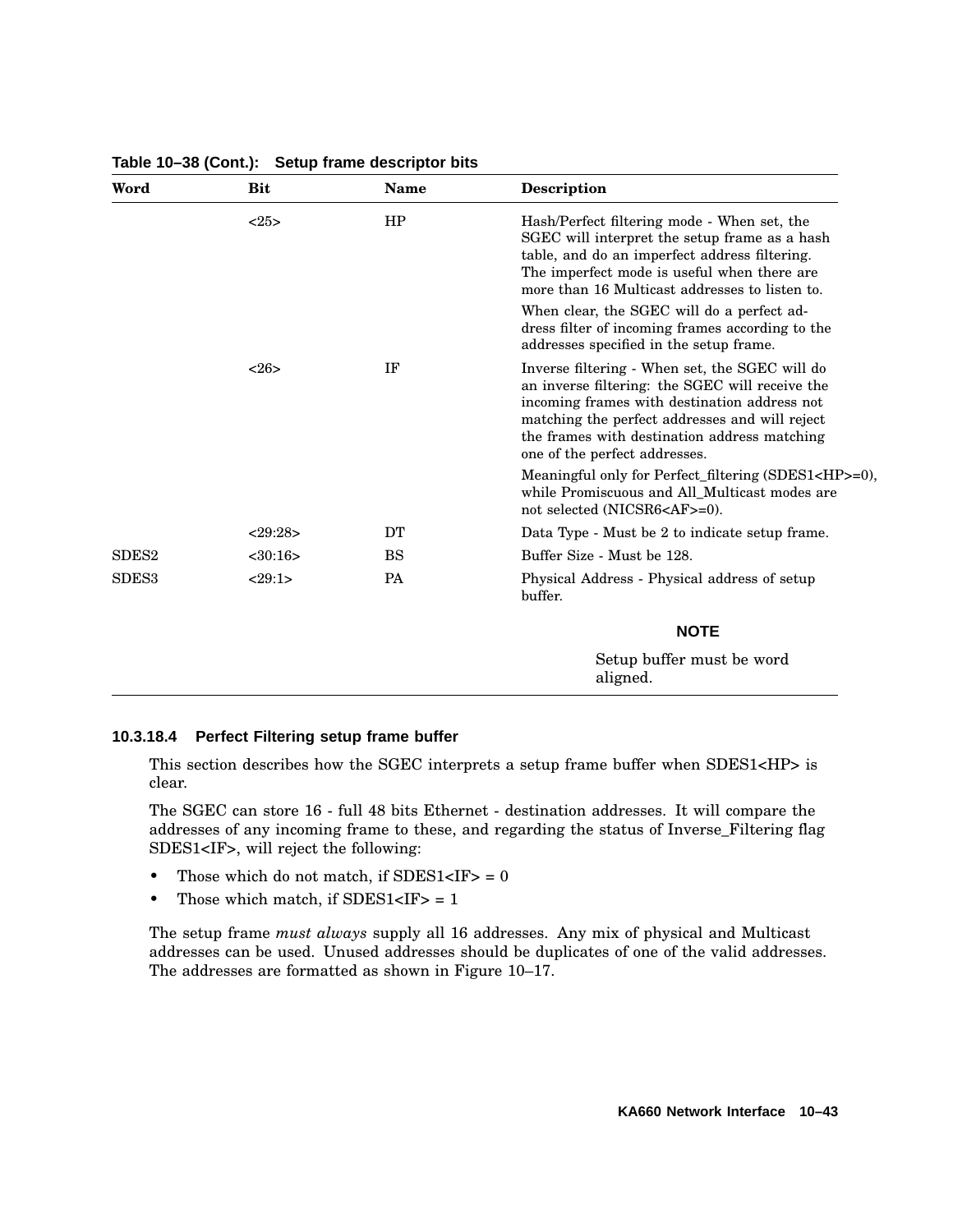



 $xxxxx = don't care$ 

ESB90P0067

**10–44 KA660 Network Interface**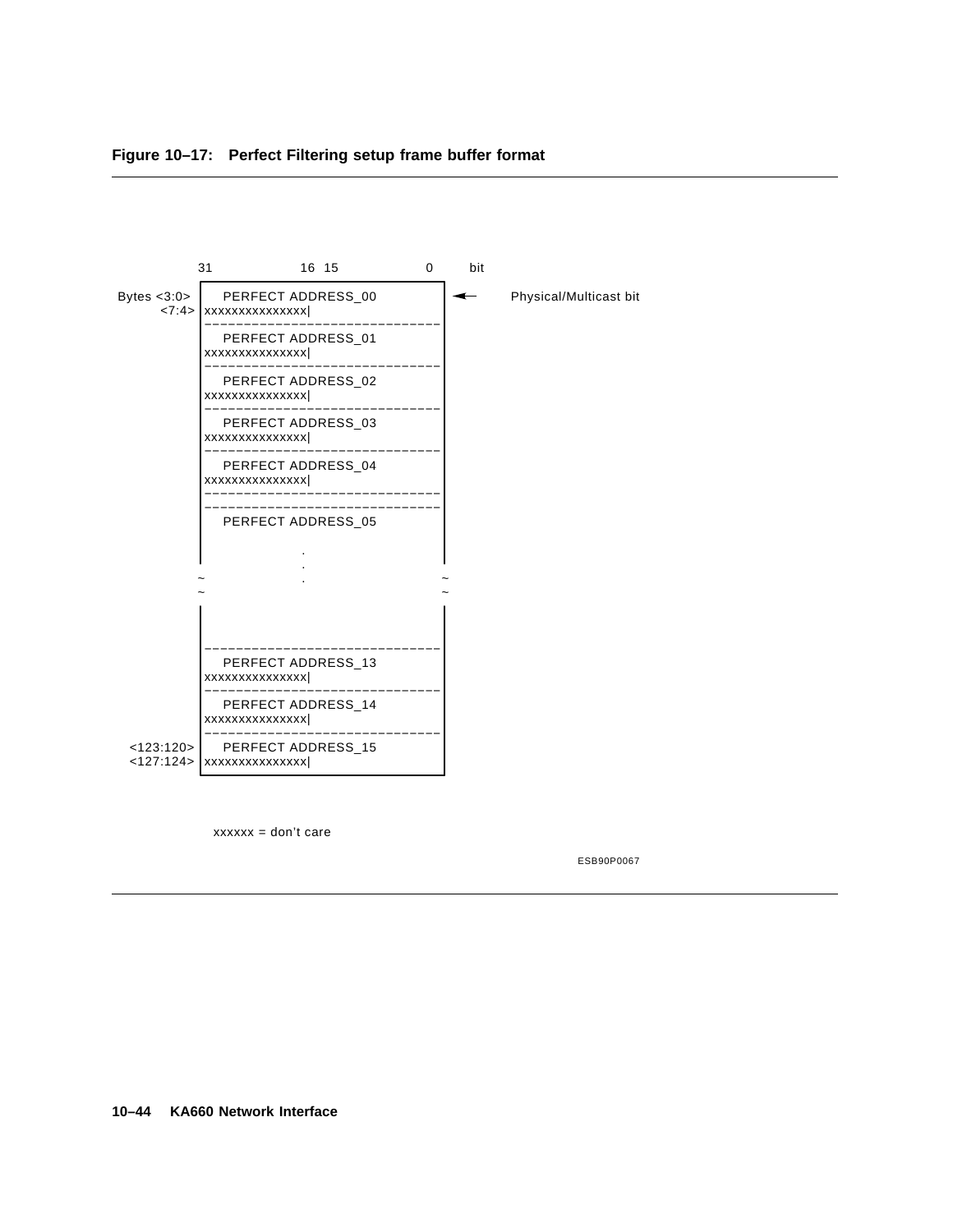The low-order bit of the low-order bytes is the address's Multicast bit.

Example 10–1 illustrates a Perfect Filtering Setup buffer (fragment).

**Example 10–1: Perfect filtering buffer**

```
Ethernet addresses to be filtered:
A8-09-65-12-34-7609-BC-87-DE-03-15
     .
     .
     .
  Setup frame buffer fragment:
2 126509AB00007634
    DE87BC09
    00001503
     .
     .
```
.

1 Two Ethernet addresses written according to the DEC STD 134 specification for address display.

**2** Those two addresses as they would appear in the buffer.

### **10.3.18.5 Imperfect Filtering setup frame buffer**

This section describes how the SGEC interprets a setup frame buffer when SDES1<HP> is set.

The SGEC can store 512 bits, serving as hash bucket heads, and one *physical* 48 bit Ethernet address. Incoming frames with Multicast destination addresses will be subjected to the imperfect filtering. Frames with physical destination addresses will be checked against the single physical address.

For any incoming frame with a **Multicast** destination address, the SGEC applies the standard Ethernet CRC function to the first six bytes containing the destination address, then uses the most significant nine bits of the result, as a bit index into the table. If the indexed bit is set, the frame is accepted. If it is cleared, the frame is rejected.

This filtering mode is called imperfect, because Multicast frames not addressed to this station may slip through, but it will still cut down the number of frames the host will be presented with.

The format for the hash table and the physical address is shown in Figure 10–18.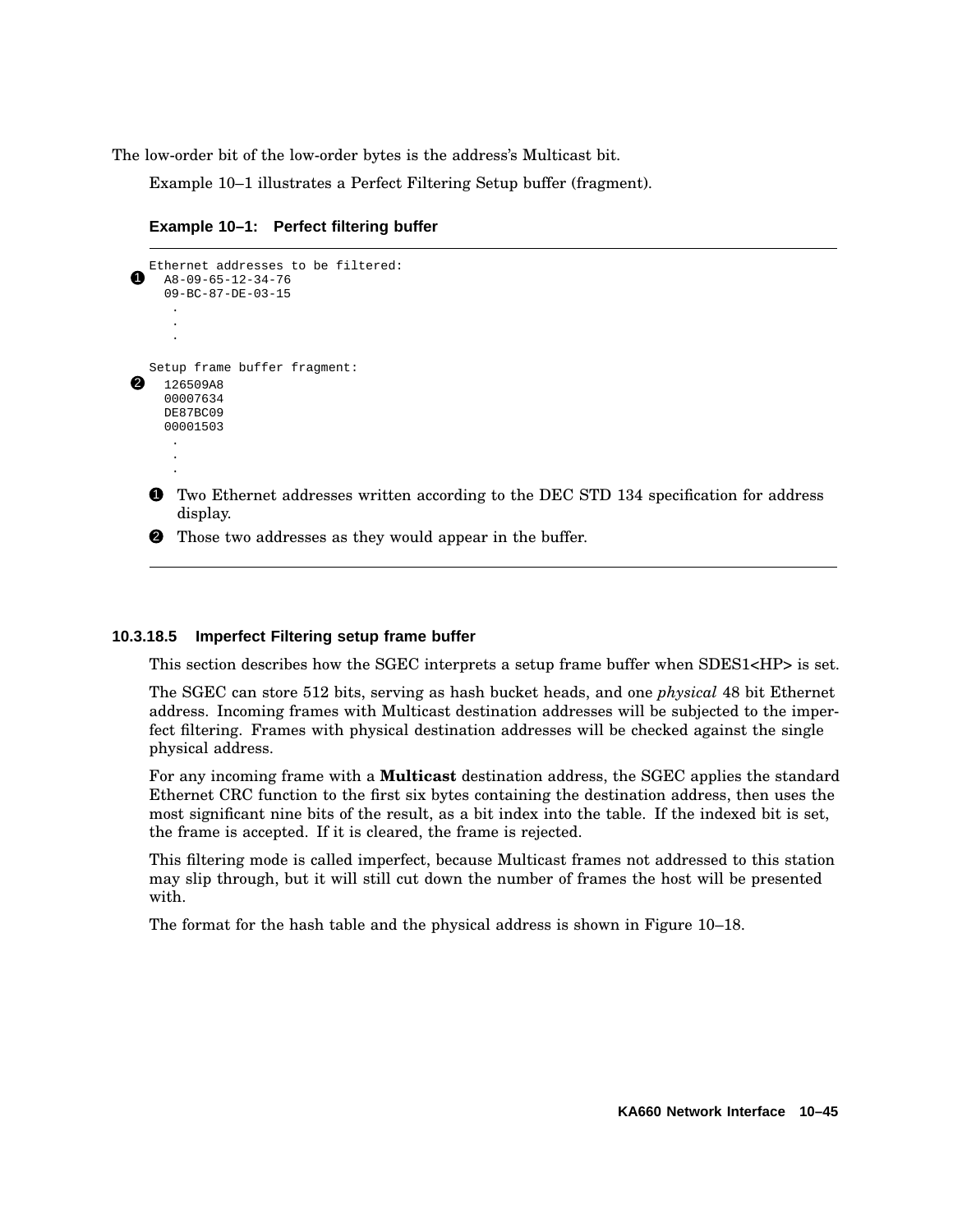

Bits are sequentially numbered from right to left and down the table. For example, if CRC(destination address) $<8:0>=33$ , the SGEC will examine bit #1 in the second longword.

Example 10–2 illustrates an Imperfect Filtering Setup frame buffer.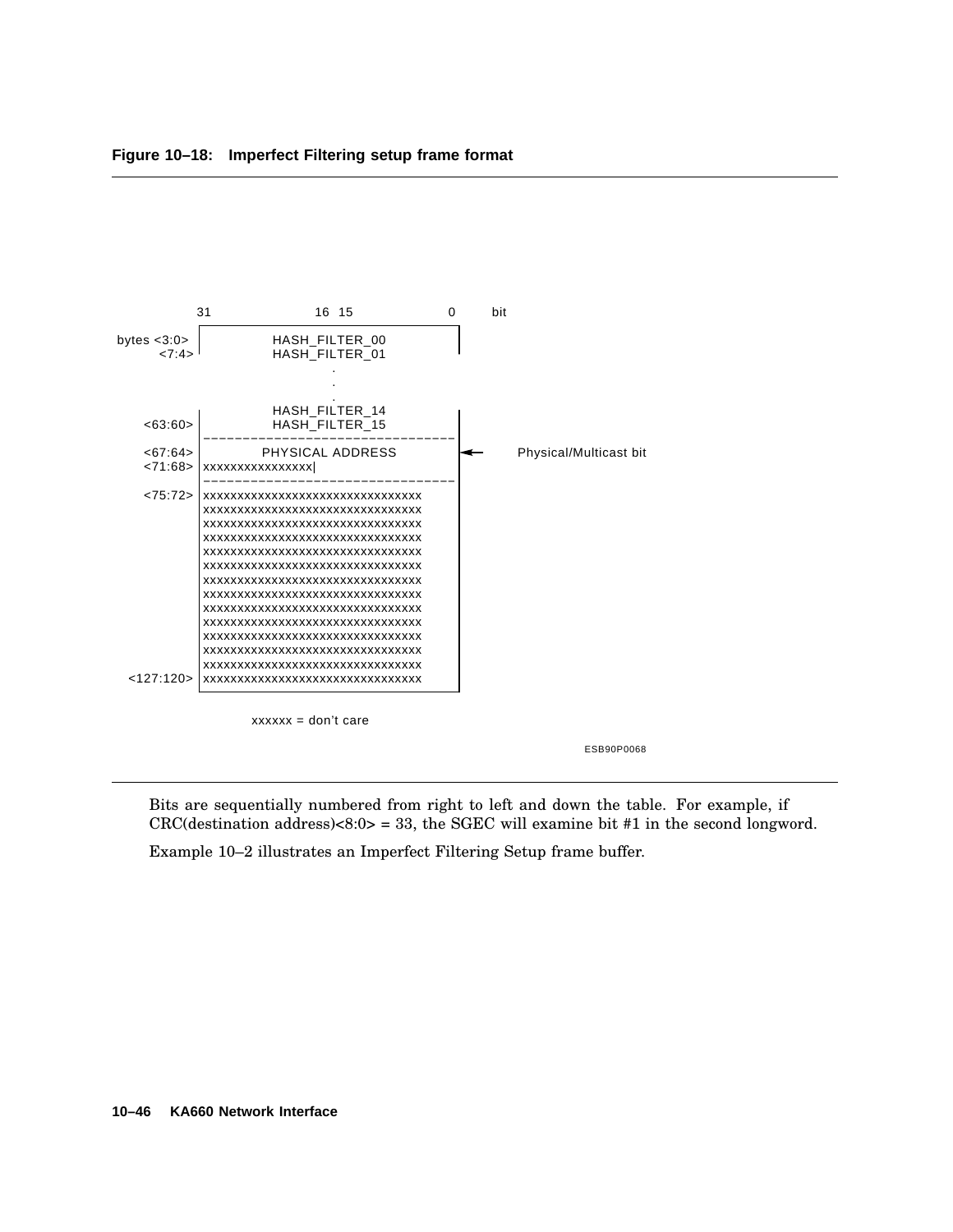### **Example 10–2: Imperfect filtering buffer**

```
Ethernet addresses to be filtered:
\bullet 25-00-25-00-27-00
    A3-C5-62-3F-25-87
    D9-C2-C0-99-0B-82
    7D-48-4D-FD-CC-0A
    E7-C1-96-36-89-DD
    61-CC-28-55-D3-C7
    6B-46-0A-55-2D-7E
2 A8-12-34-35-76-08Setup frame buffer:<br>
\bullet 00000000
   00000000
    10000000
    00000000
    00000000
    00000000
    40000000
    00000080
    00100000
    00000000
    10000000
    00000000
    00000000
    00000000
    00010000
    00000000
    00400000
4 353412A8
    00000876
```
1 Ethernet Multicast addresses written according to the DEC STD 134 specification for address display.

- **2** An Ethernet physical address.
- <sup>3</sup> The first part of an Imperfect filter Setup frame buffer with set bits for the <sup>1</sup> Multicast addresses.
- $\bullet$  The second part of the buffer with the  $\bullet$  physical address.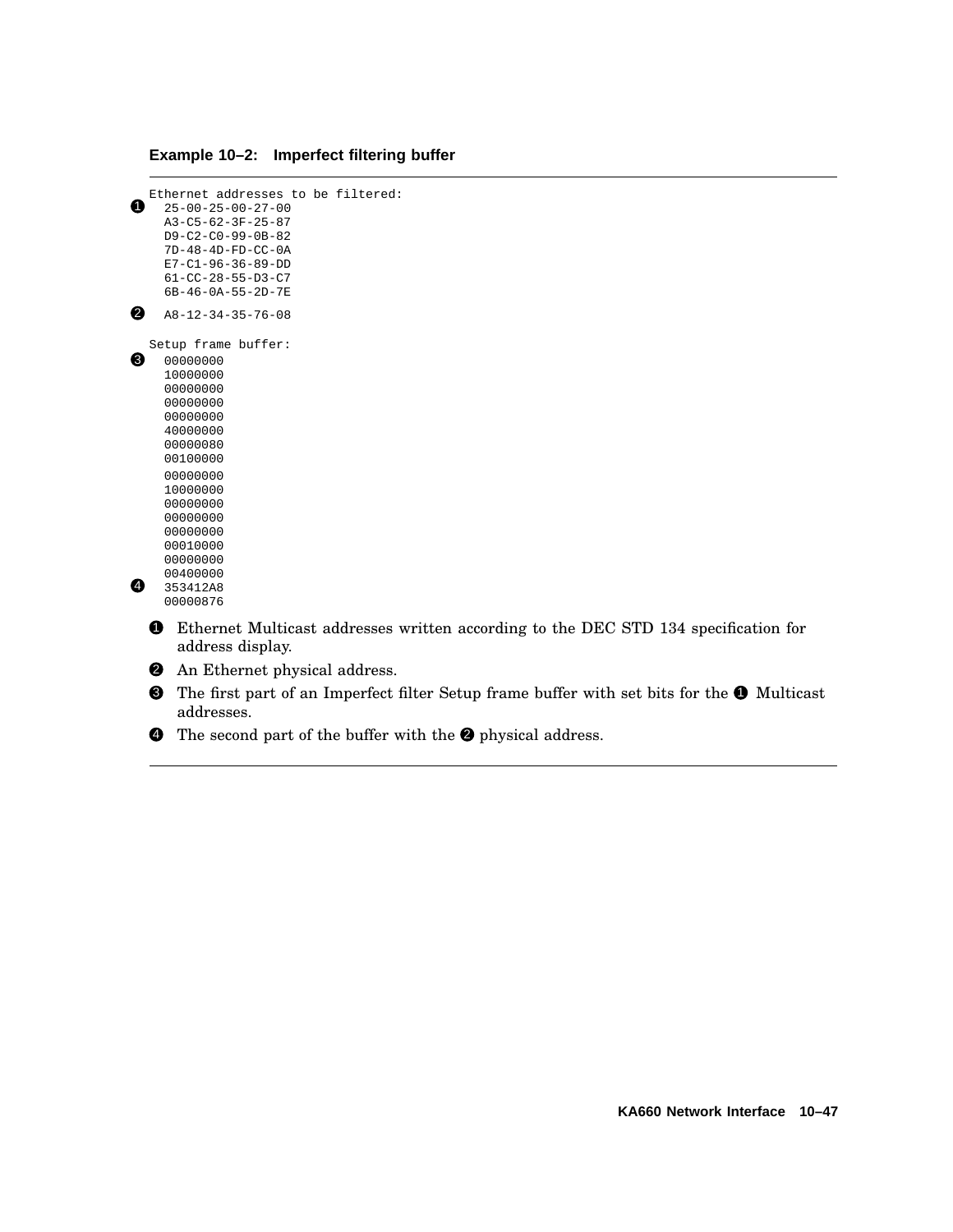Example 10–3 shows a C program to compute the hash bucket heads and create the resultant Setup frame buffer.

**Example 10–3: Imperfect filtering Setup frame buffer creation C program**

```
#include <stdio>
unsigned int imperfect_setup_frame[128/4], \prime* The setup buffer - 128 */
     /* bytes */
  address[2],
 crc[33]; \frac{1}{x} CRC residue vector */
main()
{
   int i, hash;
/ * * /
/* This program accepts 48 bits Ethernet addresses and builds a Setup frame */
/* buffer for imperfect filtering. \star /
              * /
/* Addresses must be entered in hexadecimal. The multicast bit is the least */<br>/* significant bit of the least significant digit of the first 32 bits. *//* significant bit of the least significant digit of the first 32 bits.
/* Non-multicast addresses are ignored. */<br>/* ** /
/* Input is terminated by keying CTRL/Z after which the program prints out */<br>/* the buffer. */
/* the buffer.
/*
main_loop:
/* Prompt user for the Ethernet address
   printf("\n\n Enter the first 32 bits (HEX) - ");
    if (scanf("%x", &address[0]) == EOF)
 {
    printf("\n\n Imperfect Setup buffer printout\n");
     for (i=0; i < 128/4; i++)
  printf("%08X\n", imperfect_setup_frame[i]);
     exit(1);}
    printf("\n Enter the remaining 16 bits (HEX) - ");
    scanf("%x",&address[1]);
/* Ignore non multicast addresses */
     if ((address[0] & 1) == 0)goto main_loop;
/* Compute the hash function */
   hash = address\_crc (address[0],address[1]);
/* Set the appropriate bit in the Setup buffer *imperfect_setup_frame[hash/32] =
imperfect_setup_frame[hash/32] | 1 << hash%32;
    goto main_loop;
}
```
**Example 10–3 (continued on next page)**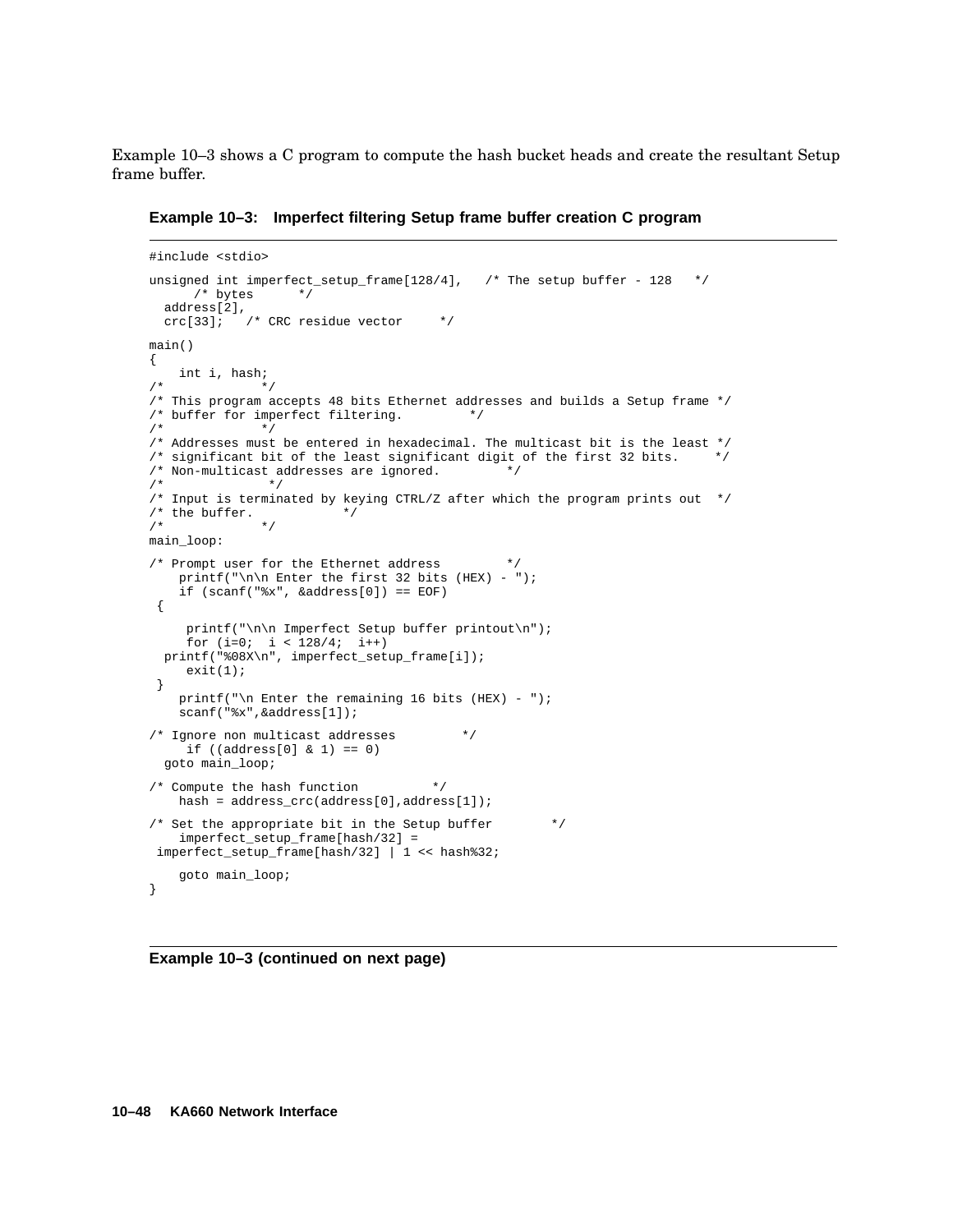**Example 10–3 (Cont.): Imperfect filtering Setup frame buffer creation C program**

```
int address_crc( unsigned int lsb32 , unsigned int msb16)
{
     int j,hash = 0;
/* Set CRC to all 1's *for (j=0; j < 33; j++)crc[j] = 1;/* Compute the address CRC by running the CRC 48 steps */
    for (i=0; j < 32; j++)nextstate(lsb32 & 1<<j ? 1 : 0);
    for (i=0; j < 16; j++)nextstate(msb16 & 1<<j ? 1 : 0);
/* Extract 9 most significant bits from the CRC residue */
     for (j=24; j < 33; j++)hash = hash<<1 | crc[j];
    return hash;
}
nextstate(dat)
int dat;
{
  int i,mean;
  mean = \text{crc}[32] ^ dat;
  for(i=32;i>=2;i--) <math>crc[i]=crc[i-1];\text{crc}[27] = \text{crc}[27] \wedge mean;
  \text{crc}[24] = \text{crc}[24] ^ mean;
  \text{crc}[23] = \text{crc}[23] ^ mean;
  \text{crc}[17] = \text{crc}[17] \wedge mean;
  \text{crc}[13] = \text{crc}[13] ^ mean;
  \text{crc}[12] = \text{crc}[12] ^ mean;
  \text{crc}[11] = \text{crc}[11] ^ mean;
  crc[9] = crc[9] \land mean;
  crc[8] = crc[8] ^ mean;
  \text{crc}[6] = \text{crc}[6] \land \text{mean};crc[5] = crc[5] \land mean;
  \text{crc}[3] = \text{crc}[3] \land \text{mean};\text{crc}[2] = \text{crc}[2] ^ mean;
  \text{crc}[1] = \text{mean};
```
### **10.3.19 SGEC operation**

#### **10.3.19.1 Hardware and Software Reset**

The SGEC responds to two types of reset commands: a hardware reset through the RESET\_L pin, and a software reset command triggered by setting NICSR6<RE>. In **both cases**, the SGEC **aborts** all ongoing processing and starts the Reset sequence. The SGEC restarts and reinitializes all internal states and registers. *No internal states are retained, no descriptors are owned and all the host visible registers are set to ''0'', except where otherwise noted.*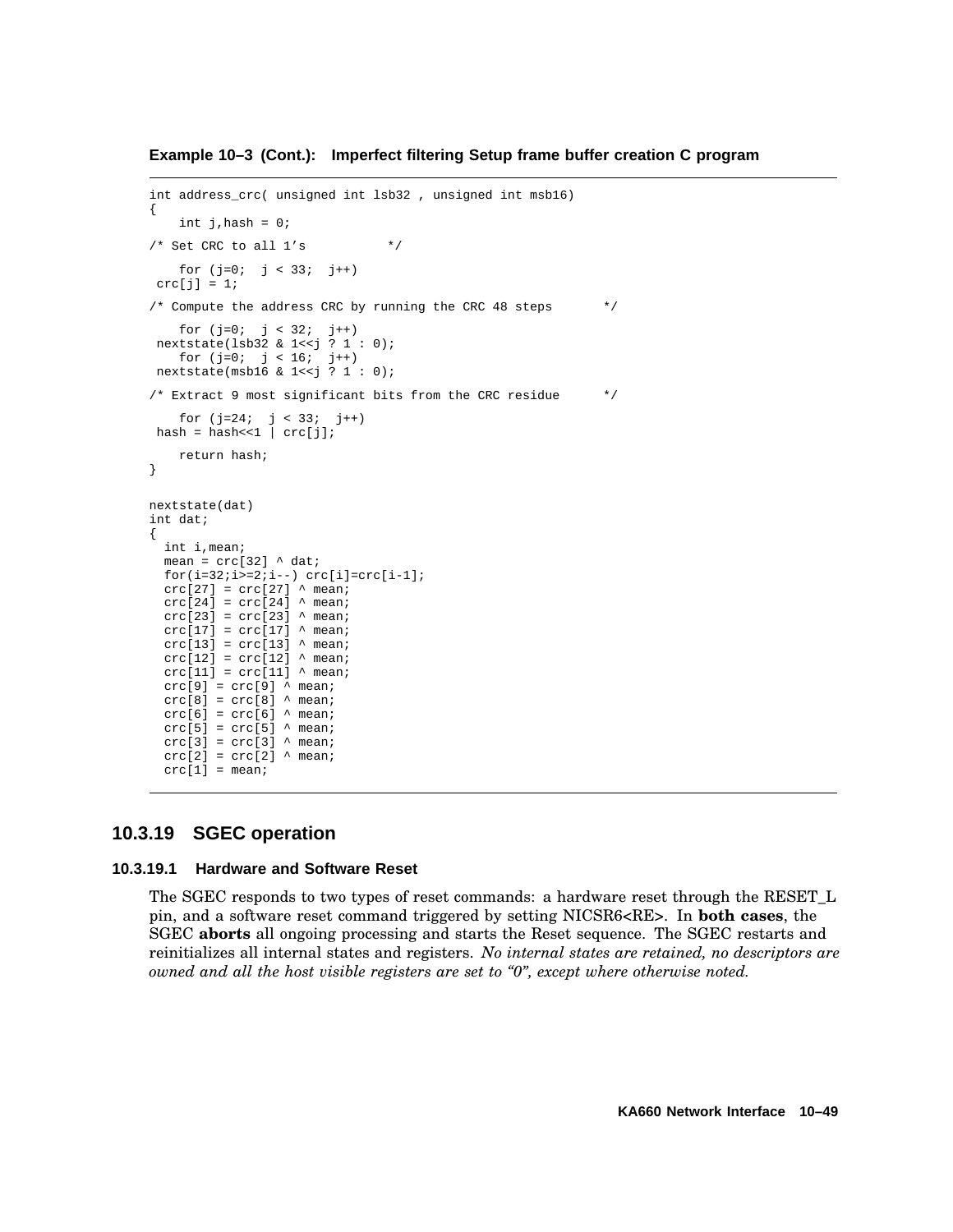### **NOTE**

The SGEC does not explicitly disown any owned descriptor; so descriptors OWNED bits might be left in a state indicating SGEC ownership.

Table  $10-39$  indicates the NICSR fields which are not set to " $0$ " after reset:

| Table 10-39: |  |
|--------------|--|
|--------------|--|

| Field              | <b>Value</b>                       |
|--------------------|------------------------------------|
| NICSR <sub>3</sub> | Unpredictable                      |
| NICSR4             | Unpredictable                      |
| NICSR5 <dn></dn>   |                                    |
| NICSR6 <bl></bl>   |                                    |
| NICSR6 <re></re>   | Unpredictable after HARDWARE reset |
|                    | 1 after SOFTWARE reset             |
| NICSR7             | Unpredictable                      |
| NICSR9             | $RT = TT = 1250$                   |

After the reset sequence completes, the SGEC executes the self test procedure to do basic checking.

If the self test completes successfully, the SGEC initializes the SGEC, and sets the Initialization Done flag NICSR5<ID>.

At the first failure detected in one of the basic tests executed in the self\_test routine, the test is aborted and the self\_test failure NICSR5<SF> is set together with the self\_test error status NICSR5<SS>which indicates the failure reason.

### **INFO**

The self test takes 25ms to complete after Hardware or Software RESET.

If the initialization completes successfully, the SGEC is ready to accept further host commands. Both the Reception and Transmission processes are placed in the STOPPED state.

Successive reset commands (either hardware or software) may be issued. The only restriction is that SGEC NICSRs should not be accessed during a 1µsecond period following the reset. Access during this period will result in a CP-BUS timeout error. Access to SGEC NICSRs during the self test are permitted; however, only NICSR5 reads should be performed.

#### **10.3.19.2 Interrupts**

Interrupts are generated as a result of various events. NICSR5 contains all the status bits which may cause an interrupt, provided NICSR6<IE> is set. The port driver must clear the interrupt bits (by writing a "1" to the bit position), to enable further interrupts from the same source.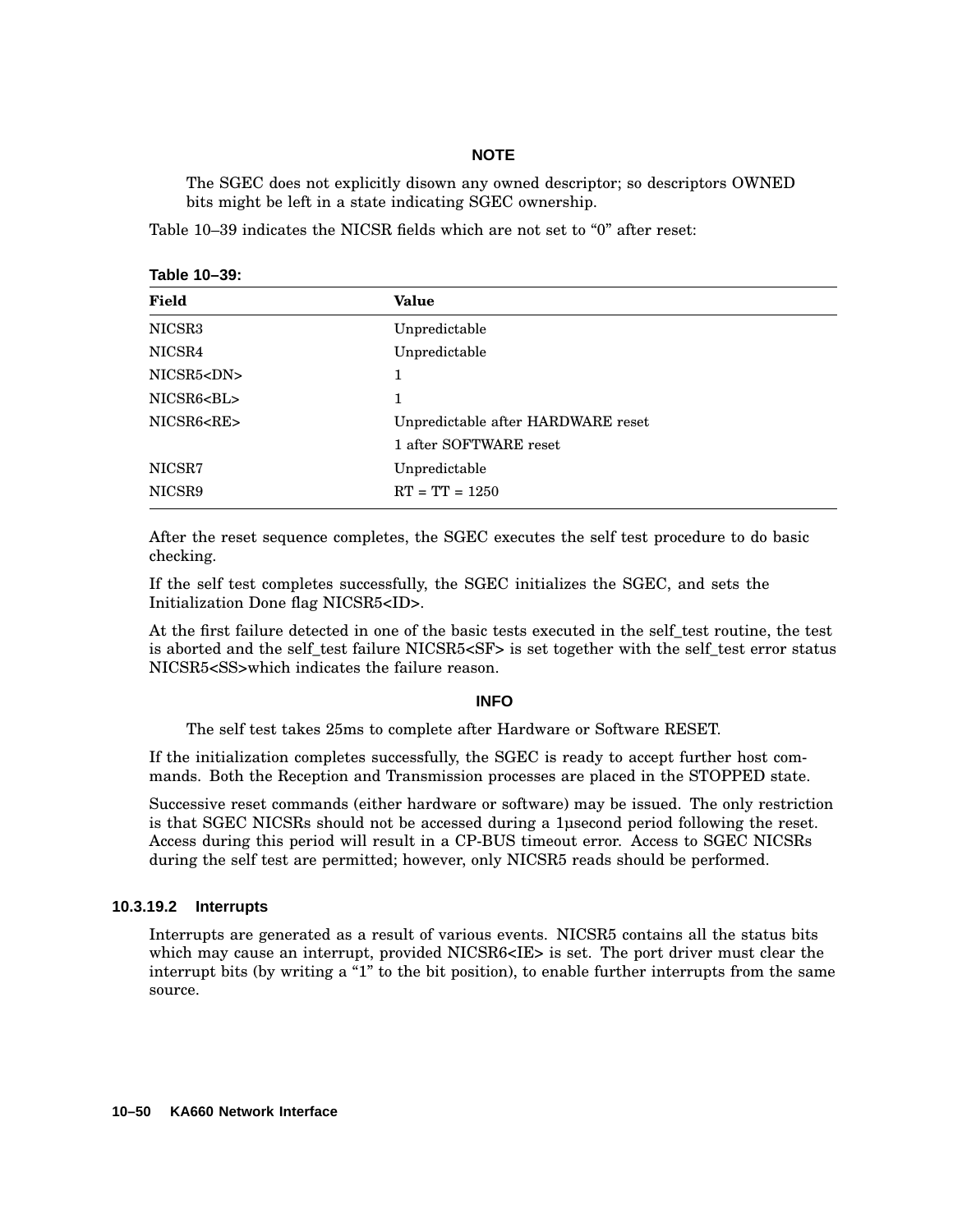Interrupts are *not queued*, and if the interrupting event reoccurs *before* the port driver has responded to it, no additional interrupts will be generated. For example, NICSR5<RI> indicates *one or more* frames were delivered to host memory. The port driver should scan *all* descriptors, from its last recorded position up to the first SGEC owned one.

An interrupt will only be generated *once* for simultaneous, multiple interrupting events. It is the port driver responsibility to scan NICSR5 for the interrupt cause(s). The interrupt will not be *regenerated*, unless a *new* interrupting event occurs *after* the host acknowledged the previous one, and provided the port driver *cleared* the appropriate NICSR5 bit(s). For example, NICSR5<TI> and NICSR5<RI> may both set, the host acknowledges the interrupt and the port driver begins executing by reading NICSR5. Now NICSR5<RU> sets. The port driver writes back its copy of NICSR5, clearing NICSR5<TI> and NICSR5<RI>. After the host IPL is lowered below the SGEC level, another interrupt will be delivered with the NICSR5<RU> bit set.

Should the port driver clear *all* NICSR5 set interrupt bits before the interrupt has been acknowledged, the interrupt will be suppressed.

### **10.3.19.3 Startup procedure**

A sequence of checks and commands must be performed by the port driver to prepare the SGEC for operation.

- 1. Wait for the SGEC to complete its Initialization sequence by polling on NICSR5<ID> and NICSR5<SF> (refer to Section 10.3.7 for details).
- 2. Examine NICSR5<SF> to find out whether the SGEC passed its self test. If it did not, it should be replaced (refer to Section 10.3.7 for details).
- 3. Write NICSR0 to establish system configuration dependent parameters (refer to Section 10.3.3 for details).
- 4. If the port driver intends to use VAX virtual addresses, NICSR7 must be written to identify the System Page Table to the SGEC (refer to Section 10.3.9 for details).
- 5. If the port driver wishes to change the default settings of the watchdog timers, it must write to NICSR9 (refer to Section 10.3.11 for details).
- 6. The port driver must create the transmit and receive descriptor lists, then write to NICSR3 and NICSR4 to provide the SGEC with the starting address of each list. The first descriptor on the transmit list will usually contain a setup frame (refer to Section 10.3.6 for details).
- 7. Write NICSR6 to set global operating parameters and start the Transmission and Reception processes. The Reception and Transmission processes enter the RUNNING state and attempt to acquire descriptors from the respective descriptor lists and begin processing incoming and outgoing frames (refer to Section 10.3.8 for details). The Reception and Transmission processes are independent of each other and can be started and stopped separately.

### **CAUTION**

If address filtering (either perfect or imperfect) is desired, the Reception process should only be started after the Setup frame has been processed.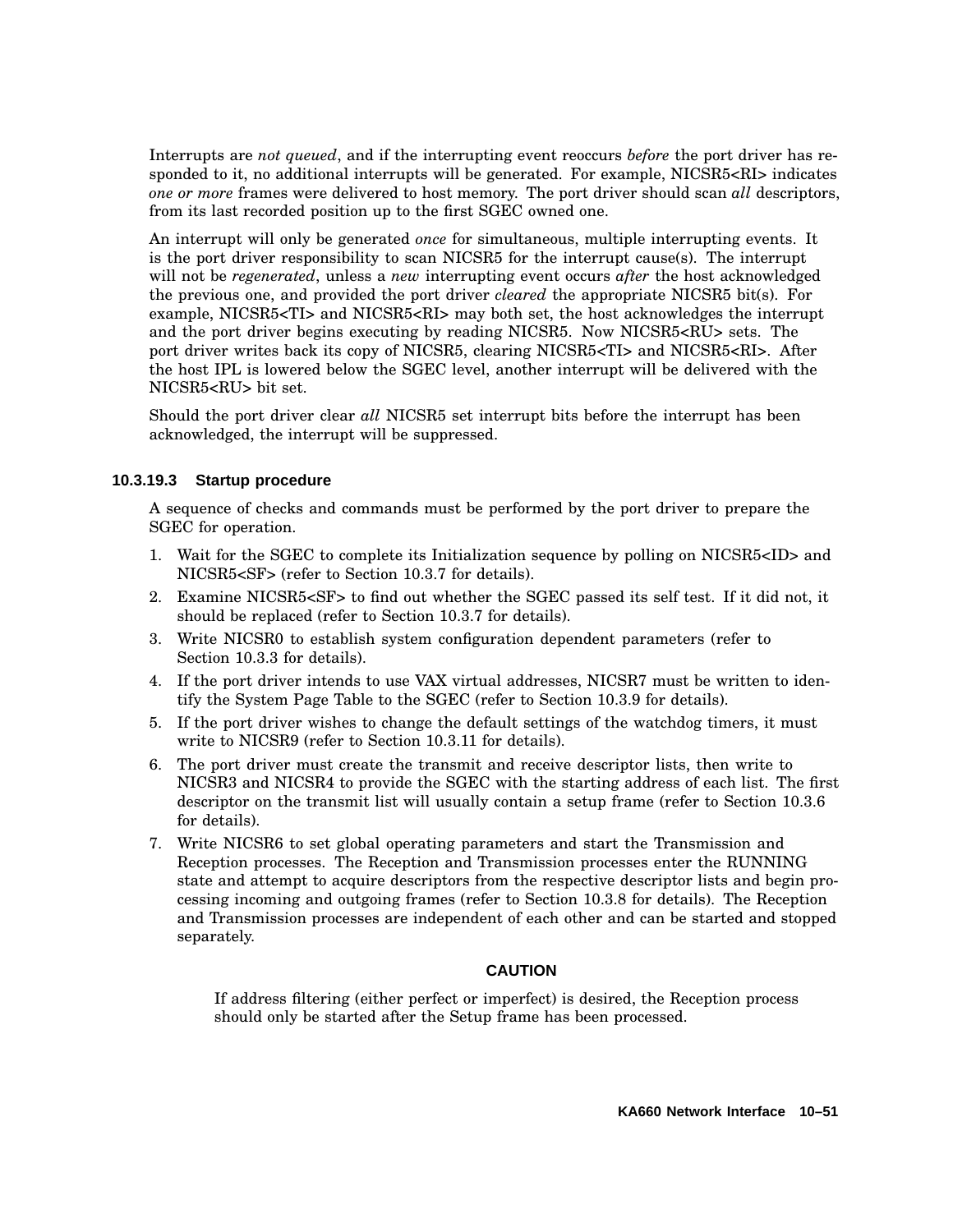8. The port driver now waits for any SGEC interrupts. If either the Reception or Transmission processes were SUSPENDED, the port driver must issue the Poll Demand command after it has rectified the suspension cause.

### **10.3.19.4 Reception process**

While in the RUNNING state, the Reception process polls the receive descriptor list, attempting to acquire free descriptors. Incoming frames are processed and placed in acquired descriptors' data buffers, while status information is written to the descriptor RDES0 words. The SGEC always tries to acquire an extra descriptor in anticipation of incoming frames. Descriptor acquisition is attempted under the following conditions:

- Immediately after being placed in the RUNNING state through setting of NICSR6<SR>.
- The SGEC begins writing frame data to a data buffer pointed to by the current descriptor.
- The last acquired descriptor chained  $(RDES1 = 1)$  to another descriptor.
- A virtual translation error was encountered RDES0<TN> while the SGEC was translating the buffer base address of the acquired descriptor .

As incoming frames arrive, the SGEC strips the preamble bits and stores the frame data in the receive FIFO. Concurrently, it performs address filtering according to NICSR6 fields AF, HP and its internal filtering table. If the frame fails the address filtering, it is ignored and purged from the FIFO. Frames which are shorter than 64 bytes, due to collision or premature termination are also ignored and purged from the FIFO, unless NICSR6<PB> is set.

After 64 bytes have been received, the SGEC begins transferring the frame data to the buffer pointed to by the current descriptor. If Data Chaining is enabled (NICSR6<DC> clear), the SGEC will write frame data overflowing the current data buffer into successive buffer(s). The SGEC sets the RDES0<FS> and RDES0<LS> in the first and last descriptors, respectively, to delimit the frame. Descriptors are released (RDES0<OW> bit cleared) as their data buffers fill up or the last segment of a frame has been transferred to a buffer.

The SGEC sets RDES0<LS> and the RDES0 status bits in the last descriptor it releases for a frame. After the last descriptor of a frame is released, the SGEC sets NICSR5<RI>.

This process is repeated until the SGEC encounters a descriptor flagged as owned by the host. After filling up all previously acquired buffers, the Reception sets NICSR5<RU> and enters the SUSPENDED state. The position in the receive list is retained.

Any incoming frames while in this state will cause the SGEC to fetch the current descriptor in the host memory. If the descriptor is now owned by the SGEC, the Reception re-enters the RUNNING state and starts the frame reception.

If the descriptor is still owned by the host, the SGEC increments the Missed Frames Counter (NICSR10<MFC>) and discards the frame.

Table 10–40 summarizes the Reception process state transitions and resulting actions: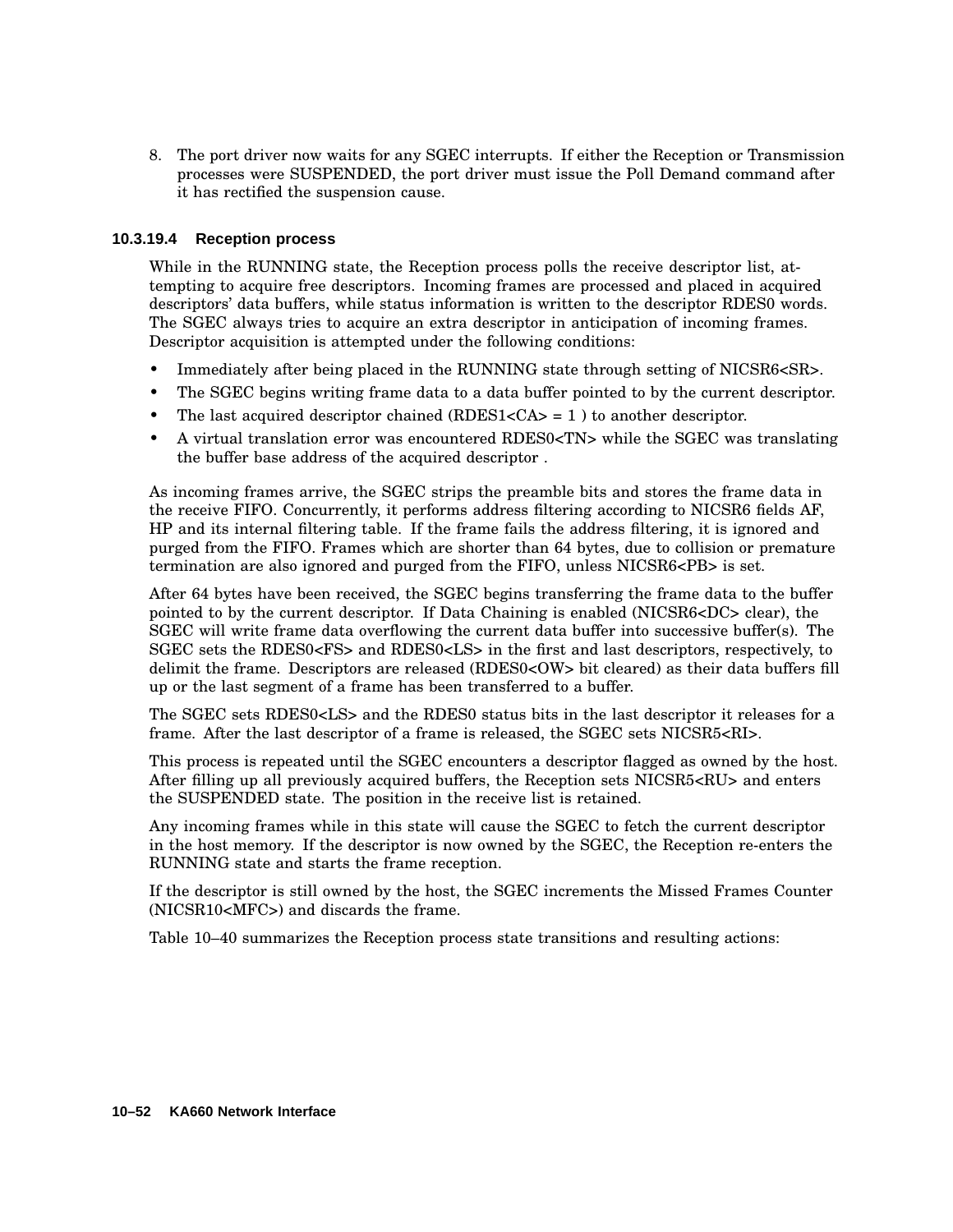| <b>From state</b> | Event                                                          | To state         | <b>Action</b>                                                                                                                                                                                                             |
|-------------------|----------------------------------------------------------------|------------------|---------------------------------------------------------------------------------------------------------------------------------------------------------------------------------------------------------------------------|
| <b>STOPPED</b>    | <b>Start Reception command</b>                                 | <b>RUNNING</b>   | Receive polling begins from<br>last list position or from the<br>the list head if this is the first<br>Start command issued, or if the<br>receive descriptor list address<br>(NICSR3) was modified by the<br>port driver. |
| <b>RUNNING</b>    | SGEC attempts acquisition of a<br>descriptor owned by the host | <b>SUSPENDED</b> | $NICSR5 < RU$ is set when the<br>last acquired descriptor buffer<br>is consumed. Position in list<br>retained.                                                                                                            |
| <b>RUNNING</b>    | Stop Reception command                                         | <b>STOPPED</b>   | Reception process is STOPPED<br>after the current frame, if any,<br>is completely transferred to<br>data buffer(s). Position in list<br>retained.                                                                         |
| <b>RUNNING</b>    | Memory or host bus parity error<br>encountered                 | <b>STOPPED</b>   | Reception is cut off and<br>NICSR5 <me> is set.</me>                                                                                                                                                                      |
| <b>RUNNING</b>    | Reset command                                                  | <b>STOPPED</b>   | Reception is cut off.                                                                                                                                                                                                     |
| <b>SUSPENDED</b>  | Rx Poll demand or Incoming<br>frame and available descriptor   | <b>RUNNING</b>   | Receive polling resumes from<br>last list position or from the list<br>head if NICSR3 was modified<br>by the port driver.                                                                                                 |
| <b>SUSPENDED</b>  | Stop Reception command                                         | <b>STOPPED</b>   | None.                                                                                                                                                                                                                     |
| <b>SUSPENDED</b>  | Reset command                                                  | <b>STOPPED</b>   | None.                                                                                                                                                                                                                     |

**Table 10–40: Reception process state transitions**

### **10.3.19.5 Transmission process**

While in the RUNNING state, the Transmission process polls the transmit descriptor list for any frames to transmit. Frames are built and transmitted on the Ethernet wire. Upon completing frame transmission (or giving up), status information is written to the TDES0 words. Once polling starts, it continues (in sequential or descriptor chained order) until the SGEC encounters a descriptor flagged as owned by the host, or an error condition. At this point, the Transmission process is placed in the SUSPENDED state and NICSR5<TI> is set.

NICSR5<TI> will also be set after completing transmission of a frame which has TDES1<IC> set in its last descriptor. In this case, the Transmission process remains in the RUNNING state.

Frames may be data chained and span several buffers. Frames must be delimited by TDES1<FS> and TDES1<LS> in the first and last descriptors, respectively, containing the frame. While in the RUNNING state, as the Transmission process starts, it first expects a descriptor with TDES1<FS> set. Frame data transfer from the host buffer to the internal FIFO is initiated. Concurrently, if the current frame had TDES1<LS> clear, the Transmission process attempts to acquire the next descriptor, expecting TDES1<FS> and TDES1<LS> to be clear indicating an intermediary buffer, or TDES1<LS> to be set, indicating the end of the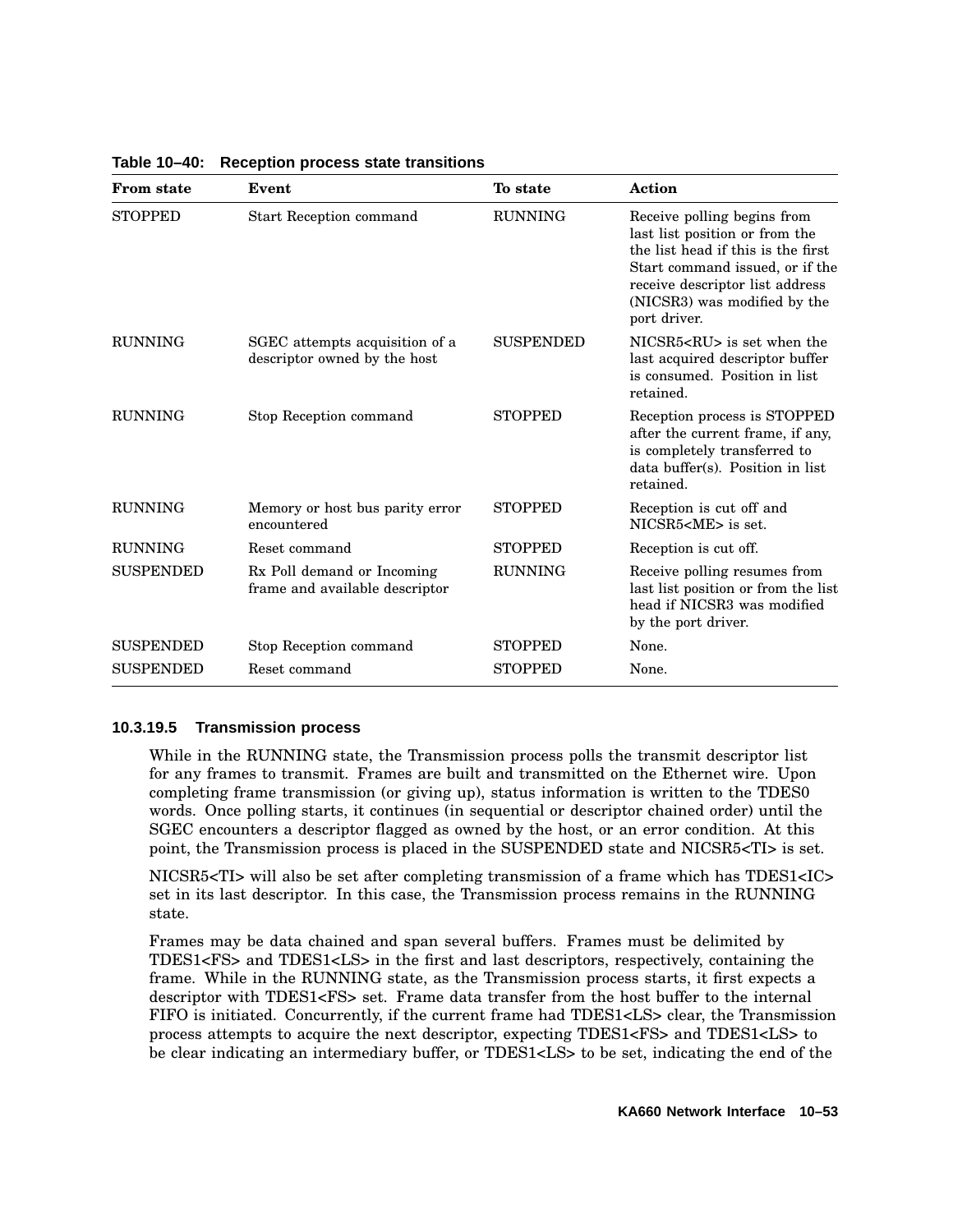frame. After the last buffer of the frame has been transmitted, the SGEC writes back final status information to the TDES0 word of the descriptor having TDES1<LS> set, optionally sets NICSR5<TI> if TDES1<IC> was set, and repeats the process with the next descriptor(s). Actual frame transmission begins *after at least 72 bytes* have been transferred to the internal FIFO, or *a full frame is contained* in the FIFO. Descriptors are released (TDES0<OW> bit cleared) as soon as the SGEC is through processing a descriptor.

Transmit polling suspends under the following conditions:

- the SGEC reaches a descriptor with TDES0<OW> clear. To resume, the port driver must give descriptor ownership to the SGEC and issue a Poll Demand command.
- The TDES1<FS> and TDES1<LS> are incorrectly paired or out of order. TDES0<LE> will be set.
- A frame transmission is given up due to a locally induced error. The appropriate TDES0 bit is set.

The Transmission process enters the SUSPENDED state and sets NICSR5<TI>. Status information is written to the TDES0 word of the descriptor causing the suspension. The position in the transmit list, in all of the above cases, is retained. The retained position is that of the *descriptor following the last descriptor closed (set to host ownership) by the SGEC*.

### **NOTE**

The SGEC *does not* automatically poll the Tx descriptor list and the port driver *must* explicitly issue a Tx Poll Demand command after rectifying the suspension cause.

The following table summarizes the Transmission process state transitions:

| <b>From state</b> | Event                                                                             | To state         | Action                                                                                                                                                                                                                                   |
|-------------------|-----------------------------------------------------------------------------------|------------------|------------------------------------------------------------------------------------------------------------------------------------------------------------------------------------------------------------------------------------------|
| <b>STOPPED</b>    | <b>Start Transmission command</b>                                                 | <b>RUNNING</b>   | Transmit polling begins<br>from the last list position<br>or from the head of<br>the list if this is the<br>first Start command<br>issued, or if the transmit<br>descriptor list address<br>(NICSR4) was modified<br>by the port driver. |
| <b>RUNNING</b>    | SGEC attempts acquisition of a de-<br>scriptor owned by the host                  | <b>SUSPENDED</b> | NICSR5 <ti> is set.<br/>Position in list retained.</ti>                                                                                                                                                                                  |
| <b>RUNNING</b>    | Out of order delimiting flag (TDES0 <fs><br/>or TDES0<ls>) encountered.</ls></fs> | <b>SUSPENDED</b> | TDES0 <le> and<br/>NICSR5<ti> are set.<br/>Position in list retained.</ti></le>                                                                                                                                                          |

**Table 10–41: Transmission process state transitions**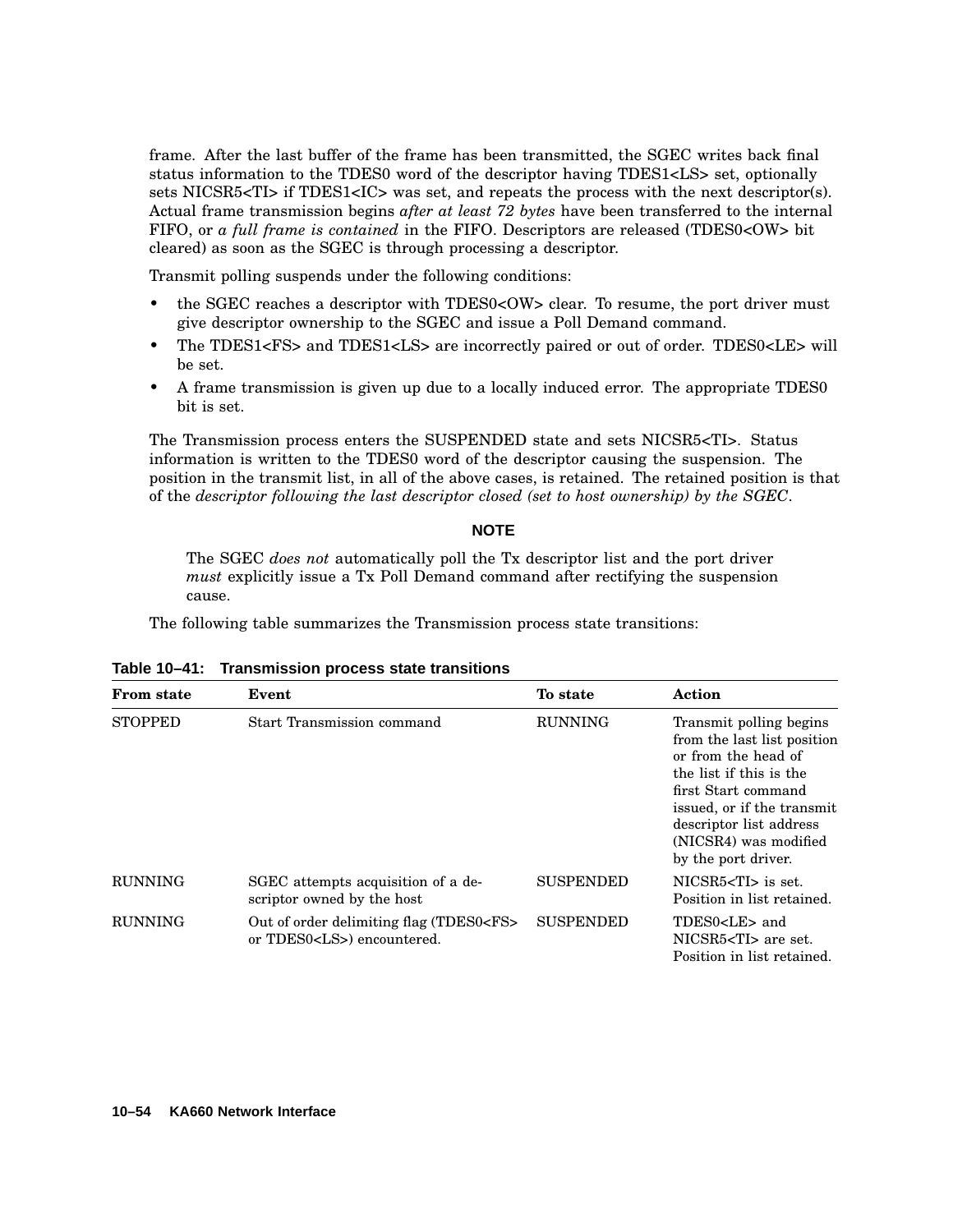| <b>From state</b> | Event                                                        | To state         | Action                                                                                                                             |
|-------------------|--------------------------------------------------------------|------------------|------------------------------------------------------------------------------------------------------------------------------------|
| <b>RUNNING</b>    | Frame transmission aborts due to a<br>locally induced error. | <b>SUSPENDED</b> | Appropriate TDES0<br>and NICSR5 <ti> bits<br/>are set. Position in list<br/>retained.</ti>                                         |
| <b>RUNNING</b>    | Stop Transmission command                                    | <b>STOPPED</b>   | Transmission process<br>is STOPPED after the<br>current frame, if any, is<br>transmitted. Position in<br>list retained.            |
| <b>RUNNING</b>    | Transmit watchdog expires                                    | <b>STOPPED</b>   | Transmission is cut off<br>and NICSR5 <tw>,<br/>TDES0<to> are set.<br/>Position in list retained.</to></tw>                        |
| <b>RUNNING</b>    | Memory or host bus parity error en-<br>countered             | <b>STOPPED</b>   | Transmission is cut off<br>and NICSR5 <me> is<br/>set.</me>                                                                        |
| <b>RUNNING</b>    | Reset command                                                | <b>STOPPED</b>   | Transmission is cut off.                                                                                                           |
| <b>SUSPENDED</b>  | Tx Poll Demand command                                       | <b>RUNNING</b>   | Transmit polling re-<br>sumes from last list<br>position or from the list<br>head if NICSR4 was<br>modified by the port<br>driver. |
| <b>SUSPENDED</b>  | Stop Transmission command                                    | <b>STOPPED</b>   | None.                                                                                                                              |
| <b>SUSPENDED</b>  | Reset command                                                | <b>STOPPED</b>   | None.                                                                                                                              |

**Table 10–41 (Cont.): Transmission process state transitions**

### **10.3.19.6 Loopback operations**

The SGEC supports two loopback modes:

• Internal loopback

This mode is generally used to verify correct operations of the SGEC internal logic. While in this mode, the SGEC will take frames from the transmit list and loop them back, internally, to the receive list. The SGEC is disengaged from the Ethernet wire while in this mode.

• External loopback

This mode is generally used to verify correct operations up to the Ethernet cable. While in this mode, the SGEC will take frames from the transmit list and transmit them on the Ethernet wire. Concurrently, the SGEC listens to the line which carries its own transmissions and places incoming frames in the receive list.

#### **NOTE**

Caution should be exercised in this mode as transmitted frames are placed on the Ethernet wire. Furthermore, the SGEC does not check the origin of any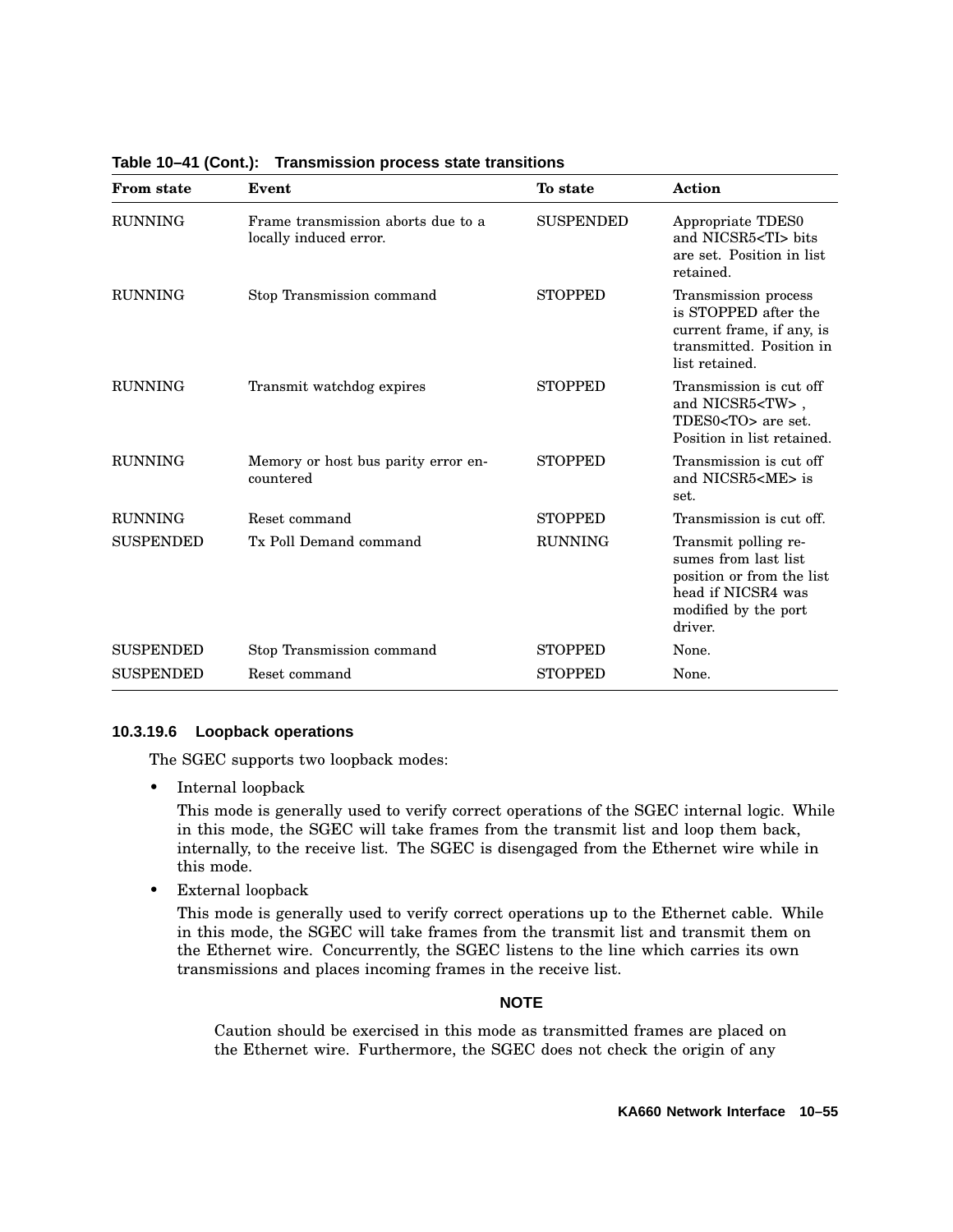incoming frames, consequently , frames not necessarily originating from the SGEC might make it to the receive buffers.

In either of these modes, all the address filtering and validity checking rules apply. The port driver needs to take the following actions:

- 1. Place the Reception and Transmission processes in the STOPPED state. The port driver must wait for any previously scheduled frame activity to cease. This is done by polling the TS and RS fields in NICSR5.
- 2. Prepare appropriate transmit and receive descriptor lists in host memory. These may follow the existing lists at the point of suspension, or may be new lists which will have to be identified to the SGEC by appropriately writing NICSR3 and NICSR4.
- 3. Write to NICSR6<OM> according to the desired loopback mode and place the Transmission and Reception processes in the RUNNING state through Start commands.
- 4. Respond and process any SGEC interrupts, as in normal processing.

To restore normal operations, the port driver must execute above step #1, then write the OM field in NICSR6 with "00".

### **10.3.19.7 DNA CSMA/CD counters and events support**

This section describes the SGEC features that support the port driver in implementing and reporting the specified counters and events <sup>4</sup>.

| Counter                         | <b>SGEC</b> feature                                                                                                                 |
|---------------------------------|-------------------------------------------------------------------------------------------------------------------------------------|
| Time since counter creation     | Supported by the host driver.                                                                                                       |
| Bytes received                  | Port driver must add up the RDES0 <fl> fields of all<br/>successfully received frames.</fl>                                         |
| Bytes sent                      | Port driver must add up the TDES2 <bs> fields of all<br/>successfully transmitted buffers.</bs>                                     |
| Frames received                 | Port driver must count the successfully received frames<br>in the receive descriptor list.                                          |
| Frames sent                     | Port driver must count the successfully transmitted<br>frames in the transmit descriptor list.                                      |
| Multicast bytes received        | Port driver must add up the RDES0 <fl> fields of all<br/>successfully received frames with Multicast address<br/>destinations.</fl> |
| Multicast frames received       | Port driver must count the successfully received frames<br>with Multicast address destinations.                                     |
| Frames sent, initially deferred | Port driver must count the successfully transmitted<br>frames with TDES0 <de> set.</de>                                             |

### **Table 10–42: CSMA/CD counters**

<sup>4</sup> As specified in the DNA Maintenance Operations (MOP) Functional Specification, Version T.4.0.0, 28 January 1988.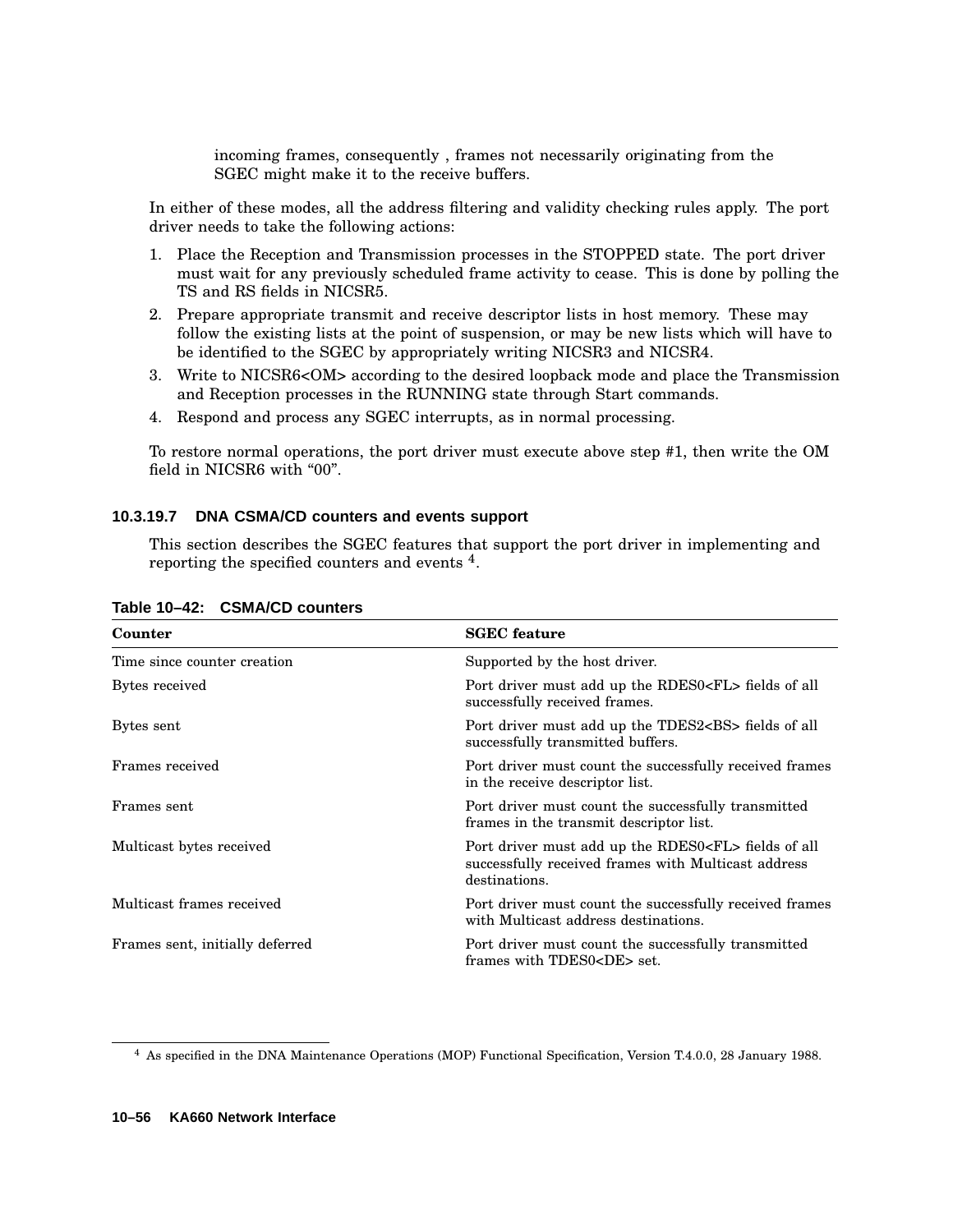| Counter                               | <b>SGEC</b> feature                                                                                                                                                                              |
|---------------------------------------|--------------------------------------------------------------------------------------------------------------------------------------------------------------------------------------------------|
| Frames sent, single collision         | Port driver must count the successfully transmitted<br>frames with TDES0 <cc> equal to 1.</cc>                                                                                                   |
| Frames sent, multiple collisions      | Port driver must count the successfully transmitted<br>frames with TDES0 <cc> greater than 1.</cc>                                                                                               |
| Send failure- Excessive collisions    | Port driver must count the transmit descriptors having<br>TDES0 <ec> set.</ec>                                                                                                                   |
| Send failure- Carrier check failed    | Port driver must count the transmit descriptors having<br>TDES0 <lc> set.</lc>                                                                                                                   |
| Send failure- Short circuit           | Two successive transmit descriptors with the No_carrier<br>flag TDES0 <nc> set, indicates a short circuit.</nc>                                                                                  |
| Send failure- Open circuit            | Two successive transmit descriptors with the Excessive_<br>collisions flag TDES0 <ec> set with the same Time<br/>domain reflectometer value TDES0<tdr>, indicate an<br/>open circuit.</tdr></ec> |
| Send failure- Remote Failure to Defer | Flagged as a late collision TDES0 <lc> in the transmit<br/>descriptors.</lc>                                                                                                                     |
| Receive failure- Block Check Error    | Port driver must count the receive descriptors having<br>RDES0 <ce> set with RDES0<db> cleared.</db></ce>                                                                                        |
| Receive failure- Framing Error        | Port driver must count the receive descriptors having<br>both RDES0 <ce> and RDES0<db> set.</db></ce>                                                                                            |
| Receive failure- Frame too long       | Port driver must count the receive descriptors having<br>RDES0 <tl> set.</tl>                                                                                                                    |
| Unrecognized frame destination        | Not applicable.                                                                                                                                                                                  |
| Data overrun                          | Port driver must count the receive descriptors having<br>RDES0 <of> set.</of>                                                                                                                    |
| System buffer unavailable             | Reported in the Missed_frame counter NICSR10 <mfc><br/>(refer to Table 10-20).</mfc>                                                                                                             |
| User buffer unavailable               | Not applicable.                                                                                                                                                                                  |
| Collision detect check failed         | Port driver must count the transmit descriptors having<br>TDES0 <hf> set.</hf>                                                                                                                   |

### **Table 10–42 (Cont.): CSMA/CD counters**

CSMA/CD specified events can be reported by the port driver based on the above table. The Initialization Failed event is reported through NICSR5<SF>.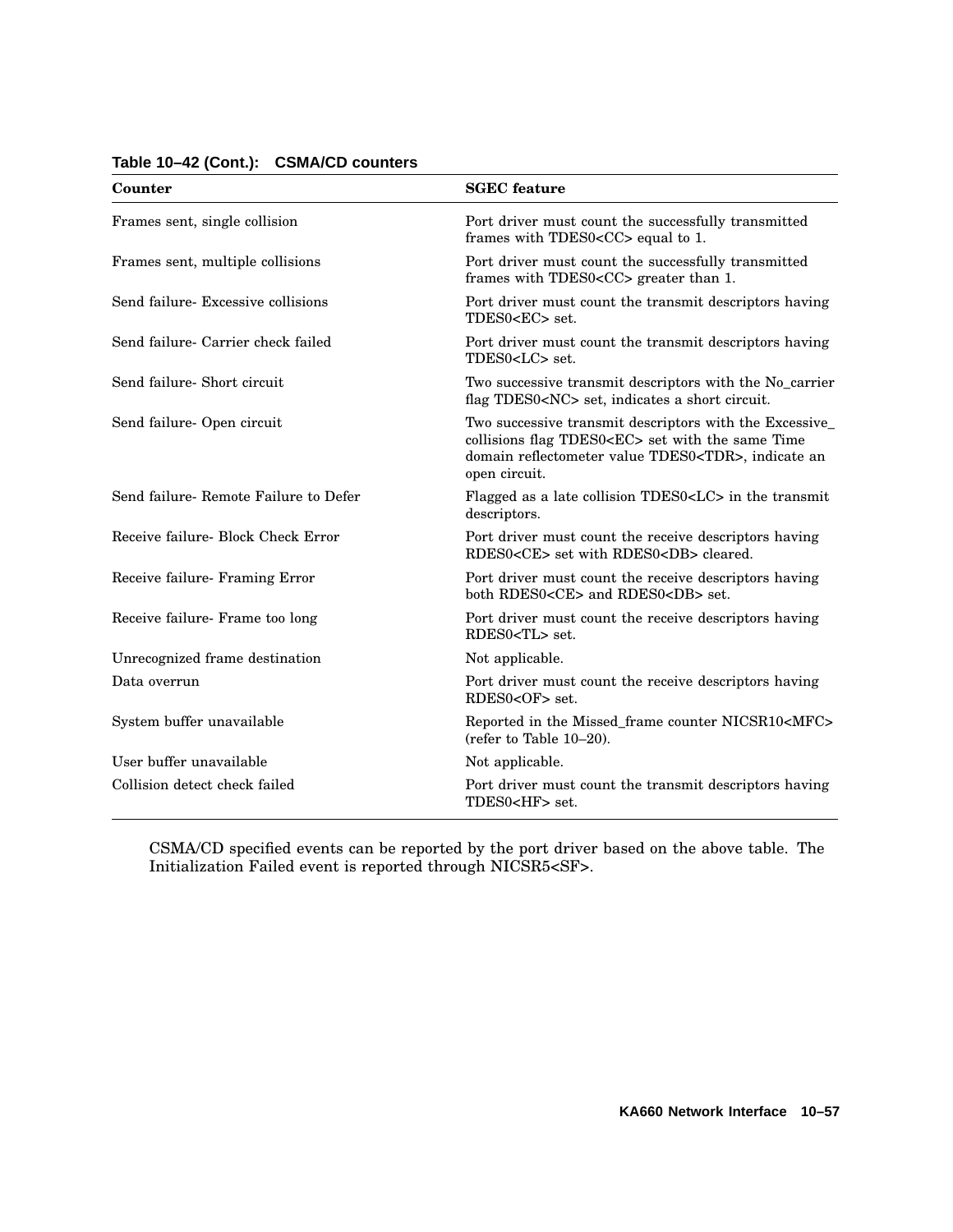# **Chapter 11**

# **KA660 Mass Storage Interface**

The KA660 contains a DSSI Bus Interface which is implemented with the Single Host Adapter Chip (SHAC). This interface allows the KA660 to transmit packets of data to, and receive packets of data from, up to seven other DSSI devices (typically RF type disk drives and TF type streaming tape drives). It should also be noted that the SHAC supports CP Bus Parity Protection.

# **11.1 SHAC Introduction**

SHAC (Single Host Adapter Chip) is a single-chip, VLSI version of an SCA port that uses a DSSI bus as the physical interconnect. Another SCA realization, CI, has defined a port-driver /port interface which has been used to connect VAXs in clusters. DSSI has adopted the same interface, so the same VMS port driver will be able to drive either a CI-port or SHAC. The SHAC can be used to connect a host to any other device that can communicate through the CI-DSSI protocol. In particular, it provides a solution to the following:

- The problem of interfacing a group of mass-storage device controllers (MSDCs) to a VAX.
- The problem of interfacing several VAXs to a common group of MSDCs and, if higher level protocols support this option, to one another.

Where two or more VAXs connect to a group of MSDCs (or to one another) through DSSI, each has a SHAC or another DSSI port. When a group of MSDCs connect to the DSSI bus, the controllers provide both the bus interface and the intelligent control required to respond to the CI commands received over the DSSI.

On the 1-byte wide DSSI bus both the MSDCs and the several VAXs communicate at highspeed, with a 4 to 5 MB/s burst transfer rate. The SHAC handles the problem of providing effective, efficient and reliable interfacing between this DSSI bus and the SOC CPU , having direct host memory access (DMA) over the host's 32-bit wide, 16 MB/s CP bus. All communications between those connected to the DSSI will follow the CI protocol with the DSSI protocols providing handshaking in the transactions.

Structural parameters limit the number of possible combinations that can be realized with DSSI and SHAC.

• A single DSSI bus has room for 8 nodes which may be partitioned among host adapters (for example, SHACs) and MSDCs.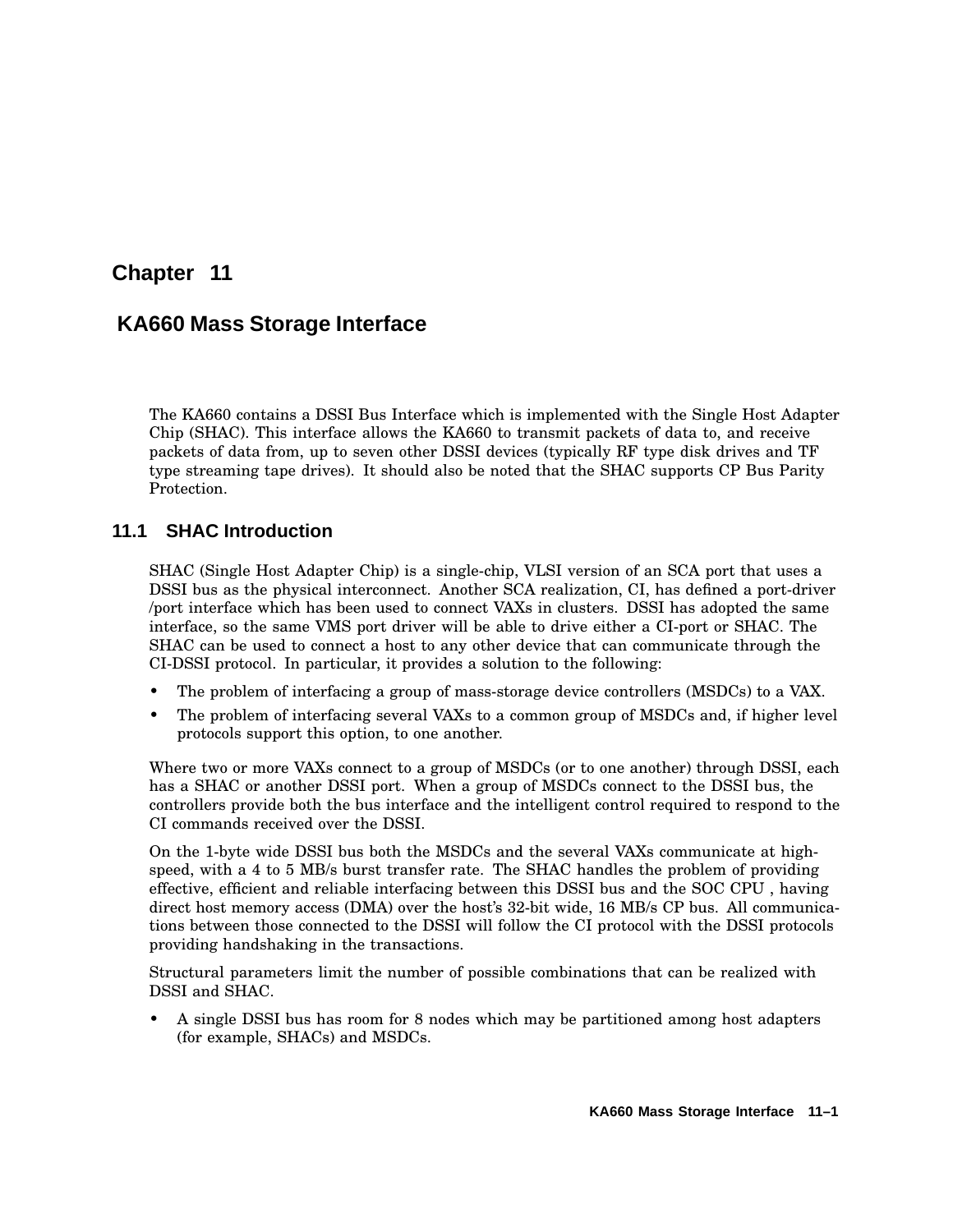- Up to 4 SHACs can be installed on a single host bus.
- Because there must be a host, there can be up to 7 MSDCs on a single DSSI.

The SHAC provides a small amount of buffering (1.2KB) on chip to improve bus utilization on both sides, but the SHAC is designed to pass data through from one bus to the other as rapidly as the two busses permit. DMA services to and from the main memory reside in the SHAC, which responds to requests for transfers between the host and the remote nodes.

The SHAC is operated by an on-chip RISC that obtains its code and internal data from on-chip RAM and ROM. The RAM will be loaded from main memory both during initialization and as circumstances require during normal run time. With this capability, it can read in new code and data from the main memory and thus adapt its behavior to new circumstances. This will permit inexpensive upgrades of SHACs after they are installed in the field. Furthermore, it will allow the SHAC to store infrequently accessed code in main memory, providing more capability than could be included in on-chip ROM.

The overall communication architecture under which the SHAC works is Digital's Systems Communications Architecture (SCA). In this general architecture, four layers are defined, as shown in Figure 11–1. The architecture can be realized in a variety of ways. Two particularizations of the lowest two levels in the diagram are CI (Computer Interconnect) and DSSI (Digital Storage System Interconnect). They share the same lowest host layer (CI Port driver) but have distinctly different physical interconnects. The layers between the Port Driver and the DSSI bus itself can be realized at both board and chip level and products at both levels are in design within Digital. The SHAC is a chip-level product which connects the host-bus to the DSSI bus, controlled by the SOC CPU through a CI port driver and accepts and delivers CI-defined packets over the DSSI bus. Layers above the port driver are invisible to SHAC.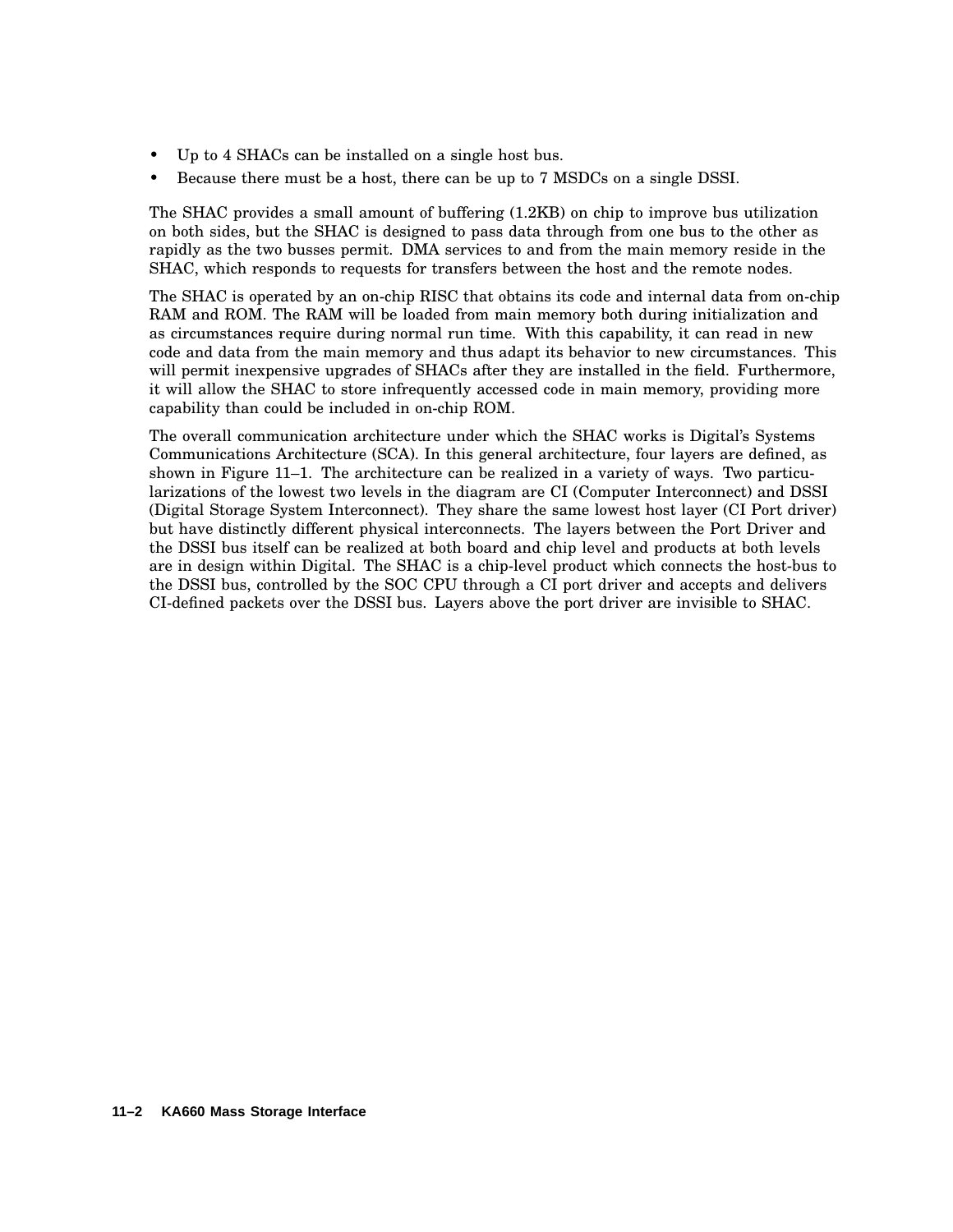| <b>SCA</b>                        |                                         |                    |        |
|-----------------------------------|-----------------------------------------|--------------------|--------|
| 3. I/O Applications<br>(SYSAP)    |                                         |                    |        |
| 2. System Communications<br>(SCS) | СI                                      | <b>DSSI</b>        |        |
| 1. Port/Port Driver               | <b>CI Port Driver</b><br>1 <sub>b</sub> |                    |        |
| (PDP)                             | 1a. CI Port                             | 1a. DSSI Port      | S<br>н |
| 0. Physical Interconnect          | 0b. CI Data Link                        | 0b. DSSI Data Link | A<br>С |
| (PI)                              | 0a. Cl bus                              | 0a. DSSI bus       |        |
|                                   |                                         |                    |        |

ESB90P0079

The port driver maintains a set of 7 queues in its system space. Four of these contain commands for the SHAC to execute. The priority of the command is determined by the queue it is on; order is determined by the position in the queue. Another queue contains all of the responses for the host (from the SHAC or the remote nodes). Finally, there are two queues of "empty envelopes" for the host and the SHAC to use to stuff with commands and responses and then to queue them on the other queues.

These "envelopes" are simply standard-sized "queuable" blocks of host memory. All commands and responses are copied into one of these standard-sized blocks. Included in the header on each block are a pair of queue pointers (for a doubly linked queue) and various standard identifiers which specify what is contained in the block and how much of the block represents the actual command or response. To be visible, a block must be on a queue, where pointers from other elements or the queue header show its presence. Once a block is removed from a queue, it is visible only to the entity which removed it.

The SHAC's principal task is in accepting and delivering "mail" to other nodes. Externally (For example, on DSSI) the SHAC deals only in standard CI formats. Internally, the SHAC deals with the envelopes just described and with blocks of data. Because DSSI deals with bytes and the CP bus deals in longwords, the SHAC must frequently do byte alignment tasks during transcription.

The SHAC deals with the port driver in the virtual-address mode, unloading from the SOC CPU the obligation to do virtual-to-physical address translation and to be aware of page crossings in virtually-contiguous blocks of information. The SHAC supports full virtual address translation including the use of global I/O pages (to a depth of 1).

The rest of this SHAC overview section describes a typical set of steps that the SHAC goes through in serving its role as the CI Port, with "mail" in both directions.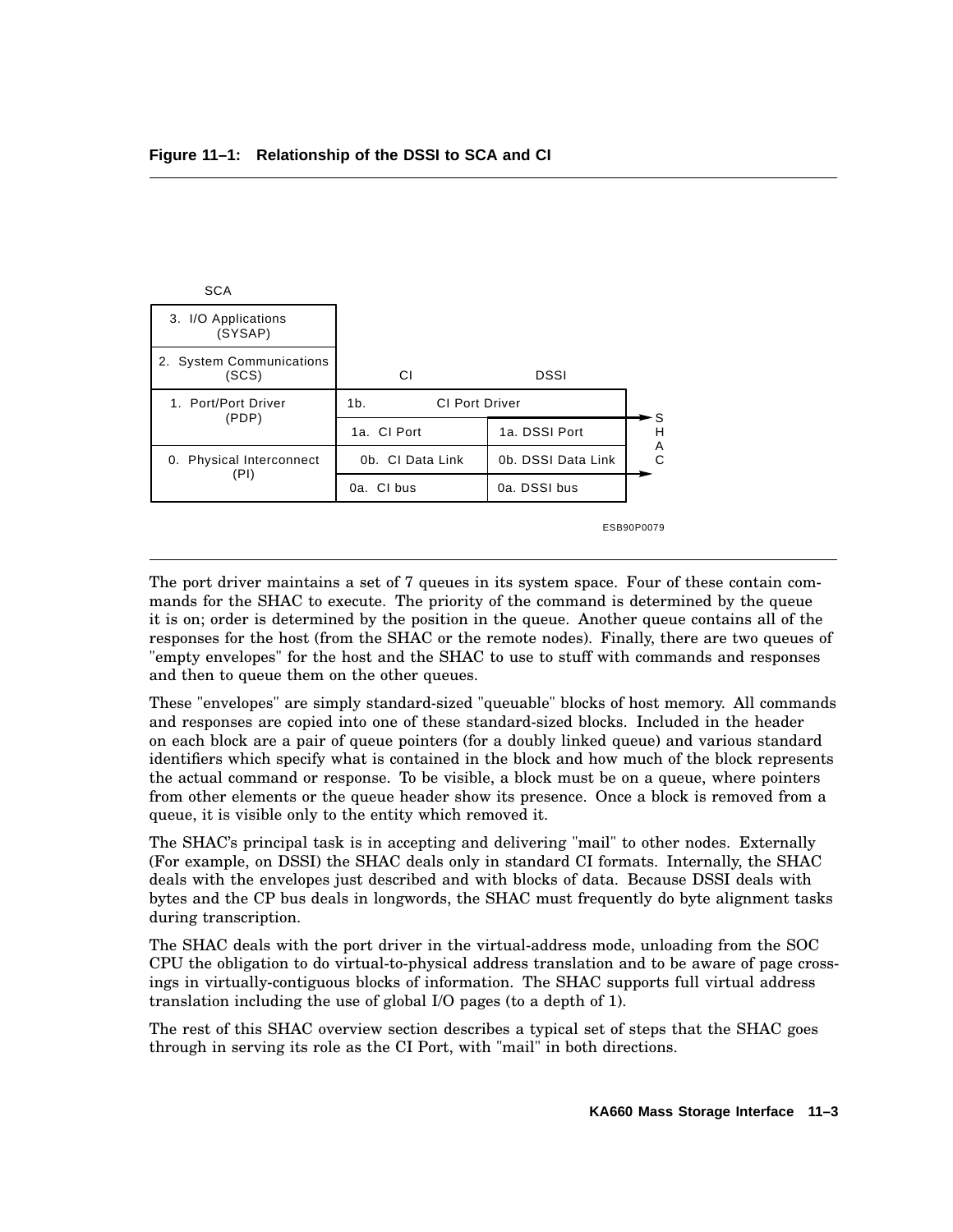## **11.2 CI-DSSI Overview**

At start-up, the host provides the SHAC with a number of pointers to internal host structures, one of which, the Port Queue Block (PQB), contains pointers and data on all of the queues that the host maintains for CI. The SHAC uses this data to carry on its normal business in the following way.

If traffic is not coming in on the DSSI bus, the SHAC goes to the highest command queue which has something enqueued. Choices are CMDQ0..CMDQ3, with 3 being most urgent. It dequeues an element from the queue and examines its header to see what it must do with the queue entry. It could be a command for the SHAC or an item to be delivered to one of the nodes on the DSSI. A command might be an order to deliver a block of data to a remote node. An item to be delivered would be either a datagram or a message.

A *datagram* is a "one-sided" communication—that is, one which will be sent without any assurance of either receipt or reply. An obvious application for such a communication is a request for the party at the other node to identify itself. If the host does not know if anything at all is out there, it must transmit its request without expectation. For this or any similar purpose, it employs a datagram. Datagrams are all of lengths guaranteed to fit in a datagram envelope.

A *message* is a "two-sided" communication used when a virtual circuit (an established formal relationship) between members of the bus exist. Once such a virtual circuit is established, the host(s) understand how to make requests of the other side. Such a request could be an order for a data transfer in either direction. The message itself (*move data*) is contained in a command (*deliver this message to ...*). Messages are all of lengths guaranteed to fit in a message envelope. Messages are always delivered sequentially to a given node—that is, in the order in which they were enqueued on a particular queue. While the SHAC supports retries if a message fails to get through, once the retry limit is reached without successful delivery, SHAC returns the command to the host, marking it as *undeliverable*, and then breaks the virtual circuit to that node.

A full transaction might go something like this:

- 1. The host queues a message for node 3 (for example, a disk controller) to copy a block of 16 KB from host memory, starting at location X and to be stored in location Y on disk. The queues are doubly-linked, so at the top of every envelope there is a forward link **FLINK** and a backward link **BLINK**. Enqueuing involves putting link values into the new element's FLINK and BLINK and making the previous last-element's FLINK and the queue header's BLINK point to the new element.
- 2. When this message gets to the head of the queue, the SHAC dequeues it  $^1$ , reads the header and finds that it should "dial up" node 3. To do this, the SHAC goes through the DSSI protocols, contending for the DSSI bus and then, if successful in getting bus, specifying node 3 as the target. These steps are called *arbitration* and *selection*.

 $1$  Note that the SHAC ends up holding the only pointer to the dequeued block of memory that constitutes the queue element. The port driver no longer "knows" where it is.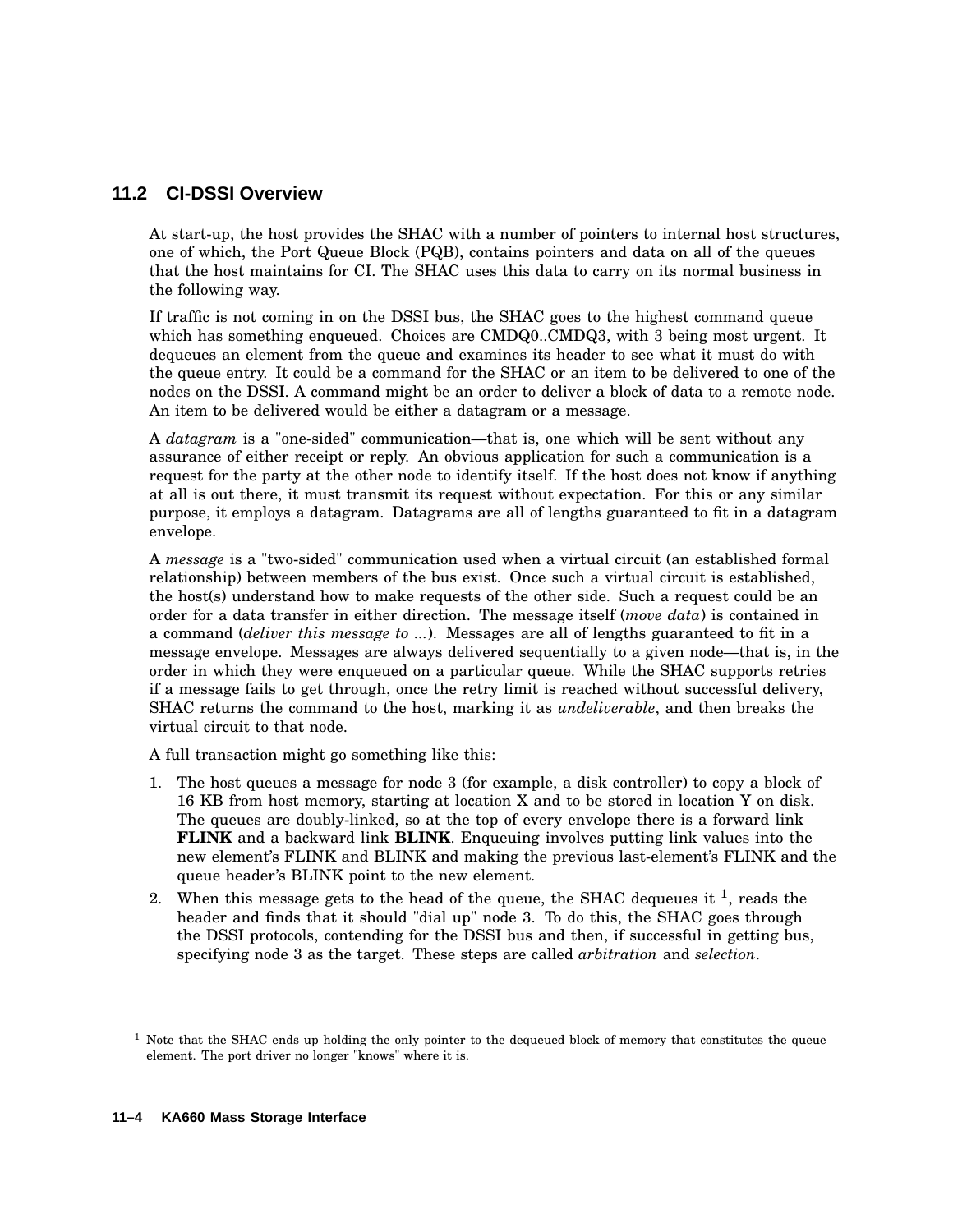- 3. Node 3 responds by asking for the DSSI-command (*command-out phase*). In this phase, the SHAC tells node 3 how many bytes are coming and repeats the identification information to confirm a proper selection. Node 3 then tells the SHAC to switch to the *data-out phase*. The SHAC sends a pair of CI header bytes to identify what type of message this is, and then proceeds to transmit the actual message read from the message block in host memory. The step-by-step details of the transfer are handled by hardware in the SHAC which permits simultaneous, buffered reading and writing on the two busses to which the SHAC is connected. Upon proper completion of the transmission, node 3 responds with a 1-byte acknowledgment of success (parity and check-sum proper and no other errors).
- 4. The SHAC is still holding the only pointer to the message block in host memory. It returns this to the host in one of two ways. If the host has requested a "return receipt", the SHAC puts the block on the Response Queue **RSPQ** to indicate proper delivery. This is where the port-driver software in the host will look for responses.

Alternatively, the SHAC simply puts it back on the MFREEQ which holds the standard envelopes for messages. At this point the single message has been delivered and the message envelope is back in circulation.

- 5. After whatever delay node 3 needed to process the message, it contends for the bus and upon winning it, selects the SHAC as its target. It then sends a standard CI message as above telling the SHAC to transmit the required data. In general, the SHAC does not do this immediately, because it is obliged to handle traffic according to position in the queue and according to queue priority. Instead, it takes an empty envelope from MFREEQ, writes into it the message it is receiving and puts it on the proper CMDQ as specified in the message it just received.
- 6. When that message gets to the head of its queue, the SHAC dequeues it once more, carries out its command (in transmissions of 4 KB whenever possible—a 4 KB transmission takes about 1 msec on the DSSI), possibly interleaving other transmissions of higher priority to this node or any priority to other nodes, until the last byte is sent. Once the SHAC has completed this operation, it returns the message block to the MFREEQ.
- 7. Node 3 has put its data on the disk and must report to the host the successful completion of the transaction. Again it contends for the bus and upon winning specifies the SHAC as its target. Then it sends a message to the port-driver through the SHAC confirming the successful transaction. The SHAC dequeues another free envelope and writes this message into that block. Then it queues it on the host's RSPQ. Except for higher level responses in the host, that concludes a whole transaction.

The enqueue/dequeue operations represent a considerable fraction of the effort in delivering a message or datagram. To minimize this effort, the SHAC caches a small number of the envelopes (that is, it hangs onto the pointers to the memory blocks) as they become free in its normal activity. It only fetches an envelope from the free queues when its own supply has disappeared, and it only returns them to the free queues when it has a full supply (4 of a type). By this and other attention to effort reduction and traffic conservation, the SHAC attempts to optimize its rate of doing useful work.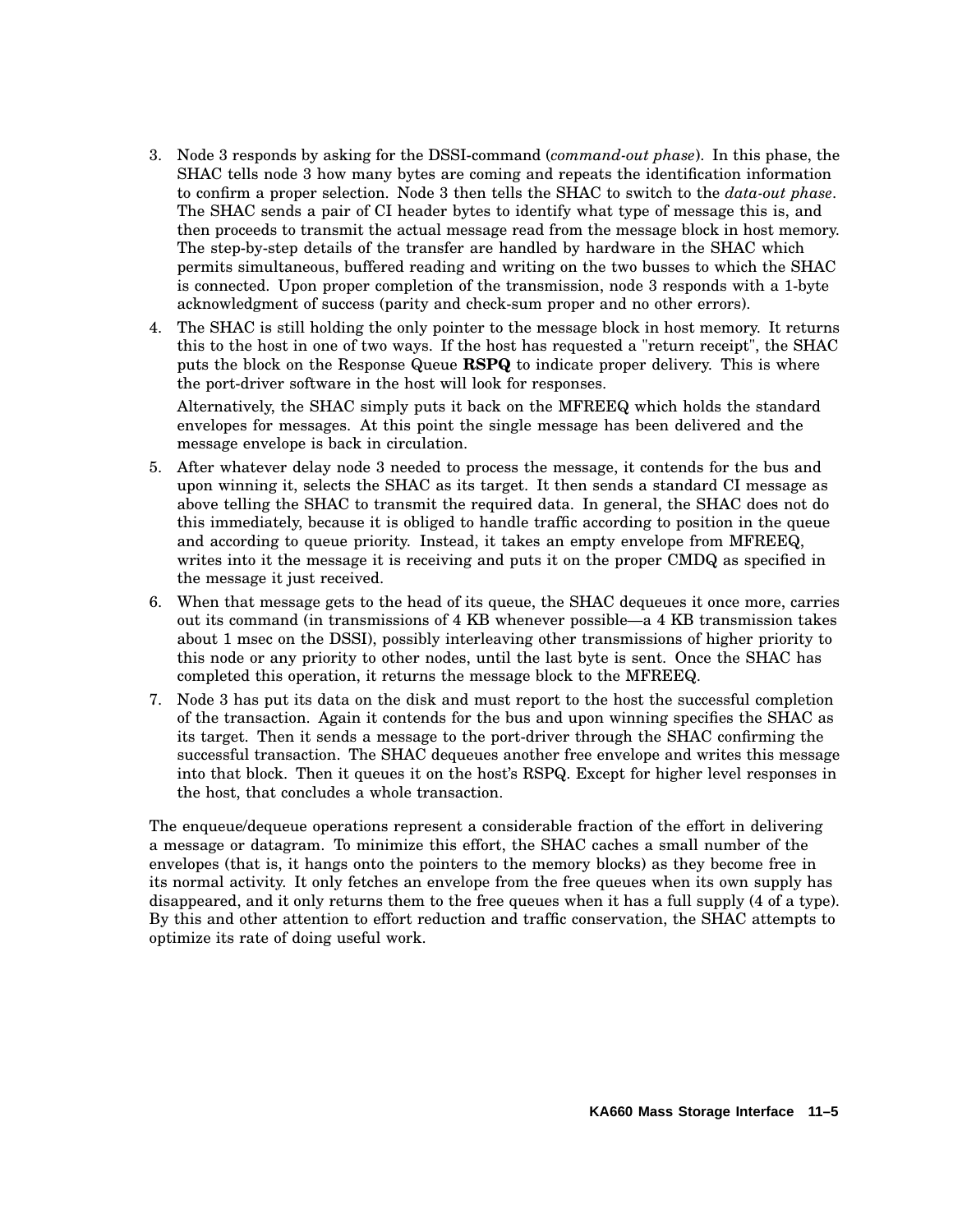## **11.3 SHAC Registers**

The CPU communicates directly with the SHAC chip through a set of device registers in each the SHAC. These registers occupy a one-page (512-byte) region in I/O address-space, aligned on a page boundary.

All of the registers are longword registers. They may be accessed only through longword operations.

In addition to the access restrictions listed for specific registers, no register other than SHAC Software Chip Reset (SSWCR) may be read or written while certain chip intialization functions are being executed. The results of such an access during the 100 milliseconds following a reset (power-up or a write to SSWCR), or during the 50 microseconds following a MIN-bit (PMCSR<0>) reset are UNPREDICTABLE.

The registers can be divided into two categories:

- The CI Port registers defined in the CI Port Architecture specification;
- The SHAC specific registers.

### **11.3.1 CI Port Registers**

### **11.3.1.1 Port Queue Block Base Register (PQBBR)**

### **SHAC I/O Address: 2000 4248<sup>16</sup>**

This Port Queue Block Base Register (PQBBR) contains the uppermost bits of the physical address of the base of the Port Queue Block (PQB). After a RESET the PQBBR is loaded by the SHAC with configuration information. This information remains in the PQBBR until the PQBBR is written with the address of the Port Queue Block. Figure 11–2 shows the format. Table 11–1 lists the bit descriptions.

PQBBR is writeable only when the port is in the disabled or disabled/maintenance state and readable anytime (except during chip intialization).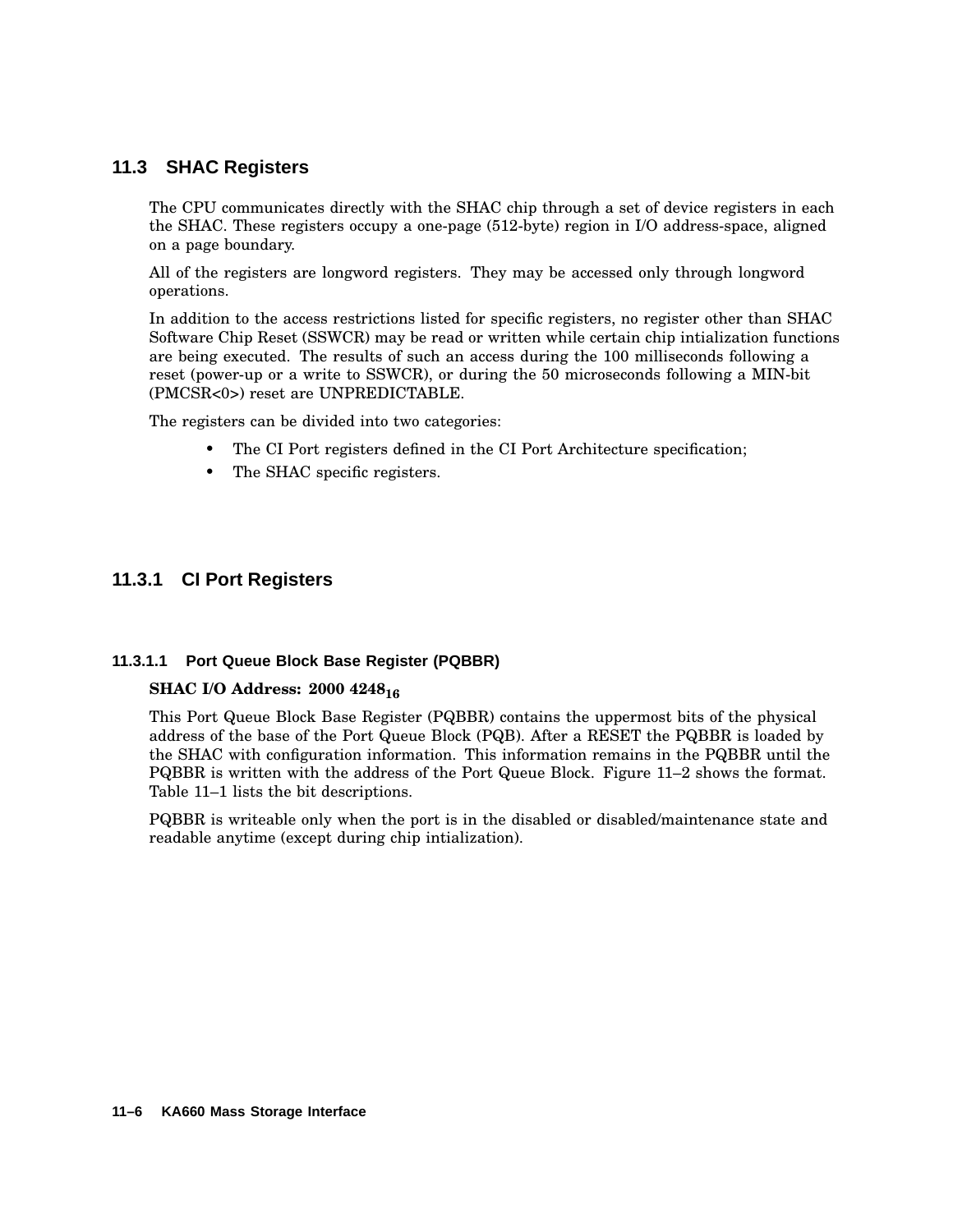

Longword Read/Write Access.

ESB90P0069

|  | Table 11-1: Port Queue Block Base Address Register (PQBBR) |  |  |  |
|--|------------------------------------------------------------|--|--|--|
|--|------------------------------------------------------------|--|--|--|

| Data Bit | <b>Name</b>        | <b>Description</b>                                                                                                                                                                                                  |
|----------|--------------------|---------------------------------------------------------------------------------------------------------------------------------------------------------------------------------------------------------------------|
| <31:21>  | MBZ                | Read as ZERO, must be Written as ZERO.                                                                                                                                                                              |
| <20:0>   | PQB Base<br><29:9> | This field contains the uppermost bits of the physical address of<br>the base of the Port Queue Block (PQB). Note, the PQB must be<br>page-aligned, so the remaining bits of the address are assumed to be<br>ZERO. |

Following chip reset, PQBBR contains the configuration shown in Figure 11–3. The bit descriptions are listed in Table 11–2.

# **Figure 11–3: Port Queue Block Base Register (PQBBR) After RESET**

|         | 22<br>43 | 11<br>65 | 87 |          |  |
|---------|----------|----------|----|----------|--|
| HW Ver. | FW Ver.  | SHM Ver. |    | Maint ID |  |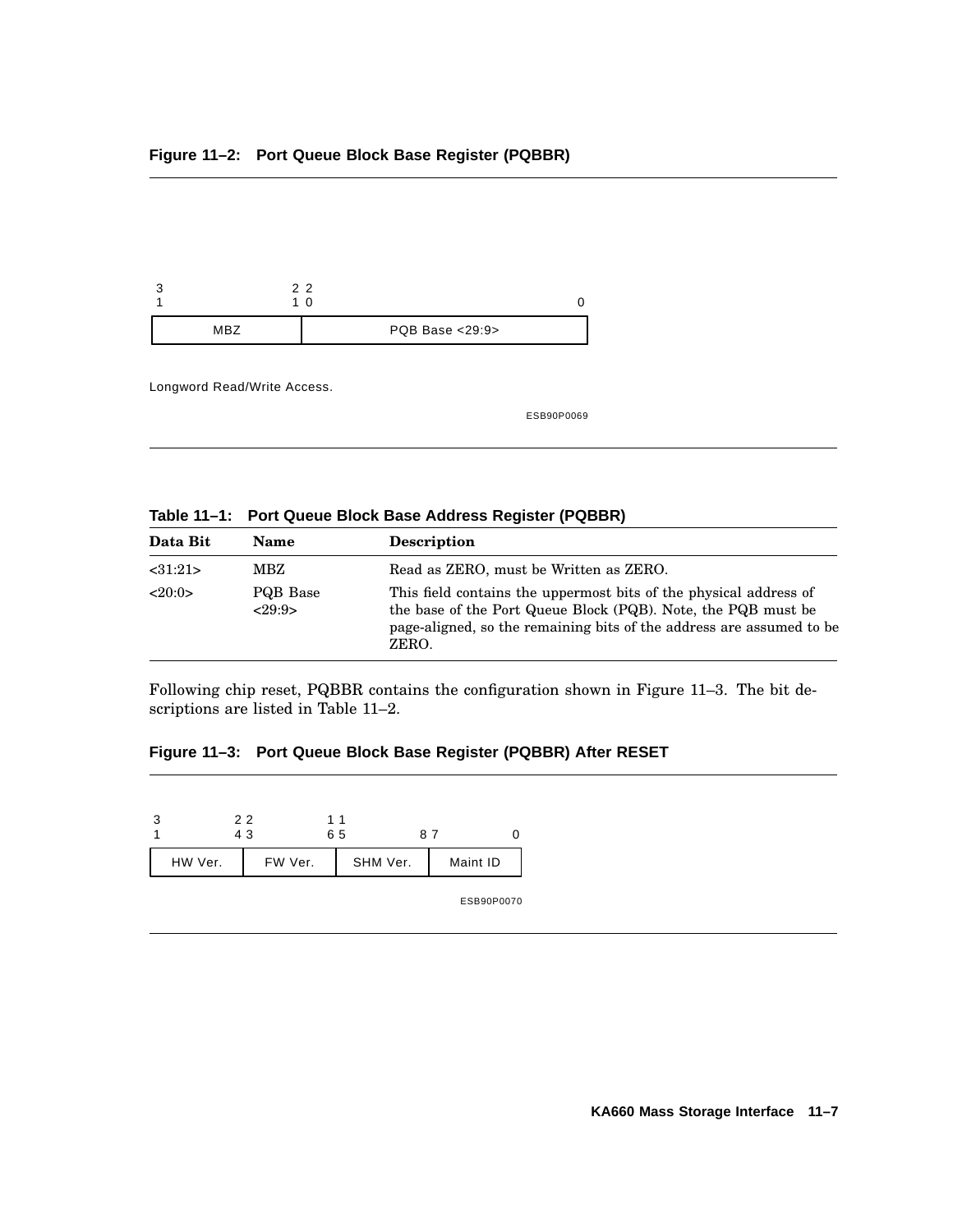| Data Bit | <b>Name</b> | <b>Description</b>                                                                                                                                                                 |
|----------|-------------|------------------------------------------------------------------------------------------------------------------------------------------------------------------------------------|
| < 31:24> | HW Ver.     | Hardware Version. The Hardware version of the SHAC which is<br>greater than ZERO.                                                                                                  |
| 23:16    | FW Ver.     | Firmware Version. The Firmware version of the SHAC which is<br>greater than ZERO.                                                                                                  |
| <15:8>   | SHW Ver.    | Shared Host Memory Version. The Shared Host Memory version of<br>the SHAC which is ZERO until the Shared Host Memory Data Area<br>has been read in; thereafter, greater than ZERO. |
| 27:0>    | Maint ID    | CI Port Maintenance ID. The CI Port Maintenance ID which should<br>always be $22_{16}$ .                                                                                           |

**Table 11–2: Port Queue BLock Base Address Register Bits After RESET**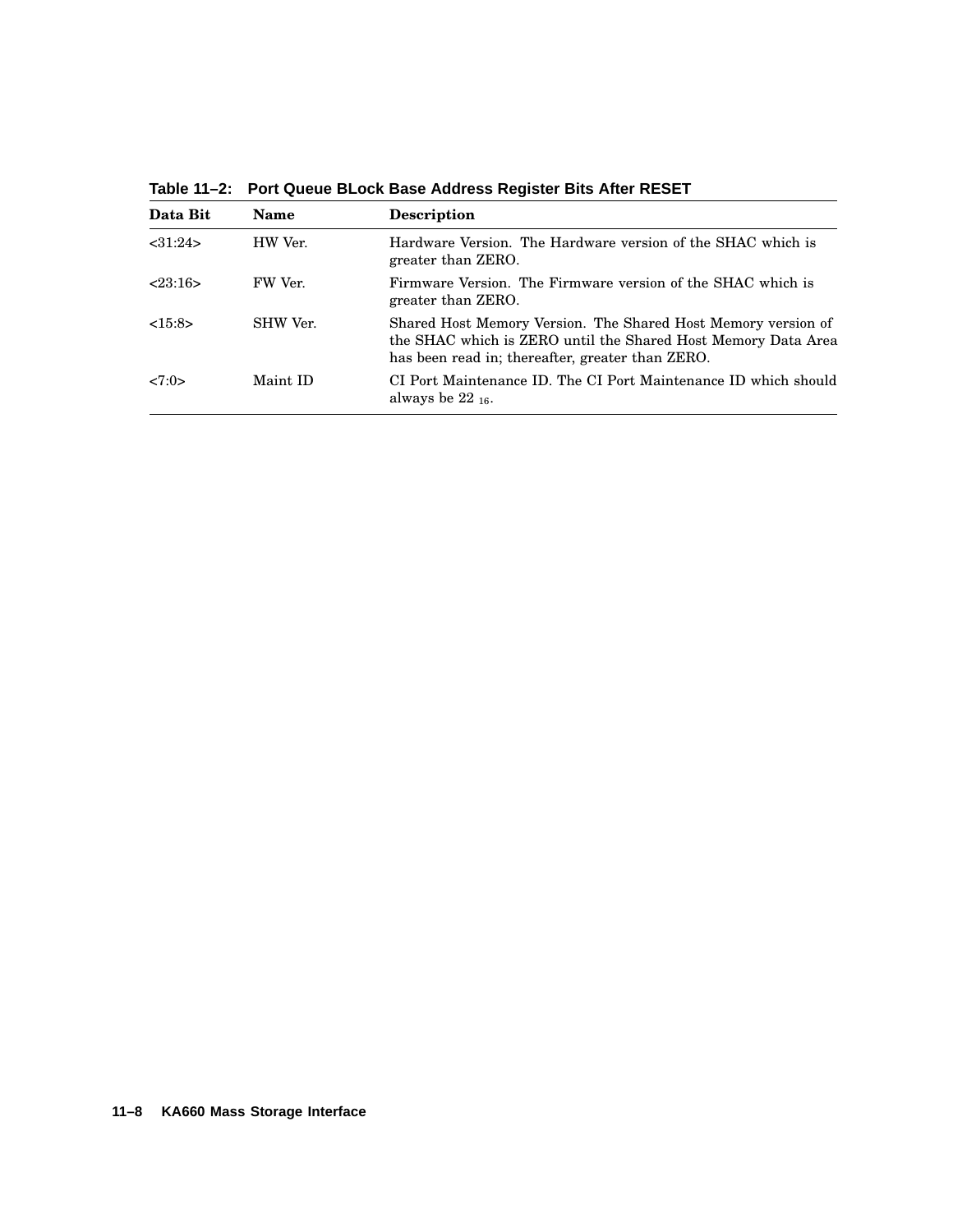### **11.3.1.2 Port Status Register (PSR)**

### **SHAC I/O Address: 2000 424C<sup>16</sup>**

The Port Status Register (PSR) contains a status report. If interrupts are enabled, for example (PMCSR<2>) set, the port interrupts the SOC CPU each time that it writes to this register. Once an interrupt is requested by the port, the value of PSR is fixed and is not changed until the SOC CPU releases it by writing the Port Status Release Control Register (PSRCR). The Port Status Register format is shown in Figure 11–4 and the bit descriptions are in Table 11–3.

PSR is read only and may be read anytime by the port driver, except during chip initialization. Its value following a write to it is UNPREDICTABLE.



### **Figure 11–4: Port Status Register (PSR)**

Longword Read Only Access.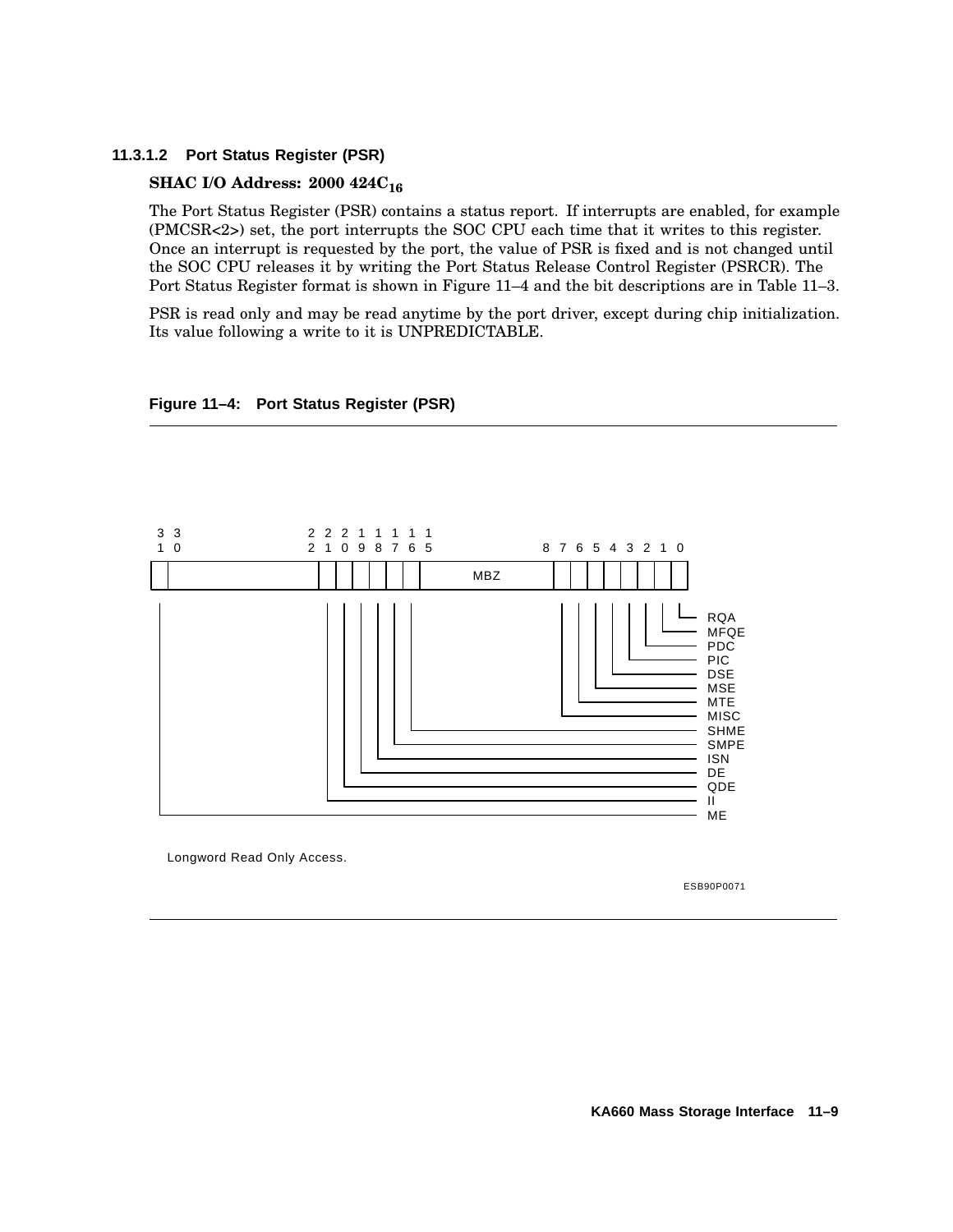**Table 11–3: Port Status Register Bit Descriptions**

| Data Bit      | Name        | Description                                                                                                                                                                                                                                                                                                                                                                                                                                                           |
|---------------|-------------|-----------------------------------------------------------------------------------------------------------------------------------------------------------------------------------------------------------------------------------------------------------------------------------------------------------------------------------------------------------------------------------------------------------------------------------------------------------------------|
| <31>          | MTE         | Maintenance Error. When set, the port has detected an implementation<br>specific error (or hardware status condition). The source of the error may<br>be more accurately determined from the other bits in the upper word of this<br>register (PSR) and the contents of other registers. Also when set the port<br>is in the <i>uninitialized</i> state (port is non-functional). Maintenance Errors<br>normally indicate a severe SHAC hardware or software failure. |
| $<$ 30:22 $>$ | MBZ         | Read as ZERO, writes have no effect.                                                                                                                                                                                                                                                                                                                                                                                                                                  |
| <21>          | $_{\rm II}$ | Illegal Interrupt. When set, this bit indicates a SHAC internal error, de-<br>tected when the SHAC's microprocessor received an interrupt from a<br>invalid source. This causes ME (PSR<31>) to set and the port to enter<br>the <i>uninitialized</i> state (port is non-functional).                                                                                                                                                                                 |
| <20>          | QDE         | QUIP Detected Error. When set this bit indicates a SHAC internal error<br>detected when the SHAC's microprocessor (QUIP) was given an invalid<br>instruction. This causes $ME$ (PSR $\lt 31$ ) to set and the port to enter the<br><i>uninitialized</i> state (port is non-functional).                                                                                                                                                                               |
| <19>          | DE          | Diagnostic Error. When set an error was detected while the SHAC was<br>running its internal self-test. The causes ME (PSR<31>) to set and the port<br>to enter the <i>uninitialized</i> state (port is non-functional).                                                                                                                                                                                                                                               |
| <18>          | <b>ISN</b>  | Illegal Segment Number. When set this indicates a SHAC internal error in<br>which it attempted to load a non-existent External Segment from the SHAC<br>Shared Host Memory. The causes ME (PSR<31>) to set and the port to enter<br>the <i>uninitialized</i> state (port is non-functional).                                                                                                                                                                          |
| 17            | <b>SMPE</b> | Slave Mode Parity Error. This bit is set by the occurrence of a parity<br>error during a SOC CPU access of a SHAC device register. The causes<br>ME (PSR<31>) to set and the port to enter the <i>uninitialized</i> state (port is<br>non-functional).                                                                                                                                                                                                                |
| <16           | SHME        | Share Host Memory Error. This bit is set by the occurrence of an error<br>involving the SHAC shared Host Memory. The causes ME (PSR<31>) to set<br>and the port to enter the <i>uninitialized</i> state (port is non-functional).                                                                                                                                                                                                                                     |
| <15:8>        | MBZ         | Read as ZERO, writes have on effect.                                                                                                                                                                                                                                                                                                                                                                                                                                  |
| <7>           | MISC        | Miscellaneous. When set this bit indicates that the port microcode has<br>detected one of the miscellaneous errors and the port is about to enter the<br><i>disabled/maintenance</i> state. The actual error code is stored in the Port<br>Error Status Register.                                                                                                                                                                                                     |
| <6>           | MЕ          | Maintenance Timer Expiration. When set the maintenance timer has<br>expired. The port is in the <i>uninitialized</i> / <i>maintenance</i> state.                                                                                                                                                                                                                                                                                                                      |
| $5>$          | <b>MSE</b>  | Memory System Error. When set the port has encountered an uncorrectable<br>data or non-existent memory error in referencing memory. Port is in the<br><i>disabled</i> or <i>disabled</i> / <i>maintenance</i> state. See the Port Failing Address<br>Register (PFAR) for further information.                                                                                                                                                                         |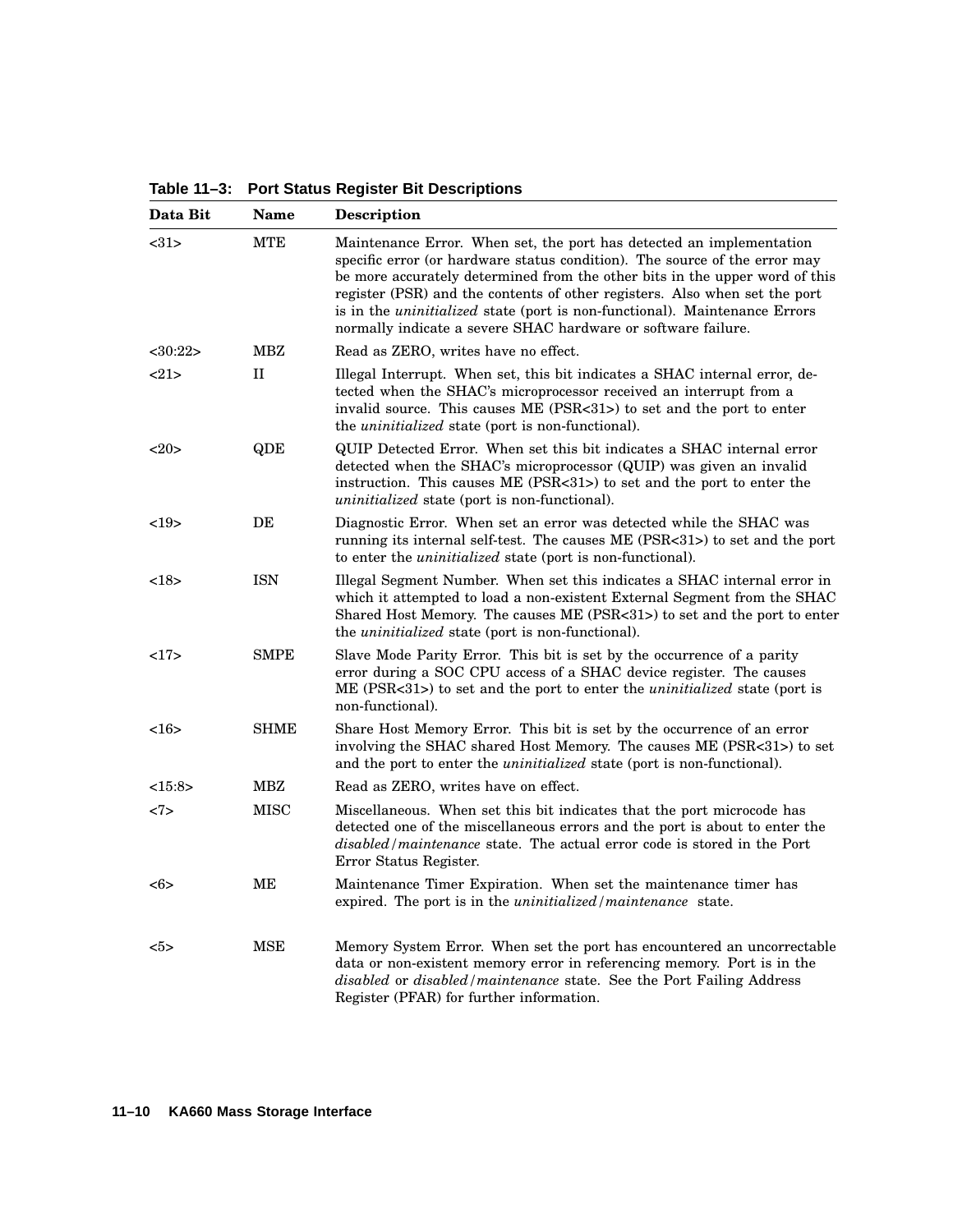**Table 11–3 (Cont.): Port Status Register Bit Descriptions**

| Data Bit | <b>Name</b>   | <b>Description</b>                                                                                                                                                                                                                                                                                                                                                                                                     |
|----------|---------------|------------------------------------------------------------------------------------------------------------------------------------------------------------------------------------------------------------------------------------------------------------------------------------------------------------------------------------------------------------------------------------------------------------------------|
| 4>       | $_{\rm{DSE}}$ | Data Structure Error. When set, the port has encountered an error in a port<br>data structure (for example, queue entry, PQB, BDT or page table). Port is<br>in the <i>disabled</i> or <i>disabled</i> / <i>maintenance</i> state. See the Port Error Status<br>Register (PESR) and the Port Failing Address Register (PFAR) for further<br>information. Note that errors in queue structures leave the queues locked. |
| <3>      | PIC.          | Port Initialization Complete. When set, the port has completed internal<br>initialization. The port is in the <i>disabled</i> or <i>disabled</i> / <i>maintenance</i> state.                                                                                                                                                                                                                                           |
| 2        | <b>PDC</b>    | Port Disable Complete. When set, the port is in the <i>disabled</i> or <i>disabled</i><br><i>Imaintenance</i> state.                                                                                                                                                                                                                                                                                                   |
| 1>       | <b>MFOE</b>   | Message Free Queue Empty. When set, the port attempted to remove an<br>entry from the Message Free Queue (MFREEQ) and found it empty. Port<br>processing of commands continues and, thus, the MFREEQ may not be<br>empty at the time the port driver gets control.                                                                                                                                                     |
| <0>      | RQA           | Response Queue Available. When set this bit indicates port has inserted an<br>entry on an empty Response Queue.                                                                                                                                                                                                                                                                                                        |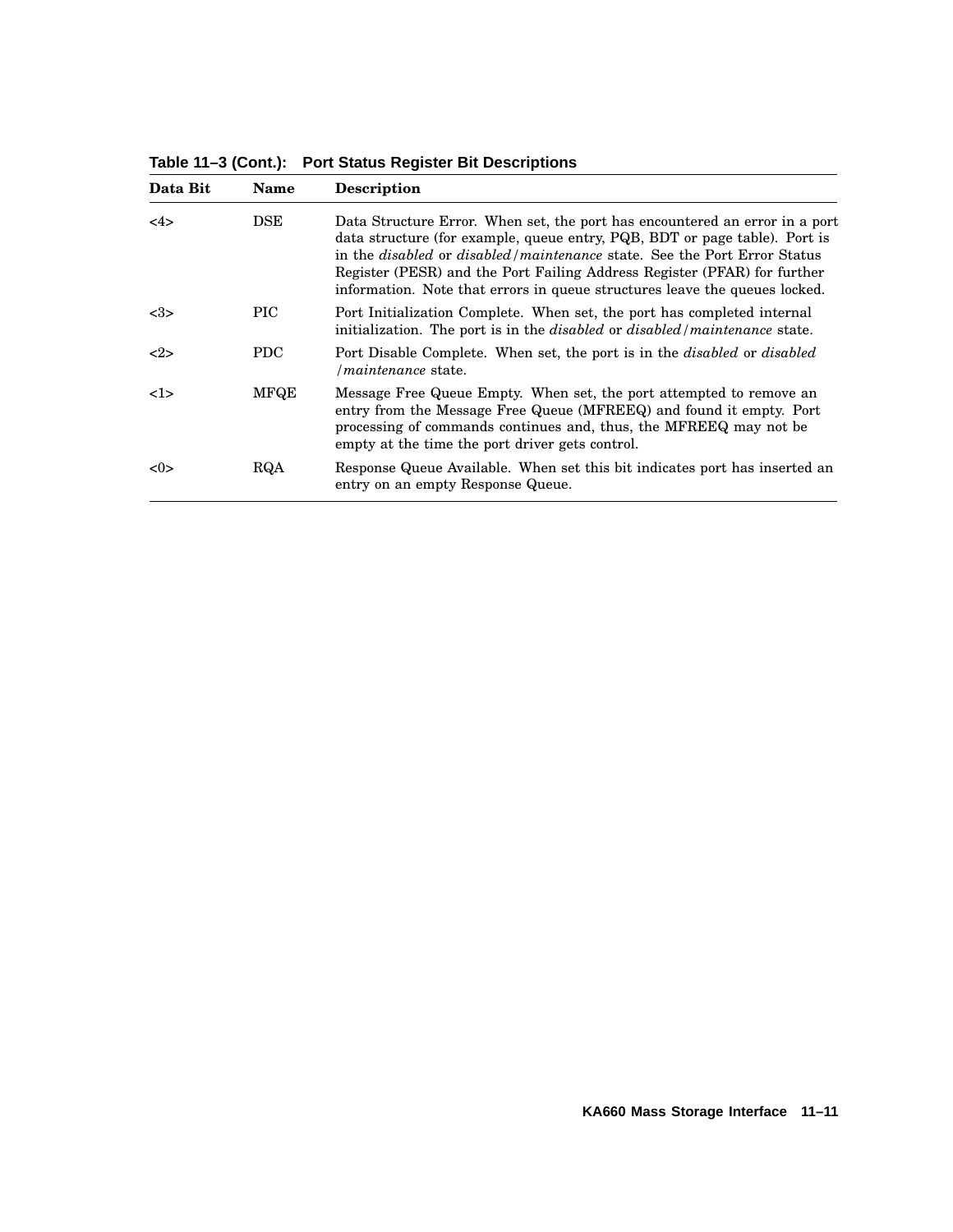### **11.3.1.3 Port Error Status Register (PESR)**

### **SHAC I/O Address: 2000 4250<sup>16</sup>**

The Port Error Status Register (PESR) indicates the type of error which resulted in a DSE (PSR<4>) or an MISC (PSR<7>) error. Figure 11–5 shows the format. Table 11–4 lists the bit descriptions.

PESR is read only by the SOC CPU and valid only after either a DSE or MISC error, or after certain ME (PSR<31>) and DE (PSR<19>) errors. Its value at any other time, or following a write to it, is UNPREDICTABLE.

**Figure 11–5: Port Error Status Register (PESR)**

|            | 65         |
|------------|------------|
| <b>MEC</b> | <b>DEC</b> |

Longword Read Only Access

| Data Bit | <b>Name</b> | <b>Description</b>                                                                                                                                                                                                                                                                       |
|----------|-------------|------------------------------------------------------------------------------------------------------------------------------------------------------------------------------------------------------------------------------------------------------------------------------------------|
| < 31:16> | MEC         | Miscellaneous Error Code. This code comprises two fields: bits<br>$\langle 31:24 \rangle$ define the the module within the SHAC code where the<br>error occurred, and bits $\langle 23:16 \rangle$ contain the specific error that<br>occurred. These codes are implementation specific. |
| <15:0>   | DEC         | Data Structure Error Code.                                                                                                                                                                                                                                                               |
|          |             |                                                                                                                                                                                                                                                                                          |

**Table 11–4: Port Error Status Register Bit Definitions**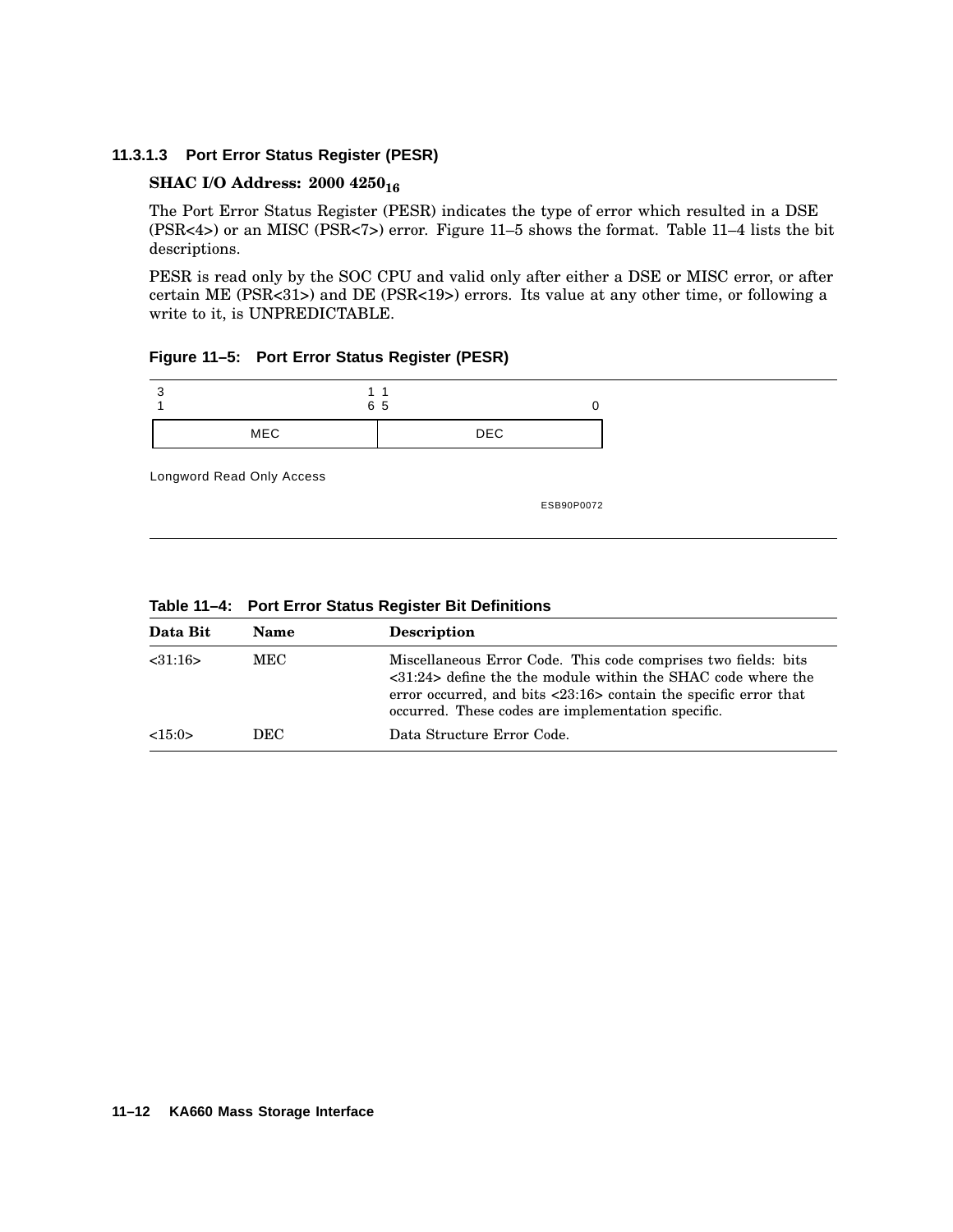### **11.3.1.4 Port Failing Address Register (PFAR)**

### **SHAC I/O Address: 2000 4254<sup>16</sup>**

The format for the Port Failing Address Register is shown in Figure 11–6.

After an DSE, MSE, and ME or DE error (as indicated by PSR), or after a response with Buffer Memory System Error status, the Port Failing Address Register (PFAR) contains the memory address at which the failure occurred. The address may be the exact failing address, an address in the same page as the exact failing address or, in the case of DSE, an address in some part of the data structure. For DSE, PFAR contains a virtual address or offset, while for MSE interrupts and buffer memory system errors the PFAR contains a physical address. For ME, the interpretation of the address is error-dependent.

Because the port continues command execution and packet processing after Buffer Memory System Errors, the PFAR is overwritten if subsequent errors occur. For DSE, MSE, and ME errors the PFAR is effectively fixed because the port enters the *disabled*, *disabled /maintenance*, or *uninitialized* state.

PFAR is read only by the SOC CPU and readable after a DSE, MSE, or ME or DE errors or after a response with Buffer Memory System Error status. Its value at any other time, or following a write to it, is UNPREDICTABLE.

### **Figure 11–6: Port Failing Address Register (PFAR)**

| <b>Failing Address</b> |  |
|------------------------|--|

Longword Read Only Access

ESB90P0073

**KA660 Mass Storage Interface 11–13**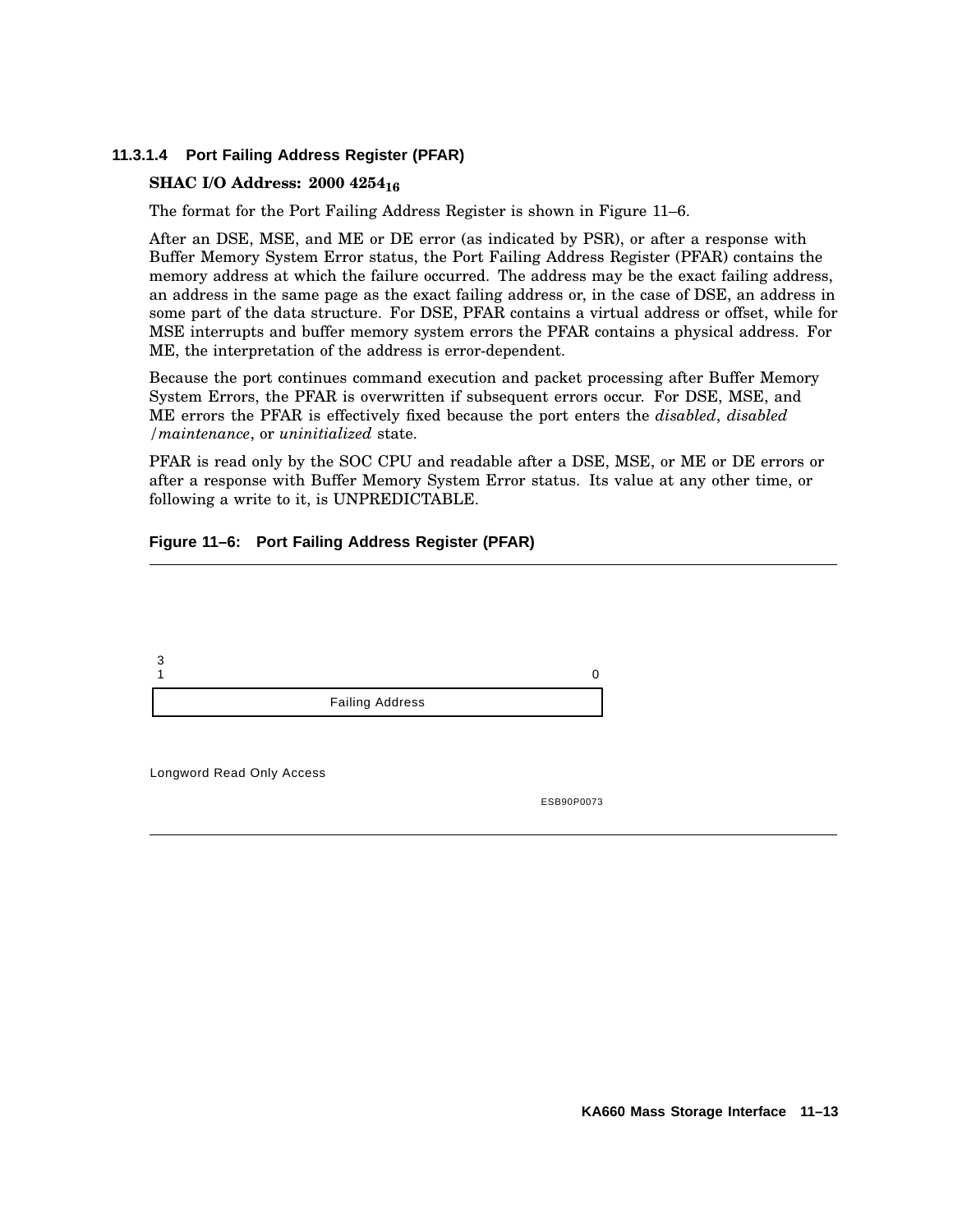### **11.3.1.5 Port Parameter Register (PPR)**

### **SHAC I/O Address: 2000 4258<sup>16</sup>**

The Port Parameter Register (PPR) contains port implementation parameters and the port number. The value of the PPR is set by the port during initialization and valid after a PIC (PSR <3>) interrupt. Its value at any other time, or following a write to it, is UNPREDICTABLE. PPR is read only by the SOC CPU . The Port Parameter Register format is shown in Figure 11–7. The bit descriptions are listed in Table 11–5.

#### **Figure 11–7: Port Parameter Register (PPR)**

| 22<br>98 |          | 1 1 1<br>654 | 87   |         |
|----------|----------|--------------|------|---------|
| CSZ      | IBUF_LEN | u            | ISDI | PORT_NO |

Longword Read Only Access

| Data Bit | <b>Name</b>     | <b>Description</b>                                                                                                                                                                                                                                               |
|----------|-----------------|------------------------------------------------------------------------------------------------------------------------------------------------------------------------------------------------------------------------------------------------------------------|
| < 31:29  | CSZ             | Cluster Size. For SHAC, this value always is ZERO, indicating<br>a maximum of 16 ports on the DSSI bus. (Note that the DSSI<br>architecture only allows up to 8 ports on the bus, but 16 is the<br>smallest size defined for the CSZ field.)                     |
| 28:16    | <b>IBUF LEN</b> | Internal Buffer Length. This field indicates the size of internal<br>buffers available for message and data transfers. Maximum data<br>packet = IBUF_LEN - 16 bytes. Maximum message or datagram<br>length = IBUF LEN. For SHAC, the value is $4112 1010_{16}$ . |
| <15>     | MBZ             | Read as ZERO, writes have an UNPREDICTABLE effect.                                                                                                                                                                                                               |
| <14:8>   | <b>ISDI</b>     | <b>Implementation Specific Diagnostic Information.</b> The bits in<br>this field contain information about the local adapter's link layer<br>configuration. For SHAC, the definitions of these bits are Read as<br>Zero.                                         |
| 27:0>    | Port NO         | Port Number. This is the same as the SHAC's DSSI ID.                                                                                                                                                                                                             |

**Table 11–5: Port Parameter Register Bit Descriptions (PPR)**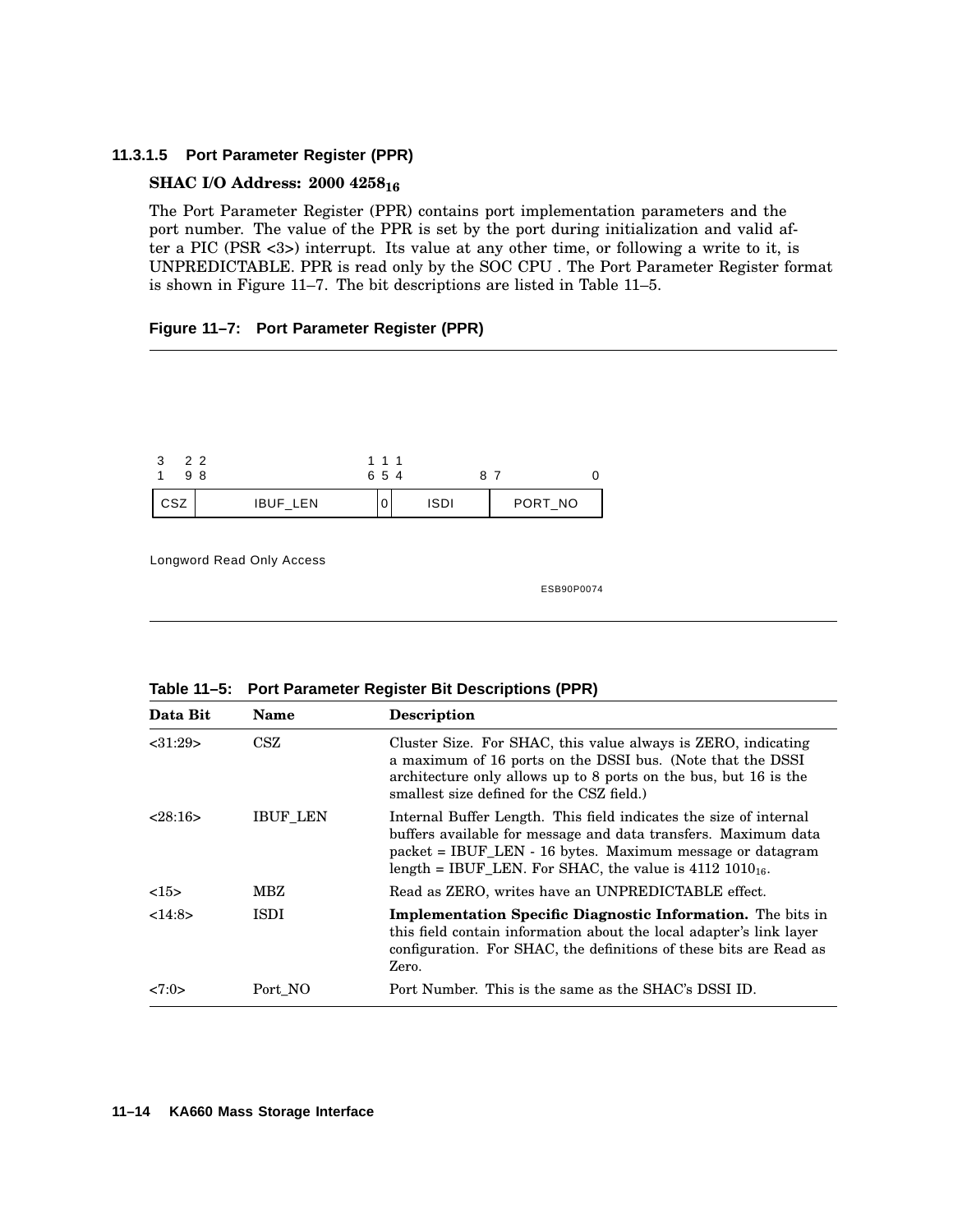### **11.3.1.6 Port Control Registers**

The port control registers are 32-bit registers which are write-only by the SOC CPU . To invoke the function provided by any of the control registers, the SOC CPU writes a ONE to the register.

The result of writing any other value to any of these registers is UNPREDICTABLE. The value read from any of them is also UNPREDICTABLE. The format for the Port Control Registers is shown in Figure 11–8.





### **11.3.1.6.1 Port Command Queue 0 Control Register (PCQ0CR)**

### **SHAC I/O Address: 2000 4280<sup>16</sup>**

When the port driver inserts an entry in an empty CMDQ0, the port driver writes PCQ0CR to initiate port execution of the Command Queue. PCQ0CR can be written only when the port is in the *enabled* or *enabled/maintenance* state. Writing to PCQ0CR when the port is in any other state has no effect. The SHAC I/O Address is 2000 4280<sub>16</sub>

### **11.3.1.6.2 Port Command Queue 1 Control Register (PCQ1CR)**

### **SHAC I/O Address: 2000 4284<sup>16</sup>**

Same as PCQ0CR except refers to CMDQ1. The SHAC I/O Address is 2000 4284<sub>16</sub>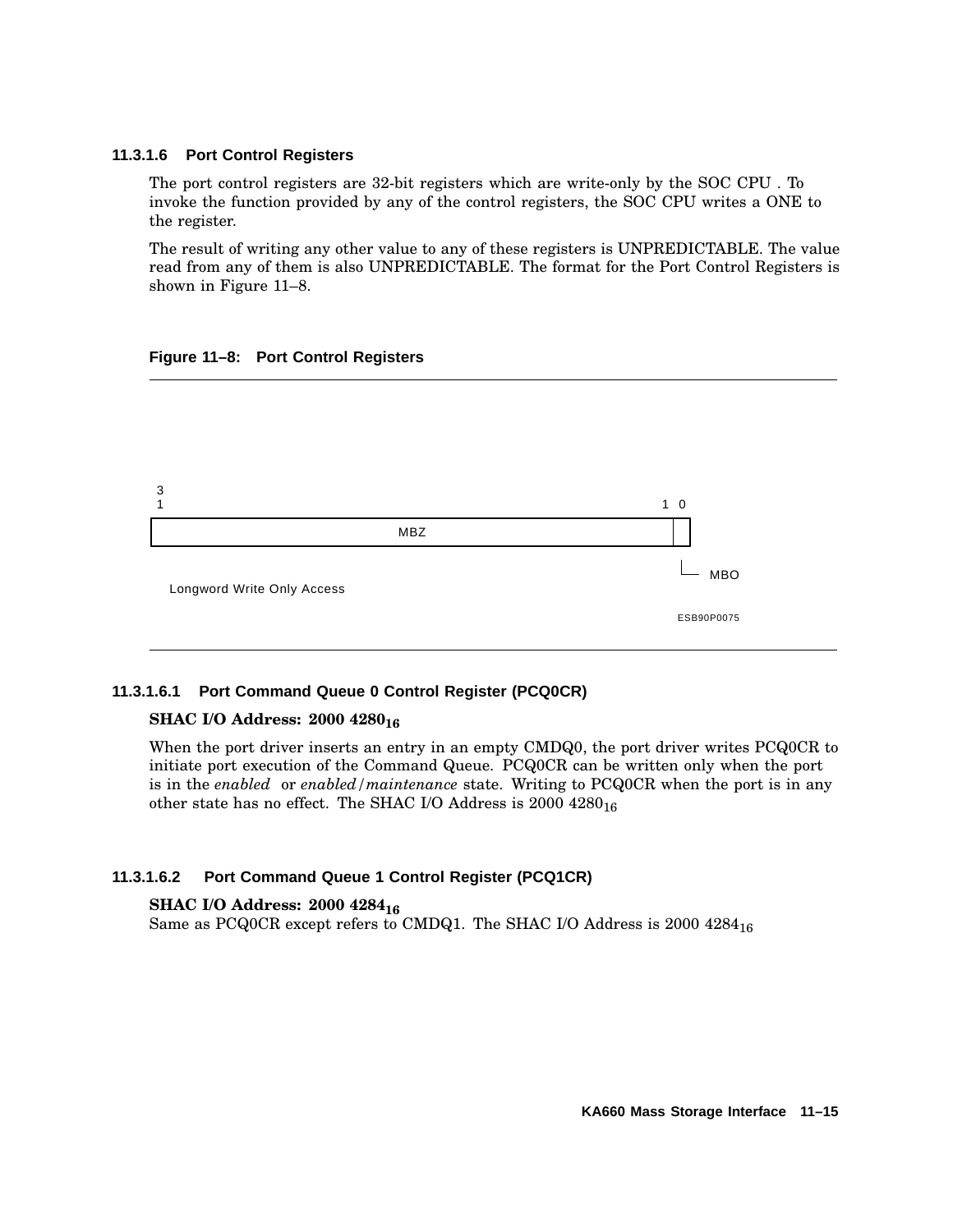### **11.3.1.6.3 Port Command Queue 2 Control Register (PCQ2CR)**

### **SHAC I/O Address: 2000 4288<sup>16</sup>**

Same as PCQ0CR except refers to CMDQ2. The SHAC I/O Address is 2000 4288<sub>16</sub>

### **11.3.1.6.4 Port Command Queue 3 Control Register (PCQ3CR)**

#### **SHAC I/O Address: 2000 428C<sup>16</sup>**

Same as PCQ0CR except refers to CMDQ3. The SHAC I/O Address is 2000 428C16.

#### **11.3.1.6.5 Port Datagram Free Queue Control Register (PDFQCR)**

### **SHAC I/O Address: 2000 4290<sup>16</sup>**

When the port driver inserts an entry on the DFREEQ and the latter was previously empty, the port driver writes PDFQCR to indicate the availability of DFREEQ entries. PDFQCR can be written only if the port is in the *enabled* or *enabled/maintenance* State. Writing to PDFQCR when the port is in any other state has no effect. The SHAC I/O Address is 2000  $4290_{16}$ 

### **11.3.1.6.6 Port Message Free Queue Control Register (PMFQCR)**

#### **SHAC I/O Address: 2000 4294<sup>16</sup>**

Same as PDFQCR except refers to MFREEQ. The SHAC I/O Address is 2000 4294<sub>16</sub>

#### **11.3.1.6.7 Port Status Release Control Register (PSRCR)**

#### **SHAC I/O Address: 2000 4298<sup>16</sup>**

After the port driver has received an interrupt and read the PSR, it returns the PSR to the port by writing PSRCR. The SHAC I/O Address is 2000 4298<sub>16</sub>

### **11.3.1.6.8 Port Enable Control Register (PECR)**

### **SHAC I/O Address: 2000 429C<sup>16</sup>**

The port driver enables the port by writing PECR. PECR is ignored if the port is in the *uninitialized* , *uninitialized/maintenance* , *enabled* , or *enabled/maintenance* state. The SHAC I/O Address is  $2000$  429 $C_{16}$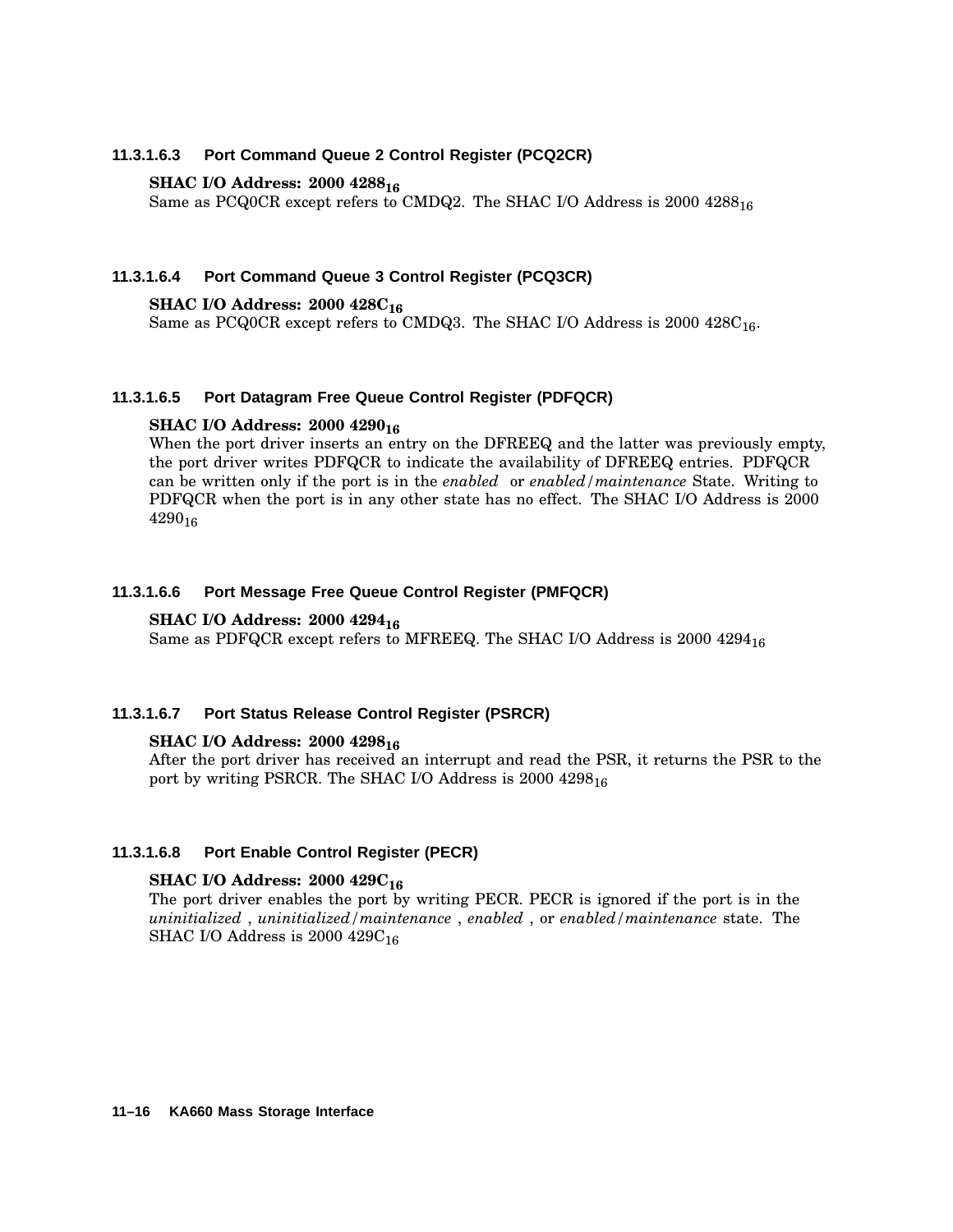#### **11.3.1.6.9 Port Disable Control Register (PDCR)**

### **SHAC I/O Address: 2000 42A0<sup>16</sup>**

The port driver disables the port by writing PDCR. When the port is disabled, the port sets PDC (PSR <2>) and if interrupts are enabled requests an interrupt. PDCR is ignored if the port is in the *uninitialized*, *uninitialized/maintenance*, *disabled*, or *disabled/maintenance* state. The SHAC I/O Address is  $2000$   $42A0_{16}$ 

### **11.3.1.6.10 Port Initialize Control Register (PICR)**

### **SHAC I/O Address: 2000 42A4<sup>16</sup>**

The port driver initializes the port by writing PICR. When the initialization is complete the port sets PDC (PSR <2>) and requests an interrupt if interrupts are enabled. As part of the initialization, the maintenance timer is set to expire in 100 seconds. The SHAC I/O Address is 2000 42A4<sub>16</sub>

### **11.3.1.6.11 Port Maintenance Timer Control Register (PMTCR)**

### **SHAC I/O Address: 2000 42A8<sup>16</sup>**

The port driver forces the maintenance timer to reset its expiration time by writing the PMTCR. If the PMTCR is not written again before the expiration time, the port will enter the *uninitialized/maintenance* state setting MTE (PSR <6>) and request an interrupt if interrupts are enabled. PMTCR is ignored if the maintenance timer is not running. The SHAC I/O Address is  $2000$   $42A8_{16}$ 

### **11.3.1.6.12 Port Maintenance Timer Expiration Control Register (PMTECR)**

### **SHAC I/O Address: 2000 42AC<sup>16</sup>**

The port driver forces a Maintenance-Timer-Expiration Interrupt by writing the PMTECR. This register may be written only when the port is in the *enabled*, *enabled/maintenance*, *disabled*, and *disabled/maintenance* states and only while the Maintenance Timer is not disabled. The SHAC I/O Address is  $2000$   $42AC_{16}$ 

### **11.3.1.6.13 Port Maintenance Control and Status Register (PMCSR)**

### **SHAC I/O Address: 2000 425C<sup>16</sup>**

The Port Maintenance Control and Status Register (PMCSR) is used for maintenance level control and status reporting. The CI Port specification defines all but the 2 least significant bits. The format is shown in Figure 11–9 and the bit descriptions are listed in Table 11–6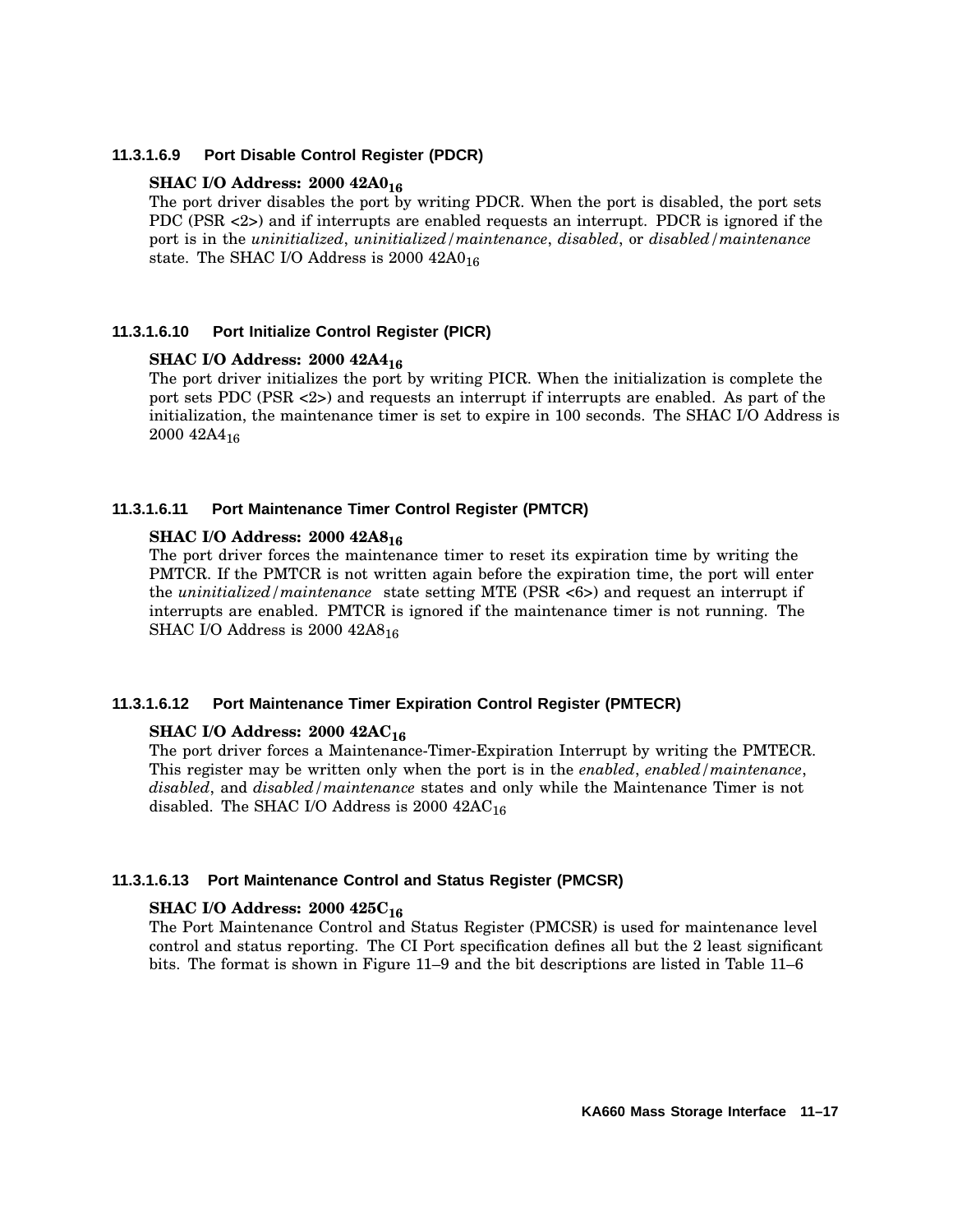The bits can be divided into the following categories:

- Status bits Which are set by the port to report various conditions. They are cleared by maintenance initialization or clearing the condition in another register. PMCSR does not include any status bits at this time.
- Function control bits are read/write by the port driver only. They are clear on a RESET. These bits are of two classes:
	- 1. Init: this type of bit invokes a function (for example, initialization) by setting it. It always reads as zero, except while the function is active.
	- 2. Enable/disable: this type of bit causes an activity or state to exist while the bit is set. Clearing the bit stops the activity or changes the state. The bit always reads the most recently written value. The bit is never changed by the port.

**Figure 11–9: Port Maintenance Control And Status Register (PMCSR)**



| Data Bit        | <b>Name</b>     | <b>Description</b>                                                                                                                                                                 |
|-----------------|-----------------|------------------------------------------------------------------------------------------------------------------------------------------------------------------------------------|
| < 31:5>         | <b>RESERVED</b> | This bits are reserved. They should not be written; reads return<br>UNPREDICTABLE results.                                                                                         |
| 4>              | <b>HAC</b>      | Host Access Feature. This bit Must Be ZERO, except for diagnostic<br>purposes. This is an enable/disable class control bit.                                                        |
| <3>             | <b>SIMP</b>     | Simple SHAC Mode. Must Be ZERO, except for diagnostic purposes.<br>This is an enable/disable class control bit.                                                                    |
| $< \!\!2 \!\!>$ | IΕ              | Interrupt Enable. When set, interrupts from the port to the SOC<br>CPU are enabled. Power-up state is clear (interrupts disabled). This<br>is an enable/disable class control bit. |

**Table 11–6: Port Maintenance Control and Status Register (PMCSR) Bits**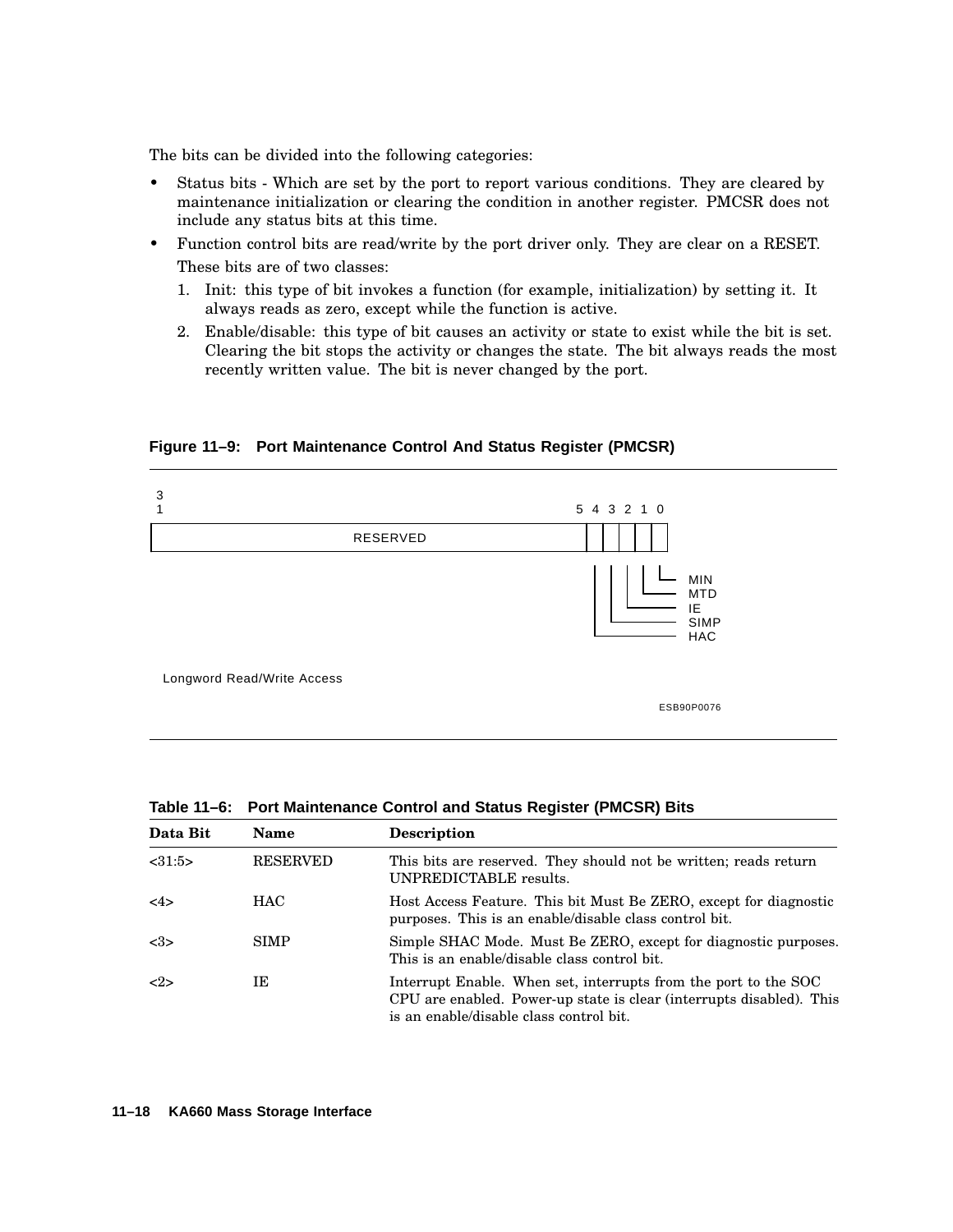**Data Bit Name Description** <1> MTD Maintenance Timer Disable. Read/Write by SOC CPU . If set, the maintenance timer is turned off. Timer is set to the initial value and suspended. If clear, timer functions normally. Power-up state is clear (timer enabled). This is an enable/disable class control bit. <0> MIN Maintenance Init. Writing a ONE to this bit resets the port. Upon completion, the port is in the *uninitialized* state and MIN is clear. Writing a ZERO to this bit has no effect. It always reads as ZERO, except while the reset function is active. Although Maintenance Init resets the port, it is not equivalent to a write to the SHAC Software Chip Reset register. In particular, the SHAC Shared Host Memory Address is not reset by Maintenance Init.

**Table 11–6 (Cont.): Port Maintenance Control and Status Register (PMCSR) Bits**

## **11.3.2 SHAC Specific Registers**

These registers, which are not defined in the CI Port Architecture, are used for additional maintenance level control.

### **11.3.2.1 SHAC Software Chip Reset Register (SSWCR)**

### **SHAC I/O Address: 2000 4230<sup>16</sup>**

When the SOC CPU writes  $\text{FFFF}\, \text{FFFF}_{16}$  to the SHAC Software Chip Reset register (SSWCR), a chip reset is performed. The result is equivalent to that of the hardware chip reset that occurs following system power-up. On completion, all device registers are reset to their powerup state, and the port is in the *uninitialized* state. The format is shown in Figure 11–10.

SSWCR is write only by the SOC CPU and may be written to at any time. Its value when read is UNPREDICTABLE. The result if other than FFFF  $\text{FFF}_{16}$  is written to SSWCR is UNDEFINED.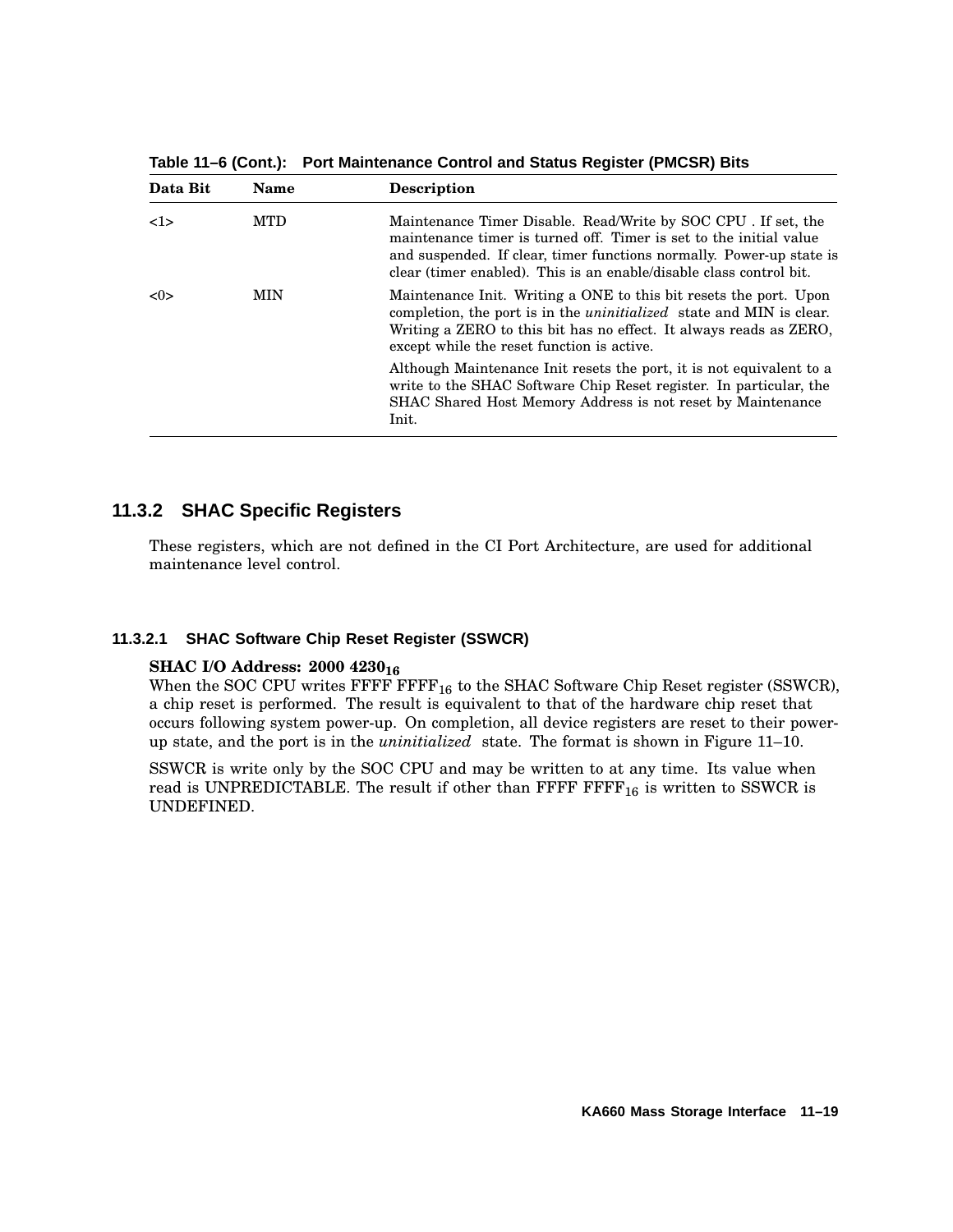| 3                          | 0          |
|----------------------------|------------|
| <b>MUST BE ONE</b>         |            |
| Longword Write Only Access | ESB90P0077 |

#### **11.3.2.2 SHAC Shared Host Memory Address (SSHMA)**

### **SHAC I/O Address: 2000 4244<sup>16</sup>**

The format for the SHAC Shared Host Memory Address is shown in Figure 11–11.

#### **Figure 11–11: SHAC Shared Host Memory Address (SSHMA)**



Longword Read/Write Access

ESB90P0078

Following chip reset, the SOC CPU writes into the SHAC Shared Memory Address register (SSHMA) the physical address of the Shared Host Memory Header. The area must be octaword aligned and contiguous in physical memory.

SSHMA is read/write by the SOC CPU , but may be written only when the port is in the *uninitialized* state. Writing when the port is in any other state can produce unpredictable results.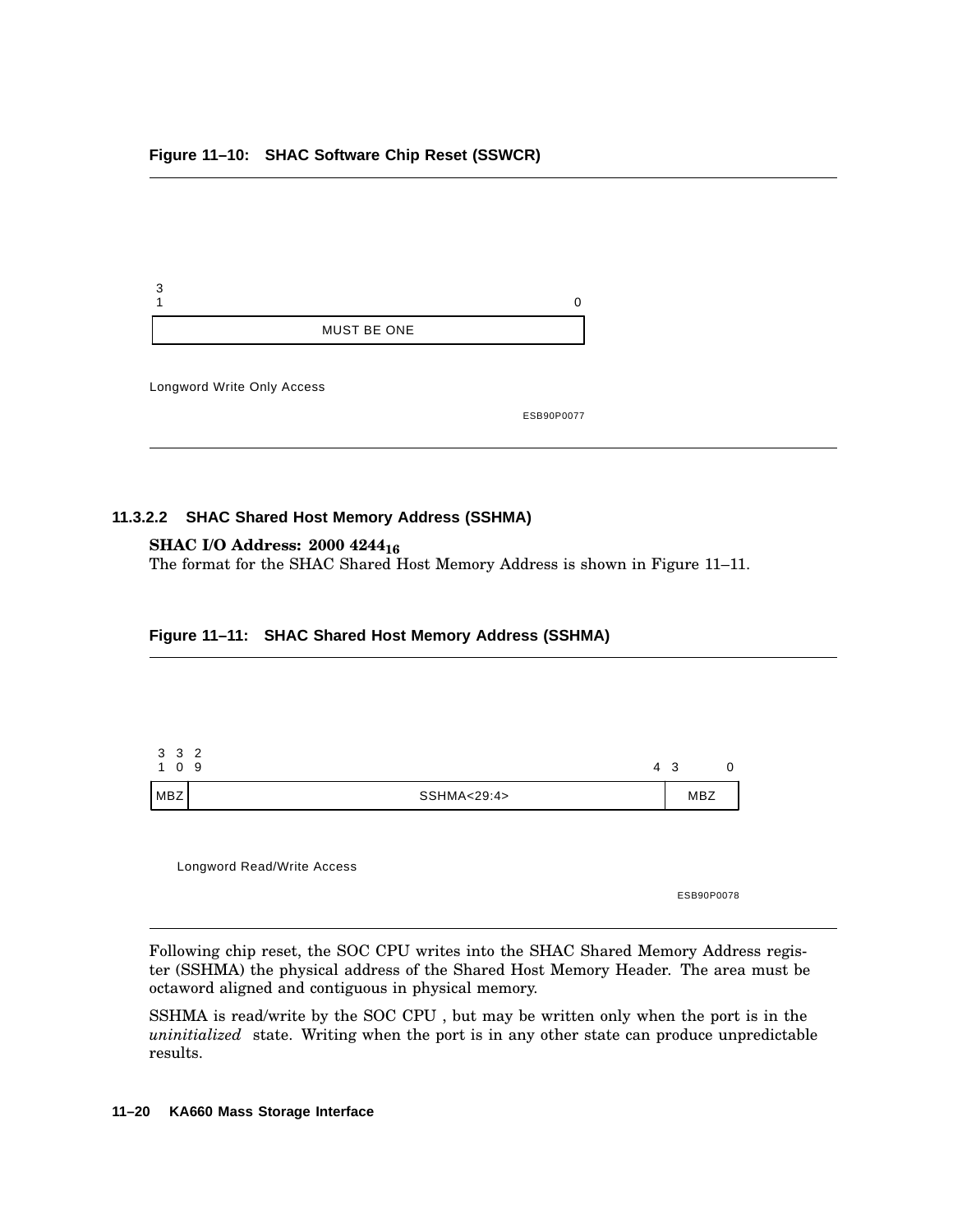# **Chapter 12**

# **KA660 Firmware**

This document describes the KA660 functional firmware. The firmware is VAX–11 code which resides in EPROM on the KA660 module. Typically KA660 firmware gains control whenever the onboard CPU "halts", or more precisely, performs a "processor restart" operation. However, portions of the firmware can also be invoked by applications through a public subroutine linkage.

When the KA660 firmware is running, it provides services expected of a standard VAX console subsystem. In particular, the following services are available:

- Automatic restart or bootstrap of customer application images at power-up, on reset, or conditionally after processor halts.
- Diagnostic tests executed both at power-up and by request, which verify the correct operation of the CPU and memory modules.
- Operator interface providing complete examination or modification of the processor state.

Throughout this document, "firmware" is a generic term describing all program code located in the KA660 EPROM. Sometimes it is referred to as either the "boot ROM", "diagnostics ROM", or "console ROM", depending on context. Each major element of the firmware is referred to by other terms, for instance, the boot program as "VMB" or "primary bootstrap", the ROM based diagnostic program as the "diagnostic" or "self-test", and the operator interface as the "console" or "console program".

Certain terminology and conventions are used throughout this document. With one exception, numbers unless otherwise indicated or implied are decimal. Eight digit numbers throughout this document are hexadecimal longwords, typically representing VAX 32 bit addresses or data. Where there is ambiguity, the radix is explicitly stated. For instance, 72 is assumed to be decimal and for clarity can be written as 72 (dec). However, alternate representations for 72 are 1001000 (bin) for binary, 110 (oct) for octal, or 48 (hex) for hexadecimal. On the other hand, 20040000 is the hexadecimal address or the base of the firmware EPROM.

Ranges of integers are expressed as a pair of numbers separated by a colon and are always inclusive. For example, 7:4 specifies the range of integers from 7 to 4, namely 7, 6, 5, and 4.

A bit field or position within a register or data structure follows the structure name and is enclosed in angle brackets. The associated field name (if defined) typically follows the field definition and appears in parenthesis. For instance, PSL<20:16> (IPL) represents the five bit field for the Interrupt Priority Level in the Processor Status Longword.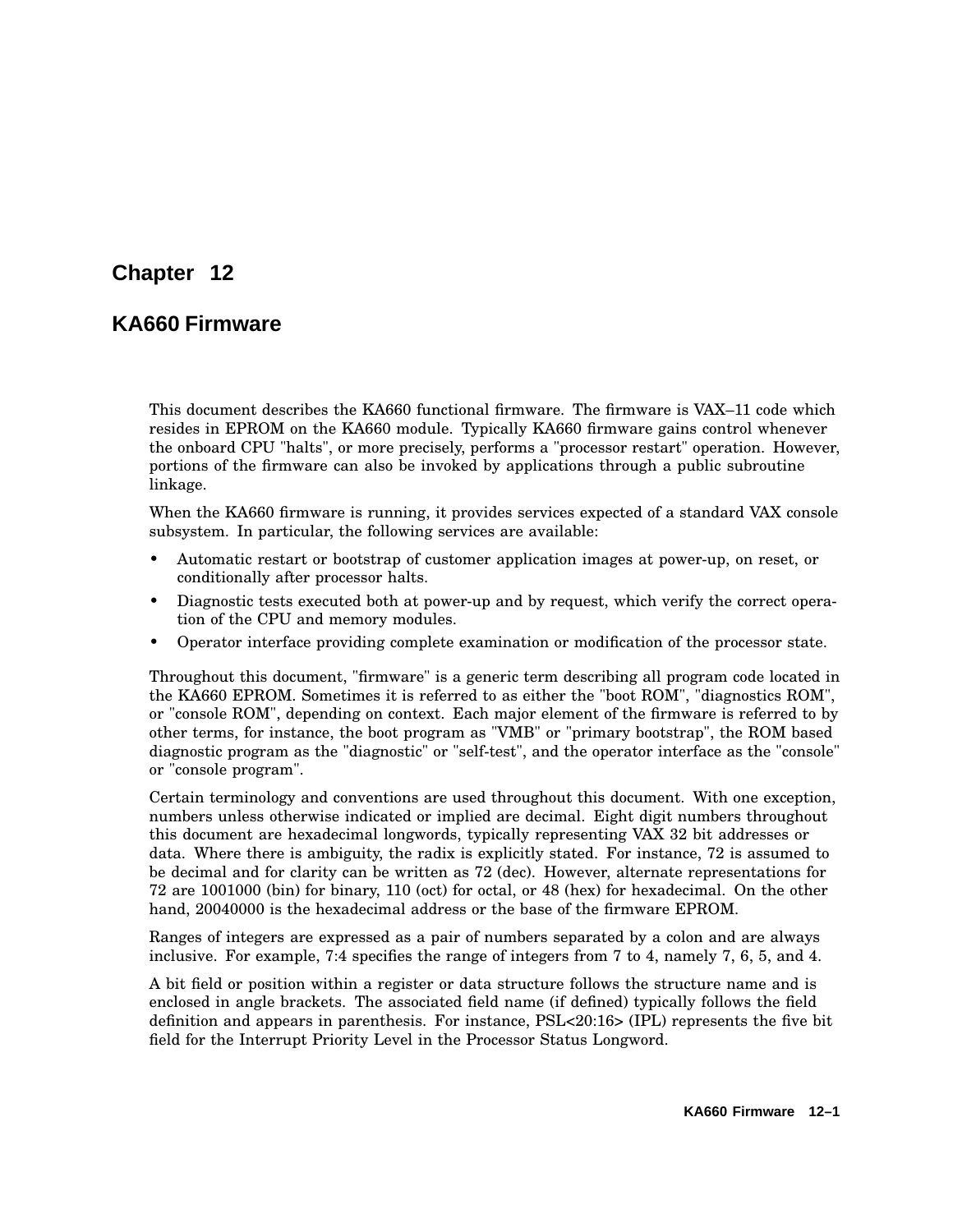# **12.1 General Description**

The KA660 firmware provides the following services:

- Diagnostics that test all components on the board and verify the module is working correctly.
- Automatic/manual bootstrap of an operating system following processor halts.
- Automatic/manual restart of an operating system following processor halts.
- An interactive command language that allows the user to examine and alter the state of the processor.
- Support of various terminals and devices as the system console.
- Multilanguage support for displaying critical system messages and handling LK201 country specific keyboards.

The remainder of this section describes in detail the functions and external characteristics of the KA660 firmware.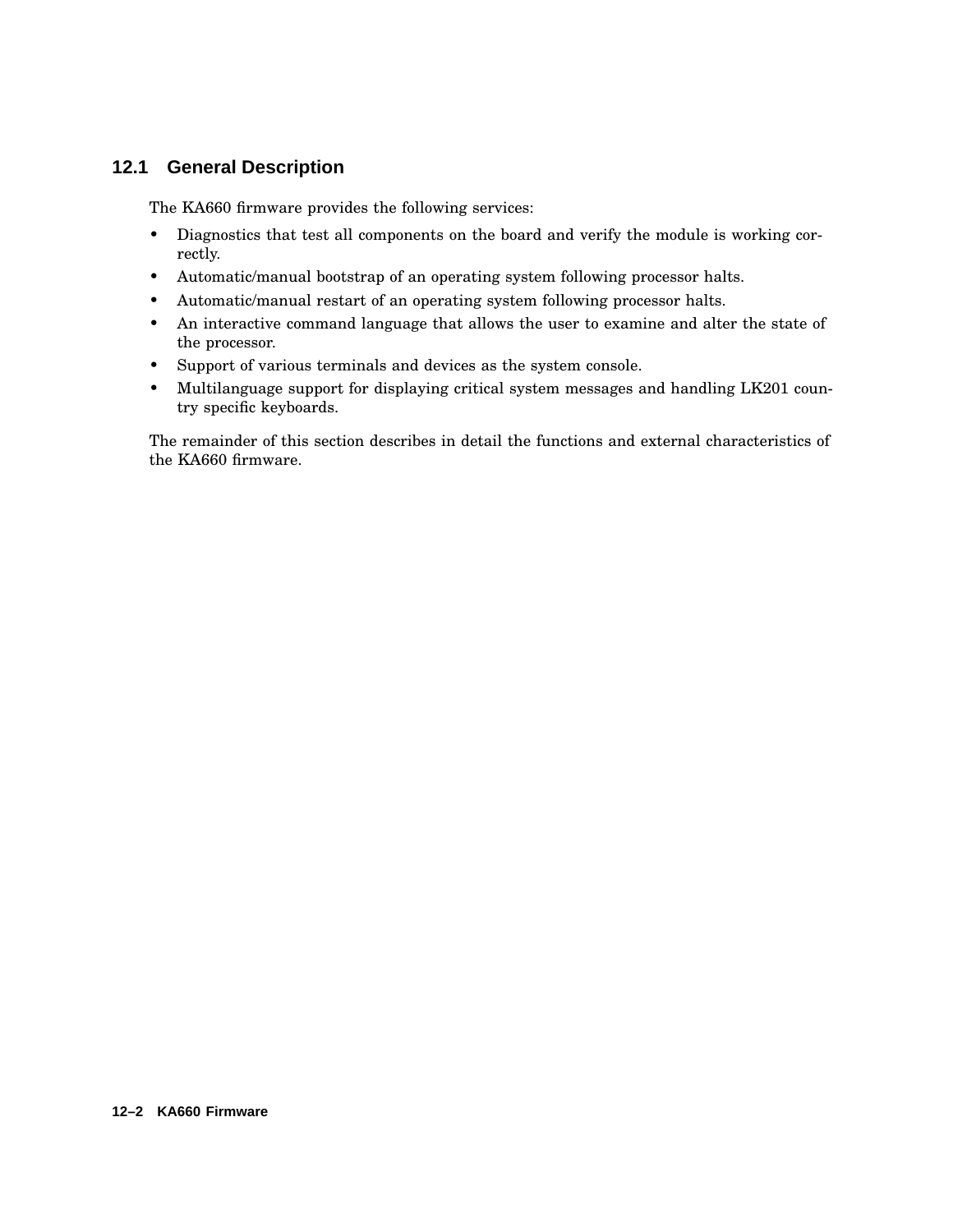The KA660 firmware is comprised of several major functional blocks of code. The halt **entry** code is invoked following system halts, resets, or severe errors. This code is responsible for saving the machine state and transfering control to the halt dispatcher code. The halt **dispatcher** code determines the nature of the halt, then transfers control to the appropriate subcode. The halt **exit** code is invoked whenever a transition is desired from a halted state to the running state. This code performs a restoration of the saved context prior to the transition. Figure 12–1 illustrates this and these functions are discussed in detail in Section 12.2.





The *ROM based diagnostics* consist of an initial power-up test and a series of functional component diagnostics invoked by a diagnostic executive. These functions are described in Section 12.3 on power-up and in Section 12.8 on diagnostics.

Depending on the nature of the halt and the hardware context, the firmware attempts either an *operating system restart* (discussed in Section 12.5), *a bootstrap operation* (described in Section 12.4), or transitions to *console I/O mode* (covered in Section 12.6).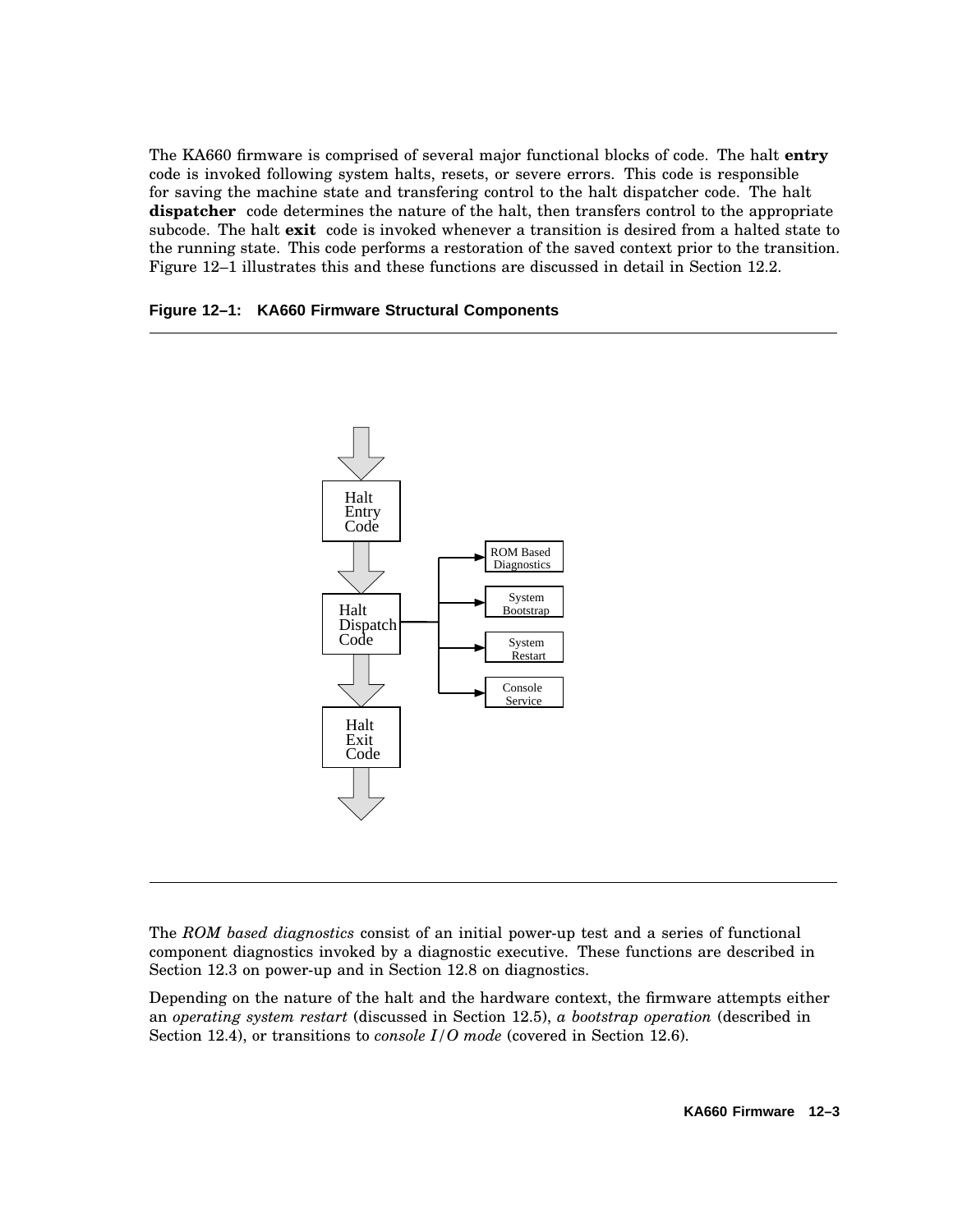## **12.2 Halt Code**

The main purpose of the halt code is to save the state of the machine on halt entry, invoke the dispatcher, and restore the state of the machine on exit to program I/O mode. It is comprised of Halt Entry, Halt Dispatch, and Halt Exit codes.

## **12.2.1 Halt Entry - Saving Processor State**

The entry code, residing at physical address 20040000, is executed whenever the KA660 halts. The value that the program counter contained when the processor was halted is saved in IPR 42 (PR\$\_SAVPC). On a power-up, the PR\$\_SAVPC register value is undefined.

The processor will halt for a variety of reasons. The reason for the halt is stored in PR\$\_ SAVPSL<13:8>(RESTART\_CODE), IPR 43. A complete list of the halt reasons and the associated console messages can be found in Table I–1 in Appendix I.

After a halt, the firmware first saves the current LED code then writes an "E" to the diagnostic LEDs. This action occurs within several instructions after the firmware has been invoked. The intent of saving the LED code is to let the user know that at least some instructions have been successfully executed.

The KA660 firmware unconditionally saves the contents of the following registers on any halt:

- R0 through R15, the general purpose registers.
- PR\$\_SAVPSL, the saved PSL register.
- PR\$ SCBB, the system control block base register.
- DLEDR, the diagnostic LED register.

#### **NOTE**

The SSC programmable timer registers are not saved. In some cases, such as bootstrap, the timers are used by the firmware and previous "time" context is lost.

Several registers are unconditionally set to pre-determined values by the firmware on any halt, processor init, or bootstrap. This action insures that the firmware itself can run and protects the board from physical damage.

The following is a list of registers that fall into this category.

- The SSC configuration register (SSCCR)
- The SSC address match and mask registers (ADxMCH & ADxMSK)
- The CDAL bus timeout control register (CBTCR)
- The SSC timer interrupt vector registers (TIVRx)

Whenever the Halt Entry Code is invoked, the firmware sets the console serial line baud rate based on the value read from the BDR and extends the halt protection from 8KB to 256KB to include the all of the EPROM.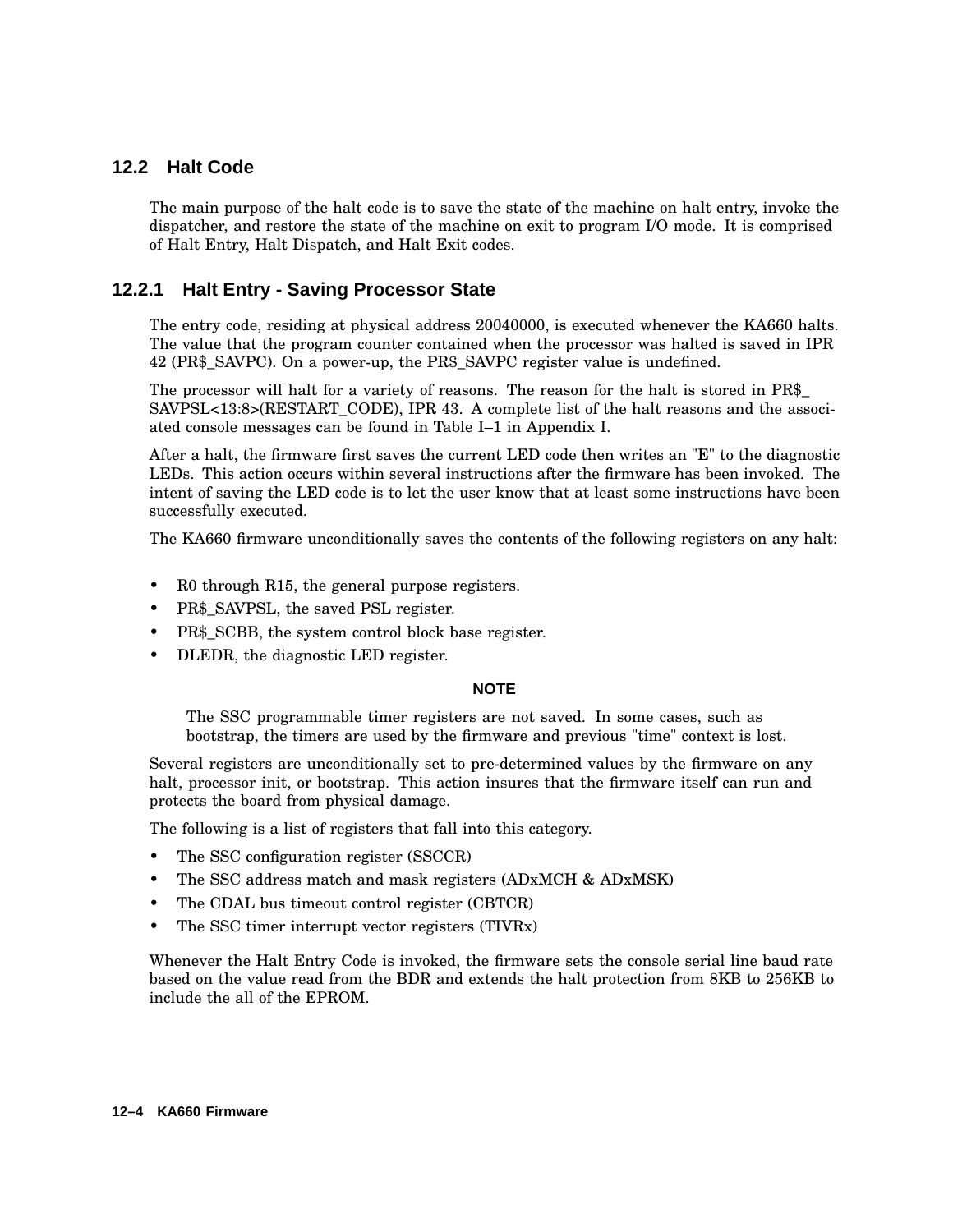# **12.2.2 Halt Dispatch**

The action taken by the firmware on a halt is dependent primarily on the following information:

- The state of BREAK enable switch, BDR<23>(HALT\_ENABLE).
- The state of the console program mailbox, CPMBX<1:0>(HALT\_ACTION).
- The user defined halt action (SET HALT).
- The halt code, PR\$ SAVPSL<13:8>(RESTART\_CODE).

In general, the BREAK enable switch governs whether or not a BREAK condition from the console serial line is recognized by the KA660. This swith also determines the default action taken on a power-up or other internal halt condition. By default, if BREAKs are enabled, the firmware invokes the console emulation code. If BREAKs are disabled, the firmware attempts a recovery operation.

However, the console program mailbox, CPMBX<1:0>(HALT\_ACTION). (refer to Figure G–2) is used by operating systems to override the BREAK enable switch and instruct the firmware to invoke the console service, attempt to restart the operating system, or reboot the system following a halt, regardless of the setting of the BREAK enable switch.

The user defined halt action invoked by using the SET HALT console command (refer to the description of the SET command in Section 12.7, Console commands is an alternative way to specify a default halt action. This feature allows users to specify auto-booting on powerups, even when BREAKs are enabled. For HALT instructions and error halt conditions, it is similar in function to the console program mailbox but has lower precedence and is only used when the console program mailbox is 0. This provides the user with a mechanism by which to specify what action should be taken, in the event that the operating system or user application does not set the console program mailbox.

The halt (or restart) code is automatically deposited in PR\$\_SAVPSL<13:8>(RESTART\_CODE) on any halt condition. This field indicates the cause of the halt and for the purpose of dispatching collapses into three categories.

- *02:* External halts.
- *03:* Reset/power-up.
- *xx:* (All other values) HALT instruction and all error halts.

Table 12–1 summarizes the action taken on all halt conditons, except external halts which are described in Section 12.2.2.1. The actual halt dispatch state machine is described in detail in Section H.0.1 of Appendix H.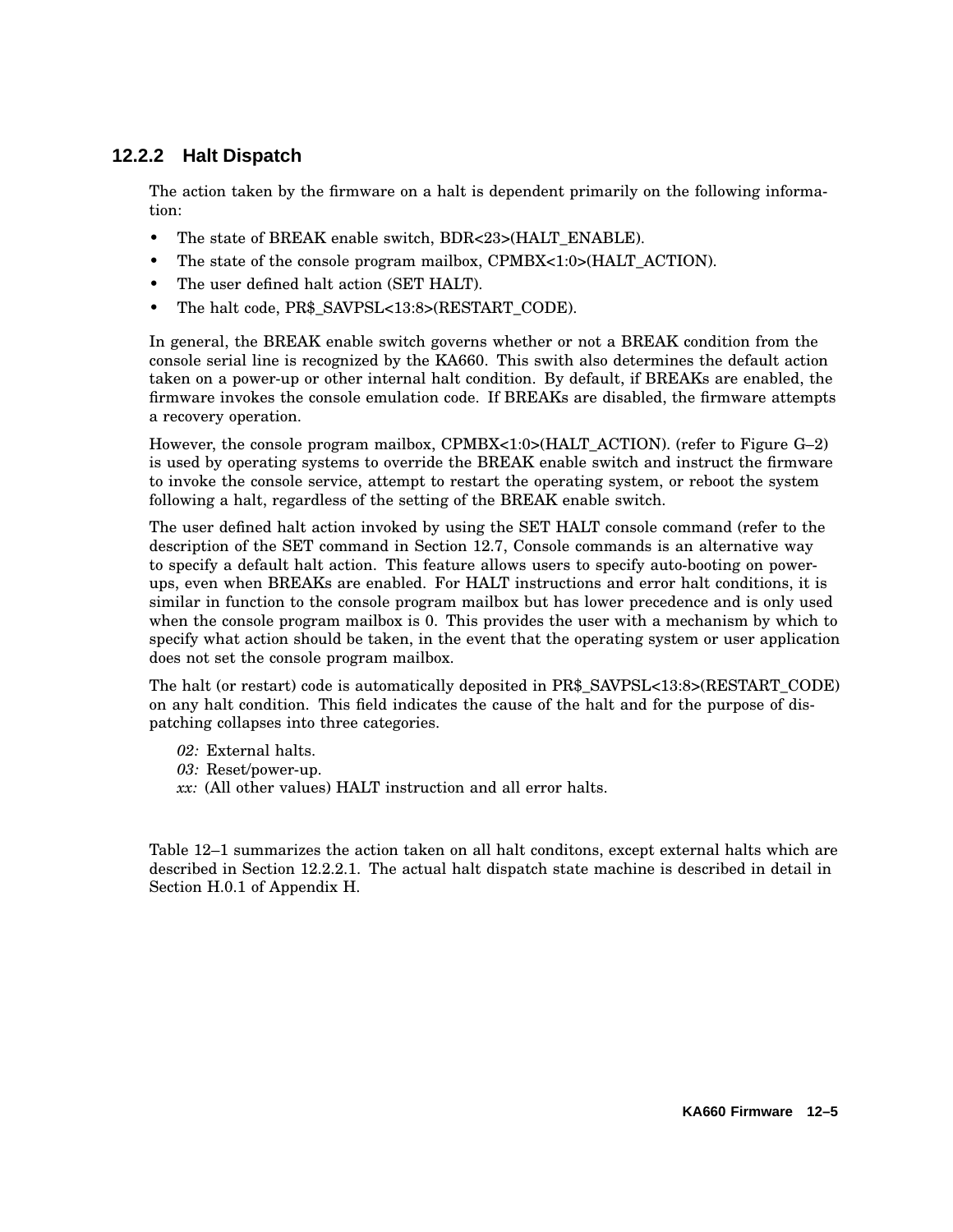| Halt<br>$Code=$<br>3 | <b>Break</b><br><b>Enable</b><br>Switch | <b>User</b><br><b>Defined</b><br>Halt<br>Action | Console<br>Program<br><b>Mailbox</b> | Action(s)                                               |
|----------------------|-----------------------------------------|-------------------------------------------------|--------------------------------------|---------------------------------------------------------|
| T                    | 1                                       | 0,1,3                                           | $\mathbf x$                          | diagnostics, console                                    |
| Т                    | 1                                       | 2,4                                             | $\mathbf x$                          | diagnostics, if success boot, if either fail<br>console |
| T                    | 0                                       | $\mathbf x$                                     | $\mathbf x$                          | diagnostics, if success boot, if either fail<br>console |
| $\mathbf F$          | 1                                       | $\bf{0}$                                        | $\boldsymbol{0}$                     | console                                                 |
| $_{\rm F}$           | $\bf{0}$                                | $\boldsymbol{0}$                                | $\mathbf{0}$                         | restart, if this fails boot, if that fails<br>console   |
| $\mathbf F$          | x                                       | 1                                               | $\bf{0}$                             | restart, if it fails console                            |
| F                    | x                                       | $\overline{2}$                                  | $\bf{0}$                             | boot, if it fails console                               |
| $_{\rm F}$           | $\mathbf x$                             | 3                                               | $\bf{0}$                             | console                                                 |
| $\mathbf{F}$         | $\mathbf x$                             | 4                                               | $\boldsymbol{0}$                     | restart, if this fails boot, if that fails<br>console   |
| F                    | x                                       | $\mathbf x$                                     | 1                                    | restart, if it fails console                            |
| F                    | X                                       | $\mathbf x$                                     | $\mathbf{2}$                         | boot, if it fails console                               |
| F                    | $\mathbf x$                             | $\mathbf x$                                     | 3                                    | console                                                 |

**Table 12–1: Halt Action Summary**

*"T"* TRUE—indicates a Reset or Power-up condition.

*"F"* FALSE—indicates a HALT instruction or error halt condition.

*"x"* DON'T CARE—indicates that the condition is "don't care".

Because the KA660 does not support battery backed up main memory, an operating system restart operation is not attempted on a power-up.

#### **12.2.2.1 External Halts**

Several conditions can trigger an external halt and different actions are taken depending on the condition.

An external halt can be caused by one of the following conditions.

- 1. A BREAK condition on the system console serial line, if the BREAK enable switch is set to "enabled". In this case BDR<23>(HALT\_ENABLE) = 1 and the console code is invoked. **Control-P may be established as the "BREAK" condition by using the SET CONTROLP ENABLE console command.**
- 2. The assertion of the BHALT line on the Q22-bus, causes an external halt if the SCR<14>(BHALT\_ENABLE) bit in the CQBIC is set. As a result, the console code is invoked.
- 3. The negation of DCOK on the Q22-bus, if the SCR<7>(DCOK\_ACTION) bit is set causes an external halt. (by default this bit is clear). As a result, the console code is invoked.